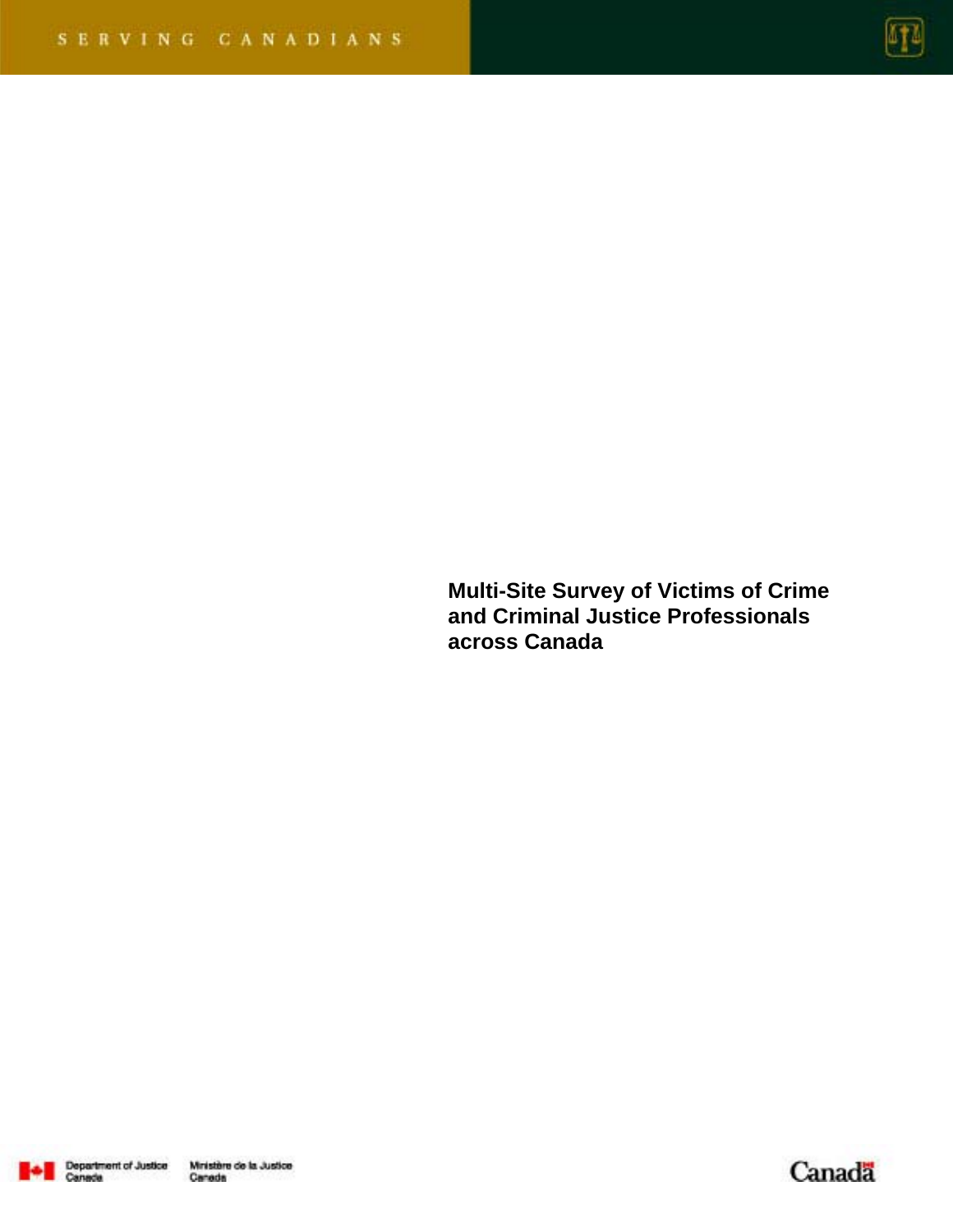**Prepared by Prairie Research Associates Inc.**



Policy Centre for Victim Issues



Research and Statistics Division

rr05vic-1e 2004

*The views expressed in this report are those of the author and do not necessarily represent the views of the Department of Justice Canada.* 

Multi-Site Survey of Victims of Crime and Criminal Justice Professionals across Canada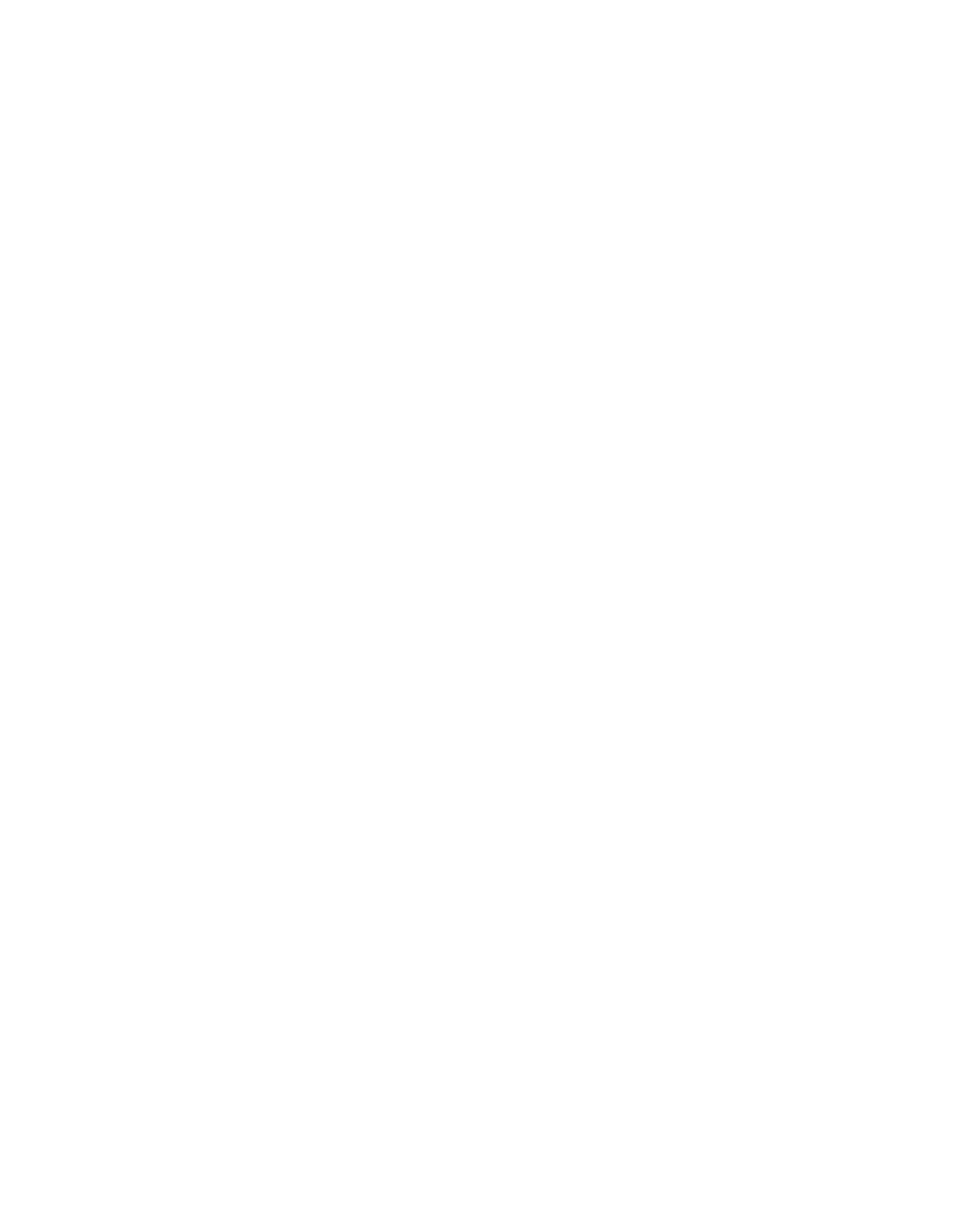# **Table of Contents**

|     |      | -1  |
|-----|------|-----|
|     |      | 15  |
| 1.1 |      | 16  |
| 1.2 |      | 18  |
| 1.3 |      | 18  |
|     |      | 19  |
| 2.1 |      | 19  |
| 2.2 |      | 19  |
|     |      | 27  |
| 3.1 |      | 27  |
| 3.2 |      | 31  |
| 3.3 |      | 37  |
| 3.4 |      | 43  |
| 3.5 |      | 45  |
| 3.6 |      | 48  |
| 3.7 |      | 56  |
| 3.8 |      | 58  |
|     |      | 61  |
| 4.1 |      | 61  |
| 4.2 |      | 64  |
| 4.3 |      | 68  |
| 4.4 |      | 73  |
| 4.5 |      | 82  |
| 4.6 |      | 86  |
| 4.7 |      | 98  |
| 4.8 |      | 99  |
| 4.9 |      | 112 |
|     | 4.10 |     |
|     | 4.11 |     |
|     | 4.12 |     |
|     | 4.13 |     |
|     | 4.14 |     |

 $\boxed{1}$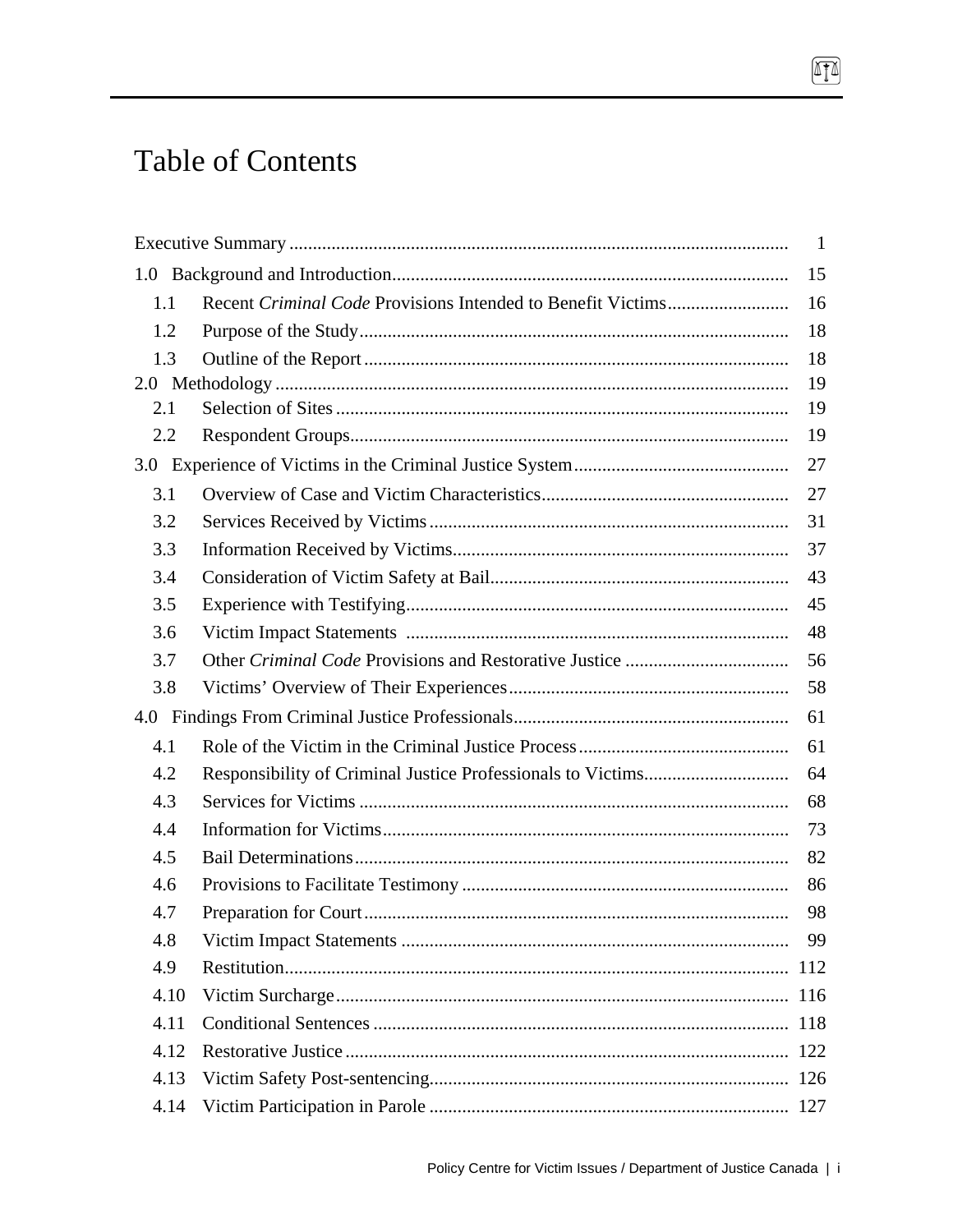| 5.1 Results from the Multi-site Survey of Criminal Justice Professionals 135 |  |
|------------------------------------------------------------------------------|--|
|                                                                              |  |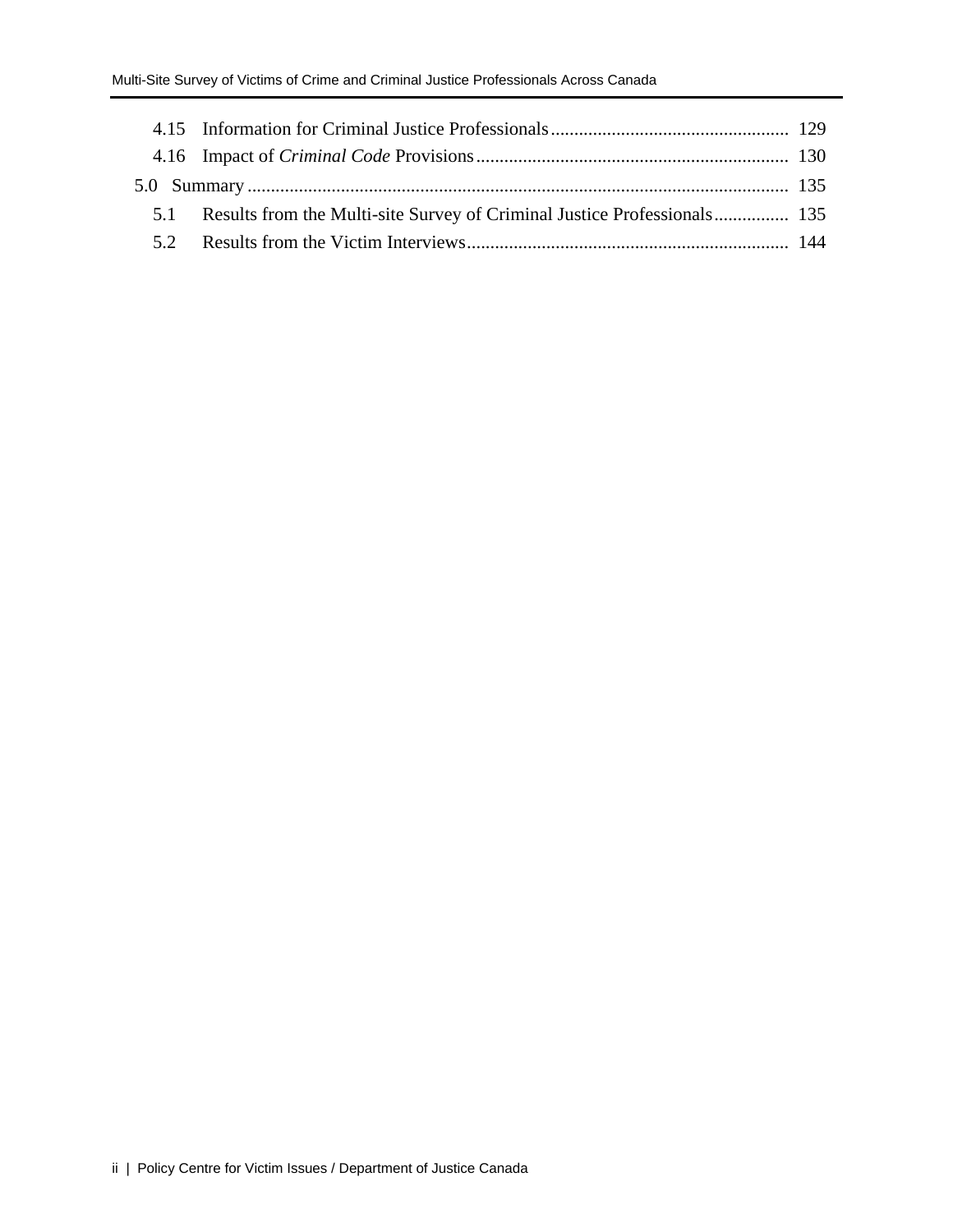| List of Appendices |  |  |  |  |  |  |  |  |  |
|--------------------|--|--|--|--|--|--|--|--|--|
|                    |  |  |  |  |  |  |  |  |  |

| Appendix A: The Canadian Statement of Basic Principles of Justice for     |     |
|---------------------------------------------------------------------------|-----|
|                                                                           |     |
|                                                                           |     |
| Appendix C: Interview Guides and Self-Administered Questionnaires  159    |     |
|                                                                           |     |
| Interview Guide for Victim Services and Community Organizations 173       |     |
| Self-Administered Questionnaire for Survey of                             |     |
|                                                                           |     |
| Self-Administered Questionnaire for Survey of                             |     |
|                                                                           |     |
| Interview Guide and Self-Administered Questionnaire for Survey of         | 201 |
| Interview Guide and Self-Administered Questionnaires for Survey of        | 213 |
| Interview Guide and Self-Administered Questionnaire for Survey of         | 233 |
| Interview Guide and Self-Administered Questionnaire for Survey of         |     |
| Self-Administered Questionnaire for Survey of Probation Officers  259     |     |
| Self-Administered Questionnaires for Survey of Parole Board Personnel 265 |     |
| Self-Administered Questionnaire for Survey of                             |     |
|                                                                           |     |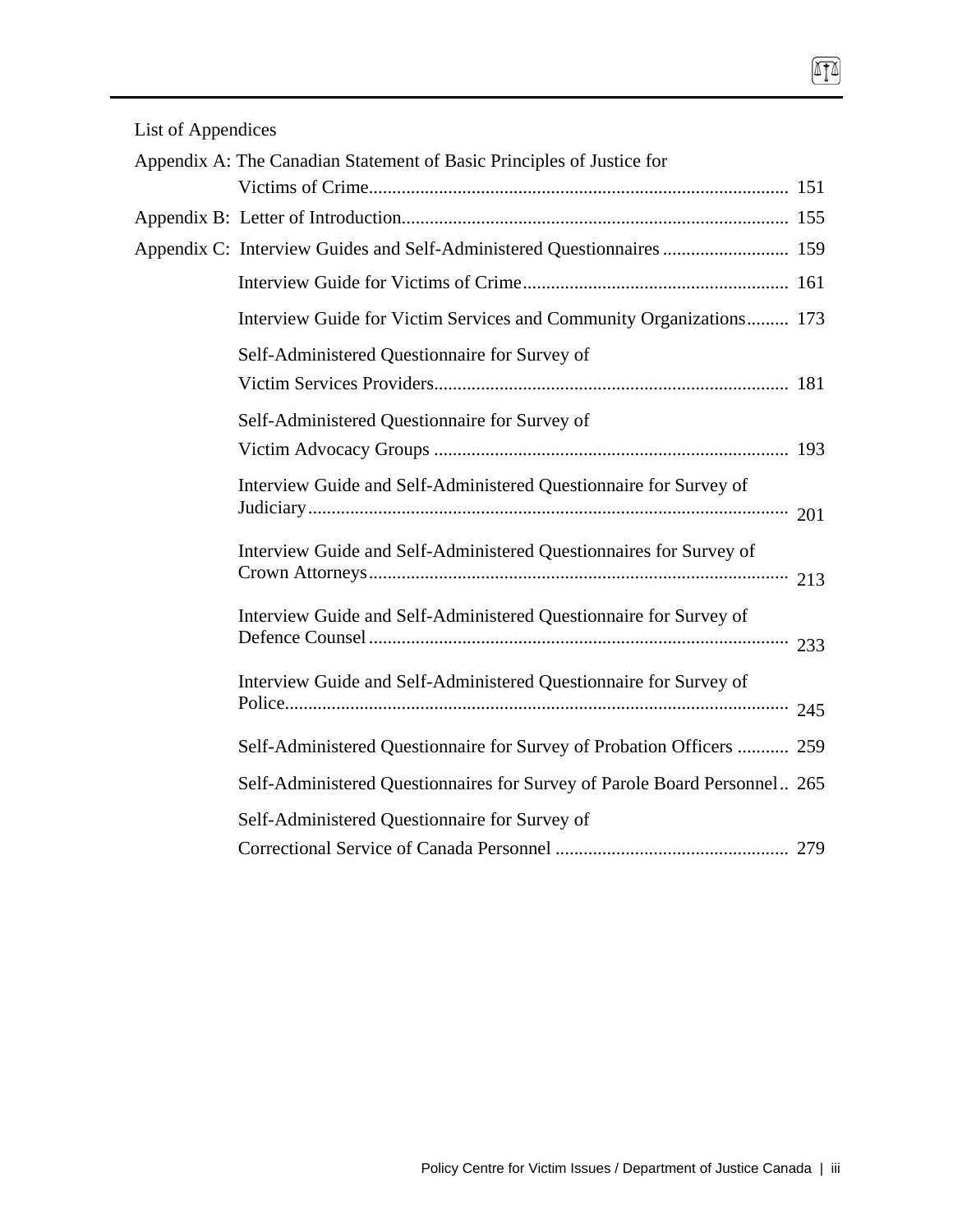| List of Tables |                                                                         |    |
|----------------|-------------------------------------------------------------------------|----|
| Table 1:       | Number of criminal justice professionals interviewed by site size       | 20 |
| Table 2:       | Number of criminal justice professionals who completed self-            | 22 |
| Table 3:       | Probation and parole respondents who completed self-administered        | 22 |
| Table 4:       | Victim services providers included in the survey by site size           | 23 |
| Table 5:       |                                                                         | 24 |
| Table 6:       |                                                                         | 28 |
| Table 7:       | The crime(s) victim respondent agreed to discuss for this study         | 29 |
| Table 8:       | Year(s) victim respondent was involved with the criminal justice system | 30 |
| Table 9:       |                                                                         | 30 |
| Table 10:      | Sentences for cases where victim reported that the offender pleaded     | 30 |
| Table 11:      |                                                                         | 31 |
| Table 12:      |                                                                         | 31 |
| Table 13:      |                                                                         | 32 |
| Table 14:      | Victim respondent perceptions of the most helpful assistance received   | 33 |
| Table 15:      |                                                                         | 34 |
| Table 16:      |                                                                         | 34 |
| Table 17:      | Victims sense of the best way to help victims find the assistance they  | 35 |
| Table 18:      | Length of time until assistance was received by victim, by how contact  | 37 |
| Table 19:      | Types of information received by victims where the accused was          | 38 |
| Table 20:      | Types of information received by victims where bail was granted         | 38 |
| Table 21:      | Types of information received by victims where the case went to trial   | 39 |
| Table 22:      | Types of information received by victims where the accused was          | 40 |
| Table 23:      | Types of information received by victims where the accused was          | 40 |
| Table 24:      | Types of information received by victims about the accused's parole     | 41 |
| Table 25:      | Types of information victims of crime most want to receive              | 42 |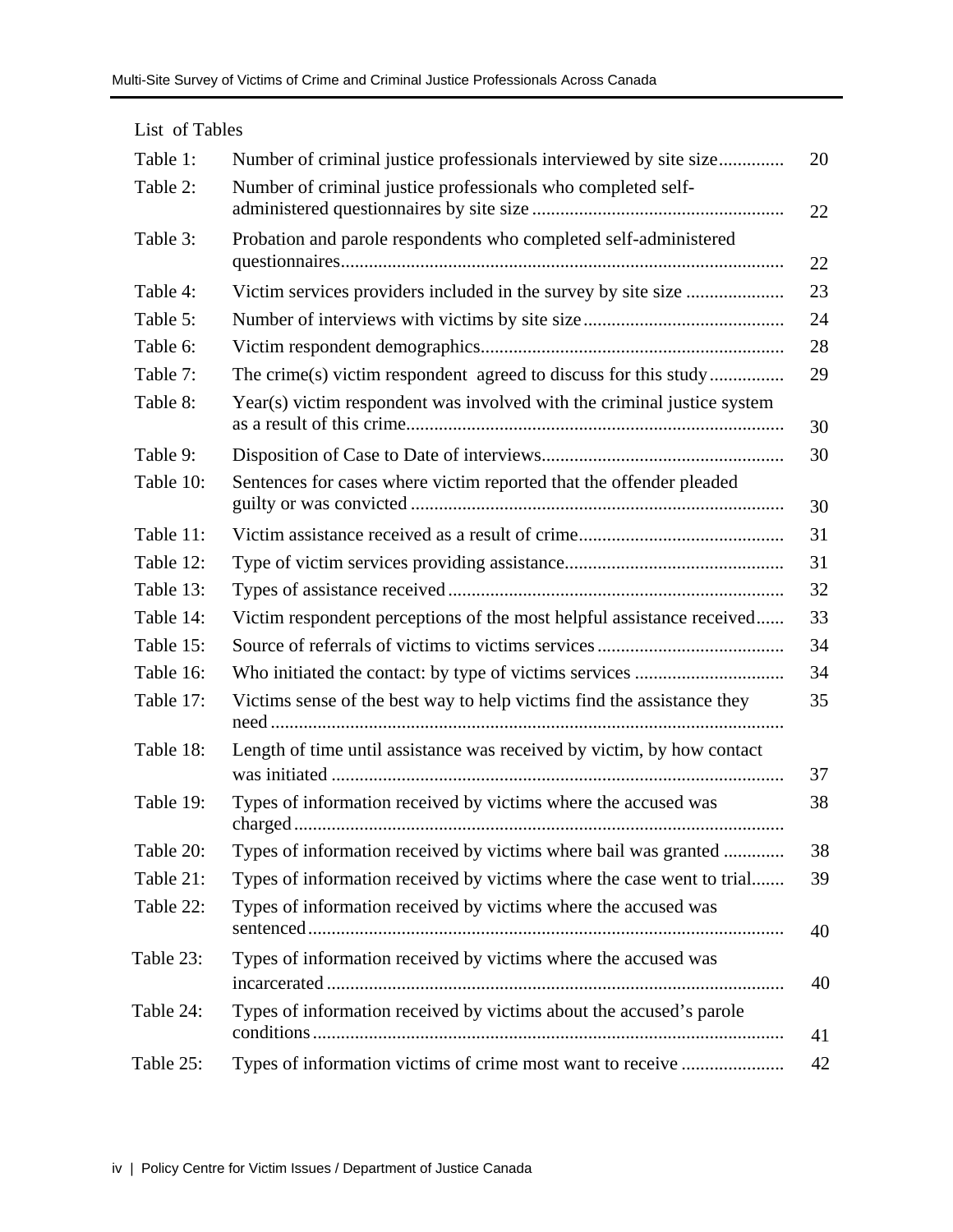| List of Tables |                                                                          |    |
|----------------|--------------------------------------------------------------------------|----|
| Table 26:      |                                                                          | 44 |
| Table 27:      | Number of victims who felt that their safety was considered in the       | 44 |
| Table 28:      |                                                                          | 45 |
| Table 29:      |                                                                          | 46 |
| Table 30:      | How victim(s) received information about victim impact statements        | 49 |
| Table 31:      |                                                                          | 49 |
| Table 32:      | Types of information provided to victims about victim impact             | 50 |
| Table 33:      | Victims' sense of the best way to provide victims of crime with          | 51 |
| Table 34:      | Victims' sense of when victims should receive information about victim   | 51 |
| Table 35:      |                                                                          | 52 |
| Table 36:      | Types of assistance victim received in preparing victim impact           | 52 |
| Table 37:      |                                                                          | 53 |
| Table 38:      | Victims' reasons for decision to prepare a victim impact statement       | 54 |
| Table 39:      | Reasons why victims were pleased that they prepared a victim             | 55 |
| Table 40:      | Victims' sense of whether the criminal justice system does a good job or | 58 |
| Table 41:      | Perceptions of respondents about the role victims should have in the     | 62 |
| Table 42:      | Respondent perceptions regarding the responsibility of police with       | 65 |
| Table 43:      | Respondent perceptions regarding the Crown Attorney's responsibility     | 66 |
| Table 44:      | Respondent perceptions of the Court's responsibility to victims          | 67 |
| Table 45:      |                                                                          | 68 |
| Table 46:      |                                                                          | 69 |
| Table 47:      | Perceptions regarding whether victims of crime face challenges in        | 69 |
| Table 48:      | Parole and Corrections respondents:                                      | 72 |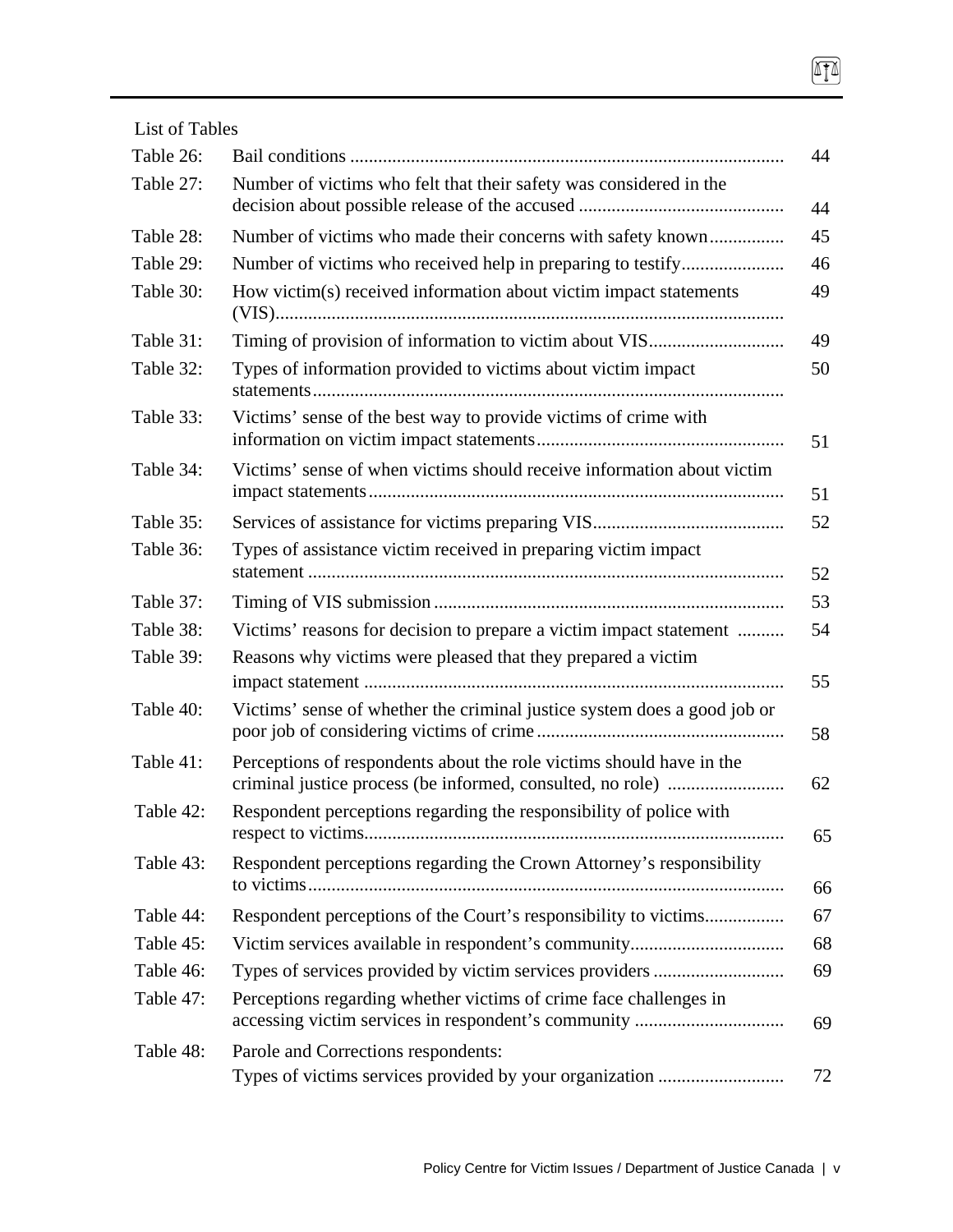| Table 49: | Parole and Corrections respondents:<br>Types of services provided by other victim services organizations to                              |
|-----------|------------------------------------------------------------------------------------------------------------------------------------------|
| Table 50: | Respondent perceptions regarding whether victims usually receive                                                                         |
| Table 51: | Respondent perceptions regarding who should provide information to                                                                       |
| Table 52: | Probation and parole respondents:<br>Who provides victims with information after a sentence of probation has                             |
| Table 53: | Parole and Corrections respondents:<br>Do you generally provide information about release of the offender to                             |
| Table 54: | Parole and Corrections respondents:                                                                                                      |
| Table 55: | Collaboration of victim services with other victim services and                                                                          |
| Table 56: | Collaboration of police with victim services, as reported by police                                                                      |
| Table 57: | Reasons Crown Attorneys do not call the victim as a witness in bail                                                                      |
| Table 58: | Obstacles to the consideration of victim safety at bail, as reported by                                                                  |
| Table 59: | Use of publication bans on non-sexual offences, as reported by Crown                                                                     |
| Table 60: | Use of screens, closed-circuit television, and video-taped testimony<br>in eligible cases, as reported by criminal justice professionals |
| Table 61: |                                                                                                                                          |
| Table 62: | Whether s. 486 (2.3) of the <i>Criminal Code</i> should be expanded to other                                                             |
| Table 63: |                                                                                                                                          |
| Table 64: | Whether victims usually submit victim impact statements at sentencing                                                                    |
| Table 65: | Best times to inform victims about victim impact statements for use                                                                      |
| Table 66: | Types of assistance provided for victim impact statements at sentencing,                                                                 |
| Table 67: | The most common method of submitting a victim impact statement at                                                                        |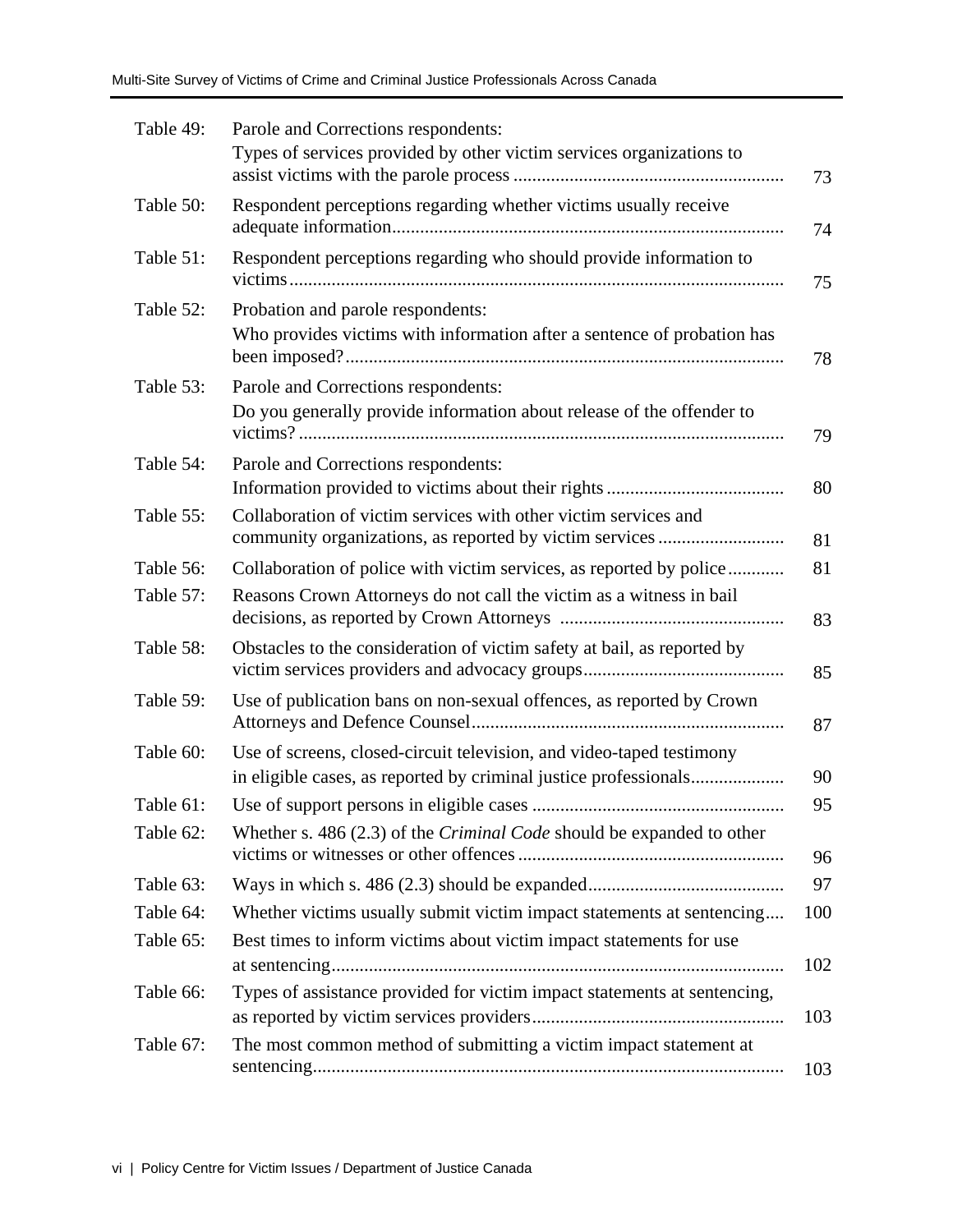List of Tables Table 68: Respondents' experiences where the Defence Counsel or the accused cross-examined the victim on their victim impact statement....................... 105 Table 69: Whether obstacles or problems exist with the use of victim impact statements, as reported by criminal justice professionals ............................ 107 Table 70: The existing obstacles or problems with victim impact statements, as reported by criminal justice professionals ............................................... 108 Table 71: Types of assistance provided for victim impact statements at parole, as reported by victim services providers...................................................... 111 Table 72: Most common methods of submitting a victim impact statement at parole............................................................................................................ 112 Table 73: Information used by the Parole Board in making conditional release decisions....................................................................................................... 112 Table 74: Use of restitution, as reported by Crown Attorney and Defence Counsel... 114 Table 75: Perceptions about when restitution enforcement is a concern or a problem ........................................................................................................ 115 Table 76: Obstacles to the use of restitution, as reported by victim services and advocacy groups........................................................................................... 116 Table 77: Perceptions of respondents about whether the victim surcharge is waived more often than it should be ............................................................ 117 Table 78: Whether judges generally waive the surcharge without a Defence Counsel request, as reported by Crown Attorneys and Defence Counsel.... 118 Table 79: Circumstances in which a conditional sentence is appropriate.................... 119 Table 80: Use of conditions for victim's safety in conditional sentences.................... 120 Table 81: Obstacles to the consideration of victim safety in conditional sentences, as reported by victim services and victim advocacy groups........................ 121 Table 82: Reported participation in restorative justice approaches ............................. 122 Table 83: Stage in the restorative justice process in which respondents have participated................................................................................................... 123 Table 84: Reasons given why respondents have not participated in a restorative justice approach............................................................................................ 124

ITI

Table 85: Respondent perceptions of the victim's involvement in the decision to use restorative justice ................................................................................... 125 Table 86: Methods employed by probation officers to ensure that conditions of probation are followed ................................................................................. 127 Table 87: Victim participation in parole or correctional processes.............................. 128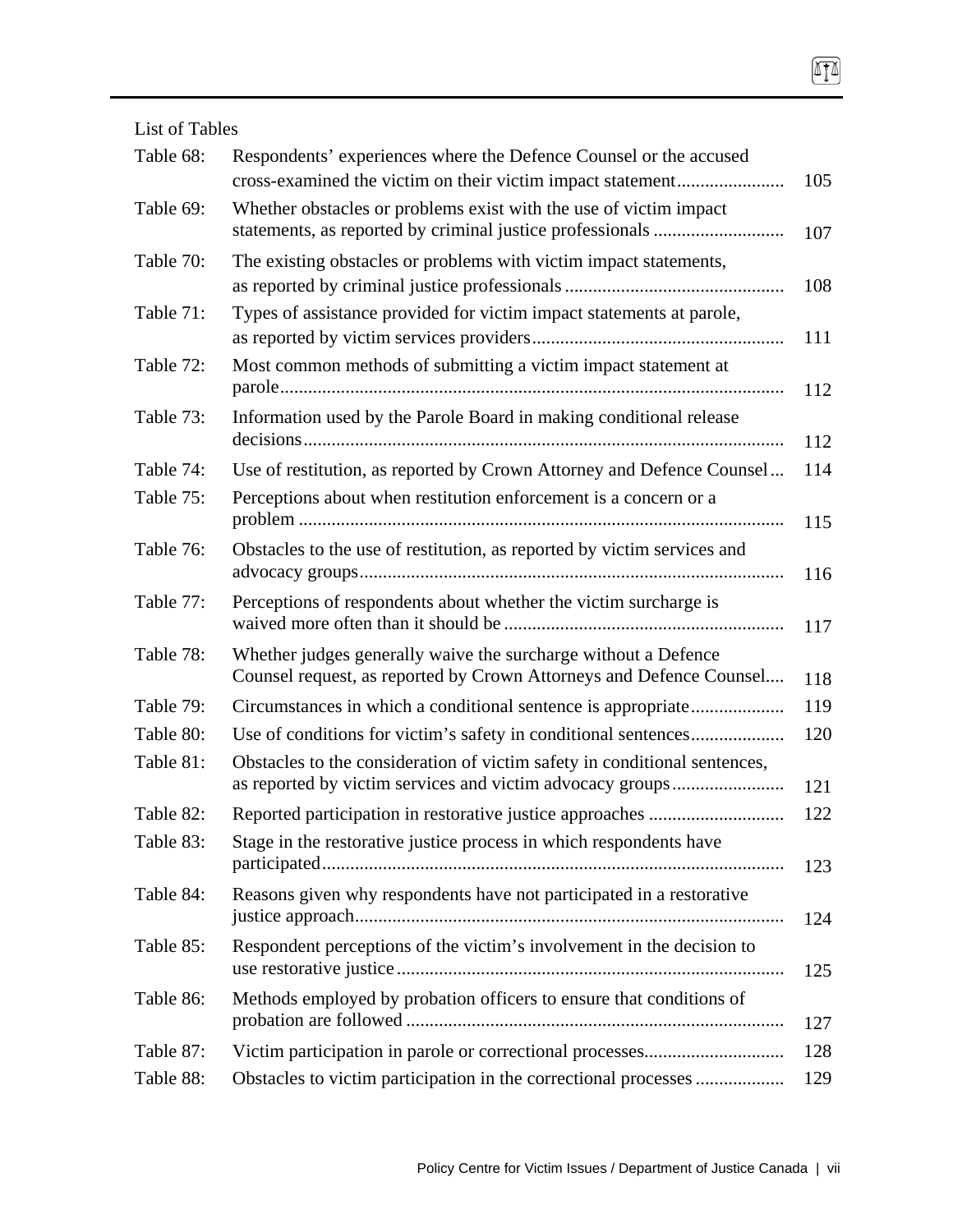| List of Tables |                                                                                                                                           |     |
|----------------|-------------------------------------------------------------------------------------------------------------------------------------------|-----|
| Table 89:      | Respondent perceptions of whether criminal justice professionals are                                                                      | 129 |
| Table 90:      | Respondent perceptions of what has been accomplished by the <i>Criminal</i>                                                               | 132 |
| Table 91:      | Respondent perceptions of whether there have been any unintended or<br>unexpected consequences to the Criminal Code provision intended to |     |
|                |                                                                                                                                           | 133 |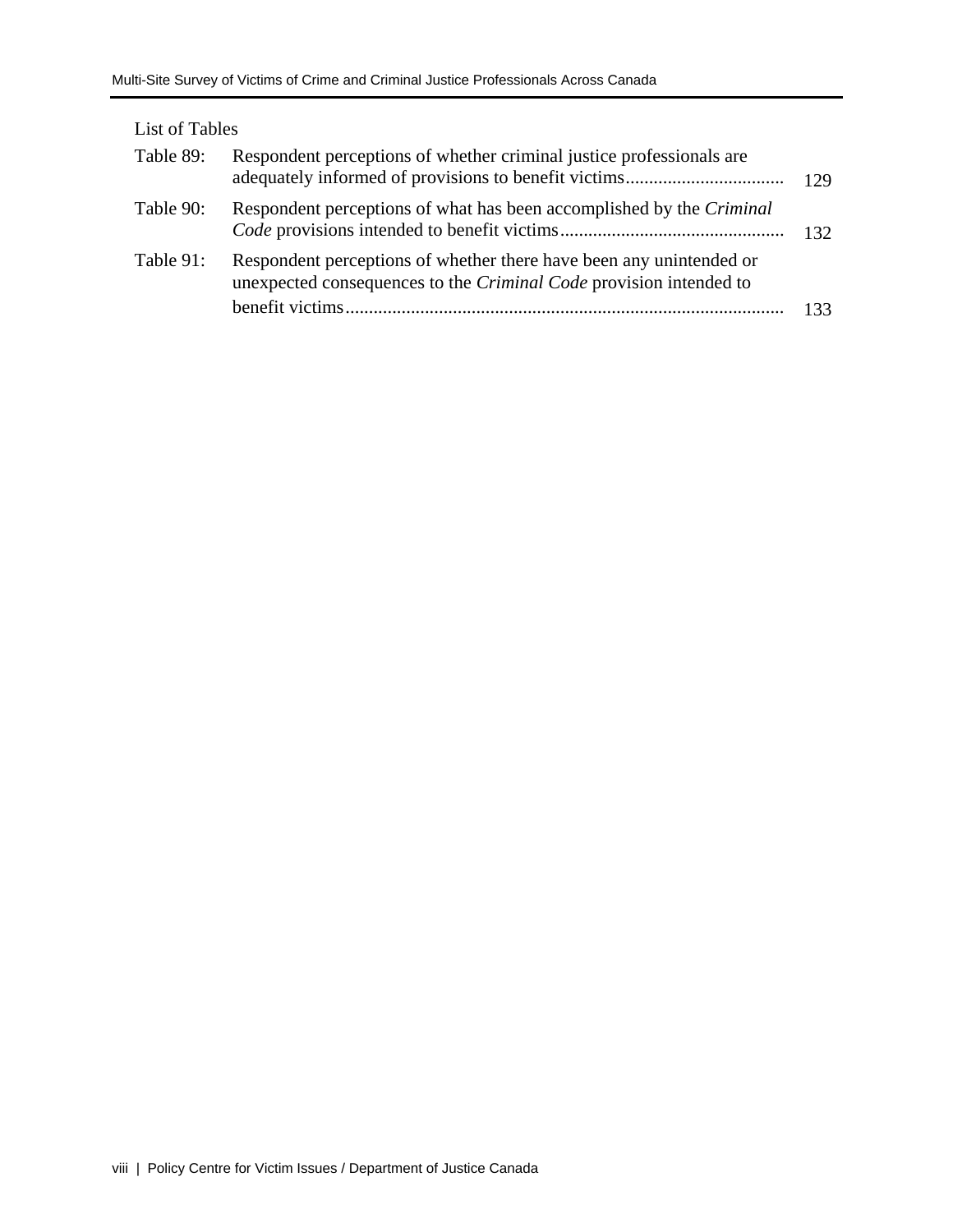# Executive Summary

# **Background and Introduction**

n the early 1970s, federal, provincial and territorial governments became involved in program In the early 1970s, federal, provincial and territorial governments became involved in program development for victims of crime, including criminal injuries compensation programs. Since then, the federal, provincial and territorial governments have moved beyond financial compensation for injury to the consideration of an expanded role for victims in the justice system. That role is enshrined in the Canadian Statement of Basic Principles of Justice for Victims of Crime. Originally drafted in 1988 and renewed in 2003, this statement contains principles for the promotion of access to justice, fair treatment, and assistance for victims of crime.

The federal government also made legislative changes to provide victims of crime with protections. Recent changes include Bill C-79, which was introduced in 1999. This legislation amended the *Criminal Code* in several areas, such as:

- ► giving victims the right to read their victim impact statements at the time of sentencing if they wish to do so;
- ► requiring the judge to inquire before sentencing whether the victim has been informed of the opportunity to give a victim impact statement;
- ► requiring that all offenders pay a victim surcharge of 15% where a fine is imposed or a fixed amount of \$50 or \$100 for summary or indictable offences, respectively, and can be increased by the judge (except where the offender can demonstrate undue hardship);
- ► clarifying the application of publication bans and providing discretion to order, in appropriate circumstances, a publication ban on information that could disclose the identity of victims as witnesses;
- ► expanding the protection of victims and witnesses under the age of 18 years from crossexamination by a self-represented accused in sexual and personal violence offences;
- ► allowing any victim or witness with a mental or physical disability to be accompanied by a support person while giving evidence; and
- ► ensuring that the safety of victims and witnesses are taken into consideration in judicial interim release determinations.

Amendments have also recently been made to the *Corrections and Conditional Release Act* to provide victims with the opportunity to present prepared victim statements at parole board hearings.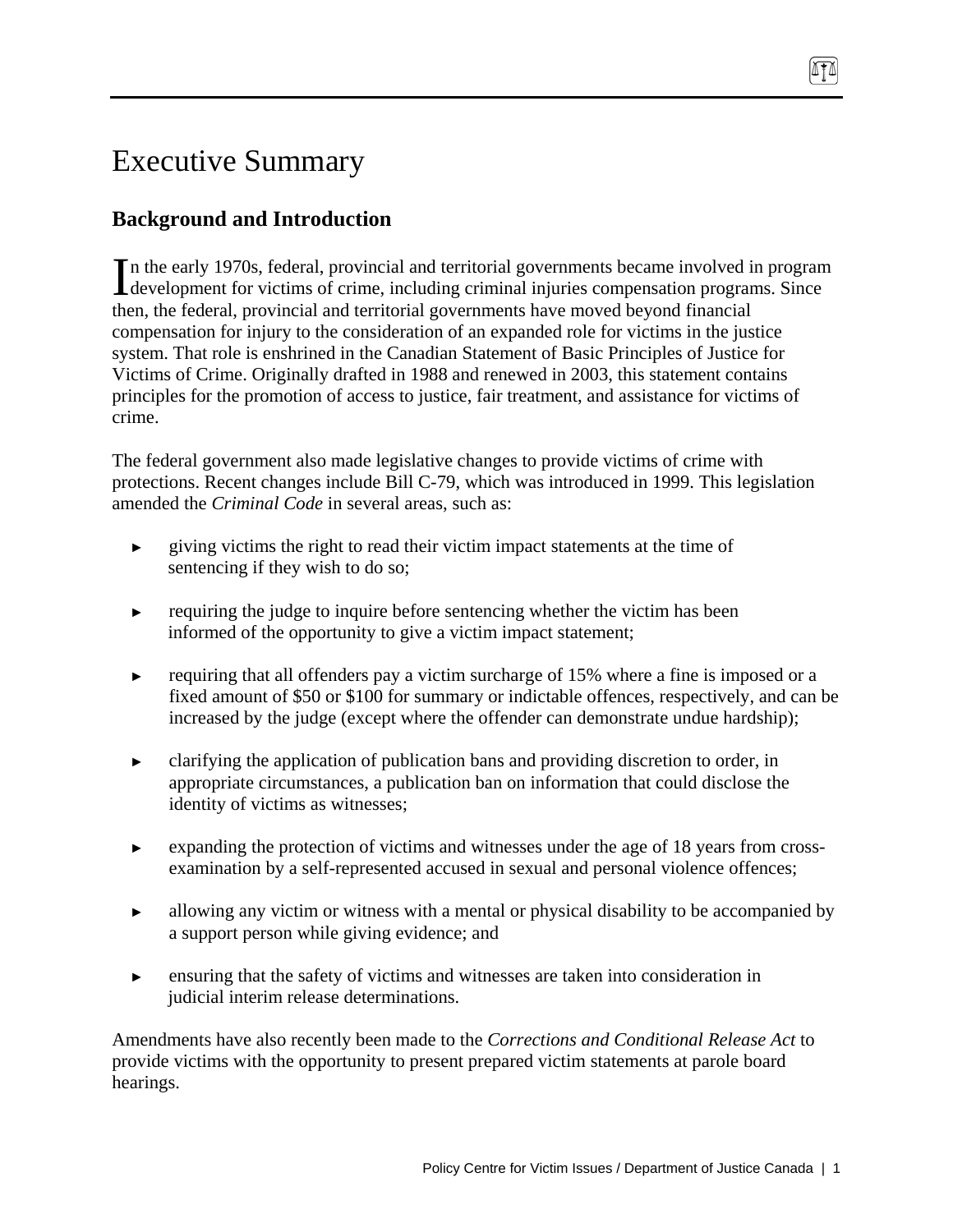# **Purpose of the Survey**

The multi-site survey was conducted under the Victims of Crime Initiative, which, through the Policy Centre for Victim Issues of the Department of Justice Canada, brings together federal, provincial, and territorial governments to respond to the needs of victims and improve victims' experiences in the criminal justice system.

The purpose of this survey is to gather information on a wide range of issues concerning the criminal justice system as it pertains to victims and criminal justice professionals, with a particular emphasis on recent *Criminal Code* provisions as outlined above. Findings from this study will generate evidence to inform future legislative reforms and policy changes by providing insight on the following issues:

- ► use and awareness of recent reforms by criminal justice professionals as they pertain to victims of crime;
- nature of information provided to victims during the criminal justice process;
- ► victims' experiences with the legal provisions and other services that are intended to benefit them throughout the criminal justice process; and
- barriers to the implementation of recent reforms for criminal justice professionals.

# **Methodology**

The multi-site survey was conducted in 16 sites within the 10 provinces of Canada; the territories were not included in this study. The 16 sites represent five regions: Atlantic (Nova Scotia, Prince Edward Island, New Brunswick, and Newfoundland and Labrador), Quebec, Ontario, Prairie (Saskatchewan and Manitoba), and Western (British Columbia and Alberta). Each region included at least three sites of varying size (small, medium, and large cities), with consideration of diversity in geography (rural, urban, northern) and population (especially cultural and linguistic). A subcommittee of the Federal Provincial Territorial Working Group (FPTWG) on Victims of Crime guided the research team and recommended some of the selected site locations.

Data for this study came from criminal justice professionals and victims of crime. A total of 112 victims of crime participated in in-depth interviews, which were conducted in order to obtain detailed data on each individual victim's experience in the criminal justice system. Victim services providers assisted in contacting victims and obtaining their consent to participate in the study, which may have introduced selection bias into the research.

Criminal justice professionals who participated in the study were from 10 different groups: judges, Crown Attorneys, defence counsel, police, victim services providers, victim advocacy groups, probation officers; and three types of parole representatives (from the National Parole Board [NPB], Correctional Service Canada [CSC], and the provincial parole boards in Quebec, Ontario, and British Columbia). They participated through either self-administered questionnaires or interviews. Relying on two forms of data collection allowed for the most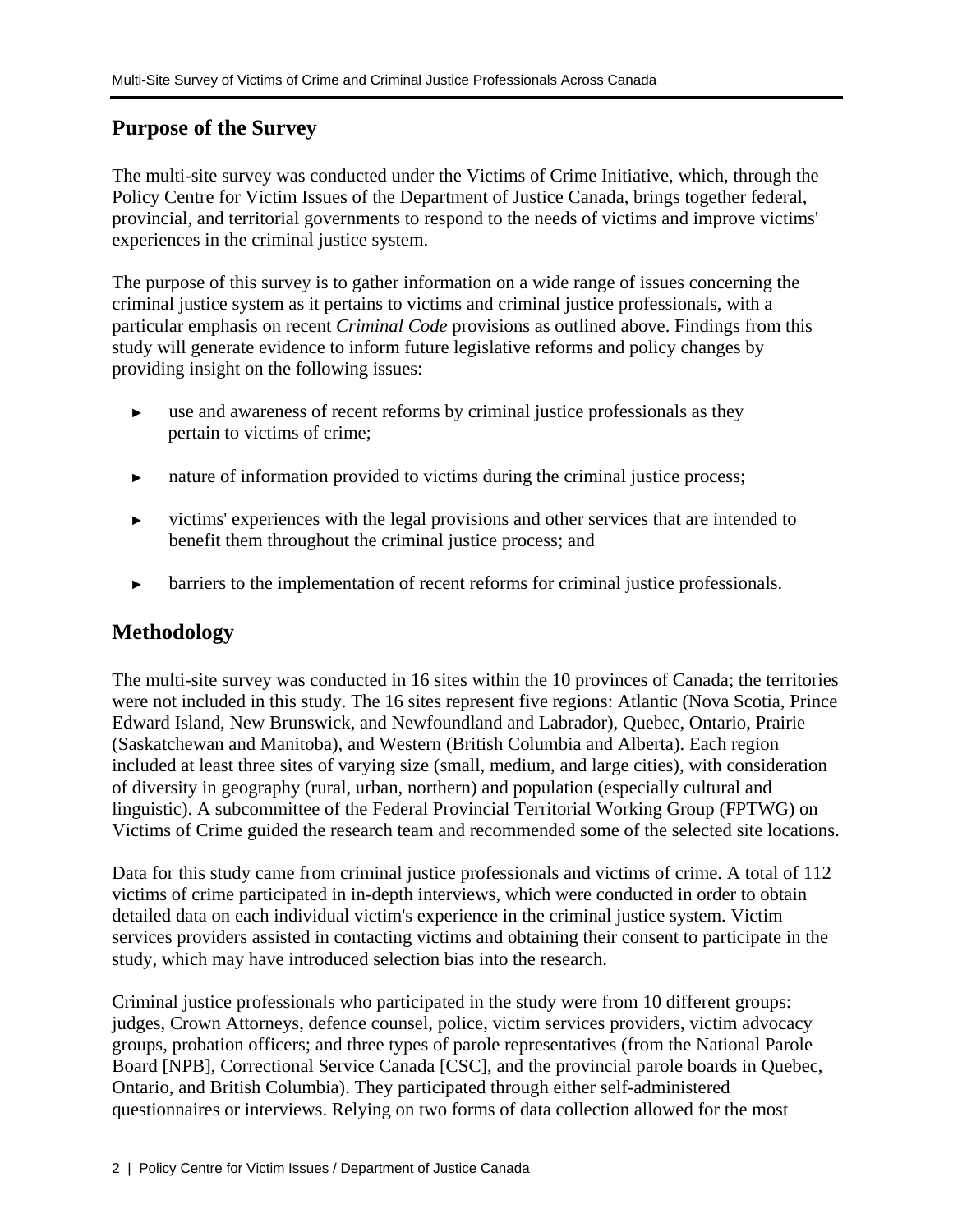complete method of gathering information on the research questions. The use of selfadministered questionnaires ensured that a large proportion of the criminal justice professionals in each site could participate, while the use of interviews meant that more in-depth, qualitative data could also be obtained.

Interviews were conducted with 214 criminal justice professionals from five respondent groups: victim services providers; police; Crown Attorneys; judiciary; and defence counsel. Interview results were captured as part of the quantitative data corresponding to that generated by the selfadministered surveys. Self-administered questionnaires were also distributed to all ten respondent groups. A total of 1,664 criminal justice professionals completed the selfadministered questionnaire. Overall (in interviews and self-administered questionnaires), a total of 1,878 criminal justice professionals participated in this survey.

# **Findings**

#### **Responsibility of Criminal Justice Professionals**

Criminal justice professionals surveyed generally agreed that victims of crime have a legitimate role to play in the criminal justice process. Although victim services providers and advocacy organizations were the most supportive of an active role for victims, other criminal justice professionals also believe that victims are entitled to be consulted, particularly before irrevocable steps are taken. In fact, survey results show that police, Crown Attorneys, and judges consider their main responsibilities to victims of crime to include keeping victims informed of the status of their case, providing them an opportunity to be heard, and taking their views into account at various stages of the criminal proceedings. Despite supporting consultation, however, criminal justice professionals also believe that victims may not fully understand the intricacies of the legal system and therefore should not be the ultimate decision-makers.

#### **Services for Victims**

Seventy-five (67%) of the 112 victim respondents were victims of serious violent crimes. Almost nine-tenths received some form of assistance in the criminal justice system. Almost all victims received information about their case or the justice system, about half received assistance with counselling and witness support, and about 40% received help with preparing a victim impact statement. Victims considered counselling and emotional support, the provision of information, and general assistance from victim services as the most helpful assistance they received. These kinds of assistance correspond to the services offered by victim services providers surveyed. Over three-fourths reported providing crisis support, informing victims about court processes, and helping victims prepare for trial. Just over half provide counselling.

Almost all victims were referred to the victim services organizations where they received services. They stressed the importance of giving information about available services shortly after the crime because most victims are not aware of victim services. Victim services providers also commented in interviews that there is a lack of awareness of victim services. Both victims and victim services providers said that victims are often overwhelmed and traumatized after the crime. Consequently, it was suggested that information about victim services should come from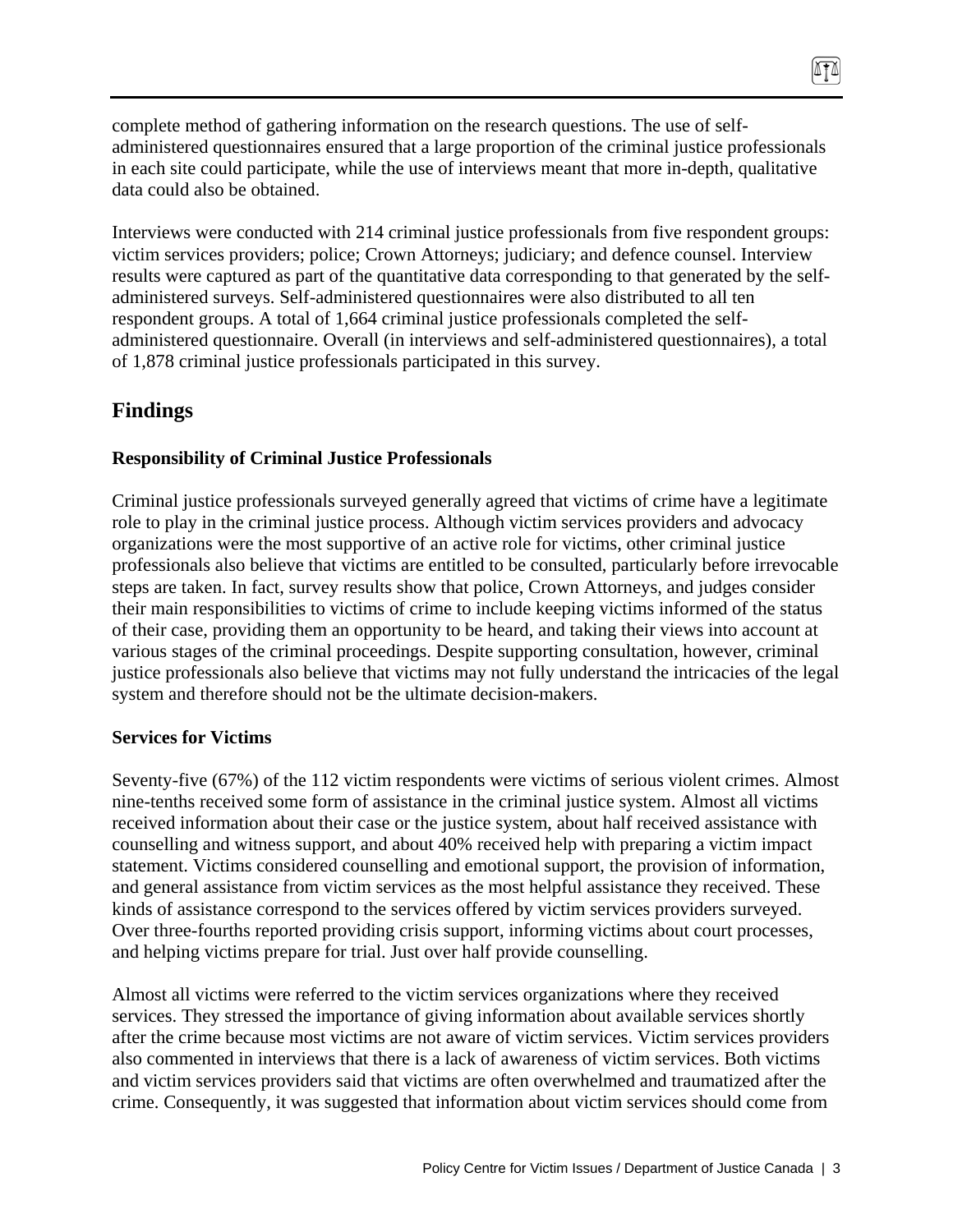a variety of methods (written and oral) and, according to victim services providers, should be provided at various points throughout the process. Both victims and victim services providers said that more public education would also be beneficial.

Initiating contact with victims must be treated carefully. While half of victims said that they would prefer victim services to take the initiative, about one-quarter would prefer to contact victim services themselves. Those who preferred to be contacted noted that victims are often too traumatized or embarrassed to call; however, those who would rather initiate contact themselves said that this allowed them to feel more in control and that they do not like being contacted by someone they do not know. Several victims suggested that both options be available and that victim services only initiate contact with those who have given consent or after a reasonable period of time has passed without hearing from the victim.

Victim services providers, police, and advocacy groups who were surveyed identified a number of challenges in providing accessible services. The challenge most commonly identified was accommodating victims whose first language is not English or French. A related concern is that victim services do not respond to cultural needs. Because different cultures react differently to being victimized, respondents identified a need for more culturally sensitive services and training for victim services providers. Respondents also said that financial issues, such as the need to pay for transportation and childcare, limit accessibility to victim services. Other challenges to accessibility were: lack of victim services in rural locations, the need for victim services to respond to the needs of both genders, and physical barriers for persons with disabilities. Those involved in the post-sentencing phase also indicated a need to better connect victims to available services. During this phase, victims do not usually receive information without first registering with the National Parole Board (NPB) or Correctional Service Canada (CSC). Survey respondents from these organizations identified a gap between victim services in sentencing, and in corrections and parole largely because victims are unaware of the post-sentencing services available.

# **Information for Victims**

Victim services providers, advocacy groups, Crown Attorneys, and police who were surveyed generally agreed that victims usually receive adequate information about court dates, conditions of release, and case outcomes. The victims interviewed supported this view. About nine-tenths of victims involved in a case that went to trial said that they were told about important trial dates, and two-thirds said that they were told about changes in trial dates and received updates on their case. Over four-fifths were told the outcome of their case. In cases where the offender received probation, four-fifths of victims said that they were told whether conditions were placed on the offender; however, in cases where the offender was released pending trial, just over half of victims were told about conditions of release.

Between 60% and 70% of victims reported receiving information about their role in court as a witness, about the role of the Crown Attorney, and about the criminal justice system in general. A similar proportion of victims whose cases reached these various stages were told whether the accused was released on bail, whether the accused pleaded guilty, where the offender was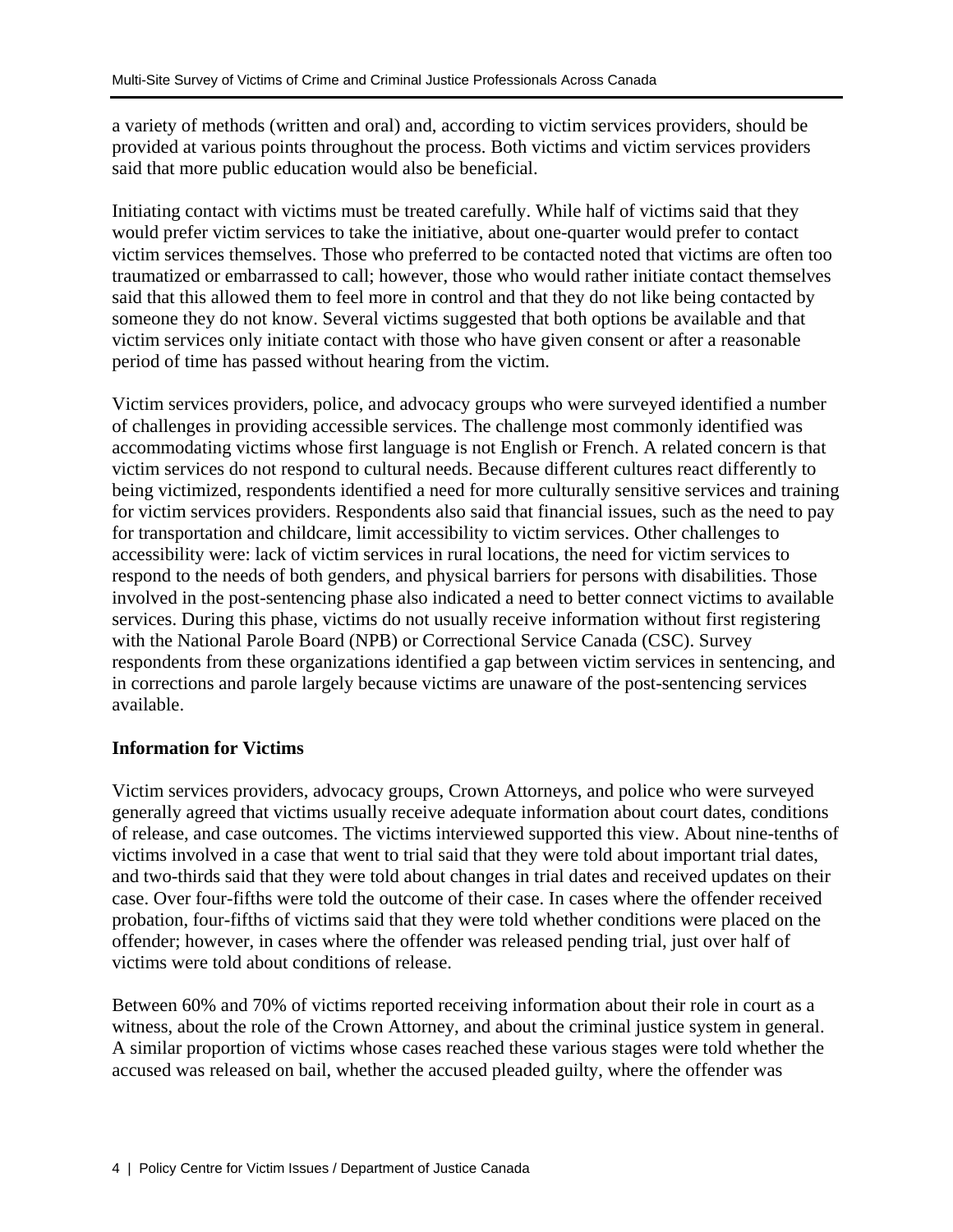incarcerated, the date the sentence began, and the length of the sentence. Victims often received information on sentencing because they were present in court.

874

Just under half of victims involved in a case where the offender was eligible for parole received information about the offender's eligibility. Of those involved in a case where a parole hearing had been set or had occurred, one-third were informed of the dates; and in instances where parole had been granted, about one-third were informed of release dates, conditions imposed on release, and the destination of the offender on release.

Overall, more than 60% of victims agreed that, in general, they received a sufficient amount and type of information in a timely manner. Those who were dissatisfied most often explained that the information they received was limited, inaccurate, or confusing. Other sources of dissatisfaction included having to initiate contact with a criminal justice professional or seek out information on their own; and receiving inconsistent information because of turnover in the investigating officer, Crown Attorney, or victim services worker dealing with their case.

In interviews, victim services providers characterized the provision of information as sporadic, inconsistent, and often dependent on the nature of the offence or on the individual investigator or Crown Attorney assigned to the case. They believe that victims are more likely to receive information from police or the Crown Attorney when the victim initiates contact him or herself or if victim services are involved. These shortcomings appear to be largely the result of the time and resource constraints that criminal justice professionals face. In interviews, Crown Attorneys, police, and victim services providers agreed that the sheer volume of cases in the system makes it impossible to provide all victims of crime with all of the information they may want or require.

Other perceived obstacles to information provision include lack of collaboration and coordination among agencies, privacy legislation and policies that restrict information sharing, and, in some cases, victim transiency and reluctance to be contacted.

Victims' suggestions for improvement in information provision included, most commonly, regular contact and follow-up by police and Crown Attorneys to keep victims abreast of developments in their case, as well as providing information at the outset of the victim's involvement with the system, providing more detailed information and more in print form, and providing information through a single source. As to the latter suggestion, the criminal justice professionals surveyed did not, for the most part, agree on who is responsible for providing information to victims and tend to regard information provision as a shared duty rather than the sole responsibility of a single agency. However, in interviews, Crown Attorneys, police, and victim services providers did suggest that information provision to victims could be improved by stronger links among agencies and development of clear guidelines on agencies' responsibilities in providing information.

When asked what kinds of information victims of crime most want to receive, victims most often mentioned updates on the status of the police investigation and their court case, followed by information about the criminal justice system in general.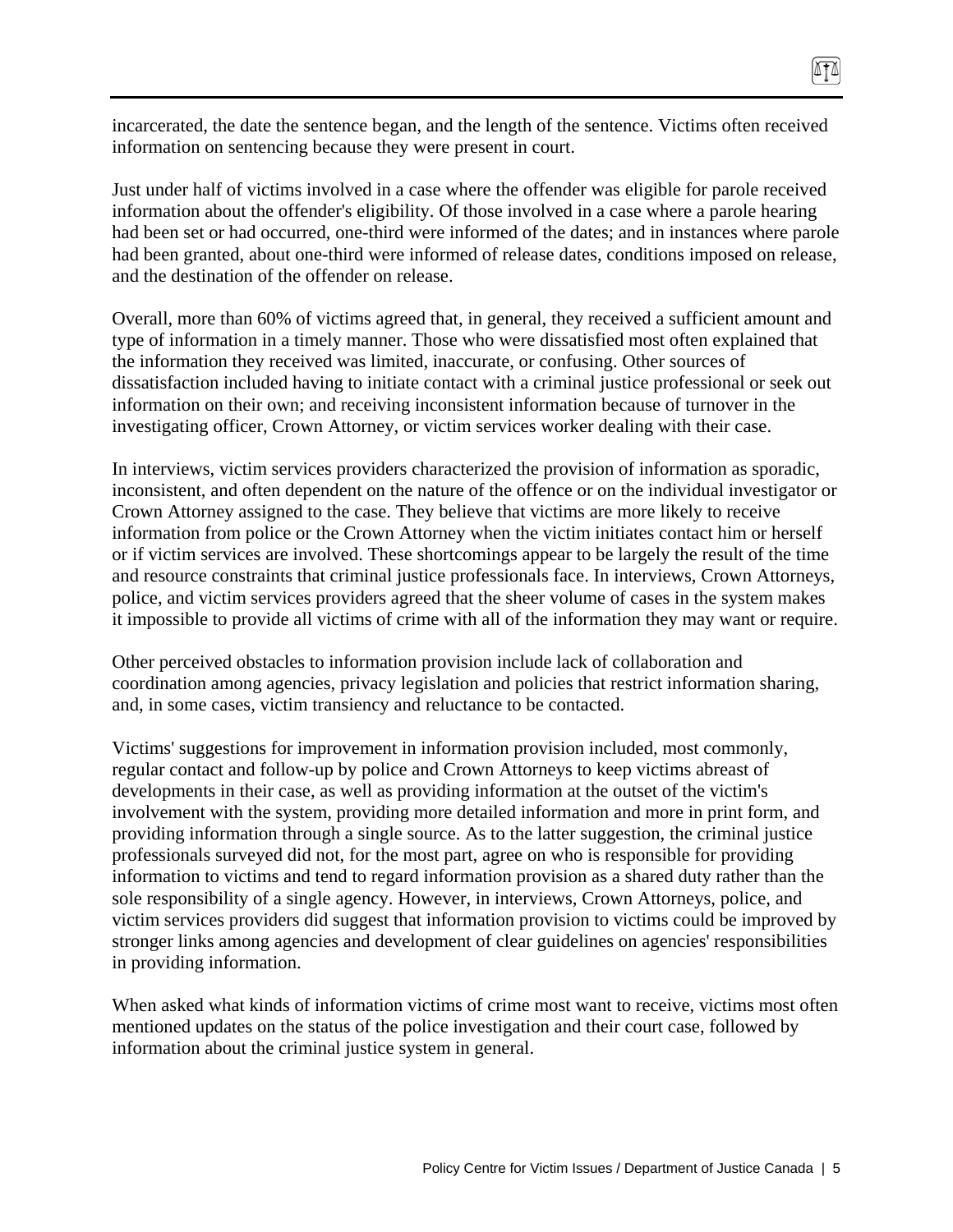# **Consideration of Victim Safety at Bail**

The criminal justice professionals surveyed regard victim safety as an important consideration in bail determinations, and about 70% of victims interviewed said that they made their safety concerns known, most often to police. Those who did not make their concerns known most often explained that no one asked them about safety issues.

Police reported using a variety of methods to ensure that victims' safety concerns are considered at bail; most commonly, they prepare a written submission to the Crown Attorney that includes recommendations for specific bail conditions following the investigation. Although Crown Attorneys seldom call the victim as a witness in bail hearings, virtually all generally request specific conditions to address the victim's safety at bail. Almost all defence counsel usually agree to requests for specific conditions, provided that these requests are reasonable, and almost all judges generally impose conditions for the victim's safety. Furthermore, more than three-quarters of judges said that they ask about safety issues if the Crown Attorney has not mentioned them, but, in interviews, judges noted that this is rarely necessary because the Crown Attorney is very diligent about bringing these issues to the attention of the court.

Nevertheless, only about one-third of victim services providers and advocacy organizations surveyed and 40% of victims involved in cases where the accused was charged believe that the victim's safety is generally considered at bail determinations. Victims who believe that their safety was not considered, most often explained that the conditions were either insufficient or not respected.

# **Provisions to Facilitate Testimony and Victims' Experience with Testifying**

# *Publication bans*

Publication bans in non-sexual offences and exclusion of the public from a trial are used only in the most exceptional circumstances. Fewer than half of judges reported having ever granted a publication ban in non-sexual offences (about one quarter) or having ever granted the exclusion of the public (39%). Crown Attorneys, judges, and defence counsel agreed that an open court is essential to maintaining public confidence in the criminal justice system.

# *Support Persons*

Of the various provisions to facilitate testimony, the use of support persons to accompany a young witness or a witness with a mental or physical disability appears to be the least controversial and the most widely used. More than three-quarters of Crown Attorneys generally request that a support person accompany such witnesses, and two-thirds of defence counsel generally agree to requests. Over 80% of judges typically grant requests.

# *Testimonial Aids*

Of the three testimonial aids designed to assist young witnesses or those with a mental or physical disability (i.e., the use of screens, videotape or closed-circuit television) screens appear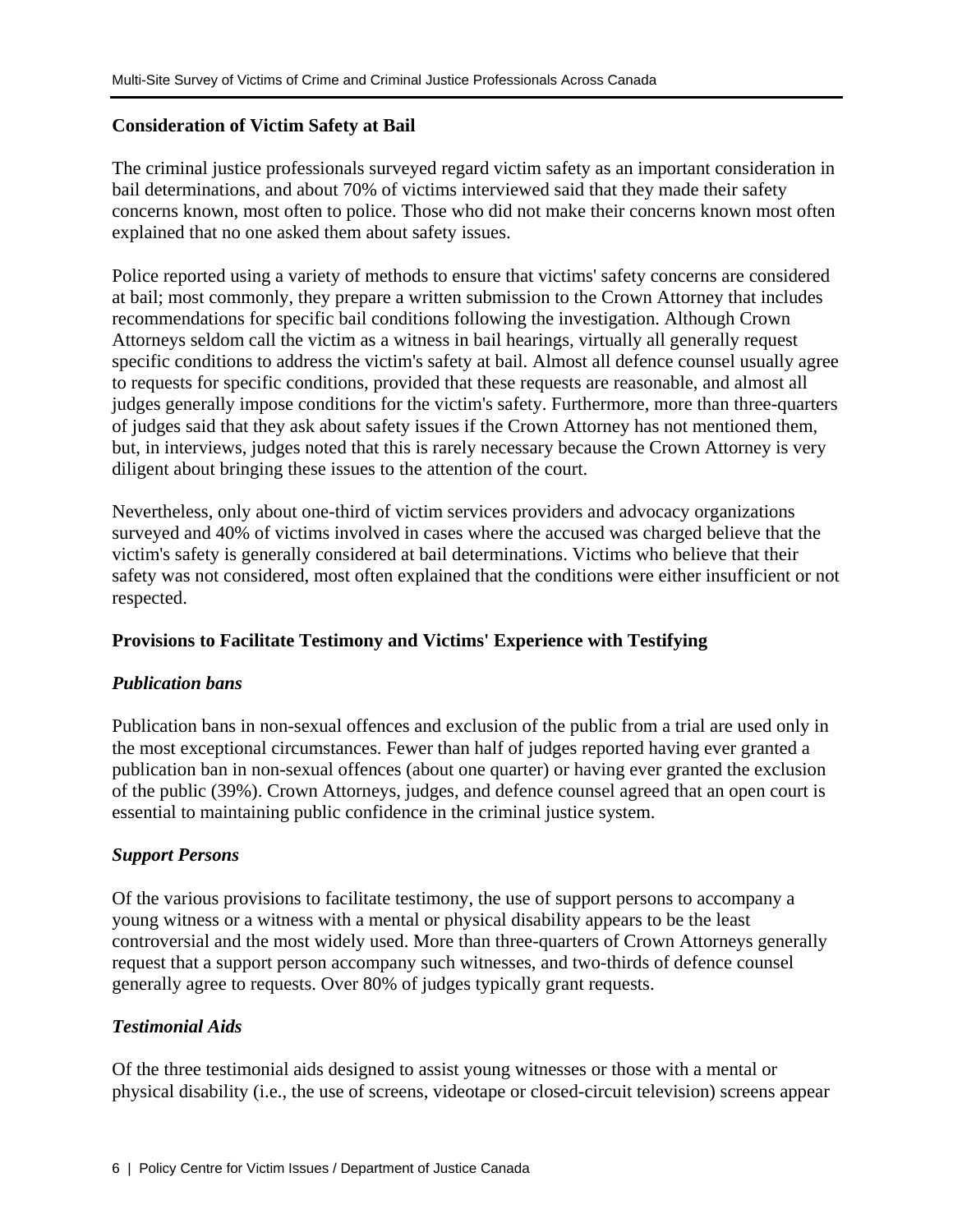to be the most popular among Crown Attorneys, defence counsel, and judges. About 60% of Crown Attorneys surveyed reported generally requesting the use of a screen in appropriate cases, and a similar proportion of defence counsel generally agree to its use. More than 80% of judges generally grant the use of screens.

874

Videotaped testimony is used by slightly fewer Crown Attorneys and is more often objected to by defence counsel. Just over half of Crown Attorneys request videotaped testimony in appropriate cases, but less than one-quarter of defence counsel agree to it. They object primarily on the grounds that it interferes with effective cross-examination. Crown Attorneys, for their part, also perceive difficulties with videotaped testimony, including poor quality interviews and the fact that it does not relieve witnesses of being cross-examined by defence counsel. Over 60% of judges reported granting the use of video taped testimony.

Closed-circuit television is the least likely of the three aids to be requested by Crown Attorneys; fewer than 40% generally request it in appropriate cases, although over 40% of defence counsel generally agree to its use. Over 60% of judges reported that they usually grant these requests.

Overall, Crown Attorney requests for testimonial aids are quite common in eligible cases, provided that the necessary technology is available. However, many Crown Attorneys explained that they do not request an aid unless there is a compelling reason to do so, and many reported having as much success without the aids as with them. Judges likewise displayed considerable willingness to grant the use of testimonial aids in eligible cases, but also emphasized the need for the Crown Attorney to present compelling evidence that the aids are truly necessary. Defence counsel expressed serious reservations about the use of testimonial aids on the grounds that these aids violate fundamental principles of the criminal justice system intended to protect the accused.

Victim services providers and advocacy organizations had relatively little to say on the subject of testimonial aids, but those who offered a response believe that victims are not sufficiently aware and informed of these protections, and that they should be used more often and afforded to victims beyond the statutory age and disability requirements.

# *Section 486 (2.3)*

(This section of the *Criminal Code* restricts cross-examination of a child victim and witness under the age of 18 by a self-represented accused.) A relatively small proportion of criminal justice professionals surveyed (just over one-quarter of Crown Attorneys and one-fifth of judges) has been involved in cases where section 486 (2.3) applied. Of these respondents, a large majority of Crown Attorneys reported that they would request that counsel be appointed in these cases, and over four-fifths of judges reported that they would appoint counsel for the purpose of cross-examination. Seven judges reported allowing the accused to cross-examine a young victim since section 486 (2.3) was adopted.

There was considerable support for expanding section 486 (2.3) to other offences and/or other witnesses. Three-quarters of victim services providers and advocacy groups favoured expansion, compared to half of Crown Attorneys and one-quarter of defence counsel. Across all categories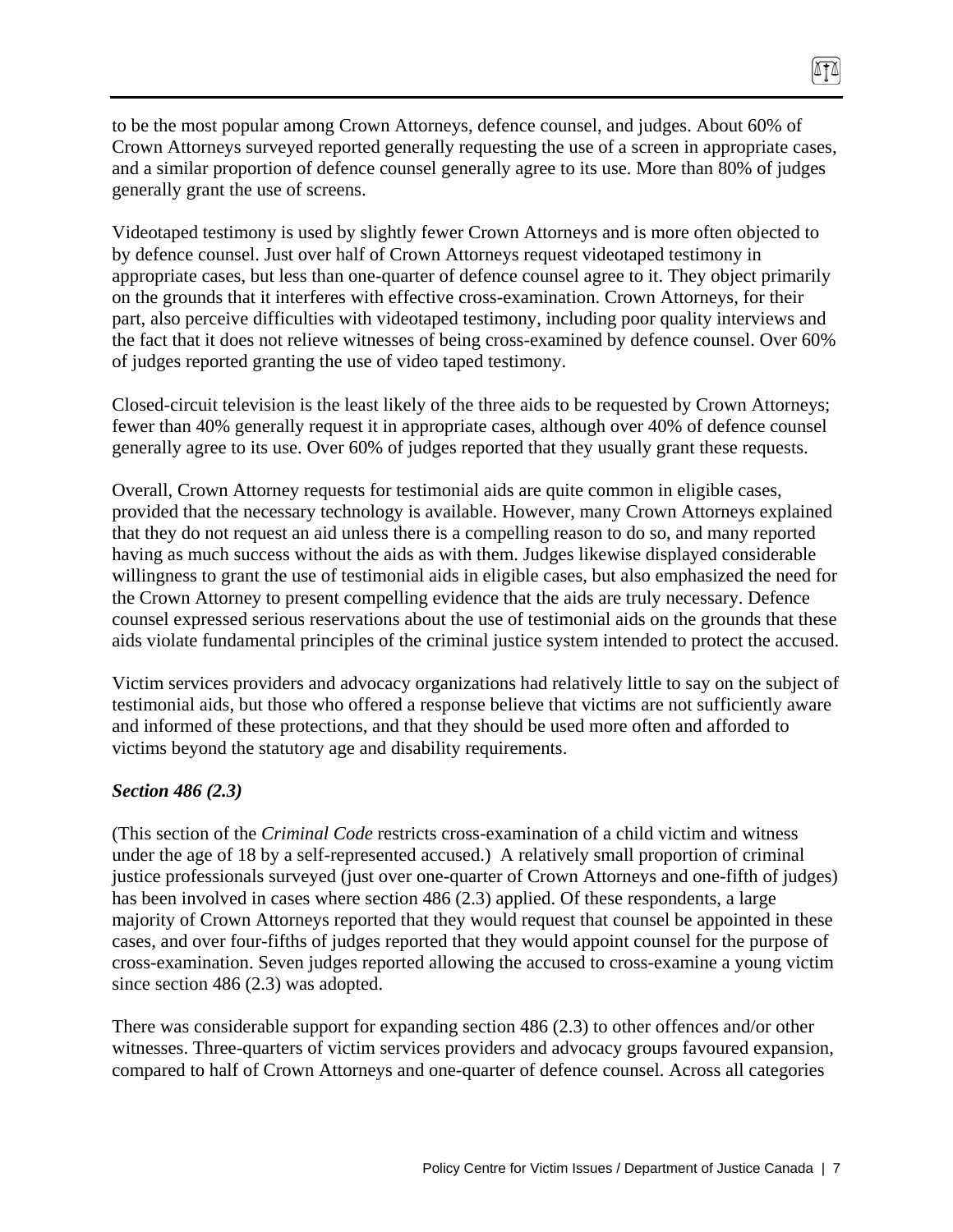of criminal justice professionals surveyed, support was most widespread for expanding the section to adult witnesses in the category of offences to which it currently applies.

### *Victim Experiences with Testifying*

One-third of victims who participated in this study were involved in cases that went to trial, and of these, two-thirds testified at the trial. With only a few exceptions, all of those who testified received help in preparing for testimony, most often from victim services. Just over half of those who testified reported that they felt prepared for it, and almost all of these victims attributed their preparedness to the support they received prior to and during testimony. Those who felt unprepared either felt frightened, threatened, or revictimized, or said that they had had inadequate time to prepare. When asked for ways to make testifying less stressful, victims most often suggested better explanations of the court process and of what to expect in the courtroom, and improved protections or wider availability of existing protections.

A small proportion of victims interviewed were eligible for testimonial aids and/or protections to facilitate testimony. Nine victims received information about any of the above-mentioned provisions. Four of these victims actually received one or more of the protections (the remaining five did not testify, have not yet testified, or declined the aids). Of the four who received protections, three had publication bans (two in cases involving sexual offences and one in a stalking case), and one was accompanied by a support person and granted a ban on crossexamination by the self-represented accused under section 486 (2.3). In addition, one victim who was not given information about the protections subsequently received a publication ban. The five victims were divided on the question of the effectiveness of these protections. Three victims did not find these protections effective. Two said that the protections did help them to testify. The victim accompanied by the support person and protected from cross-examination by the accused said that the protections made her more comfortable.

# **Victim Impact Statements**

Almost four-fifths of the victims interviewed had received information on victim impact statements, usually from victim services, although sometimes from police. Of the victims who were involved in cases where someone was charged with the crime, almost two-thirds prepared a victim impact statement. The survey with criminal justice professionals as well as the interviews with victims indicated that most victims submit a written statement and that few choose to read their statements aloud in court. However, nine victims reported that they were not made aware of their opportunity to read their statement.

A related issue is providing information to victims about the impact statements. If awareness of the statements is low, submission rates will be correspondingly low. In interviews, Crown Attorneys, defence counsel, and victim services all questioned whether criminal justice professionals are completely fulfilling their roles concerning victim impact statements. Issues raised were whether police routinely inform victims about impact statements and whether Crown Attorneys diligently pursue obtaining them or submit the statements they do receive. About onequarter of Crown Attorneys surveyed said that they usually contact the victim to see whether he or she wants to provide an impact statement in cases where none has been submitted. While most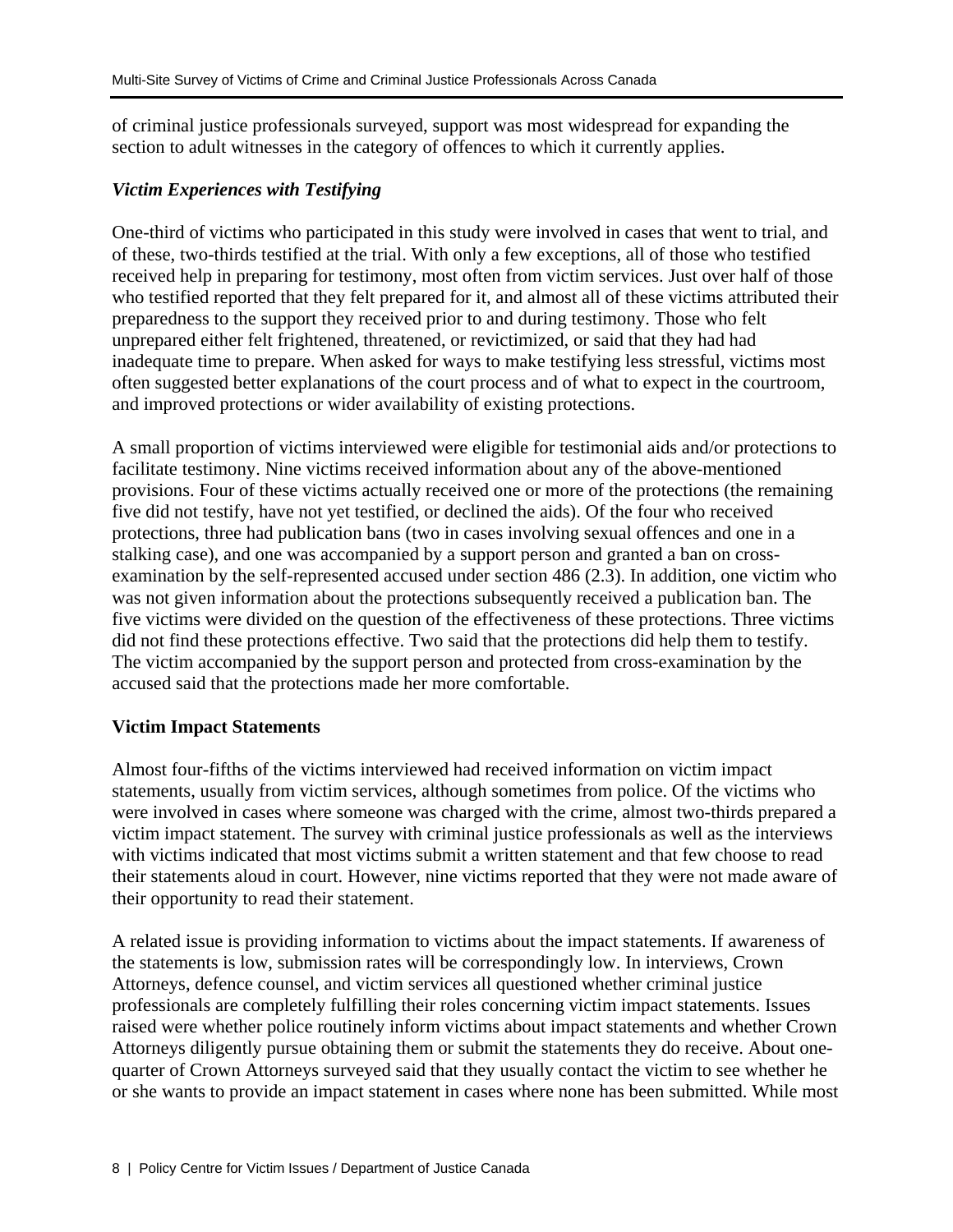victim services respondents believe that victims are made aware of impact statements, one-fifth think that they are not. In interviews, victim services providers suggested that victims receive some form of mandatory or consistent notification; that all agencies and criminal justice professionals provide the information at various stages of the process; and that follow-up with victims is done.

Victims were asked how best to provide victims with information on impact statements. About half of victims whose accused was charged said that the information should be provided through verbal communications (in person or by telephone) so that victims can ask questions if needed. Opinion varied as to when victims should receive this information. Some said that it should be provided shortly after the crime is reported or immediately after the arrest of the accused so that victims can keep records of the crime's effect on them. However, others want victim services to let some time pass so that the victim is less overwhelmed by the experience. Most victim services providers believe that victims should be informed about victim impact statements either shortly after the crime or after the arrest of the accused.

About 60% of victim services providers surveyed reported that they assist victims with victim impact statements at sentencing mostly by providing basic assistance, such as helping victims obtain forms, explaining how to complete the impact statement, and telling victims where to send their completed statements. Close to two-thirds of victims involved in cases where someone was charged with the crime received some form of assistance with their impact statement, usually from victim services. However, in spite of this assistance, about half of victims who prepared a statement said that they had problems completing it. The most common problem was feeling unable to describe how the crime affected them, but several victims also mentioned not knowing what information they could include, having to revise their statement because of inappropriate information, and not knowing where to submit their statement.

Half of victim services providers who assist with impact statements reported that they collect and submit the completed statements for victims. From this finding, it appears that many victims submit their own impact statements to the Crown Attorney and/or court. The interviews with criminal justice professionals support this; some jurisdictions do not collect and submit victim impact statements. In these jurisdictions, unless the victims seek assistance from victim services providers, they do not receive much advice on when to submit the statement. As well, while most of the victims interviewed submitted their victim impact statements to victim services, almost one-fifth submitted them directly to the Crown Attorney. This is important because both Crown Attorneys and victim services raised the issue of the timing of submission and how it can create difficulties for victims. If victims are submitting their statements themselves, they may be unaware of the potential downsides, such as cross-examination on their victim impact statement. One-quarter of Crown Attorneys, one-fifth of defence counsel, and one-tenth of judges had been involved in a case where the victim was cross-examined on his or her victim impact statement. In interviews, Crown Attorneys and defence counsel considered it rare for a victim to be crossexamined on his or her impact statement because the Crown Attorney and defence counsel usually agree to excise any prejudicial or otherwise inadmissible material before the impact statement is submitted to the court.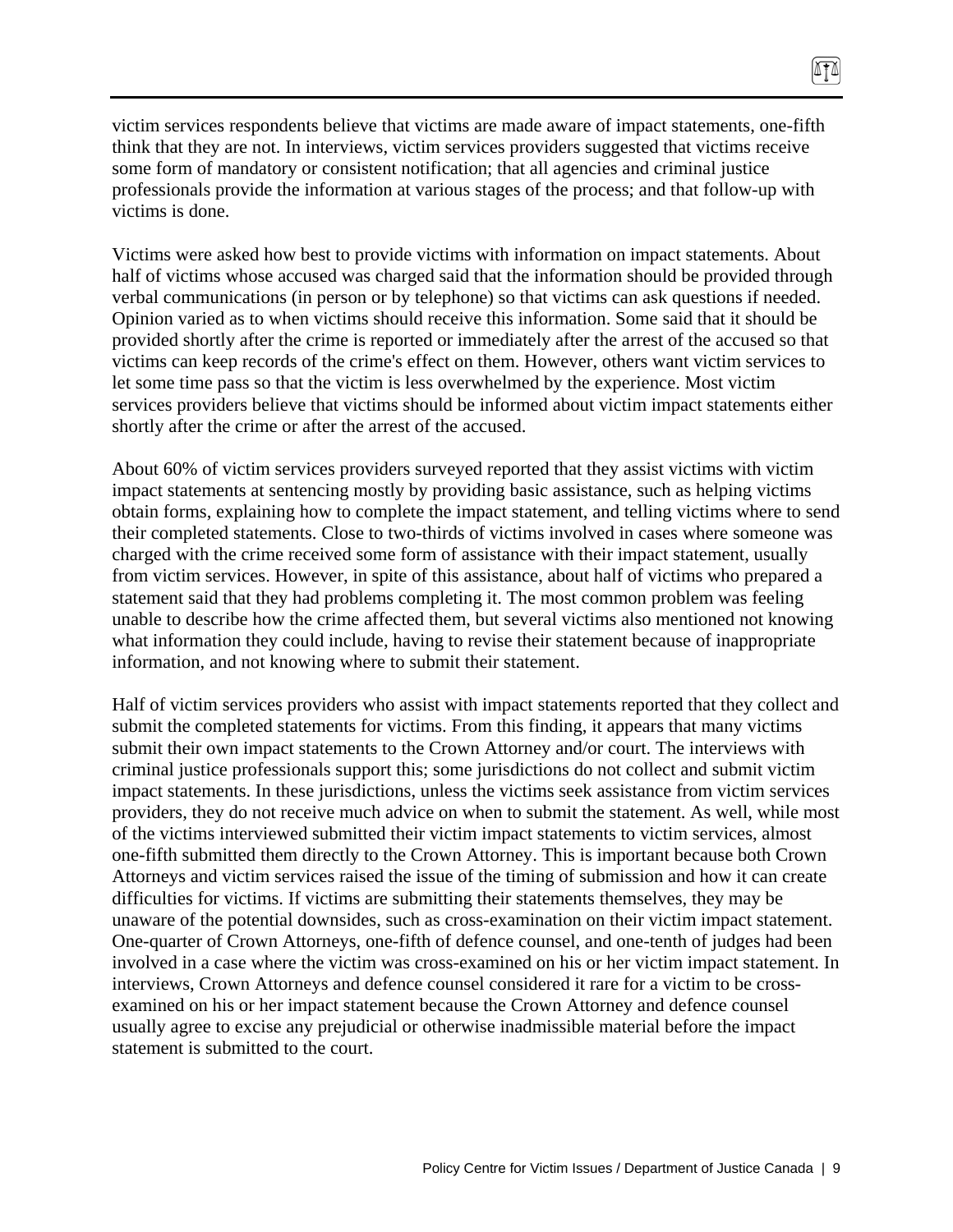There are conflicting views among criminal justice professionals on when to submit an impact statement. The major concerns are the need to receive the statement early enough to ensure that it is considered during plea negotiations, versus risking cross-examination of the victim on the statement during trial. Half of Crown Attorneys surveyed and several victim services providers in their interviews stressed the need to submit the statement early in the process in case a sudden guilty plea occurs; the statement can then assist the Crown Attorney in negotiations and can be used at sentencing. However, others (including 44% of Crown Attorneys surveyed) believe that the risk of cross-examination means that victim impact statements should only be submitted after a finding of guilt; in addition, waiting until later in the process allows the victim to prepare a more complete statement. Of the victims interviewed who prepared a victim impact statement, one-fifth submitted it early in the process, shortly after either the crime, the arrest of the accused, or the laying of charges; 54% submitted it just prior to the guilty plea or conviction. Of the victims whose offender pleaded guilty or was convicted at trial, one quarter reported that the judge did not ask them whether they had been given the opportunity to prepare a victim impact statement even though they had not submitted one.

Over four-fifths of judges reported that they use victim impact statements in determining the sentence. The same proportion of Crown Attorneys reported that they remind judges to consider victim impact statements in cases where they are submitted. According to the judges, they consider victim impact statements as they do other relevant information to help determine the severity of the offence and the length of sentence. However, judges also noted in interviews that the use of victim impact statements is carefully circumscribed; while victim impact statements can provide relevant information, they do not and cannot influence sentencing to the extent that they express' a desire for outcomes that differ from those defined by the *Criminal Code*. Crown Attorneys agreed with this perspective, commenting in interviews that while judges consider victim impact statements, they still must impose sentences that are consistent with the *Criminal Code* and case law.

The different categories of criminal justice professionals surveyed responded differently to whether there are obstacles to or problems with victim impact statements. Four-fifths of defence counsel and half of Crown Attorneys reported obstacles or problems compared to one-third of victim services providers and one-fifth of police. For Crown Attorney and defence counsel, the biggest obstacle or problem is the inclusion of inappropriate or irrelevant material in the victim impact statements, such as reciting the facts of the case, referring to the offender's alleged involvement in other criminal activities, or offering their views on sentencing. About half of judges surveyed reported disallowing parts of victim impact statements, usually for containing irrelevant or inappropriate information.

Victims were divided on whether they believed that the judge considered their impact statement. Several victims expressed dissatisfaction with the content restrictions. They said that they could not adequately explain themselves and elaborate on the effects of the crime. They also wanted to discuss issues such as their history with the offender and were frustrated by not being able to do so. Some wanted to provide their views on sentencing. A few victims were not allowed to read their victim impact statements because of inappropriate content.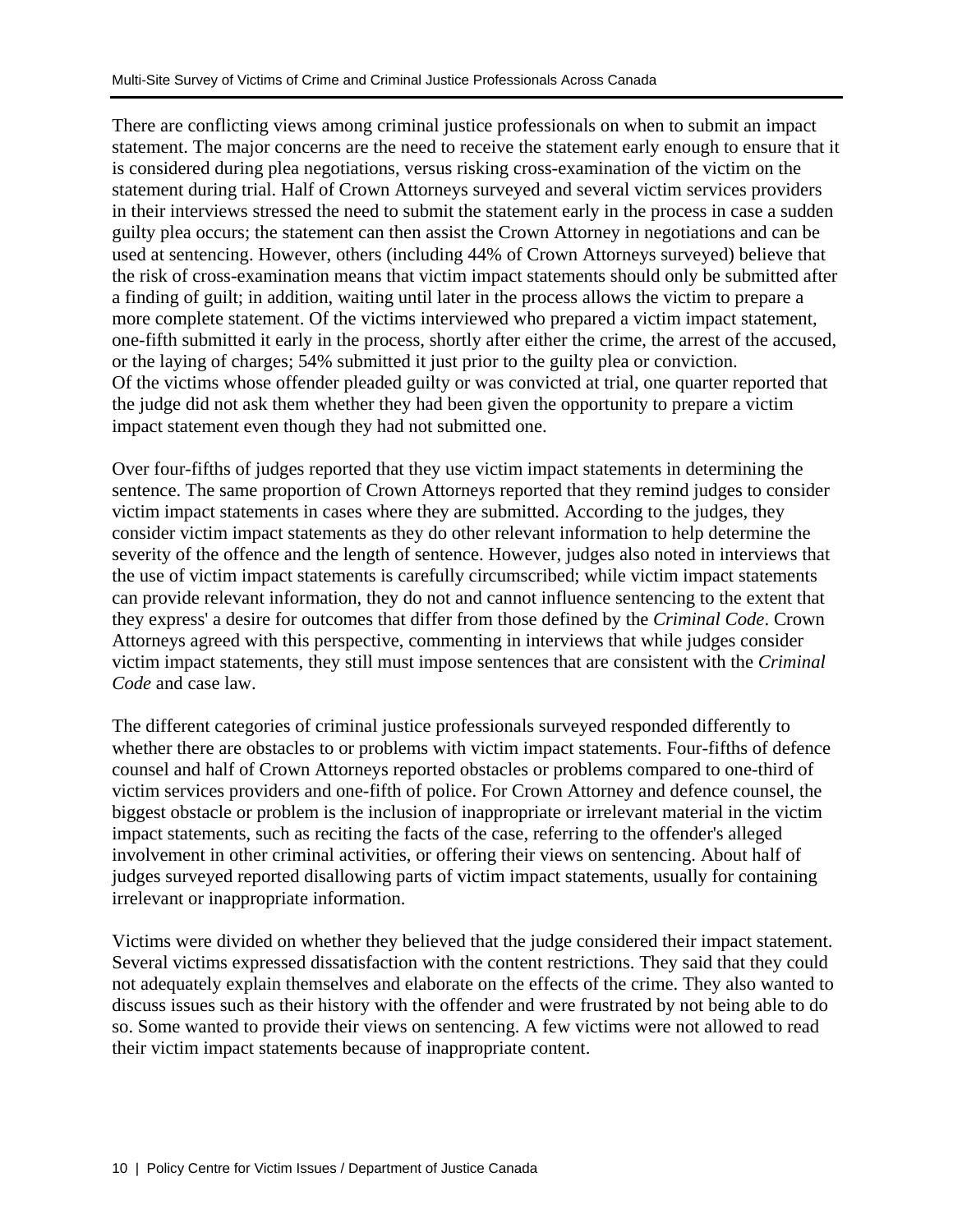Related to the issue of irrelevant information is the possible objection to the statement or crossexamination of the victim on his or her impact statement. About one-fifth of Crown Attorneys, victim services providers, and police respondents mentioned this as an obstacle to the submission of victim impact statements. In interviews, several Crown Attorneys said that the victim impact statement can be detrimental to the Crown Attorney's case; it can make the victim more vulnerable and strengthen the defence. Victim services providers who were interviewed expressed the concern that some victims do not prepare an impact statement because they fear being questioned on its content. However, in their survey responses, victim services providers have found the biggest obstacle to occur in the preparation of the statement because of a lack of guidance and information (32% listed this as an obstacle). Another third of victim services providers listed literacy or language as a major barrier.

874

However, even with these potential difficulties in giving victim impact statements, four-fifths of the victims who prepared a statement were pleased that they did. About half commented that the statement gave them a voice, and about one-fifth valued the chance to let the judge and the accused know the effect of the crime. In interviews, victim services providers also commented that impact statements are beneficial in that they allow victims to express themselves and make the judge and offender aware of the crime's effect on them.

Parole survey respondents indicated that the parole board considers all forms of victim statements provided - those from trial, formal victim statements submitted directly to the parole board, and other new or additional information that the victim might provide. NPB respondents reported that the Parole Board uses this information in a variety of ways, including in making risk assessments, in determining conditions, and in assessing the offender's progress. Most provincial parole board respondents simply stated that victim information is just one factor the parole board considers. Only one victim interviewed submitted an impact statement to the parole board.

# **Other** *Criminal Code P***rovisions**

#### *Restitution*

According to two-thirds of Crown Attorneys and four-fifths of defence counsel surveyed, when requests for restitution are reasonable, restitution is usually ordered. According to judges surveyed, the key factors are the ability to quantify the losses and the offender's ability to pay.

The difficulties come with enforcing restitution orders, according to all respondent groups. Half of Crown Attorneys and two-thirds of probation officers surveyed regard restitution enforcement as difficult, as do one-third of defence counsel. According to all three groups, the inability of the accused to pay is the most common obstacle to enforcement. Enforcement is often not pursued because it requires a large expenditure of money to collect relatively small amounts of money. In addition, enforcement of each form of restitution, as a condition of probation or as a stand-alone order, presents unique challenges that can leave the impression of few consequences to failure to comply. Because the Crown Attorney must prove a wilful breach of a probation order, Crown Attorneys rarely bring charges in these cases, and even if they do, the typical result is a fine that is less than the restitution order itself. For stand-alone restitution orders, all three groups noted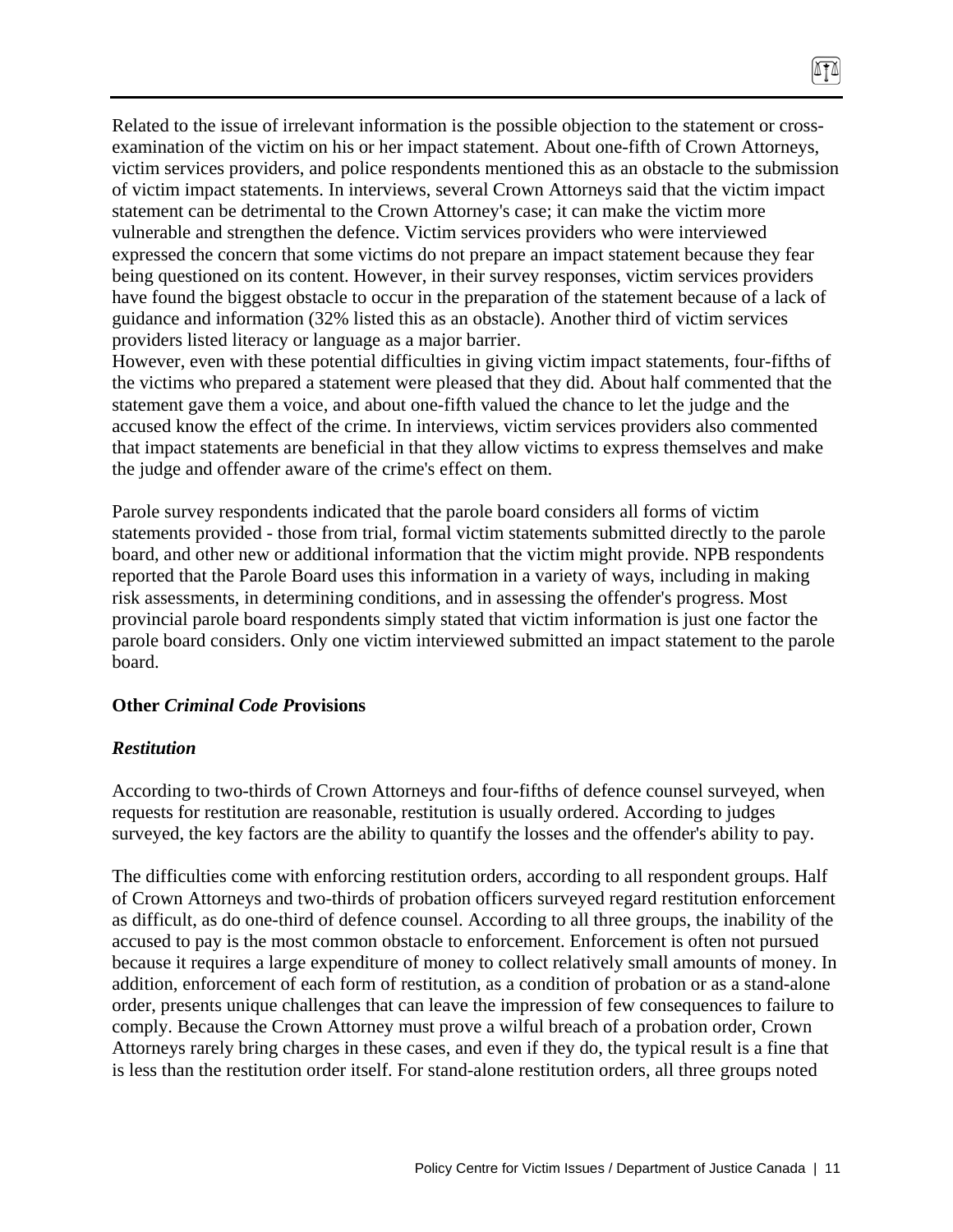that enforcement requires the victim to engage in a difficult legal process and bear all the costs of enforcement, which is not a realistic option for many victims of crime.

Victim services and advocacy group respondents also perceive obstacles to the use of restitution. In accord with the primary reason for enforcement difficulties given by Crown Attorney and defence counsel, the most common obstacle mentioned was the offender's inability to pay. However, unlike these other groups, victim services and advocacy group respondents believe that restitution is under-used due to victims' lack of awareness and knowledge of restitution.

Few victims received restitution, and those who did found enforcement difficult. Eleven of 72 victims involved in a case where there was a conviction or guilty plea reported that restitution was ordered in their case; only one reported that the offender paid the full amount of the order. Victims who were granted restitution mentioned encountering several difficulties with enforcing these orders, including not receiving the payment or the full amount of the payment; waiting longer than expected to receive the payment; not knowing what to do to enforce the orders; and not being informed of a payment schedule.

# *Victim Surcharge*

Under the *Criminal Code*, the victim surcharge is automatic in all cases except where the offender has requested a waiver and demonstrated that paying the surcharge would cause undue hardship. Almost 60% of judges surveyed reported that they generally apply the surcharge, and the third who do not gave the offender's inability to pay as the reason.

Other criminal justice professionals surveyed disagreed about whether the surcharge is waived appropriately. Almost nine-tenths of defence counsel believe that it is, while over two-thirds of Crown Attorneys and victim services believe that it is not. In interviews, those who believe that the waivers are appropriate see them as occurring when the offender is unable to pay. They also reported that waivers only occur after an explicit defence counsel request or after the judge has already received information about the offender's financial situation and other relevant personal circumstances. On the other hand, those who believe that the surcharge is waived too often attribute the frequent waiver to judicial attitudes; the surcharge is not seen as an integral part of the justice system. They also noted that judges often waive the surcharge without an explicit request. When requests are made to waive the surcharge, few Crown Attorneys usually challenge these applications because they rarely have any information or proof to contest the reasons presented by the defence counsel as grounds for the waiver.

Few victims were aware of the surcharge, and only three reported that the offender in their case was ordered to pay it. Some courts do not announce the award of the surcharge; it is automatic unless waived, which may explain why so few victims were aware of the surcharge being ordered.

# *Conditional Sentences*

There is widespread agreement among all criminal justice professionals surveyed that conditional sentences are appropriate in non-violent offences, but there is less support for their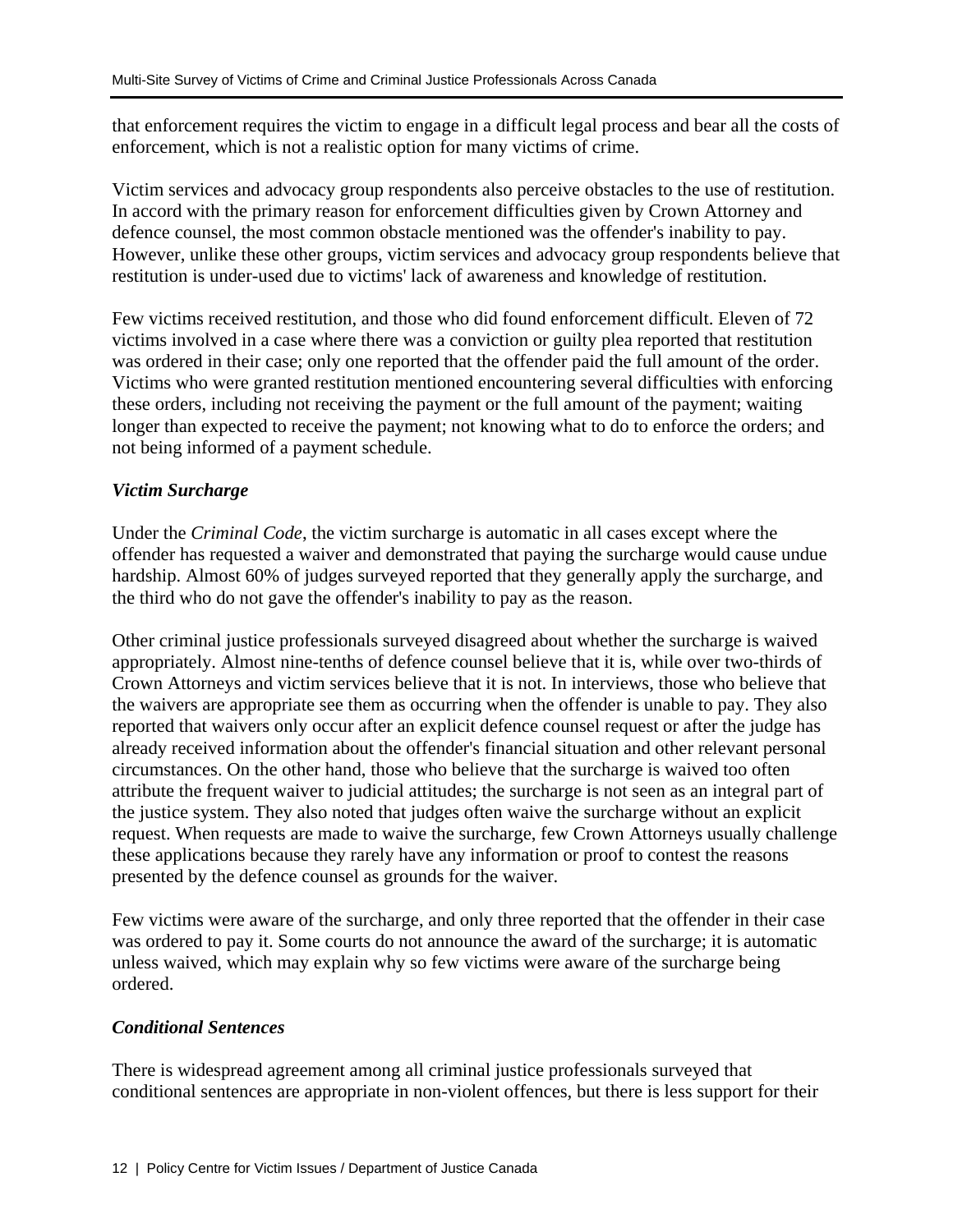use in offences against the person. Defence counsel are more likely than other criminal justice professional surveyed to think that conditional sentences are appropriate.

 $171$ 

Survey results show that conditions for the victim's safety are almost always requested by Crown Attorneys, agreed to by defence counsel, and granted by judges when conditional sentences are imposed. Nevertheless, findings were not as consistent among victim services providers and advocacy groups. In interviews, many victim services providers as well as some Crown Attorneys noted a lack of resources for supervision and enforcement of conditional sentences, with the consequence that offenders are not being adequately punished for breaches.

Just less than one-quarter of victims involved in cases where the accused was convicted or pleaded guilty reported that such a sentence was imposed in their case. These victims were equally split between those who agreed with the sentence and those who disagreed. Almost all of the victims said that they were informed of the details of the sentence.

#### **Restorative Justice**

Of the various categories of criminal justice professional surveyed, defence counsel were most likely to have participated in a restorative justice approach (58%), followed by Crown Attorneys (43%). Other criminal justice professionals reported less involvement. Among those who had not participated, the two most common explanations overall were that restorative approaches are not available or not yet widely used in their province; and that restorative justice had never arisen as an option or that they had never had a case suitable for restorative justice. None of the victims interviewed reported that restorative justice was used in their case, and only three received information about it.

Criminal justice professionals generally agreed that it is important to consult the victim in the decision to use a restorative justice approach, although some noted that the decision whether to proceed is not the victim's alone to make since some cases can affect entire communities. They believe that restorative justice would be most effective in cases involving young offenders, first offenders, and minor property offences; in cases where the whole community is affected; and in cases where the victim consents to the process and the offender is motivated to participate. They disagreed, however, on the appropriateness of restorative approaches in violent offences, citing doubts about their ability to adequately protect victims' safety.

#### **Victim Participation at Parole**

Only a small number of parole survey respondents (NPB, provincial parole board, and CSC) reported that victims participate in the parole process, regardless of the seriousness of the case. In keeping with these results, about three-quarters of parole respondents believe that there are obstacles to victim participation in the parole or correctional process. The main barriers cited by federal respondents are lack of funding to assist victims who want to attend hearings and lack of victim awareness of available support services and how victims can participate. Provincial parole board respondents consider the lack of victim awareness as the primary obstacle. Only one victim interviewed had submitted a victim statement to the parole board.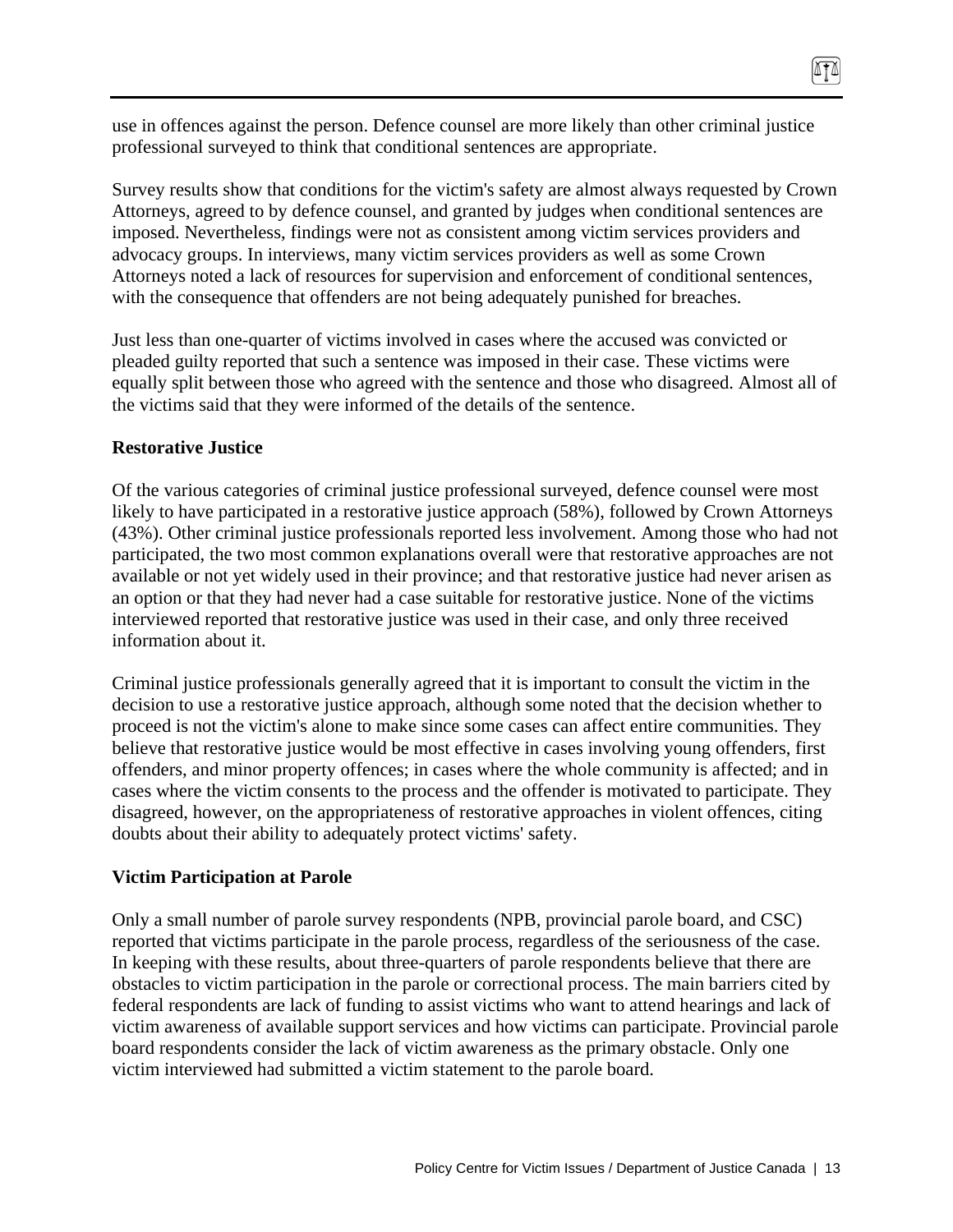# **Impact of the** *Criminal Code* **Provisions**

Criminal justice professionals identified numerous outcomes from the *Criminal Code* provisions. While all respondent groups included some comments on the limitations of the provisions' impact, a larger proportion focused on positive accomplishments. The accomplishments receiving the most mentions from the criminal justice professionals surveyed were the creation of a more balanced criminal justice system through increased awareness of the concerns and interests of victims and the provision of more formal mechanisms to ensure that victims have opportunities to participate and have a voice in the system. In interviews, they discussed these accomplishments further. Crown Attorneys and victim services providers believe that the increased profile of the victim has led to enhanced services and a system that responds better to victim needs. Judges commented that the provisions have led to a more uniform consideration of victims in the courts and increased respect for the system by the general public. Judges, Crown Attorneys, and victim services providers also expressed the view that victims are now more satisfied with the criminal justice system. They believe that the provisions have increased victim confidence in the system and willingness to participate; however, about an equal number of judges and defence counsel expressed concern that the provisions have increased victims' expectations about what their role in the system and how their input might affect outcomes. These respondents worry that if these expectations are not met, victims will be disillusioned. A sizeable minority (one-quarter to one-tenth) of respondents believes that the provisions have accomplished little or nothing.

# **Overview of Victim Experiences in the Criminal Justice System**

Victims were divided on the criminal justice system's consideration of victims. Half rated the system as good, while just over one-quarter consider it to be poor. One-fifth said that the system's consideration of victims falls somewhere in between. Those who gave the system positive marks based this impression largely on their experiences with individuals in the system (i.e., their victim services provider, the Crown Attorney, the police). Victims were split in their views of the Crown Attorneys. Some appreciated the job done by the Crown Attorney, but others wanted more time with him or her and more explanation of the process.

A number of victims were critical of the system as a whole. About one-fifth of victims believe that the system favours the accused and does not hold criminals accountable for their actions. About the same number believe that the system does not treat victims with respect. These victims feel ignored by the system and believe that a lack of understanding and compassion permeates the criminal justice process. About one-tenth of victims mentioned the need for more financial assistance or victim compensation for victims, such as paying for transportation to court, and the need for more information about the criminal justice system.

To conclude, this multi-site survey was undertaken to provide information on a broad range of issues related to victims and criminal justice professionals with respect to recent reforms to benefit victims of crime. The findings of this survey are intended to inform the work of the Policy Centre for Victim Issues, Department of Justice Canada, and assist in identifying new areas of research as well as potential areas for future reforms.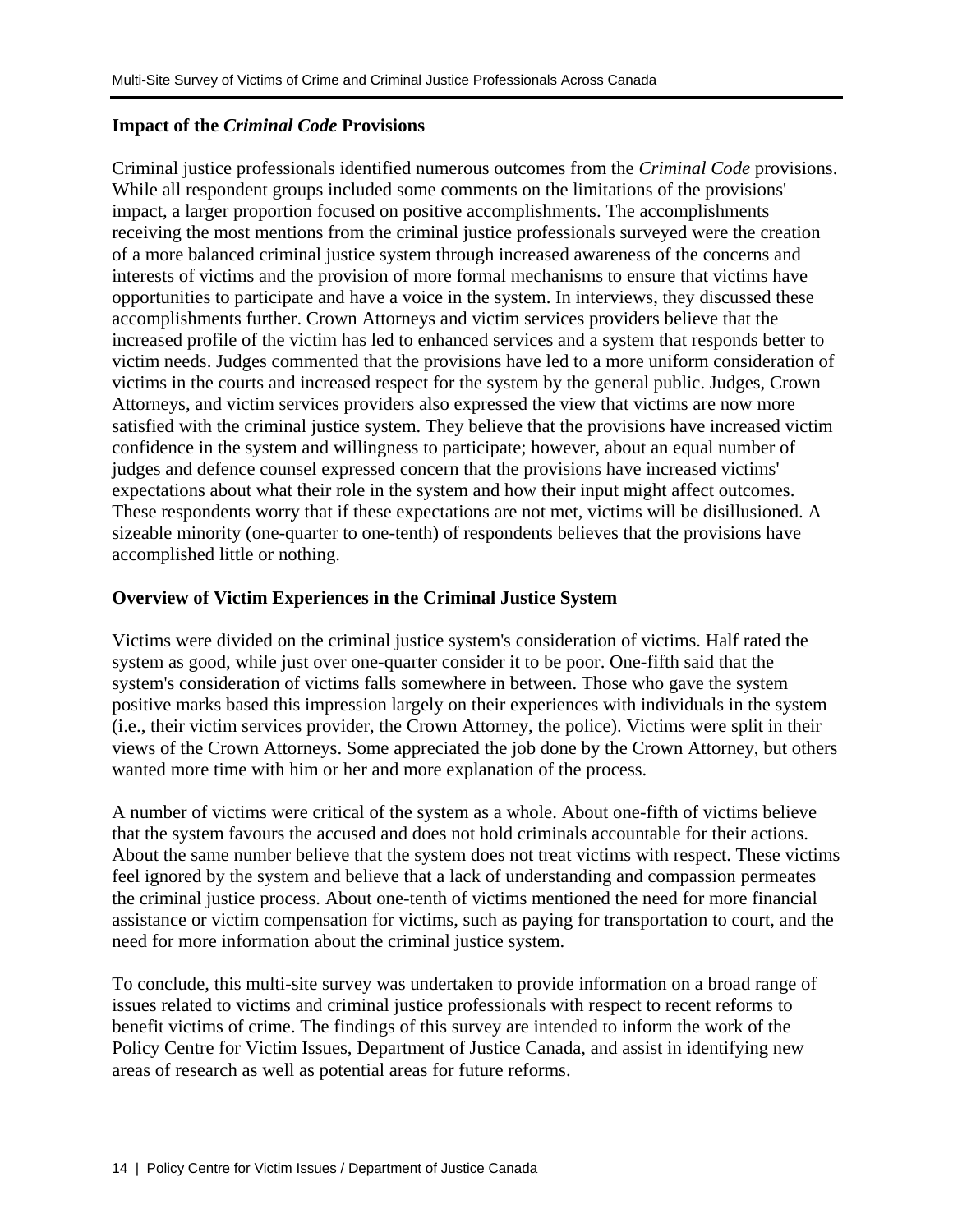# 1.0 Background and Introduction

n the early 1970s, federal, provincial and territorial governments became involved in program In the early 1970s, federal, provincial and territorial governments became involved in progressed and legislative amendments for victims of crime. In 1973, the two orders of government entered into cost-sharing agreements on criminal injuries compensation programs where the federal government promoted minimum standards for compensation and encouraged provinces and territories to implement improvements to victim services.

In the 1980s, the government moved beyond financial compensation for injury to the consideration of an expanded role for victims in the justice system. The federal/provincial/ territorial (FPT) Task Force on Justice for Victims of Crime called for the provision of information to victims, increased funding of programs and services, a broadening of the definition of damages qualifying for compensation, and the introduction of victim impact statements at sentencing.

The Department of Justice Canada (DOJ) also co-sponsored the *United Nations Declaration of Basic Principles of Justice for Victims of Crime and Abuse of Power* in 1985. The federal and provincial/territorial governments adopted this document as a guide for a Canadian statement. *The Canadian Statement of Basic Principles of Justice for Victims of Crime* was originally drafted in 1988 and contained principles for the promotion of access to justice, fair treatment, and assistance for victims of crime. (The full text of the 2003 Statement is included in *Appendix A*.)

As a result of fiscal restraint, federal support for the criminal injuries compensation schemes ended in 1992. With the cessation of federal funding, and facing their own fiscal restraints, some provinces and territories cut back criminal injuries programs, while others terminated these programs altogether. Still other provinces responded by introducing a victim surcharge on provincial offences or by diverting provincial funds to expand victim services.

During this period, a prominent and vocal victims advocate movement emerged, partly in response to media accounts of high profile murders and sexual assaults. These victim advocacy groups highlighted the plight of victims in dealing with police, Crown Attorney, courts, and correctional services, emphasizing the need for increased participation of victims in the criminal justice system.

In response to a motion tabled by a Member of Parliament calling for a Victim Bill of Rights, the Minister of Justice supported a referral of this issue and the broader issue of the role of the victim in the criminal justice system, to the Standing Committee on Justice and Human Rights. As a result, the House of Commons Standing Committee on Justice and Human Rights launched a comprehensive review of the role of victims of crime in the criminal justice system. The subsequent report, *Victims' Rights - A Voice, Not a Veto*, made many recommendations for change including amending the *Criminal Code* to facilitate victims' involvement in the criminal justice system. The report was identified as the starting point for "a federal plan of action and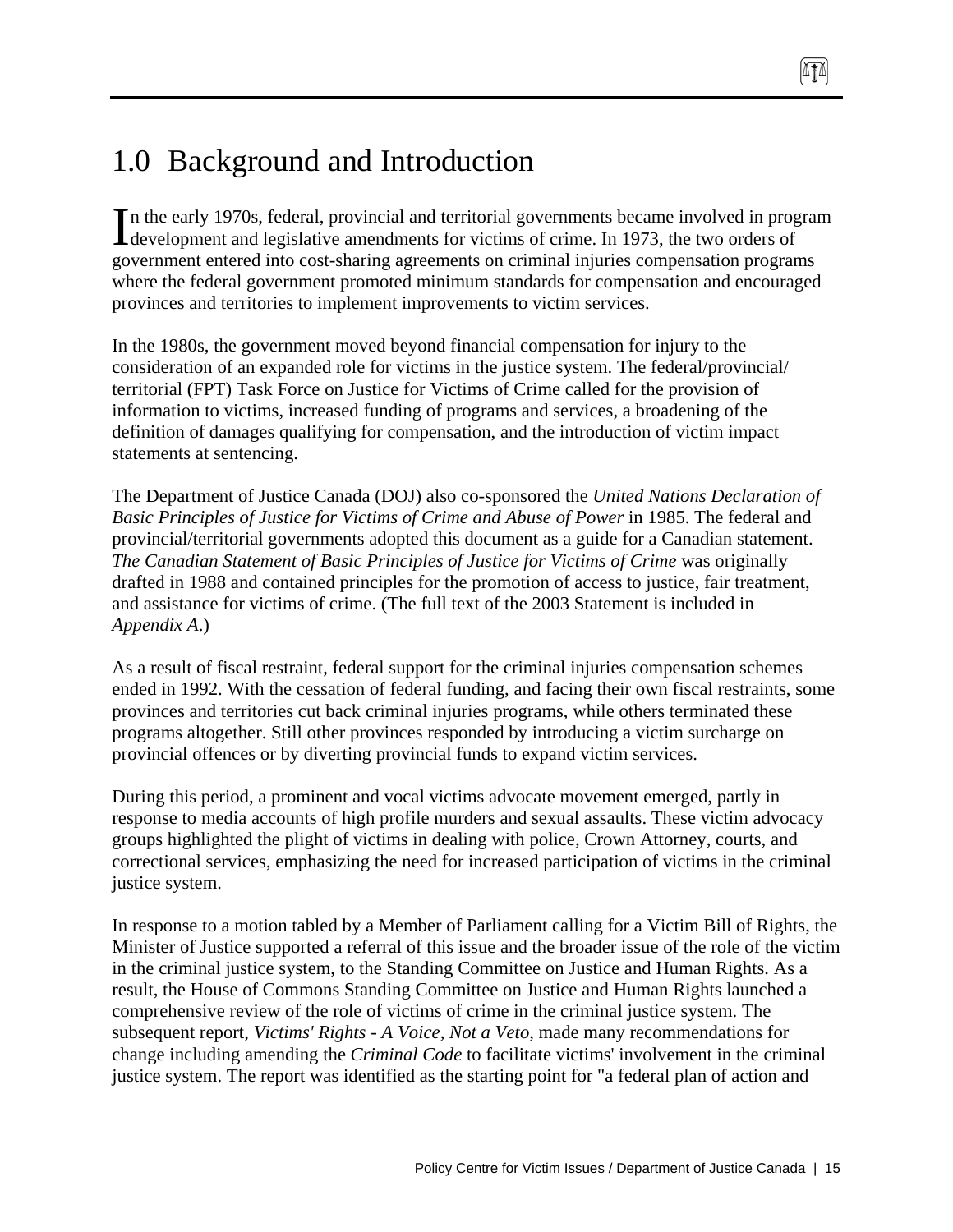strategy to improve the situation of the victim," which is a key component of the "broader goal to increase the confidence of the people of Canada in our criminal justice system."

In March 2000, the federal government launched the Victims of Crime Initiative (VCI) and established the Policy Centre for Victim Issues (PCVI) to administer and implement the Initiative. The overall goal of the VCI is to increase the confidence of victims in the criminal justice system by:

- ► *ensuring that victims of crime and their families are aware of their role in the criminal justice system and of services and assistance available to support them;*
- ► *enhancing the Department of Justice's capacity to develop policy, legislation, and other initiatives that take into consideration the perspectives of victims;*
- ► *increasing the awareness of criminal justice system personnel, allied professionals and the public about the needs of victims of crime, legislative provisions designed to protect them and services available to support them; and*
- ► *developing and disseminating information about effective approaches to respond*  to the needs of victims of crime both within Canada and internationally.<sup>1</sup>

In addition to the federal response, several provincial and territorial initiatives have taken place simultaneously. Provinces and territories have implemented legislation, programs, or policies reflecting the philosophy of the *Canadian Statement of Basic Principles of Justice for Victims of Crime*, such as the establishment of victim services programs.

# **1.1 Recent** *Criminal Code* **Provisions Intended to Benefit Victims**

# **1.1.1 Bill C-79**

In 1999, Parliament introduced Bill C-79 to "enhance the safety, security and privacy of victims of crime in the criminal justice system."<sup>2</sup> The amendments highlighted the need to establish a balance between the rights of accused and the rights of victim witnesses. They also emphasized the importance of "courtesy, security and privacy"<sup>3</sup> being extended to victims by those working in the criminal justice system. Specifically, Bill C79 amended the *Criminal Code*:

► giving victims the right to read their victim impact statements at the time of sentencing if they wish to do so;

 $\frac{1}{1}$ http://canada.justice.gc.ca/en/ps/pb/fsvictims.html

<sup>2</sup> DOJ. (March 20, 2000) Summary of Progress on Federal Initiatives for Crime Victims. Retrieved from http://canada.justice.gc.ca/en/news<br>3

DOJ. (November 25, 1999) Proclamation of the Act to Amend the *Criminal Code* (victims of crime). Retrieved from http://canada.justice.gc.ca/en/news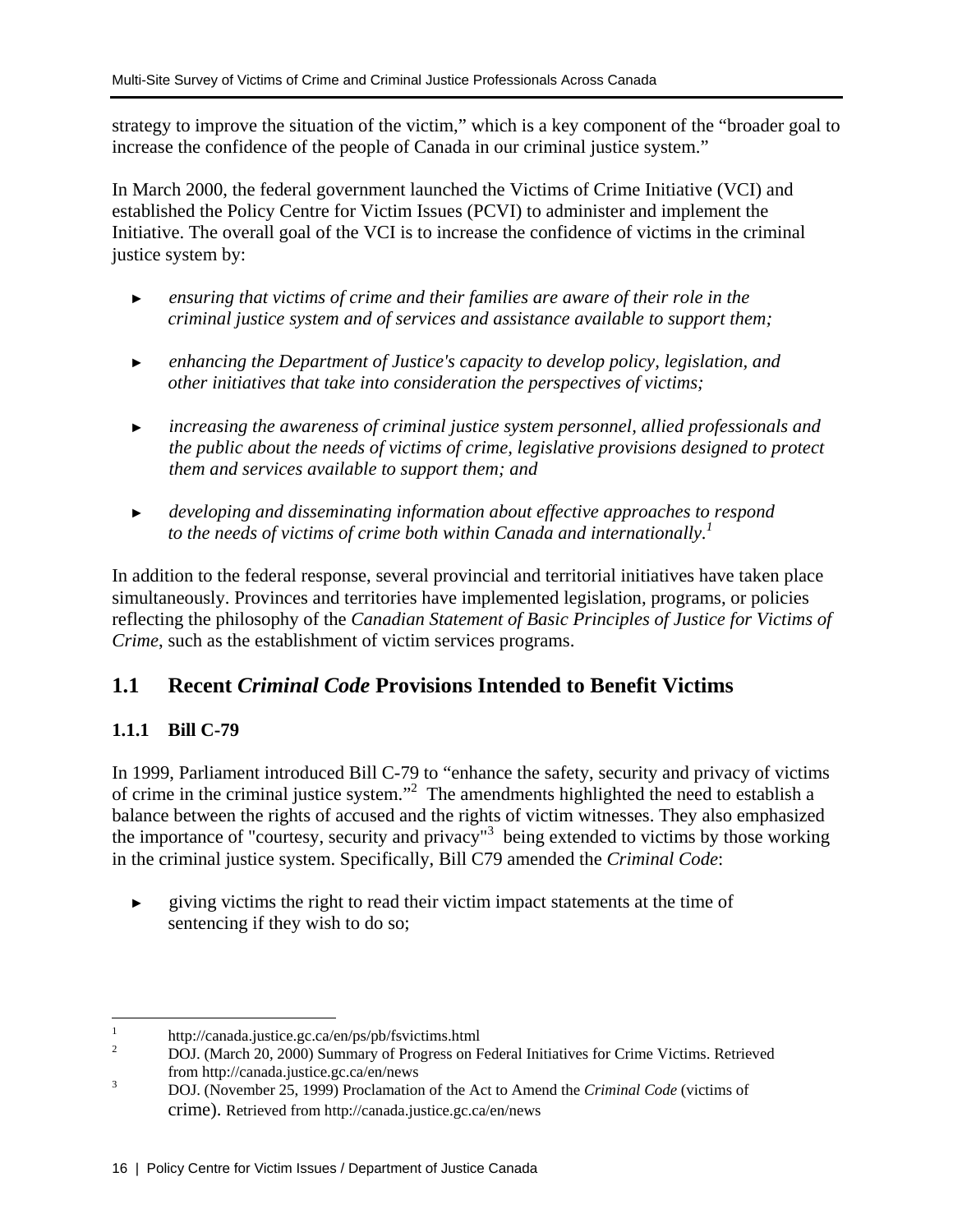- $\blacktriangleright$  requiring the judge to inquire before sentencing whether the victim has been informed of the opportunity to give a victim impact statement;
- ► requiring that all offenders pay a victim surcharge of 15% where a fine is imposed or a fixed amount of \$50 or \$100 for summary or indictable offences, respectively, and can be increased by the judge (except where the offender can demonstrate undue hardship);

TI

- ► clarifying the application of publication bans and providing discretion to order, in appropriate circumstances, a publication ban on information that could disclose the identity of victims as witnesses;
- ► expanding the protection of victims and witnesses under the age of 18 years from crossexamination by a self-represented accused in sexual and personal violence offences;
- ► allowing any victim or witness with a mental or physical disability to be accompanied by a support person while giving evidence; and
- ► ensuring that the safety of victims and witnesses are taken into consideration in judicial interim release determinations.

In addition, Bill C-79 prompted changes to provisions regarding bail decisions. The Standing Committee, along with victim advocates and service providers, stressed the importance of considering victims' safety in decisions relating to the release of a suspect or an accused pending the first appearance in court. The amendments to the *Criminal Code* stipulate that a judicial officer responsible for a case - police officer, justice of the peace, or judge - must consider the safety of the victim in making a decision about bail. In the event that an offender is granted judicial interim release, the judge must consider including any condition of bail that is necessary to ensure the safety and security of the victim, including that the offender have no direct or indirect contact with the victim.

Further, the Report of the Standing Committee, as well as consultations with victims and victim advocates, concluded that victims receive insufficient information about the criminal justice system in general as well as the cases in which they are involved. For example, where an offender is convicted of murder and is sentenced to life imprisonment, Bill C-79 requires that judges inform victims' survivors when the offender is eligible to apply for early parole.

# **1.1.2 Amendments to the** *Corrections and Conditional Release Act* **(CCRA)**

A related legislative initiative in the evolution of the federal response to victims' needs emerged from a statutory review of the *CCRA* in 1999-2000 by a special subcommittee of the Standing Committee on Justice and Human Rights. Their May 2000 report, "A work in progress: *The Corrections and Conditional Release Act*, " recommended changes that

included increasing the amount of information provided to victims of crime by the Correctional Service Canada (CSC) and the National Parole Board (NPB), giving victims the opportunity to prepare and read a statement at parole hearings, and making it possible for victims to listen to a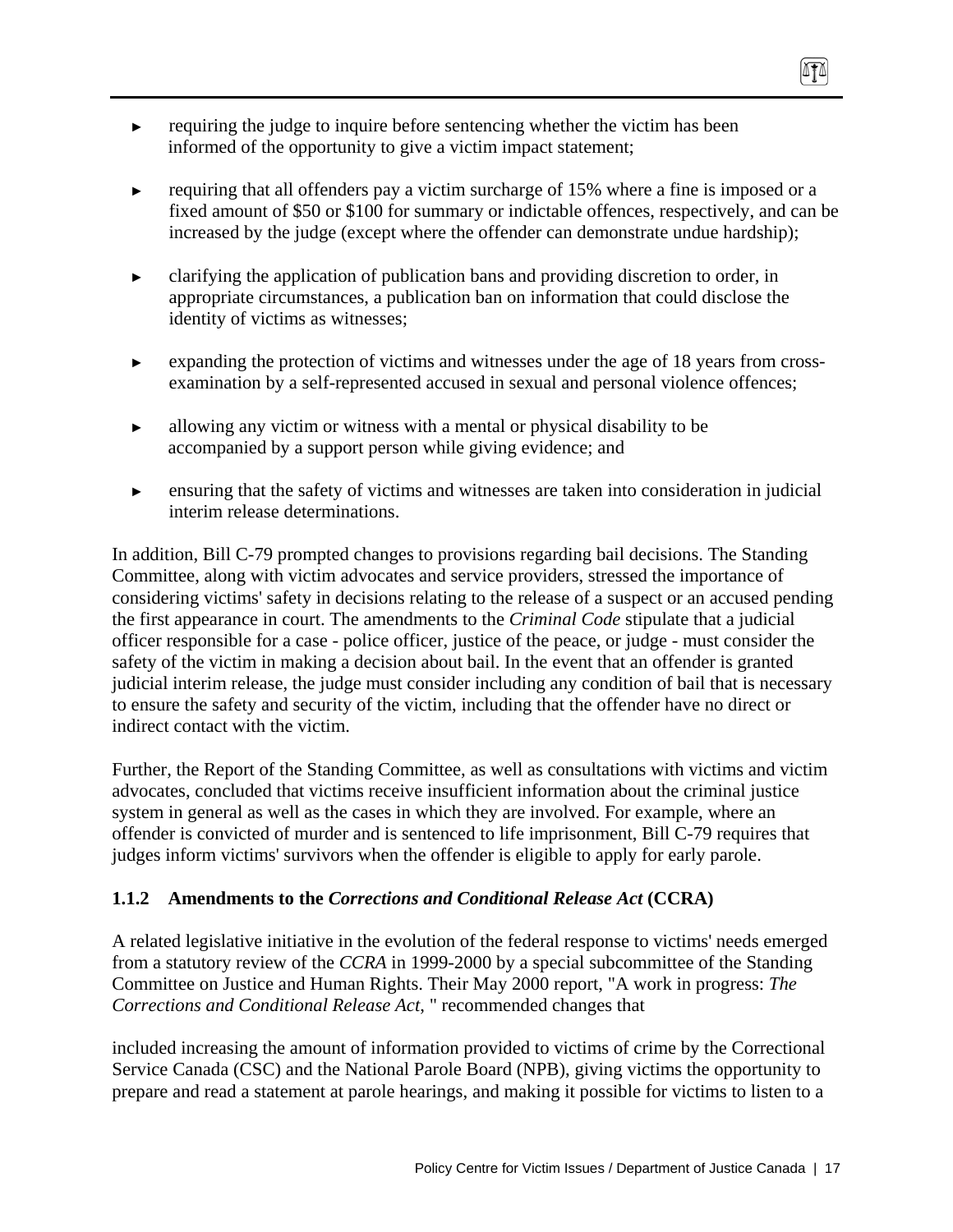tape-recording of the parole hearing. Effective July 2001, victims of crime are entitled to present prepared impact statements at Parole Board hearings. Additional policy and legislative changes remain under review.

# **1.2 Purpose of the Study**

The purpose of this study is to gather information on a wide range of issues concerning the criminal justice system as it pertains to victims and criminal justice professionals, with a particular emphasis on recent *Criminal Code* provisions. Findings from this study will generate evidence to inform future legislative reforms and policy changes by providing insight on the following issues:

- ► use and awareness of recent reforms by criminal justice professionals as they pertain to victims of crime;
- nature of information provided to victims during the criminal justice process;
- ► victims' experiences with the legal provisions and other services that are intended to benefit them throughout the criminal justice process; and
- barriers to the implementation of recent reforms for criminal justice professionals.

# **1.3 Outline of the Report**

This report is divided into several sections. Section 2.0 describes the methodology used to complete the research. Section 3.0 reports the findings from the victim interviews, while Section 4.0 reports the survey findings from criminal justice professionals. Section 5.0 summarizes these findings. The report also includes three appendices, namely, Appendix A, The Canadian Statement of Basic Principles of Justice for Victims of Crime; Appendix B, the letter of introduction sent to invite respondent participation; and Appendix C, the interview guides and questionnaires.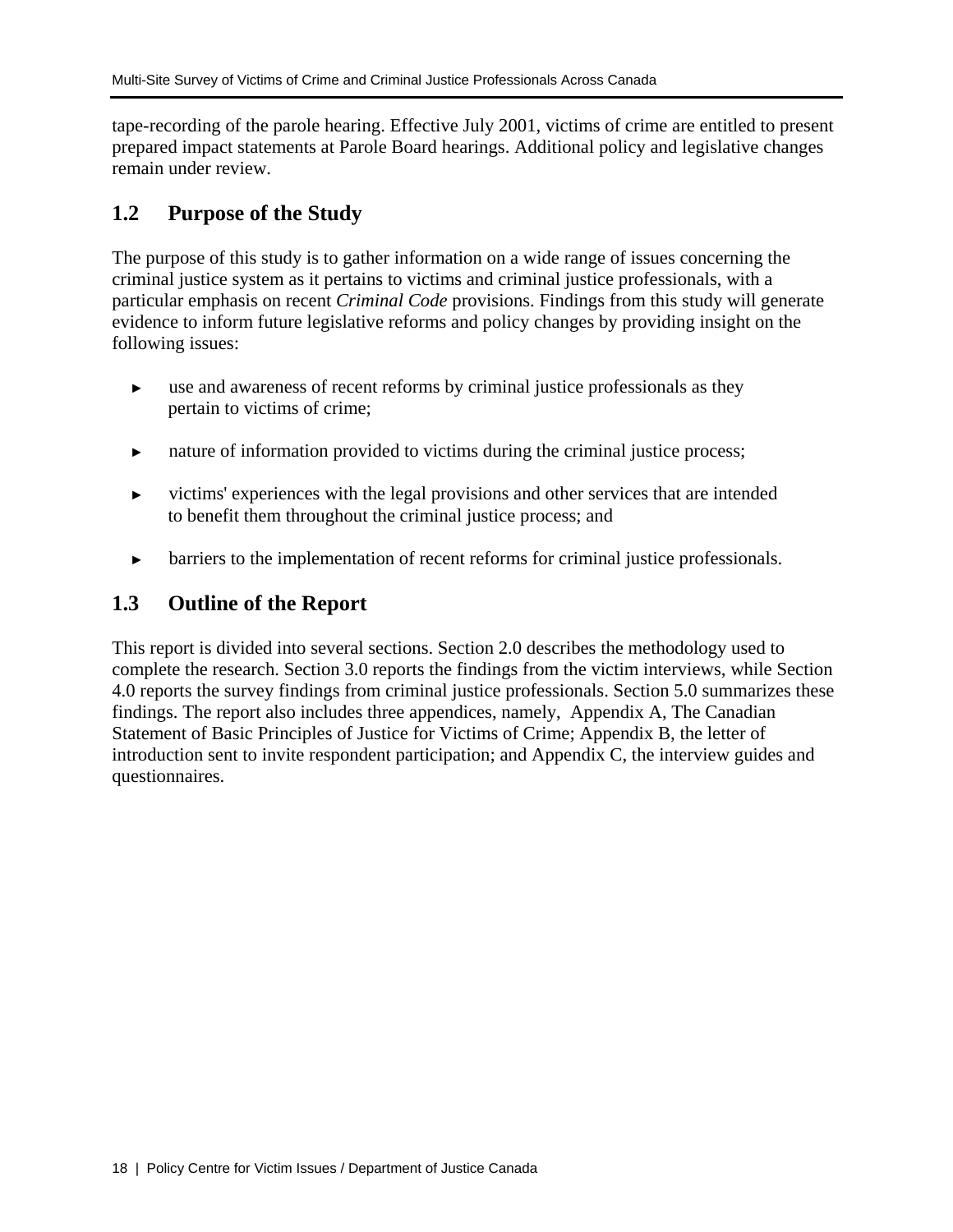# 2.0 Methodology

# **2.1 Selection of Sites**

he multi-site survey was conducted in 16 sites within the 10 provinces in Canada; the The multi-site survey was conducted in 16 sites within the 10 provinces in Canada; the territories were not included in this study. The 16 sites represent five regions: Atlantic (Nova Scotia, Prince Edward Island, New Brunswick, and Newfoundland and Labrador), Quebec, Ontario, Prairie (Saskatchewan and Manitoba), and Western (British Columbia and Alberta). Each region included at least three sites of varying size (small, medium, and large), with consideration of diversity in geography (rural, urban, northern) and population (especially cultural and linguistic). A subcommittee of the Federal Provincial Territorial Working Group on Victims of Crime (FPTWG) guided the research team and recommended some of the locations selected for site visits.

878

The choice of sites was intended to provide a cross-section of the country. Six small sites were chosen with populations between 1,500 and 33,000; four medium sites with populations between 60,000 and 160,000; and six large sites were chosen with populations over 350,000. The small and medium sites selected for this study represent rural areas or locations with smaller populations and are not simply municipalities within a larger metropolitan area. Cultural diversity came largely from immigrant groups in the large urban sites, although small and medium sites also provided cultural diversity, particularly through their Aboriginal populations. To obtain insight into the experiences and opinions of those in more remote areas, the study also included two northern sites. However, analysis of differences along cultural, linguistic, and racial lines was beyond the scope of this research as numbers for individual respondent groups were not large enough to allow this analysis.

# **2.2 Respondent Groups**

Data for this study came from criminal justice professionals and victims of crime. Victims of crime provided their information through in-depth in person interviews. This was done in order to ensure that detailed data on each individual victim's experience in the criminal justice system could be obtained. Criminal justice professionals who participated in the study were from 10 different groups: judges, Crown Attorneys, defence counsel, police, victim services workers, victim advocacy groups, probation officers, and three types of parole representatives (from the National Parole Board, Correctional Service Canada, and the provincial parole boards in Quebec, Ontario, and British Columbia). They participated through either self-administered questionnaires or interviews (in person or telephone). Sections 2.2.2 and 2.2.3 below describe both of these methods in detail.

Relying on two forms of data collection allowed for the most complete method of gathering information on the research questions. The use of self-administered questionnaires ensured that a large proportion of the criminal justice professionals in each site could participate, while the use of interviews meant that more in-depth, qualitative data could also be obtained. The process of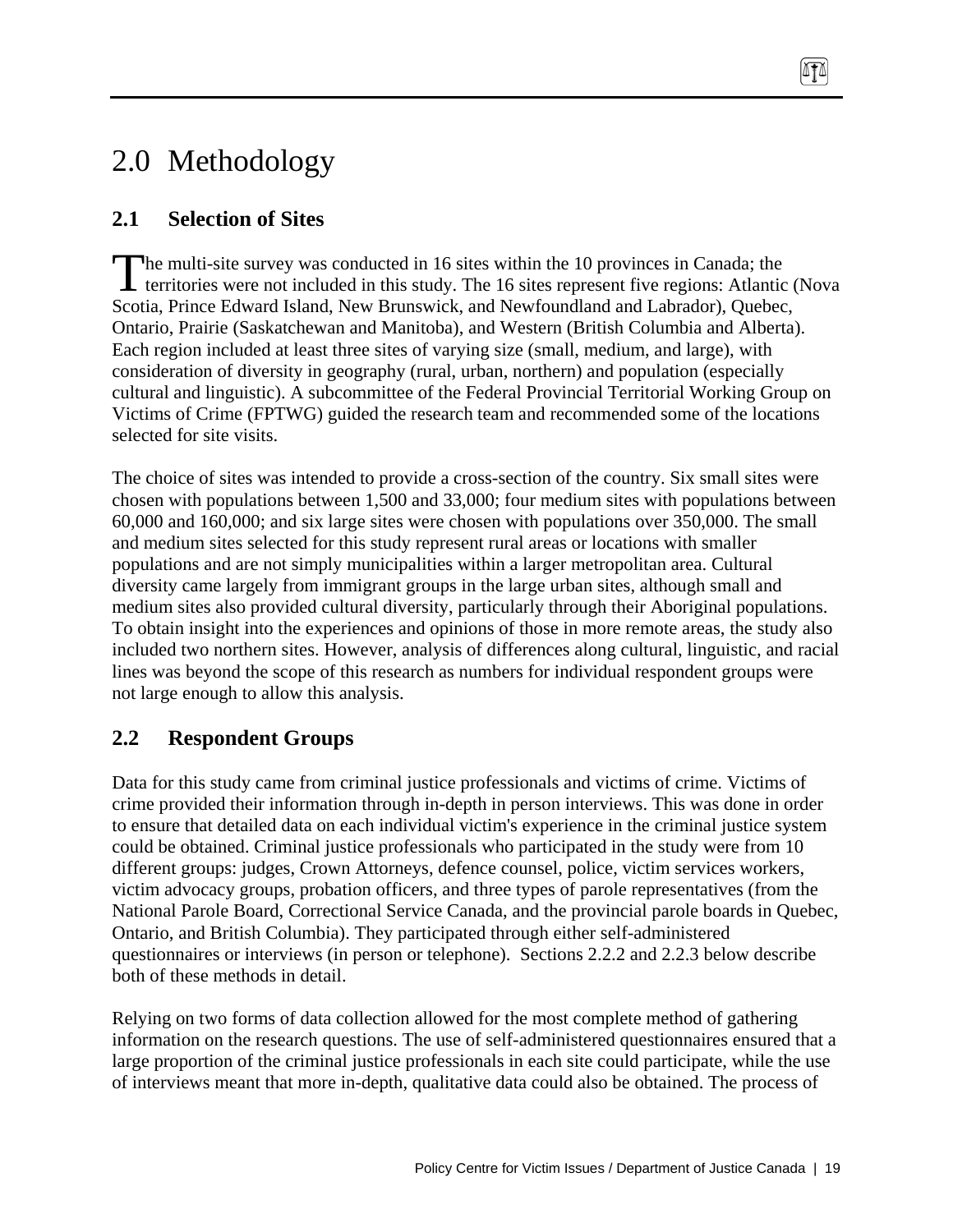identifying respondents, gathering the data through interviews and self-administered questionnaires, and integrating and reporting results is discussed in detail below.

# **2.2.1 Identifying Criminal Justice Professionals**

Prairie Research Associates (PRA) Inc. began the process of identifying respondents by compiling an initial list of primary contacts for the various categories of criminal justice professionals included in the study. For each of the 16 sites, PRA used Internet and referral sources to identify the Chief Crown Counsel; the Chief Provincial Court Judge; the Chief Justice (Queen's Bench); directors of victim services and advocacy organizations; the director of the provincial defence bar organization or law society; the Chief of Police; and heads of probation and parole. The initial list contained mailing addresses, telephone numbers, and fax numbers for each primary contact.

Once the list was compiled, the Department of Justice Canada (DOJ) sent letters to the primary contacts informing them of the study and requesting their cooperation in its execution. The letter advised the primary contacts that a representative of PRA would contact them in the future to discuss how their organizations might participate in the research (see *Appendix B*).

As the research proceeded, the list of primary contacts expanded, and each new contact received a letter of explanation, either from the DOJ or from PRA. All letters included the name and telephone number of a DOJ representative who would be available to respond to any questions or concerns.

# **2.2.2 Interviews with Criminal Justice Professionals**

In total, PRA completed 214 interviews with criminal justice professionals. Interviews were completed with representatives from five respondent groups: victim services, police, Crown Attorneys, judiciary, and defence counsel. Table 1 below shows the total number of interviews completed for each category of key informants by small, medium, and large sites.

| TABLE 1:<br><b>INTERVIEWS WITH CRIMINAL JUSTICE PROFESSIONALS</b> |                    |                     |                    |       |  |  |  |
|-------------------------------------------------------------------|--------------------|---------------------|--------------------|-------|--|--|--|
| Respondent<br>Category:                                           | <b>Large Sites</b> | <b>Medium Sites</b> | <b>Small Sites</b> | Total |  |  |  |
| Victim services                                                   | 43                 | 19                  |                    | 69    |  |  |  |
| Police                                                            | 18                 |                     |                    | 38    |  |  |  |
| <b>Crown Attorneys</b>                                            | 18                 |                     |                    | 37    |  |  |  |
| Judiciary                                                         |                    |                     |                    | 31    |  |  |  |
| Defence counsel                                                   | 20                 |                     | 15                 | 39    |  |  |  |
| Total                                                             | 116                |                     | 53                 | 214   |  |  |  |

PRA requested the assistance of the primary contacts in identifying suitable individuals to interview. The fact that the primary contact was responsible for identifying key informants may have introduced selection bias into the research, except in small sites where all criminal justice professionals in a given respondent category were interviewed.

Once the primary contact had identified appropriate key informants, PRA contacted these individuals directly to schedule interviews. In a number of instances, the primary contacts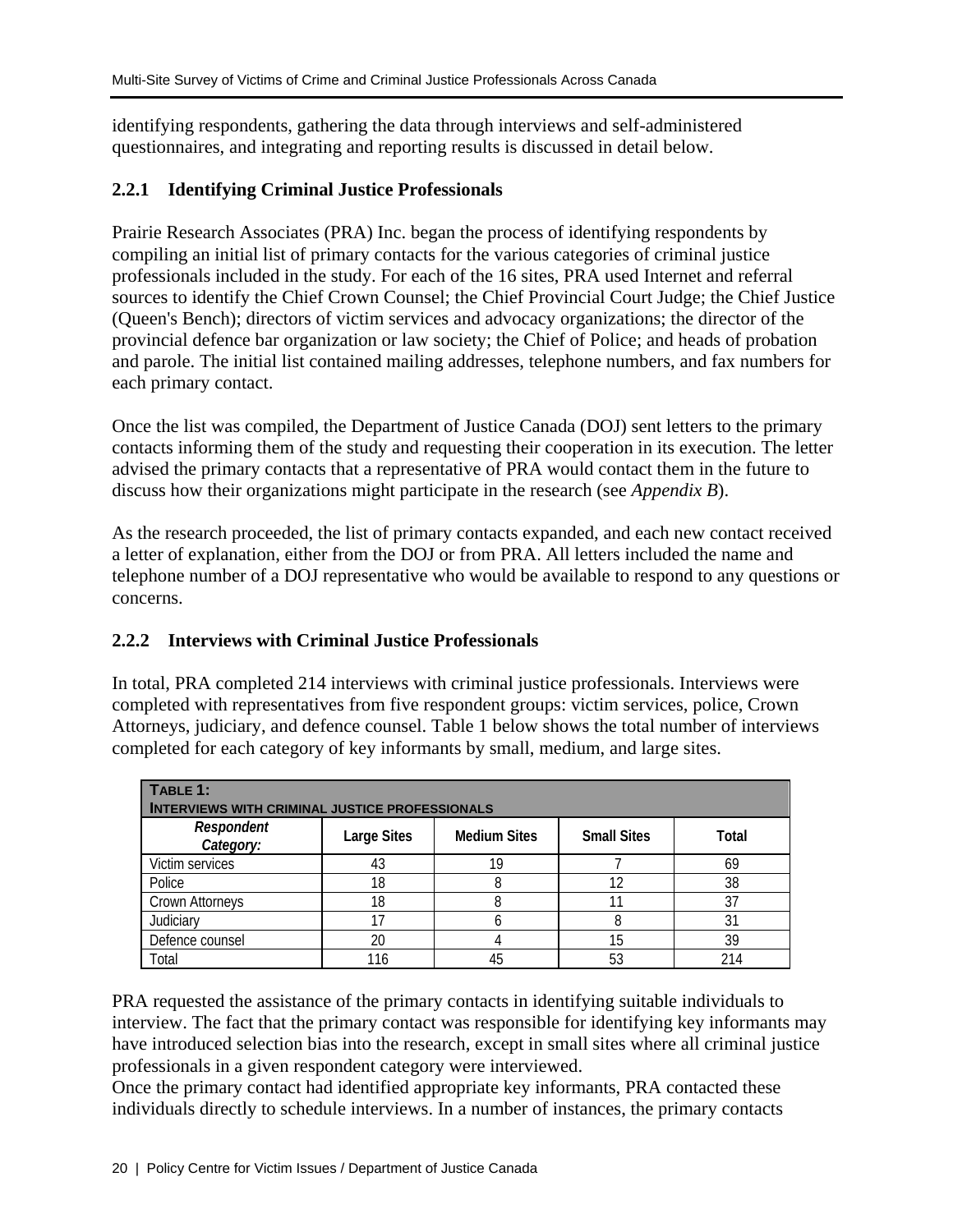volunteered to schedule the interviews on our behalf. Although the majority of interviews were conducted in person during visits to the sites, some key informants at each location were unable to take part due to scheduling or other conflicts. These key informants were interviewed by telephone. Interviews were conducted in the preferred language (English or French) of key informants and tape-recorded with their permission.

0TA

The interview guides used to conduct the key informant interviews are in *Appendix B*. Most of the questions are identical to questions in the corresponding survey instruments for each respondent category (the survey methodology is discussed in Section 2.2.3 below). However, a small number of questions were included only in the interview guides in order to limit the length of the surveys and avoid overly burdening respondents.

All data gathered in the interview questions that were identical to the self-administered questionnaires are included in the full quantitative data set. The main purpose of the interviews was to provide a more nuanced discussion of the findings than would have been possible with quantitative data alone.

To ensure that the qualitative dimension of the data would be included in the final report, PRA summarized the interview findings by respondent group and incorporated these findings into the final report. The purpose was to present any qualitative information from the interviews that could not adequately be captured on the survey questionnaires. For the most part, the qualitative information from the interviews enhances, explains, or provides greater detail about the quantitative data presented in this report. The interviews are clearly identified as the source of this additional qualitative information in this report.<sup>4</sup>

In the case of the questions asked only in interviews, the qualitative data are the only data available. Findings from questions that appear only in the interview guides are also clearly identified as such in the report.<sup>5</sup> In general, the qualitative interview results provide important details that would have been missed had only quantitative data been relied upon.

# **2.2.3 Self-administered Survey of Criminal Justice Professionals**

A total of 1,662 criminal justice professionals were included in this study using 11 different selfadministered survey questionnaires (these instruments can be found in *Appendix C*).<sup>6</sup> Tables 2 and 4 below show the total number of each respondent group included by small, medium, and large sites.

 $\frac{1}{4}$ For example: "Crown Attorneys explained in interviews that…."

<sup>5</sup> For example: "Victim services providers were asked to comment on the benefits of victim impact statements only in interviews."

For the Ontario Crown survey, a small number of questions were deleted at the request of the provincial government.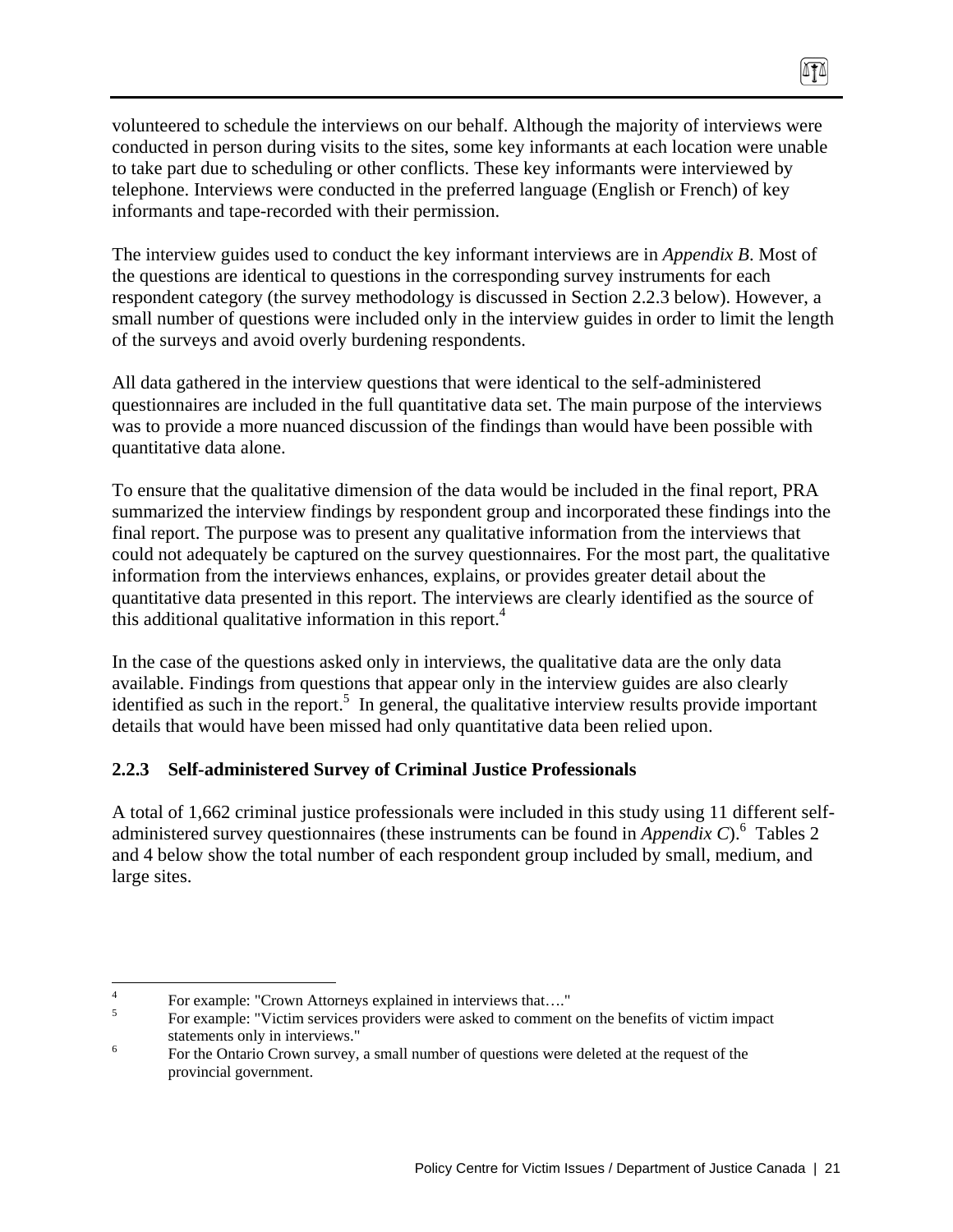| TABLE 2:<br><b>RESPONDENTS WHO COMPLETED SELF-ADMINISTERED QUESTIONNAIRES BY SITE SIZE</b> |                    |                     |                    |                                           |  |  |  |
|--------------------------------------------------------------------------------------------|--------------------|---------------------|--------------------|-------------------------------------------|--|--|--|
| <b>Respondent Group:</b>                                                                   | <b>Large Sites</b> | <b>Medium Sites</b> | <b>Small Sites</b> | Total<br>Self-completed<br>Questionnaires |  |  |  |
| Victim services                                                                            | 180                | 39                  | 30                 | 249                                       |  |  |  |
| Police                                                                                     | 393                | 141                 | 114                | 648                                       |  |  |  |
| Crown Attorney                                                                             | 123                | 25                  | 3                  | 151                                       |  |  |  |
| Judiciary                                                                                  | 58                 | 13                  | 8                  | 79                                        |  |  |  |
| Defence counsel                                                                            | 122                | 15                  | Q                  | 146                                       |  |  |  |
| Advocacy groups                                                                            | 37                 |                     | 6                  | 47                                        |  |  |  |
| Probation                                                                                  | 161                | 26                  | 19                 | 206                                       |  |  |  |
| Total                                                                                      | 1.074              | 263                 | 189                | 1,526                                     |  |  |  |

In addition, the survey included 85 National Parole Board officers, 22 Provincial Parole Board officers, as well as 29 Correctional Service Canada personnel (See Table 3 below).

| TABLE 3:<br><b>PROBATION AND PAROLE RESPONDENTS WHO COMPLETED SELF-ADMINISTERED QUESTIONNAIRES</b> |                                    |  |  |  |  |  |
|----------------------------------------------------------------------------------------------------|------------------------------------|--|--|--|--|--|
| <b>Respondent Group:</b>                                                                           | <b>Total Number of Respondents</b> |  |  |  |  |  |
| National Parole Board                                                                              | 85                                 |  |  |  |  |  |
| <b>Provincial Parole Board</b>                                                                     | 22                                 |  |  |  |  |  |
| <b>Correctional Service Canada</b>                                                                 | 29                                 |  |  |  |  |  |
| Total                                                                                              | 136                                |  |  |  |  |  |

The victim services respondent group includes a variety of types of organizations. To provide more detail on the organizations participating in the multi-site survey, respondents were asked to identify their organization by type. Table 4 shows the distribution of respondents by type of service and size of site. Please note that respondents could describe their organization using more than one category and responses may more accurately reflect services offered by the organization than the type of organization (i.e., police-based, court-based).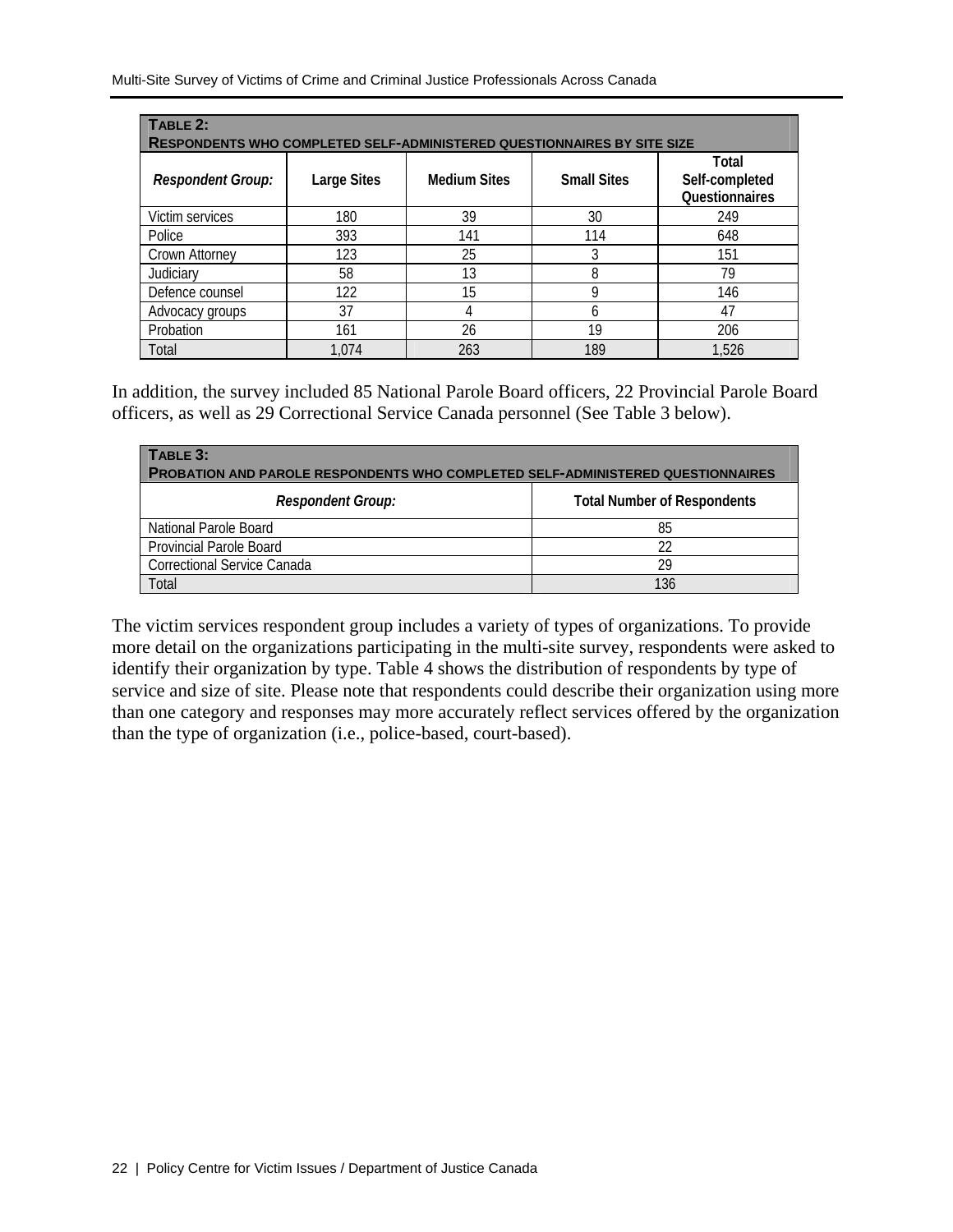| TABLE 4:<br><b>VICTIM SERVICES PROVIDERS INCLUDED IN THE SURVEY</b> |                                 |                                 |                                |                      |  |  |  |
|---------------------------------------------------------------------|---------------------------------|---------------------------------|--------------------------------|----------------------|--|--|--|
|                                                                     | <b>Large Sites</b><br>$(N=223)$ | <b>Medium Sites</b><br>$(N=58)$ | <b>Small Sites</b><br>$(N=37)$ | Total<br>$(N=318)^*$ |  |  |  |
| Community-based                                                     |                                 |                                 |                                |                      |  |  |  |
| victim services                                                     | 51%                             | 55%                             | 43%                            | 51%                  |  |  |  |
| Police-based                                                        |                                 |                                 |                                |                      |  |  |  |
| victim services                                                     | 41%                             | 57%                             | 60%                            | 46%                  |  |  |  |
| Specialized victim services for                                     |                                 |                                 |                                |                      |  |  |  |
| domestic violence                                                   | 43%                             | 38%                             | 30%                            | 40%                  |  |  |  |
| Court-based                                                         |                                 |                                 |                                |                      |  |  |  |
| victim services                                                     | 31%                             | 35%                             | 35%                            | 32%                  |  |  |  |
| Specialized victim services for                                     |                                 |                                 |                                |                      |  |  |  |
| sexual assaults                                                     | 34%                             | 38%                             | 14%                            | 32%                  |  |  |  |
| Specialized victim services for children                            | 33%                             | 28%                             | 14%                            | 30%                  |  |  |  |
| System-based                                                        |                                 |                                 |                                |                      |  |  |  |
| victim services**                                                   | 21%                             | 28%                             | 27%                            | 23%                  |  |  |  |
| Shelters for women or children or                                   |                                 |                                 |                                |                      |  |  |  |
| Second stage housing                                                | 6%                              |                                 | 8%                             | 5%                   |  |  |  |
| Other                                                               | 13%                             | 10%                             | 3%                             | 11%                  |  |  |  |
|                                                                     |                                 |                                 |                                |                      |  |  |  |

249 victim service organizations were included through self-completed questionnaires,

 the remainder were included through in person interviews. \*\* System-based victim services are services delivered by a province to assist victims throughout

their contact with the criminal justice system.

Note: Respondents could provide more than one response; therefore, totals sum to more than 100%.

As with the interviews, primary contacts were asked to identify potential respondents for selfadministered questionnaires. In some cases, primary contacts were willing to provide the names and addresses of potential respondents directly, while in other cases, they chose instead to distribute the survey within their organizations themselves. There were, therefore, two main methods by which the questionnaire was disseminated. For the agencies that provided contact names and addresses, questionnaires were sent directly to all of the individuals identified. For the agencies that preferred to distribute internally, an agreed-upon number of questionnaire packages were provided to the primary contact, along with instructions for distribution.

The number of questionnaires distributed to each organization, as well as the method of distribution, was highly dependent on the preferences of the primary contact. In some instances, particularly at the small and medium sites, all criminal justice professionals within a given organization received a questionnaire, whereas elsewhere, only a sample of potential respondents was surveyed. There is some possibility of selection bias with both approaches. With the first approach, some criminal justice professionals likely self-selected out of the survey process even though all within a given organization received a questionnaire. With the second approach, selection bias may have resulted because the primary contact was responsible for defining the sample (we suggested random sampling, but this could not always be guaranteed). The decision to take one or the other approach was made by the primary contacts.

Questionnaires were distributed in both English and French to respondents at sites in Quebec and New Brunswick, unless we received explicit instructions to the contrary from primary contacts. In other provinces, questionnaires were distributed in English only, except where primary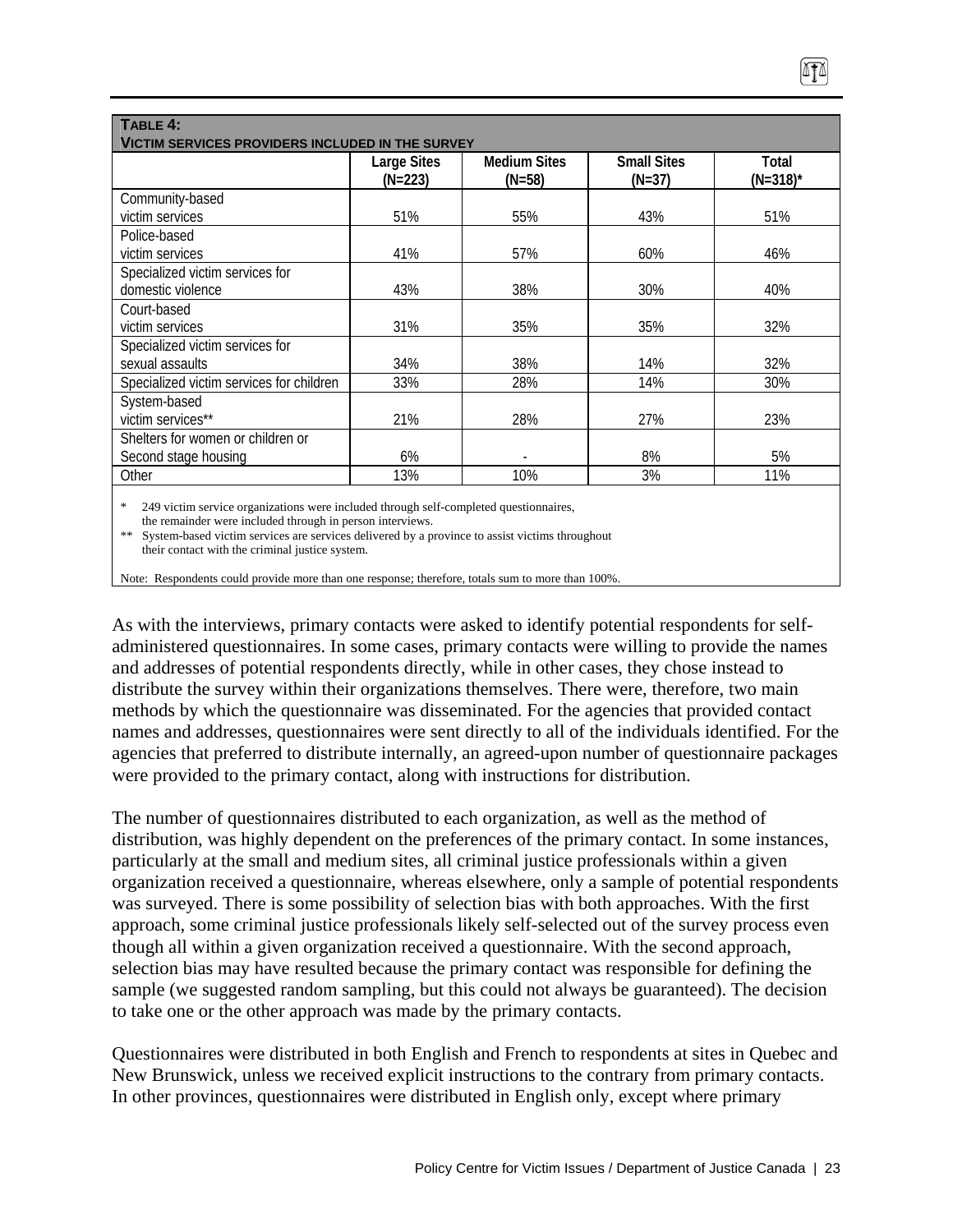contacts made a specific request for French or bilingual questionnaires. Regardless of whether questionnaires were mailed directly or distributed by primary contacts, respondents had the choice of returning their completed questionnaires in a self-addressed, postage-paid envelope, included with the questionnaire package, or by toll-free fax.

Results from the self-administered questionnaires were entered into a database for processing and analysis. As already noted above, responses to questions posed in both self-completed questionnaires and interviews are included in the reporting of quantitative data. Thus, when the report refers to those surveyed, this includes all respondents to the multi-site survey (both those who completed the self-administered questionnaires and those interviewed in person).<sup>7</sup>

# **2.2.4 Victim Interviews**

In total, 112 interviews were completed with victims of crime. Table 5 shows the number of interviews by small, medium, and large sites.

| TABLE 5:<br><b>INTERVIEWS WITH VICTIMS BY SITE SIZE</b> |               |         |
|---------------------------------------------------------|---------------|---------|
|                                                         | <b>Number</b> | Percent |
| Large site                                              | 64            | 57%     |
| Medium site                                             | 30            | 27%     |
| Small site                                              | 18            | 16%     |
| `otal                                                   | 112           | 100%    |

The assistance of the primary contacts in the various victim services organizations was requested at each of the sites visited. Options for contacting victims were discussed with each of the victim services organizations, and they selected the most appropriate approach for their agency. The fact that the primary contact was responsible for identifying potential victim respondents and obtaining their consent may have introduced selection bias into the research.

Each organization was offered a package consisting of a letter explaining the study, a consent card, and a self-addressed envelope. If the agency wished to distribute the packages, victims could simply sign the consent card and mail it back to PRA. The interviewers then contacted these individuals directly to schedule interviews. In some instances, victim services staff contacted victims by phone and either gave them PRA's toll-free phone number and a contact person, or asked them for permission to give PRA their phone number. Some victim services offered to schedule the interviews for the site visit, particularly if the organization was also able to provide an office for conducting the interviews.

If an office was not available, victims were interviewed in a location of their choice. Victims were informed that if they wished, a support person could accompany them during the interview.

<sup>-&</sup>lt;br>7 As an illustration, PRA surveyed 686 police as part of this research, including 38 who were interviewed and had a questionnaire completed on the basis of their responses and 648 who completed a self-administered survey questionnaire. The total number of police surveyed, 686 individuals, constitutes the sample for the quantitative results from our survey with police.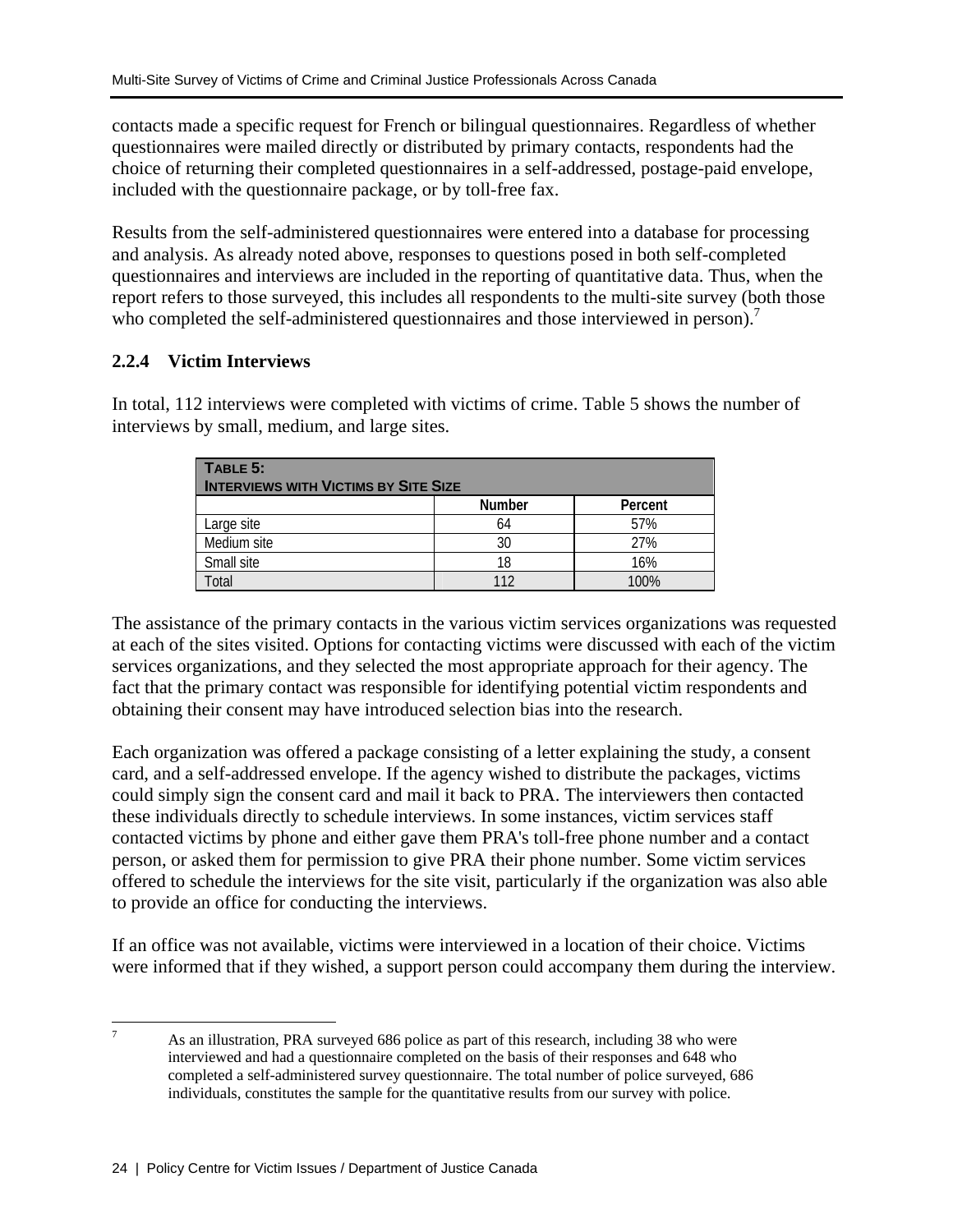Following the interviews, victims received a debrief form with contact numbers for the local victim services.

0TA

Interviews with victims occurred in person whenever possible. If the victim preferred to be interviewed by telephone or if the interview could not be scheduled during the site visit, interviews were conducted by telephone. Interviews were conducted in the preferred language (English or French) of the victims.

# **2.2.5 Notes on Reporting**

As discussed above, the survey of criminal justice professionals includes quantitative results from both the self-administered questionnaires and quantified responses to corresponding questions in the interviews. All references to "survey respondents," "those surveyed," or the like and all tables of the findings present the quantitative data and include the combined results from these methods of data collection.

The report also includes additional qualitative data from the interviews. To ensure that the reader is aware of the source of the data, the report specifies when the information is from interview responses only. In reporting qualitative data, the report uses the descriptors "several" or "few." This is done to prevent confusion between qualitative and quantitative data. For purposes of this report, "several" refers to six to ten respondents, and a "few" refers to three to five.

Only overall results are presented in this report, rather than results by size of site (small, medium, and large). The number of sites in this study (16) coupled with the number of respondent categories means that the results by size of site do not allow for reliable comparisons. For example, the Crown Attorney data for small sites is based on the responses of 14 individuals (this occurred because each of the six small sites has only two or three Crown Attorneys). Generalizations about the views and practices in small sites cannot be reliably made on the basis of 14 respondents. Therefore, this report relies only on overall findings. Similarly, available victim services, practices and programs vary jurisdiction to jurisdiction. Therefore, the report does not make direct comparisons across these services, practices and programs; only overall findings are provided.

For the multi-site survey of victims of crime only interviews were conducted, so there is no need for any distinctions between survey and interview data. Please note that numbers are used instead of percentages when discussing a small subset of the victim interview data.

The term "victim" is used throughout this report to refer to a complainant in a criminal case. This terminology is used when referring to situations both before and after a conviction and is used for consistency and ease of reading.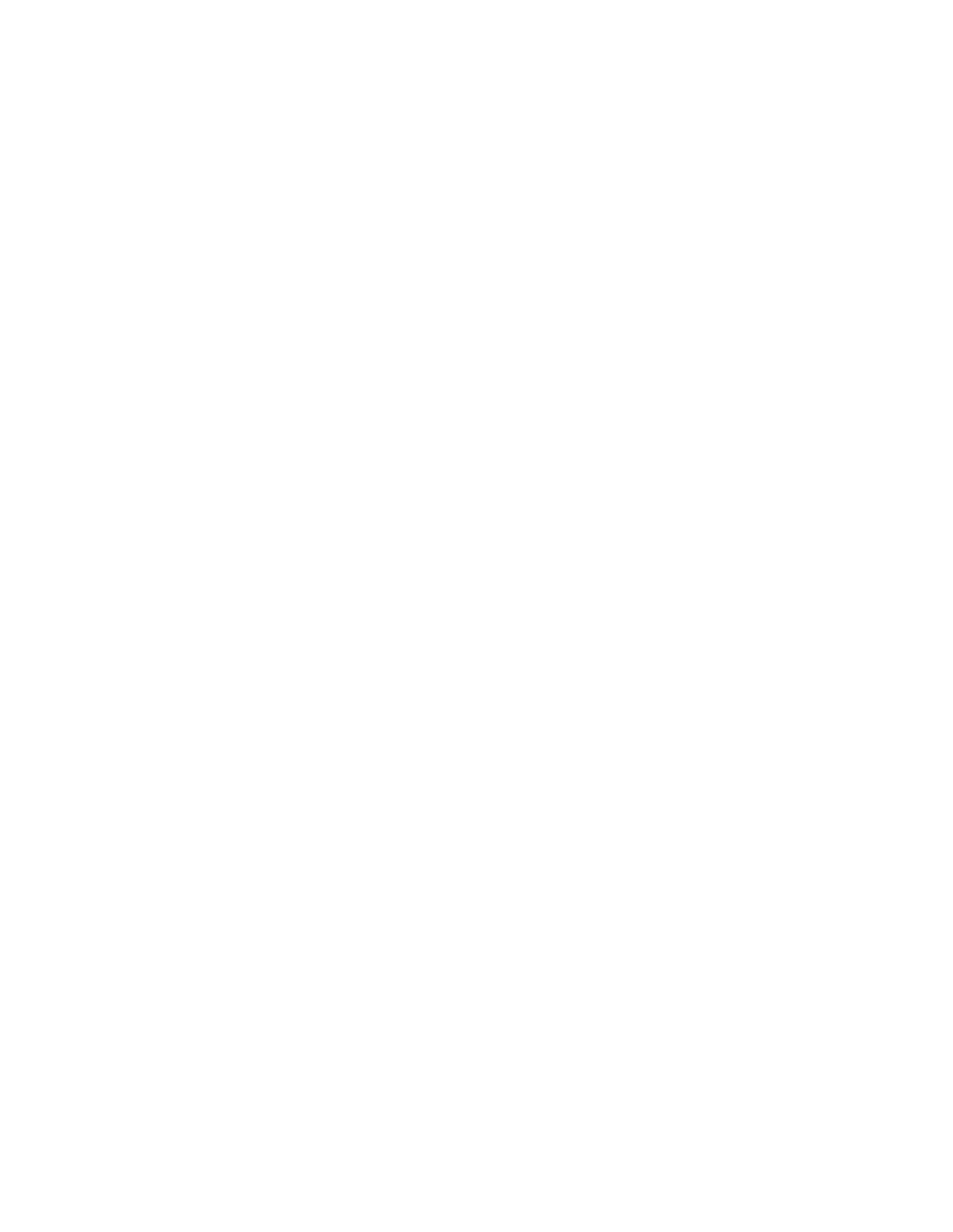# 3.0 Experience of Victims in the Criminal Justice System

 $\sqrt{10}$ 

his section presents the results from the victims of crime respondents. Unlike the data This section presents the results from the victims of crime respondents. Unlike the data gathering method with the criminal justice system respondents, all data from victims were gathered through in person interviews only. Please note that numbers are used instead of percentages when discussing a small subset of the data.

## **3.1 Overview of Case and Victim Characteristics**

A total of 112 victims of crime took part in this study. Overall:

- ► About four-fifths are female, and one-fifth are male.
- Almost three-quarters are between the ages of 25 and 64.
- ► Over half (57%) of victims are from large urban cities. Just over one-quarter are from medium-sized cities, and one-sixth are from small towns and rural areas.
- ► For just over one-tenth, French is their first language.
- Less than one-tenth are of Aboriginal origin.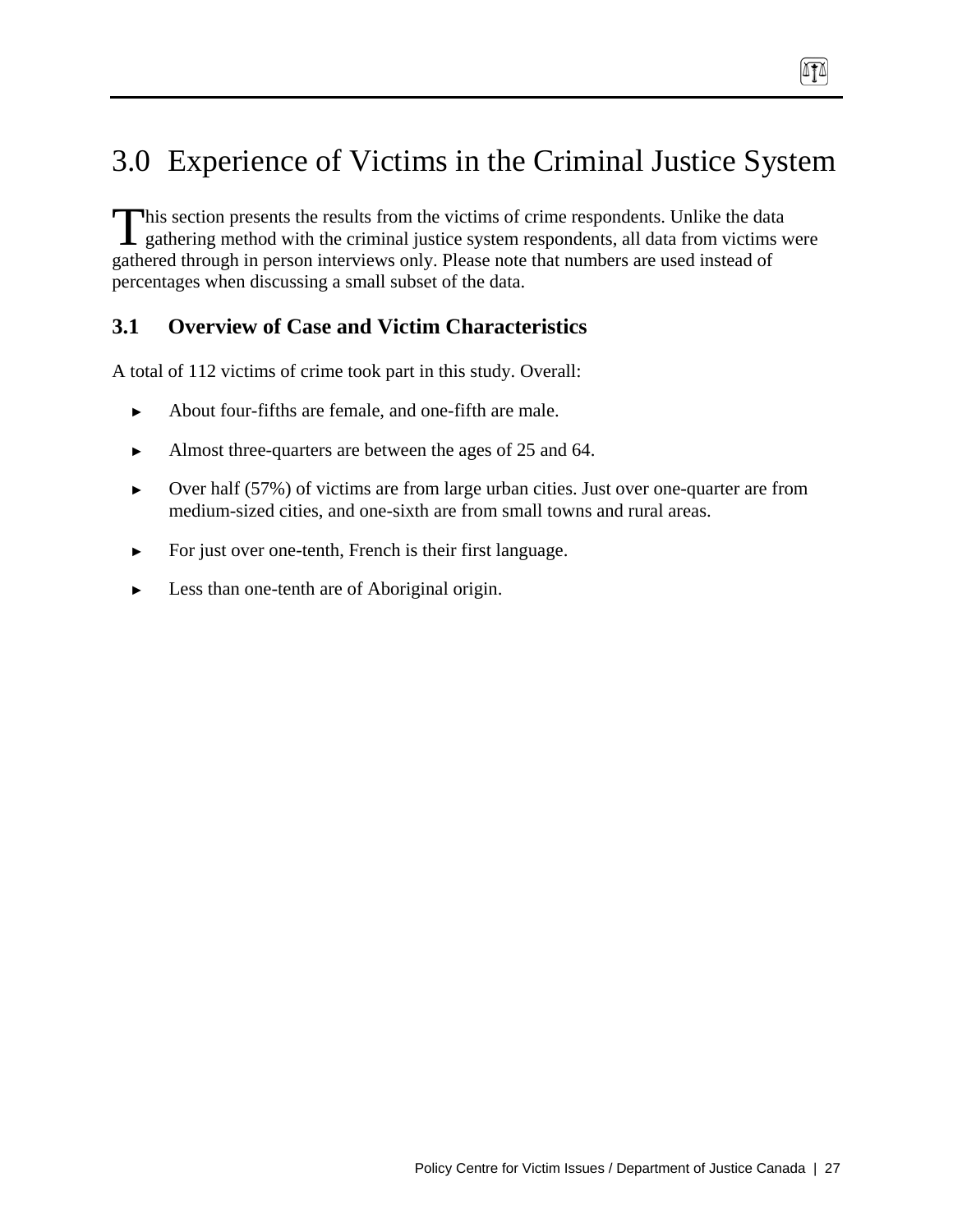| TABLE 6:<br><b>VICTIM RESPONDENT DEMOGRAPHICS</b> |                |                |
|---------------------------------------------------|----------------|----------------|
|                                                   | <b>Victims</b> | $(N=112)$      |
|                                                   | <b>Number</b>  | <b>Percent</b> |
| Gender                                            |                |                |
| Female                                            | 88             | 79%            |
| Male                                              | 24             | 21%            |
| Aboriginal identity                               |                |                |
| Aboriginal                                        | 8              | 7%             |
| Non-Aboriginal                                    | 102            | 91%            |
| No response                                       | $\overline{2}$ | 2%             |
| Age                                               |                |                |
| Less than 18                                      | $\overline{4}$ | 4%             |
| 18-24                                             | 14             | 13%            |
| 25-34                                             | 23             | 21%            |
| 35-44                                             | 29             | 26%            |
| 45-54                                             | 23             | 21%            |
| 55-64                                             | $\overline{7}$ | 6%             |
| 65 and over                                       | 10             | 9%             |
| No response                                       | $\overline{2}$ | 2%             |
| Language                                          |                |                |
| English                                           | 92             | 82%            |
| French                                            | 14             | 13%            |
| Other                                             | 6              | 5%             |
| Size of site where victims located                |                |                |
| Large                                             | 64             | 57%            |
| Medium                                            | 30             | 27%            |
| Small                                             | 18             | 16%            |

Table 6 below presents their demographic characteristics.

Among these 112 victim respondents, four-fifths (n=92) directly experienced the crime, 16 had family members who were victims of crime, and four were representatives of corporate victims. Of the 16 with family members who were victims of crime, ten were parents of the victim, four were siblings, one was a child, and one was a spouse.

Overall, the victim respondents had experienced a variety of a total of 141 violent and/or property crimes, ranging from uttering threats to murder. The most common were sexual assault (27), common assault (17), assault causing bodily harm (17), and uttering threats (14). While violent crimes against the person predominated (i.e., violent crimes accounted for 64% of all crimes experienced by victim respondents), some victims had experienced property crimes, such as theft and break and enter. Table 7 provides the complete results of the crimes upon which victim respondents based their experience of the criminal justice system.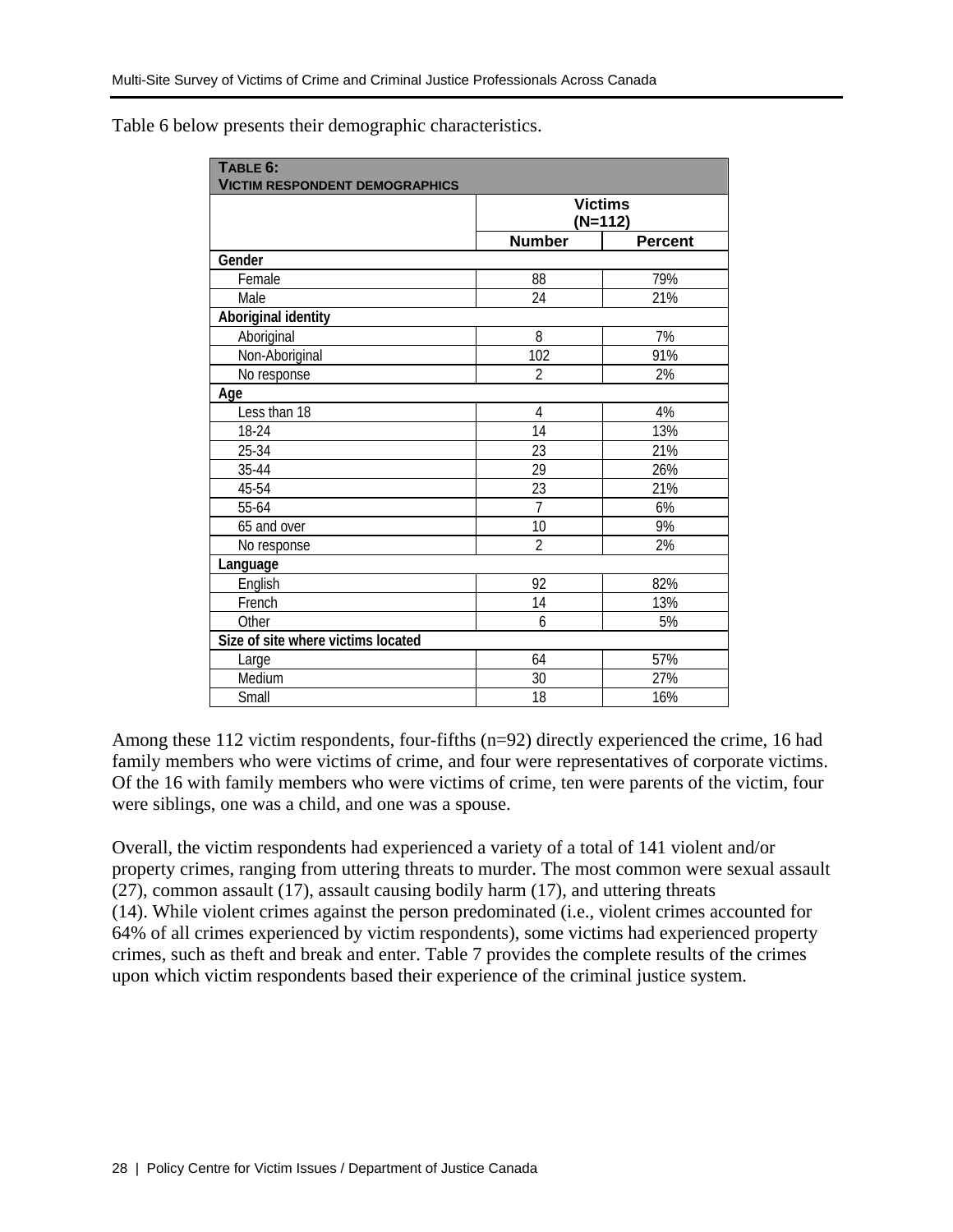|                                                | <b>Victims</b><br>$(N=112)$          |                |  |  |
|------------------------------------------------|--------------------------------------|----------------|--|--|
| Type of Crime:                                 | <b>Number of Crimes</b><br>$(N=144)$ | Percent<br>(%) |  |  |
| Sexual assault                                 | 27                                   | 24%            |  |  |
| Assault (common)                               | 17                                   | 15%            |  |  |
| Assault causing bodily harm                    | 17                                   | 15%            |  |  |
| <b>Uttering threats</b>                        | 14                                   | 13%            |  |  |
| Theft                                          | 9                                    | 8%             |  |  |
| Break and enter                                | 9                                    | 8%             |  |  |
| Criminal harassment                            | 9                                    | 8%             |  |  |
| Murder or manslaughter                         | 9                                    | 8%             |  |  |
| Assault with a weapon                          | 8                                    | 7%             |  |  |
| Fraud                                          | 5                                    | 4%             |  |  |
| Child molestation or interference with a child | 3                                    | 3%             |  |  |
| Impaired or dangerous driving causing death    | $\overline{2}$                       | 2%             |  |  |
| Property damage                                | $\overline{2}$                       | 2%             |  |  |
| Other                                          | 8                                    | 7%             |  |  |
| No response                                    | 1                                    | 1%             |  |  |

0TA

**TABLE 7:** 

Most (75%) victims knew the accused. Almost 40% reported that they had a current or former intimate relationship with the accused, and 8% said that the accused was some other family member. Most of the remaining victims identified the accused as an acquaintance (19%), a neighbour (4%), or a friend (4%). About one-quarter (23%) of victims reported that a stranger committed the crime. Another 2% either did not know or chose not to respond to the question.

Over nine-tenths of victims (93%) discussed a crime that had occurred since 1990, and over half (56%) had experienced the crime since 2001. Thirteen percent of victims reported that they first became involved with the criminal justice system between 1990 and 1998. Most (85%) said that their involvement with the system began on or after 1999 (the year of Bill C-79). Table 8 provides more detailed results.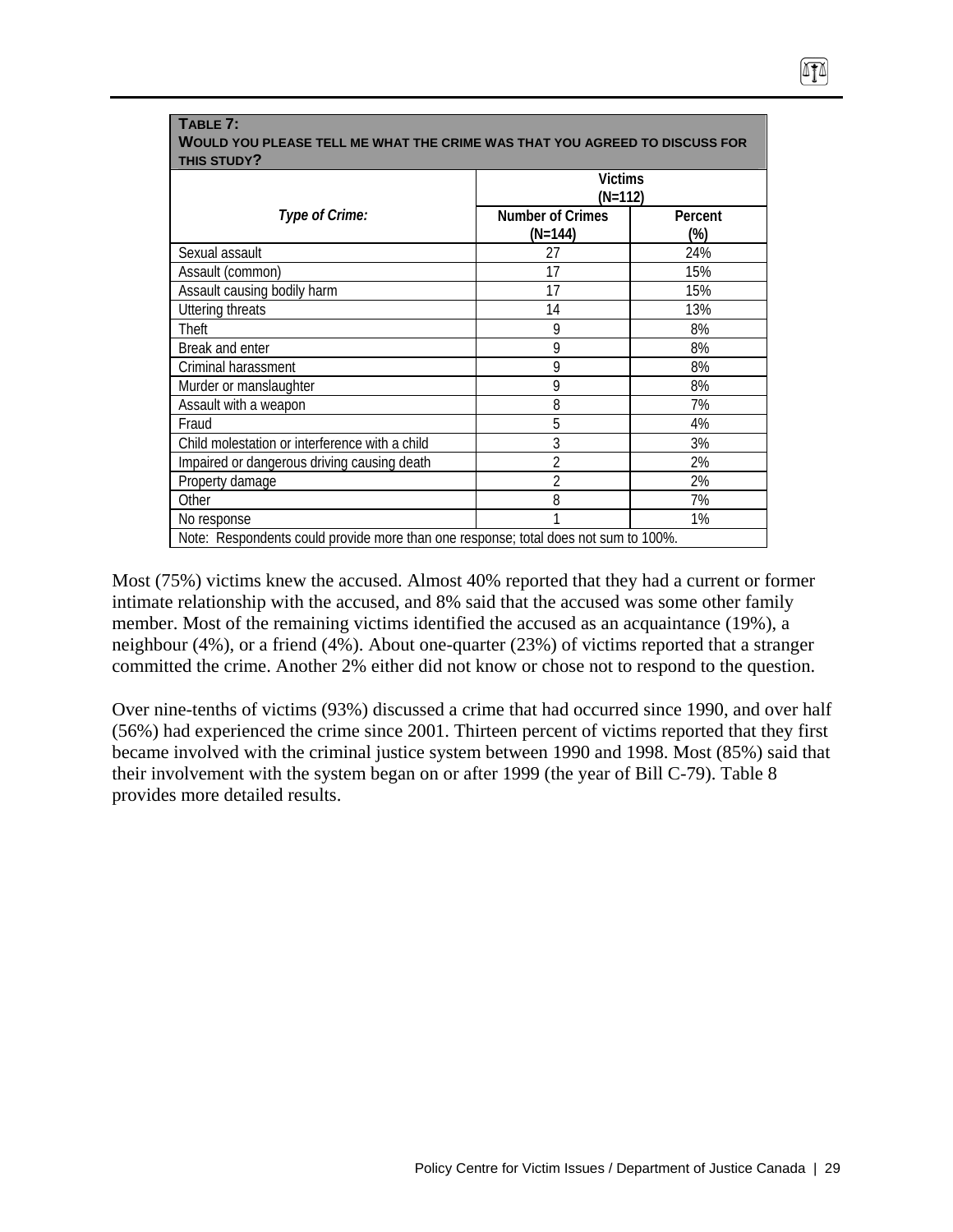|                |               | Year in Which Crime<br><b>First Occurred</b><br>$(N=112)$ |               | <b>Year First Involved With</b><br><b>Criminal Justice System</b><br>$(N=112)$ |
|----------------|---------------|-----------------------------------------------------------|---------------|--------------------------------------------------------------------------------|
|                | <b>Number</b> | Percent                                                   | <b>Number</b> | Percent                                                                        |
| Pre-1990       |               | 6%                                                        |               |                                                                                |
| 1990-1998      | 16            | 14%                                                       | 14            | 13%                                                                            |
| 1999           | 9             | 8%                                                        | 12            | 11%                                                                            |
| 2000           | 16            | 14%                                                       | 15            | 13%                                                                            |
| 2001           | 24            | 21%                                                       | 22            | 20%                                                                            |
| 2002           | 38            | 34%                                                       | 44            | 39%                                                                            |
| 2003           |               | $1\%$                                                     | 2             | 2%                                                                             |
| Not applicable | $\Omega$      | $- -$                                                     | 2             | 2%                                                                             |
| Don't know     |               | $1\%$                                                     |               | $1\%$                                                                          |

About two-thirds of all cases resulted in either guilty pleas (41%) or convictions at trial (31 %). In these cases, the most common sentences were jail time (33%) and/or probation (32%). About one-sixth of victims' cases had not yet been concluded at the time of the interview. Complete results are in Tables 9 and 10.

| TABLE 9:<br><b>DISPOSITION OF CASES TO DATE OF INTERVIEWS</b> |                             |         |  |  |  |
|---------------------------------------------------------------|-----------------------------|---------|--|--|--|
| Disposition:                                                  | <b>Victims</b><br>$(N=112)$ |         |  |  |  |
|                                                               | <b>Number</b>               | Percent |  |  |  |
| No charges laid                                               | 9                           | 8%      |  |  |  |
| Charges dropped                                               | 4                           | 4%      |  |  |  |
| Awaiting final disposition                                    | 18                          | 16%     |  |  |  |
| Pleaded guilty                                                | 41                          | 37%     |  |  |  |
| Convicted at trial                                            | 31                          | 28%     |  |  |  |
| Found not guilty at trial                                     | 5                           | 5%      |  |  |  |
| Other                                                         | 4                           | 4%      |  |  |  |
| Note: Total does not sum to 100% due to rounding.             |                             |         |  |  |  |

| <b>TABLE 10:</b><br>SENTENCES FOR CASES WHERE VICTIM REPORTED THAT THE OFFENDER PLEADED GUILTY OR WAS<br><b>CONVICTED</b> |                |         |  |  |  |  |
|---------------------------------------------------------------------------------------------------------------------------|----------------|---------|--|--|--|--|
|                                                                                                                           | <b>Victims</b> | Percent |  |  |  |  |
| Sentence:                                                                                                                 | $(n=72)$       | (%)     |  |  |  |  |
| Incarcerated                                                                                                              | 33             | 46%     |  |  |  |  |
| Probation                                                                                                                 | 32             | 44%     |  |  |  |  |
| Conditional sentence                                                                                                      | 16             | 22%     |  |  |  |  |
| Suspended sentence                                                                                                        | າ              | 3%      |  |  |  |  |
| Restitution                                                                                                               |                | 3%      |  |  |  |  |
| Other                                                                                                                     | 5              | 7%      |  |  |  |  |
| Don't know                                                                                                                | 5              | 7%      |  |  |  |  |
| Note: Victims could provide more than one response; total sums to more than 100%.                                         |                |         |  |  |  |  |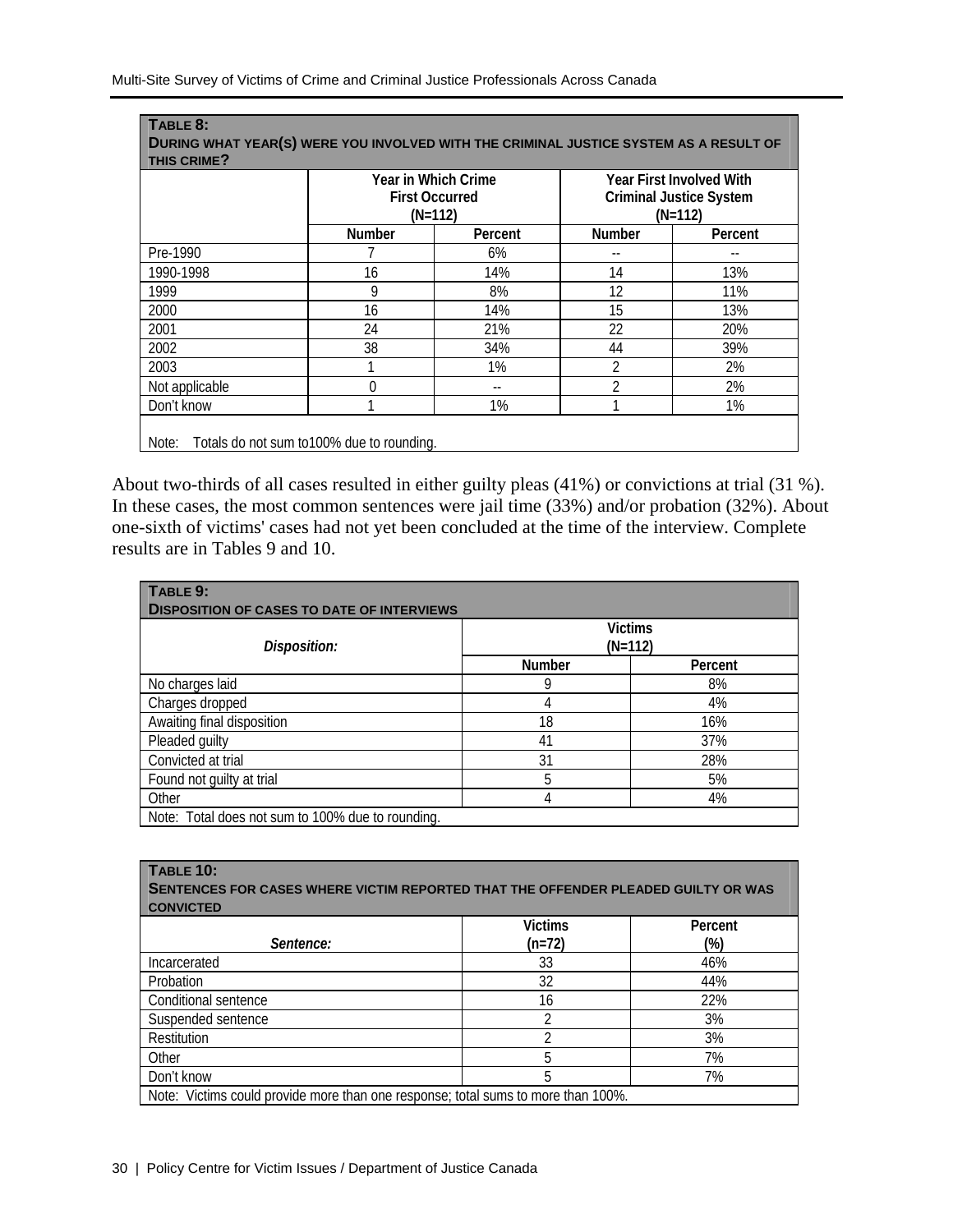# **3.2 Services Received by Victims**

Almost nine-tenths (88%) of victims received some form of assistance. Of the 13 victims (12%) who did not receive any type of assistance, six refused the services that were offered to them, five said that they were unaware of the services that were available (one had not reported the crime to police), and two were promised assistance but victim services never contacted them. Table 11 presents these results.

 $474$ 

| <b>TABLE 11:</b><br>DID YOU RECEIVE ANY VICTIM ASSISTANCE AS A RESULT OF THIS EXPERIENCE? |                             |         |  |  |  |  |
|-------------------------------------------------------------------------------------------|-----------------------------|---------|--|--|--|--|
| Received Victim Assistance:                                                               | <b>Victims</b><br>$(N=112)$ |         |  |  |  |  |
|                                                                                           | <b>Number</b>               | Percent |  |  |  |  |
| Yes                                                                                       | 99                          | 88%     |  |  |  |  |
| No                                                                                        | 13                          | 12%     |  |  |  |  |
| <b>Reason for No Assistance:</b>                                                          |                             |         |  |  |  |  |
| Refused the services offered to them                                                      | h                           | 5%      |  |  |  |  |
| Unaware of the services available                                                         | 5                           | 5%      |  |  |  |  |
| Promised services but were never contacted                                                | 2%                          |         |  |  |  |  |
| Note: Total does not sum to 100% due to rounding.                                         |                             |         |  |  |  |  |

## **3.2.1 Nature of Assistance Received**

A total of 99 victims received assistance from a variety of victim services organizations. About one-third reported receiving help from police-based victim services (36%) and another third from community–based victim services (31%). Just over one-quarter were assisted by court-based victim services and about one-fifth by system-based victim services (i.e., services delivered by the province to assist victims throughout their contact with the criminal justice system). Approximately one-fifth received medical assistance (e.g., from hospitals, clinics, private counsellors). As seen in Table 12 below, fewer victims used specialized victim services.

| <b>TABLE 12:</b><br>TYPE OF VICTIM SERVICES PROVIDING ASSISTANCE<br><b>BASE: VICTIMS WHO RECEIVED ASSISTANCE FROM A VICTIM SERVICE</b> |                |                |  |  |  |  |
|----------------------------------------------------------------------------------------------------------------------------------------|----------------|----------------|--|--|--|--|
| Victims (n=99)<br><b>Type of Victim Services:</b>                                                                                      |                |                |  |  |  |  |
|                                                                                                                                        | <b>Number</b>  | <b>Percent</b> |  |  |  |  |
| Police-based victim services                                                                                                           | 36             | 36%            |  |  |  |  |
| Community-based victim services                                                                                                        | 31             | 31%            |  |  |  |  |
| Court-based victim services                                                                                                            | 28             | 28%            |  |  |  |  |
| Medical assistance and/or counselling                                                                                                  | 23             | 23%            |  |  |  |  |
| System-based victim services                                                                                                           | 21             | 21%            |  |  |  |  |
| Specialized victim services for domestic violence                                                                                      | 13             | 13%            |  |  |  |  |
| Victim compensation                                                                                                                    | 8              | 8%             |  |  |  |  |
| Specialized victim services for sexual assault                                                                                         | 3              | 3%             |  |  |  |  |
| Specialized victim services for children                                                                                               | 2              | 2%             |  |  |  |  |
| Other                                                                                                                                  | $\overline{2}$ | 2%             |  |  |  |  |
| Note 1: Victims could provide more than one response; total sums to more than 100%.                                                    |                |                |  |  |  |  |
| Note 2: Some victim services organizations are categorized as more than one type of service.                                           |                |                |  |  |  |  |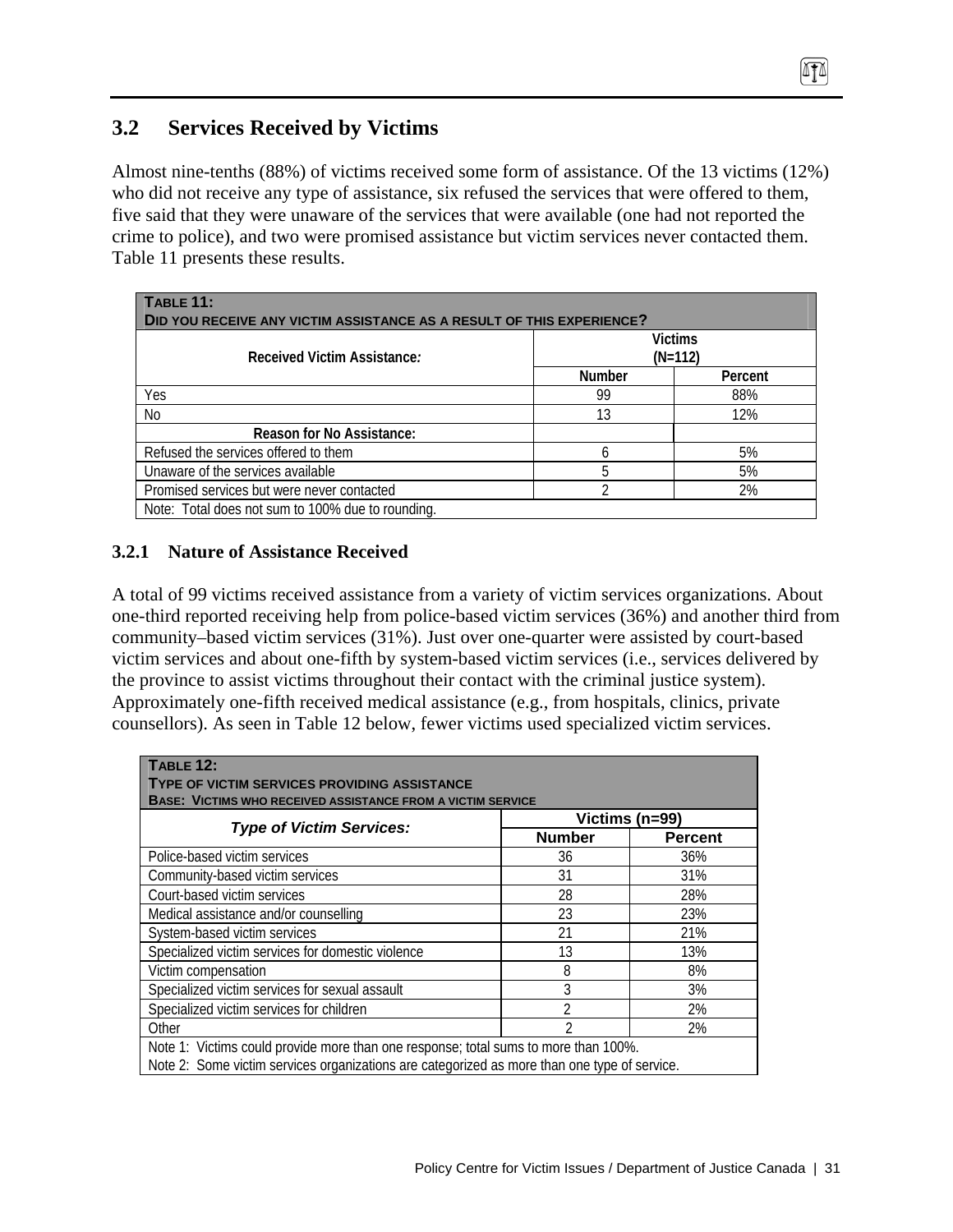Victims were asked about the types of assistance they received. Most victims (84%) received information in areas such as the police investigation, court procedures, and court outcomes. About half reported receiving counselling (53%). Fewer (41%) had help with their victim impact statement. About one-quarter (27%) received medical assistance, and about one-fifth received crisis assistance after the crime (18%), or financial assistance (18%). Table 13 gives the complete results.

| TABLE 13:<br><b>TYPES OF ASSISTANCE RECEIVED</b><br><b>BASE: VICTIMS WHO RECEIVED VICTIM SERVICES</b> |                |                  |  |  |  |  |
|-------------------------------------------------------------------------------------------------------|----------------|------------------|--|--|--|--|
|                                                                                                       |                | Victims $(n=99)$ |  |  |  |  |
| Types of Assistance Received:                                                                         | <b>Number</b>  | Percent          |  |  |  |  |
| Information (e.g., about police investigation, court procedures, outcomes)                            | 84             | 85%              |  |  |  |  |
| Counsellina                                                                                           | 52             | 53%              |  |  |  |  |
| Witness support / court accompaniment                                                                 | 52             | 53%              |  |  |  |  |
| With preparing victim impact statement                                                                | 41             | 41%              |  |  |  |  |
| Medical assistance                                                                                    | 27             | 27%              |  |  |  |  |
| Crisis assistance immediately after the crime                                                         | 18             | 18%              |  |  |  |  |
| Financial assistance                                                                                  | 18             | 18%              |  |  |  |  |
| Referrals                                                                                             | 9              | 9%               |  |  |  |  |
| <b>Shelter</b>                                                                                        |                | 7%               |  |  |  |  |
| Emotional support                                                                                     | 6              | 6%               |  |  |  |  |
| Compensation                                                                                          | 3              | 3%               |  |  |  |  |
| Post-sentencing services                                                                              | $\overline{2}$ | 2%               |  |  |  |  |
| Other                                                                                                 | 6              | 6%               |  |  |  |  |
| Note: Victims could provide more than one response; total sums to more than 100%.                     |                |                  |  |  |  |  |

When asked to identify what was most helpful about the assistance received, victims most often

mentioned counselling and emotional support (36%). Victims believe that this support enabled them to get through the initial shock of the crime and to cope with the subsequent fear and trauma. Victims also said that it was important to have someone objective to talk to.

*When asked to identify the most helpful types of assistance, victims most often mentioned counselling and emotional support (36%). Victims believe that this support enabled them to get through the initial shock of the crime and to cope with the subsequent fear and trauma. Victims also said that it was important to have someone objective to talk to.* 

About a third (31%) of victims considered provision of information to be the most helpful type of assistance. Of these victims, 11 singled out receiving information about the criminal justice system as important. They noted that this information was comforting because it gave them some idea what to expect, and without this assistance, they would not have understood the court process. Eleven victims also mentioned that they appreciated receiving information about the case against their accused.

About a quarter of victims said that assistance received from victim services organizations generally was beneficial. These victims did not identify specific ways in which the services were helpful but, instead, reported that overall, they found the assistance useful. Others did comment on specific aspects of the services they received. Fourteen victims commented that witness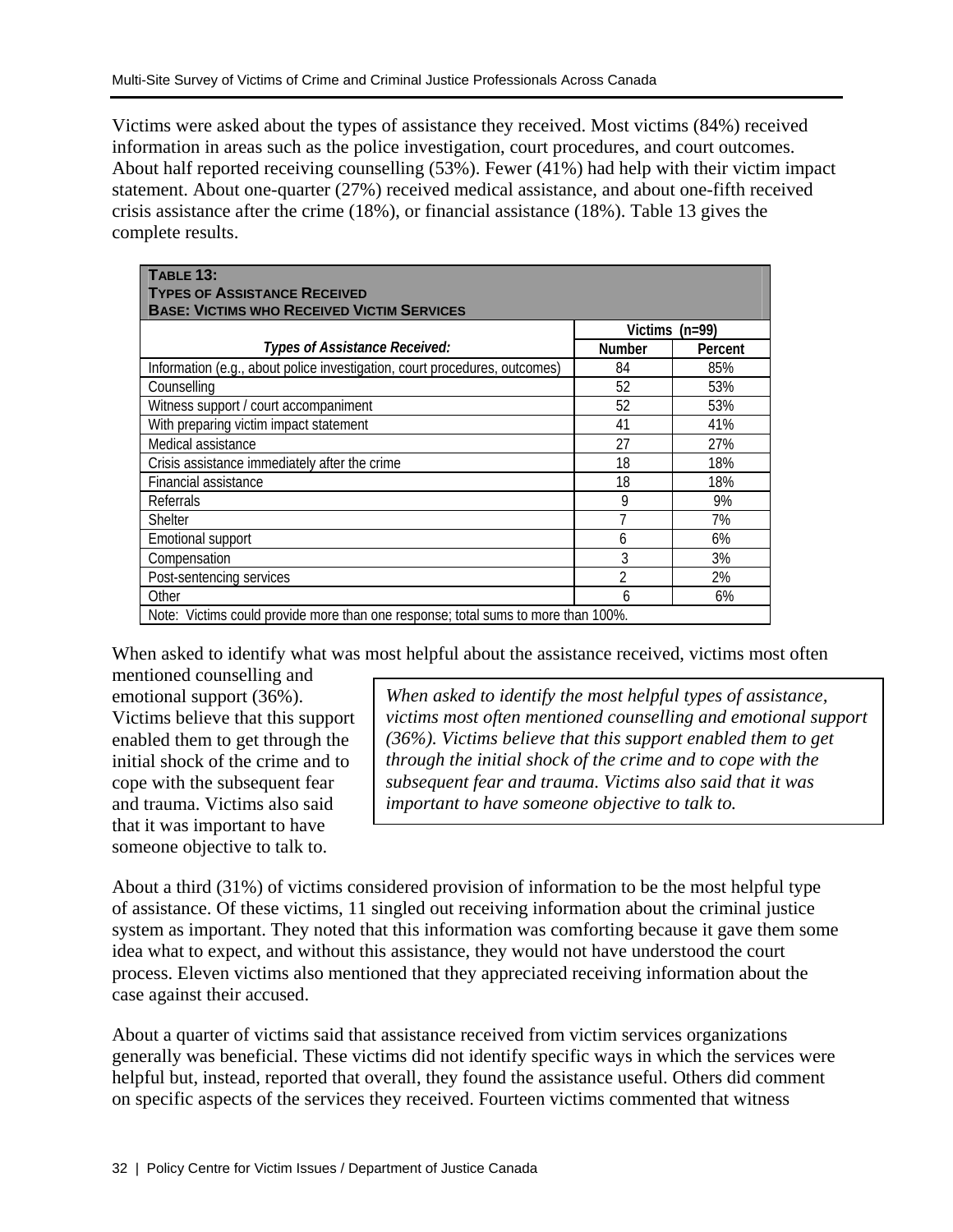support and court accompaniment gave them the confidence to proceed with the case and testify in court. Nine mentioned that they found the assistance with their victim impact statement helpful because they had trouble discussing the crime and they valued the instruction on what they could include in their statement.

0TA

Three or four victims mentioned each of the following types of assistance as being particularly beneficial: the assistance of shelters in providing a place to stay after the crime as well as emotional support; financial assistance through victim compensation funds; and assistance with establishing security measures so that they felt safe returning home. Six victims reported that they did not find any of the assistance useful. Table 14 provides the complete findings.

| Most Helpful Types of Assistance Received:                                 | <b>Victims</b><br>$(n=99)$ |         |  |
|----------------------------------------------------------------------------|----------------------------|---------|--|
|                                                                            | <b>Number</b>              | Percent |  |
| Counselling                                                                | 36                         | 36%     |  |
| Information (e.g., about police investigation, court procedures, outcomes) | 31                         | 31%     |  |
| Victim services generally                                                  | 23                         | 23%     |  |
| Witness support / court accompaniment                                      | 14                         | 14%     |  |
| With preparing victim impact statement                                     | 9                          | 9%      |  |
| Shelter                                                                    |                            | 4%      |  |
| Financial assistance or compensation                                       | 3                          | 3%      |  |
| Assistance with security measures                                          | 3                          | 3%      |  |
| Other                                                                      |                            | 4%      |  |
| Nothing or was not much help                                               | h                          | 6%      |  |
| No response                                                                | h                          | 6%      |  |

Note: Victims could provide more than one response; total sums to more than 100%.

#### **3.2.2 Informing Victims about Services Available**

#### *How Victims were Informed*

Victims relied on various referral sources to direct them to available services. Police were the most common source of referrals for all types of victim services. Other sources of referrals were Crown Attorneys, other victim services providers, community organizations, family or friends, and medical care providers. Several victims cited the service itself as the source of their referral. Table 15 presents the sources of referrals for each type of victim services organization.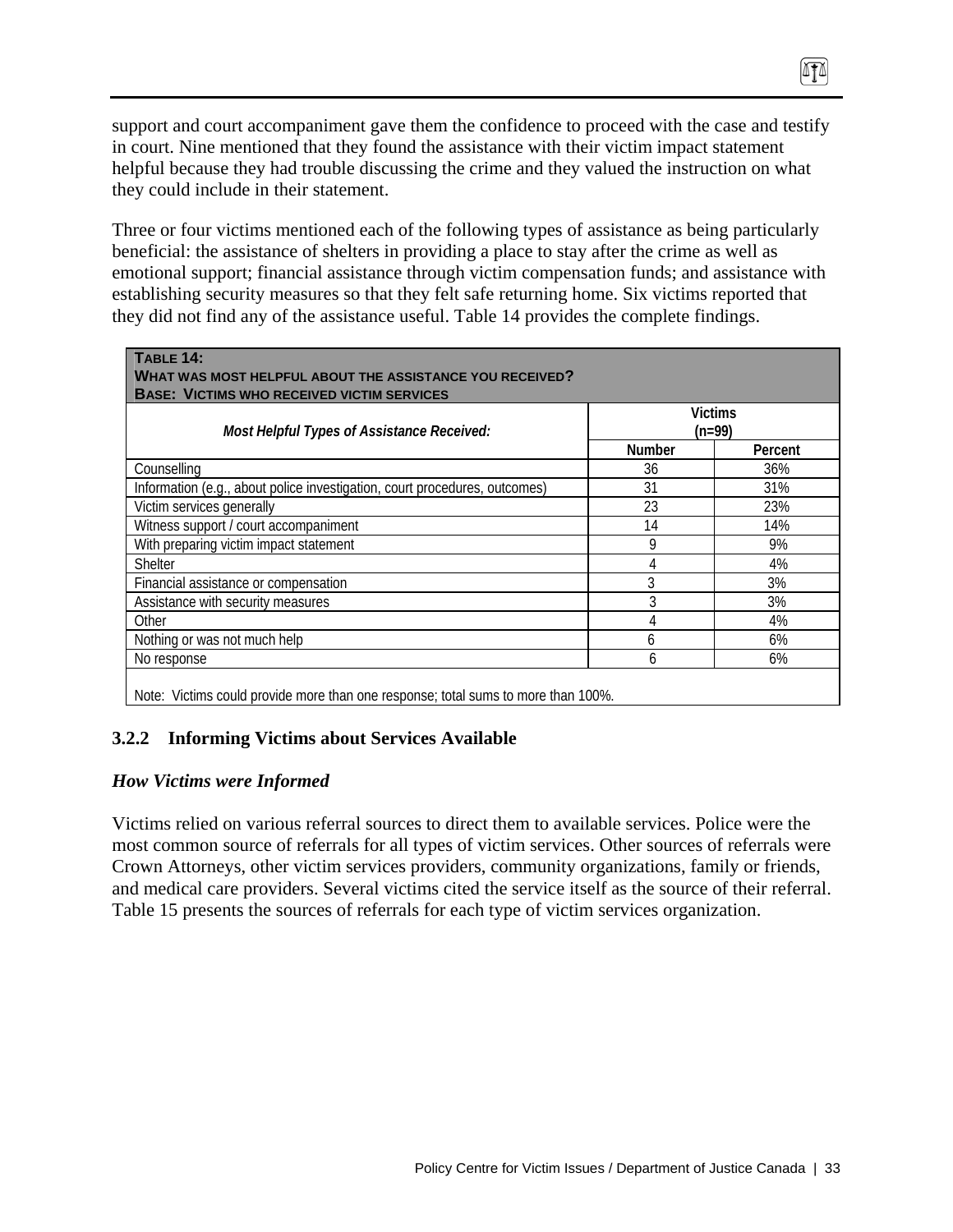| <b>TABLE 15:</b><br><b>SOURCE OF REFERRALS OF VICTIMS TO VICTIM SERVICES</b>      |                                                                                                       |     |                                                    |     |                                                       |     |                          |     |
|-----------------------------------------------------------------------------------|-------------------------------------------------------------------------------------------------------|-----|----------------------------------------------------|-----|-------------------------------------------------------|-----|--------------------------|-----|
| Source of Referrals:                                                              | Types of Victim Services Referred To                                                                  |     |                                                    |     |                                                       |     |                          |     |
|                                                                                   | Court-based<br>Police-based<br><b>Victim Services</b><br><b>Victim Services</b><br>$(n=36)$<br>(n=28) |     | System-based<br><b>Victim Services</b><br>$(n=21)$ |     | Community-based<br><b>Victim Services</b><br>$(n=31)$ |     |                          |     |
|                                                                                   | #                                                                                                     | %   | #                                                  | %   | #                                                     | %   | #                        | %   |
| Referred by police                                                                | 20                                                                                                    | 56% | 12                                                 | 43% | 9                                                     | 43% | 9                        | 29% |
| Referred by Crown Attorney                                                        | 0                                                                                                     |     | 6                                                  | 21% |                                                       | 5%  |                          | 6%  |
| Referred by other victim services                                                 | $\overline{2}$                                                                                        | 6%  | 0                                                  |     | 3                                                     | 14% | 5                        | 16% |
| Referred by community<br>organization                                             |                                                                                                       | 3%  | $\Omega$                                           |     | $\theta$                                              |     | 3                        | 10% |
| From service itself                                                               |                                                                                                       | 19% |                                                    | 7%  |                                                       | 33% |                          | 3%  |
| Medical service provider                                                          | $\theta$                                                                                              | $-$ |                                                    | 4%  | 0                                                     | $-$ | 6                        | 19% |
| Family or friend or co-worker                                                     |                                                                                                       | 3%  |                                                    | 4%  |                                                       | 5%  | 2                        | 6%  |
| Telephone book                                                                    |                                                                                                       |     |                                                    |     |                                                       | $-$ | $\overline{\phantom{a}}$ | 6%  |
| Other                                                                             | 2                                                                                                     | 4%  | 4                                                  | 14% |                                                       | 5%  | 3                        | 10% |
| Don't know                                                                        |                                                                                                       | 11% | 4                                                  | 14% | 4                                                     | 19% | 3                        | 10% |
| Note: Victims could provide more than one response; totals sum to more than 100%. |                                                                                                       |     |                                                    |     |                                                       |     |                          |     |

Fifty-eight organizations initiated contact with victims, and victims initiated contact with 47. System-based and police-based organizations were more likely to initiate contact with victims. About three-quarters of system-based organizations contacted the victim, and two-thirds of police-based victim services contacted the victim. Just over half of the court-based services initiated contact. In community-based victim services it was the victim who usually initiated the contact. Table 16 provides details.

| TABLE 16:<br>WAS VICTIM CONTACTED BY VICTIM SERVICES OR DID VICTIM INITIATE CONTACT? |                                                    |     |    |                                                 |          |                                        |    |                                                              |
|--------------------------------------------------------------------------------------|----------------------------------------------------|-----|----|-------------------------------------------------|----------|----------------------------------------|----|--------------------------------------------------------------|
|                                                                                      | Police-based<br><b>Victim Services</b><br>$(n=36)$ |     |    | Court-based<br><b>Victim Services</b><br>(n=28) | $(n=21)$ | System-based<br><b>Victim Services</b> |    | <b>Community-based</b><br><b>Victim Services</b><br>$(n=31)$ |
|                                                                                      | #                                                  | %   | #  | %                                               | #        | %                                      | #  | %                                                            |
| Victim services<br>contacted victim                                                  | 23                                                 | 64% | 16 | 57%                                             | 15       | 71%                                    | 4  | 13%                                                          |
| Victim initiated contact                                                             |                                                    | 19% | 10 | 36%                                             |          | 19%                                    | 26 | 84%                                                          |
| Don't know                                                                           |                                                    | 17% |    | 7%                                              |          | 10%                                    |    | 3%                                                           |

#### *When and How Victims Should be Informed*

Victims were asked their opinions on how best to inform victims about available services. Three-quarters emphasized the importance of giving this information to victims as soon as the

crime is reported because they need information during the initial stages of the criminal justice process. Several (n=6) cautioned that while victims need this information quickly, waiting until a few days after the crime provides victims with time to recover from the initial shock and

*The most common preferred methods for receiving information was in person or by telephone. However, many wanted written materials because they could refer to this information later. Victims also emphasized the importance of follow-up.*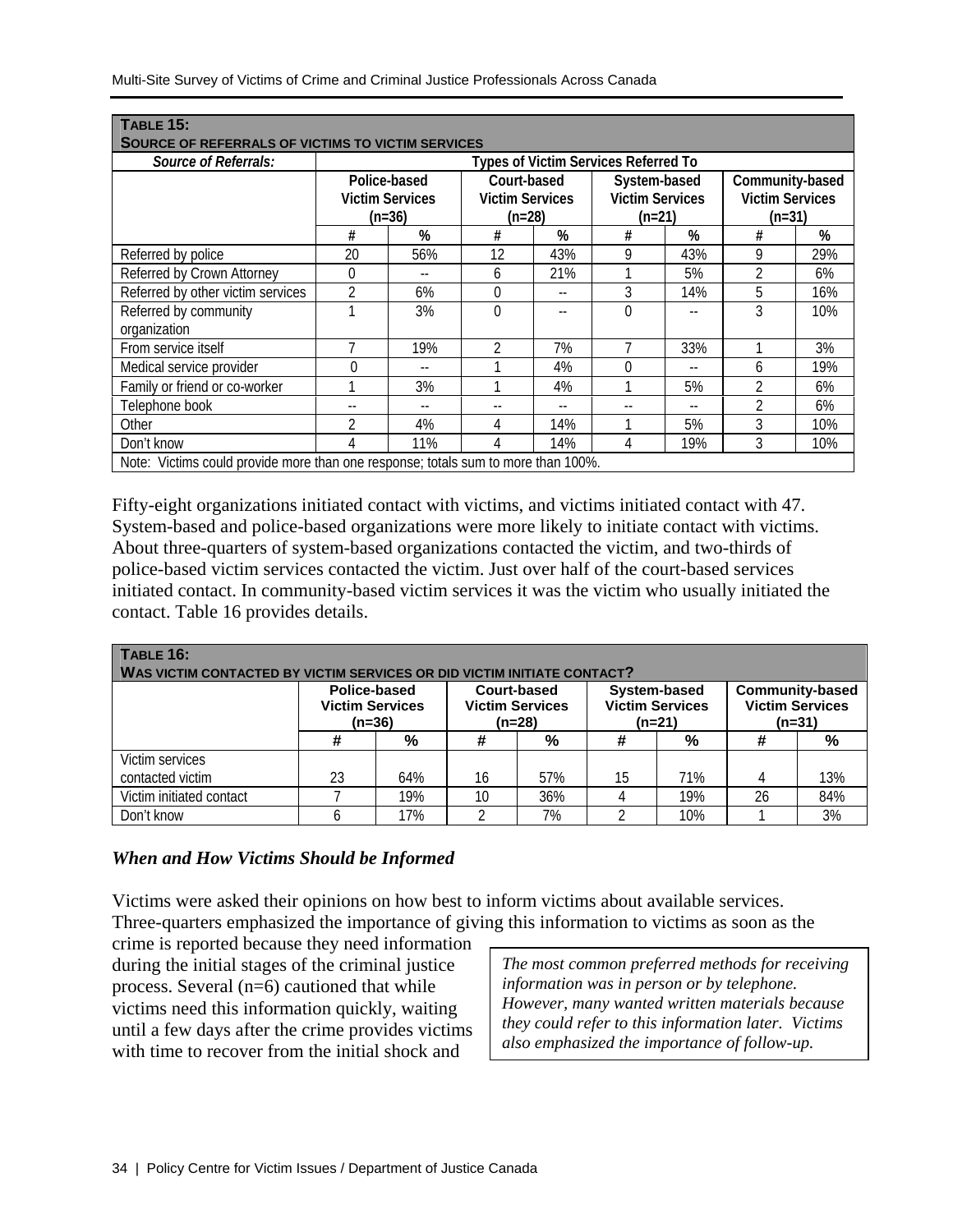become more receptive to receiving information.<sup>8</sup> A few (n=4) commented that the imperative for providing information about available services depends on the type of crime. These respondents believe that for major crimes, such as those that are violent and/or cause personal injuries, information provision should be immediate, but for property crimes or more minor crimes against the person, the need for information is not as urgent.

 $474$ 

As seen in Table 17, victims suggested many different methods of information provision. The most common suggestion was some form of oral communication, either in person or by telephone. These victims consider this form of contact more personal and preferable to written information, especially if language or literacy is an issue. However, many victims desired written materials, such as brochures or personal letters, because they could refer to this information later. Victims also emphasized the importance of follow-up. They explained that victims are in shock and overwhelmed after the crime and may have difficulty remembering what they were told or where they put written information.

| <b>TABLE 17:</b>                                                                  |               |                |  |  |  |  |  |
|-----------------------------------------------------------------------------------|---------------|----------------|--|--|--|--|--|
| <b>BASED ON YOUR EXPERIENCE, WHAT DO YOU THINK WOULD BE THE BEST WAY TO HELP</b>  |               |                |  |  |  |  |  |
| <b>VICTIMS FIND THE ASSISTANCE THEY NEED?</b>                                     |               |                |  |  |  |  |  |
| Victims $(N=122)$<br><b>Best Way to Help Victims Find</b>                         |               |                |  |  |  |  |  |
| Assistance:                                                                       | <b>Number</b> | <b>Percent</b> |  |  |  |  |  |
| In person                                                                         | 56            | 50%            |  |  |  |  |  |
| Telephone                                                                         | 44            | 39%            |  |  |  |  |  |
| <b>Brochure</b>                                                                   | 39            | 35%            |  |  |  |  |  |
| Personal letter                                                                   | 23            | 21%            |  |  |  |  |  |
| Doesn't matter, any of these                                                      | 13            | 12%            |  |  |  |  |  |
| Other                                                                             |               | 4%             |  |  |  |  |  |
| Don't know                                                                        | C             | 2%             |  |  |  |  |  |
| No response                                                                       | າ             | 2%             |  |  |  |  |  |
| Note: Victims could provide more than one response; total sums to more than 100%. |               |                |  |  |  |  |  |

Victims provided additional comments on the best way to help victims find the assistance that they need. About one-quarter wanted to receive information from the police; however, several  $(n=12)$  preferred to receive the information directly from victim services. All of these victims emphasized that the victim of a crime should not have to look for available services. Several others (n=15) suggested that more public education and outreach about available victim services would assist victims. A few  $(n=4)$  pointed out that in certain situations, such as domestic violence, people have difficulty identifying themselves as victims and that public education would assist these individuals in coming forward and reporting crimes. The most common suggestion for public education and outreach was advertisements, especially on public transport and in places targeted to reach domestic violence victims, such as doctor's offices. A few victims (n=4) suggested a victim liaison or advocate who would work outside of the government and would assist victims with navigating the criminal justice system. One person would be assigned to the victim and would ensure that the victim is kept apprised of the court case, understands the court procedures, and knows generally what to expect. These victims thought that it would be helpful if the victim advocate had been a victim at one time, as this would ensure both empathy and an understanding of the information that victims want and need.

 8 However, one victim wished that victim services had come to the hospital to provide her with information about available services.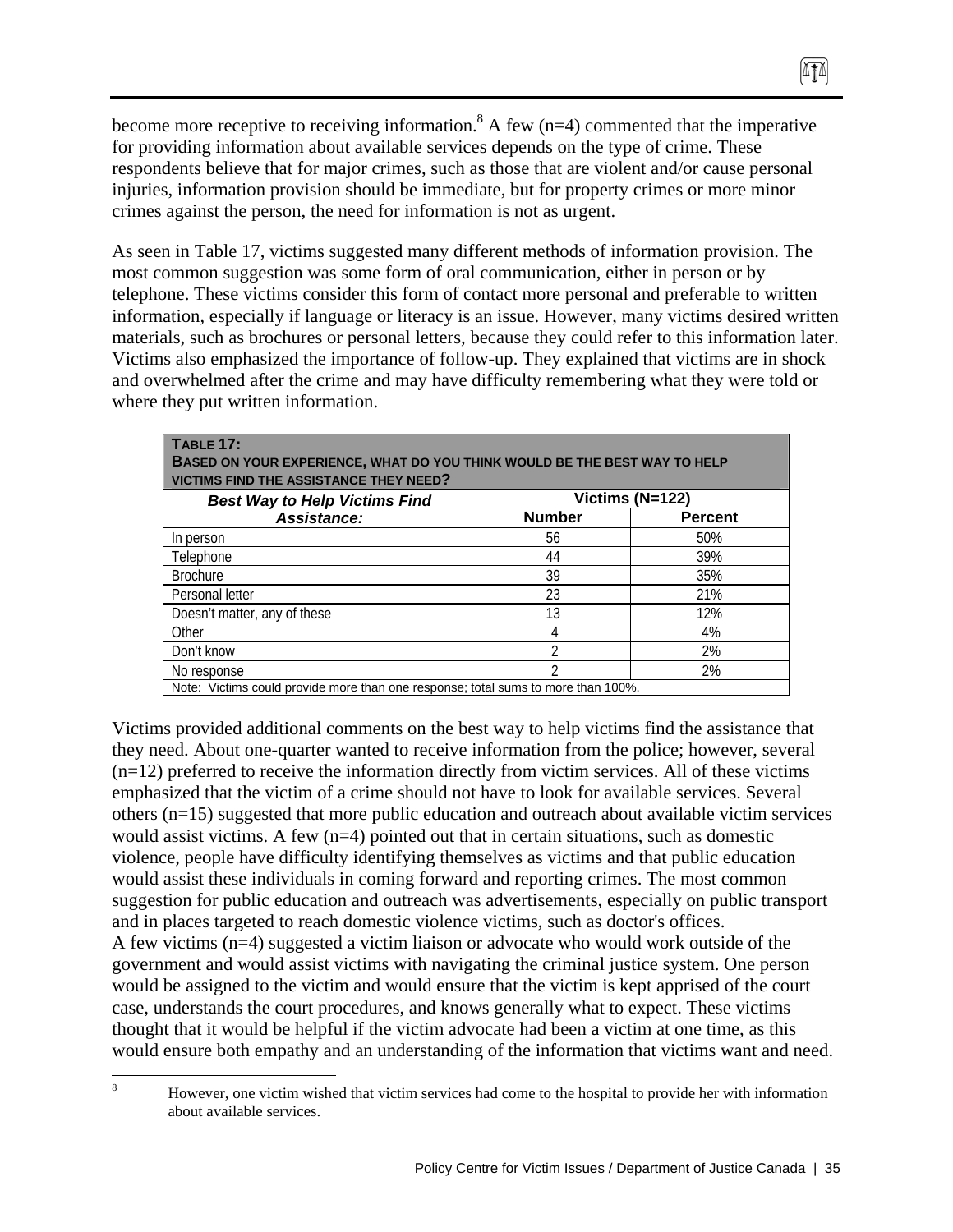Victims were asked whether they would prefer to have victim services contact them or to be given a telephone number for victim services, so that they can initiate the contact. About half said that they would prefer victim services to take the initiative and contact them directly. They noted that victims are often too traumatized or embarrassed to call and, therefore, may not receive help unless victim services contacts them. However, about a quarter of victims stated that they would prefer to contact victim services themselves because: it allows them to feel more in control and independent; they do not like being contacted by someone they do not know; and it is less stressful. Several victims (n=6) commented that the decision depends on the individual; some victims might not appreciate unsolicited contact. They suggested that both options be available to victims and that victim services only initiate contact with those who have given their consent or after a reasonable period of time has passed without hearing from the victim. The remaining victims did not express a preference.

### **3.2.3 Waiting Period for Services**

About three-quarters of the victims who received victim services said that assistance was generally prompt. Almost one-fifth reported having to wait for services, and less than one-tenth said that the timeliness of the response depended on the service.

Victims were asked to specify how long it took to receive services, but because some initiated contact with victim services and victim services contacted others directly, slightly different questions were asked. Those who initiated contact with victim services (n=47) gave the time between making their request and receiving assistance. One-third reported receiving a response with assistance the same day; just over a quarter were helped between two and seven days; and about one-sixth (13%) waited more than a week. One-quarter could not remember the length of time it took to receive assistance.

Victims contacted by victim services  $(n=58)$  were also asked to estimate the time between reporting the crime and receiving assistance. Overall, about one-fifth of these victims received service the same day; one-third was helped between two and seven days; and another quarter waited more than a week. About one-sixth could not remember the length of time it took to receive assistance.

Response from community-based victim services was the quickest when the victim made the initial contact. However, police-based victim services were the quickest to respond when it was a services-based initial contact. Table 18 provides the waiting periods for victim services.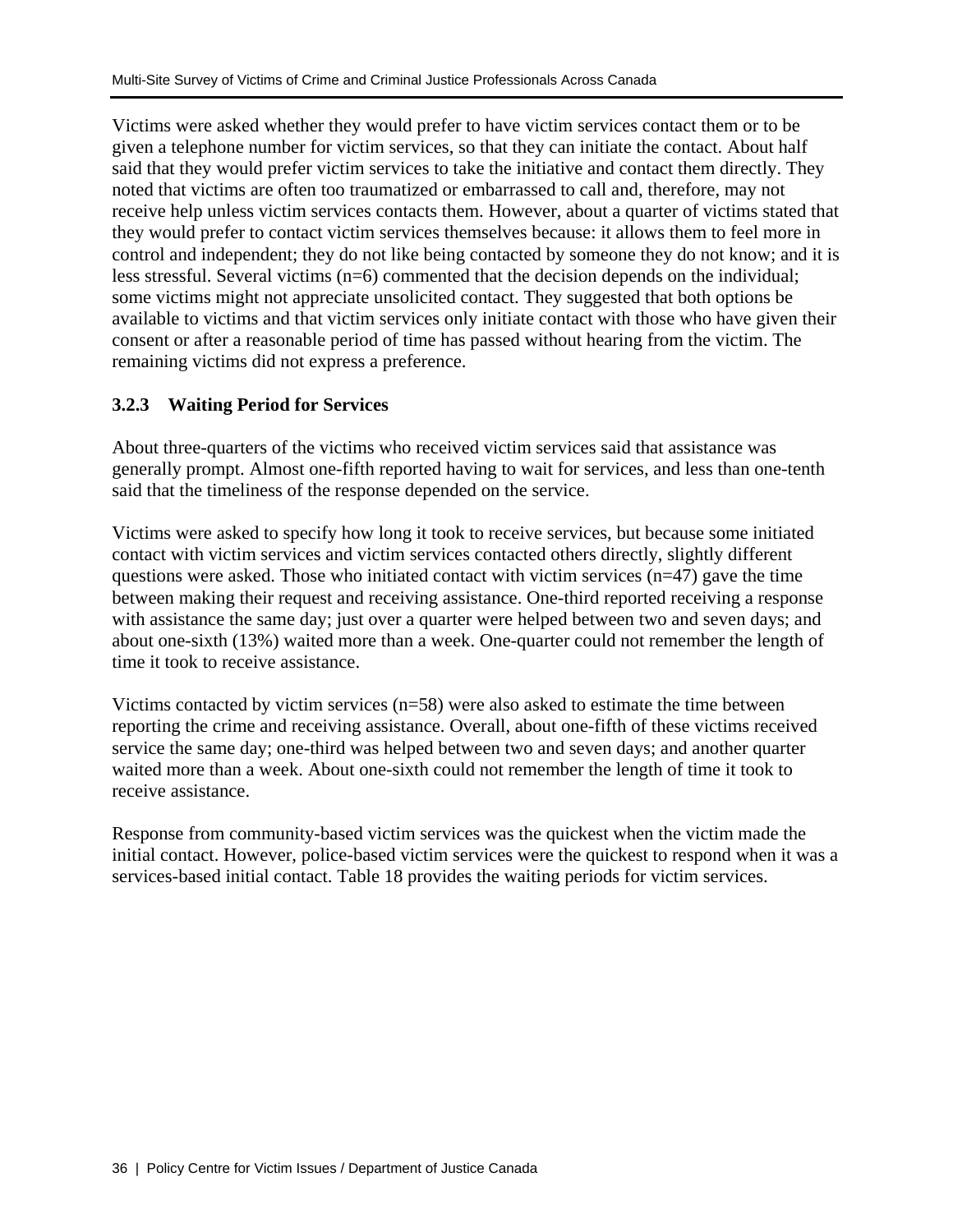| <b>TABLE 18:</b><br><b>LENGTH OF TIME UNTIL ASSISTANCE WAS RECEIVED BY VICTIM, BY HOW CONTACT WAS INITIATED</b><br><b>BASE: VICTIMS WHO PROVIDED THIS INFORMATION (n=105)</b> |               |                              |        |       |                |                               |                |                |
|-------------------------------------------------------------------------------------------------------------------------------------------------------------------------------|---------------|------------------------------|--------|-------|----------------|-------------------------------|----------------|----------------|
|                                                                                                                                                                               |               | Victim Initiated the Contact |        |       |                | Service Initiated the Contact |                |                |
|                                                                                                                                                                               |               | $(n=47)$                     |        |       |                | $(n=58)$                      |                |                |
|                                                                                                                                                                               |               |                              | More   |       |                |                               | More           |                |
|                                                                                                                                                                               | Same          | 2-7 days                     | than   | Don't | Same           | 2-7 days                      | than           | Don't          |
|                                                                                                                                                                               | day           |                              | 7 days | know  | day            |                               | 7 days         | know           |
| Police-based                                                                                                                                                                  |               |                              |        |       |                |                               |                |                |
| Victim services                                                                                                                                                               | 3             | 3                            |        |       | 10             | 8                             | $\mathfrak{D}$ | 3              |
| Court-based                                                                                                                                                                   |               |                              |        |       |                |                               |                |                |
| Victim services                                                                                                                                                               | $\mathcal{P}$ | $\mathfrak{D}$               | 3      | 3     | $\mathfrak{D}$ | 5                             | 5              | 4              |
| Community-based                                                                                                                                                               |               |                              |        |       |                |                               |                |                |
| Victim services                                                                                                                                                               | 10            |                              |        | 8     |                |                               | 3              |                |
| System-based                                                                                                                                                                  |               |                              |        |       |                |                               |                |                |
| Victim services                                                                                                                                                               |               |                              |        |       |                |                               | 6              | $\mathfrak{D}$ |
| Total                                                                                                                                                                         | 16            | 13                           | 6      | 12    | 13             | 20                            | 16             | 9              |

# **3.3 Information Received by Victims**

There were 102 victims involved in a case where the accused was charged. These victims were asked what information they received during their involvement with the criminal justice system, who provided it; and whether they received it in person, by telephone, or in writing. They were also asked to provide feedback on each of these. These results are discussed in more detail below.

## **General Information about the Justice System**

Victims who were involved in a case where the suspect was charged  $(n=102)$  were asked whether they were informed about their role in court as a witness; about the role of the Crown Attorney in handling the case and the Crown Attorney's relationship with them; and about the criminal justice system in general. Seventy percent were told about their role in court as a witness, while about two-thirds (66%) were told about the role of the Crown Attorney, and just over one half (57%) were told about the criminal justice process in general.

Victim services were the main source of this information; more than three-quarters of victims reported that victim services personnel informed them about their role as a witness and about the criminal justice process in general. Victim services also provided information about the

*Victim services were the main source of information when the accused was charged.* 

Crown Attorney's role in about two-thirds of cases, although in just over one-third of cases the Crown Attorney handling the case provided this information. Almost all victims were informed in person. Table 19 provides details.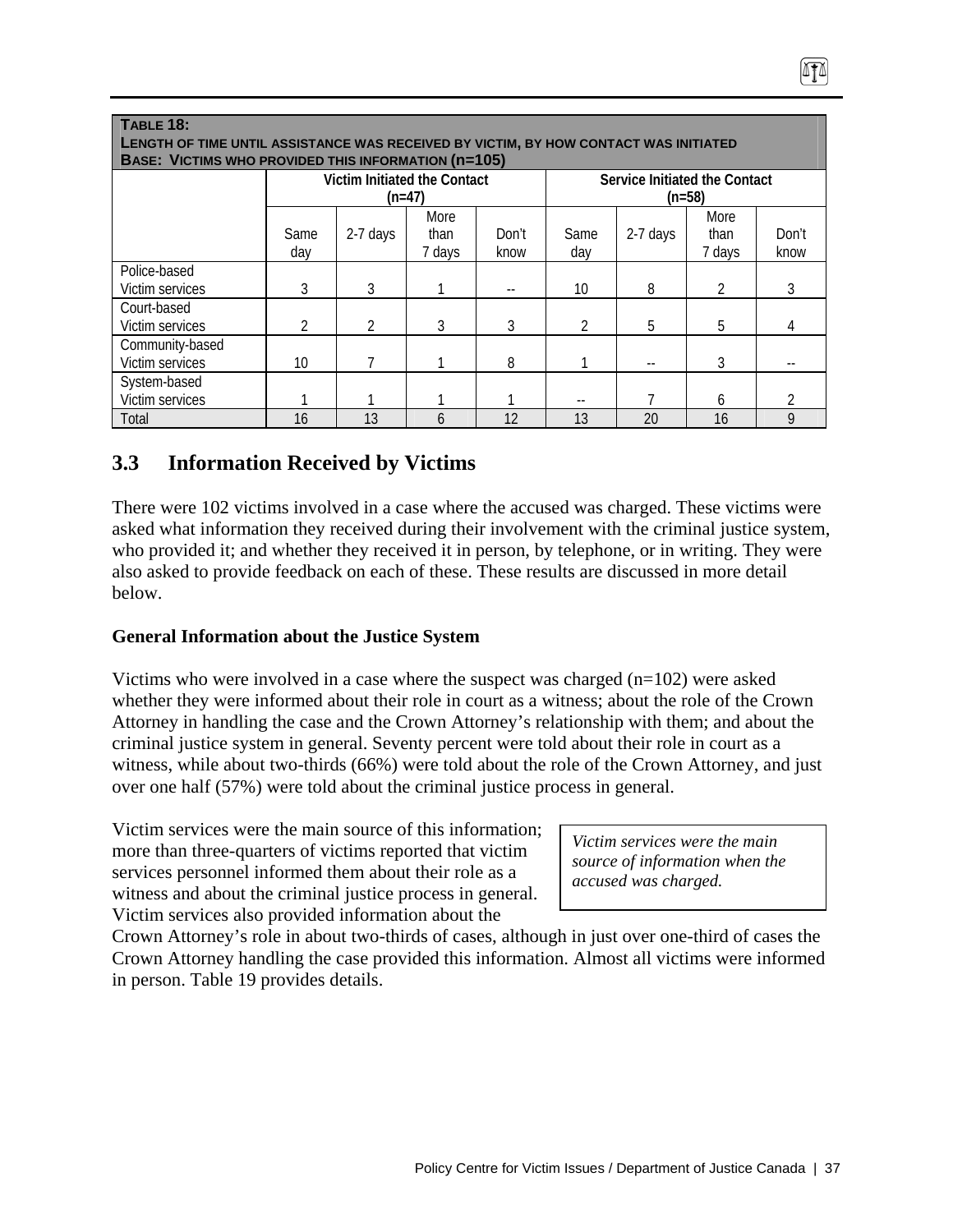| <b>TABLE 19:</b>                                                       |                             |                             |  |  |
|------------------------------------------------------------------------|-----------------------------|-----------------------------|--|--|
| TYPES OF INFORMATION RECEIVED BY VICTIMS WHERE THE ACCUSED WAS CHARGED |                             |                             |  |  |
| <b>BASE: CASES IN WHICH ACCUSED WAS CHARGE (n=102)</b>                 |                             |                             |  |  |
| <b>Information Received Where</b>                                      | Number of Victims Who       | Percent of Victims Who      |  |  |
| Accused was Charged:                                                   | <b>Received Information</b> | <b>Received Information</b> |  |  |
| The criminal justice process in general                                | 58                          | 57%                         |  |  |
| Victim's role in court as a witness                                    |                             | 70%                         |  |  |
| Crown Attorney's role                                                  | 65                          | 64%                         |  |  |

A small proportion of victims who received general information about the criminal justice system were critical of the information they received. About one-tenth reported that they received only minimal information and would have liked to receive more. A few said that the information they were given was vague or inaccurate. Another one-tenth said that they were informed too late or received information only as court proceedings were unfolding, the unpredictability of which they found stressful.

#### **Information about Bail**

Victims who were involved in a case where charges were laid  $(n=102)$  were also asked several questions about the information they received about bail. Two-thirds (65 or 64%) reported that they were told whether the accused was released on bail. In cases where bail was granted (n=83), just over half of victims were informed about when the accused was released (55%) and about conditions of release (57%). Table 20 provides details.

| TABLE 20:<br>TYPES OF INFORMATION RECEIVED BY VICTIMS WHERE BAIL WAS GRANTED<br><b>BASE: CASES IN WHICH BAIL WAS GRANTED (N=83)</b> |                       |                             |
|-------------------------------------------------------------------------------------------------------------------------------------|-----------------------|-----------------------------|
|                                                                                                                                     | Number of Victims Who | Percent of Victims Who      |
| Information Received About Bail:                                                                                                    | Received Information  | <b>Received Information</b> |
| When accused was released on bail                                                                                                   | 46                    | 55%                         |
| Conditions of bail                                                                                                                  | 47                    | 57%                         |

Police were the main source of information about bail; they provided information about whether, and when, the accused was released in over half of

cases; and information about conditions of release in more than 60% of cases. Victim services provided this information in approximately one-third of cases.

| Police were the main source of     |
|------------------------------------|
| information to victims about bail. |

Information about bail was relayed to victims by telephone in about 60% of cases.

Approximately one-tenth of victims reported that although they received information about bail, they had to take the initiative to call the police, the court, or the Crown Attorney to request it.

A few victims said that the information they received was insufficient or incomplete (e.g., one victim reported having been told about conditions, but not what an undertaking was; another said that the reason for the release of the accused was not explained). A small number found out about the accused's release through the news media or through friends or family members, and two reported that they were given information only after the release of the accused.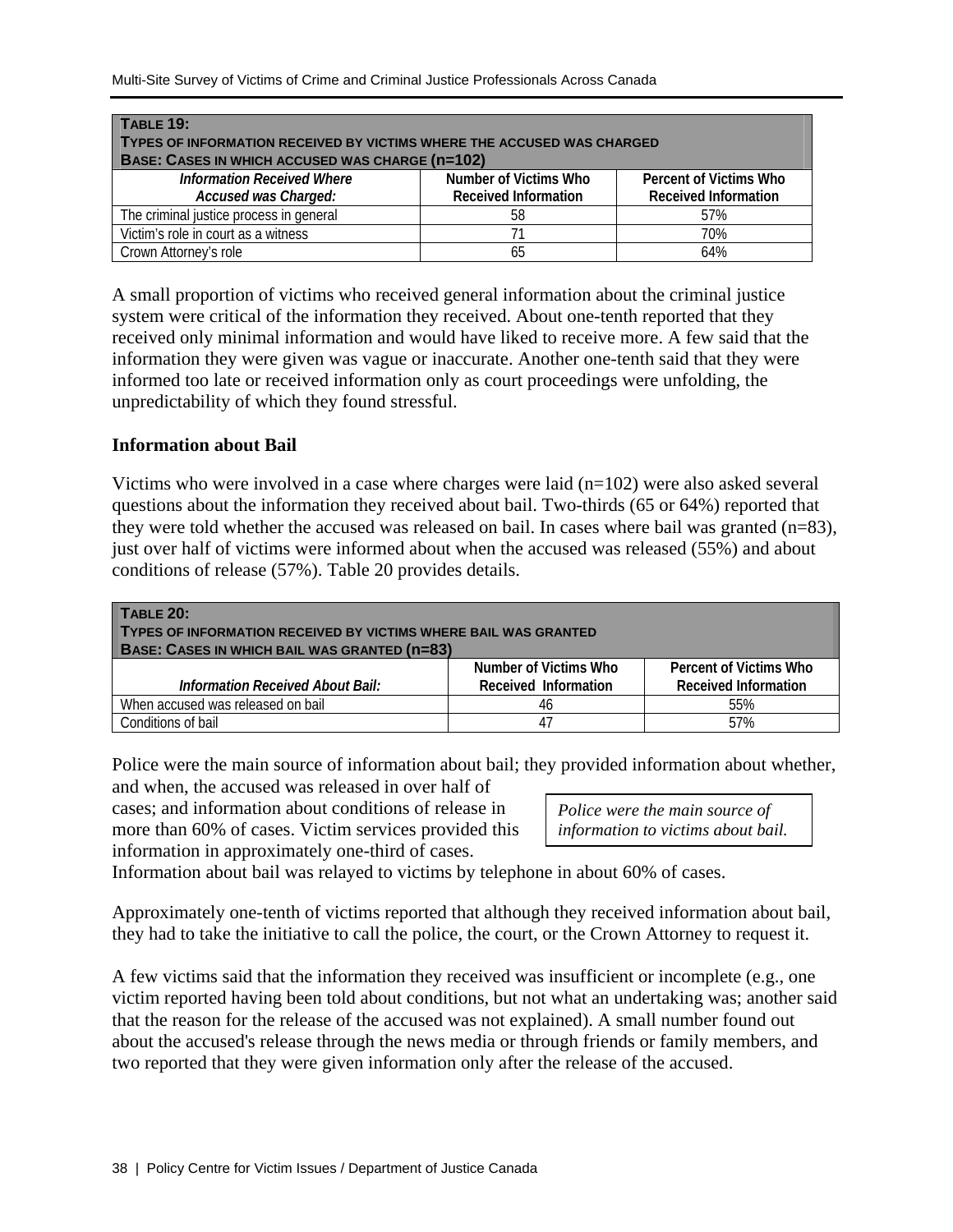#### **Information about Pleas**

Victims who were involved in a case where charges were laid  $(n=102)$  were also asked about the information they received with respect to pleas. About 60% of these victims reported having been told whether the accused pleaded guilty. This information was equally likely to have come from the Crown Attorney, the police, and victim services; and was provided by telephone and in person in about 40% and 33% of cases, respectively.

Of the 42 cases where agreements were made with the accused to plead guilty, half (21 or 50%) of the victims reported having been told of these agreements. The Crown Attorney was the most frequent source of information about plea agreements  $(n=9)$ , followed by police  $(n=7)$  and victim services (n=6). A small number of victims were present in court at the time the guilty plea was entered or said that they were informed that the accused would plead guilty just prior to when they would have given their own testimony in court.

#### **Information about the Trial**

Victims who were involved in a case that went to trial (n=36) were asked several questions about the information they received about the trial. With three exceptions, all were told whether there was a trial and about important trial dates. About two-thirds were told about changes in trial dates and received updates on their case, while all but seven said that they were told the outcome of their case. Table 21 provides details.

| <b>TABLE 21:</b>                                                      |                             |                             |
|-----------------------------------------------------------------------|-----------------------------|-----------------------------|
| TYPES OF INFORMATION RECEIVED BY VICTIMS WHERE THE CASE WENT TO TRIAL |                             |                             |
| <b>BASE: CASES WHICH WENT TO TRIAL (n=36)</b>                         |                             |                             |
|                                                                       | Number of Victims Who       | Percent of Victims Who      |
| <b>Information Received About Trial:</b>                              | <b>Received Information</b> | <b>Received Information</b> |
| Whether there was a trial                                             | 33                          | 92%                         |
| Important trial dates                                                 | 33                          | 92%                         |
| Changes in trial dates                                                | 23                          | 64%                         |
| Updates on the case                                                   | 22                          | 61%                         |
| Outcome of the case                                                   | 29                          | 81%                         |

Victim services were the main source of information about trials, followed by the Crown Attorney; these two agencies provided this information in about 60% and 20% of cases, respectively, with the exception of information about the trial outcome.

*Victim services were the main source of information about trials to victims.*

Information was provided by telephone in about 60% of cases and in person in about 20%. Information about the outcome of the trial was provided by victim services in almost half of cases. However, almost as many victims found out about the outcome of the trial because they were present in court at the time of the disposition.

A small number of victims received trial information through the police, through a *subpoena*, through the court registry, or in court.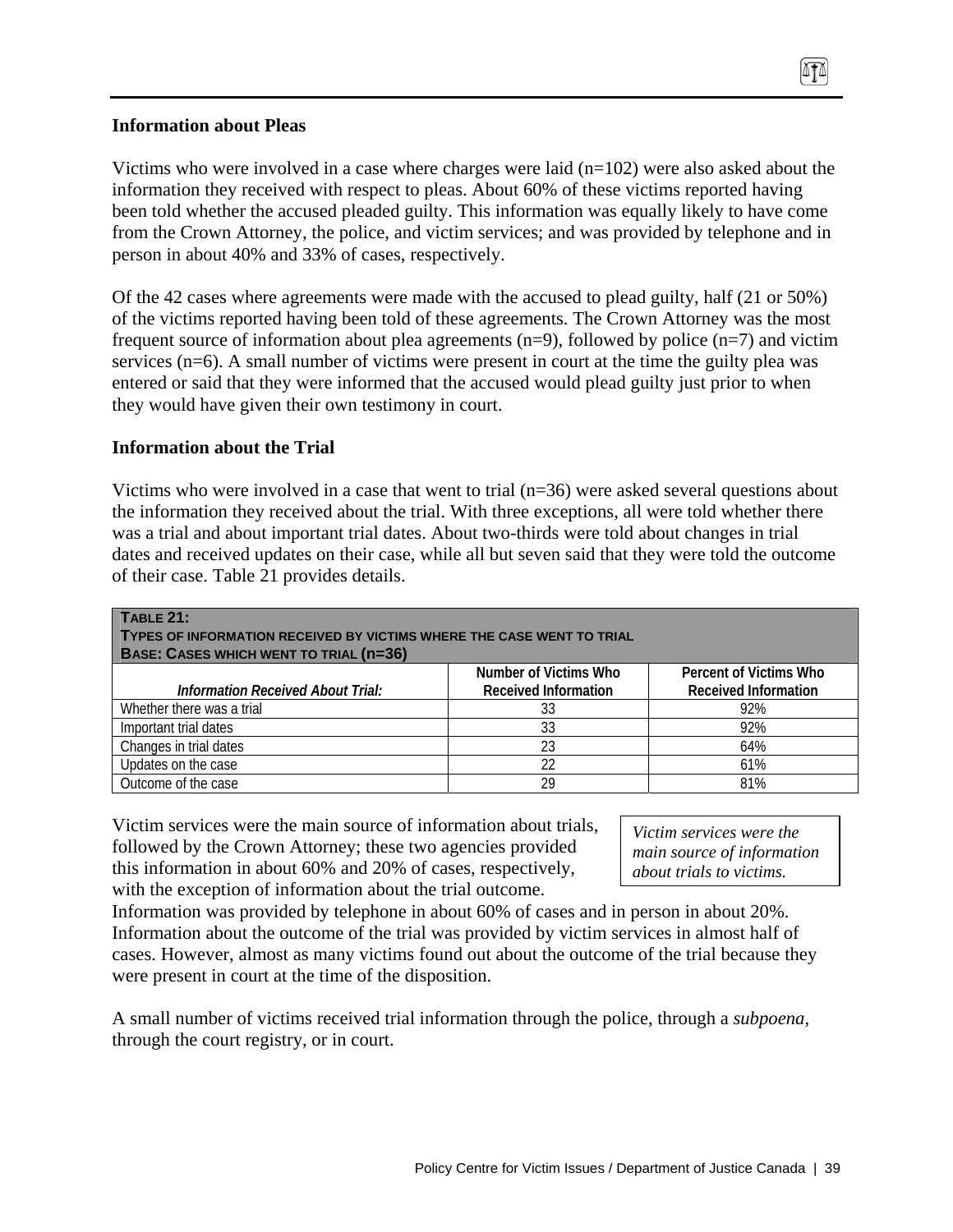#### **Information about Sentencing**

Victims involved in a case where the accused pleaded guilty or was convicted (n=72) were asked several questions about the information they received about sentencing. The majority reported that they were informed about the date of the sentencing hearing (78%) and about the sentence (83%). In cases where the offender received probation (n=40), 83% of victims said that they were told whether conditions were placed on the offender. Table 22 provides details.

| <b>TABLE 22:</b><br>TYPES OF INFORMATION RECEIVED BY VICTIMS WHERE THE ACCUSED WAS SENTENCED<br><b>BASE: CASES IN WHICH THE ACCUSED RECEIVED A SENTENCE (n=72)</b> |                              |                              |
|--------------------------------------------------------------------------------------------------------------------------------------------------------------------|------------------------------|------------------------------|
|                                                                                                                                                                    | Number of Victims            | <b>Percent of Victims</b>    |
| <b>Information About Sentence:</b>                                                                                                                                 | <b>Receiving Information</b> | <b>Receiving Information</b> |
| Date of sentencing hearing                                                                                                                                         | 56                           | 78%                          |
| The sentence                                                                                                                                                       | 60                           | 83%                          |

In over half of the cases, victim services provided information about the date of the sentencing hearing; in about one-third of the cases, victims learned the date of the hearing because they were present in court. With respect to the sentence itself, about half of the victims were present in court at the time the offender was sentenced, whereas victim services provided this information in about one-third of cases. In cases where the offender received probation, victims were most likely to have been informed about conditions by victim services, although almost as many found out in court. Victims who were not present in court were about equally as likely to receive the sentencing information (including hearing date, sentence details, and probation information) in person as by telephone. Two reported that they learned about the sentence in the media.

#### **Information about the Offender's Incarceration**

Victims involved in a case where the offender was sentenced to jail time (n=33) were asked several questions about the information they received about the incarceration. Fifty-eight percent said that they were told where the offender was incarcerated. Two-thirds (67%) were told the date the sentence began, and 82% were told the length of the sentence. In cases where the offender was moved (n=28), 43% of victims were told the offender's new location. Table 23 provides details.

| <b>TABLE 23:</b><br>TYPES OF INFORMATION RECEIVED BY VICTIMS WHERE THE ACCUSED WAS INCARCERATED<br><b>BASE: CASES IN WHICH THE ACCUSED WAS INCARCERATED (N=33)</b> |                                                          |                                                           |
|--------------------------------------------------------------------------------------------------------------------------------------------------------------------|----------------------------------------------------------|-----------------------------------------------------------|
| Information About Incarceration:                                                                                                                                   | <b>Number of Victims</b><br><b>Receiving Information</b> | <b>Percent of Victims</b><br><b>Receiving Information</b> |
| Where offender was incarcerated (if incarcerated)                                                                                                                  | 19                                                       | 58%                                                       |
| Date sentence began                                                                                                                                                | 22                                                       | 67%                                                       |
| Length of sentence                                                                                                                                                 | 27                                                       | 82%                                                       |

Victims reported receiving information about the offender's incarceration from a variety of sources. Information on where the offender was incarcerated was most often provided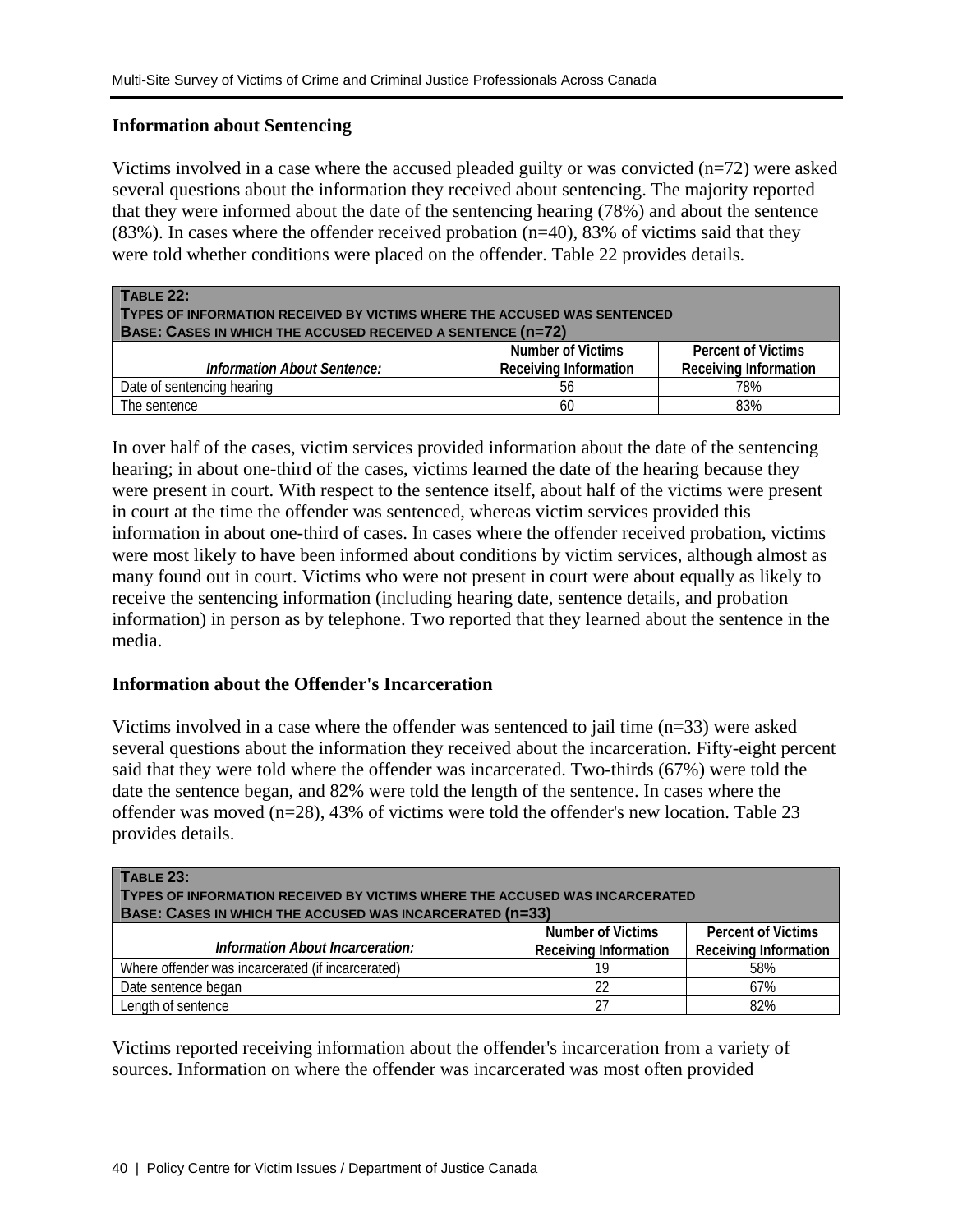by victim services. Several victims received this information from other sources such as the police, the Crown Attorney, or the victim liaison coordinator at the correctional institution; and a few found out in court. In most instances where the offender was moved and victims were informed about the relocation, a victim liaison coordinator provided the information.

Victims most frequently learned about the date the sentence began and the length of the sentence because they were present in court at the sentencing hearing. However, a few received this information from other sources, such as victim services, the Crown Attorney, the police, or a victim liaison coordinator. Except for those who were present in court, most received information about the offender's incarceration by telephone.

#### **Information about Parole**

Of the 25 victims who were involved in a case where the offender was eligible for parole, 11 victims (44%) received information about the offender's parole eligibility. Of those who were involved in a case where a parole hearing had been set or had already occurred (n=20), one-third were informed about the dates of the hearing. In instances where parole had been granted  $(n=18)$ , eight victims (44%) were informed about release dates; six (33%) were informed about conditions imposed on release; and five (28%) were informed about the offender's destination on release. Table 24 provides details.

| TABLE 24:<br>TYPES OF INFORMATION RECEIVED BY VICTIMS ABOUT THE ACCUSED'S PAROLE CONDITIONS<br><b>BASE: CASES IN WHICH THE ACCUSED RECEIVED PAROLE (n=18)</b> |                              |                              |
|---------------------------------------------------------------------------------------------------------------------------------------------------------------|------------------------------|------------------------------|
|                                                                                                                                                               | Number of Victims            | <b>Percent of Victims</b>    |
| Information on Parole Conditions:                                                                                                                             | <b>Receiving Information</b> | <b>Receiving Information</b> |
| Release date                                                                                                                                                  |                              | 44%                          |
| Conditions imposed on release                                                                                                                                 |                              | 33%                          |
| Destination of offender on release                                                                                                                            |                              | 28%                          |

Information about parole came from either the victim liaison coordinator at the correctional institution, the victim liaison coordinator attached to the local parole office, or the National Parole Board (NPB). The information was provided either by telephone or via a personal letter

#### **3.3.1 Overall Satisfaction with Information Provided and Suggestions for Improvement**

All victim respondents were asked about their overall satisfaction with the way in which information was provided to them. Just over 60% agreed that, in general, they received a sufficient amount and type of information and that they received the information in a timely manner.

*Just over 60% of all victim respondents felt that, in general, they received a sufficient amount and type of information and that they received the information in a timely manner.* 

0TA

Several singled out victim services or police as being particularly helpful in providing information. A few victims said that Crown Attorneys were helpful, and just as many said that Crown Attorneys were unhelpful.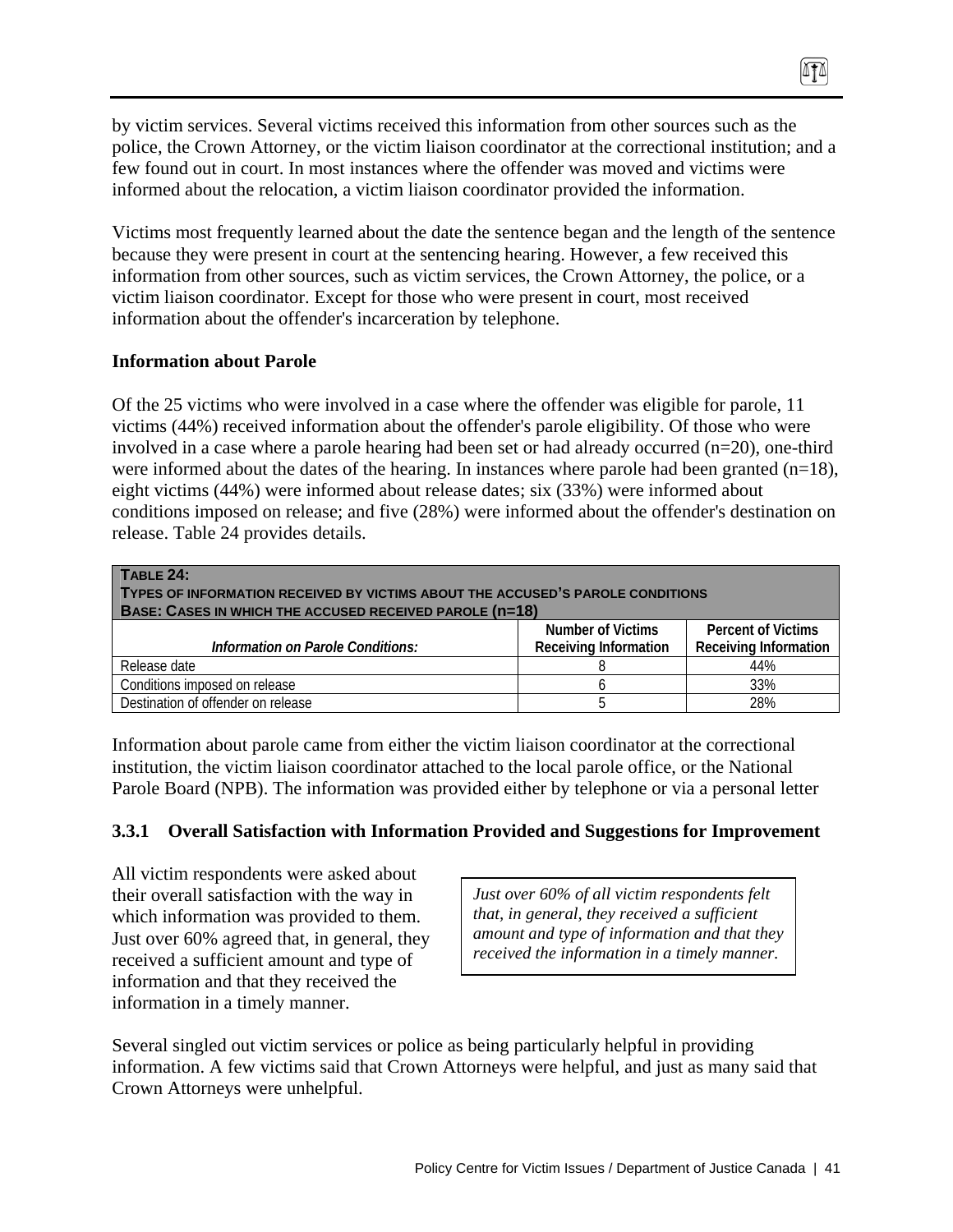Those who were dissatisfied, most often explained that the information was limited, inaccurate, or confusing. Other sources of dissatisfaction included having to initiate contact with a criminal justice professional or seek out information on their own and receiving inconsistent information because of turnover in the investigating officer, Crown Attorney, or victim services worker dealing with the case.

Victims were also asked how the provision of information could be improved. The most common suggestion was regular contact and follow-up by police and Crown Attorneys to keep victims abreast of developments. Another common suggestion was that information be provided by a single source (such as a designated victim advocate or liaison) throughout the entire criminal justice process; some victims observed that receiving information from a variety of different sources often leads to confusion.

Other suggestions included providing information in a more timely manner; providing more information at the outset of the victim's involvement with the criminal justice system; and providing more detailed information or more information in print form. Several victims mentioned a need for counselling and public education.

As shown in Table 25 below, when asked what kinds of information victims of crime most want to receive, victims most often mentioned updates on the status of the police investigation and their court case (mentioned by over 40% of victims). One-third wanted information about the criminal justice system in general, while less than one-fifth mentioned each of: information about the accused; information about the victim services available to them; information about possible outcomes and case time lines; and information about safety protections for victims.

| <b>TABLE 25:</b><br>BASED ON YOUR EXPERIENCE, WHAT KIND OF INFORMATION DO YOU THINK VICTIMS OF CRIME MOST<br><b>WANT TO RECEIVE?</b><br><b>BASE: ALL VICTIM RESPONDENTS (N=112)</b> |        |                             |  |  |
|-------------------------------------------------------------------------------------------------------------------------------------------------------------------------------------|--------|-----------------------------|--|--|
| Information Victims Most Want to Receive:                                                                                                                                           |        | <b>Victims</b><br>$(N=112)$ |  |  |
|                                                                                                                                                                                     | Number | Percent                     |  |  |
| Case updates or information on the status of investigation                                                                                                                          | 49     | 44%                         |  |  |
| General information about the criminal justice system                                                                                                                               | 37     | 33%                         |  |  |
| Information about the accused                                                                                                                                                       | 19     | 17%                         |  |  |
| Information about available victim services                                                                                                                                         | 17     | 15%                         |  |  |
| Information about possible outcomes or time lines                                                                                                                                   | 15     | 13%                         |  |  |
| Information about safety protections for victims                                                                                                                                    | 12     | 11%                         |  |  |
| Information about victim rights or options                                                                                                                                          | 3      | 3%                          |  |  |
| Other                                                                                                                                                                               | 17     | 15%                         |  |  |
| Don't know or No response                                                                                                                                                           | 9      | 8%                          |  |  |
| Note: Victims could provide more than one response; total sums to more than 100%.                                                                                                   |        |                             |  |  |

Victims were divided on the best way by which to provide this information. Approximately equal numbers prefer to receive it in person and by telephone. Less than one-fifth believe that a personal letter or brochure is the best method of providing the information.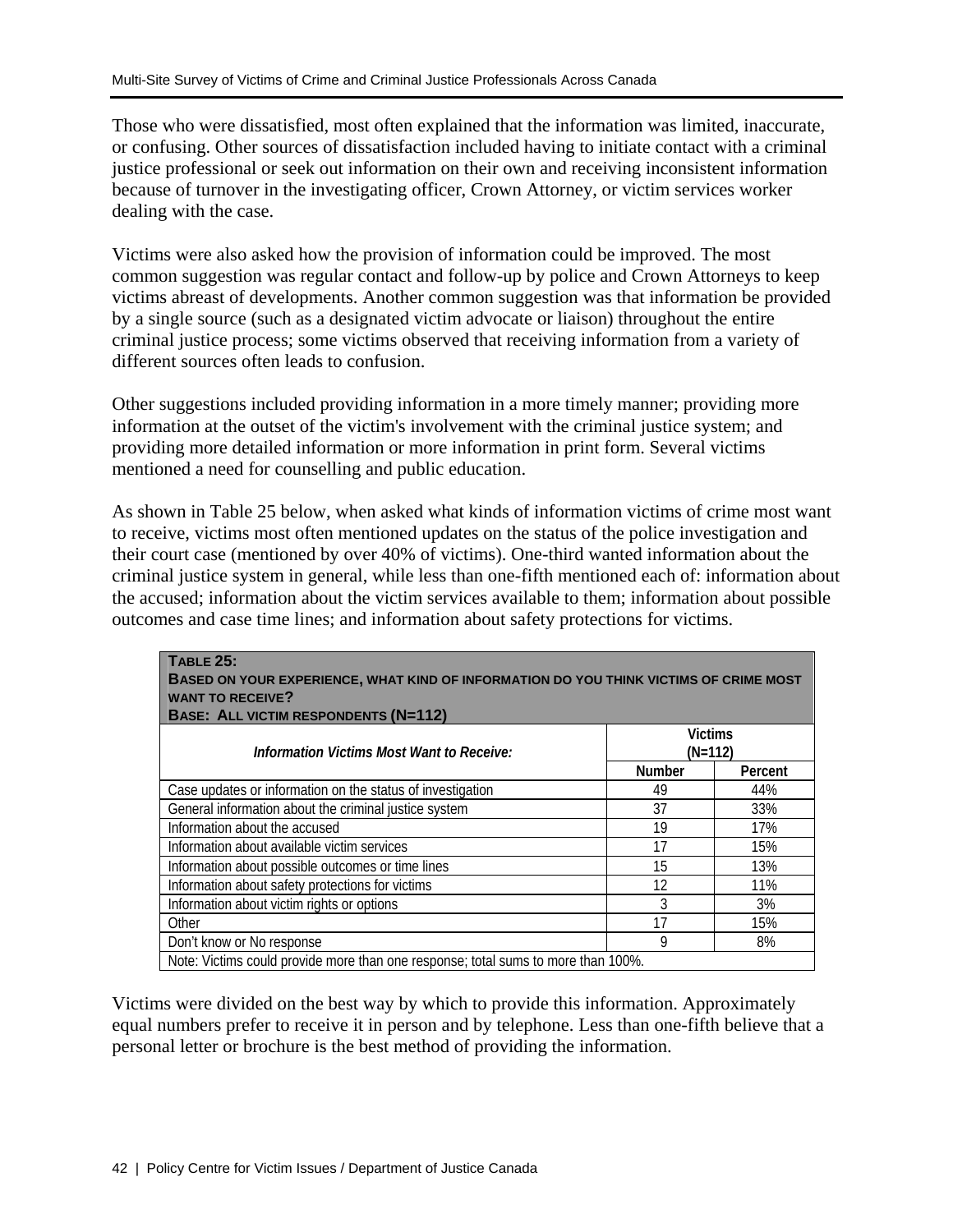# **3.4 Consideration of Victim Safety at Bail**

The l02 victims who were involved in a case where charges were laid were asked several questions about their experiences at bail. Two-thirds reported that the accused was released on bail in their case, and of these, almost 60% reported that the accused was detained for a period of time before being released.

ITI

Just over one-third of victims involved in cases where charges were laid said that they were aware that victim safety must be considered in release decisions, while almost half of these victims were unaware. The remaining victims did not feel that they could answer the question. Victims were much more likely to know that conditions of release could be placed on the accused. Three-quarters reported being aware of the possibility of certain conditions being imposed, whereas less than one-fifth was unaware.

Victims in cases where charges were laid were evenly divided between those who found the information they received about release decisions to be clear and complete, and those who did not. Almost all of those who found the information unclear or incomplete explained that the problem was a lack of any information on the subject whatsoever.

Of the 68 victims who reported that the accused was released in their case, more than two-thirds reported that conditions were placed on the accused, although over one-quarter of these victims either did not know or gave no response. The most common condition, imposed in two-thirds of cases where the accused was released, was no contact with the victim. A condition to refrain from alcohol was imposed in almost one-quarter of cases, and a condition to keep the peace and be of good behaviour was imposed in about one-fifth of cases. Restrictions on movement were imposed in just less than one-fifth of cases. Twenty-nine (59%) of the victims involved in cases where conditions of release were imposed said that the conditions addressed their safety concerns. Table 26 gives further details on bail conditions.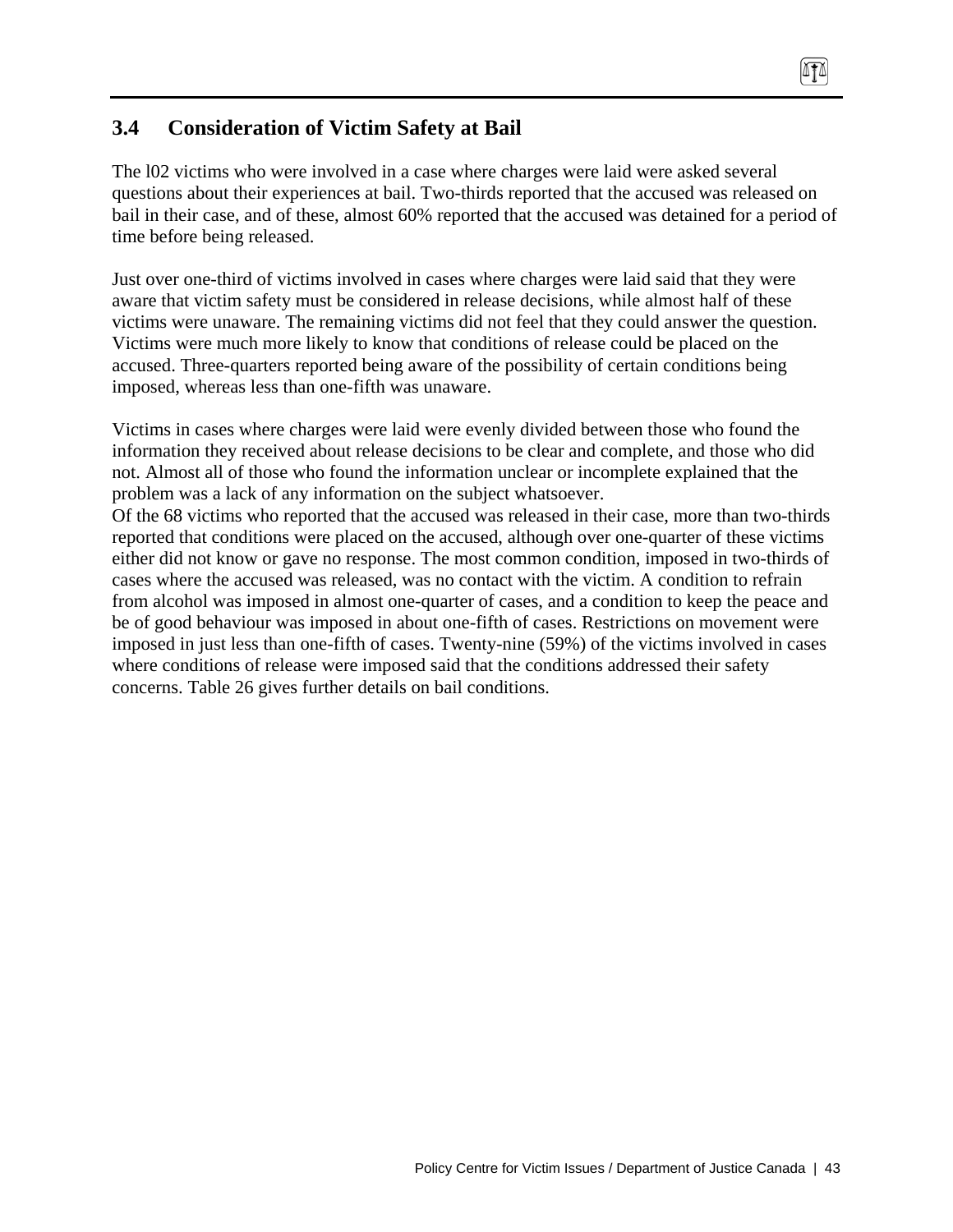| <b>TABLE 26:</b>                                                                                 |                              |         |  |
|--------------------------------------------------------------------------------------------------|------------------------------|---------|--|
| <b>BAIL CONDITIONS</b>                                                                           |                              |         |  |
| BASE: VICTIMS WHO REPORTED ACCUSED RELEASED ON BAIL (n=68)                                       |                              |         |  |
|                                                                                                  | Victims who reported accused |         |  |
| <b>Bail Conditions:</b>                                                                          | released on bail             |         |  |
|                                                                                                  | $(n=68)$                     |         |  |
|                                                                                                  | <b>Number</b>                | Percent |  |
| Were conditions placed on accused?                                                               |                              |         |  |
| Yes                                                                                              | 47                           | 69%     |  |
| Accused had existing conditions for other offences                                               | 2                            | 3%      |  |
| No                                                                                               |                              | 2%      |  |
| Don't know or No response                                                                        | 18                           | 26%     |  |
| What types of conditions?                                                                        |                              |         |  |
| No contact with the victim                                                                       | 45                           | 66%     |  |
| No alcohol                                                                                       | 16                           | 24%     |  |
| Keep peace and be of good behaviour                                                              | 14                           | 21%     |  |
| Curfew                                                                                           | 6                            | 9%      |  |
| No contact with other named individuals                                                          | 6                            | 9%      |  |
| No weapons                                                                                       | 5                            | 7%      |  |
| Undergo therapy or treatment                                                                     | 5                            | 7%      |  |
| Restrictions on movement                                                                         | 5                            | 7%      |  |
| Other                                                                                            | 12                           | 18%     |  |
| Don't know or No response                                                                        | 22                           | 32%     |  |
| Note:                                                                                            |                              |         |  |
| Victims could provide more than one response for the conditions that were placed on the accused; |                              |         |  |
| total sums to more than 100%.                                                                    |                              |         |  |

As shown in Table 27, of the total number of victims involved in cases where the accused was charged (n=102), about 40% believe that their safety was considered in the decision about the possible release of the accused. Just over one-quarter believe that their safety was not considered, while the remainder either had no safety concerns, did not know, or did not respond. Victims who believe that their safety was not considered (n=27) were asked what caused them to feel that way. Most commonly, they explained that the conditions placed on the accused were either insufficient or were not respected  $(n=16)$ . Of these victims, five reported having accidental contact with the accused after release, and four said that they were harassed or threatened by the accused after release. Two pointed out that the conditions imposed were at odds with preexisting family law orders (e.g., no contact orders conflicted with access orders).

| <b>TABLE 27:</b><br>WAS THE VICTIM'S SAFETY CONSIDERED IN THE DECISION ABOUT THE POSSIBLE RELEASE OF THE<br><b>ACCUSED?</b><br>BASE: VICTIMS WHOSE ACCUSED WAS CHARGED (n=102) |                                                            |         |
|--------------------------------------------------------------------------------------------------------------------------------------------------------------------------------|------------------------------------------------------------|---------|
| Victim's Safety Considered in Decision About<br>Possible Release of the Accused:                                                                                               | Victims in cases where<br>accused was charged<br>$(n=102)$ |         |
|                                                                                                                                                                                | <b>Number</b>                                              | Percent |
| Yes                                                                                                                                                                            | 43                                                         | 42%     |
| No.                                                                                                                                                                            | 27                                                         | 27%     |
| N/A (victim had no safety concerns)                                                                                                                                            | 15                                                         | 15%     |
| Don't know or No response                                                                                                                                                      | 17                                                         | 17%     |
| Note: Total does not sum to 100% due to rounding.                                                                                                                              |                                                            |         |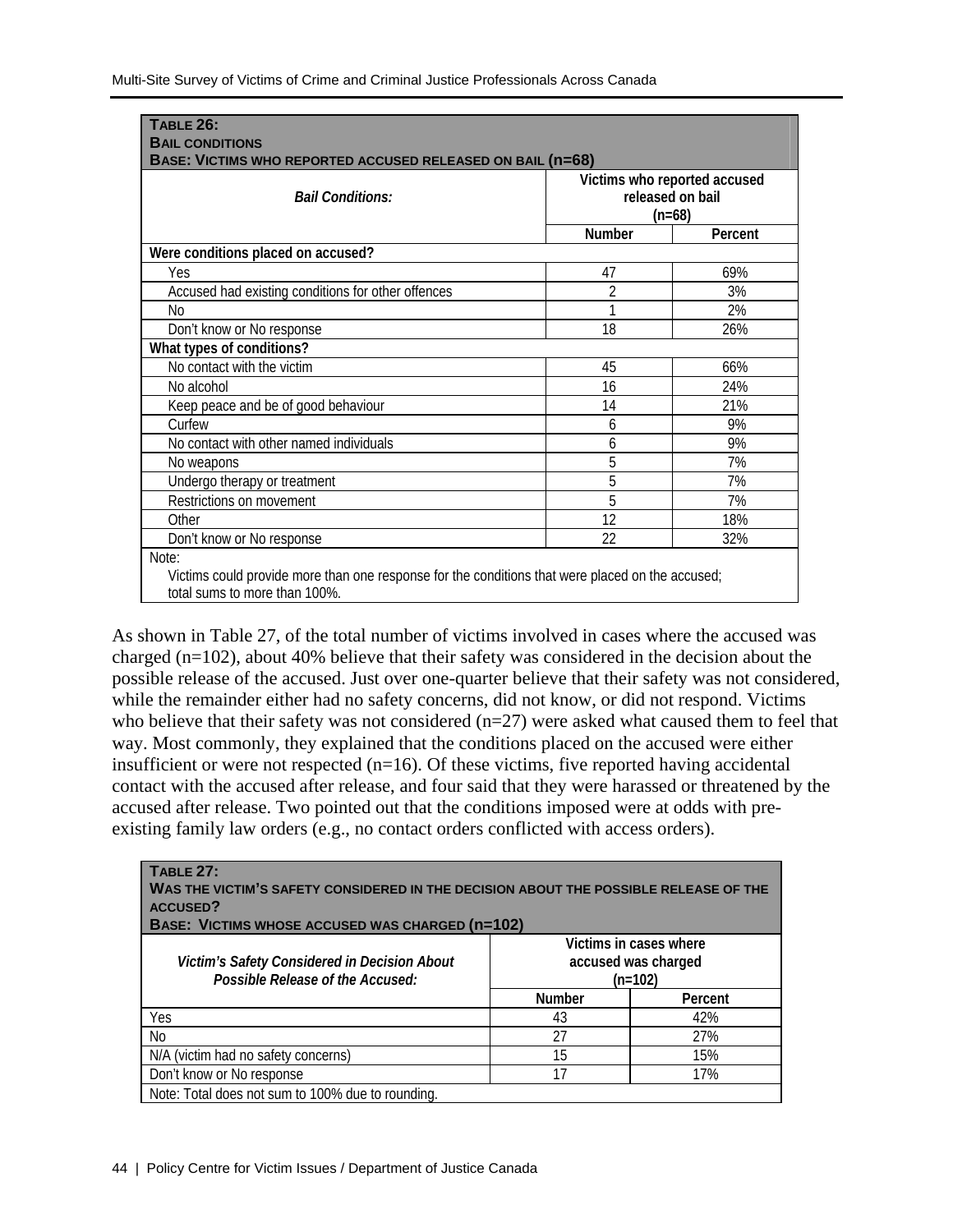In addition to insufficient conditions, four victims each said that they were not asked about their safety concerns; that the police and/or the court did not appreciate the true extent of the danger posed to them by the accused; that the fact that the accused was released was evidence that their safety was not considered; and that they were not advised of the accused's release.

Among victims who had safety concerns  $(n=87)$ , almost three-quarters said that they made their concerns known. Table 28 provides complete results.

| <b>DID VICTIMS MAKE THEIR CONCERNS WITH SAFETY KNOWN?</b><br><b>BASE: VICTIMS WITH SAFETY CONCERNS (N=87)</b> |               |                                        |  |
|---------------------------------------------------------------------------------------------------------------|---------------|----------------------------------------|--|
| <b>Victim Concerns With Safety Shared:</b>                                                                    |               | Victims with safety concerns<br>(n=87) |  |
|                                                                                                               | <b>Number</b> | <b>Percent</b>                         |  |
| Yes                                                                                                           | 62            | 71%                                    |  |
| No                                                                                                            | 16            | 18%                                    |  |
| Don't know or No response                                                                                     |               | 10%                                    |  |

A majority of the victims who made their safety concerns known provided this information to police (n=41); relatively few discussed safety issues with the Crown Attorney (n=13) or with victim services providers (n=3). One or two victims each mentioned their safety concerns in a victim impact statement, wrote a letter to the judge outlining their concerns, or told the judge about their concerns during the bail hearing. Those who did not make their safety concerns known (n=16) most often explained that no one asked them about their concerns.

# **3.5 Experience with Testifying**

Out of 36 victims whose cases went to trial, 24 reported that they or a family member testified at the trial; eight did not testify; and four did not answer the question. Of the 24 who testified, 20 received help in preparation, most often from

*Of the 24 victims who testified, 20 received help in preparing for court, most often from victim services, but also from the Crown Attorney handling their case.* 

0TA

victim services  $(n=17)$ , but also from the Crown Attorney handling their case  $(n=9)$ . The various types of assistance included an explanation of courtroom procedures; an explanation of the respective roles of the Crown Attorney and defence counsel; an introduction to the courtroom; and practice in testifying. A small number of victims said that they received other types of assistance, such as a review of basic behaviour in the courtroom and what to expect. Table 29 provides complete details.

-<br>9

Victims could provide more than one response.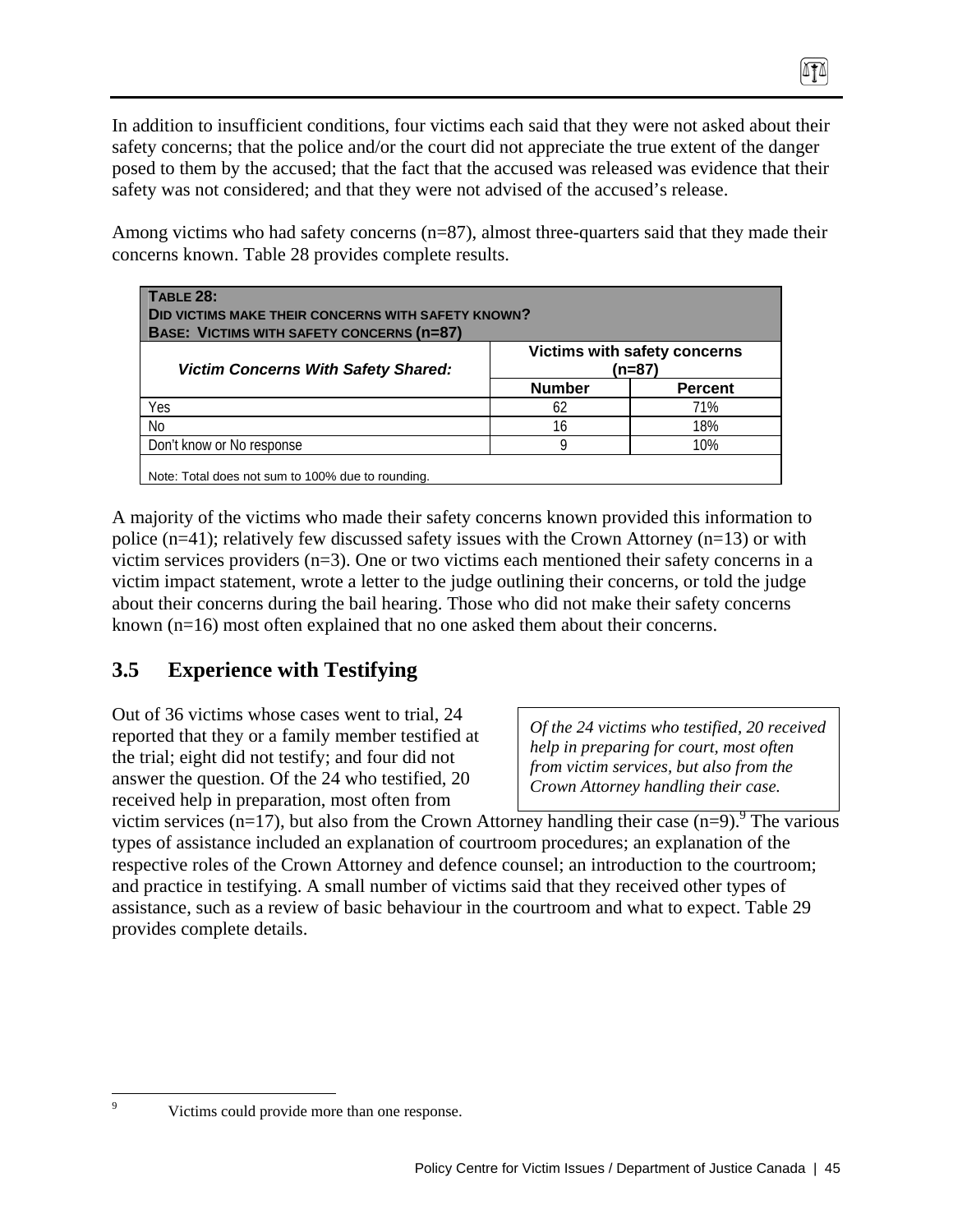| <b>TABLE 29:</b><br>DID YOU RECEIVE HELP IN PREPARING TO TESTIFY?<br><b>BASE: VICTIMS WHO RECEIVED ASSISTANCE WITH TESTIFYING (n=20)</b> |               |                                                                       |  |
|------------------------------------------------------------------------------------------------------------------------------------------|---------------|-----------------------------------------------------------------------|--|
|                                                                                                                                          |               | <b>Victims Who Received Help</b><br>in Preparing to Testify<br>(n=20) |  |
|                                                                                                                                          | <b>Number</b> | <b>Percent</b>                                                        |  |
| Explanation of court procedures                                                                                                          | 15            | 75%                                                                   |  |
| Explanation of roles of Crown Attorney and defence counsel                                                                               | 14            | 70%                                                                   |  |
| Courtroom introduction                                                                                                                   | 12            | 60%                                                                   |  |
| Preparation for testifying or practice testifying                                                                                        | 10            | 50%                                                                   |  |
| Review of basic courtroom behaviour or what to expect in courtroom                                                                       |               | 35%                                                                   |  |
| Other                                                                                                                                    | 5             | 25%                                                                   |  |
| Note: Victims could provide more than one response; total sums to more than 100%.                                                        |               |                                                                       |  |

Just over half of the 24 victims who testified at trial reported that they felt prepared for it. Almost all of them attributed their preparedness to the support they received prior to and during their testimony. Those who felt unprepared for testifying either said that they felt frightened, threatened, or re-victimized or said that they had inadequate time to prepare. Several victims (both those who felt prepared and those who did not) said that they were nervous about testifying but that, in the end, they were able to handle the experience reasonably well.

Eight of the 36 victims whose cases went to trial reported that they did not testify at the trial. The most common reasons for not testifying were that the Crown Attorney had sufficient physical evidence (therefore, their testimony was unnecessary) and that they were not witnesses to the crime. In one case the victim did not testify because the accused pleaded guilty at trial; and in one case, the victim reported being too fearful for her safety to testify.

All 36 victims whose cases went to trial were asked to suggest ways to help victims with testifying. The most common suggestions were better explanations of the court process and of

what to expect in the courtroom (e.g., preparation for defence tactics) and improved protections or wider availability of existing protections. Other suggestions included preparing

*The most common suggestions to help victims with testifying were better explanations of the court process and of what to expect in the courtroom, and improved protections or wider availability of existing protections.* 

for testimony through role-playing and permitting victims of crime to have their own lawyer.

## **3.5.1 Legal Provisions to Facilitate Testimony**

While criminal proceedings are generally held in open court, the *Criminal Code* sets out a number of exceptions in order to protect the privacy of victims and to help them in testifying in court.10 These provisions are described below.

# *Publication Bans*

Judges must issue an order prohibiting publication of the identity, or any information that could disclose the identity, of sexual offence victims on application. Where deemed necessary for the

 $10^{\circ}$ These exceptions are included in sections 276.2 and 276.3, Section 486, and Sections 715.1 and 715.2.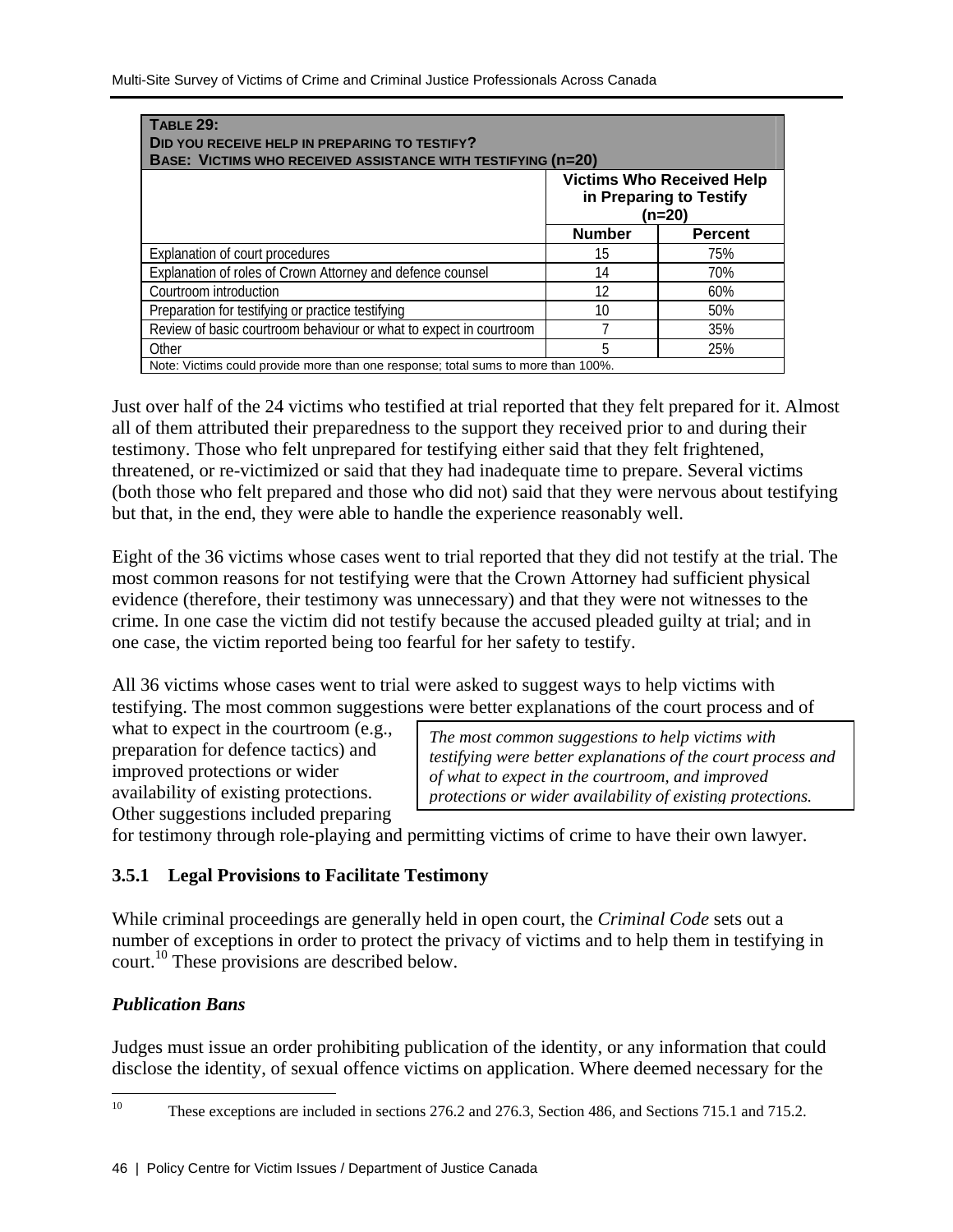proper administration of justice, a judge may order a publication ban, upon application, on the identity of a victim or witness of any offence.

0TA

### *Facilitating Testimony*

In sexual offence proceedings, a support person may accompany a witness under the age of 14 years or who has a mental or physical disability. Additionally, a witness of specified offences, including sexual offences, who is under the age of 18 or who has difficulty communicating can provide testimony from behind a screen or by closed circuit television. A judge may prohibit personal cross-examination by a self-represented accused, of a witness under the age of 18 years in sexual or personal violence offences. The court may appoint counsel for cross-examination. In proceedings related to specified sexual offences, a victim/witness under the age of 18 years at the time of the alleged offence, or a victim/witness who has difficulty communicating, may provide testimony on videotape.

Victims in this study whose case characteristics fell within these parameters were asked about their experiences with these provisions. A total of nine victims received information about provisions to facilitate testimony. Of the victims who received this information, five were under the age of 18 at the time of their involvement in the criminal justice system; three were victims of sexual assaults but were over 18 years of age (they were only informed of publication bans); and one was a victim of a high-profile stalking case who was offered several types of protections even though she was over 18 years of age and did not have a mental or physical disability.

These victims received information about different types of protections. More specifically:

- ► Eight received information about publication bans.
- ► Five received information about the possibility of testifying behind a screen.
- Five received information about the possibility of a support person accompanying the victim.
- ► Two received information about the possibility of testifying by closed-circuit television.
- Two received information about *Criminal Code* section 486 (2.3).<sup>11</sup>
- One received information about the possibility of testifying by videotape.

Six of the victims were given information about more than one of the protections. One of these victims was told about publication bans and screens; one was told about publication bans and support persons; two were told about publication bans, screens, and support persons; one was told about publication bans, screens, closed-circuit television, support persons, and s. 486 (2.3); and one was told about screens, closed-circuit television, videotape, support persons, and s. 486 (2.3). Information was provided by either victim services, the police, or the Crown Attorney. Four victims received information from two sources.

These nine victims were asked if they received information about provisions to facilitate testimony with enough time to decide whether to use them. Seven of the nine said that they were

 $11$ 

<sup>11</sup> Subsection 486 (2.3) of the *Criminal Code* provides, in sexual and personal violence offence proceedings, generally the self-represented accused shall not personally cross-examine a witness under 18 years of age.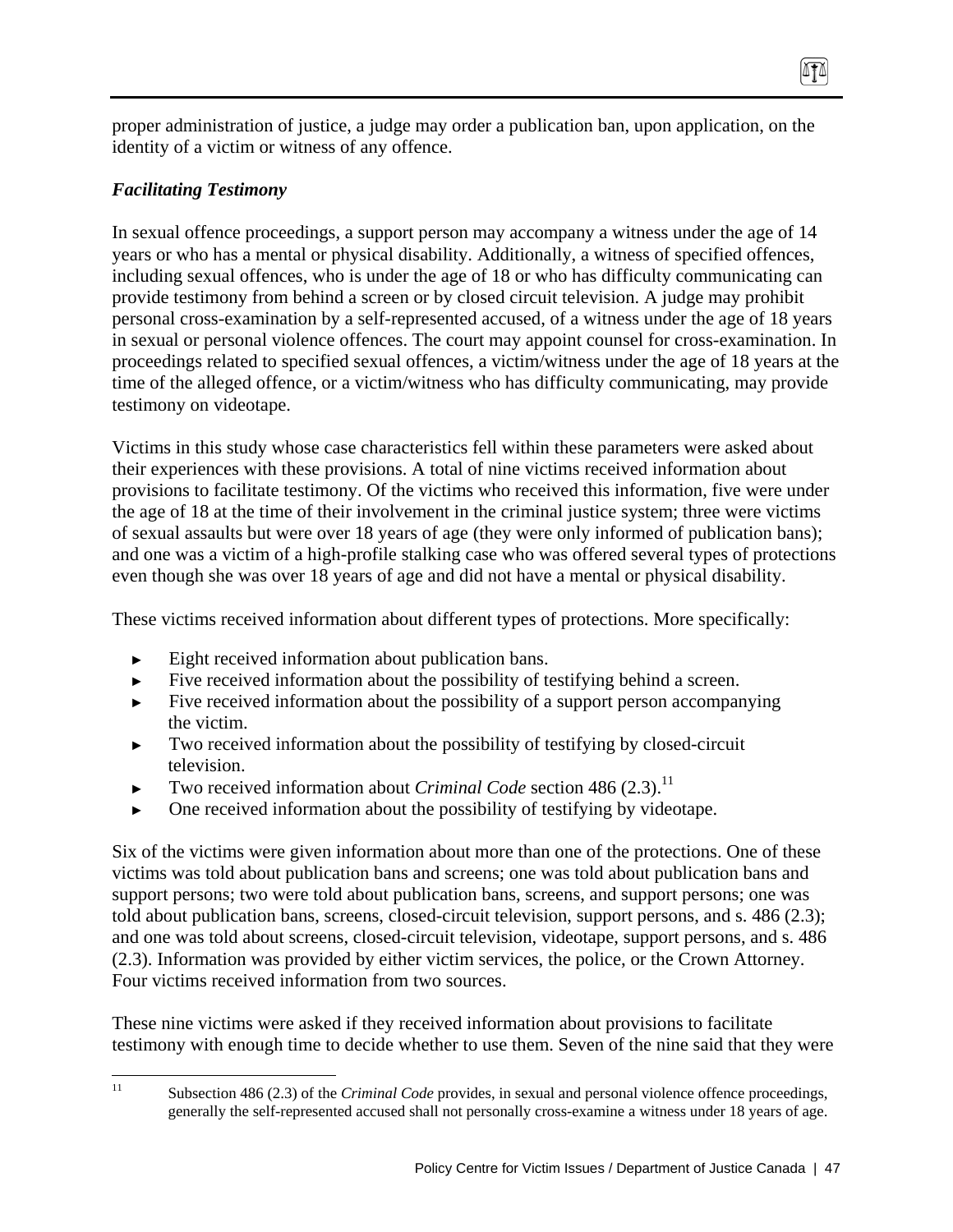given the information in a timely manner; while two disagreed. When asked what kind of information they received about the protections, victims reported being told that the protection(s) was available  $(n=6)$  and the pros and cons of using the protection(s)  $(n=4)$ . Two reported that they were simply informed that a certain protection(s) would be implemented in their case, but that they were not part of the decision of whether to use the protection. All nine victims were asked if anything about the information they received was unclear or incomplete. Six said that nothing was unclear or incomplete. The three victims who believed that the information they received was unclear or incomplete reported that they were given only general information about the protections.

Four of the nine victims who received information about protections to facilitate testimony actually received one or more of the protections (the remaining five did not testify, have not yet testified, or declined the aids). Of the four who received protections, three received publication bans, and one was accompanied by a support person and granted a ban on cross-examination by the self-represented accused under section 486 (2.3). The three victims who received publication bans reported different experiences with the effectiveness of the bans in helping them to testify: one reported being more comfortable because the ban was in place; and two said that the ban did not really help and that they were still afraid to testify. The victim who was accompanied by a support person reported being more comfortable because the support person was present, even though they could not communicate during court. This victim was also protected by s. 486 (2.3) and said that she was less nervous and upset than she would have been if the accused had been permitted to cross-examine her.

In addition to the four victims who received information and subsequently received protection(s), one reported not receiving any information but nevertheless receiving a publication ban. This victim said that the ban did not make testifying any easier.

# **3.6 Victim Impact Statements**

Victim impact statements are written statements (VIS) in which victims can describe the effect of the crime on them and any harm or loss suffered as a result of the crime. The 1999 amendments to the *Criminal Code* allow victims to read their statements aloud during sentencing, require the judge to ask before sentencing whether the victim has been informed of the opportunity to complete a VIS, and permit the judge to adjourn the sentencing to give the victim time to prepare the statement.

Victims of crime can submit victim impact statements at sentencing and at parole. At parole, the victim can rely on the victim impact statement from sentencing and/or provide another statement to the parole board. The following discussion considers victim impact statements at sentencing. Because only one victim prepared a victim impact statement for the parole board, those results are not reported.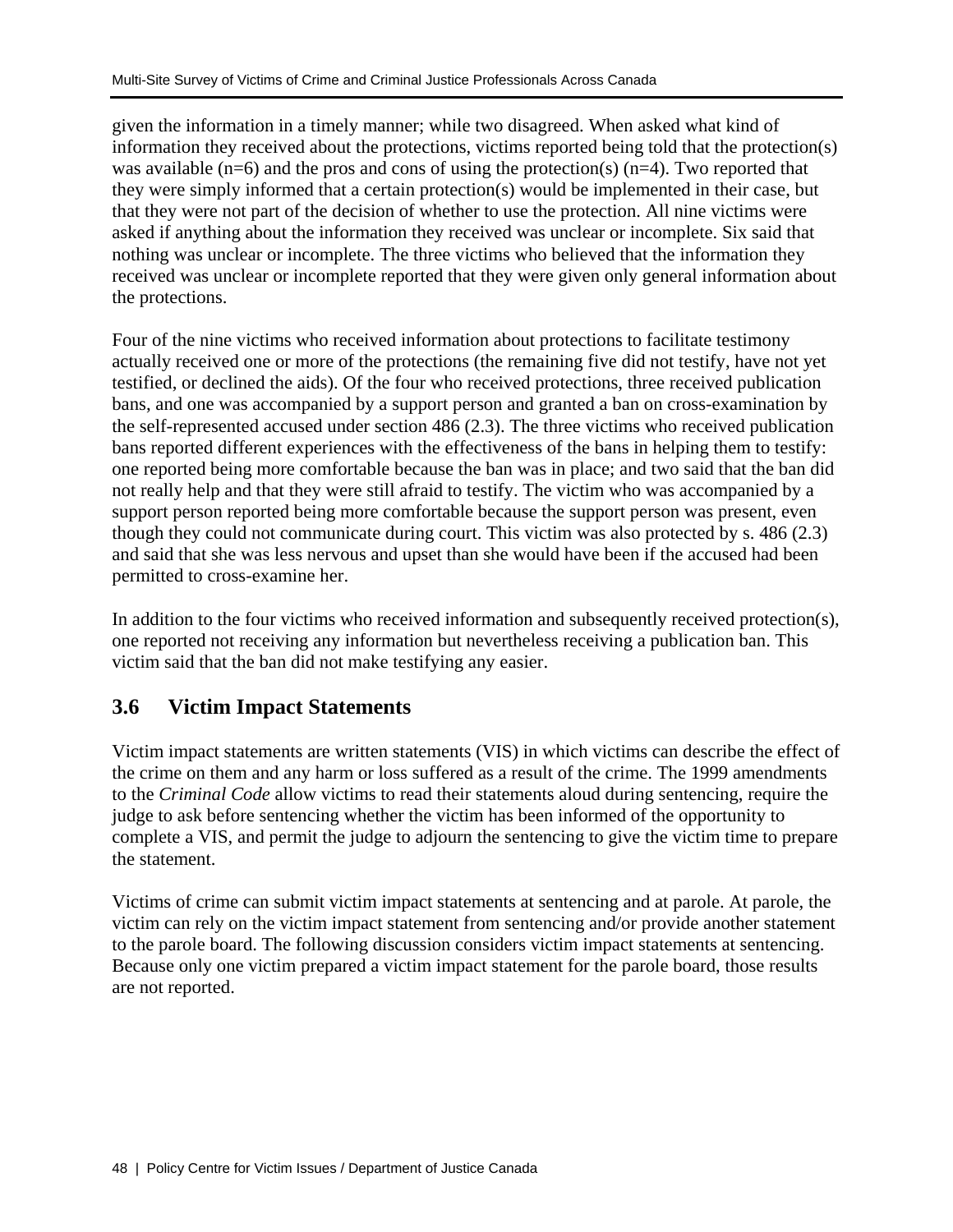## **3.6.1 Information Provided to Victims**

Out of 102 victims whose offenders were charged, eighty-one (80%) reported receiving information on victim impact statements. About three-quarters of these victims received this information from victim services and just over one-fifth from the police. Other sources of information were the Crown Attorney (n=6) and the court registry (n=6).<sup>12</sup> As seen in Table 30, victims received the information about VIS in a variety of ways, but the most common was in person, followed by a brochure, a personal letter, and telephone.

 $\sqrt{10}$ 

| TABLE 30:<br>HOW VICTIM RECEIVED INFORMATION ABOUT VICTIM IMPACT STATEMENTS (VIS)<br><b>BASE: VICTIMS WHO RECEIVED INFORMATION</b><br>$(n=81)$ |               |                                                             |  |
|------------------------------------------------------------------------------------------------------------------------------------------------|---------------|-------------------------------------------------------------|--|
| How information was provided:                                                                                                                  |               | <b>Victims Who Received</b><br>Information on VIS<br>(n=81) |  |
|                                                                                                                                                | <b>Number</b> | Percent                                                     |  |
| In person                                                                                                                                      | 36            | 44%                                                         |  |
| <b>Brochure</b>                                                                                                                                | 24            | 30%                                                         |  |
| Personal letter                                                                                                                                | 22            | 27%                                                         |  |
| Telephone                                                                                                                                      | 16            | 20%                                                         |  |
| Other                                                                                                                                          | 8             | 10%                                                         |  |
| Don't know                                                                                                                                     | 4             | 5%                                                          |  |
| No response                                                                                                                                    |               | $1\%$                                                       |  |
| Note: Victims could provide more than one response; total sums to more than 100%.                                                              |               |                                                             |  |

The timing of victims receiving VIS information varied. Most victims received the information either within one month of the crime (26%) or just before the final disposition (28%). Table 31 provides the complete results.

| <b>TABLE 31:</b><br>WHEN WERE YOU PROVIDED THE INFORMATION ABOUT VICTIM IMPACT STATEMENTS?<br><b>BASE: VICTIMS WHO RECEIVED INFORMATION (n=81)</b> |                |         |  |
|----------------------------------------------------------------------------------------------------------------------------------------------------|----------------|---------|--|
| Victims Who Received<br>Information on VIS<br>When Information Was Provided:<br>$(n=81)$                                                           |                |         |  |
|                                                                                                                                                    | <b>Number</b>  | Percent |  |
| Within one month of the crime                                                                                                                      | 21             | 26%     |  |
| Immediately after the arrest of the accused                                                                                                        | 9              | 11%     |  |
| At preliminary hearing                                                                                                                             | 5              | 6%      |  |
| Just prior to final disposition (trial or quilty plea)                                                                                             | 23             | 28%     |  |
| After a finding of guilt                                                                                                                           | 2              | 2%      |  |
| When first contacted by victim services                                                                                                            | 5              | 6%      |  |
| Other                                                                                                                                              | 8              | 10%     |  |
| Don't know                                                                                                                                         | 6              | 7%      |  |
| No response                                                                                                                                        | $\mathfrak{D}$ | 2%      |  |
| Note: Victims could provide more than one response; total sums to more than 100%.                                                                  |                |         |  |

 $12 \,$ Victims could provide more than one response.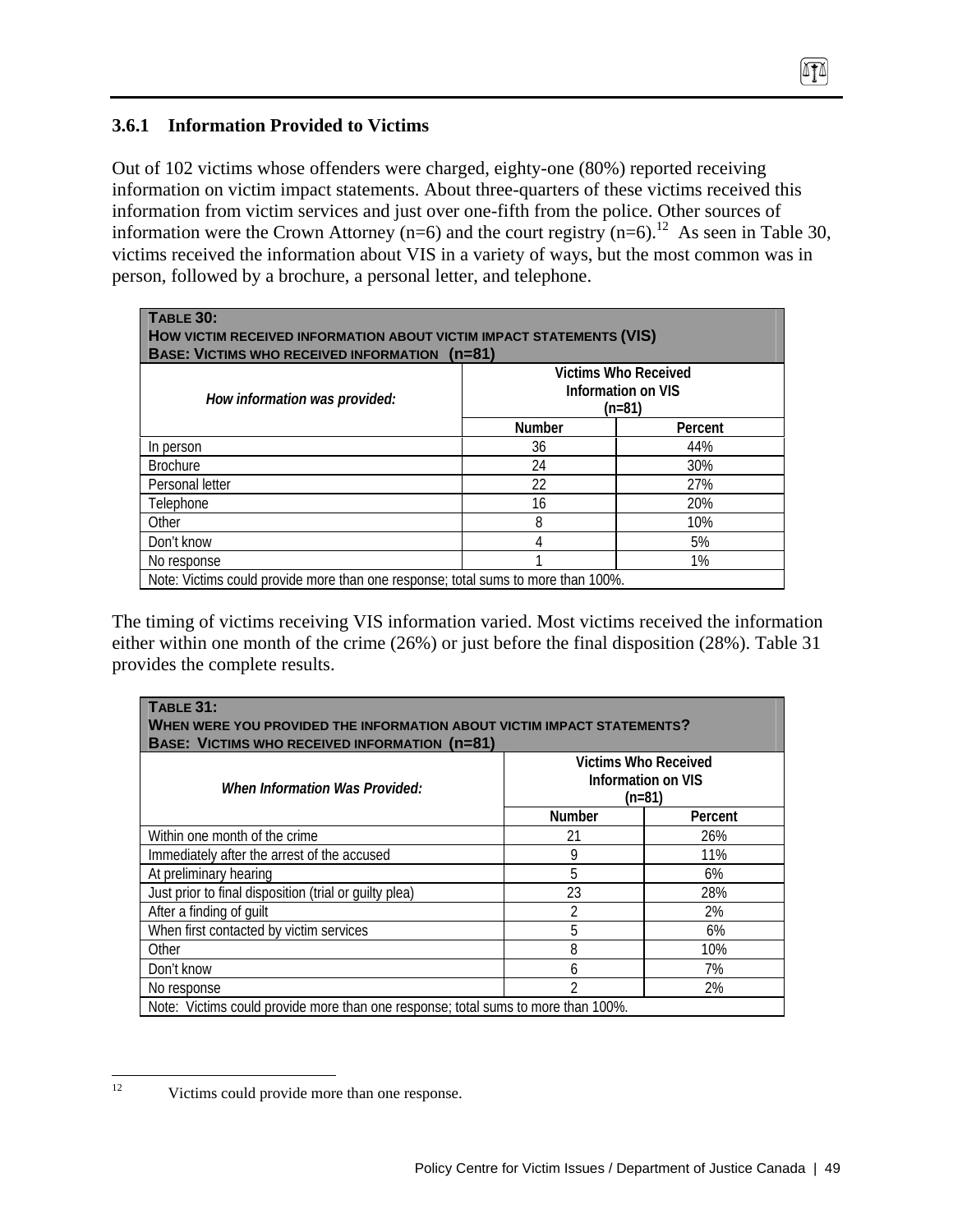The interviews also explored the adequacy of information received by victims. When asked whether the information explained victim impact statements so that they understood what could be included, four-fifths of victims who received information said yes. Seventy percent said that the information explained that their statement would be provided to defence counsel and to the accused, and that the information provided sufficient detail so that they knew how to complete their statement (what form, if any, to use; where to submit the form, etc.). Just over two-thirds said that the information explained how victim impact statements are used in court. Table 32 provides the full results.

| TABLE 32: TYPE OF INFORMATION PROVIDED ABOUT VICTIM IMPACT STATEMENTS<br><b>BASE: VICTIMS WHO RECEIVED INFORMATION (n=81)</b>     |                            |         |  |
|-----------------------------------------------------------------------------------------------------------------------------------|----------------------------|---------|--|
| Information Provided on Victim Impact Statements:                                                                                 | <b>Victims</b><br>$(n=81)$ |         |  |
|                                                                                                                                   | <b>Number</b>              | Percent |  |
| What could be included in a victim impact statement                                                                               | 65                         | 80%     |  |
| What victim generally needed to do to complete a victim impact statement                                                          | 57                         | 70%     |  |
| That once submitted to a Crown Attorney, the victim impact statement has<br>to be provided to the defence counsel and the accused | 57                         | 70%     |  |
|                                                                                                                                   |                            |         |  |
| How victim impact statements are used in court                                                                                    | 56                         | 69%     |  |
| Note: Victims could provide more than one response; total sums to more than 100%.                                                 |                            |         |  |

However, a substantial proportion of victims who received information about victim impact statements described it as unclear or incomplete.<sup>13</sup> Ten victims reported that, in general, they found the written instructions insufficient or confusing, and therefore, they relied heavily on victim services to assist them with their statements. Other victims detailed the ways in which the information was insufficient. Several said that they did not know what information victims can include in their impact statement  $(n=9)$ , or how the court would use the impact statement  $(n=8)$ . A few (n=4) said that the information did not make clear that the impact statement would be disclosed to defence counsel and to the accused. Finding out after the fact that their statement went to these individuals was very upsetting to these victims. Several victims  $(n=7)$  also reported receiving conflicting advice on when to complete the victim impact statement. This seemed to occur because of the concerns about cross-examination on the impact statement; for example, one victim reported that the Crown Attorney wanted the impact statement as soon as possible, while victim services said that he should wait.

Victims were asked how best to provide information about victim impact statements. About half of victims liked in person contact, while about 40% said that a brochure would be useful. Victims were equally amenable to contact by telephone or letter. Those victims who preferred oral communication commented that it allows people to ask questions, while those who liked written material said that the ability to refer to the information later was important. Table 33 provides the complete results.

<sup>13</sup> 13 Victims could provide more than one explanation of how information was unclear or incomplete.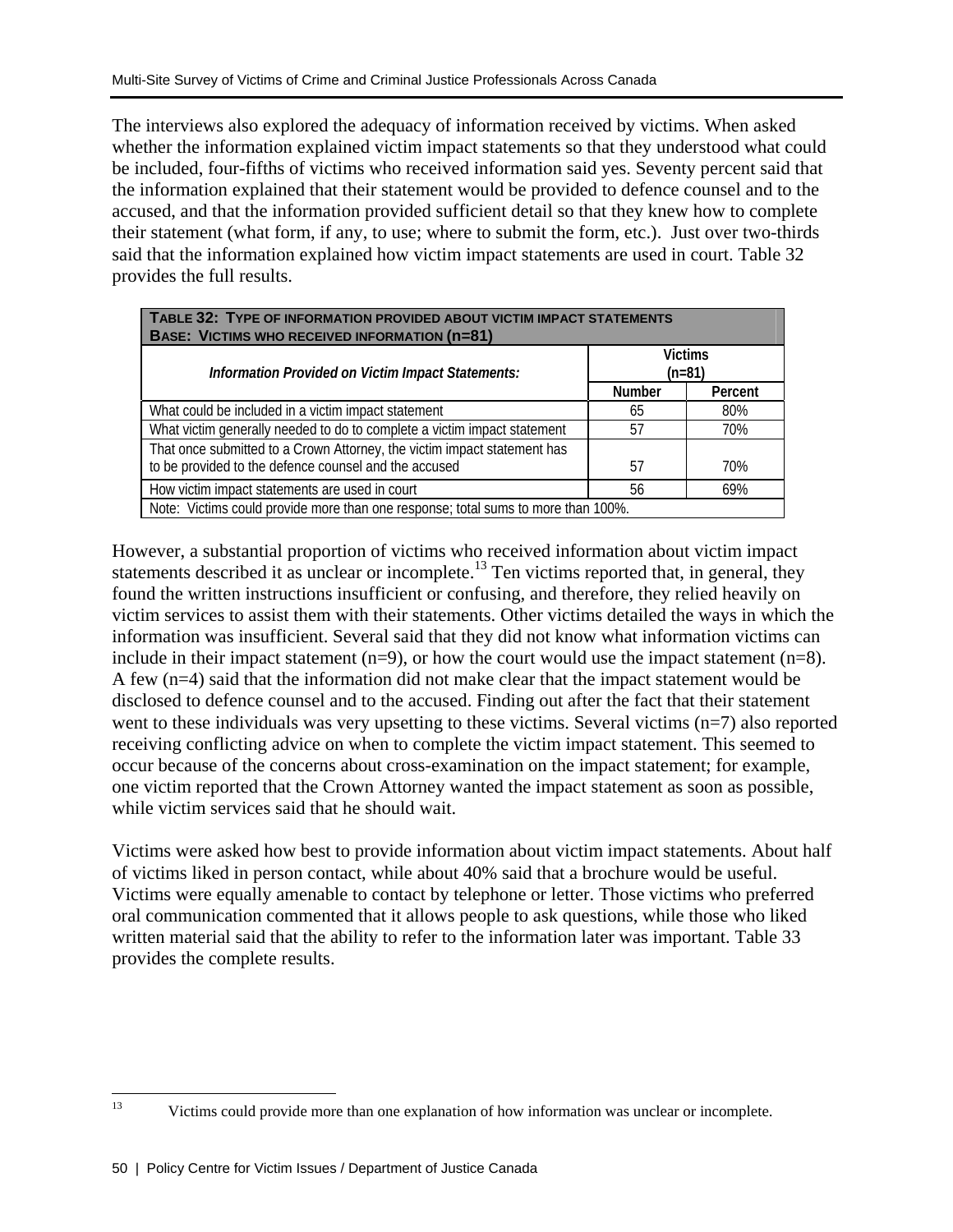| WHAT DO YOU THINK WOULD BE THE BEST WAY TO PROVIDE VICTIMS OF CRIME<br><b>INFORMATION ON VICTIM IMPACT STATEMENTS?</b><br><b>BASE: VICTIMS WHOSE ACCUSED WAS CHARGED (n=102)</b> |               |         |
|----------------------------------------------------------------------------------------------------------------------------------------------------------------------------------|---------------|---------|
| <b>Victims</b><br>How Information Should be Provided:<br>$(n=102)$                                                                                                               |               |         |
|                                                                                                                                                                                  | <b>Number</b> | Percent |
| In person                                                                                                                                                                        | 52            | 51%     |
| <b>Brochure</b>                                                                                                                                                                  | 41            | 40%     |
| Personal letter                                                                                                                                                                  | 22            | 22%     |
| Telephone                                                                                                                                                                        | 22            | 22%     |
| Doesn't matter (any of these)                                                                                                                                                    | 2             | 2%      |
| Depends on person or type of case                                                                                                                                                | 3             | 3%      |
| Other                                                                                                                                                                            |               | 2%      |
| No response                                                                                                                                                                      |               | 4%      |
| Don't know                                                                                                                                                                       |               | $1\%$   |

Opinion as to when victims should receive this information varied, as shown in Table 34. Approximately one-third (34%) of victims said that someone should provide this information to victims shortly after the crime is reported, and an additional 15% believe that the victim should receive this information shortly after the arrest of the accused or when charges are laid. However, almost one-fifth (19%) of victims think that the information should be provided close to the time of final disposition (either just before trial or just after a finding of guilt). Just over one-tenth (11 %) of victims warned that the information should not be provided too early; victim services should let enough time pass so that the victim is less overwhelmed by the experience.

| TABLE 34:<br>WHEN SHOULD VICTIMS RECEIVE INFORMATION ABOUT VICTIM IMPACT STATEMENTS?<br>BASE: VICTIMS WHOSE ACCUSED WAS CHARGED (n=102) |               |         |  |
|-----------------------------------------------------------------------------------------------------------------------------------------|---------------|---------|--|
| Victims ( $n=102$ )<br>When Information Should be Provided:                                                                             |               |         |  |
|                                                                                                                                         | <b>Number</b> | Percent |  |
| Shortly after the crime is reported                                                                                                     | 35            | 34%     |  |
| Shortly after the arrest of the accused or charges laid                                                                                 | 15            | 15%     |  |
| Just prior to the start of the trial or before guilty plea                                                                              | 19            | 19%     |  |
| After enough time has passed so victim not overwhelmed                                                                                  | 11            | 11%     |  |
| Other                                                                                                                                   | 10            | 10%     |  |
| Don't know or No response                                                                                                               | 12            | 12%     |  |
| Note: Victims could provide more than one response; total sums to more than 100%.                                                       |               |         |  |

## **3.6.2 Preparing and Submitting Impact Statement**

About two-thirds of victims in cases where someone was charged with the crime prepared a

victim impact statement for sentencing (65 of 102). Close to two thirds  $(n=40)$  of the 65 victims who prepared a statement received some form of assistance. As shown in Table 35, 88% were assisted by victim services. The others reported assistance

*About two-thirds of victims in cases where someone was charged with the crime prepared a victim impact statement for sentencing.*

474

from family or friends  $(n=3)$ , the Crown Attorney  $(n=2)$ , and police  $(n=1)$ .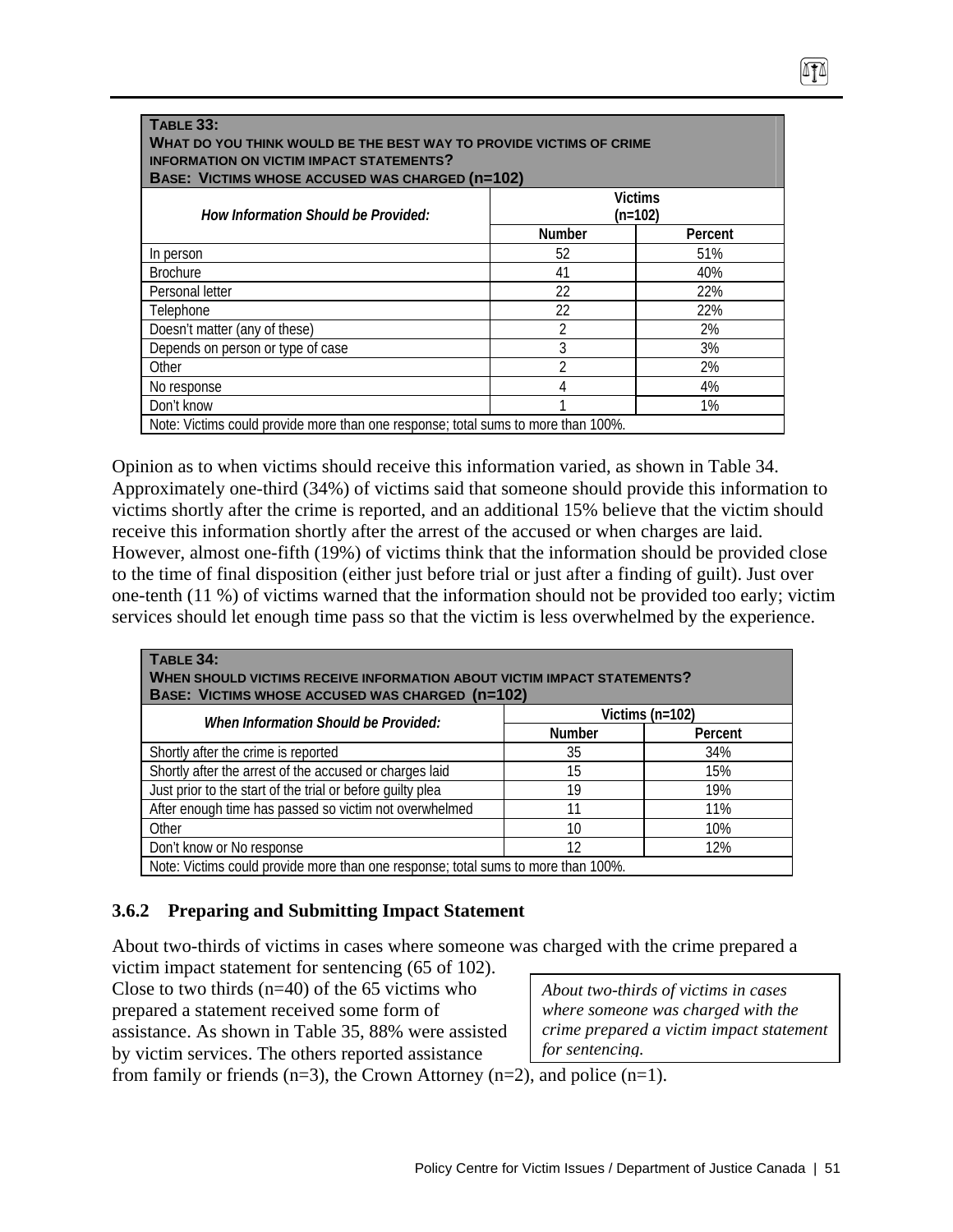| <b>TABLE 35:</b><br>WHO HELPED YOU IN PREPARING YOUR VICTIM IMPACT STATEMENT (VIS)?<br>BASE: VICTIMS WHO RECEIVED ASSISTANCE WITH PREPARING VIS (n=40) |               |         |
|--------------------------------------------------------------------------------------------------------------------------------------------------------|---------------|---------|
| Victims $(n=40)$                                                                                                                                       |               |         |
| Who Provided Help to the Victim:                                                                                                                       | <b>Number</b> | Percent |
| Victim services                                                                                                                                        | 35            | 88%     |
| Family or friends                                                                                                                                      |               | 8%      |
| Crown Attorneys                                                                                                                                        |               | 5%      |
| Police                                                                                                                                                 |               | 3%      |
| Other                                                                                                                                                  |               | 5%      |
| Note: Victims could provide more than one response; total sums to more than 100%.                                                                      |               |         |

Victims received several types of assistance with their victim impact statements. Three-quarters said that the person who assisted them either provided the necessary forms or told them where forms could be obtained. About three-quarters had received explanations about the kinds of information permitted in victim impact statements and the general instructions on how to complete the statement. For almost two-thirds of victims, the person who assisted them reviewed their statement and collected the statement for submission to the court or Crown Attorney.

A number of victims received the following: assistance in formulating their thoughts (38%); information about where to send their completed statement (28%); and help with completing their statement (20%) where the person assisting them wrote down what the victim said about the crime's effects. Please see the results in Table 36.

| <b>TABLE 36:</b>                                                                    |               |               |
|-------------------------------------------------------------------------------------|---------------|---------------|
| WHAT KINDS OF HELP DID YOU RECEIVE IN PREPARING YOUR VICTIM IMPACT STATEMENT (VIS)? |               |               |
| <b>BASE: VICTIMS WHO RECEIVED ASSISTANCE (n=40)</b>                                 |               |               |
|                                                                                     |               | <b>Victim</b> |
| Type of Assistance Received With VIS:                                               |               | (n=40)        |
|                                                                                     | <b>Number</b> | Percent       |
| Provided with forms                                                                 | 30            | 75%           |
| Explanation of information that can be included in VIS                              | 29            | 73%           |
| Instructions on how to complete VIS                                                 | 28            | 70%           |
| Review of the completed statement                                                   | 25            | 63%           |
| Collection of the completed statement                                               | 25            | 63%           |
| Help with drafting statement (assist victim with formulating his or her thoughts)   | 15            | 38%           |
| Informed of where completed statements should be sent                               | 11            | 28%           |
| Help completing statement (writing what victim says)                                | 8             | 20%           |
| Informed of where to obtain forms                                                   | 6             | 15%           |
| Other                                                                               | 6             | 15%           |
| Note: Victims could provide more than one response; total sums to more than 100%.   |               |               |

In spite of this assistance, when asked if they had any problems with completing their victim impact statement, 43% of victims said that they had problems. They mentioned a number of different difficulties: 14 victims said that they felt unable to describe how the crime affected them and found the process emotionally difficult; six commented that they were uncertain as to what information they could include; four had to revise their statement because it included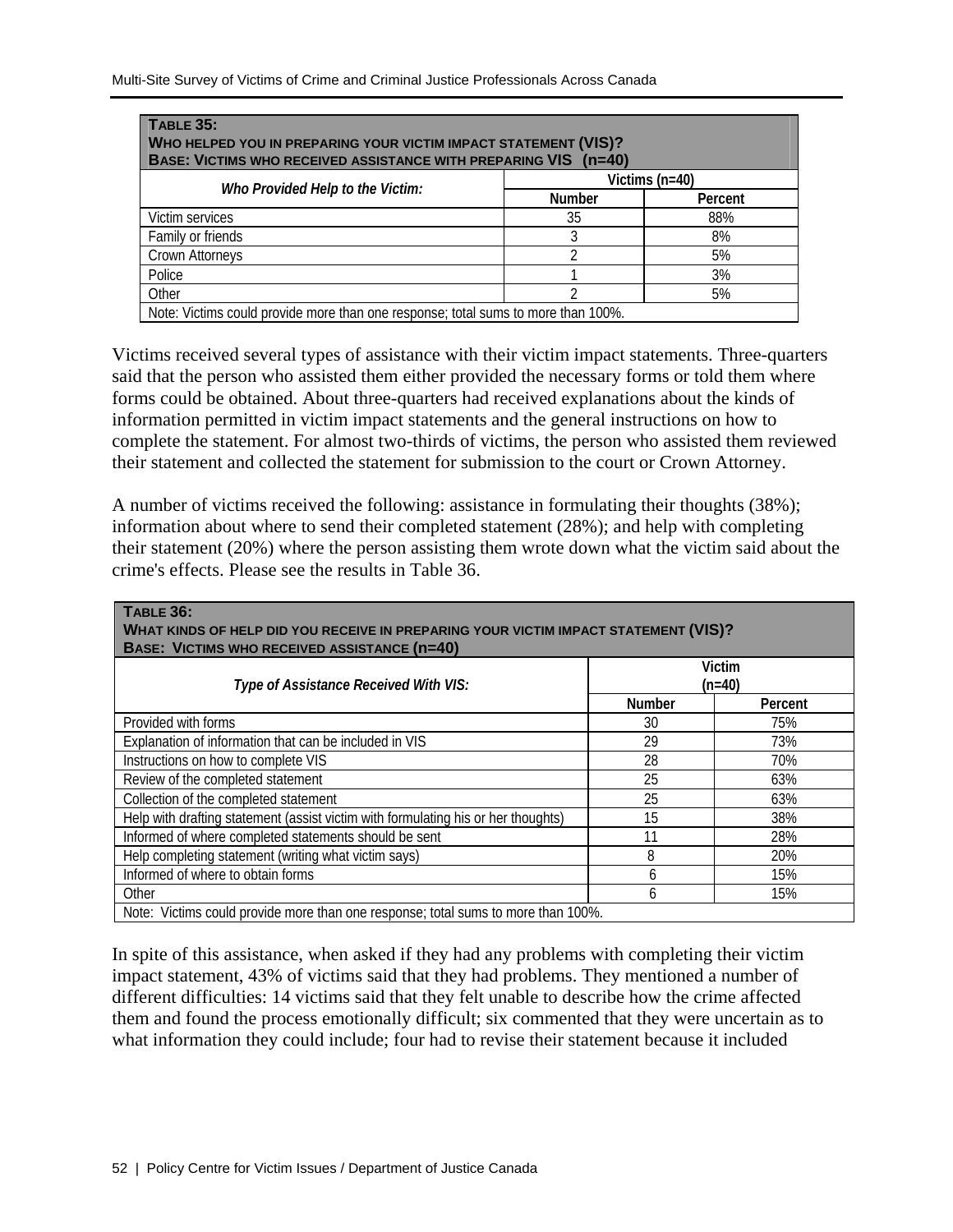inappropriate information; and five did not know who to give the completed statement to or when they should submit the statement.<sup>14</sup>

Two-thirds of victims who prepared a victim impact statement (45 of 65) submitted it to victim services. Twelve submitted it to the Crown Attorneys. Of those remaining, two victims gave their statement to the police, one to the court directly, and five could not remember to whom they submitted their statement.

ITI

Victims submitted their impact statements at various stages of the criminal justice process. The most common stage was just prior to guilty plea or trial (40%). Their complete responses are presented chronologically in Table 37.

| TABLE 37:<br>AT WHAT STAGE DID YOU SUBMIT A VICTIM IMPACT STATEMENT (VIS)?<br>BASE: VICTIMS WHO PREPARED A VICTIM IMPACT STATEMENT (n=65) |                            |         |  |
|-------------------------------------------------------------------------------------------------------------------------------------------|----------------------------|---------|--|
| When the VIS WasSubmitted:                                                                                                                | <b>Victims</b><br>$(n=65)$ |         |  |
|                                                                                                                                           | <b>Number</b>              | Percent |  |
| Shortly after crime                                                                                                                       | 3                          | 5%      |  |
| Shortly after arrest of accused                                                                                                           | 8                          | 12%     |  |
| Shortly after charges were filed                                                                                                          | ി                          | 3%      |  |
| Just prior to guilty plea or trial                                                                                                        | 26                         | 40%     |  |
| During trial but before conviction                                                                                                        | 9                          | 14%     |  |
| After conviction or guilty plea but before sentencing                                                                                     | 10                         | 15%     |  |
| Other                                                                                                                                     | 3                          | 5%      |  |
| Don't know                                                                                                                                |                            | 6%      |  |

#### **3.6.3 Presenting Impact Statement**

Starting in 1999, victims could read their impact statement in court. Sixty-three of the 65 respondents who completed a victim impact statement had been victimized since 1999, and, therefore, were eligible to read their statement in court. These respondents were asked whether they were told that they could read their statement in court. Of these victims, 48 (76%) were told that they could read their statement in court; and nine of these victims chose to do so. The main reasons for not reading the victim impact statement were: there was no conviction or guilty plea  $(n=11 \text{ cases})$ ; victims did not feel emotionally ready to read the statement  $(n=10)$ ; they felt it was not worthwhile (n=5); they did not want to read the statement in public (n=5); or they found the accused intimidating  $(n=4)$ .<sup>15</sup>

Of the 72 victims whose offender pleaded guilty or was convicted at trial, about one-fifth said that the judge asked them whether they had been given the opportunity to prepare a victim impact statement. One-third of the victims said that the judge already had the statement so the question was not necessary, while one-quarter reported that they were not asked even though they had not submitted a statement. The remaining victims did not remember whether the judge asked them this question.

 $14$  $\frac{14}{15}$  Victims could provide more than one response.

Victims could provide more than one response.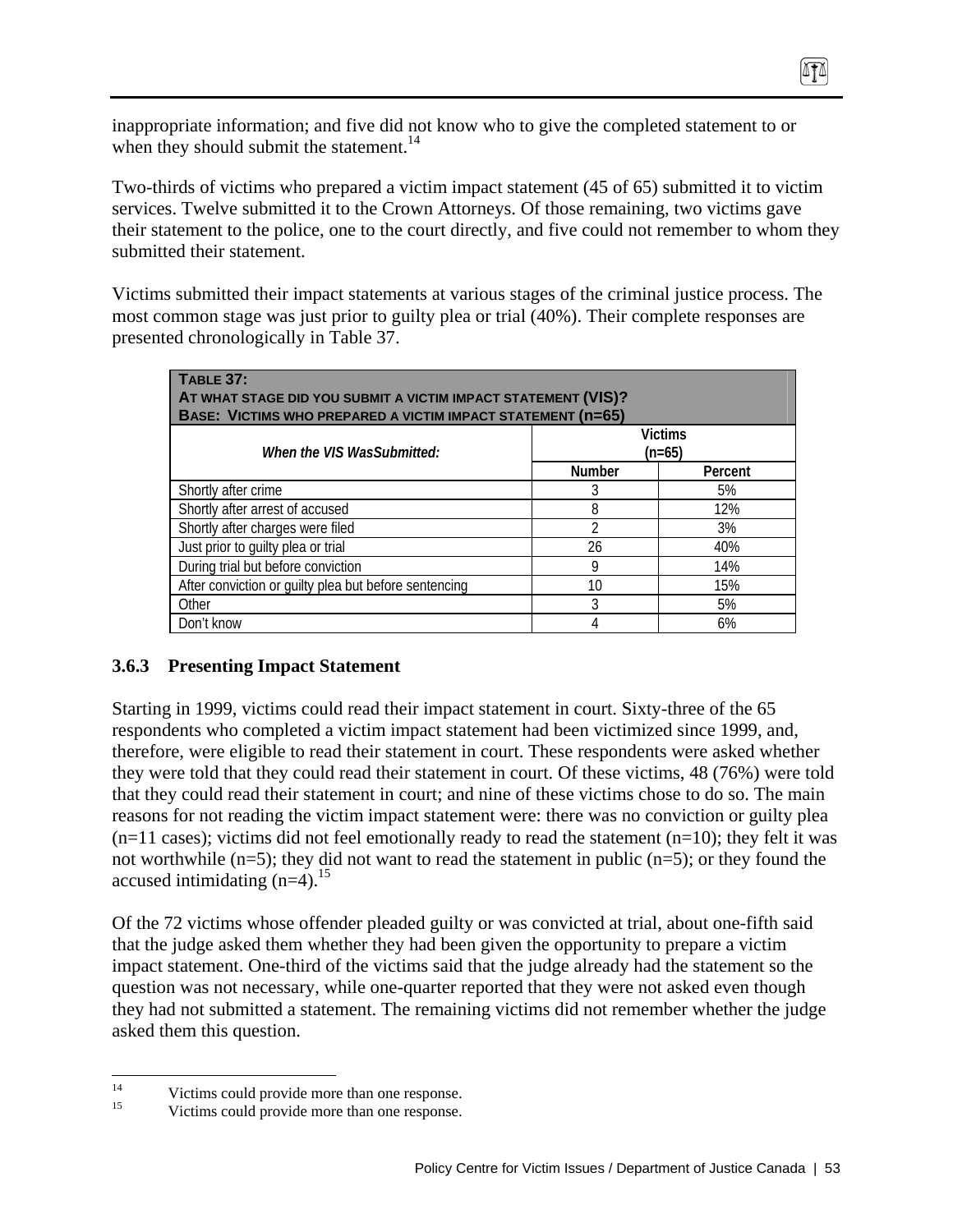### **3.6.4 Satisfaction with Preparing Impact Statement**

Before asking victims about their satisfaction with preparing a victim impact statement, the interviews sought insight into victims' rationale for giving a statement. Over half of the 65 respondents who prepared a statement did so because they wanted the court to understand the effect of the crime (54%); many also wanted the offender to know the crime's full effect (39%). Only 28% of victims who prepared a victim impact statement thought that the statement would affect the offender's sentence. Table 38 presents victims' reasons for preparing a statement.

| TABLE 38:<br>WHY DID YOU DECIDE TO PREPARE A VICTIM IMPACT STATEMENT (VIS)?<br>BASE: VICTIMS WHO PREPARED A VICTIM IMPACT STATEMENT (n=65) |               |                |  |
|--------------------------------------------------------------------------------------------------------------------------------------------|---------------|----------------|--|
| <b>Victims</b><br><b>Reasons For Preparing a VIS:</b><br>(n=65)                                                                            |               |                |  |
|                                                                                                                                            | <b>Number</b> | <b>Percent</b> |  |
| Wanted court to understand effect of crime                                                                                                 | 35            | 54%            |  |
| Wanted offender to understand effect of crime                                                                                              | 25            | 39%            |  |
| Thought statement would affect sentence                                                                                                    | 18            | 28%            |  |
| Felt statement would help victim heal from crime                                                                                           | 12            | 18%            |  |
| Was asked to or encouraged to give statement                                                                                               |               | 17%            |  |
| Wanted to have a voice                                                                                                                     | 5             | 8%             |  |
| Other                                                                                                                                      | 5             | 8%             |  |
| Don't know                                                                                                                                 | າ             | 3%             |  |
| No response                                                                                                                                | 4             | 6%             |  |
| Note: Victims could provide more than one response; total sums to more than 100%.                                                          |               |                |  |

Of the  $27<sup>16</sup>$  victims who did not prepare a statement, nine either have not yet decided on whether to complete a statement (the case is ongoing) or the charges were dropped. Of the 20 victims who could have prepared a statement but chose not to, about half (n=9) said that they did not know about victim impact statements. Other reasons given for not preparing a VIS included: that the crime was too minor to have an effect on them; they were told they were not eligible to complete a statement; and they felt the statement violated their privacy (i.e., they did not want the offender to receive a copy or did not want the statement read in public).

Fifty-three of the 65 victims who prepared a victim impact statement had the opportunity to submit their victim impact statement to the court for consideration at sentencing.<sup>17</sup> Almost twothirds of these victims reported that they were satisfied with their opportunity to give their statement. Sixteen were dissatisfied and four did not respond.

Most of the 16 victims who expressed dissatisfaction with their opportunity to present their victim impact statement to the court either did not like the restrictions placed on the content of statements ( $n=6$ ) or wished that they had read their statement ( $n=7$ ). Those who disliked the content restrictions said that they could not adequately explain themselves and elaborate on the effects of the crime. They also wanted to discuss items such as their history with the offender and were frustrated by not being able to do so. A few victims stated that they wanted to comment on issues such as the sentence of the offender (e.g., they wanted to encourage anger management

<sup>16</sup> <sup>16</sup> There were eight victims who did not respond to this question.<br><sup>17</sup>

<sup>17</sup> The other 12 victims who prepared victim impact statements either are involved in ongoing cases or their accused was not found guilty.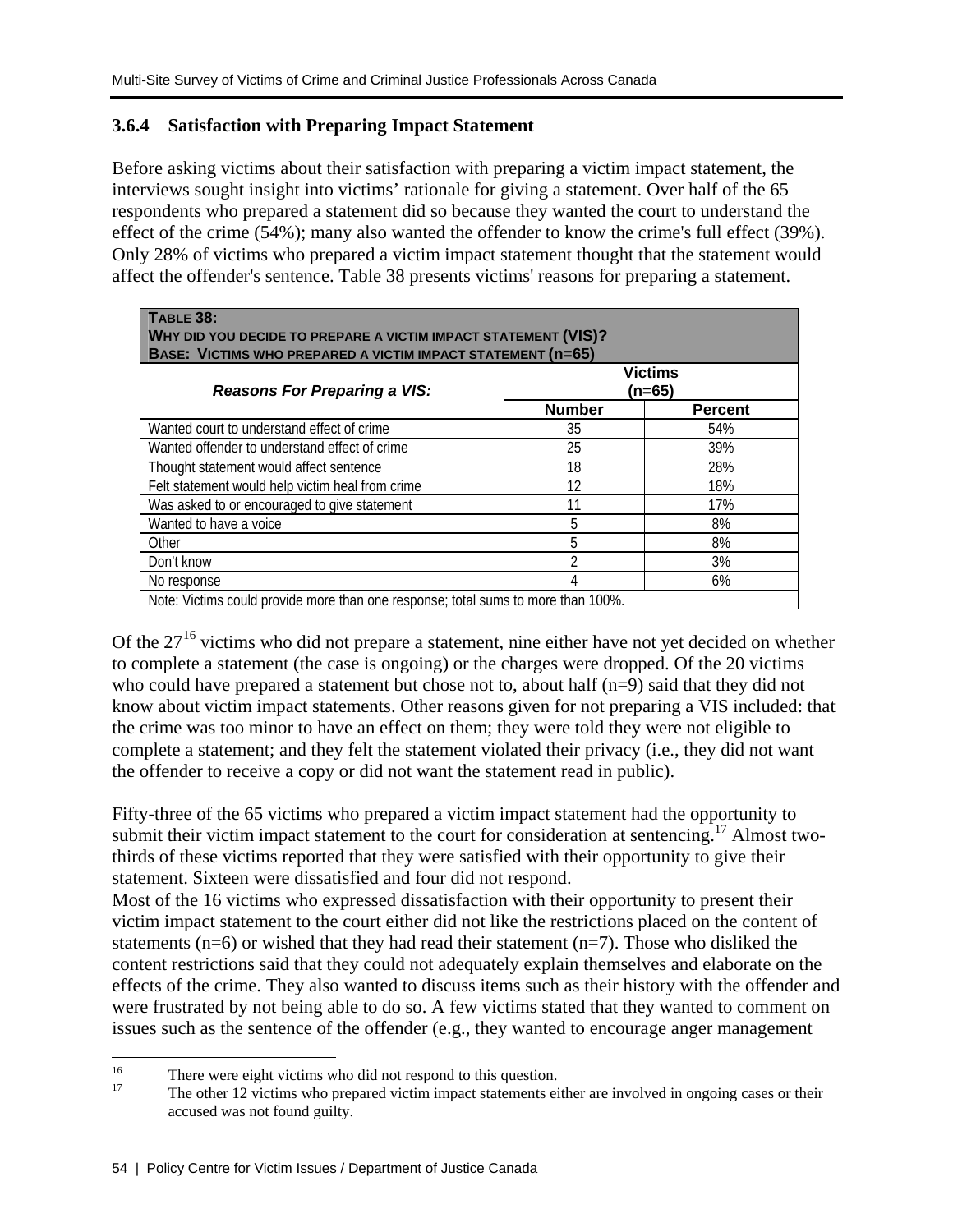counselling), or their frustration with the criminal justice system. One victim had to substantially revise her victim impact statement because it contained inappropriate information. This person found it traumatic to have to remove information of importance to her.

Seven victims who were involved in cases since 1999 wanted to read their victim impact statement, but did not have the opportunity. The reasons varied: some were not informed that they could read their statements; others were not allowed to read their statement (either by the judge or the Crown Attorney);<sup>18</sup> and one wanted to read her statement but was too intimidated by the offender's presence.

Victims who prepared a victim impact statement (n=65) were asked whether they were pleased that they prepared the statement. Over four-fifths (n=53) said that they were pleased. As shown in Table 39, they provided several reasons: victim impact statements give victims a voice and are therapeutic; they give victims an

*4 out of 5 victims who prepared a VIS were pleased that they did.* 

opportunity to make the judge aware of the effect of the crime; and they give victims an opportunity to make the offender aware of the affect of the crime.

| <b>TABLE 39:</b><br>REASONS WHY VICTIMS WERE PLEASED THAT THEY PREPARED A VICTIMIMPACT STATEMENT<br>BASE: VICTIMS WHO WERE PLEASED THAT THEY PREPARED A VIS (n=53) |               |                            |  |
|--------------------------------------------------------------------------------------------------------------------------------------------------------------------|---------------|----------------------------|--|
| Reasons Victims Were Pleased                                                                                                                                       |               | <b>Victims</b><br>$(n=53)$ |  |
| That They Prepared a VIS:                                                                                                                                          | <b>Number</b> | Percent                    |  |
| Gave them a voice and are therapeutic                                                                                                                              | 27            | 51%                        |  |
| Made judge aware of affect of crime                                                                                                                                | 13            | 25%                        |  |
| Made offender aware of affect of crime                                                                                                                             | 10            | 19%                        |  |
| Generally pleased                                                                                                                                                  | 8             | 15%                        |  |
| Other                                                                                                                                                              | 5             | 9%                         |  |
| Don't know or No response                                                                                                                                          | 3             | 6%                         |  |
| Note: Victims could provide more than one response; total sums to more than 100%.                                                                                  |               |                            |  |

The remaining 12 victims who prepared a victim impact statement were about evenly divided between those who did not know how they felt  $(n=6)$  and those who were not pleased  $(n=6)$  that they had prepared a VIS. The latter questioned whether victim impact statements have any effect on sentencing. In fact, a few of those who were pleased that they prepared a statement also questioned whether the statement had any real effect on the outcome (n=3).

Of those whose victim impact statement was submitted to the court (n=53), about 40% said that they thought the judge considered their impact statement. When asked what led them to believe this, 10 said that the judge mentioned their impact

*About 40% of victim respondents who submitted their VIS to the court said that they thought the judge took their statement into consideration.* 

18

<sup>18</sup> One of these victims was told that reading her victim impact statement was unnecessary because the offender was receiving the maximum penalty under the law.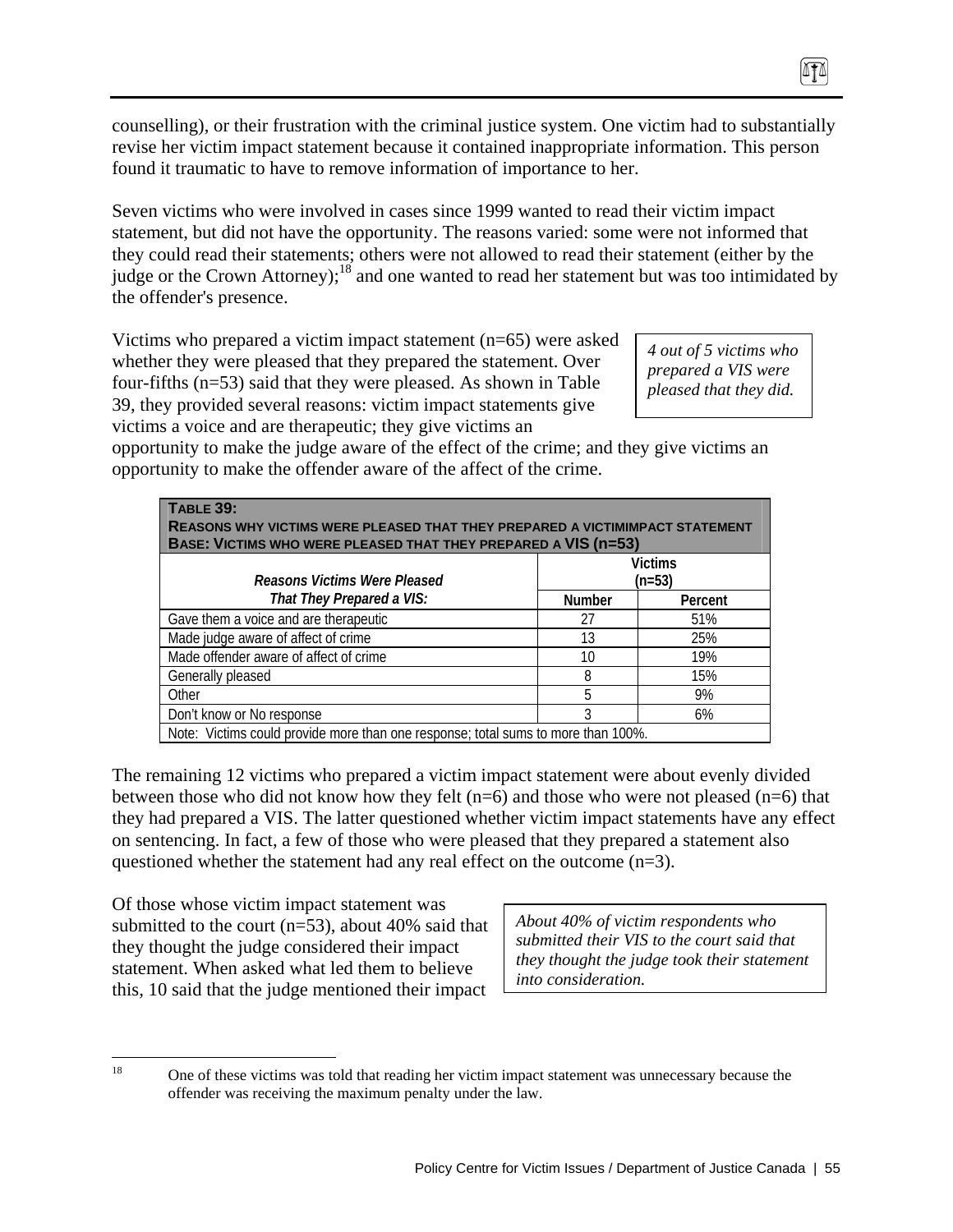statement; five believed that the judge appeared moved by their statement; four thought that the sentence received by the offender reflected consideration of the impact statement; and two said that either the Crown Attorney or defence counsel commented on their statement's effectiveness.

Victims who thought that the judge did not consider their statement  $(n=19)$  gave the following reasons for holding that view: the sentence of the offender was not proportionate to the harm described in the impact statement (n=l 0); the judge did not mention the impact statement or did not appear moved by the statement (n=5); the Crown Attorney commented that the impact statement would not affect the sentence and/or did not submit their statement (n=4).

# **3.7 Other** *Criminal Code* **Provisions and Restorative Justice**

This section briefly discusses victims' experiences with respect to restitution, the victim surcharge, conditional sentences, and restorative justice. Overall, very small proportions of victims had relevant experience with these provisions.

## **3.7.1 Restitution**

Restitution requires the offender to compensate the victim for any monetary loss or any quantifiable damage to, or loss of, property. The court can order restitution as a condition of probation, where probation is the appropriate sentence, or as an additional sentence (a standalone restitution order), which allows the victim to file the order in civil court and enforce it civilly if it is not paid.

Victims who were involved in a case where there was a conviction or guilty plea (n=72) were asked whether the court ordered restitution in their case. Eleven of these victims reported that restitution was ordered in their case. Ten among these respondents answered subsequent questions pertaining to restitution.

Five victims said they were given information about restitution after the crime was committed, and two reported being aware of restitution as a sentencing option. Information about restitution was provided by victim services in three cases and by the Crown Attorney in one case; one victim (speaking on behalf of a corporate entity) received information through her employment. Four out of the five victims who received information said that the information explained restitution so that they knew how to request it. Two of the five victims said that the information they received was unclear or incomplete; in particular, it was not clear what they had to do to collect restitution.

Of the victims who said that restitution was ordered in their case, five reported that the offender did not pay the full amount of the order; three said that the time to pay the order has not expired; and one said the offender did pay the full amount. The remaining one victim, speaking on behalf of a corporate entity that had been the target of multiple crimes, reported that the corporation's experience in general was that offenders sometimes pay the full amount of the restitution order.

Victims who were granted restitution mentioned encountering several difficulties with enforcing these orders, including not receiving the payment or the full amount of the payment; waiting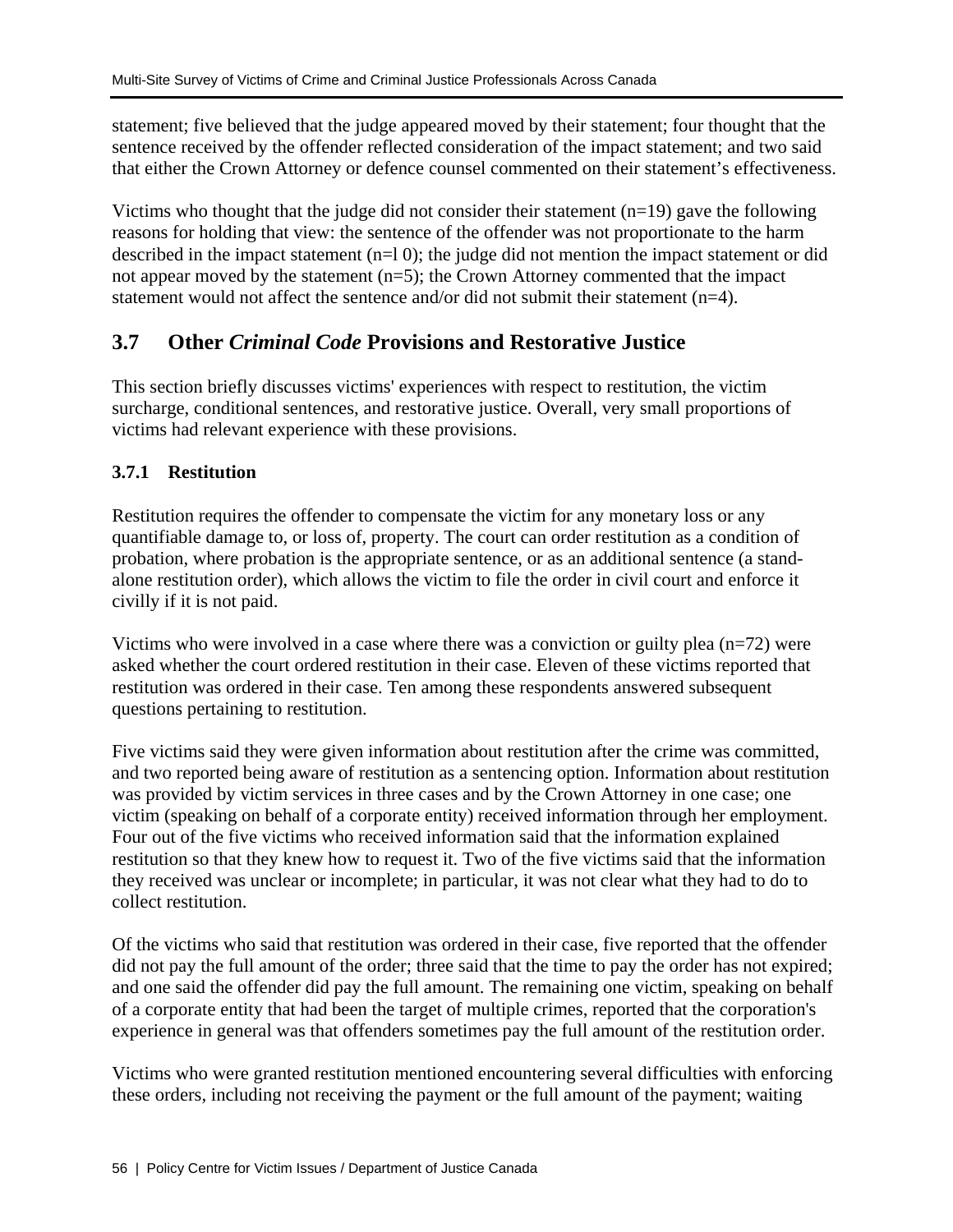longer than expected to receive payment; not knowing what to do to enforce the orders; and not being informed of a payment schedule. The victim representing a corporate entity noted the greater difficulty in collecting payment in cases of stand-alone restitution orders compared to probation orders.

 $\sqrt{10}$ 

### **3.7.2 Victim Surcharge**

The victim surcharge is a penalty of 15% where a fine is imposed, or a fixed amount of \$50 or \$100 for summary or indictable offences, respectively, which can be increased by the judge. This surcharge is imposed on the offender at sentencing and used by provincial and territorial governments to fund services for victims of crime. The 1999 amendments to the *Criminal Code* made the surcharge automatic in all cases, except where the offender has requested a waiver and demonstrated that paying the surcharge would cause undue hardship.

The 72 victims involved in a case where there was a conviction or guilty plea were also asked if they were aware of the victim surcharge. Nine of these victims reported being aware of the surcharge: three found out about the surcharge from victim services; two found out through the news media; and one each found out in court, through personal experience, or from a victim advocacy group. One could not recall how she was informed about the surcharge.

Three of the nine victims reported that the offender in their case was ordered to pay the surcharge. Four said the offender was not ordered to pay the surcharge (they did not know why) and two did not know if the offender in their case was ordered to pay the surcharge.

#### **3.7.3 Conditional Sentences**

The *Criminal Code* permits judges to order that sentences of less than two years' imprisonment be served in the community instead of in jail. Conditional sentences may be imposed only when the court is convinced that the offender poses no threat to public safety. They are accompanied by restrictive conditions that govern the behaviour of the offender and strictly curtail his or her freedom.

Victims involved in cases where the accused was convicted or pleaded guilty were asked if the offender was given a conditional sentence in their case. Seventeen of these victims reported that a conditional sentence was imposed. Nine of the seventeen victims said that they disagreed with the decision to impose a conditional sentence; the remaining eight agreed with the conditional sentence. Almost all of the victims (n=14) said that they were informed of the details of the conditional sentence, such as the conditions imposed on the offender. Six victims learned the details because they were present at court during the sentencing hearing; another five found out about the details of the sentence from victim services, and the remainder found out from the Crown Attorney or from police.

When asked what input victims of crime should have in the conditions attached to conditional sentences, victims said that they should have extensive input as a means of ensuring that the court considers all relevant information when making sentencing decisions, and in order to ensure that victims' safety concerns are considered.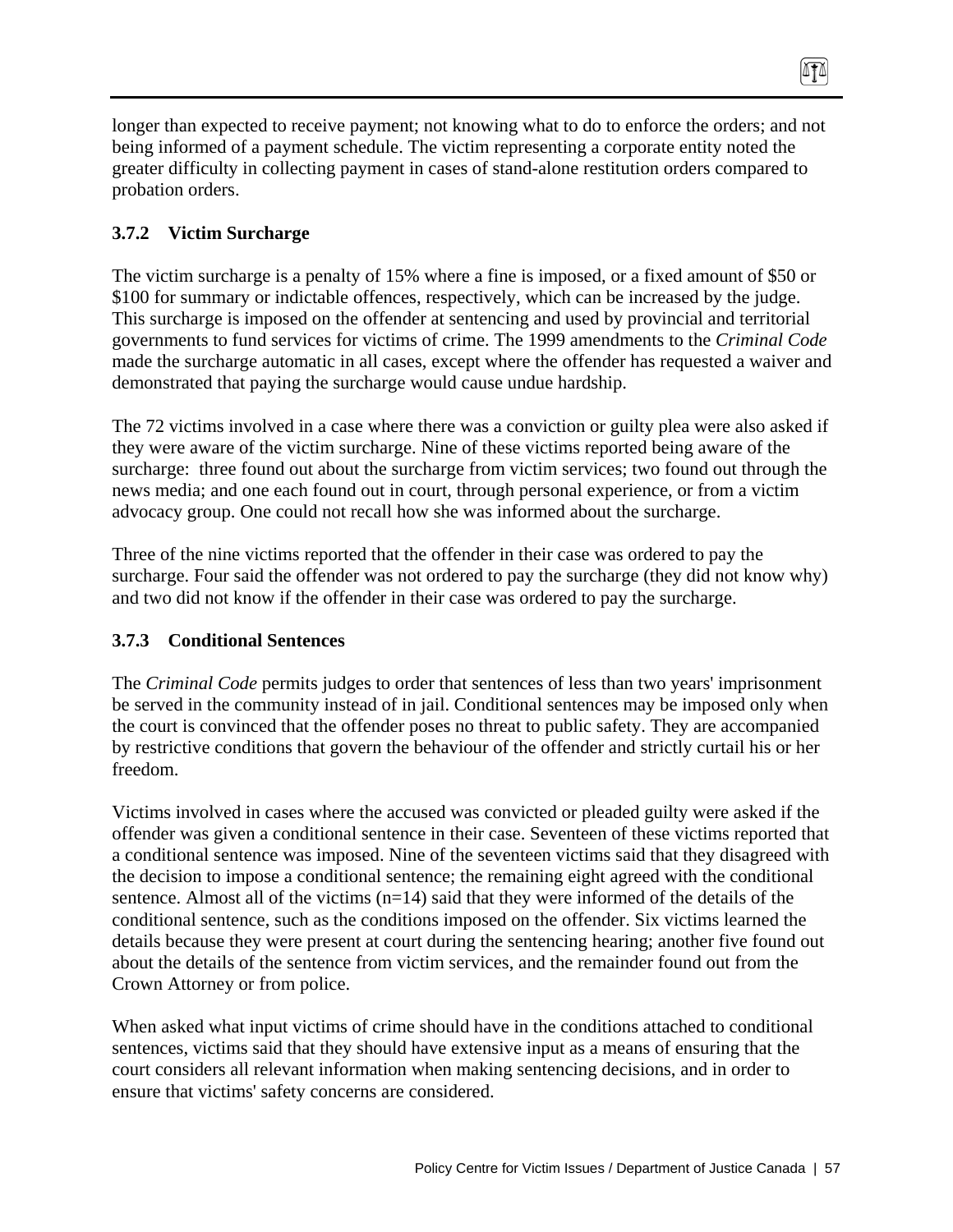## **3.7.4 Restorative Justice**

In recent years, restorative justice approaches have become more widely used at all stages of criminal proceedings. Restorative approaches seek to restore peace and equilibrium within a community by requiring the accused to accept responsibility for their actions and by reconciling them with whomever they have wronged. Restorative approaches can afford victims of crime greater opportunities to participate actively in decision-making than does the traditional criminal justice system and, in theory, may increase victims' satisfaction with the ultimate outcome of their case.

Victims involved in cases where charges were laid (n=l02) were asked if they were given information about restorative justice processes after the crime. Three of these victims said that they were given such information. The information was provided by the Crown Attorneys in two cases (in one of these cases, the Crown Attorney provided the information at the request of the victim), and by the victim's parents in the other. One of the three victims was simply told that restorative justice could not be used because the offender did not plead guilty, the second received general information about restorative justice, and the third said that the information explained other ways that the case might be handled.

All victims involved in cases where charges were laid were also asked whether a restorative justice approach was used in their case. The vast majority (90%) of victims reported that such an approach was not used. The remainder did not know or did not respond.

# **3.8 Victims' Overview of Their Experiences**

To provide an overview of their experiences, the 112 victims were asked how well the criminal justice system considers victims of crime and, at the end of the interview, were offered the opportunity to provide any further comments.

As shown in Table 40, when asked how well the criminal justice system considers victims of crime, about half of the victims said that the criminal justice system does a good job; while just over one-quarter said that it does a poor job. One-fifth said that the system's consideration of victims of crime falls somewhere in between. The remaining victims characterized the criminal justice system in some other way or did not provide an answer.

| <b>TABLE 40:</b><br>OVERALL, WOULD YOU SAY THAT THE CRIMINAL JUSTICE SYSTEM DOES A GOOD JOB OR<br>POOR JOB OF CONSIDERING VICTIMS OF CRIME?<br><b>BASE: ALL VICTIM RESPONDENTS (n=112)</b> |               |                 |  |
|--------------------------------------------------------------------------------------------------------------------------------------------------------------------------------------------|---------------|-----------------|--|
|                                                                                                                                                                                            |               | Victims (N=112) |  |
| How Well the Criminal Justice System Does in<br><b>Considering Victims:</b>                                                                                                                | <b>Number</b> | Percent         |  |
| Good job                                                                                                                                                                                   | 51            | 46%             |  |
| Poor job                                                                                                                                                                                   | 32            | 29%             |  |
| In between or depends                                                                                                                                                                      | 19            | 17%             |  |
| Other                                                                                                                                                                                      | 4             | 4%              |  |
| Don't know or No response                                                                                                                                                                  | 8             | 7%              |  |
| Note: Total does not sum to 100% due to rounding.                                                                                                                                          |               |                 |  |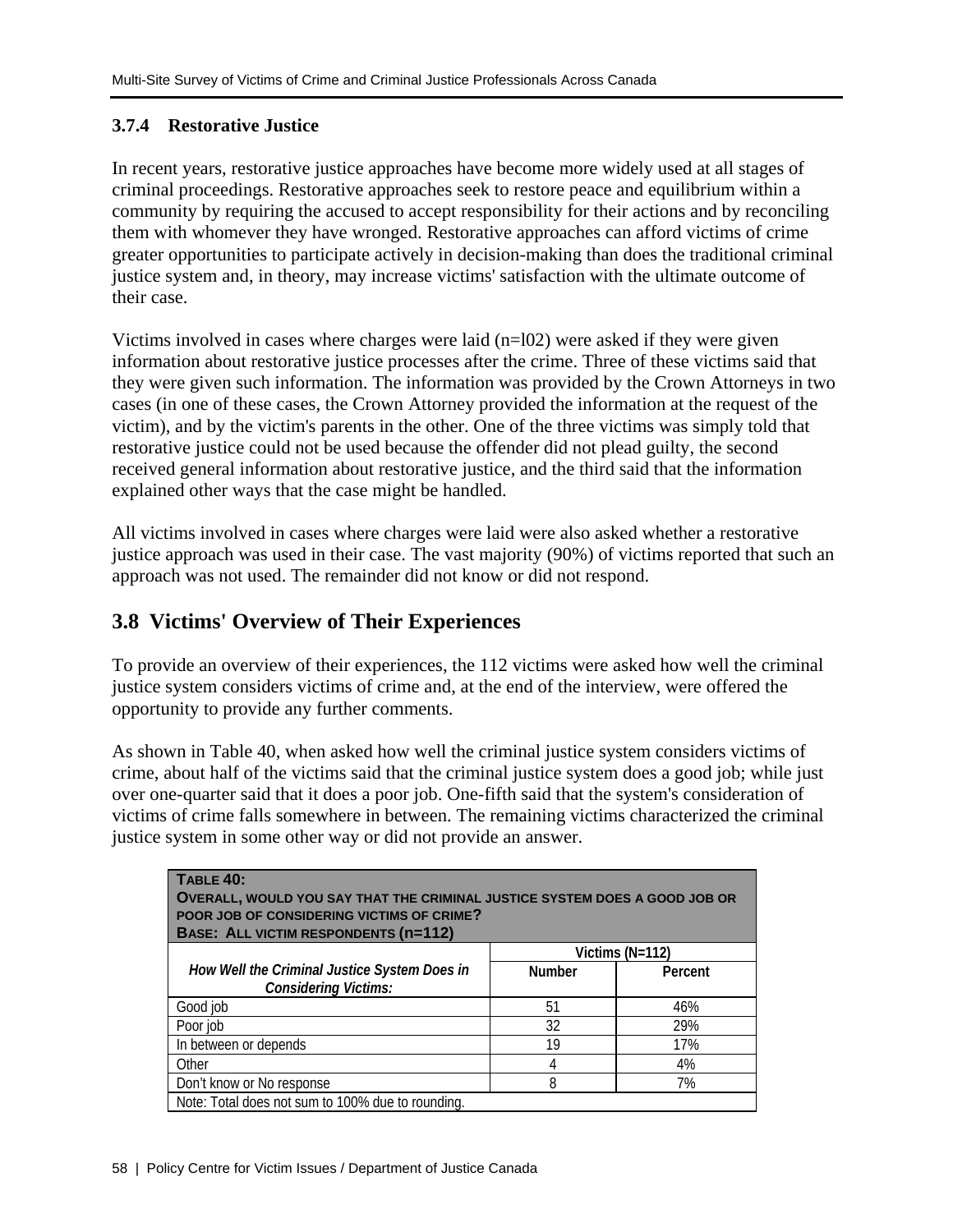Many victims chose to comment on their experiences with different criminal justice professionals. Thirty (27%) found the police helpful, sympathetic and supportive, and emphasized that the police took their concerns seriously. Sixteen (14%) victims were dissatisfied with their interactions with police. These victims believe that the police lacked sensitivity and considered their case to be just another file. They also thought that their claims were not taken seriously. A few found it difficult to get information from the police.

TI

Victims were much more divided in their experiences with the Crown Attorney. Thirteen had positive comments to make about the Crown Attorney, and 16 expressed dissatisfaction. Those who were dissatisfied gave a variety of reasons: they did not understand the court procedures and wanted more explanation from the Crown Attorney; they had several different Crown Attorneys; they wanted more contact with the Crown Attorney; or they felt that the Crown Attorney was unprepared. Victims with positive comments usually just said that the Crown Attorney had done a good job. A few victims provided more details: they appreciated the sympathy shown to them by the Crown Attorney; or the Crown Attorney worked to get a plea so they would not have to testify, which they appreciated.

Fewer victims mentioned victim services or the court. One victim said that victim services did not respond to questions in a timely manner, but 11 victims had only positive comments. They most often commented that victim services treated them well and gave them the support they needed. While four victims had favourable comments about the court, 10 did not. Those who were dissatisfied primarily mentioned the inadequacy of the offender's sentence or the related belief that they were not considered or listened to.

When asked if they had any other comments about their experiences in the criminal justice system that they would like to share with those responsible for drafting legislation and developing policy, victims most often mentioned their perception that the system favours the accused (n=24 or 21%). Victims believe that the system does not hold criminals accountable for their actions because the sentences are too lenient. A few commented that although they initiated the action, subsequently the law did little to make the effort worthwhile. They also objected to the many rights of the accused compared to victims. In particular, they commented on the fact that the accused receives information about the victim, while the victim cannot get details about the accused.

About one-fifth of victims (n=20) believe that the system does not treat victims with respect. They felt ignored by the system and believe that a lack of understanding and compassion permeates the criminal justice process. The words "respect" and "dignity" were often used when describing how victims wished they were treated. A few felt treated as if they were accused, or believed that the system judged them on the basis of their race or what they did for a living.

Fourteen victims addressed the need for financial assistance or additional victim compensation. Most victims simply commented that compensation should be available for economic losses. Several victims specifically mentioned the need for financial assistance with expenses incurred to attend court, such as transportation, parking and meal expenses. A few victims who lived far from the courthouse said that transportation expenses created a barrier to attending court.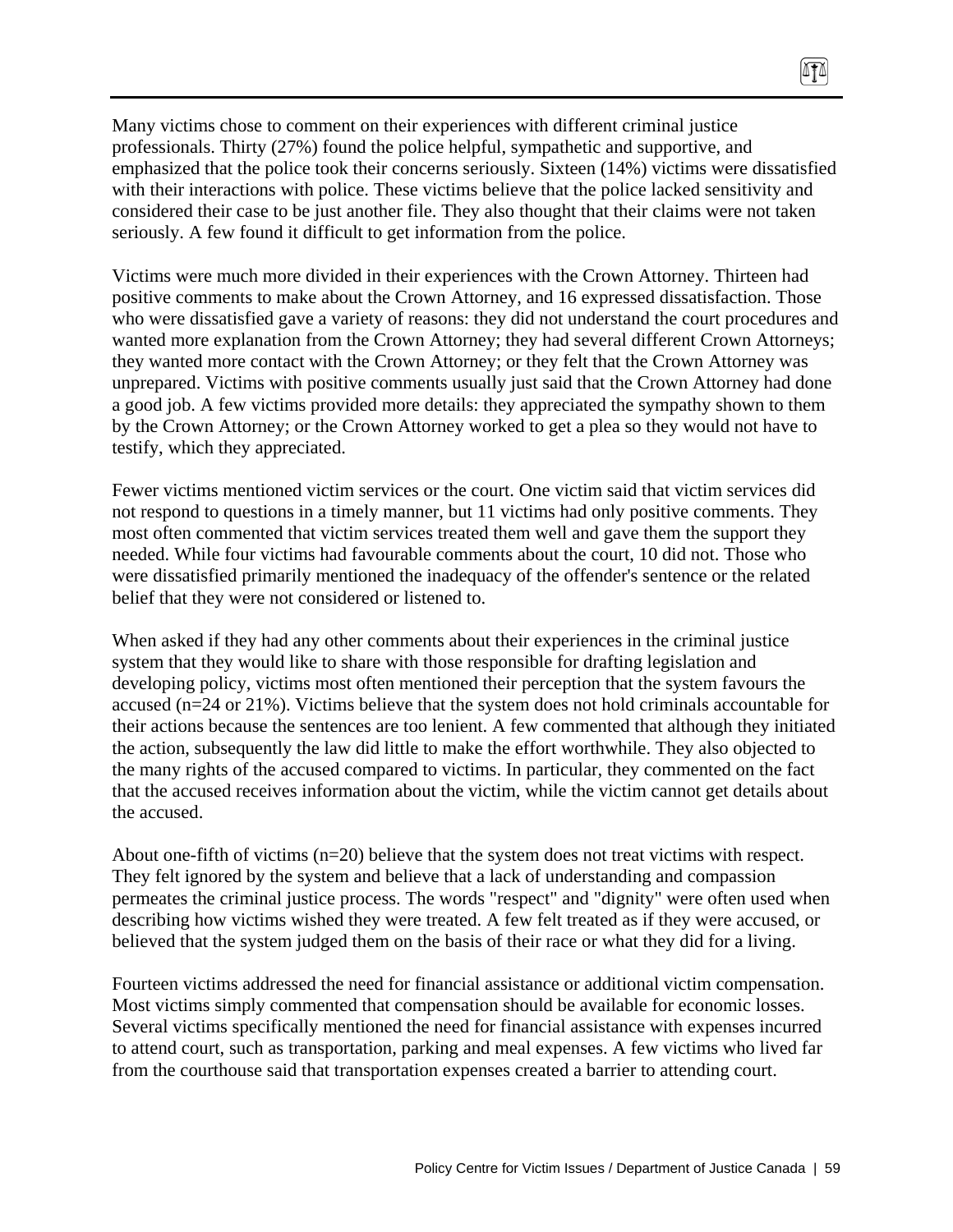Relatives of murder victims raised the need for financial assistance with cleaning the murder scene in instances where the deceased's relatives would otherwise have to clean it themselves.

Eleven victims said that they needed more information, in particular about the criminal justice system, while six felt that they were kept informed. Those who wanted more information found the system complex and confusing and said that victims need to both understand the system and know what to expect. In particular, victims need to be prepared for the length of the process and delays involved. Eight victims commented that the process is too lengthy and that the delays are very stressful and disruptive to victims' lives.

Several victims (n=8) spoke in favour of expanding victim services to cover situations where no charges are laid and where the accused is found not guilty. They noted that services do not typically extend to these situations; however, victims still need assistance and support to deal with the aftermath of the crime or the verdict. Victims who had received these services (e.g., a telephone call from victim services on the anniversary of the crime) expressed gratitude for the concern and thoughtfulness this displayed. Other victims wanted services to extend beyond sentencing. They wanted information about the offender's activities after sentencing. Given that some services are available for victims these comments demonstrate a gap in connecting victims with these services. Four victims commented that they believe that parole and probation victim services should offer their assistance to victims; victims should not have to ask.

To summarize, about half of victims rated the job done by the criminal justice system in considering victims as good. This positive impression appears to be largely based on their experiences with particular individuals in the system (i.e., their victim services provider, the Crown Attorney or the police officer who worked on their case). However, as seen in the above discussion, when asked if they wanted to share any of their experiences in the criminal justice system with those responsible for drafting legislation and developing policy, victims provided more critical comments that covered a range of issues: they perceive the system as favouring the accused; victims need to be treated with more respect; there is a need for more financial assistance and victim compensation; the provision of information to victims could be improved; and victim services should be expanded to cover situations where no charges are laid or the accused is found not guilty.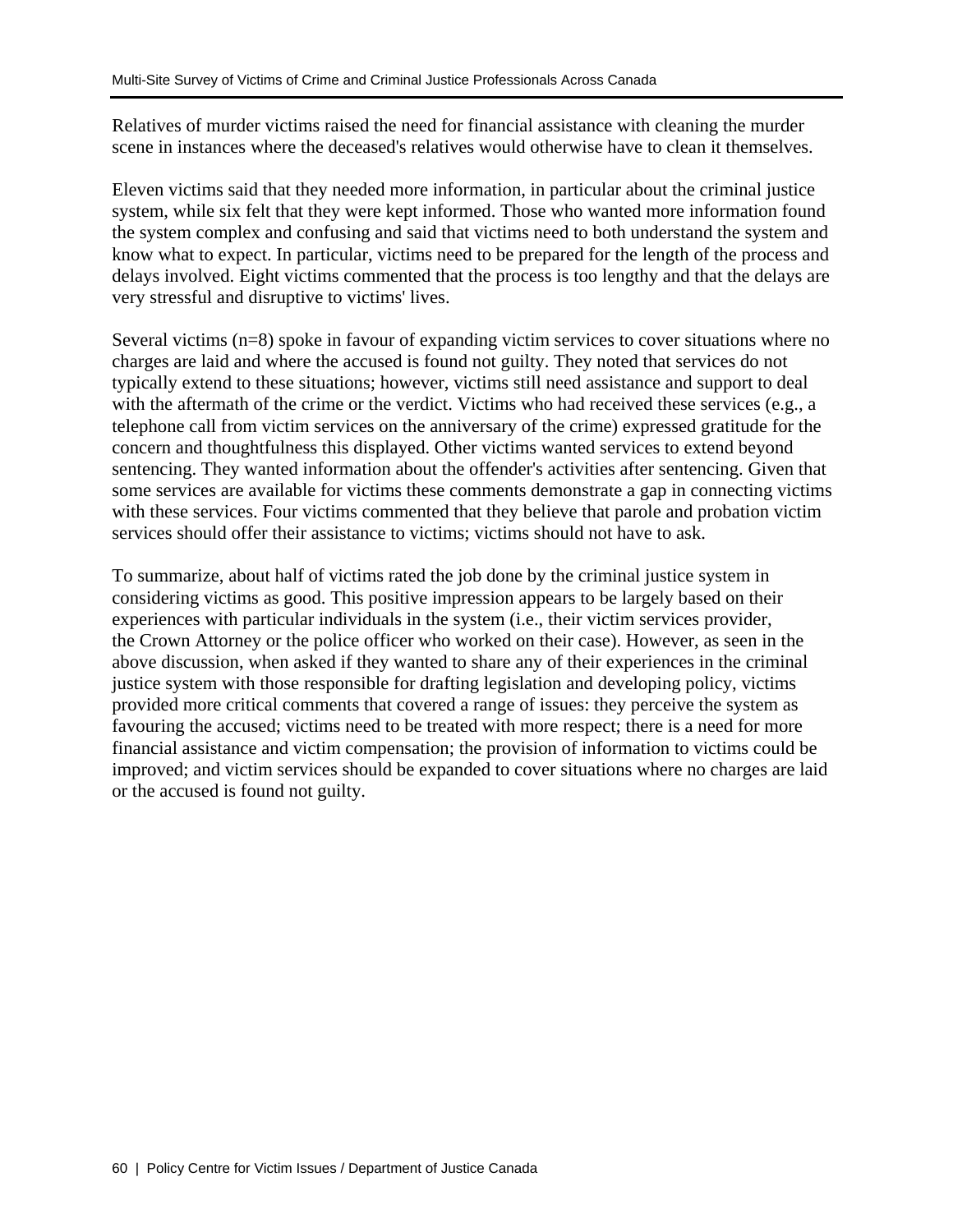# 4.0 Findings from Criminal Justice Professionals

his section of the report integrates the findings from the survey self-completed This section of the report integrates the findings from the survey sell questionnaires and interviews with criminal justice professionals.

# **4.1 Role of the Victim in the Criminal Justice Process**

While victim services providers and advocacy organizations were most supportive of an active role for victims, there is considerable agreement among all respondent groups that victims of crime have a legitimate role to play in the criminal justice process. In interviews, victim services providers emphasized that providing information to victims and giving them opportunities for input not only empowers victims, but also allows victims to gain a better understanding of the criminal justice system as a whole and a greater acceptance of decisions made in their case.

TI

Crown Attorneys, defence counsel and judges, for their part, regard the victim primarily as a witness and a source of information. They generally believe that victims are entitled to be consulted to some extent, especially before irrevocable steps are taken, although support for consultation was less prevalent among defence counsel than among Crown Attorneys and judges. Respondents from all three groups cautioned that the criminal justice system must deal with the accused in a manner that serves the public interest and protects society. They emphasized that decision-making ultimately must remain with the court and the Crown Attorney, who are more knowledgeable about the law and can be more objective. Concern was expressed that allowing too large a role for victims would erode the principle of innocent until proven guilty and thereby distort the criminal justice process. However, as Table 41 indicates, a sizeable minority (ranging from 49% to 23%) of Crown Attorneys, defence counsel and judges think the victim should be consulted at bail decisions, plea negotiations and sentencing.

Table 41 shows how criminal justice professionals interpret the role of the victim with respect to three specific aspects of the criminal justice process: bail decisions, plea negotiations, and sentencing.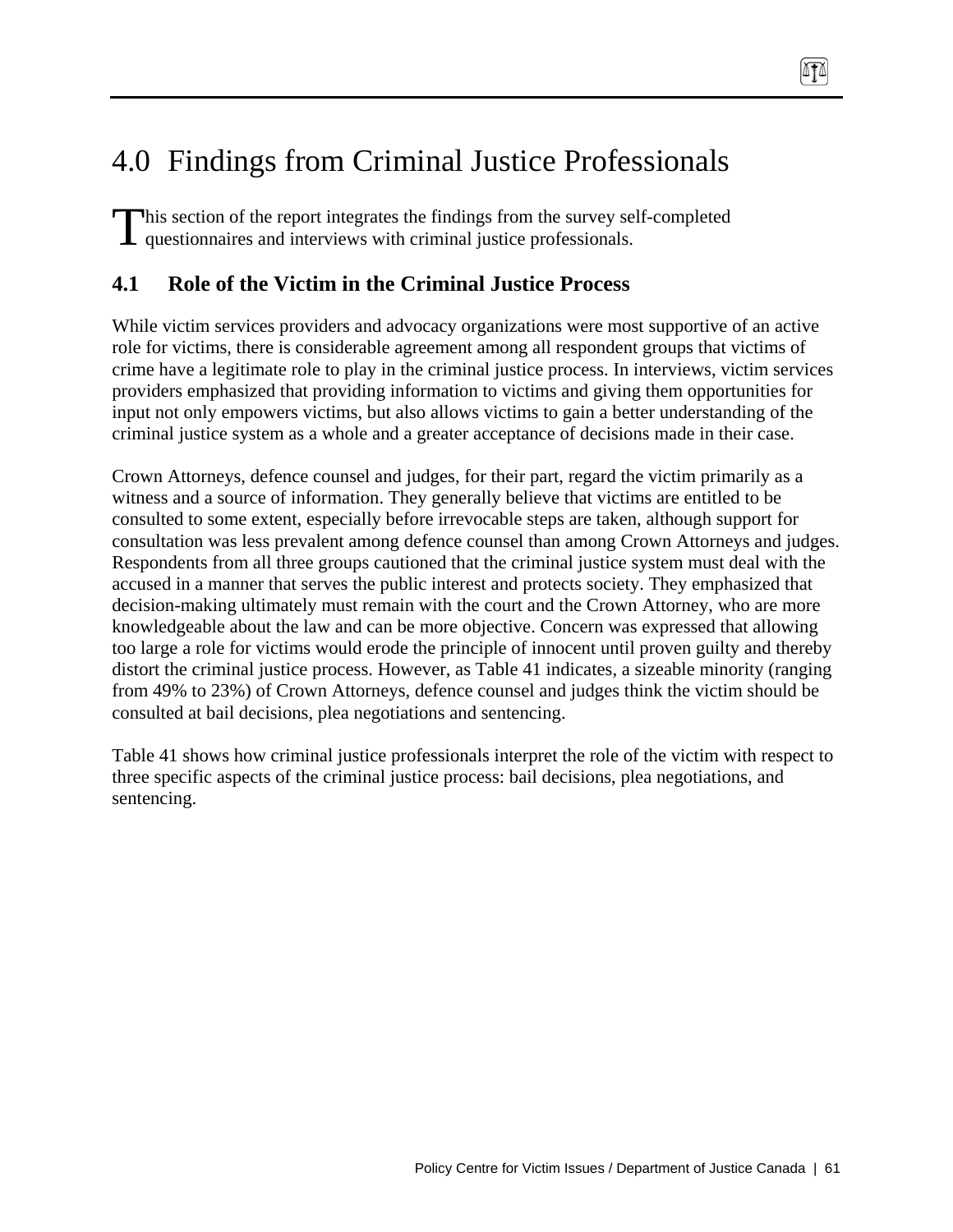| <b>TABLE 41:</b>                                                                                           |                              |                               |                      |           |           |                          |
|------------------------------------------------------------------------------------------------------------|------------------------------|-------------------------------|----------------------|-----------|-----------|--------------------------|
| WHAT ROLE SHOULD VICTIMS HAVE IN THE FOLLOWING STAGES OF THE CRIMINAL JUSTICE PROCESS (I.E.,               |                              |                               |                      |           |           |                          |
| SHOULD VICTIMS BE INFORMED, CONSULTED OR HAVE NO ROLE)?                                                    |                              |                               |                      |           |           |                          |
|                                                                                                            | Victim                       | Crown                         | Defence              | Judiciary | Police    | Advocacy                 |
|                                                                                                            | <b>Services</b><br>$(N=318)$ | <b>Attorneys</b><br>$(N=188)$ | Counsel<br>$(N=185)$ | $(N=110)$ | $(N=686)$ | Groups<br>$(N=47)$       |
| <b>Bail decisions</b>                                                                                      |                              |                               |                      |           |           |                          |
| Victim should be consulted                                                                                 | 64%                          | 48%                           | 34%                  | 46%       | 59%       | 70%                      |
| Victim should be informed only                                                                             | 32%                          | 42%                           | 49%                  | 40%       | 35%       | 30%                      |
| Victim should not have any role                                                                            | 2%                           | 4%                            | 17%                  | 9%        | 4%        | $- -$                    |
| No response                                                                                                | 3%                           | 6%                            | 0%                   | 4%        | 3%        | $- -$                    |
| Totals                                                                                                     | 101%                         | 100%                          | 100%                 | 99%       | 101%      | 100%                     |
| Plea Negotiations                                                                                          |                              |                               |                      |           |           |                          |
| Victim should be consulted                                                                                 | 61%                          | 44%                           | 25%                  | N/A       | N/A       | 81%                      |
| Victim should be informed only                                                                             | 32%                          | 35%                           | 38%                  | N/A       | N/A       | 13%                      |
| Victim should not have any role                                                                            | 3%                           | 14%                           | 37%                  | N/A       | N/A       | 2%                       |
| No response                                                                                                | 4%                           | 6%                            | 1%                   | N/A       | N/A       | 4%                       |
| Totals                                                                                                     | 100%                         | 99%                           | 101%                 | N/A       | N/A       | 100%                     |
| Sentencing                                                                                                 |                              |                               |                      |           |           |                          |
| Victim should be consulted                                                                                 | 64%                          | 49%                           | 23%                  | 56%       | N/A       | 75%                      |
| Victim should be informed only                                                                             | 31%                          | 36%                           | 54%                  | 33%       | N/A       | 21%                      |
| Victim should not have any role                                                                            | 2%                           | 9%                            | 23%                  | 8%        | N/A       | $\overline{\phantom{a}}$ |
| No response                                                                                                | 3%                           | 6%                            | 1%                   | 3%        | N/A       | 4%                       |
| <b>Totals</b>                                                                                              | 100%                         | 100%                          | 101%                 | 100%      | N/A       | 100%                     |
| Note: Respondents could give only one response, however, totals do not always sum to 100% due to rounding. |                              |                               |                      |           |           |                          |

## *Bail Decisions*

Among the criminal justice professionals surveyed in this research, a substantial proportion in all categories believes that victims should be consulted in bail decisions. Advocacy organizations, victim services, and police were most likely to support a consultative role for victims at bail, followed by Crown Attorneys and judges and lastly by defence counsel. In interviews, victim services providers pointed out that victims can sometimes shed light on prior unreported criminal activity in which the accused may have been involved and past breaches of conditions, and can thus assist the court in determining appropriate conditions in bail decisions. While about half of Crown Attorneys surveyed believe that victims should be consulted in bail determinations, several emphasized in interviews that victims should not be involved in the decision to release or detain the accused. Similarly, judges explained in interviews that victims should make their safety concerns known to the police and to the Crown Attorney, whose responsibility it then becomes to bring these concerns forward to the court.

Among defence counsel surveyed, one-third believe that victims should be consulted, while about half believe that victims should simply be informed, and one-fifth believe that they should have no role at all. In interviews, defence counsel expressed their conviction that the victim's input should never be determinative, although they acknowledged the Crown Attorney's need to get information from the victim about safety issues and the desirability for some amount of victim input about conditions. A few of those interviewed said that any victim involvement in bail determinations erodes the presumption of innocence and should, therefore, be very limited.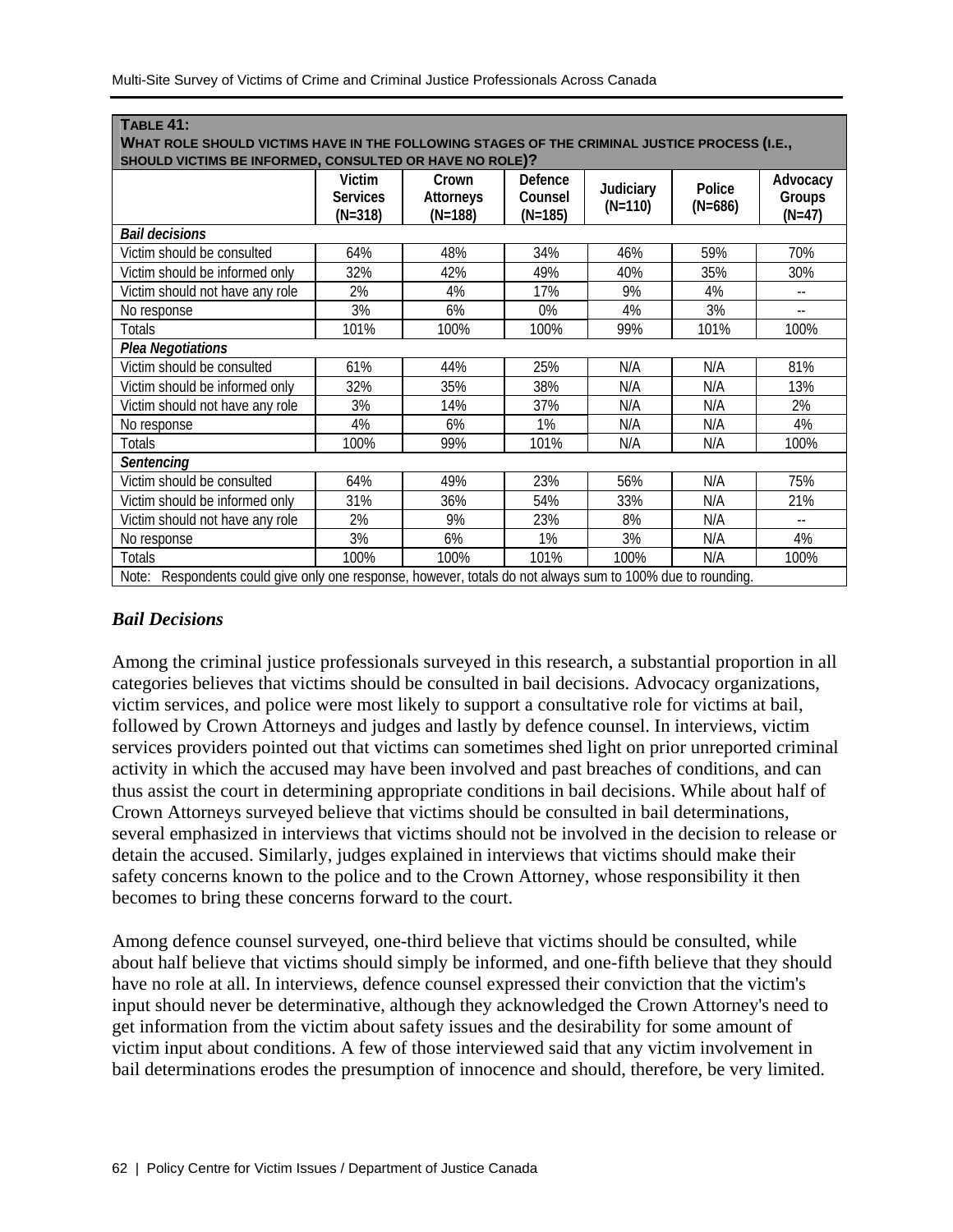## *Plea Negotiations*

Compared to bail decisions, a slightly smaller proportion of victim services providers and Crown Attorneys support consulting with victims during plea negotiations (the opposite was true for advocacy groups). Slightly more than 60% of victim services providers and 44% of Crown Attorneys surveyed believe that victims should be consulted at this stage. Several Crown Attorneys acknowledged in interviews that consultation helps to ensure that the Crown Attorney considers all of the relevant facts and issues in any negotiations, and a few said that it is appropriate for victims to have input where restitution and conditions are involved. However, even Crown Attorneys who think that victims should be consulted emphasized that the victim's views are only one element in the Crown Attorney's decision. Observing that victims lack objectivity and knowledge of the law, Crown Attorneys said in interviews that prosecutorial discretion must prevail in order to ensure that decisions accord with the interests of society. Fourteen percent of Crown Attorneys surveyed believe that victims should have no role at all in plea negotiations.

TI

Defence counsel are the least prepared of the respondent groups to accept a prominent role for victims in plea negotiations. One-quarter of those surveyed approve of consulting the victim, whereas almost 40% support keeping the victim informed, and the same proportion believes that the victim should have no role whatsoever. In interviews, defence counsel who favoured no role for the victim pointed out that the court decision whether to accept a plea must be based on the evidence, which is a legal issue that the victim cannot evaluate. Similarly, those who approved of consulting the victim during negotiations did so with the proviso that the Crown Attorney's discretion should remain unfettered.

## *Sentencing*

There is also considerable support for consulting victims at sentencing. With the exception of defence counsel, between half and three-quarters of respondents surveyed in all categories approve of consulting the victim at this stage. In interviews, Crown Attorneys, judges, and victim services providers said that consultation at the sentencing stage should occur primarily by way of the victim impact statement. In addition, a few victim services providers suggested in interviews that victims should be permitted to make sentencing recommendations. This position, however, had no proponents among the other respondent groups.

In interviews, several Crown Attorneys and judges, and a few defence counsel, supported consulting victims for sentences served in the community, and a few judges noted that victims have the opportunity to contribute to crafting a sentence when restorative approaches are used. However, there is also general agreement that victims should not have any say regarding the length or severity of sentences. Crown Attorneys, judges, and defence counsel believe that it is inappropriate for victims to suggest or determine a sentence, since the court is obligated to consider society's interests in sentencing, which may differ from those of the individual victim. From their perspective, introducing a personal or emotional element into sentencing would result in dissimilar sentences for similar crimes based on individual victims' characteristics. Such a practice would threaten the credibility of the criminal justice system.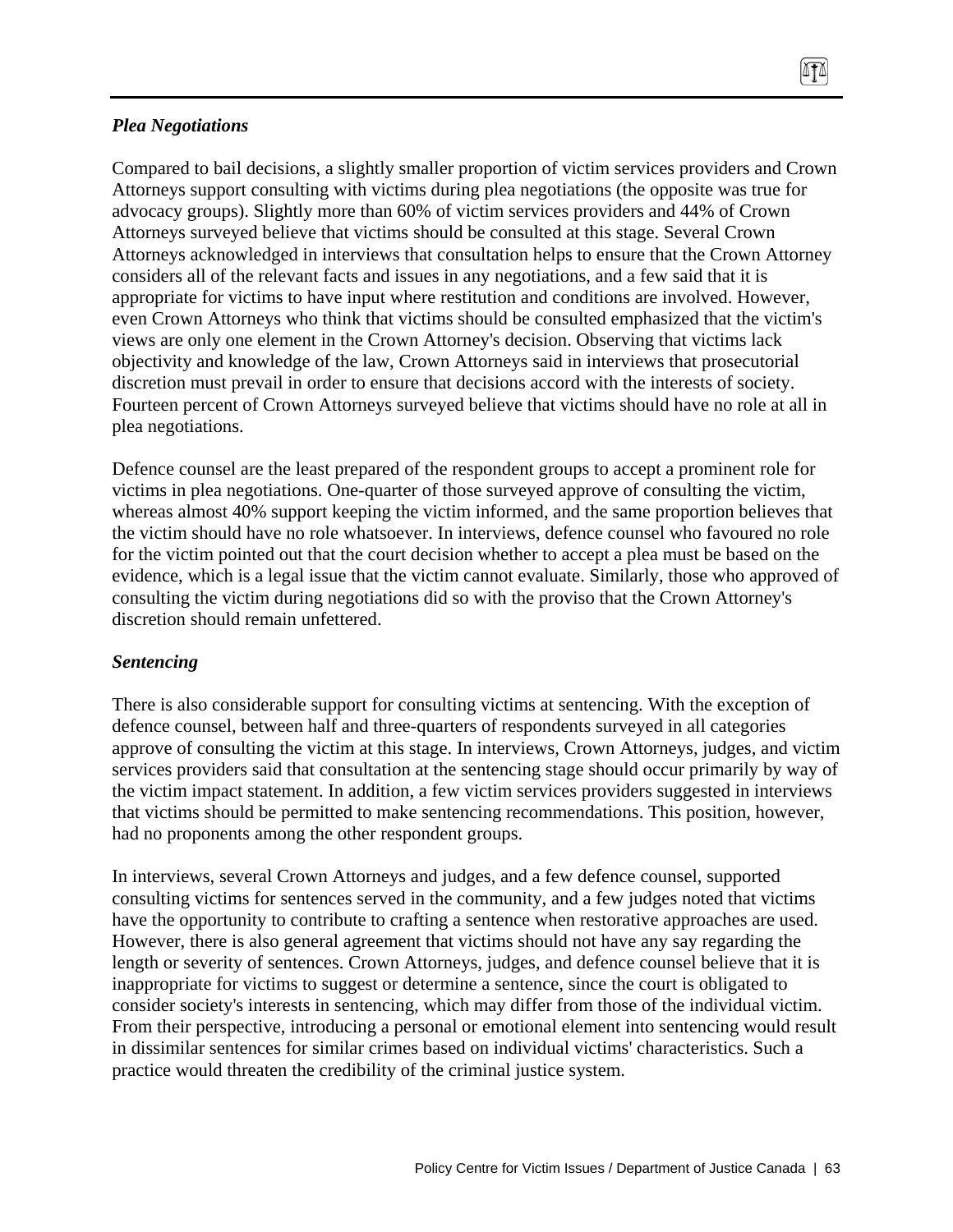# *Other Aspects of the Criminal Justice Process*

Some groups of criminal justice professionals were asked to comment on the victim's role in various other aspects of the criminal justice process. For example, police were asked for their view of the victim's role in the police investigation. Almost two-thirds of police surveyed believe that the victim should merely be kept informed of developments over the course of the police investigation; the remaining one-third support consultation. In interviews, police explained that victims should not play an active role in the police investigation beyond providing information about the facts. They stressed the importance of the victim's role (noting that often the victim is the only source of information available to support the investigation), but qualified this response by saying that information provided by victims might be coloured by emotion and therefore has to be objectively assessed.

Survey respondents representing parole agencies (NPB, CSC, and provincial parole boards) were asked for their view of the victim's role in conditional release decisions. More than half (55%) think that the victim should be consulted in these decisions, while 40% believe that the victim should simply be informed. CSC respondents were also asked about the victim's role in decisions about the offender's incarceration: 41% approve of consulting the victim, whereas 28% support keeping the victim informed, and 14% believe that the victim should not play any role.

Overall, criminal justice professionals believe that victims should be informed and involved in the criminal justice system. However, they also believe that victims do not fully understand the intricacies of the legal system and therefore should not be the ultimate decision-makers.

# **4.2 Responsibility of Criminal Justice Professionals to Victims**

In both the interviews and the self-completed questionnaires, police, Crown Attorneys, and judges were asked to describe their responsibility to victims of crime through an open-ended question (i.e., no check list of possible responses was provided). All three groups identified responsibilities such as explaining the criminal justice system, keeping victims informed of the status of their case, and providing them an opportunity to be heard and considering their views.

# *Police Responsibility to Victims*

Police perceive one of their most important obligations to be informing victims of the status of the police investigation; 56% of those surveyed mentioned this responsibility. Provision of information for victims by police is greatest at the outset of the criminal justice process. Almost all police surveyed (94%), for example, said that they generally provide victims with information about victim services. More than three-quarters maintain regular contact with victims of crime throughout the investigation, and approximately two-thirds usually inform victims about outcomes of bail decisions and about victim impact statements. Police involvement tapers off once a case has gone to court; less than two-thirds of those surveyed usually provide information about court dates, and just over half usually provide information about outcomes of court processes other than bail decisions. In interviews, several police observed that the amount of police contact with victims varies by the nature of the case and the individual officer.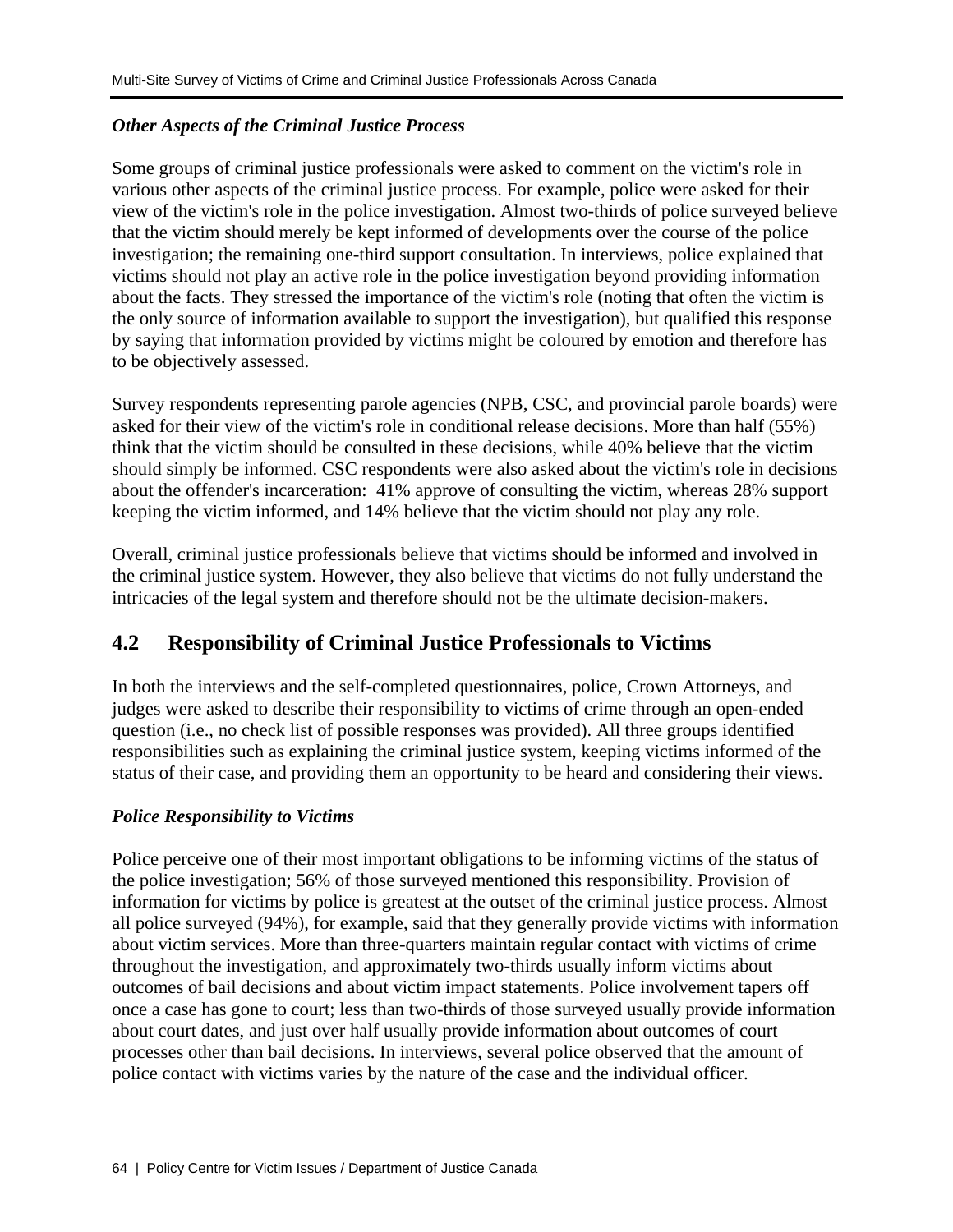As Table 42 shows, police surveyed also mentioned referring victims to appropriate services and resources (25%); ensuring their safety (19%); investigating complaints thoroughly (18%); and treating victims with compassion and respect (17%) among their other responsibilities.

| <b>TABLE 42:</b><br>WHAT IS THE RESPONSIBILITY OF POLICE WITH RESPECT TO VICTIMS? <sup>19</sup>                         |                     |  |  |
|-------------------------------------------------------------------------------------------------------------------------|---------------------|--|--|
| Responsibility:                                                                                                         | Police<br>$(N=686)$ |  |  |
| Inform victims of the status of the police investigation                                                                | 56%                 |  |  |
| Refer victims to appropriate services                                                                                   | 25%                 |  |  |
| Ensure the protection or safety of the victim                                                                           | 19%                 |  |  |
| Investigate complaints thoroughly                                                                                       | 18%                 |  |  |
| Treat victims with compassion or respect                                                                                | 17%                 |  |  |
| Explain the criminal justice system                                                                                     | 11%                 |  |  |
| Give victims priority                                                                                                   | 11%                 |  |  |
| Inform victims about their legal options                                                                                | 7%                  |  |  |
| Other                                                                                                                   | $< 1\%$             |  |  |
| No response                                                                                                             | 9%                  |  |  |
| Note 1: Open-ended question.<br>Note 2: Respondents could provide more than one response; total sums to more than 100%. |                     |  |  |

The majority of police surveyed (67%) do not think that responding to victims' needs impedes their police work. On the contrary, in interviews, many police stressed that attending to victims' needs is an integral part of their work, although high workloads and limited resources compel them to prioritize their time. When asked how the needs of victims might be balanced with their time and resource restraints, police who were surveyed most often suggested that services to victims be provided by court-based or police-based victim services instead of by police themselves. This would allow police to focus their efforts on the conduct of the investigation.

# *Crown Attorney Responsibility to Victims*

A substantial proportion of Crown Attorneys surveyed in this research believe that they have a responsibility to keep victims informed of developments as their case proceeds through the criminal justice system (46%); to explain to them the functioning of the criminal justice system (40%); and to listen to their views and concerns and take these into account when making decisions (25%).

As shown in Table 43, 15% of those surveyed observed that the Crown Attorney has a responsibility to act in the public interest. In interviews, Crown Attorneys explained that they, as the representative of the state, must see that cases proceed with respect to the *Criminal Code*. Crown Attorneys have an obligation to remain objective, to consider the whole facts, and to advance admissible evidence in what are alleged to be crimes. Their duties therefore include correcting the common misperception that the Crown Attorney is counsel for the victim. Important aspects of the Crown Attorney's role are to explain to victims the limits of criminal law and the criminal justice system, to make sure they understand the rules and criteria used in decision-making, and to make sure they have a realistic expectation of how their case might

 $19\,$ Note: Police were asked to describe their responsibility to victims of crime through an open-ended question (i.e., no check list of possible responses was provided).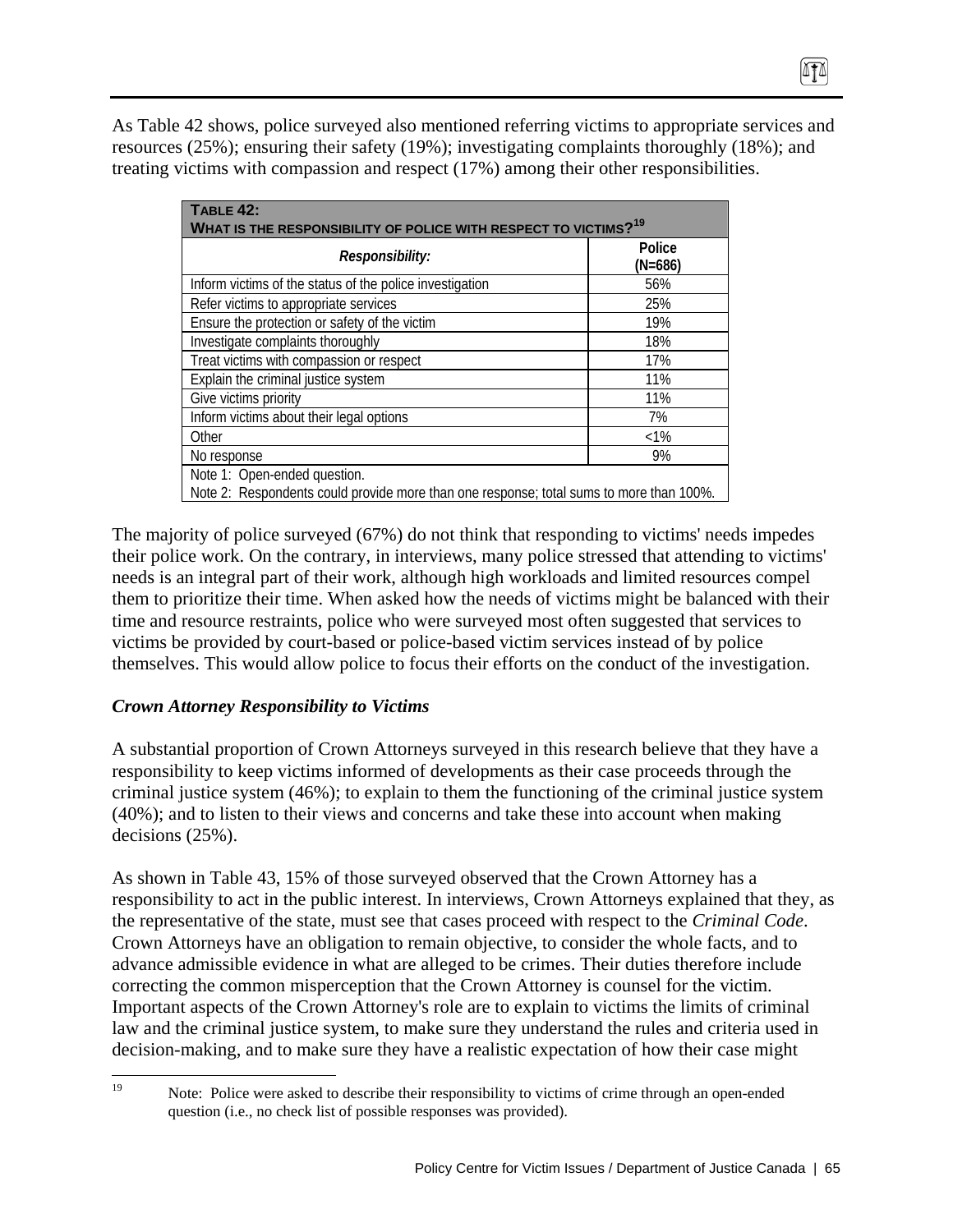unfold. Although Crown Attorneys said that they always bear the victim's experience and opinions in mind, the victim does not and should not control the prosecution.

| <b>TABLE 43:</b><br>WHAT IS THE CROWN ATTORNEY'S RESPONSIBILITY TO VICTIMS? <sup>20</sup>                                  |                                     |  |  |  |
|----------------------------------------------------------------------------------------------------------------------------|-------------------------------------|--|--|--|
| <b>Responsibility:</b>                                                                                                     | <b>Crown Attorneys</b><br>$(N=188)$ |  |  |  |
| Inform victims of the status of their case                                                                                 | 46%                                 |  |  |  |
| Explain the criminal justice system                                                                                        | 40%                                 |  |  |  |
| Listen to or consider the victim's views                                                                                   | 25%                                 |  |  |  |
| Act in the public interest                                                                                                 | 15%                                 |  |  |  |
| Treat victims with respect                                                                                                 | 14%                                 |  |  |  |
| Obtain information from the victim                                                                                         | 10%                                 |  |  |  |
| Prepare victims for testimony                                                                                              | 9%                                  |  |  |  |
| Explain Crown Attorney decisions                                                                                           | 8%                                  |  |  |  |
| Convey the victim's views to the court                                                                                     | 6%                                  |  |  |  |
| Ensure victims are not re-victimized                                                                                       | 5%                                  |  |  |  |
| Other                                                                                                                      | 3%                                  |  |  |  |
| No response                                                                                                                | 11%                                 |  |  |  |
| Note 1: Open-ended question.<br>Note 2: Respondents could provide more than one response; total sums to more than<br>100%. |                                     |  |  |  |

Slightly fewer than 30% of Crown Attorneys surveyed believe that they have sufficient opportunity to meet with victims during a typical case; approximately two-thirds said that they do not. In interviews, many Crown Attorneys said that they prioritize their time to ensure that they devote sufficient attention to child victims and victims of sexual assault, domestic violence, murder, and other serious crimes, and meet with victims of other types of offences only if the victim initiates contact.

When asked what else Crown Attorneys should do to further assist victims if time were not an issue, 26% of those surveyed mentioned better pre-trial consultation and preparation; another 25% simply mentioned more consultation in general. In interviews, Crown Attorneys explained that they would like to be able to meet with victims well in advance of the court date, rather than on the day of the trial or hearing, and to extend to all victims the time and attention they devote to victims of violent crimes. Another 17% of Crown Attorneys surveyed said that they would like to be able to keep victims informed at every stage of the criminal justice process. However, 12% believe that they should not do anything further to assist victims.

In interviews, many Crown Attorneys emphasized the indispensable role of victim assistance workers in doing some of this work. Sixty-three percent of Crown Attorneys surveyed reported that victim and witness assistants are available to work with them in their offices.

 $20\,$ Note: Crown Attorneys were asked to describe their responsibility to victims of crime through an openended question (i.e., no check list of possible responses was provided).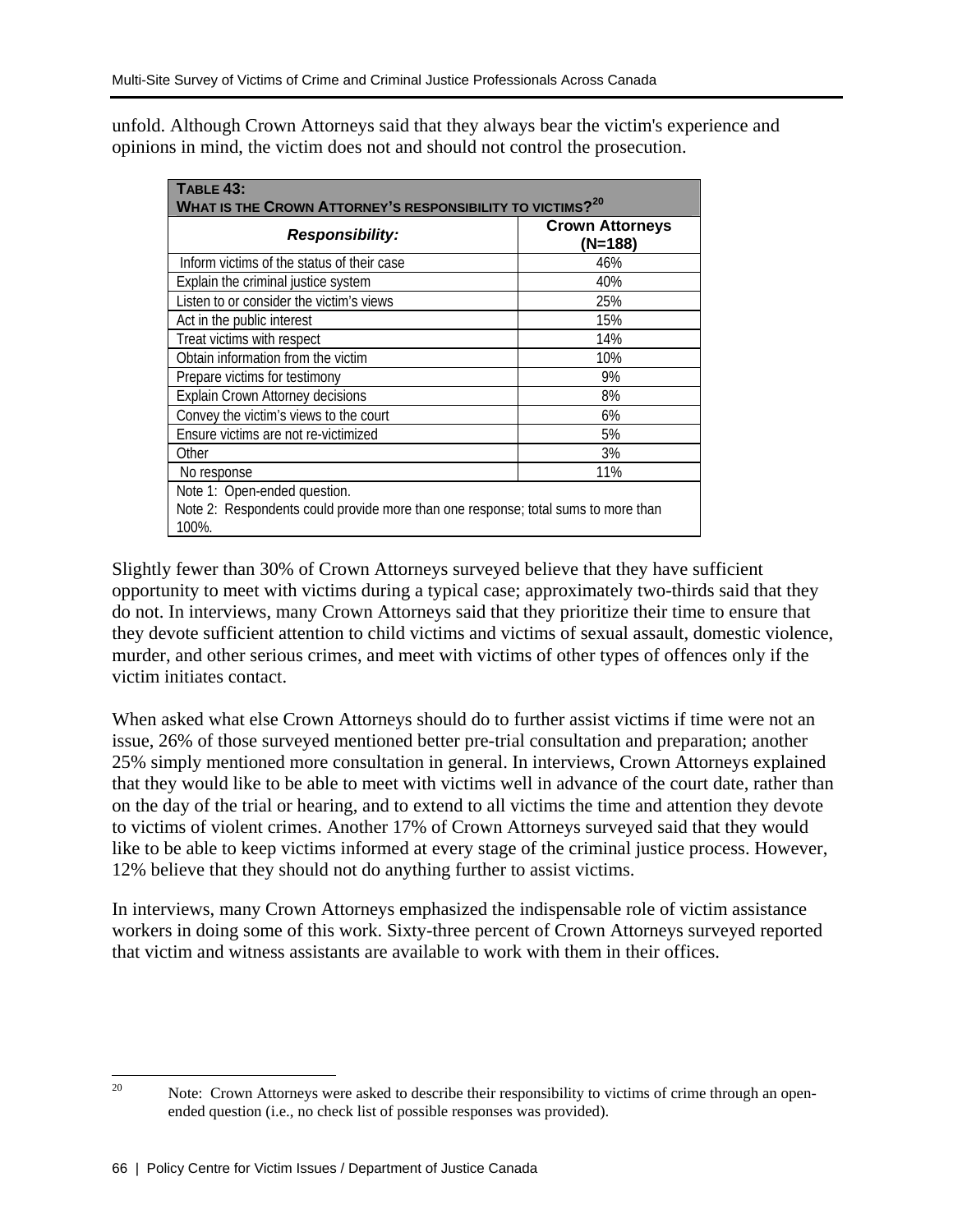# *Judicial Responsibility to Victims*

 $21\,$ 

As Table 44 shows, judges believe that their main responsibility to victims of crime is to give victims an opportunity to be heard; 42% of those surveyed mentioned this responsibility. In interviews, judges explained that the judiciary has a responsibility to provide a forum in which victims can be heard, to listen to their views and concerns, and to let them know that the court appreciates their concerns and the harm that has been done to them.

| TABLE 44:                                                           |                   |
|---------------------------------------------------------------------|-------------------|
|                                                                     |                   |
| <b>WHAT IS THE COURT'S RESPONSIBILITY TO VICTIMS?</b> <sup>21</sup> |                   |
| <b>Responsibility:</b>                                              | Judiciary (N=110) |
| Listen to victims or give them an opportunity to be heard           | 42%               |
| Provide a fair process or maintain an impartial role                | 18%               |
| Protect the victim                                                  | 17%               |
| Treat victims with respect                                          | 14%               |
| Explain the disposition                                             | 10%               |
| Keep victims informed                                               | 9%                |
| Apply the law                                                       | 8%                |
| Explain the law or the criminal justice process                     | 3%                |
| Other                                                               | 6%                |
| No response                                                         | 12%               |
| Note 1: Open-ended question.                                        |                   |

Note 2: Respondents could provide more than one response; total sums to more than 100%.

Some of the judges surveyed focused on the court's obligations to provide a fair and impartial process that will ensure that justice is done (18%) and to apply the law (8%). In interviews, judges expanded on these ideas, explaining that the judiciary has a responsibility to be fair to everyone who appears before it - whether victim, accused, or other member of the public. Some concern was expressed that since the introduction of victims of crime legislation, it is no longer clear how the judiciary is to balance its responsibility to victims with its responsibility to the accused and to society as a whole. Several judges observed, in interviews, that the judiciary must keep the public interest foremost in mind when balancing the rights of the victim with the rights of the accused.

Judges who were surveyed also mentioned their responsibility to protect the victim (17%), to treat victims with respect (14%), to explain the disposition of the case (10%), and to keep victims informed (9%). In interviews, judges at small sites noted that the judiciary has a responsibility to provide court facilities that allow victims to maintain a sense of dignity. In small rural or remote locations, it can be difficult to provide adequate facilities with separate waiting areas for victim and accused, courtrooms in which victim and accused sit apart from each other, and adequate interview rooms, telephones, and washrooms.

Note: Judges were asked to describe their responsibility to victims of crime through an open-ended question (i.e., no check list of possible responses was provided).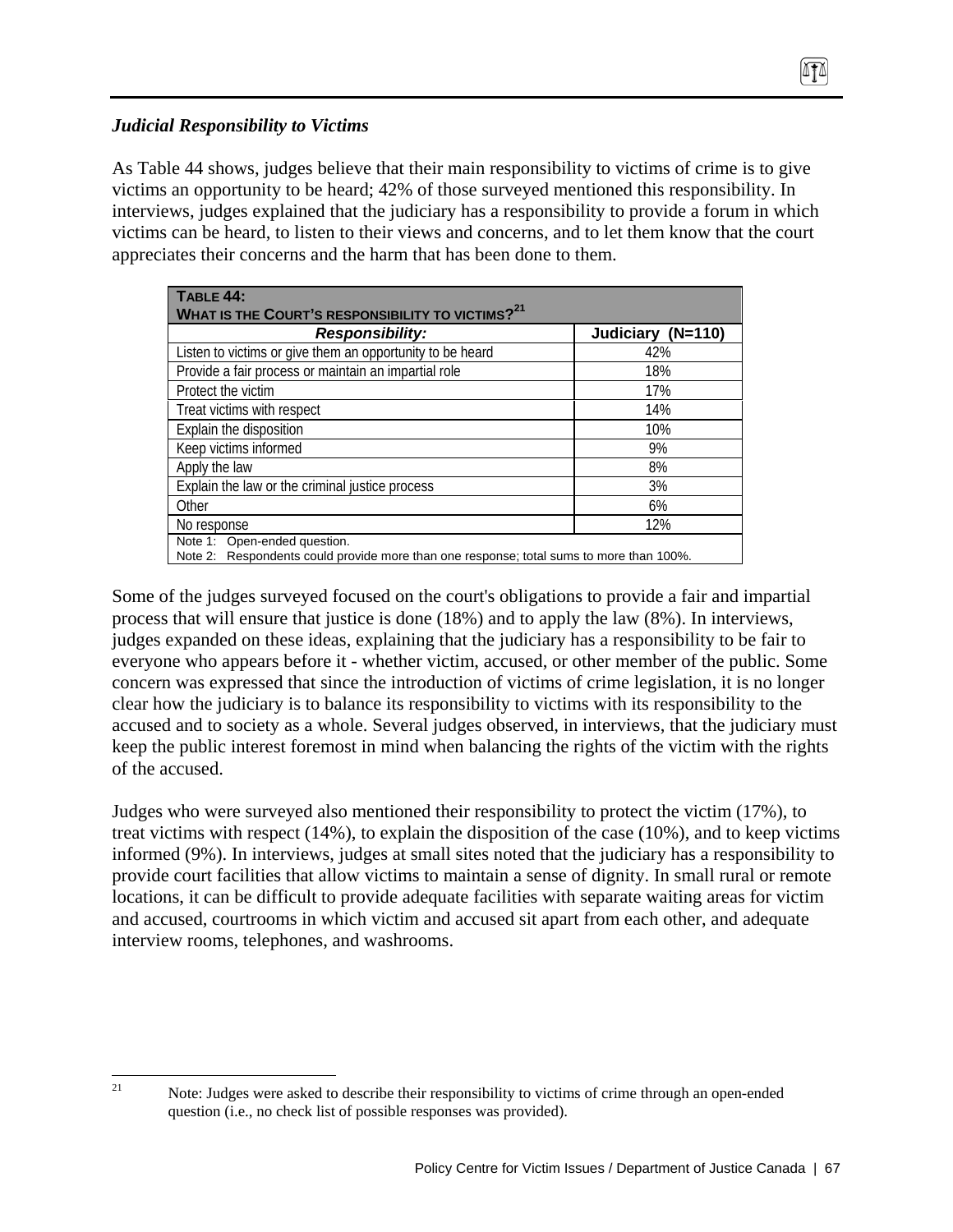# **4.3 Services for Victims**

The following section considers the availability and accessibility of victim services in the sites studied. Respondents were asked about the types of services available in their community; the services offered by their particular victim service organization(s); challenges to accessing victim services; and how to improve accessibility, including how best to inform victims about available services.

# **4.3.1 Types of Services Available**

In order to determine the full range of victim services available in the sites studied, respondents to the victim services, Crown Attorney, and police surveys were asked to list the types of victim services available in their community (including their own organization, if applicable). Table 45 below provides these results.

| <b>TABLE 45:</b><br>WHAT VICTIM SERVICES ARE AVAILABLE IN YOUR COMMUNITY?                                                                                                                                                                                                                         |                                               |                                        |                            |
|---------------------------------------------------------------------------------------------------------------------------------------------------------------------------------------------------------------------------------------------------------------------------------------------------|-----------------------------------------------|----------------------------------------|----------------------------|
| Type of service:                                                                                                                                                                                                                                                                                  | <b>Victim</b><br><b>Services</b><br>$(N=318)$ | Crown<br><b>Attorneys</b><br>$(N=188)$ | <b>Police</b><br>$(N=686)$ |
| Police-based victim services                                                                                                                                                                                                                                                                      | 82%                                           | 64%                                    | 82%                        |
| Court-based victim services                                                                                                                                                                                                                                                                       | 57%                                           | 50%                                    | 49%                        |
| Specialized victim services for domestic violence                                                                                                                                                                                                                                                 | 78%                                           | 73%                                    | 79%                        |
| Specialized victim services for sexual assault                                                                                                                                                                                                                                                    | 69%                                           | 65%                                    | 73%                        |
| Specialized victim services for children                                                                                                                                                                                                                                                          | 66%                                           | 64%                                    | 69%                        |
| Note: Respondents could provide more than one response, therefore, totals sum to more than 100%.<br>Only those categories of service named in all of the surveys are included.<br>Respondents who listed another type of service or those who gave no response are not represented in this table. |                                               |                                        |                            |

As seen in Table 45, two-thirds to four-fifths of respondents reported that police-based victim services and specialized victim services for domestic violence, sexual assault, and children are available in their communities. A smaller percentage of respondents reported that court-based services are available.

# **4.3.2 Specific Services Offered by Victim Services**

In addition to obtaining information about the types of services available to victims, the survey also sought information on the specific services offered. Each victim services respondent was asked to identify the services provided by his or her organization from the list given in Table 46 below.

From the survey responses, it appears that victims generally receive most of the services on the list. In particular, as Table 46 shows, victim services almost always make referrals, provide crisis support, accompany victims to court, and inform victims about court procedures and the workings of the criminal justice system. Many of these organizations also inform victims about victim impact statements and help them prepare to testify in court. Assisting victims with requests for restitution received the fewest mentions.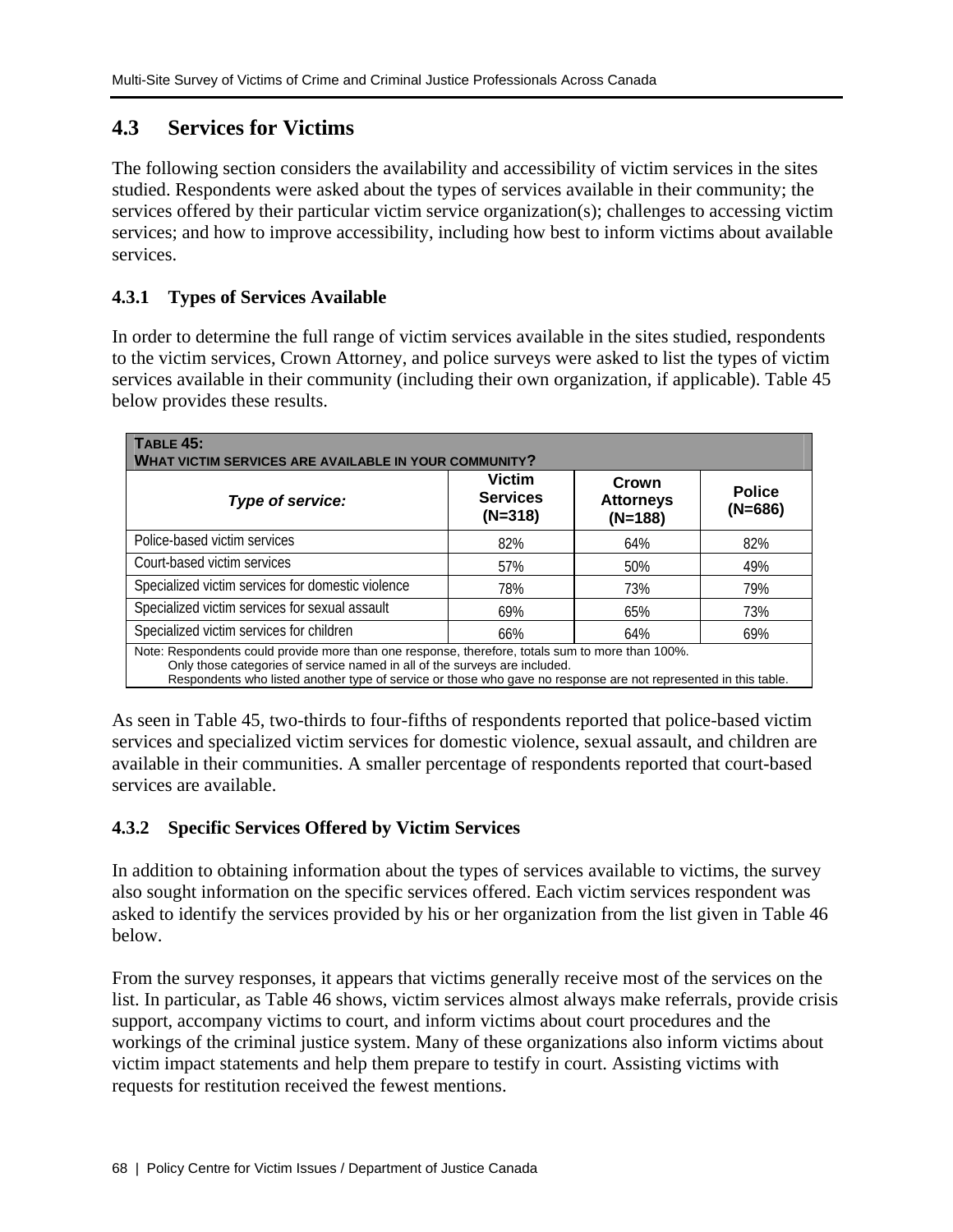| <b>TABLE 46:</b><br>TYPES OF SERVICES PROVIDED BY TYPE OF VICTIM SERVICES (VS) PROVIDERS        |                                  |                       |                       |                          |                       |  |
|-------------------------------------------------------------------------------------------------|----------------------------------|-----------------------|-----------------------|--------------------------|-----------------------|--|
| Type of Victim Service Provided:                                                                | All<br>Victim<br><b>Services</b> | Police<br>based<br>VS | Court<br>based<br>VS. | Community<br>based<br>VS | System<br>based<br>VS |  |
| Make referrals                                                                                  | 92%                              | 96%                   | 100%                  | 84%                      | 90%                   |  |
| Provide crisis Support                                                                          | 88%                              | 93%                   | 63%                   | 93%                      | 80%                   |  |
| Accompany victims to court                                                                      | 84%                              | 83%                   | 100%                  | 76%                      | 80%                   |  |
| Inform victims about court procedures                                                           | 83%                              | 92%                   | 92%                   | 75%                      | 90%                   |  |
| Inform victims about the criminal justice system                                                | 82%                              | 91%                   | 92%                   | 75%                      | 90%                   |  |
| Inform victims about victim impact statements                                                   | 78%                              | 90%                   | 79%                   | 61%                      | 85%                   |  |
| Help victims prepare to testify in court                                                        | 73%                              | 73%                   | 89%                   | 69%                      | 80%                   |  |
| Inform victims of the opportunity to request restitution                                        | 64%                              | 80%                   | 68%                   | 40%                      | 70%                   |  |
| Inform victims about the police investigation                                                   | 59%                              | 71%                   | 37%                   | 61%                      | 70%                   |  |
| Inform the police, Crown Attorney, or court of<br>victims' safety concerns at bail              | 59%                              | 57%                   | 76%                   | 63%                      | 70%                   |  |
| Liaise with Crown Attorneys                                                                     | 58%                              | 52%                   | 89%                   | 57%                      | 80%                   |  |
| Provide counselling                                                                             | 55%                              | 34%                   | 61%                   | 78%                      | 60%                   |  |
| Inform victims about bail outcomes                                                              | 54%                              | 61%                   | 82%                   | 42%                      | 75%                   |  |
| Help victims prepare forms to request restitution                                               | 45%                              | 51%                   | 42%                   | 43%                      | 55%                   |  |
| Note: Respondents could provide more than one response, therefore totals sum to more than 100%. |                                  |                       |                       |                          |                       |  |

Respondents who gave no response are not included.

# **4.3.3 Challenges to Access**

In addition to the availability of victim services, the survey asked about accessibility. Three respondent groups - victim services providers, police, and advocacy groups were asked to comment on whether particular accessibility issues exist for victim services in their communities. Across all three respondent groups, a sizeable minority (approximately 10-2%) did not comment. As seen in Table 47, police and advocacy groups have conflicting views about the accessibility of victim services. Few police perceive any difficulties with accessibility, and most advocacy group respondents say that some impediments exist. Victim services respondents represent a middle ground. While these respondent groups may disagree about the extent to which accessibility is a problem, there is considerable agreement about the reasons. However, one-third to two-thirds of respondents did not provide any additional explanations.

| <b>TABLE 47:</b><br>DO VICTIMS OF CRIME FACE CHALLENGES IN ACCESSING VICTIM SERVICES IN YOUR COMMUNITY?                                                      |                                        |                     |                                |
|--------------------------------------------------------------------------------------------------------------------------------------------------------------|----------------------------------------|---------------------|--------------------------------|
| Percentage of respondents who indicated<br>challenges to accessing victim services:                                                                          | Victim<br><b>Services</b><br>$(N=318)$ | Police<br>$(N=686)$ | Advocacy<br>Groups<br>$(N=47)$ |
| Language barriers                                                                                                                                            | 53%                                    | 11%                 | 66%                            |
| <b>Financial barriers</b>                                                                                                                                    | 43%                                    | 6%                  | 77%                            |
| Services do not respond to cultural needs                                                                                                                    | 35%                                    | 5%                  | 70%                            |
| Lack of victim services because of rural location                                                                                                            | 29%                                    | 9%                  | 55%                            |
| Services do not respond to needs of both genders                                                                                                             | 26%                                    | 6%                  | 53%                            |
| Physical barriers for person with disabilities                                                                                                               | 21%                                    | 3%                  | 51%                            |
| Note: Respondents could provide more than one response; totals sum to more than 100%.<br>Respondents who gave no response are not represented in this table. |                                        |                     |                                |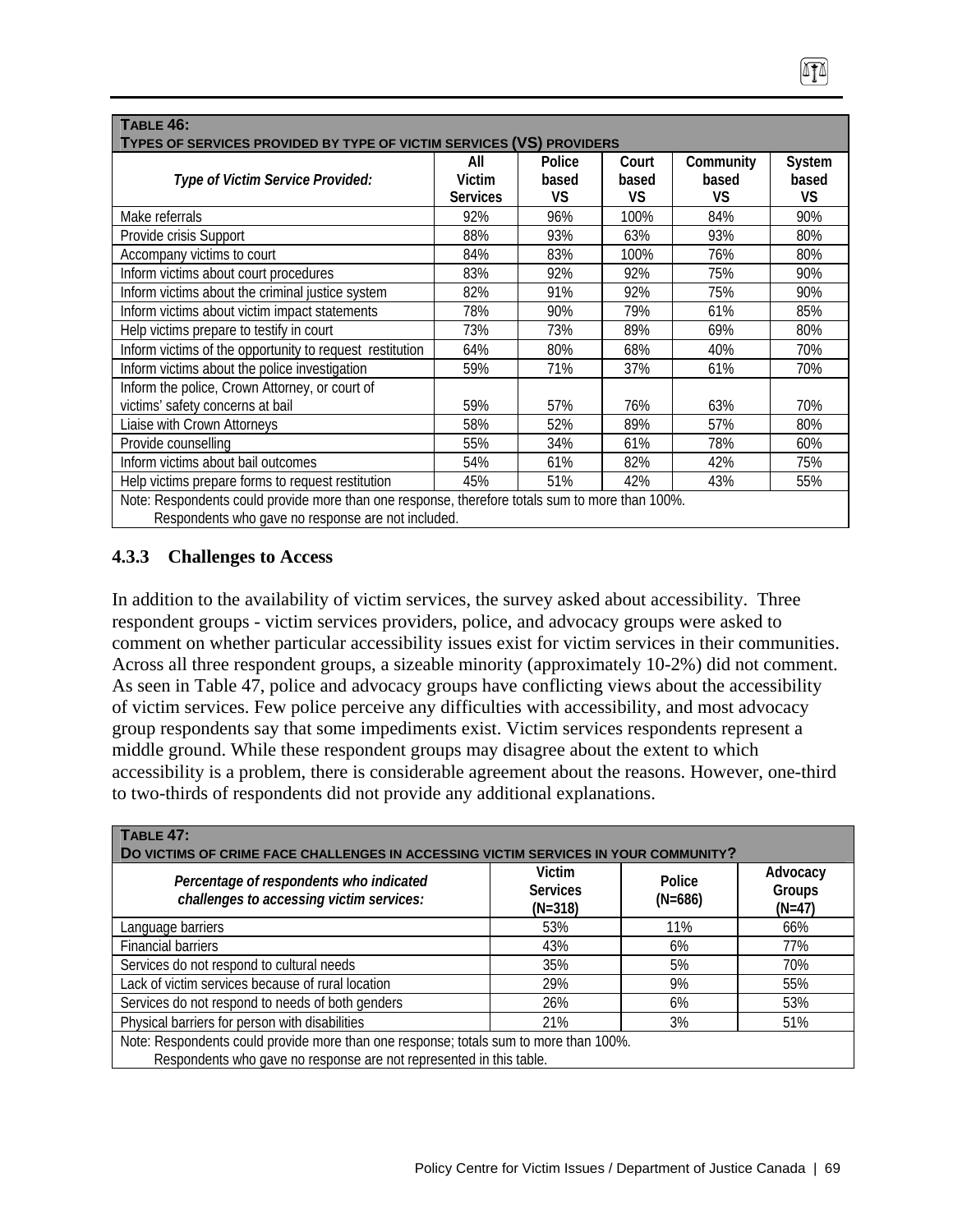The most common challenge to accessing victim services mentioned by victim services providers is providing services to victims whose first language is not French or English. As Table 47 shows, about half said that language barriers exist in accessing victim services in their community. Two-thirds of advocacy groups and one-tenth of police agreed. A shortage of interpreters and translators and the existence of immigrant or diverse cultures in their communities were the main reasons offered.

Financial and cultural issues were mentioned by over one-third of victim services providers and about three-quarters of advocacy groups. Less than one-tenth of police agreed. The two main financial obstacles offered by survey respondents were transportation and/or childcare costs.

In interviews, several victim services providers indicated the importance of culturally sensitive services by noting that different cultures react differently to being victimized and, as a result, many individuals who belong to certain cultural groups choose not to report a crime or not to access victim services. They also mentioned the need for training in cultural sensitivity for victim services providers and the need for more cultural diversity among victim services providers. Similarly, a few police noted in interviews that some racial or ethnic groups exhibit a general mistrust of police, resulting in reluctance to access police-based victim services.

The absence of victim services in some rural locations is a challenge according to about onethird of victim services providers, half of advocacy groups, and one-tenth of police surveyed. Lack of adequate transportation is the major impediment to access. In interviews, victim services providers in both large and small centres mentioned the challenges in serving their geographic area. Respondents in large centres noted that while the city boundaries extend over a large area, many victim services are concentrated in the city centre. Respondents in small communities noted the difficulties in serving more rural areas. While a few victim services organizations do home visits to these rural locations, distance is a challenge faced by many victims.

About one-quarter of victim services respondents surveyed said that victim services are not responsive to the needs of both genders. Half of advocacy groups and 6% of police agreed. According to those interviewed, there are significantly fewer specialized victim services for men; many of the specialized services for victims of domestic and partner abuse serve women and child victims only. Interview respondents also indicated that not only are there fewer services for male victims, there has also been less education regarding male victimization, which results in very few men in these situations coming forward and asking for help. In addition, a few victim services and advocacy group interview respondents commented that individuals in same-sex relationships who experience partner abuse are disadvantaged because often these cases are not considered to be 'domestic' and thus are not included in the mandates of specialized victim services.

One-fifth of victim services respondents and half of advocacy groups mentioned accessibility issues for persons with disabilities. The most common difficulties mentioned were inaccessible buildings, and lack of appropriate transportation. Three victim services providers also mentioned insufficient staff for home visits.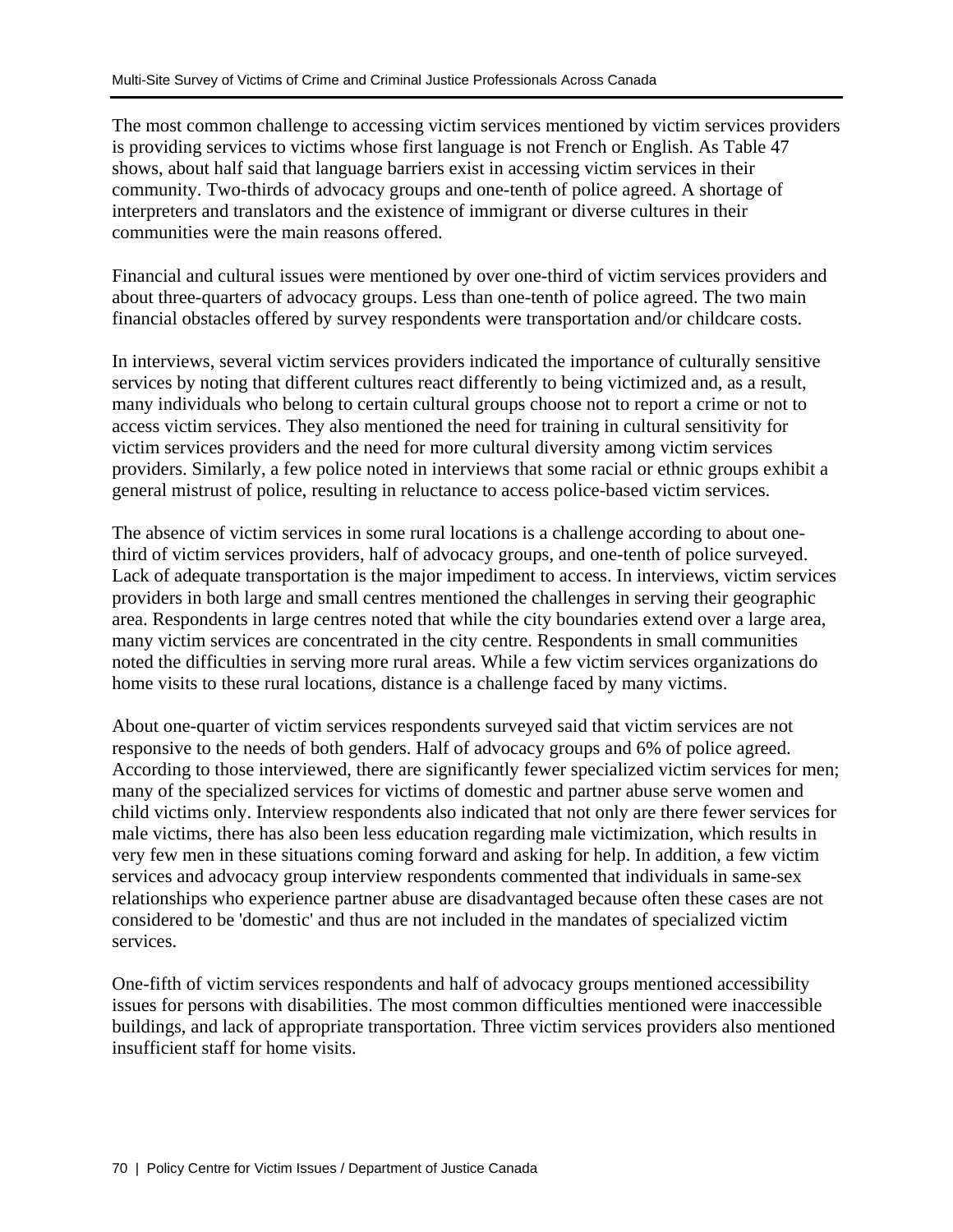In interviews, victim services providers also mentioned additional access issues that did not appear on the survey. Several believe that there is a lack of awareness of the available services, which could be rectified with more publicity for victim services and more education of both the public and criminal justice professionals about what services are available. In addition, a few cited the extensive waiting lists for services caused by the increase in the volume of cases without a corresponding increase in resources. Literacy was also mentioned by several respondents who indicated that victim services mail outs, brochures, and pamphlets are often too complex and are not understood by many individuals.

 $\sqrt{10}$ 

Lack of coordination, integration, and information-sharing among the various agencies and professionals was mentioned as an important challenge by a few victim services providers who were interviewed in large cities. A concern was expressed that non-acceptance by the formal criminal justice system limits referral by other organizations.

## **4.3.4 Improvements to Increase Accessibility of Services**

Victim services providers were asked only in interviews about what could be done to improve accessibility of victim services. Few offered suggestions; however, those who did advanced a number of possible improvements. The main suggestion was that Police, Crown Attorneys, and judges would benefit from additional training on victims' issues. Likewise, victim services providers would benefit from training on cultural diversity and the needs of male victims and gay, lesbian, and trans-gendered victims of crime. Finally, a few victim services providers stated that increased collaboration and information-sharing among all professionals and victim services providers would be beneficial to victims and would facilitate their access to services. A few respondents also indicated that more outreach is needed.

#### **4.3.5 Best Way to Inform Victims of Available Services**

In interviews, victim services providers were asked what would be the best way to inform victims of services available in their community. Interviewees stressed flexibility and repetition, explaining that information should come from a variety of methods (written and oral) and should be provided at various points throughout the criminal justice process. According to several victim services providers, this is important because victims, at the time of the crime, are often too traumatized and overwhelmed to retain everything that is said to them. Therefore, while police should initially inform victims of available services both orally and in writing with a list of resources, victim services must follow up this contact by phone and/or mail. A few believe that victim services should first use written material to ensure that they are not too intrusive and to give the victim the opportunity to initiate contact with victim services.

Several of those interviewed also suggested public education and publicity through the media as effective methods for creating awareness. A few specialized victim services organizations mentioned the importance of having visible information on victim services in places such as doctors' offices, grocery stores, etc. According to these victim services providers, this type of publicity will assist in reaching victims of domestic violence and spousal abuse.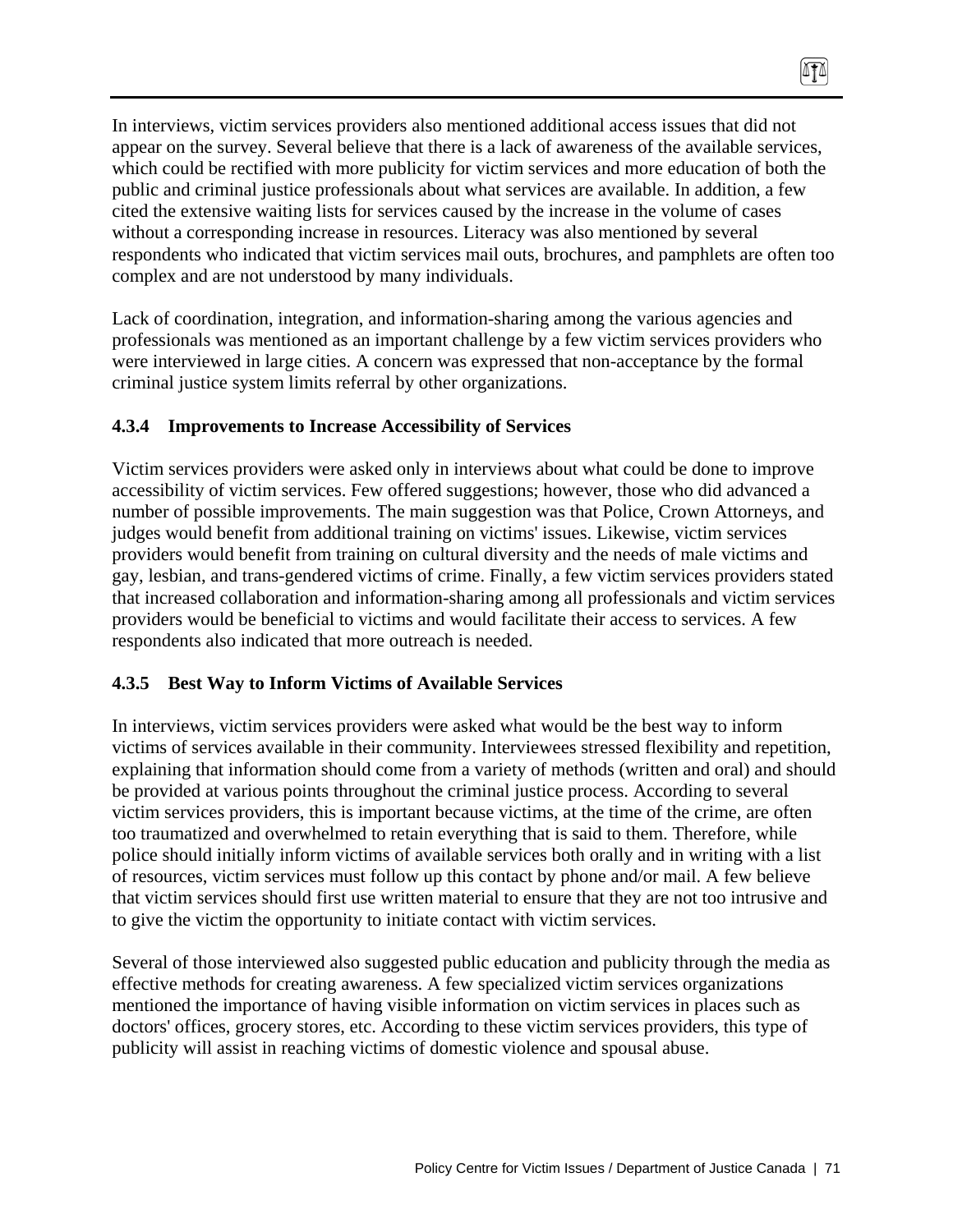# **4.3.6 Post-sentencing Victim Services**

In addition to victim services provided before final disposition, the *Multi-Site Survey* sought information about services provided post-sentencing. For this, probation officers, officials with CSC and federal and provincial parole personnel were asked about services they or others provided to victims during the post-sentencing phase.

According to those probation officers surveyed, a main service to victims is providing information related to offender's release on probation. Details on this are included in Table 52 and discussed in Section 4.4.4 below. A number of probation officers reported that they also provide the following types of services to victims: referring victims to other resources (38%); providing offender or disposition information (other than probation-related information) (13%); assisting victims with safety planning (11%); referring victims or providing information on victim services (10%); and generally serving as an information source (9%).

Corrections and parole personnel provide a number of services to victims as listed in Table 48 below. For many of these services at least two-thirds of survey respondents reported that their organization provides these.<sup>22</sup> All NPB respondents (100%) reported accompanying victims to parole board hearings, followed by 68% of provincial parole board respondent and 66% of Corrections personnel; and virtually all Corrections personnel (100%) and NPB (99%) provide victim notification once the victim has requested information.

In response to the question on the best ways to provide information to victims, interviewees stressed a need for flexibility and repetition, that a variety of methods (written and oral) should be used, and that it should be provided at various points throughout the criminal justice process. They explained that this is important because victims, at the time of the crime, are often too traumatized and overwhelmed to retain everything that is said to them.

| TABLE 48:<br><b>WHAT SERVICES DOES YOUR ORGANIZATION PROVIDE FOR VICTIMS?</b> |                                                    |                                                          |                                             |  |  |  |
|-------------------------------------------------------------------------------|----------------------------------------------------|----------------------------------------------------------|---------------------------------------------|--|--|--|
| Percentage of respondents whose<br>organization provides this service:        | <b>National</b><br><b>Parole Board</b><br>$(N=85)$ | <b>Correctional</b><br><b>Service Canada</b><br>$(N=29)$ | <b>Provincial</b><br>parole board<br>(N=22) |  |  |  |
| Assistance with making requests for information                               | 93%                                                | 86%                                                      | 46%                                         |  |  |  |
| Victim notification once the victim has requested                             |                                                    |                                                          |                                             |  |  |  |
| information                                                                   | 99%                                                | 100%                                                     | 64%                                         |  |  |  |
| Information about victim statements                                           | 85%                                                | 62%                                                      | 36%                                         |  |  |  |
| Assistance with preparing victim statements                                   | 44%                                                | 35%                                                      | 27%                                         |  |  |  |
| Assistance with requests to attend parole board hearings                      | 91%                                                | 69%                                                      | 27%                                         |  |  |  |
| Accompaniment to parole board hearings                                        | 100%                                               | 66%                                                      | 68%                                         |  |  |  |
| Ensure that parole board members are aware of victim                          |                                                    |                                                          |                                             |  |  |  |
| concerns                                                                      | 87%                                                | 66%                                                      | 68%                                         |  |  |  |
| Referrals to other victim services                                            | 52%                                                | 72%                                                      | 41%                                         |  |  |  |
| Note: Respondents who gave no response are not represented in this table.     |                                                    |                                                          |                                             |  |  |  |

 $22$ 22 It is important to note that provincial parole board hearings vary from federal parole board hearings,for example, the National Parole Board policy permits a victim impact statement to be submitted, but provincial parole board policy may vary.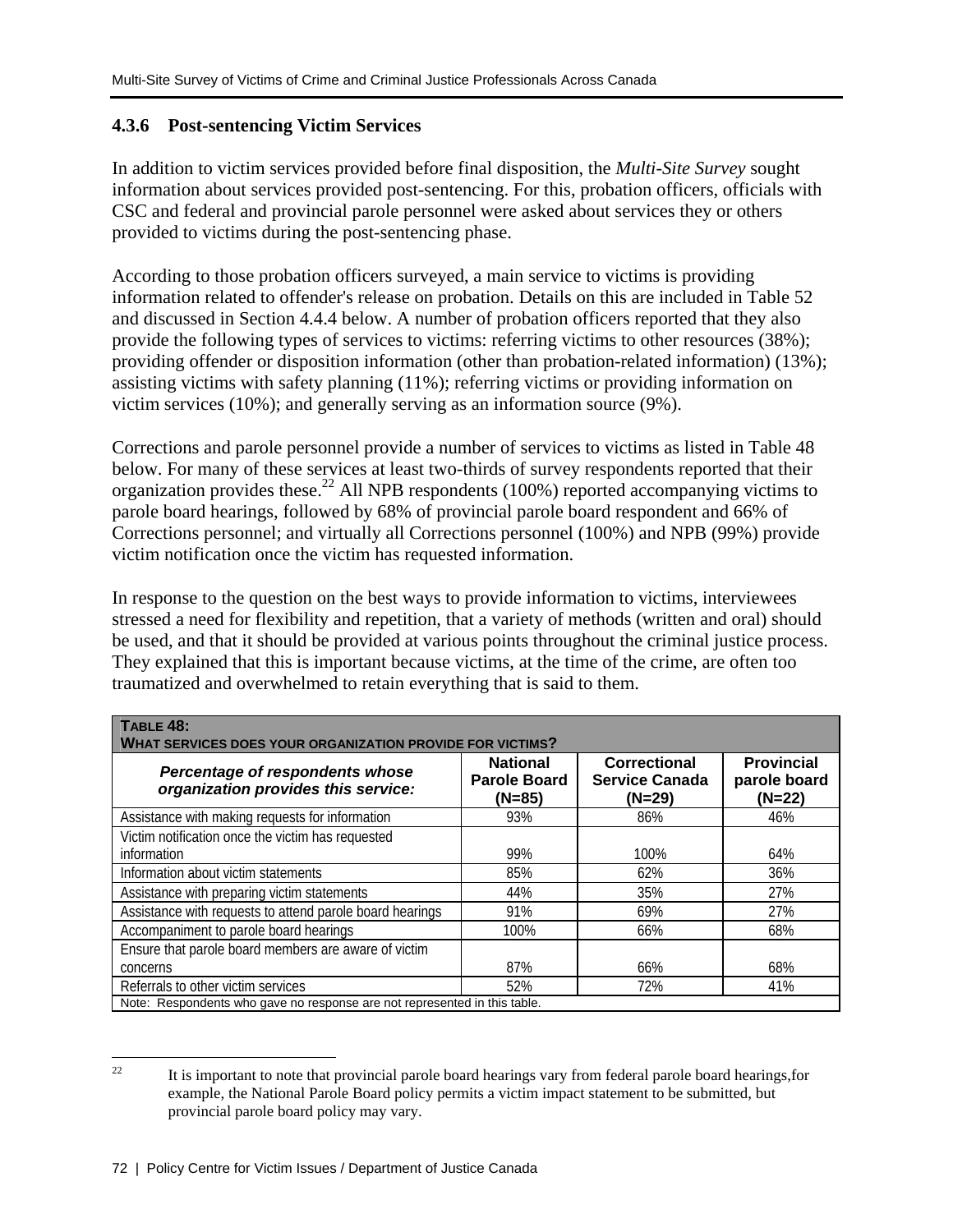In addition, at least two-thirds of corrections and parole respondents are aware of other victim services that assist victims post-sentencing and, more specifically, with the parole process. These other services, found in Table 49, appear to help fill in some gaps in services identified in Table 48. For example, while 46% of provincial parole board respondents reported that their organization assists victims with making requests for information, 93% are aware of other organizations that provide this assistance. Further, while a minority of respondents reported that their organizations assist with the preparation of victim statements; over half of respondents reported that other organizations assist with victim statements. Table 49 provides the complete results for other services that assist victims post-sentencing.

 $\sqrt{10}$ 

#### **TABLE 49:**

**WHAT SERVICES DO OTHER VICTIM SERVICES ORGANIZATIONS PROVIDE TO ASSIST VICTIMS WITH THE PAROLE PROCESS?** 

**BASE: RESPONDENTS WHO ARE AWARE OF OTHER VICTIM SERVICES ORGANIZATIONS THAT ASSIST VICTIMS POST-SENTENCING.** 

| Percentage of respondents who report that other organizations provide     | National<br>Parole Board | Correctional<br>Service Canada | Provincial<br>parole board |
|---------------------------------------------------------------------------|--------------------------|--------------------------------|----------------------------|
| this service:                                                             | $(n=59)$                 | $(n=24)$                       | $(n=14)$                   |
| Assistance with making requests for information                           | 78%                      | 79%                            | 93%                        |
| Victim notification once the victim has requested information             | 58%                      | 58%                            | 79%                        |
| Information about victim statements                                       | 53%                      | 75%                            | 71%                        |
| Assistance with preparing victim statements                               | 59%                      | 83%                            | 64%                        |
| Assistance with requests to attend parole board hearings                  | 56%                      | 58%                            | 57%                        |
| Accompaniment to parole board hearings                                    | 64%                      | 67%                            | 36%                        |
| Ensure that parole board members are aware of victim concerns             | 29%                      | 46%                            | 71%                        |
| Note: Respondents who gave no response are not represented in this table. |                          |                                |                            |

While the above discussion concerns what assistance is available post-sentencing for victims, connecting victims to available services is an issue according to most corrections and parole respondents. When asked if they think there is a service gap between sentencing, and corrections or parole, about 60% of respondents said yes. Each respondent group provided slightly different suggestions for improving the situation, but they all revolved around better provision of information to victims. The main suggestions were that the criminal justice system should provide more information about services; victims should be advised of NPB and CSC services at sentencing; and more communication is needed between the NPB and CSC and other agencies.

# **4.4 Information for Victims**

#### **4.4.1 Adequacy of Information Provided**

Victim services providers who were interviewed were asked to describe the kinds of information they believe victims of crime most want to receive. There is general agreement that victims primarily want to be informed of developments regarding their own case, since this enables them to regain some degree of control over their situation. Victim services providers also believe that victims want general information about the criminal justice system as a whole, such as an explanation of the various stages of the process, a description of what they can expect in the courtroom, and an understanding of their role, their rights, and their options at every stage of the process. Additionally, victims want to understand the reasons for the release of the accused and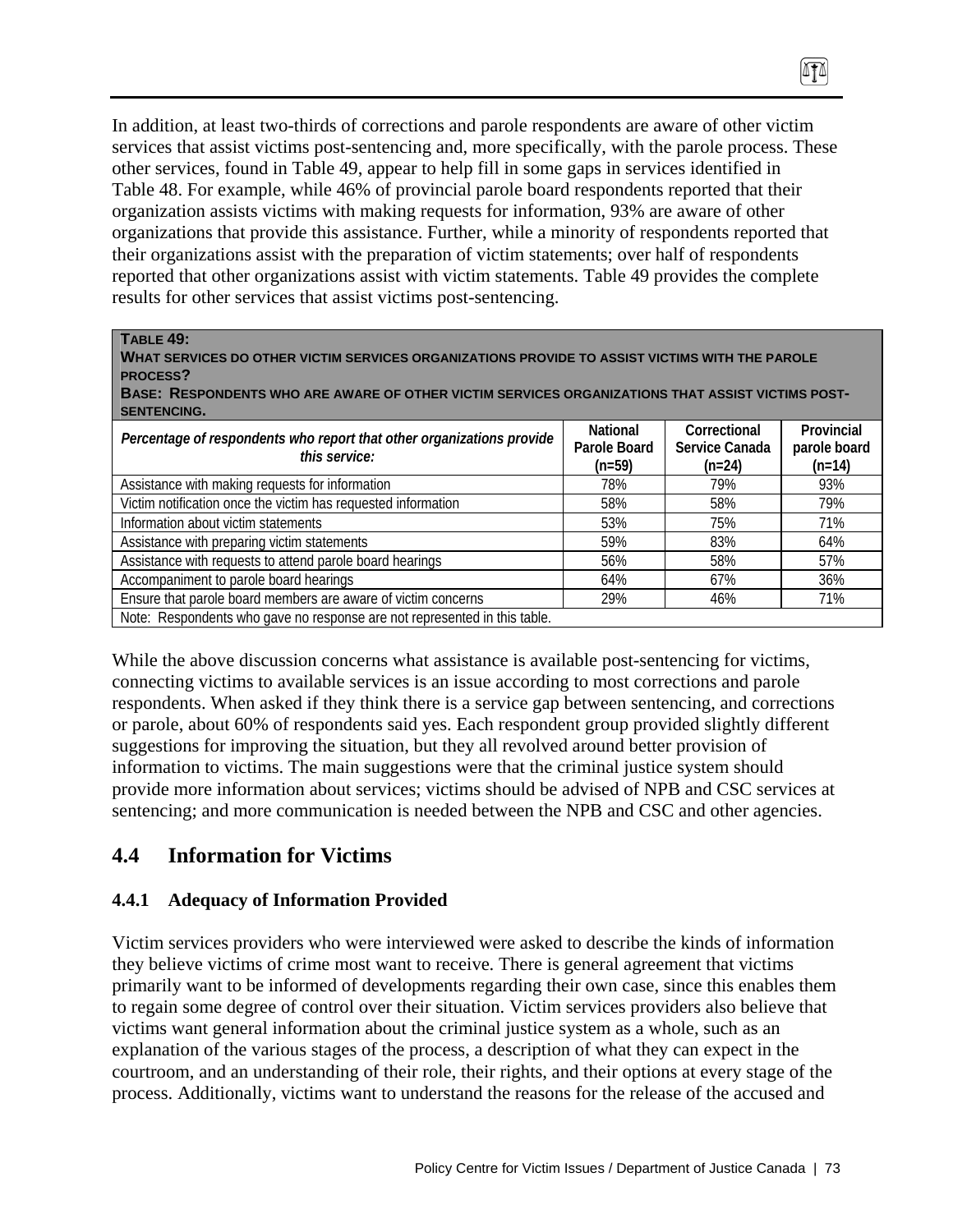any conditions attached to the release, and want to know how they can keep themselves safe and what the system will do to protect them. Victims also need to be informed about any services and resources available to them, and about what will happen to the accused after final disposition.

From the perspective of victim services providers who were interviewed, information provided to victims is sporadic and inconsistent. They believe that victims are more likely to obtain information if they initiate contact with the Crown Attorney or police or if victim services organizations are involved; sometimes the extent of information that victims receive depends on the particular police investigator assigned to the case. A few victim services providers reported that victims of crimes against the person are more likely to get adequate information than victims of property crime.

Table 50 shows the proportion of respondents who believe that victims usually receive adequate information on various aspects of their case and on the criminal justice system as a whole. There is substantial agreement among victim services providers, Crown Attorneys, and police that victims generally receive adequate information with respect to the date and location of their court proceedings; victim impact statements; victim services; the ultimate outcome of their case; and conditions of release.

Areas where improvements in information provision may be necessary include the progress of the police investigation, the rights of the accused, and alternative processes. It is worth noting that in all three of these areas (and in general), police had a more positive opinion than their colleagues of the adequacy of information provided to victims of crime. Please refer to Table 50 below.

| <b>TABLE 50:</b>                                                                               |                                               |                                     |                            |                                            |
|------------------------------------------------------------------------------------------------|-----------------------------------------------|-------------------------------------|----------------------------|--------------------------------------------|
| DO VICTIMS USUALLY RECEIVE ADEQUATE INFORMATION?                                               |                                               |                                     |                            |                                            |
| Percentage of respondents who<br>agree that victims usually receive<br>adequate information on | <b>Victim</b><br><b>services</b><br>$(N=318)$ | Crown<br><b>Attorney</b><br>(N=188) | <b>Police</b><br>$(N=686)$ | <b>Advocacy</b><br><b>Groups</b><br>(N=47) |
| The progress of the police investigation                                                       | 42%                                           | 32%                                 | 83%                        | 19%                                        |
| Outcomes of bail decisions                                                                     | 40%                                           | 64%                                 | 69%                        | 23%                                        |
| Conditions of release                                                                          | 55%                                           | 64%                                 | 79%                        | 23%                                        |
| Date and location of court proceedings                                                         | 81%                                           | 70%                                 | 78%                        | 60%                                        |
| Charges laid                                                                                   | 70%                                           | 59%                                 | 90%                        | 49%                                        |
| Charges dropped                                                                                | 49%                                           | 52%                                 | 67%                        | 32%                                        |
| Victim impact statements                                                                       | 71%                                           | 78%                                 | 74%                        | 53%                                        |
| Restitution                                                                                    | 47%                                           | 66%                                 | 59%                        | 15%                                        |
| The ultimate outcome of the case                                                               | 60%                                           | 61%                                 | 75%                        | 43%                                        |
| The criminal justice process                                                                   | 54%                                           | 38%                                 | 62%                        | 21%                                        |
| Alternative processes                                                                          | 27%                                           | 24%                                 | 57%                        | 23%                                        |
| Rights of accused                                                                              | 43%                                           | 28%                                 | 63%                        | 32%                                        |
| Victim services                                                                                | 69%                                           | 76%                                 | 93%                        | 43%                                        |
| Other community support services                                                               | 66%                                           | 44%                                 | 76%                        | 32%                                        |
| Note: Respondents who gave no response are not represented in this table.                      |                                               |                                     |                            |                                            |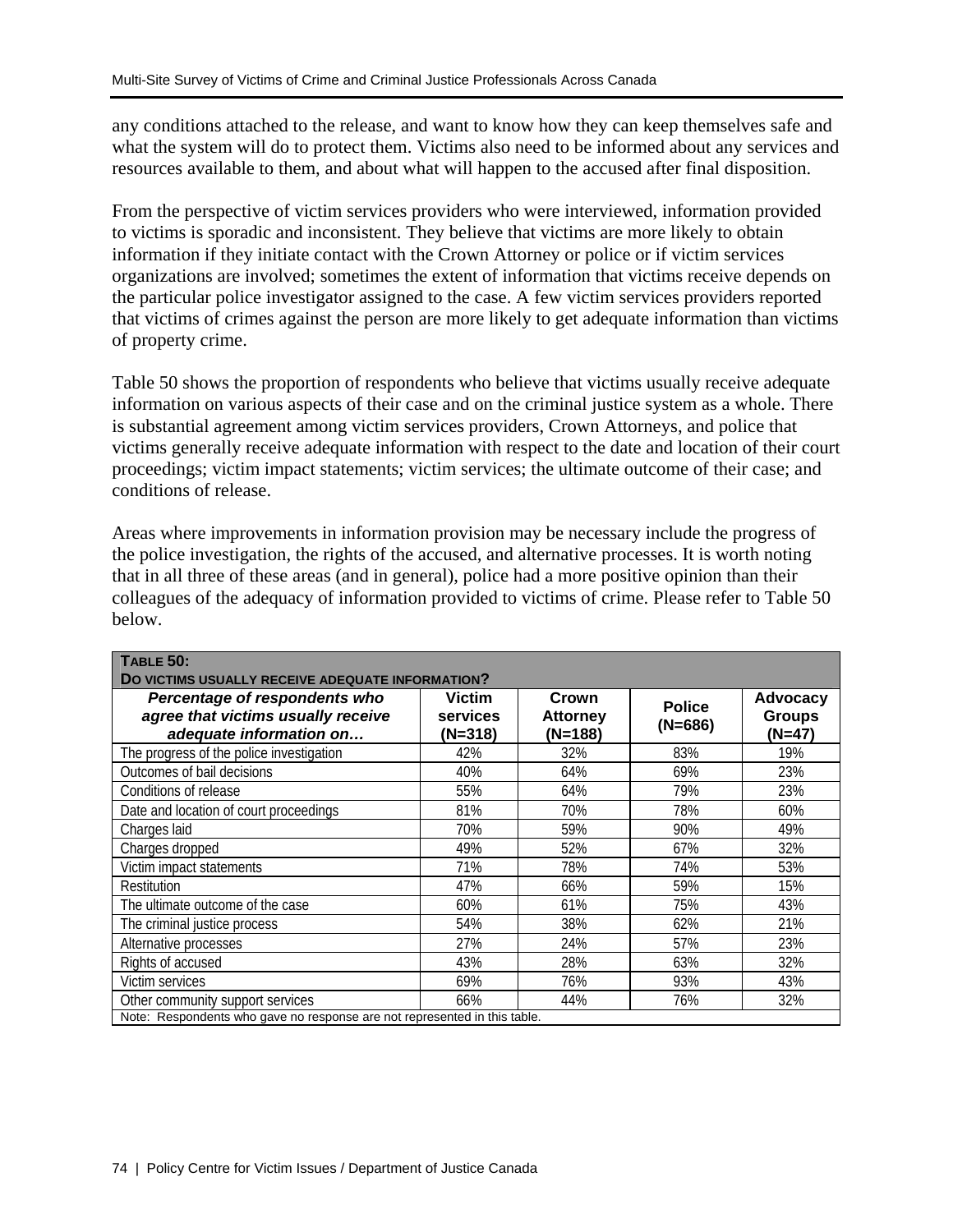## **4.4.2 Responsibility for Information Provision**

Table 51 below shows respondents' perceptions of criminal justice professionals' responsibility for providing information to victims of crime. With respect to certain pieces of information, respondents were mostly in agreement over which agency - Crown Attorney, police, or victim services - should be responsible for informing victims. For example, a majority of respondents in all groups believes that police should inform victims about the progress of the police investigation and any charges laid. Similarly, a majority in all categories believes that victim services providers should provide information about victim services and other community support services, while Crown Attorneys should provide information about the ultimate outcome of the case. However, when it comes to the other types of information, there is less certainty among respondents regarding the three agencies' responsibilities for information provision.

0TA

Furthermore, in no instance did respondents assign full responsibility for information provision to a single agency. Instead, they regard information provision as a shared duty. Even where large majorities of respondents identified a certain agency as primarily responsible for providing information to victims, substantial proportions also believe that the other two agencies also have a role to play.

| <b>TABLE 51:</b>                                         |                                        |                                 |                     |                                             |
|----------------------------------------------------------|----------------------------------------|---------------------------------|---------------------|---------------------------------------------|
| WHO SHOULD PROVIDE THE FOLLOWING INFORMATION TO VICTIMS? |                                        |                                 |                     |                                             |
|                                                          | Victim<br><b>Services</b><br>$(N=318)$ | Crown<br>Attorneys<br>$(N=188)$ | Police<br>$(N=686)$ | Advocacy<br>Groups <sup>7</sup><br>$(N=47)$ |
| The progress of the police investigation                 |                                        |                                 |                     |                                             |
| <b>Crown Attorneys</b>                                   | 19%                                    | 4%                              | 9%                  | 26%                                         |
| Police                                                   | 81%                                    | 85%                             | 90%                 | 68%                                         |
| <b>Victim services</b>                                   | 38%                                    | 13%                             | 19%                 | 43%                                         |
| <b>Outcomes of bail decisions</b>                        |                                        |                                 |                     |                                             |
| Crown Attorneys                                          | 52%                                    | 34%                             | 58%                 | 64%                                         |
| Police                                                   | 38%                                    | 34%                             | 42%                 | 23%                                         |
| Victim services                                          | 47%                                    | 51%                             | 23%                 | 40%                                         |
| Conditions of release                                    |                                        |                                 |                     |                                             |
| Crown Attorneys                                          | 48%                                    | 34%                             | 51%                 | 62%                                         |
| <b>Police</b>                                            | 51%                                    | 35%                             | 54%                 | 34%                                         |
| Victim services                                          | 48%                                    | 51%                             | 23%                 | 36%                                         |
| Date and location of court proceedings                   |                                        |                                 |                     |                                             |
| Crown Attorneys                                          | 50%                                    | 36%                             | 47%                 | 57%                                         |
| Police                                                   | 29%                                    | 30%                             | 47%                 | 26%                                         |
| <b>Victim services</b>                                   | 61%                                    | 50%                             | 28%                 | 45%                                         |
| Charges laid                                             |                                        |                                 |                     |                                             |
| Crown Attorneys                                          | 35%                                    | 26%                             | 28%                 | 49%                                         |
| Police                                                   | 70%                                    | 60%                             | 79%                 | 66%                                         |
| Victim services                                          | 30%                                    | 22%                             | 10%                 | 17%                                         |
| Charges dropped                                          |                                        |                                 |                     |                                             |
| Crown Attorneys                                          | 56%                                    | 65%                             | 76%                 | 68%                                         |
| Police                                                   | 50%                                    | 27%                             | 35%                 | 38%                                         |
| <b>Victim services</b>                                   | 31%                                    | 24%                             | 10%                 | 21%                                         |
| Victim impact statements                                 |                                        |                                 |                     |                                             |
| Crown Attorneys                                          | 37%                                    | 28%                             | 35%                 | 60%                                         |
| Police                                                   | 35%                                    | 34%                             | 50%                 | 15%                                         |
| Victim services                                          | 82%                                    | 67%                             | 46%                 | 72%                                         |

Policy Centre for Victim Issues / Department of Justice Canada | 75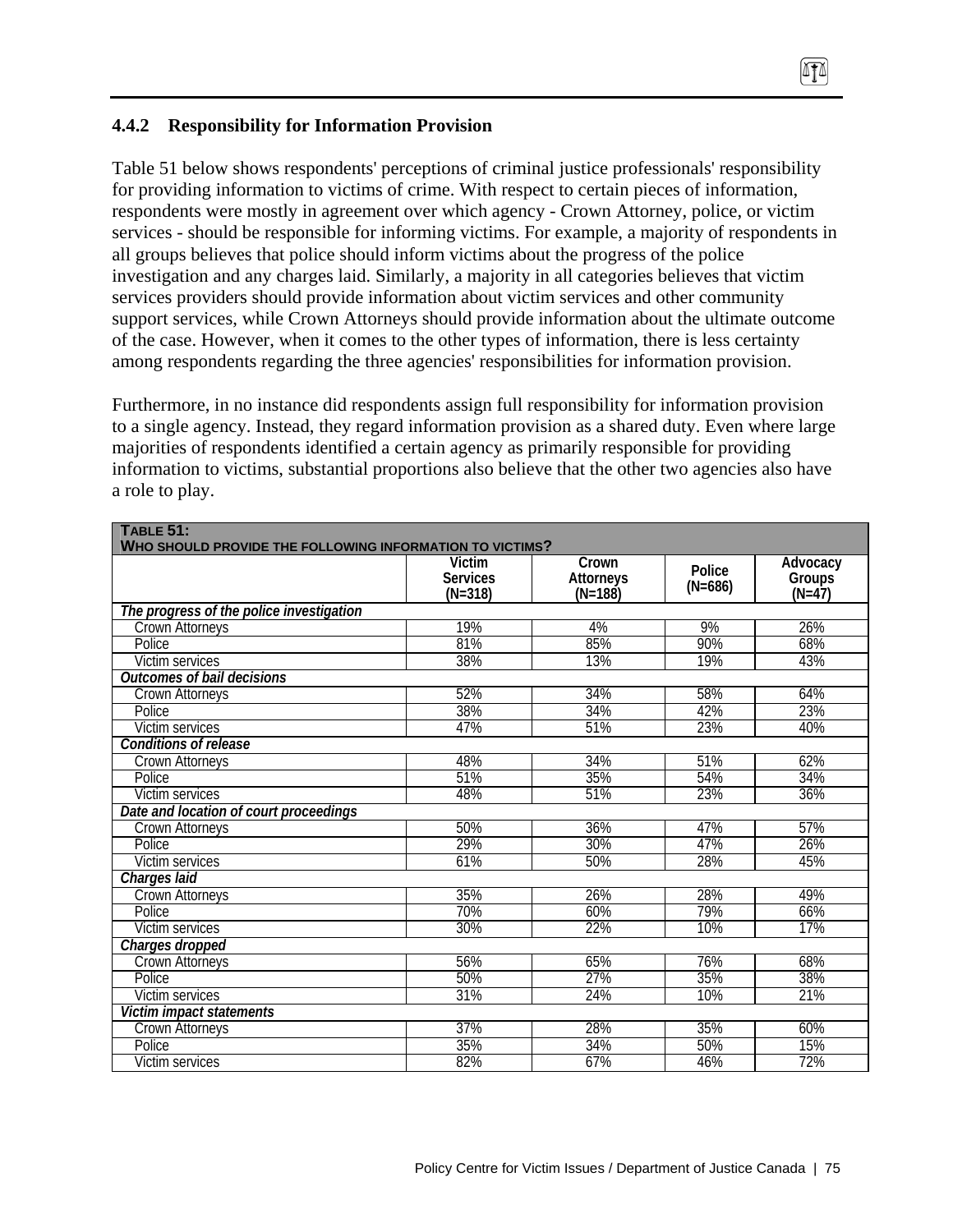|                                  | <b>WHO SHOULD PROVIDE THE FOLLOWING INFORMATION TO VICTIMS?) (CONTINUED)</b><br><b>Victim</b><br>Crown |           |        |                    |  |
|----------------------------------|--------------------------------------------------------------------------------------------------------|-----------|--------|--------------------|--|
|                                  | <b>Services</b>                                                                                        | Attorneys | Police | Advocacy<br>Groups |  |
| <b>Restitution</b>               |                                                                                                        |           |        |                    |  |
| Crown Attorneys                  | 42%                                                                                                    | 36%       | 63%    | 66%                |  |
| Police                           | 21%                                                                                                    | 32%       | 29%    | 13%                |  |
| <b>Victim services</b>           | 62%                                                                                                    | 48%       | 28%    | 51%                |  |
| The ultimate outcome of the case |                                                                                                        |           |        |                    |  |
| <b>Crown Attorneys</b>           | 70%                                                                                                    | 62%       | 68%    | 81%                |  |
| Police                           | 25%                                                                                                    | 29%       | 42%    | 11%                |  |
| <b>Victim Services</b>           | 51%                                                                                                    | 37%       | 18%    | 45%                |  |
| The criminal justice process     |                                                                                                        |           |        |                    |  |
| <b>Crown Attorneys</b>           | 55%                                                                                                    | 44%       | 69%    | 68%                |  |
| Police                           | 30%                                                                                                    | 20%       | 33%    | 21%                |  |
| Victim services                  | 73%                                                                                                    | 66%       | 38%    | 60%                |  |
| Alternative processes            |                                                                                                        |           |        |                    |  |
| <b>Crown Attorneys</b>           | 55%                                                                                                    | 37%       | 65%    | 62%                |  |
| Police                           | 26%                                                                                                    | 30%       | 35%    | 23%                |  |
| <b>Victim services</b>           | 55%                                                                                                    | 49%       | 32%    | 55%                |  |
| <b>Rights of accused</b>         |                                                                                                        |           |        |                    |  |
| Crown Attorneys                  | 59%                                                                                                    | 51%       | 49%    | 60%                |  |
| Police                           | 47%                                                                                                    | 19%       | 53%    | 40%                |  |
| Victim services                  | 46%                                                                                                    | 41%       | 25%    | 43%                |  |
| <b>Victim services</b>           |                                                                                                        |           |        |                    |  |
| <b>Crown Attorneys</b>           | 40%                                                                                                    | 26%       | 19%    | 57%                |  |
| Police                           | 64%                                                                                                    | 43%       | 68%    | 53%                |  |
| <b>Victim services</b>           | 75%                                                                                                    | 73%       | 61%    | 75%                |  |
| Other community support services |                                                                                                        |           |        |                    |  |
| Crown Attorneys                  | 31%                                                                                                    | 17%       | 16%    | 36%                |  |
| Police                           | 45%                                                                                                    | 28%       | 48%    | 49%                |  |
| Victim services                  | 87%                                                                                                    | 84%       | 74%    | 79%                |  |

Multi-Site Survey of Victims of Crime and Criminal Justice Professionals Across Canada

 For each item in Table 51, respondents could provide more than one response; totals sum to more than 100%. Respondents who answered "other" or "don't know", or gave no response are not represented in Table 51.

# **4.4.3 Obstacles to Information Provision and Possible Improvements**

In interviews, Crown Attorneys, police, and victim services providers explained that there are several obstacles to providing information to victims of crime. Insufficient time and limited resources are perhaps the most significant. All three groups agreed that the sheer volume of cases in the system makes it impossible for criminal justice professionals to provide all victims of crime with all of the information that they may want or require. From the perspective of victim services providers, this difficulty is exacerbated by a lack of coordination and collaboration between victim services, police, and the Crown Attorneys. In a related vein, both police and victim services providers pointed to their own limited access to Crown Attorneys, court, and (in the case of victim services) police information systems, and observed that privacy legislation and policies limit the extent to which the various agencies involved can share information. Other difficulties in providing information include victim transience or reluctance to be contacted, and the possibility that disclosure of certain information may jeopardize the trial.

Among the more frequently mentioned measures to improve the information given to victims were more widespread establishment of court-based or police-based victim assistance programs;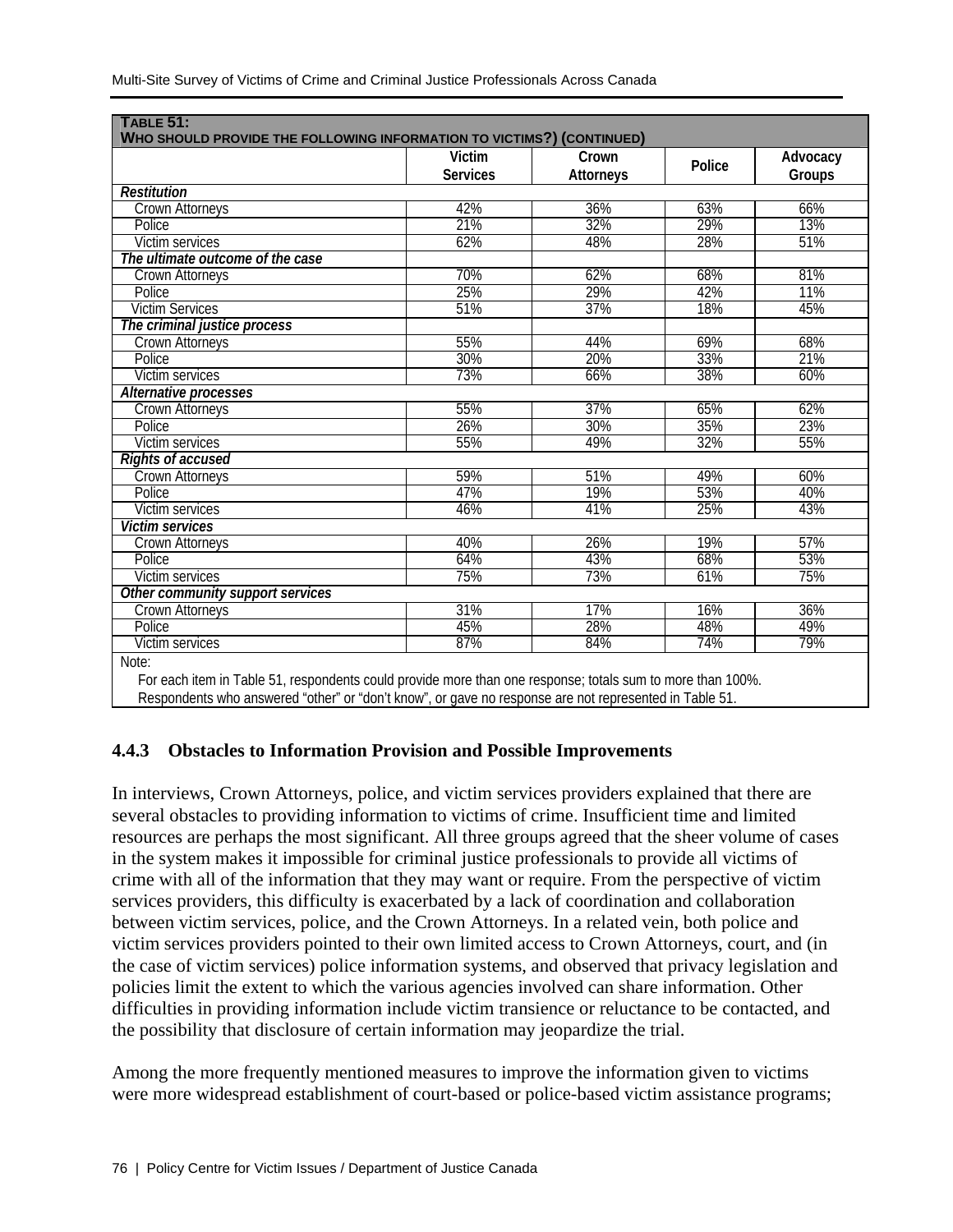better provision of information by police and by the Crown Attorney and/or more police and Crown Attorney resources; a more active role for the court in providing information; creation of stronger links among all agencies involved in order to establish clear guidelines and direction on who should provide what information; and increased information-sharing among agencies. Other suggestions included education and training so that all criminal justice professionals gain a better understanding of the role of victim services organizations; more print materials; and implementation of a standardized checklist or protocol for reference by police, the Crown Attorney, and victim services, to ensure that all professionals dealing with victims are providing information in a consistent manner. There were also suggestions for implementation of a centralized, computerized repository of information accessible to all agencies and for improved public education about various aspects of the criminal justice process.

 $\sqrt{10}$ 

#### **4.4.4 Information for Victims Post-sentencing**

Respondents to the probation and parole surveys were asked about the information provided to victims after a sentence has been imposed. Probation was asked who provides victims with information related to the offender's release on probation; the results are shown in Table 52.

A majority of survey respondents reported that probation officers inform victims about the date and location of the offender's release on probation (58%) and about conditions of probation (69%).

It is apparently less common for probation officers to provide victims with other types of information, such as breaches of a condition of probation (39%), proceedings for failure to comply with a condition of probation (29%), and outcomes of such proceedings (30%). Furthermore, about 40% of survey respondents reported that, to their knowledge, no one provides this information to victims.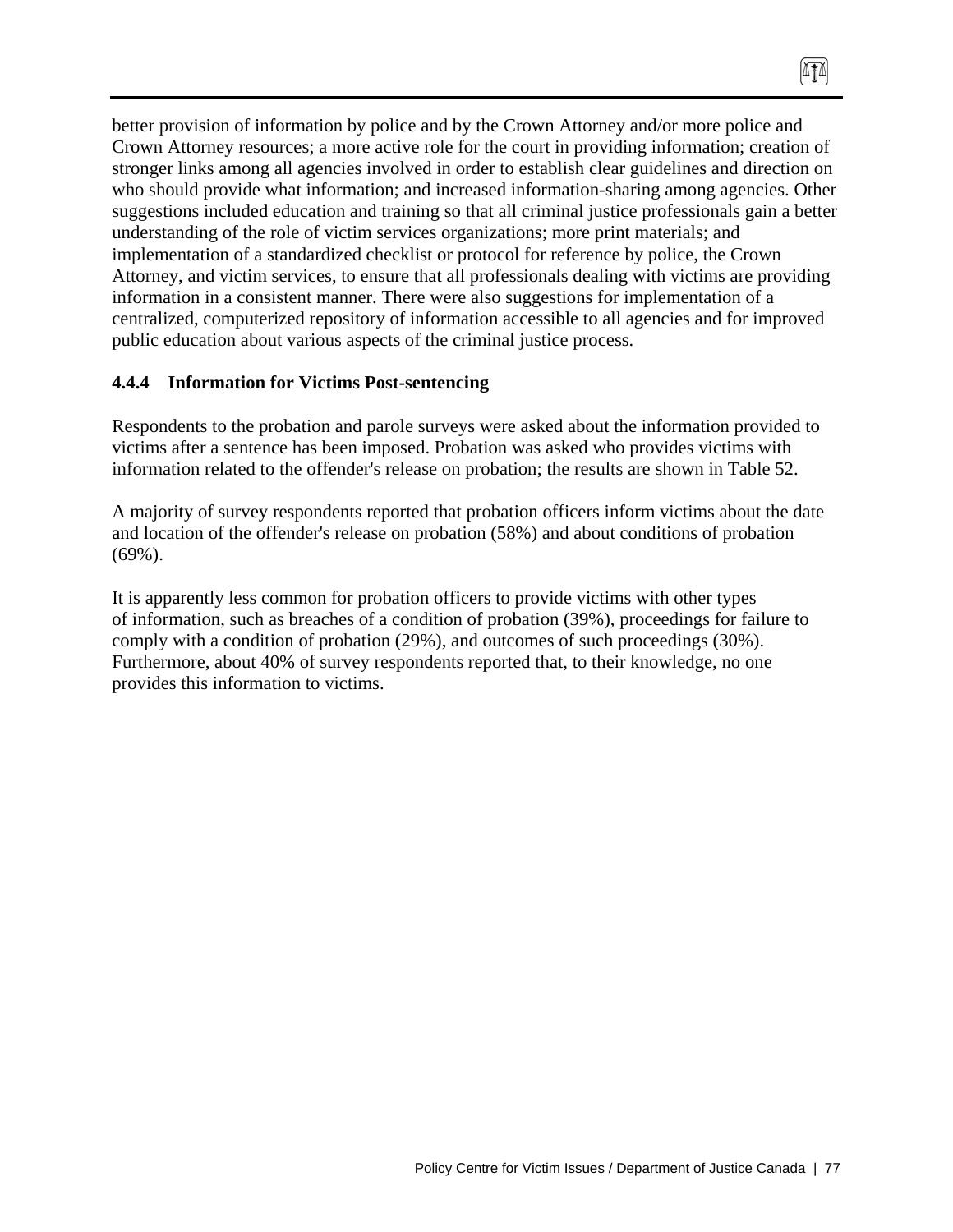| WHO PROVIDES VICTIMS WITH INFORMATION AFTER A SENTENCE OF PROBATION HAS BEEN IMPOSED?<br><b>Probation Officers</b> |           |  |
|--------------------------------------------------------------------------------------------------------------------|-----------|--|
|                                                                                                                    | $(N=206)$ |  |
| Date and location of offender's release on probation                                                               |           |  |
| Probation officers                                                                                                 | 58%       |  |
| Police                                                                                                             | 17%       |  |
| Victim services                                                                                                    | 16%       |  |
| No one                                                                                                             | 18%       |  |
| Other                                                                                                              | 11%       |  |
| Don't know or No response                                                                                          | 10%       |  |
| <b>Conditions of probation</b>                                                                                     |           |  |
| Probation officers                                                                                                 | 69%       |  |
| Police                                                                                                             | 8%        |  |
| Victim services                                                                                                    | 14%       |  |
| No one                                                                                                             | 12%       |  |
| Other                                                                                                              | 8%        |  |
| Don't know or No response                                                                                          | 10%       |  |
| Any breaches of a condition of probation                                                                           |           |  |
| Probation officers                                                                                                 | 39%       |  |
| Police                                                                                                             | 11%       |  |
| Victim services                                                                                                    | 6%        |  |
| No one                                                                                                             | 41%       |  |
| Other                                                                                                              | 3%        |  |
| Don't know or No response                                                                                          | 8%        |  |
| Proceedings for failure to comply with probation order                                                             |           |  |
| Probation officers                                                                                                 | 29%       |  |
| Police                                                                                                             | 6%        |  |
| Victim services                                                                                                    | 10%       |  |
| No one                                                                                                             | 42%       |  |
| Other                                                                                                              | 3%        |  |
| Don't know or No response                                                                                          | 20%       |  |
| Outcome of failure to comply proceedings                                                                           |           |  |
| <b>Probation officers</b>                                                                                          | 30%       |  |
| Police                                                                                                             | 4%        |  |
| Victim services                                                                                                    | 9%        |  |
| No one                                                                                                             | 39%       |  |
| Other                                                                                                              | 5%        |  |
| Don't know or No response                                                                                          | 21%       |  |

Respondents representing CSC were asked whether they generally provide victims with various pieces of information about the offender's incarceration, upon the victim's request.<sup>23</sup>

A large majority (86%) reported that they generally inform victims about the date that the offender's sentence began and the length of the sentence. Fewer, but still a considerable majority, generally inform victims about dates of temporary absences or work releases (72%) and where the offender is incarcerated (66%). Just under half (48%) provide information about the offender's location during temporary absences or work releases.

<sup>23</sup> Note: Victims must register with CSC to ensure information is provided to them.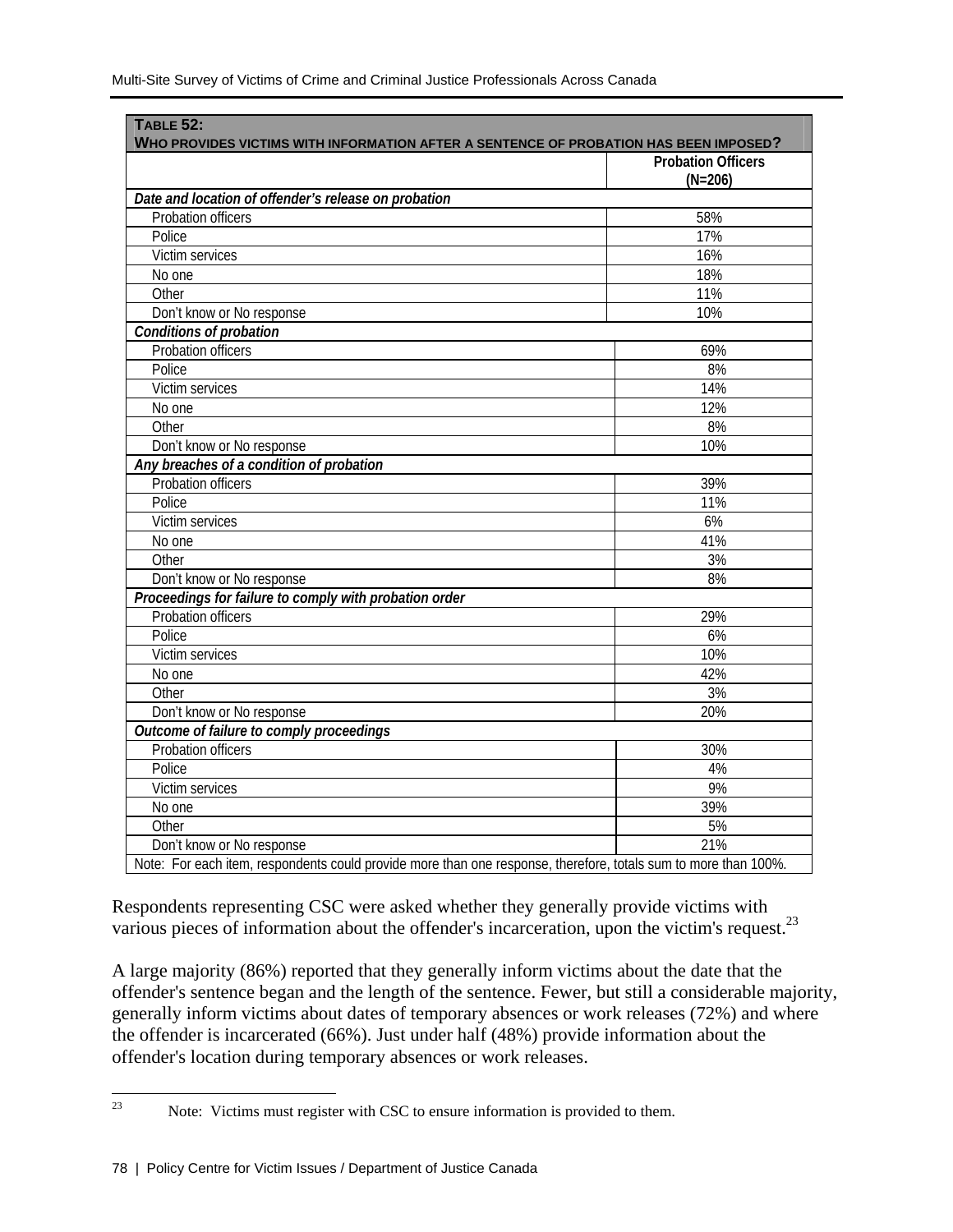Survey respondents representing the NPB, CSC, and provincial parole boards were asked about the information provided to victims at parole. Results are shown in Table 53. In general, victims are most likely to receive information about release dates and conditions of release, and least likely to receive information about the destination of the offender on release and whether the offender has appealed a Parole Board decision. However, there are various differences among the three agencies (see Table 53).

TI

| <b>TABLE 53:</b><br>DO YOU GENERALLY PROVIDE THE FOLLOWING INFORMATION ABOUT THE OFFENDER TO VICTIMS WHEN THEY<br><b>REQUEST IT?</b> |                                                    | <b>Correctional</b>                | <b>Provincial</b>            |
|--------------------------------------------------------------------------------------------------------------------------------------|----------------------------------------------------|------------------------------------|------------------------------|
| Percentage of respondents who indicated<br>generally providing the following information<br>to victims if requested                  | <b>National Parole</b><br><b>Board</b><br>$(N=85)$ | <b>Service</b><br>Canada<br>(N=29) | parole<br>boards<br>$(N=22)$ |
| Offender's eligibility for conditional release                                                                                       | 93%                                                | 72%                                | 50%                          |
| Hearing dates for conditional release                                                                                                | 92%                                                | 45%                                | 46%                          |
| Release dates                                                                                                                        | 82%                                                | 69%                                | 59%                          |
| Conditions imposed on release                                                                                                        | 89%                                                | 59%                                | 59%                          |
| Reasons for a release decision                                                                                                       | 81%                                                | 7%                                 | 41%                          |
| Destination of offender on release                                                                                                   | 51%                                                | 45%                                | 46%                          |
| Suspension or revocation of release                                                                                                  | 66%                                                | N/A                                | 36%                          |
| Whether offender has appealed a Parole Board decision                                                                                | 47%                                                | 7%                                 | 23%                          |
| Copy of decision by appeal division                                                                                                  | 47%                                                | 7%                                 | 55%                          |
| Travel permits granted to offender                                                                                                   | N/A                                                | 59%                                | N/A                          |
| Changes to the offender's custodial status                                                                                           | N/A                                                | 66%                                | N/A                          |
| Note: Respondents could provide more than one response; totals sum to more than 100%.                                                |                                                    |                                    |                              |

Finally, all parole respondents were asked whether they generally inform victims about their rights and opportunities. When contacted by victims, the majority of NPB and CSC respondents inform victims of their opportunities at the parole stage; provincial parole board respondents were less likely to inform victims. Across all three respondent groups, victims are more likely to receive this information if they contact the organization. Complete results are in Table 54.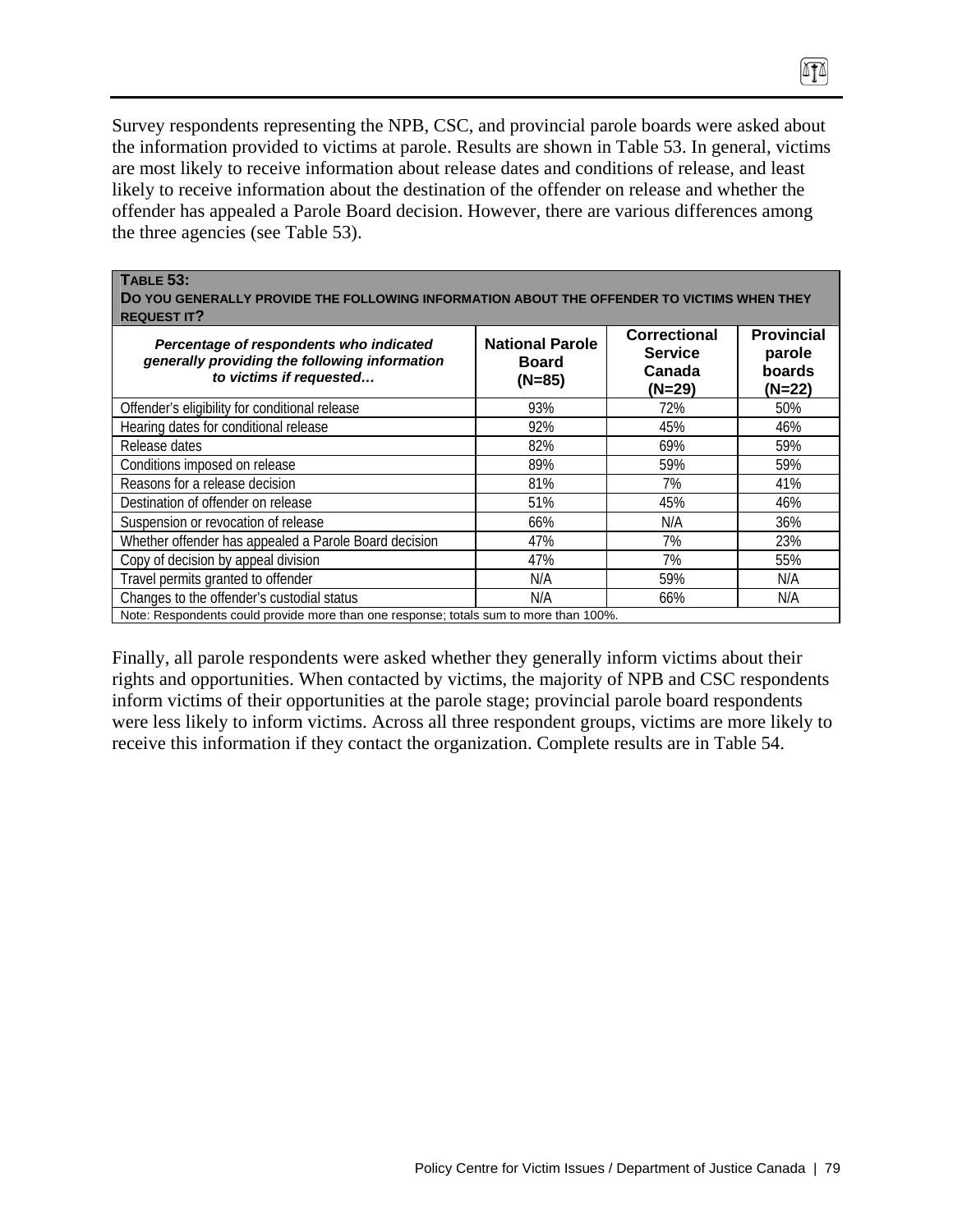| <b>TABLE 54:</b><br>DO YOU USUALLY INFORM VICTIMS OF THE FOLLOWING:                                                                                                                                                                       |                                                  |                                                       |                                                 |                                                       |                                                |                                                         |
|-------------------------------------------------------------------------------------------------------------------------------------------------------------------------------------------------------------------------------------------|--------------------------------------------------|-------------------------------------------------------|-------------------------------------------------|-------------------------------------------------------|------------------------------------------------|---------------------------------------------------------|
| <b>Percentage of respondents</b>                                                                                                                                                                                                          | <b>National Parole</b><br><b>Board</b><br>(N=85) |                                                       | Correctional<br><b>Service Canada</b><br>(N=29) |                                                       | <b>Provincial parole</b><br>boards<br>$(N=22)$ |                                                         |
| who generally inform<br>victims of the following                                                                                                                                                                                          | <b>All victims</b>                               | <b>Victims</b><br>who have<br>contacted<br><b>NPB</b> | <b>All victims</b>                              | <b>Victims</b><br>who have<br>contacted<br><b>CSC</b> | <b>All victims</b>                             | <b>Victims</b><br>who have<br>contacted<br><b>Board</b> |
| The right to request information<br>about the offender's parole eligibility<br>and release*                                                                                                                                               | 8%                                               | 89%                                                   | N/A                                             | N/A                                                   | 9%                                             | 59%                                                     |
| The right to request certain kinds of<br>information about the offender**                                                                                                                                                                 | N/A                                              | N/A                                                   | 21%                                             | 62%                                                   | N/A                                            | N/A                                                     |
| The ability to provide new or<br>additional information to the Parole<br>Board that the victim considers<br>relevant                                                                                                                      | 9%                                               | 80%                                                   | 17%                                             | 66%                                                   | 9%                                             | 64%                                                     |
| That any information they provide<br>will be shared with the offender                                                                                                                                                                     | 14%                                              | 78%                                                   | 17%                                             | 59%                                                   | 41%                                            | 41%                                                     |
| The opportunity to attend Parole<br>Board hearings as observers                                                                                                                                                                           | 15%                                              | 82%                                                   | 21%                                             | 62%                                                   | 5%                                             | 23%                                                     |
| The opportunity to present a<br>statement at the parole hearing in<br>person or via audiotape or videotape                                                                                                                                | 13%                                              | 85%                                                   | 21%                                             | 59%                                                   | 5%                                             | 36%                                                     |
| This question was not asked of CSC respondents.<br>$\star$<br>This question was only asked of CSC respondents.<br>$\star$ $\star$<br>Note: Respondents who answered no, don't know or gave no response are not represented in this table. |                                                  |                                                       |                                                 |                                                       |                                                |                                                         |

# *Information-sharing and Collaboration*

The victim services and police surveys and interviews used open-ended questions to examine the extent to which information-sharing and collaboration occur between victim services, on one hand, and among other victim services and community organizations, the Crown Attorney, and police on the other. While there is evidence of some collaboration among agencies serving victims, as noted above, there is also support for establishing stronger links among them in order to improve services for victims.

## *Victim Services and Community Organizations*

Victim services providers were asked to describe their relationship with other victim services and community organizations. The results are in Table 55 below. Although 29% of those surveyed simply said that they have a strong working relationship with these other agencies, many gave specific details about the nature of that relationship. Referrals are evidently the most important aspect of the relationship; 38% reported referring victims to other community resources and receiving referrals from them. Additionally, 21% reported that they share information with other organizations through various committees, consultations, and meetings.

In interviews, victim services providers explained the nature of this information-sharing further, reporting that they meet with other community agencies on a regular basis to discuss a variety of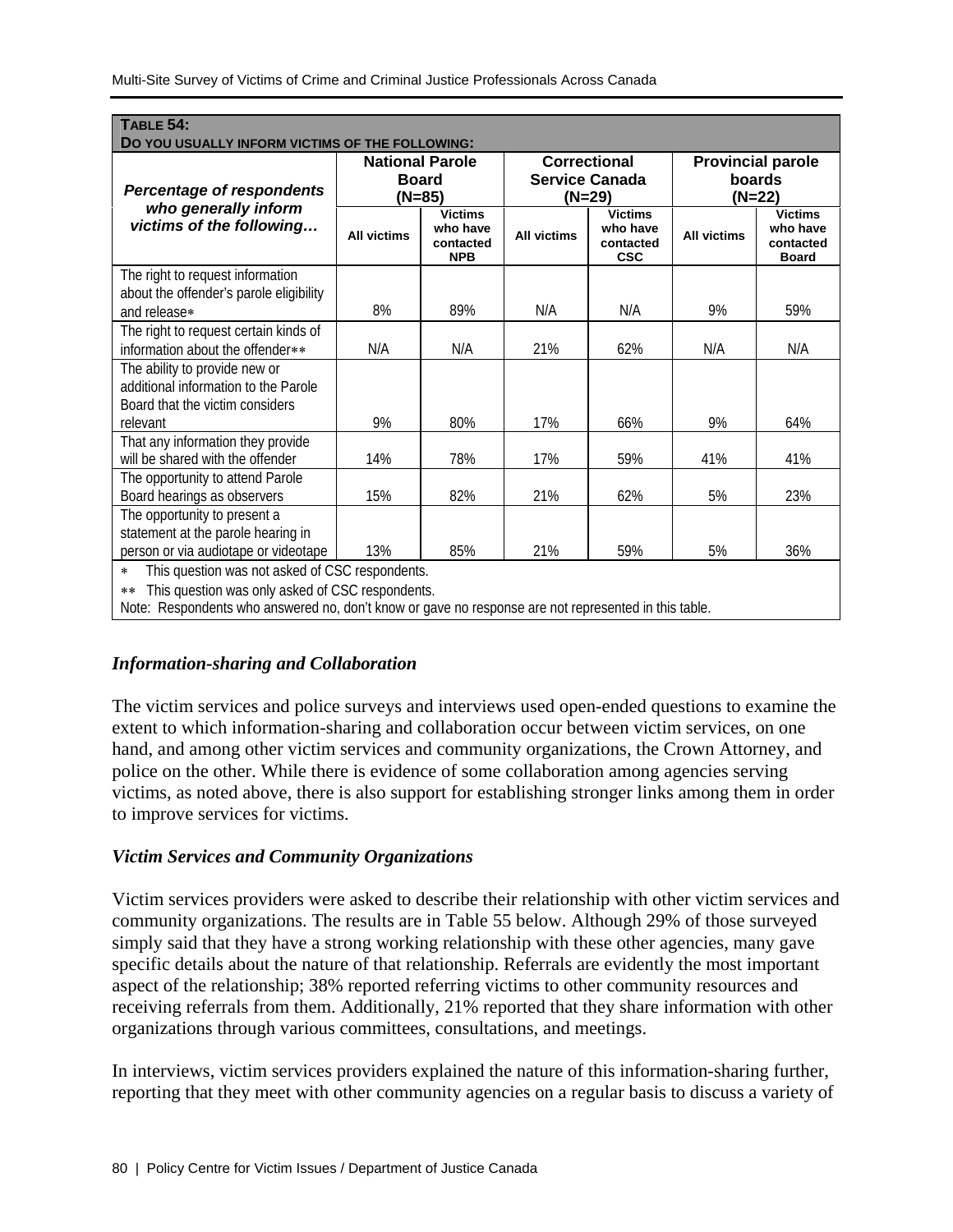issues, to coordinate activities, and to inform one another of the range of services available to victims, and a few reported sharing information on specific cases, although only with the consent of the victim. Small proportions of victim services providers reported the existence of working protocols with court-based or police-based victim services, inter-agency training and information sessions, and participation in community coalitions. Five percent reported no contact with other victim services or community organizations.

 $474$ 

| TABLE 55:<br><b>COLLABORATION OF VICTIM SERVICES WITH OTHER VICTIM SERVICES AND COMMUNITY</b><br>ORGANIZATIONS, AS REPORTED BY VICTIM SERVICES |                                     |
|------------------------------------------------------------------------------------------------------------------------------------------------|-------------------------------------|
| Nature of collaboration:                                                                                                                       | <b>Victim Services</b><br>$(N=318)$ |
| Referrals                                                                                                                                      | 38%                                 |
| Strong working relationship – nature unspecified                                                                                               | 29%                                 |
| Share information                                                                                                                              | 21%                                 |
| Working protocols with court-based or police-based victim services                                                                             | 6%                                  |
| Training or information sessions                                                                                                               | 4%                                  |
| Part of coalition of agencies                                                                                                                  | 3%                                  |
| Limited collaboration or contact                                                                                                               | 5%                                  |
| Do not work together or share information                                                                                                      | 5%                                  |
| Other                                                                                                                                          | 7%                                  |
| Don't know or No response                                                                                                                      | 14%                                 |
| Note: Respondents could provide more than one response; total sums to more than 100%.                                                          |                                     |

#### *Collaboration with police*

Police were asked to describe the nature of their relationship with victim services. As shown in Table 56, just under one-fifth of those surveyed reported that victim services has access to police reports and file, while a similar proportion simply explained that police share information with victim services. While 15% reported sharing office space, 12% said that police and victim services do not work together or share information at all.

| <b>TABLE 56:</b><br><b>COLLABORATION OF POLICE WITH VICTIM SERVICES, AS REPORTED BY POLICE</b> |                     |  |  |
|------------------------------------------------------------------------------------------------|---------------------|--|--|
| Nature of collaboration:                                                                       | Police<br>$(N=686)$ |  |  |
| Victim services have access to police reports or files                                         | 18%                 |  |  |
| Share information                                                                              | 17%                 |  |  |
| Victim services is part of police service or share office                                      | 15%                 |  |  |
| Victim services updates police after contact with victim                                       | 10%                 |  |  |
| Open communication or close collaboration                                                      | 7%                  |  |  |
| Poor communication or limited collaboration                                                    | 5%                  |  |  |
| Victim services attends complaints or occurrences                                              | 4%                  |  |  |
| Other                                                                                          | 9%                  |  |  |
| Do not work together or share information                                                      | 12%                 |  |  |
| No response                                                                                    | 10%                 |  |  |
| Note: Respondents could provide more than one response; total sums to more than 100%.          |                     |  |  |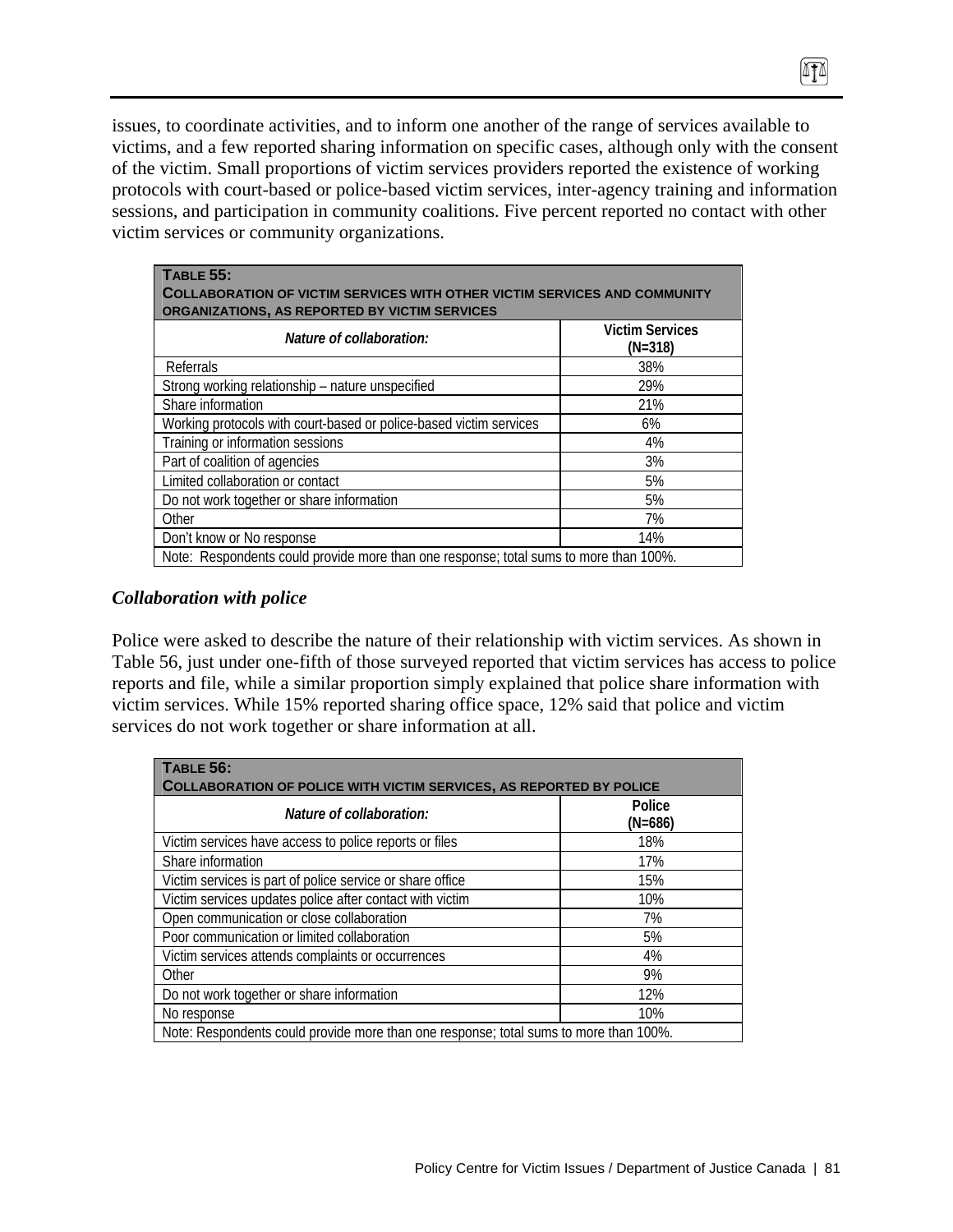In a separate question, police were asked specifically whether their division or department has a policy for allowing victim services to access victim files. Forty percent of those surveyed reported that such a policy is in place, although close to half did not know whether their organization had such a policy. Of police who reported the existence of a policy allowing victim services to access their files, more than one-quarter said that this access is unlimited. However, it was more common for police to report some limitations. For example, 17% of police who said that an information-sharing policy exists reported that victim services has access only to certain files; 13% said access is possible only with the victim's consent; and 11% said that federal legislation limits the extent to which they share information with victim services. $^{24}$ 

Police were also asked about the referrals they make to victim services. More than three-quarters of police surveyed said they generally refer victims to police-based victim services and more than two-thirds generally refer victims to specialized victim services for domestic violence. Over 60% refer victims to specialized services for sexual assault and specialized services for children, and one-third refer victims to court-based victim services.

# **4.5 Bail Determinations**

The 1999 amendments to the *Criminal Code* include several provisions to protect the safety of victims of crime in bail determinations. The provisions direct police officers, judges, and justices of the peace to consider the safety and security of the victim in decisions to release the accused pending the first court appearance; require judges to consider no-contact conditions and any other conditions necessary to ensure the safety and security of the victim; and ensure that the particular concerns of the victim are considered and highlighted in decisions on the imposition of special bail conditions. This section describes police, Crown Attorney, defence counsel, and judicial practices with respect to victim protection in bail determinations, and discusses the extent to which victim services providers and advocacy groups believe that victim safety is considered at bail.

# **4.5.1 Police, Crown Attorney, Defence Counsel, and Judicial Practices at Bail**

Police who were interviewed were unanimous in stating that considering victim safety is an essential responsibility for police immediately following an arrest and at the point of any release proceedings. The larger group of police surveyed in this research reported using a variety of methods to ensure that victims' safety concerns are considered at bail hearings. Over one-third reported preparing a written submission with recommendations for specific bail conditions following a thorough investigation and/or an objective assessment of risk (35%); others simply said that they consult with and pass information on to the Crown Attorney for consideration (21%). Some police attend bail hearings to speak on behalf of the victim or even encourage the victim to attend (15%), while still others said that they consult with the victim and obtain their statement (13%). A small proportion indicated opposing release outright when the victim's safety is at risk.

In interviews, several police cautioned that while it is important to listen to victims' concerns, police must remain objective in their determination of the level of risk to the victim. They

 $24$ Note: Federal privacy legislation is applicable only to RCMP, not to other police forces.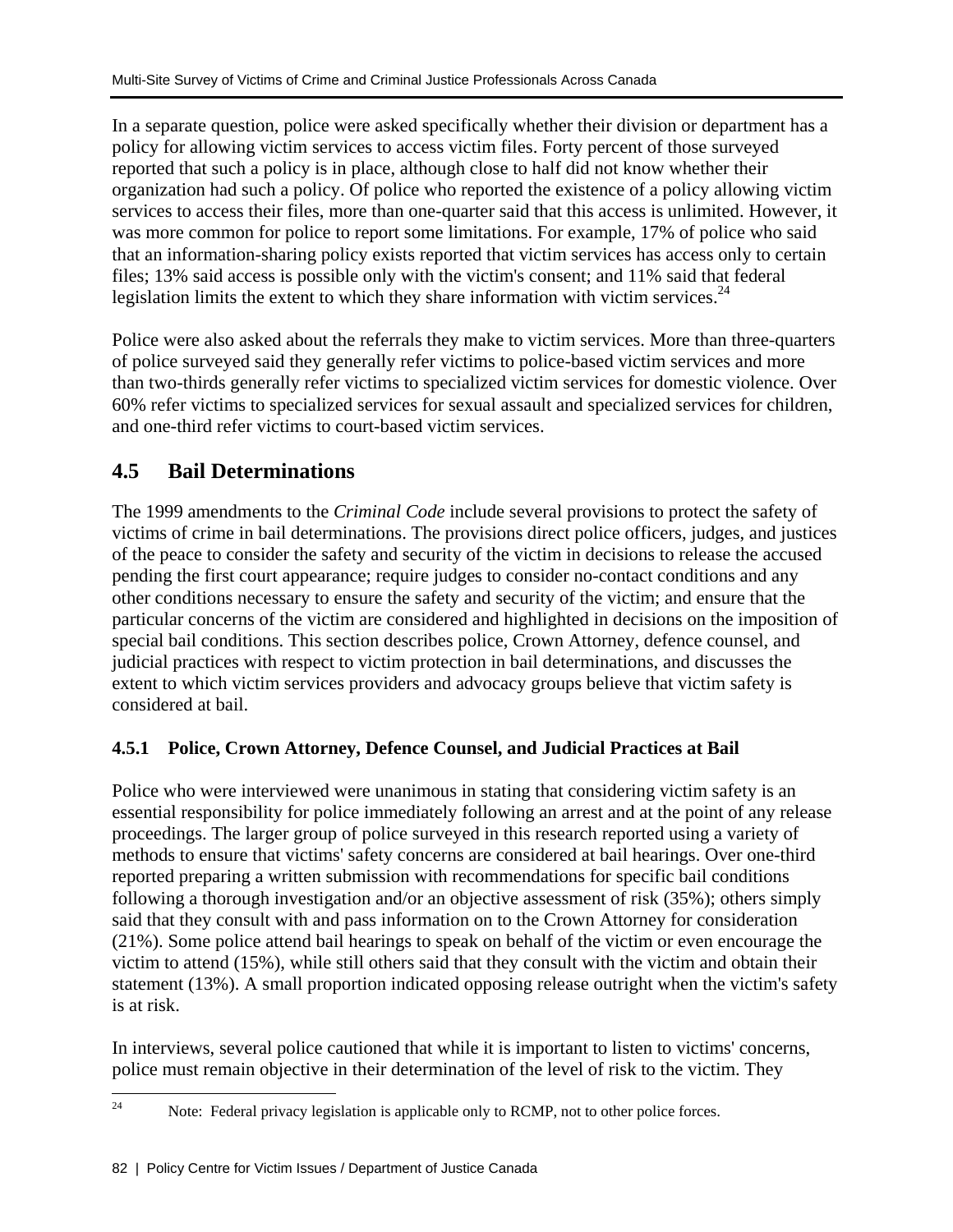pointed out that emotion could lead victims to make exaggerated claims and overestimate the risk posed by the accused. Police must therefore exercise judgment when reporting or making recommendations to the Crown Attorney. Several police also pointed out that in some cases (particularly domestic violence), victims underestimate the risk posed by the accused and will disagree with police requests for conditions such as no-contact orders. These interviewees noted that these are cases in which they will not necessarily promote the wishes of the victim.

 $\sqrt{10}$ 

Although Crown Attorneys who completed a self-administered survey were not asked the question, those who were interviewed said that they become aware of victims' safety concerns in bail determinations primarily through the police report. They noted that the police report usually comes to them with the victims' safety concerns identified as well as recommendations for conditions; in some jurisdictions, police complete a standardized bail report for certain types of cases (e.g., domestic violence) in which they must include information about safety concerns and conditions. A few of the Crown Attorneys interviewed mentioned that they speak directly with victims about safety if they believe that the issue is not adequately addressed in the police report.

A large majority of the Crown Attorneys surveyed (89%) reported generally not calling the victim as a witness in bail hearings. Of those Crown Attorneys who do not call the victim as a witness, 43% said that it is usually unnecessary for the witness to testify at this point in the proceedings, and that police and Crown Attorney submissions are usually sufficient to relay the relevant safety issues to the court. More than one-fifth (22%) observed that calling the victim to testify at bail gives defence counsel the opportunity to intimidate the victim at an early stage in the proceedings and to ask questions with a view to later cross-examination. Other reasons for not calling the victim as a witness included high caseloads and insufficient time; the possibility of further trauma to the victim; the potential for inconsistent statements; and unwillingness or lack of availability of the victim. The full list of reasons given by Crown Attorneys for not calling the victim as a witness in bail hearings is shown in Table 57.

| <b>TABLE 57:</b><br><b>REASONS CROWN ATTORNEYS DO NOT CALL THE VICTIM AS A WITNESS IN BAIL DECISIONS</b><br><b>BASE: RESPONDENTS WHO DO NOT USUALLY CALL THE VICTIM AS A WITNESS IN BAIL DECISIONS</b> |                                     |  |  |
|--------------------------------------------------------------------------------------------------------------------------------------------------------------------------------------------------------|-------------------------------------|--|--|
| Reason:                                                                                                                                                                                                | <b>Crown Attorneys</b><br>$(n=167)$ |  |  |
| Usually unnecessary or police reports are sufficient                                                                                                                                                   | 43%                                 |  |  |
| Creates opportunity for defence cross-examination                                                                                                                                                      | 22%                                 |  |  |
| High caseload or insufficient time                                                                                                                                                                     | 16%                                 |  |  |
| Creates possibility of further trauma to the victim                                                                                                                                                    | 15%                                 |  |  |
| Creates potential for inconsistent statements                                                                                                                                                          | 9%                                  |  |  |
| Victim unavailable or unwilling                                                                                                                                                                        | 7%                                  |  |  |
| Other                                                                                                                                                                                                  | 2%                                  |  |  |
| No response                                                                                                                                                                                            | 19%                                 |  |  |
| Note: Respondents could provide more than one response; total sums to more than 100%.                                                                                                                  |                                     |  |  |

Virtually all Crown Attorneys surveyed (97%) reported that they generally request specific conditions to address the victim's safety in bail determinations, and almost as many of the defence counsel surveyed (95%) usually agree to such requests. In interviews, defence counsel observed that they have no reason to object to reasonable conditions. They defined conditions as reasonable if there is a nexus between the conditions requested, the victim, and the crime, and if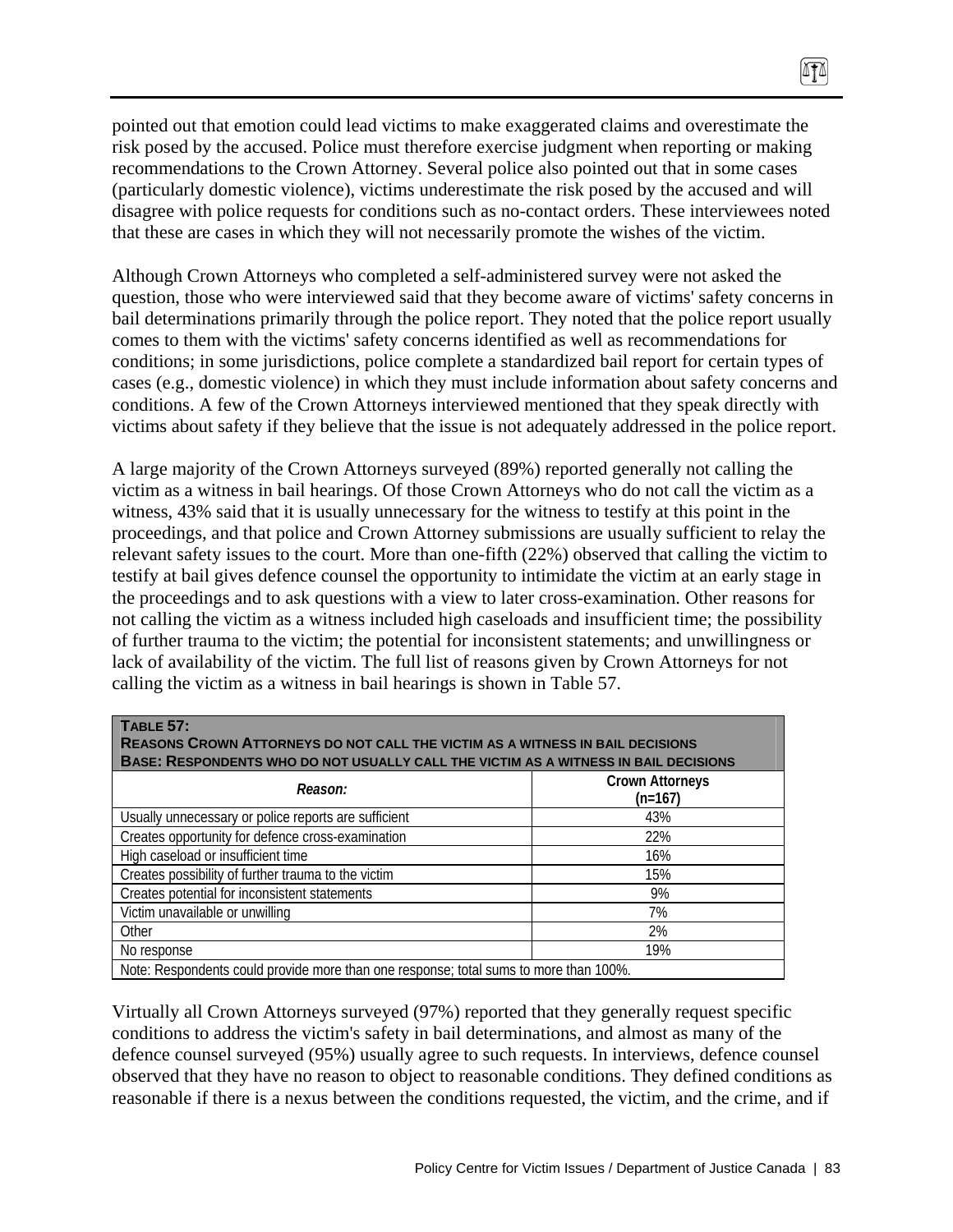the conditions are not too restrictive on their client. Examples given of unreasonable conditions included orders not to attend the residence when the accused works out of the home or not to attend the victim's workplace when the accused also works there. Defence counsel also noted that the accused can benefit from properly framed conditions, not only because conditions improve the chance that the accused will be released on bail, but also because conditions can ensure that there is no repeat offence.

In interviews, defence counsel commented extensively on bail determinations in domestic violence cases. In these cases, counsel said that the determination of reasonable conditions is more difficult. Many noted that the application of blanket no contact orders are often detrimental to both their client and the victim. Often the victim wants the accused home because of financial, emotional, or family reasons. Especially if children are involved, defence counsel find that no contact orders harm the family unit and almost ensure that their client will violate the order.

Virtually all Crown Attorneys and defence counsel surveyed in this research (98% and 97%, respectively) reported that judges typically grant requests for conditions to address the victim's safety in bail determinations. In interviews, Crown Attorneys and defence counsel said that judges are almost invariably amenable to requests for bail conditions, provided they are reasonable and designed to address specific concerns. Quantitative results from the survey of judges bore this out: 95% of judges surveyed said that they generally place conditions on the accused for the safety of the victim in bail determinations. In interviews, judges observed that certain conditions, such as no contact, are applied almost as a matter of course.

More than three-quarters of all judges surveyed consider themselves informed of safety issues in most bail hearings. However, in interviews, several judges said they are not as well informed as they could be, particularly in cases of domestic violence (although others said that safety issues were especially well covered in domestic violence cases).

According to judges interviewed, possible ways of ensuring that the judiciary is better informed about safety issues include increased prosecutorial

*According to judges interviewed, possible ways of ensuring that the judiciary is better informed about safety issues include increased prosecutorial resources to enable Crown Attorneys to devote more time to victims prior to bail hearings; increased number of victim support workers to obtain information from victims about their safety concerns; and the presence of a victim advocate at bail hearings to state the victim's position and safety concerns.* 

resources to enable Crown Attorneys to devote more time to victims prior to bail hearings; increased number of victim support workers to obtain information from victims about their safety concerns; and the presence of a victim advocate at bail hearings to state the victim's position and safety concerns. More than three-quarters of judges surveyed ask about safety issues if the Crown Attorney has not mentioned them. However, judges observed in interviews that this is rarely necessary because the Crown Attorney is very diligent about bringing these issues to the attention of the court.

# **4.5.2 Consideration of Victim Safety at Bail**

Despite the results from the surveys and interviews with criminal justice professionals, which suggest that these professionals are concerned about protection of the victim at bail, about 30%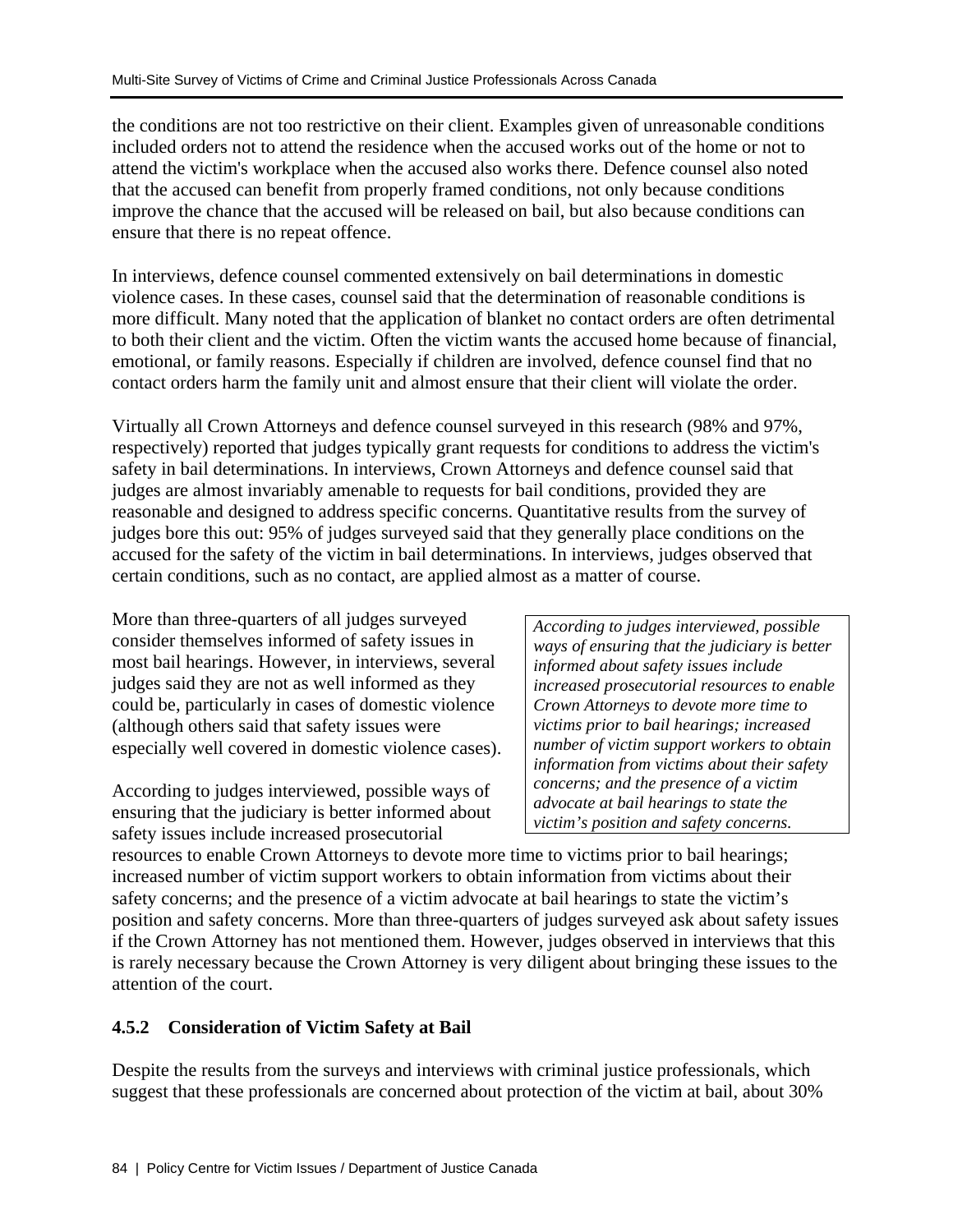of victim services providers and one-quarter of advocacy groups surveyed believe that the victim's safety is generally considered in decisions about bail and conditions of release. Although several victim services providers acknowledged in interviews that there has been substantial evolution in this regard and that police and Crown Attorneys are very sensitive to safety issues, the larger group of those surveyed identified numerous obstacles to the consideration of victim safety, as shown in Table 58.

0TA

| <b>TABLE 58:</b><br>WHAT ARE THE OBSTACLES TO THE CONSIDERATION OF VICTIM SAFETY AT BAIL?<br>BASE: RESPONDENTS WHO BELIEVE THAT VICTIM SAFETY IS NOT GENERALLY CONSIDERED AT |                                        |                                |
|------------------------------------------------------------------------------------------------------------------------------------------------------------------------------|----------------------------------------|--------------------------------|
| <b>BAIL DETERMINATIONS</b><br>Obstacles:                                                                                                                                     | Victim<br><b>Services</b><br>$(n=163)$ | Advocacy<br>Groups<br>$(n=31)$ |
| Victim's concerns not taken seriously by Crown Attorneys or court                                                                                                            | 24%                                    |                                |
| Rights of accused take precedence over victim's rights                                                                                                                       | 16%                                    | 13%                            |
| Lack of knowledge or understanding of domestic violence and abuse                                                                                                            | 15%                                    | 23%                            |
| Inadequate assessment of risk by court                                                                                                                                       | 12%                                    | 19%                            |
| Breaches of conditions not taken seriously                                                                                                                                   | 13%                                    |                                |
| Failure to notify victims about release or conditions on release                                                                                                             | 9%                                     |                                |
| Victim not adequately consulted or unwilling to participate                                                                                                                  | 8%                                     | 16%                            |
| Victim has inadequate resources (financial, shelter)                                                                                                                         | 3%                                     |                                |
| Other                                                                                                                                                                        | 12%                                    | 16%                            |
| No response                                                                                                                                                                  | 14%                                    | 19%                            |
| Note: Respondents could provide more than one response; totals sum to more than 100%. This question was<br>open-ended.                                                       |                                        |                                |

Although about one-quarter of victim services providers surveyed simply observed that the Crown Attorney and the court do not take the victim's concerns seriously, others identified more specific impediments to the consideration of victim safety. For example, 16% observed that the rights of the accused take precedence over victims' safety concerns at bail determinations. In interviews, they expanded on this idea, explaining that in their view, the presumption of innocence discourages judges from locking up accused persons. A few victim services providers also said in interviews that overcrowding in jails and a lack of resources for keeping people in jail leads judges to release the accused rather than remanding them into custody.

Another frequently mentioned obstacle is an ongoing lack of understanding of domestic violence and the dynamics of partner abuse on the part of the Crown Attorneys and the judiciary (this obstacle was mentioned by 15% of victim services providers). In interviews, several victim services providers said that domestic violence and spousal abuse continue to be perceived as less serious offences. This problem is exacerbated by the fact that in these cases, the victim is often reluctant to come forward with safety concerns due to intimidation from the accused or the family of the accused. Consequently, the court underestimates the actual risk to the victim that could result from the release of the accused. Furthermore, 12% of victim services providers surveyed consider the inadequate assessment of risk to be a more general problem affecting other types of cases.

Finally, a small proportion of victim services providers surveyed (9%) commented on the conditions imposed on the accused and their enforcement. They argued that in many cases, bail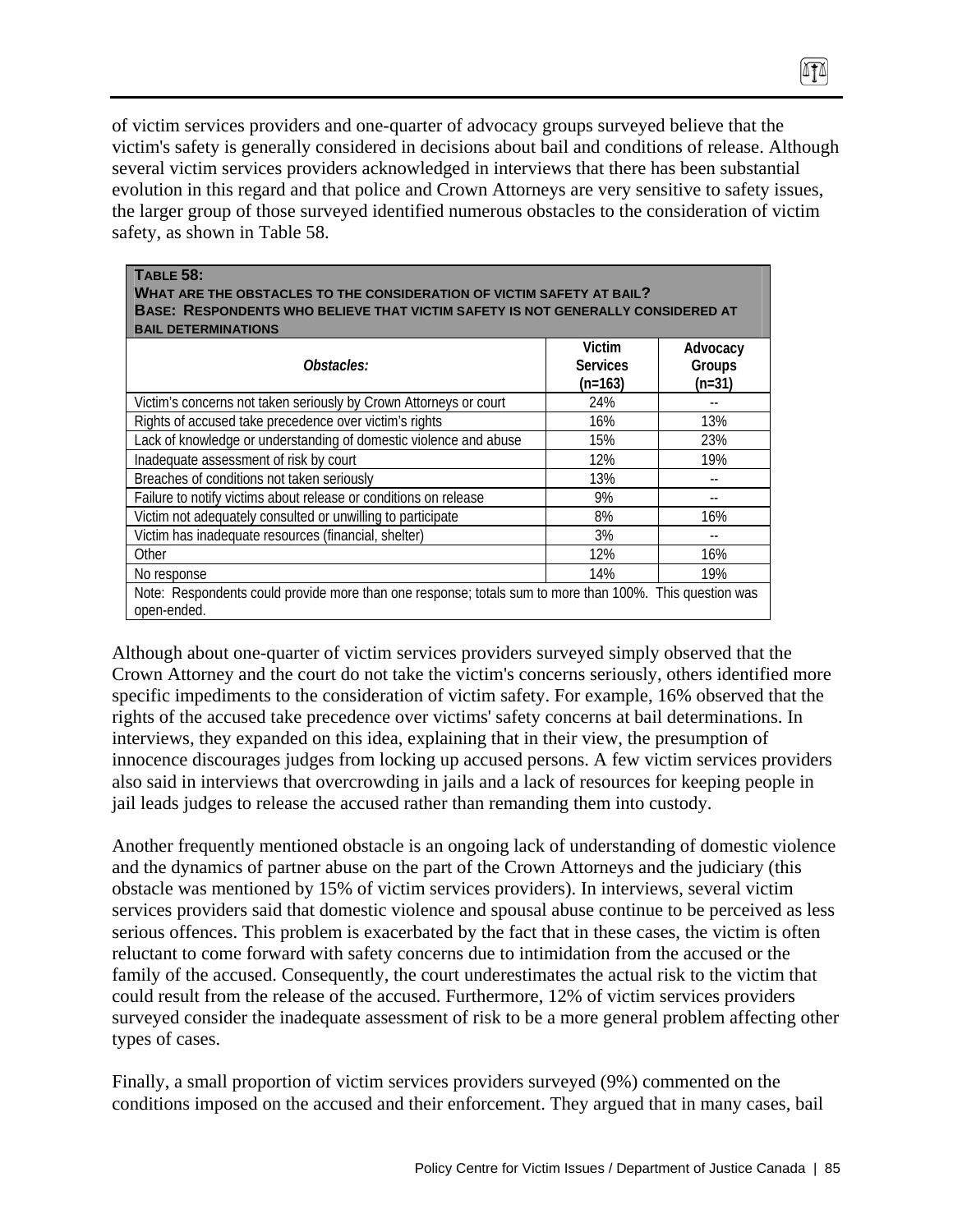conditions are not respected and there are no repercussions for the accused. According to these victim services providers, there is little or no police protection against breaches of conditions. Please see Table 58 above for other perceived obstacles.

# **4.5.3 Victim Notification of Bail Decisions**

Victim services providers who participated in interviews were asked to comment on difficulties in notifying victims of bail decisions. Common issues include identifying and contacting victims in time for bail hearings, which take place very shortly after the arrest of the accused, and reaching victims who are transient (i.e., those who move frequently and whose addresses and phone numbers change). Other issues include lack of consistency and persistence on the part of the police and the Crown Attorneys in locating victims and informing them about bail decisions, and difficulties that they, as victim services providers, experience in obtaining information about bail from Crown Attorneys and police.<sup>25</sup> According to a few victim services providers, other difficulties include a lack of human and financial resources, and federal privacy legislation that restricts the information that can be shared with victim services.<sup>26</sup>

Victim services providers who believe that there are no difficulties in notifying victims of bail decisions indicated that there is a protocol in place in their communities regarding victim notification of bail decisions, or explained that they always ensure that victims receive information on bail decisions and conditions.

# **4.6 Provisions to Facilitate Testimony**

Recognizing that testifying in court can be especially traumatizing for young victims or those with disabilities or victims of sexual or violent offences, the 1999 amendments to the *Criminal Code* included several provisions to facilitate testimony on the part of such witnesses. Publication bans on the identity of sexual assault victims have been clarified to protect their identity as victims of sexual assault offences as well other offences committed against them by the accused. The new provisions also permit judges to impose publication bans on the identity of a wider range of witnesses, where the witness has established a need and where the judge considers it necessary for the proper administration of justice. Other amendments restrict crossexamination by a self-represented accused of child victims of sexual or violent crime; and permit victims or witnesses with a mental or physical disability to have a support person present while testifying. The following sections describe the use of these provisions and other testimonial aids such as screens, closed-circuit television, and videotape.

<sup>25</sup> 25 As previously reported, approximately two-thirds of police surveyed said that they generally inform victims about outcomes of bail decisions. Moreover, most Crown Attorneys and police assessed the information provided to victims about outcomes of bail decisions and conditions of release as "adequate." However, victim services providers and advocacy groups tended to

disagree. Please refer to Table 50 for the details.<br><sup>26</sup> As discussed in a previous footnote, federal privacy legislation is applicable only to the RCMP, not to other police forces.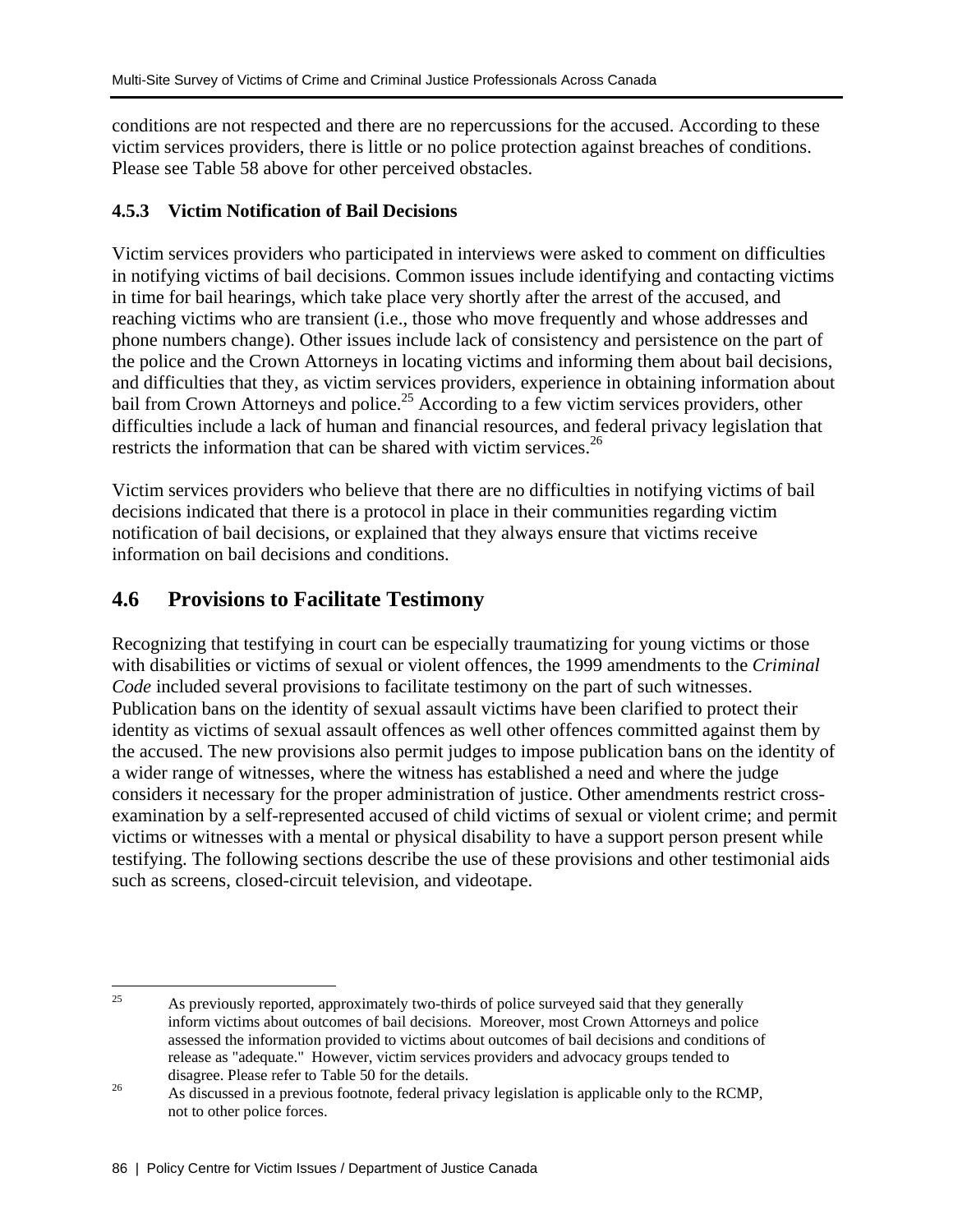# **4.6.1 Publication Bans**

The 1999 amendments clarified that publication bans on the identity of sexual assault victims protect their identity as victims of other offences committed against them by the accused. For example, if the victim is robbed and sexually assaulted, her identity as a victim of robbery could not be disclosed. In addition, the amendments provided for a discretionary publication ban for any victim or witness where necessary for the proper administration of justice.

ATA

Both Crown Attorneys and defence counsel explained in interviews that while publication bans are essentially automatic at the preliminary hearing, requests for a ban in later stages in nonsexual offences are extremely rare and are only made when there is an extremely compelling reason to do so. In interviews, Crown Attorneys and defence counsel gave several examples of instances where publication bans are most likely to be granted. Crown Attorneys mentioned child abuse cases, robberies, certain homicides, and extortion cases where the facts are sensitive, as well as cases where there are several accused having separate trials, and serious cases being tried before a jury. Defence counsel cited cases involving minors, high profile cases where the ban helps ensure a fair trial (more likely a defence counsel request), or when the requests meet the conditions and requirements of the *Criminal Code*, i.e. to protect the identity of a victim or witness in sexual offence proceedings or in accordance with other provisions of the *Code*  requiring publication bans, such as bail, preliminary inquiries, or *voir dires*.

Among Crown Attorneys surveyed, one-third reported generally requesting publication bans in appropriate cases other than sexual offences. Of the remaining two-thirds who do not, 42% said that such bans are normally not necessary, while another 17% do not often request bans because they believe that court proceedings are, and should remain, open to public scrutiny.

Defence counsel surveyed are evenly split between those who usually agree to requests for publication bans in non-sexual offences and those who object (47% and 48%, respectively). Two-thirds of those who object argued that publication bans violate the principle of an open court system. In interviews, those who generally agree to the requests most often explained that publication bans benefit the accused. A few defence counsel indicated in interviews that they would agree to publication bans in non-sexual offences involving children or in cases with police informants as witnesses.

| <b>TABLE 59:</b><br>USE OF PUBLICATION BANS ON NON-SEXUAL OFFENCES |                                                                         |                                                                          |  |  |  |
|--------------------------------------------------------------------|-------------------------------------------------------------------------|--------------------------------------------------------------------------|--|--|--|
|                                                                    | Crown Attorneys<br>$(N=188)$                                            | Defence Counsel<br>$(N=185)$                                             |  |  |  |
|                                                                    | Do you generally request<br>publication bans in<br>non-sexual offences? | Do you generally agree to<br>publication bans in<br>non-sexual offences? |  |  |  |
| Yes                                                                | 32%                                                                     | 47%                                                                      |  |  |  |
| No                                                                 | 67%                                                                     | 48%                                                                      |  |  |  |
| No response                                                        | 1%                                                                      | 5%                                                                       |  |  |  |

Despite agreeing that publication bans in non-sexual assault offences are uncommon, Crown Attorneys and defence counsel nevertheless had different perceptions of the judiciary's likelihood of granting these requests. Forty-five percent of Crown Attorneys surveyed said that such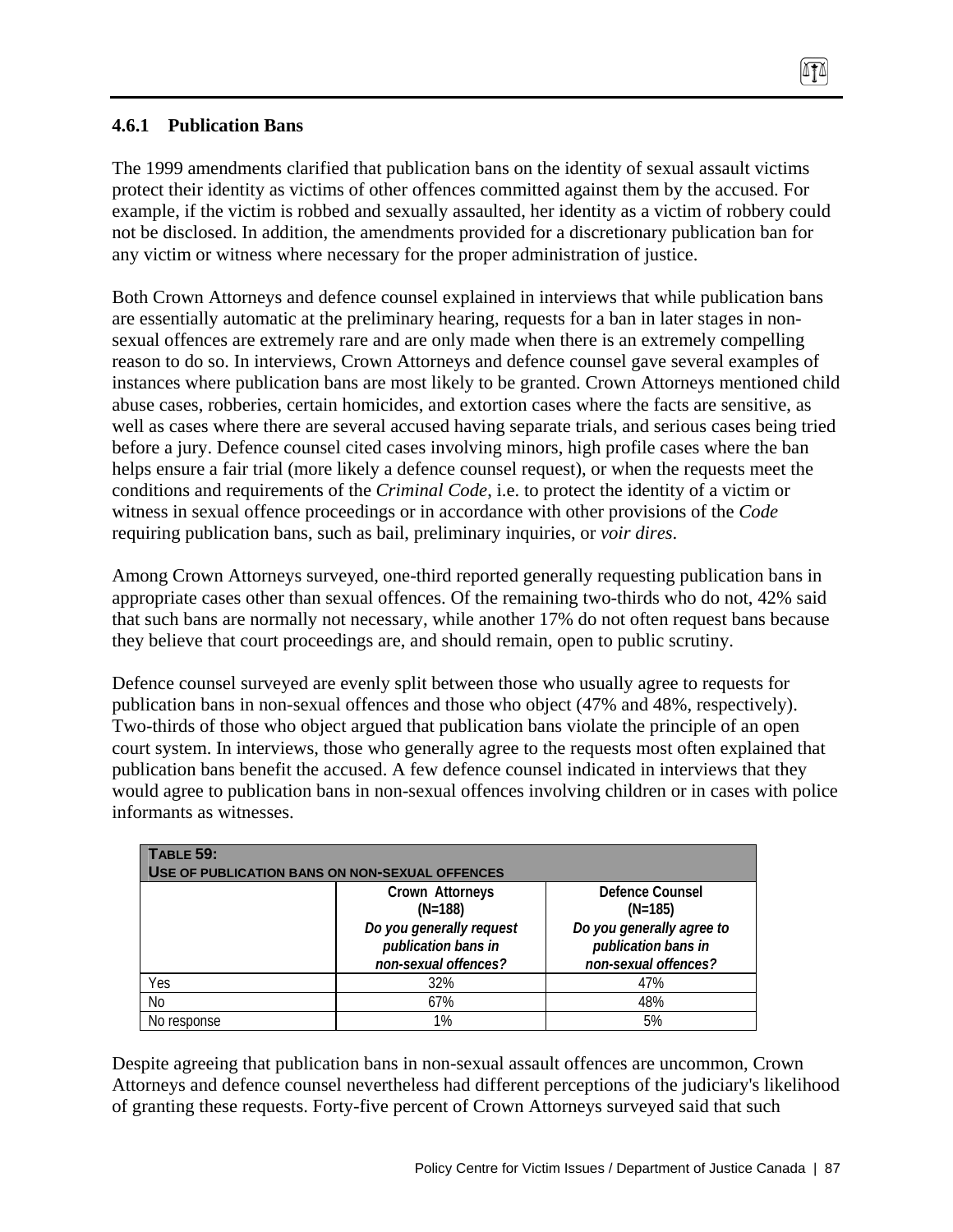requests are usually granted in the cases where they are made, while about one quarter of the defence counsel surveyed believe they are usually granted. As for judges themselves, about onequarter of those surveyed reported having granted an application for a publication ban in nonsexual offences. Those who had granted such bans had done so primarily in cases involving child abuse or child welfare, or had granted only partial bans (i.e., on the name of the witness).

Victim services providers and advocacy organizations, for their part, had little to say on the subject of publication bans. Very small proportions of those surveyed (11% and 15%, respectively) said that there are obstacles to their use, including the principle of an open court,

Crown Attorney reluctance to make the requests, and judicial reluctance to grant them.

In interviews, several victim services providers stated that victims are generally not informed of publication bans or else they are not informed sufficiently in advance to make a request, and a few suggested that publication bans do not adequately protect victims. According to the latter group, publication bans are

*Victim services providers suggested that more frequent use of publication bans may encourage some victims, particularly victims of spousal abuse, to come forward and report offences.* 

usually applied to the name of the victim, although many other details of the crime continue to be published and can easily lead to identifying the victim. It was also suggested that more frequent use of publication bans may encourage some victims, particularly victims of spousal abuse, to come forward and report offences.

# **4.6.2 Exclusion of the Public**

Sixty percent of Crown Attorneys surveyed said that they had requested the exclusion of the public from a trial, and 39% of judges surveyed reported having granted such an application. Both Crown Attorneys and judges agreed that exclusion of the public is warranted in only the most exceptional circumstances, since an open court is essential to maintaining public confidence in the criminal justice system. In interviews, they explained that the public should be excluded only if permitting it to be present would interfere with the proper administration of justice and if other testimonial aids and protections would be insufficient to guarantee it; otherwise, the exclusion may give the defence counsel a ground to appeal.

Circumstances that from Crown Attorney and judicial perspectives warrant a request to exclude the public are quite similar. They include cases where the witness is vulnerable, fragile, or sensitive, such as child witnesses testifying in matters such as sexual abuse, as well as mentally challenged witnesses, or witnesses in sexual assault or domestic assault cases. Other circumstances include cases where the testimony of the witness would not otherwise be obtained due to extreme stress, embarrassment, or anxiety; and cases where the evidence, if it were public, would pose a risk to the safety or security of the witness (e.g., cases involving police informers or witnesses in witness protection programs). From the perspective of judges, appropriate circumstances are any where exclusion of the public is necessary to ensure the proper administration of justice.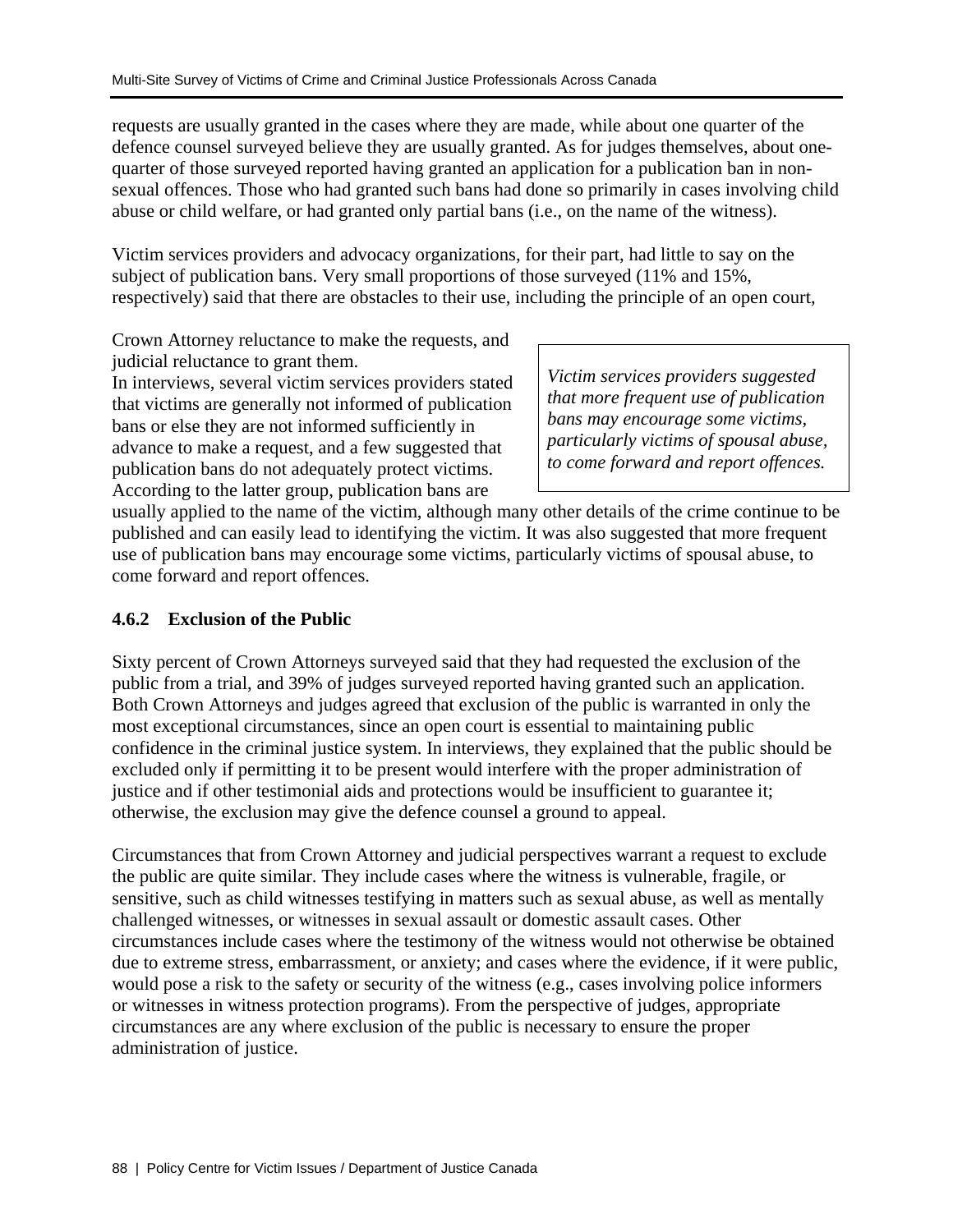A large majority of the defence counsel surveyed (70%) does not generally agree to requests to exclude the public from a trial, primarily on the grounds that these requests, like publication bans, violate the principle of open court proceedings. Less than one-quarter of defence counsel generally agree to requests to exclude the public. They noted in interviews that the requests are usually made in cases where the need is clear: serious sexual assaults, especially those involving young children, and young witnesses who are incapable of providing their testimony in open court. Other situations where defence counsel said they would agree are those where the exclusion of the public benefits their client or where it is necessary for the proper administration of justice (e.g., the public is interrupting the proceedings).

 $\sqrt{10}$ 

Both Crown Attorneys and defence counsel surveyed agreed that requests to exclude the public are extremely rare. However, they differ somewhat in their assessment of the judiciary's willingness to grant such requests. Just over one-quarter of Crown Attorneys, compared to 15% of defence counsel, said that judges generally grant requests to exclude the public.

Just less than one-quarter of victim services providers and advocacy organizations surveyed said that there are obstacles to excluding the public from a trial. Close to half of, victim services providers who perceive obstacles simply explained that judges are very hesitant about granting these requests. Both victim services providers and advocacy groups cited the principle of an open court (25% and 55%, respectively, of those who perceive obstacles). In interviews, several victim services providers suggested that exclusion of the public from trial should occur more often because family members of the accused are often present to intimidate the victim while testifying.

## **4.6.3 Screens, Closed-circuit Television, and Videotaped Testimony**

There are three testimonial aids designed to assist young witnesses or those with a mental or physical disability, namely the use of screens, closed circuit television, or videotape. Of these three aids, screens appear to be the most popular among Crown Attorneys (although only by a slight margin over videotaped testimony), defence counsel, and judges. Crown Attorneys are least likely to favour closed-circuit television, while defence counsel are least likely to agree to videotaped testimony. After screens, judges are about equally as likely to grant the use of closedcircuit television and videotaped testimony. Please refer to Table 60.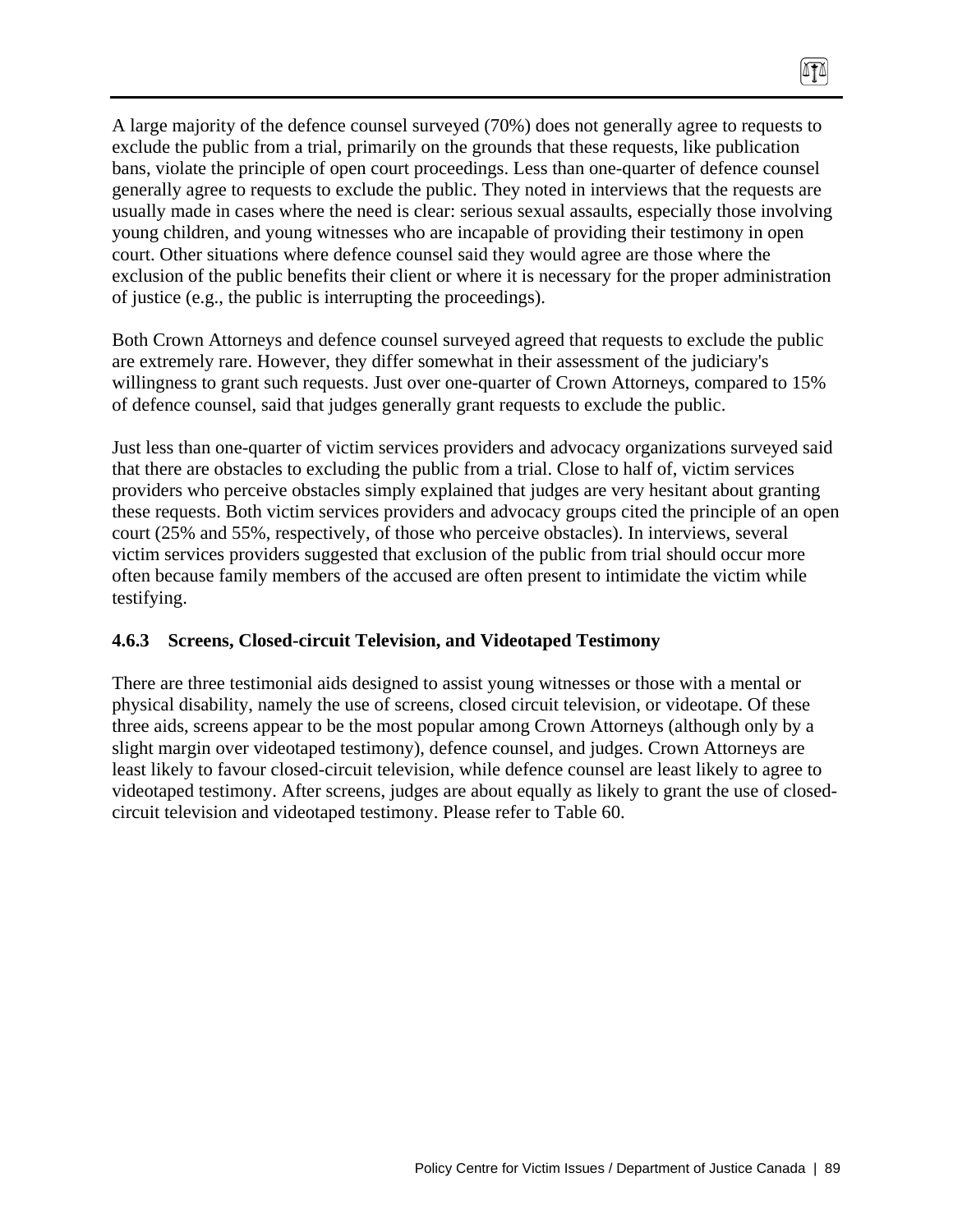| TABLE 60:                                           |                                                                                        |                           |                          |
|-----------------------------------------------------|----------------------------------------------------------------------------------------|---------------------------|--------------------------|
|                                                     | USE OF SCREENS, CLOSED-CIRCUIT TELEVISION, AND VIDEO-TAPED TESTIMONY IN ELIGIBLE CASES |                           |                          |
|                                                     | Judges                                                                                 | Defence Counsel (N=185)   | <b>Crown Attorneys</b>   |
|                                                     | $(N=110)$                                                                              | Do you generally agree to | $(N=188)$                |
|                                                     | Do you generally grant the                                                             | the use of                | Do you generally request |
|                                                     | use of                                                                                 |                           | the use of               |
| <b>Screens</b>                                      |                                                                                        |                           |                          |
| Yes                                                 | 83%                                                                                    | 57%                       | 61%                      |
| No                                                  | 6%                                                                                     | 39%                       | 32%                      |
| No response                                         | 12%                                                                                    | 4%                        | 7%                       |
| Closed-circuit television                           |                                                                                        |                           |                          |
| Yes                                                 | 61%                                                                                    | 44%                       | 38%                      |
| No.                                                 | 20%                                                                                    | 50%                       | 51%                      |
| No response                                         | 19%                                                                                    | 7%                        | 11%                      |
| Videotaped testimony                                |                                                                                        |                           |                          |
| Yes                                                 | 60%                                                                                    | 24%                       | 56%                      |
| No                                                  | 20%                                                                                    | 69%                       | 33%                      |
| No response                                         | 20%                                                                                    | 7%                        | 11%                      |
| Note: Responses are not inter-related across groups |                                                                                        |                           |                          |

## *Screens*

About 60% of Crown Attorneys surveyed generally request the use of a screen, and a similar proportion of defence counsel surveyed usually agree to their use in appropriate cases. In interviews, defence counsel said that they are prepared to accept the use of screens however, several reported no observable differences in the ability of witnesses to testify with or without the screen, which they attributed in part to defence counsel's care when cross-examining young witnesses. Furthermore, the fact that the witness is physically present in the courtroom and visible to defence counsel when screens are used makes screens less objectionable than the other aids for some defence counsel. Nevertheless, about 40% of defence counsel surveyed do object to screens on the grounds that their use undermines the right of the accused to face the victim; presupposes guilt by giving the impression that the witness needs to be protected from the accused; interferes with cross-examination; and makes it difficult to assess the credibility of the witness.

Although many of the Crown Attorneys, victim services providers, and advocacy organizations surveyed did not know whether there are any obstacles to the use of screens, approximately 30% of Crown Attorneys, 20% of victim services providers, and 10% of advocacy groups believe that such obstacles exist. Among this minority of respondents who perceive obstacles, the most frequently mentioned was judicial reluctance to grant the use of screens. In interviews, Crown Attorneys explained that there is a perception within the judiciary that the screen acts as a filter and makes it easier for testimony to be less than truthful. They also noted that judges regard the screen as contrived or unnecessary and find testimony less compelling when a screen is used.

A second perceived obstacle is the requirement that Crown Attorney applications for the use of a screen meet a stringent legal test in order to be granted. In interviews, Crown Attorneys explained that because they are obliged to show evidence or call expert witnesses to demonstrate that the screen is necessary, they only request the screen when it is absolutely necessary. In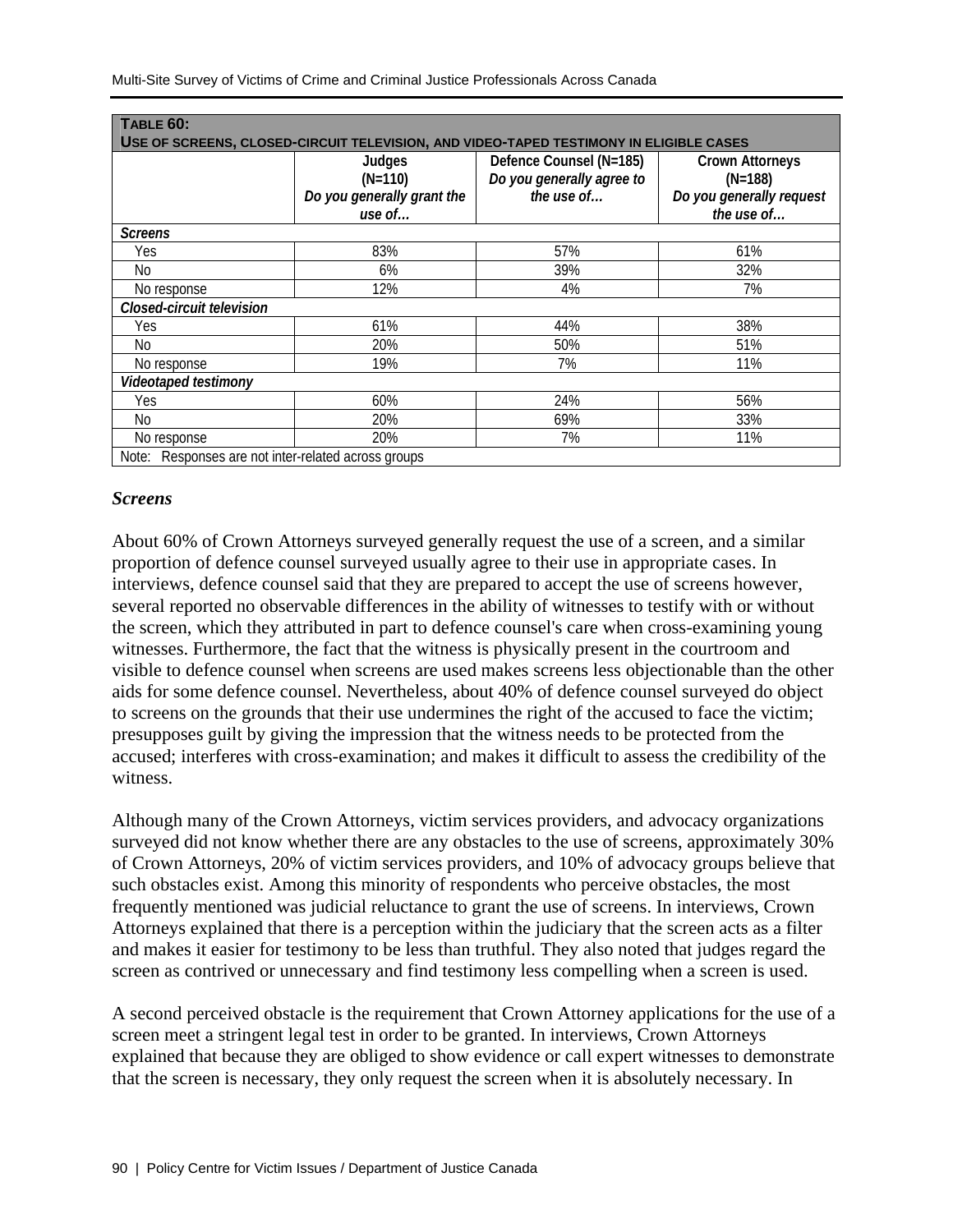interviews, several victim services providers expressed the opinion that Crown Attorneys are reluctant to request the use of screens and to inform eligible victims that this option is available.

 $\sqrt{10}$ 

Logistical obstacles to the use of screens, including a lack of necessary equipment at small sites, were also identified. In interviews, several Crown Attorneys at small sites reported that there is only one screen for the entire area they cover or that they have to transport a makeshift screen with them when they travel on circuit. Furthermore, courtrooms at small sites are often antiquated and not set up for the use of screens. Crown Attorneys and victim services providers also observed that screens are impractical and cumbersome, and often in poor condition. Furthermore, if courtroom lighting is inadequate, witnesses can see the accused through one-way screens.

Finally, there is a perception among some Crown Attorneys that screens simply are not effective at facilitating testimony and can actually be counter-productive because they cause the witness to have more rather than less concern with what the accused is doing. In interviews, Crown Attorneys explained that witnesses can feel isolated or uneasy when screens are used because they cannot see what is going on in the courtroom. Others reported that the screen can be distracting for child witnesses, whose curiosity often compels them to peek around or underneath the barrier. In fact, among Crown Attorneys surveyed who do not routinely request the use of screens, a common reason is that screens are ineffective at facilitating testimony. Yet other Crown Attorneys had either never or only rarely had a case where the screen might be needed or argued that screens are unnecessary in most instances.

Sixty-two percent of Crown Attorneys and three-quarters of defence counsel surveyed believe that judges usually grant the use of screens, compared to 83% of judges themselves who said that they usually grant these requests. Judges explained in interviews that they have no difficulty granting requests for a screen provided that the necessary legal criteria are met. Others said that screens are seldom used or seldom requested; at some large sites, judges explained that screens are not used because of the existence of "child friendly" courtrooms.

#### *Closed-circuit Television*

Of the three testimonial aids, closed-circuit television is the least likely to be requested. Less than 40% of Crown Attorneys surveyed reported generally requesting its use in appropriate cases. Among those who do not usually make the request, the most common reason, cited by almost one-third of these respondents, is a lack of necessary technology and properly equipped courtroom facilities; another 10% said that the appropriate equipment had only recently been installed in their local courtroom. Absent technology and proper facilities are particularly acute problems at small sites. In many instances, the use of closed-circuit television requires either that the trial be moved to a larger centre, that the necessary equipment be brought into the community, or that the equipment be transported with the court when it travels on circuit to remote areas. However, availability of the necessary technology also affects some medium and large sites.

Some Crown Attorneys gave other reasons for not usually requesting closed-circuit television. About one-quarter of those surveyed said that they have never or rarely had a case where closed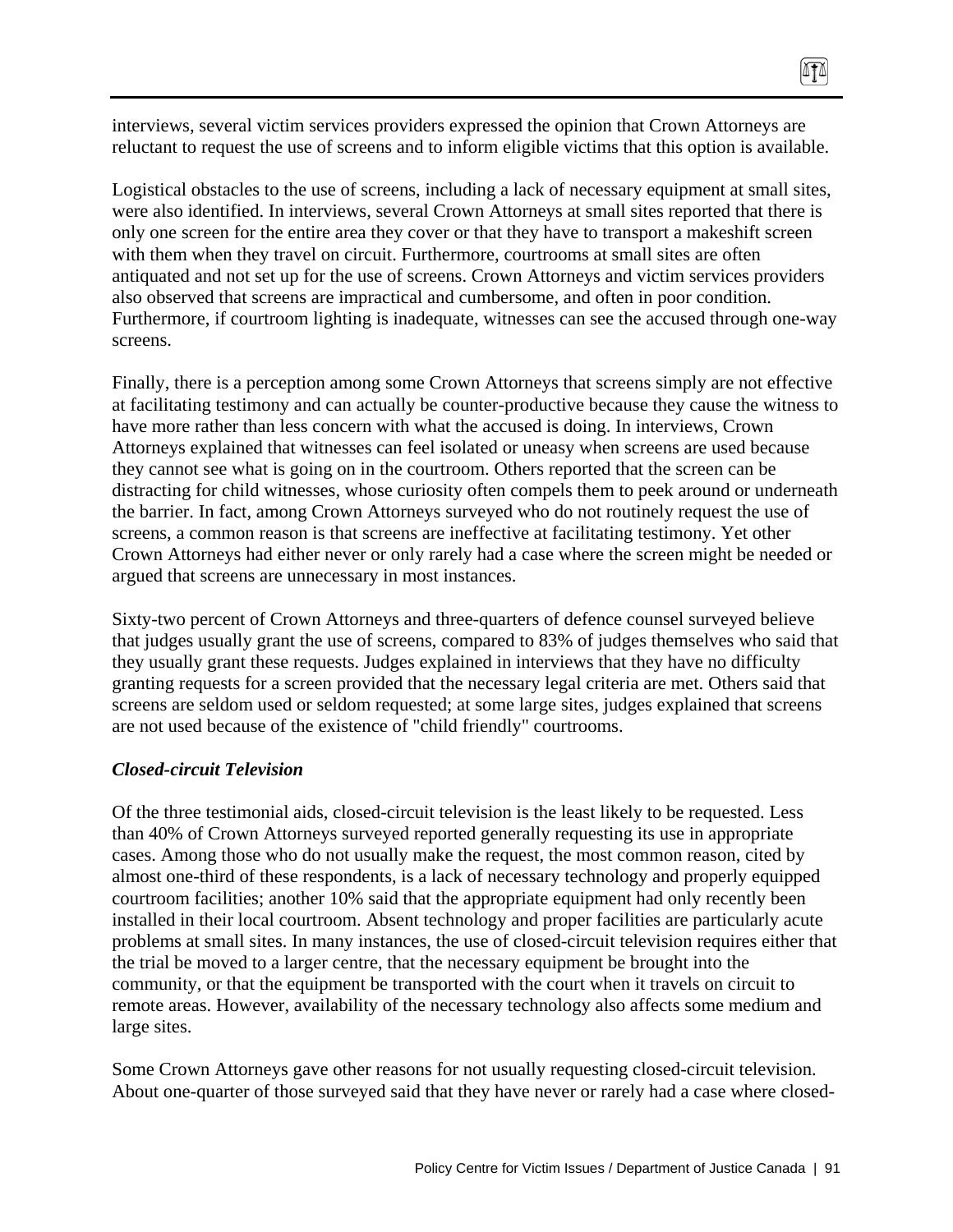circuit television might be needed, while just less than one-fifth held the view that this aid is not normally necessary.

Over 40% of defence counsel surveyed reported that they generally agree to the use of closedcircuit television. In interviews, defence counsel commented that this testimonial aid has proven useful for very young witnesses (those under 10 years of age); it was even suggested that closedcircuit television is an advantage to the defence counsel because it enables them to gain the young person's trust, making the testimony easier for all involved. Defence counsel surveyed who object to closed-circuit television argued that it interferes with full defence; conflicts with the right of the accused to face the victim; makes it more difficult to assess the credibility of the witness; and erodes the presumption of innocence by creating the impression that the accused is guilty.

About one-third of Crown Attorneys, one-fifth of victim services providers, and one-sixth of advocacy groups surveyed believe that there are obstacles to the use of closed-circuit television, although as was also the case with screens, significant proportions did not know whether any obstacles exist. Of the Crown Attorneys who believe that there are obstacles to the use of this aid, more than half mentioned the lack of necessary technology. Others noted the need to satisfy the court that the aid is necessary, judicial reluctance to grant its use, and difficulties with crossexamination. Victim services providers were less likely to mention availability of closed-circuit television as an obstacle, citing instead Crown Attorney reluctance to request its use and, simply, the fact that it is not often used and is difficult to obtain. Like Crown Attorneys, victim services providers also identified judicial reluctance to grant the use of closed-circuit television and defence counsel objections due to cross-examination difficulties as obstacles.

Forty-five percent of defence counsel surveyed, compared to 38% of Crown Attorneys, believe that judges usually grant requests for closed-circuit television. This compares with 61% of judges surveyed who said that they generally grant these requests. As was also the case with screens, judges said that they grant the use of closed-circuit television as long as the legal criteria for its use are met. However, several explained that the necessary technology is not available or seldom used, or that they have never had an application for its use.

## *Videotaped Testimony*

Fifty-six percent of Crown Attorneys surveyed generally request the use of video taped testimony in appropriate cases. In interviews, some reported having had considerable success with its use. Among those who do not generally request the use of videotaped testimony, onequarter said that they have never or only rarely had a case where videotape might be needed, while the same proportion said that videotape is normally not necessary. Several said that they prefer it if the witness can testify without the tape and therefore only request it if absolutely necessary.

Videotaped testimony received the least support from defence counsel; less than one-quarter of defence counsel surveyed generally agree to its use. The most common objection, mentioned by almost half of defence counsel who usually object, concerns the difficulties that videotape presents for cross-examination. Defence counsel believe that the effectiveness of cross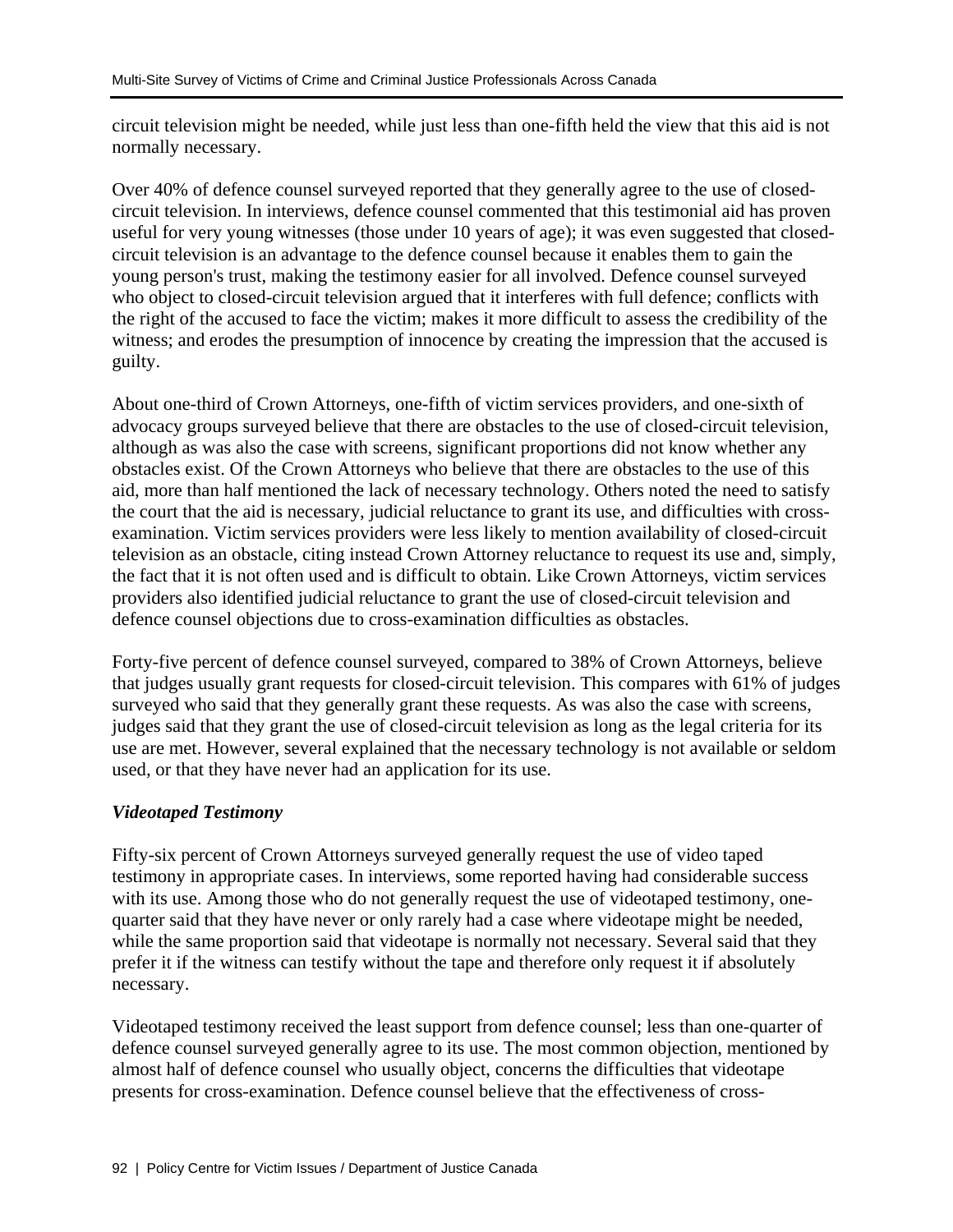examination is reduced because it does not occur contemporaneously with the direct examination of the witness. Another reason for defence counsel objections is the difficulty that videotaped testimony poses in assessing the credibility of the witness and the evidence, since it is impossible to assess the method used to elicit the videotaped testimony. Defence counsel see this as particularly problematic because this testimonial aid is used for vulnerable witnesses who are more impressionable and can more easily be led, even if that is not the interviewer's intention. Other objections include the inability of the accused to confront his or her accuser when videotape is used and the impression it leaves that the accused is guilty.

 $\sqrt{10}$ 

More than one-quarter of Crown Attorneys surveyed believe that there are obstacles to the use of video taped testimony. Poor quality interviews were among the identified obstacles; Crown Attorneys explained that police interviewers often ask leading questions or fail to elicit sufficiently detailed responses from witnesses. Furthermore, videotaped testimony does not relieve witnesses of the need to adopt their testimony on the stand and be cross-examined by defence counsel. Several Crown Attorneys said in interviews that videotaped testimony leaves witnesses unprepared for their encounter with defence counsel. They said that they tend to avoid videotaped testimony because they prefer to be the first to address witnesses, as a means of helping them become accustomed to the court process. Other obstacles, from the Crown Attorney perspective, include the requirement to meet a strict legal test in order for videotaped testimony to be allowed and judicial reluctance to grant its use.

Few victim services providers and advocacy organizations commented on the subject of obstacles to the use of video taped testimony; as with the other testimonial aids, large proportions of those surveyed did not know whether any obstacles exist. From their perspective, obstacles include judicial reluctance to grant the use of this aid; the need for victims to adopt their testimony on the stand; the fact that this aid is not often used; Crown Attorney reluctance to request its use; and defence counsel objections.

About half of Crown Attorneys and defence counsel surveyed believe that judges usually grant requests for videotaped testimony. This compares with 60% of judges surveyed who said that they generally grant these requests. Judges are willing to grant the use of videotaped testimony where the Crown Attorney has presented a compelling case that its use is necessary, although several judges said that videotape is seldom used or that they personally have never had a request for its use.

## *Overall Perceptions*

Crown Attorney requests for testimonial aids are quite common in eligible cases, provided that the necessary technology is available. However, in interviews, Crown Attorneys explained that they request these aids only when there is a compelling reason to do so, and several reported having had as much success without using testimonial aids as with them. In their view, the best way to ensure that testifying in court does not traumatize witnesses is to meet with them ahead of time to establish a rapport, prepare them for testifying, and increase their confidence and selfesteem. A few Crown Attorneys were of the opinion that testimonial aids are being improperly used as a substitute for the time investment that is required to properly prepare victims for testimony.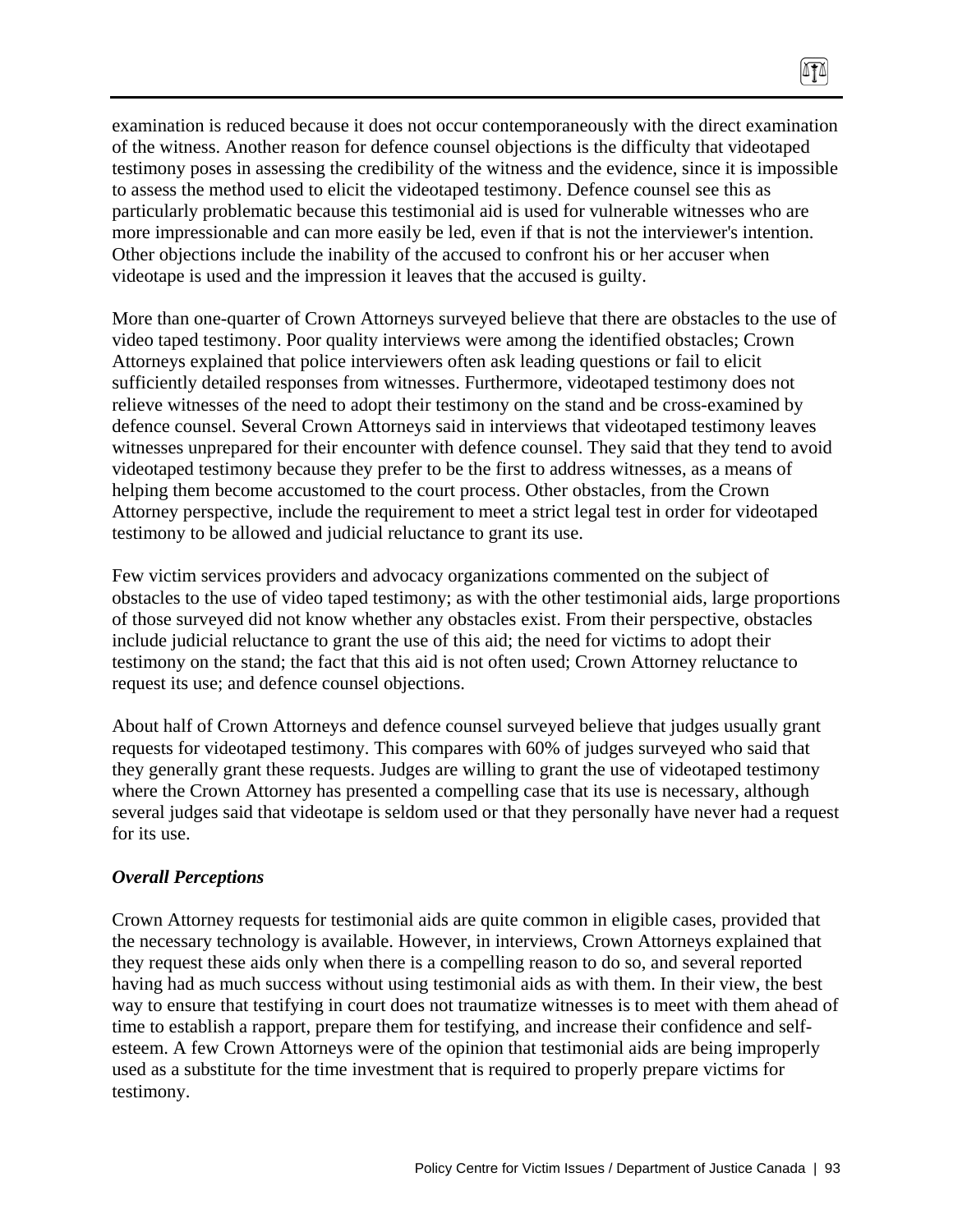There is also considerable willingness among judges to grant the use of testimonial aids in eligible cases. Nevertheless, judges were careful to emphasize the need for the Crown Attorneys to present compelling evidence that the aids are necessary and the need to ensure that the *Criminal Code* criteria for their use are met. Furthermore in interviews, a few judges wondered how effective the testimonial aids really are. Several said that they initially deny the use of aids in order to determine whether witnesses can testify successfully without them. At some of the large sites equipped with child friendly courtrooms, requests for testimonial aids are rarely brought before a judge.

A majority of judges surveyed (60%) believes that testimonial aids are sufficiently available to meet current needs. Those who disagreed pointed primarily to a lack of necessary equipment (especially closed-circuit television) and funding limitations. There was little support among judges who were interviewed for extending the provisions to other types of witnesses, on the grounds that the aids interfere with the right of the accused to confront the complainant; make it more difficult for defence counsel to cross-examine the witness; and make it more difficult for the judge to assess the credibility of the witness and establish truth.

For similar reasons, many defence counsel expressed serious reservations about the use of testimonial aids. The major concern involved the perception that these aids violate principles of the criminal justice system intended to protect the accused, such as the presumption of innocence and the right of the accused to face his or her accuser. Defence counsel also believe that these aids can make mounting a defence more difficult by undermining counsel's ability to effectively cross-examine the witness, making it more difficult to assess the witness's credibility and lessening the pressure on the witness to be truthful because he or she is not on the witness stand facing the accused.

Most victim services providers and advocacy organizations did not comment extensively on survey questions pertaining to testimonial aids. Nevertheless, it is apparent from those who did offer a response that they believe that victims are not sufficiently aware and informed of these protections, and that they should be used more often and afforded to more victims. It was suggested that the burden should not be on the victim to prove the necessity of these protections, but rather, the criminal justice system should be more accommodating in making witnesses comfortable during their testimony. Several victim services providers were of the view that the aids should be automatic for eligible witnesses.

## **4.6.4 Support Persons**

The 1999 amendments to the *Criminal Code* permit victims or witnesses with a mental or physical disability to have a support person present while testifying. Of the various provisions to facilitate testimony, the use of support persons to accompany a young witness or witnesses with a physical or mental disability appears to be the least controversial and the most widely used. More than three-quarters of Crown Attorneys surveyed generally request that a support person accompany such witnesses, and two-thirds of defence counsel surveyed usually agree to such requests. In interviews, a few defence counsel commented that the use of a support person can be positive for the defence. They noted that when the witness is at ease and not crying, crossexamination goes better because the witness requires fewer breaks. Among judges, 82% of those surveyed reported that they usually grant requests for a support person.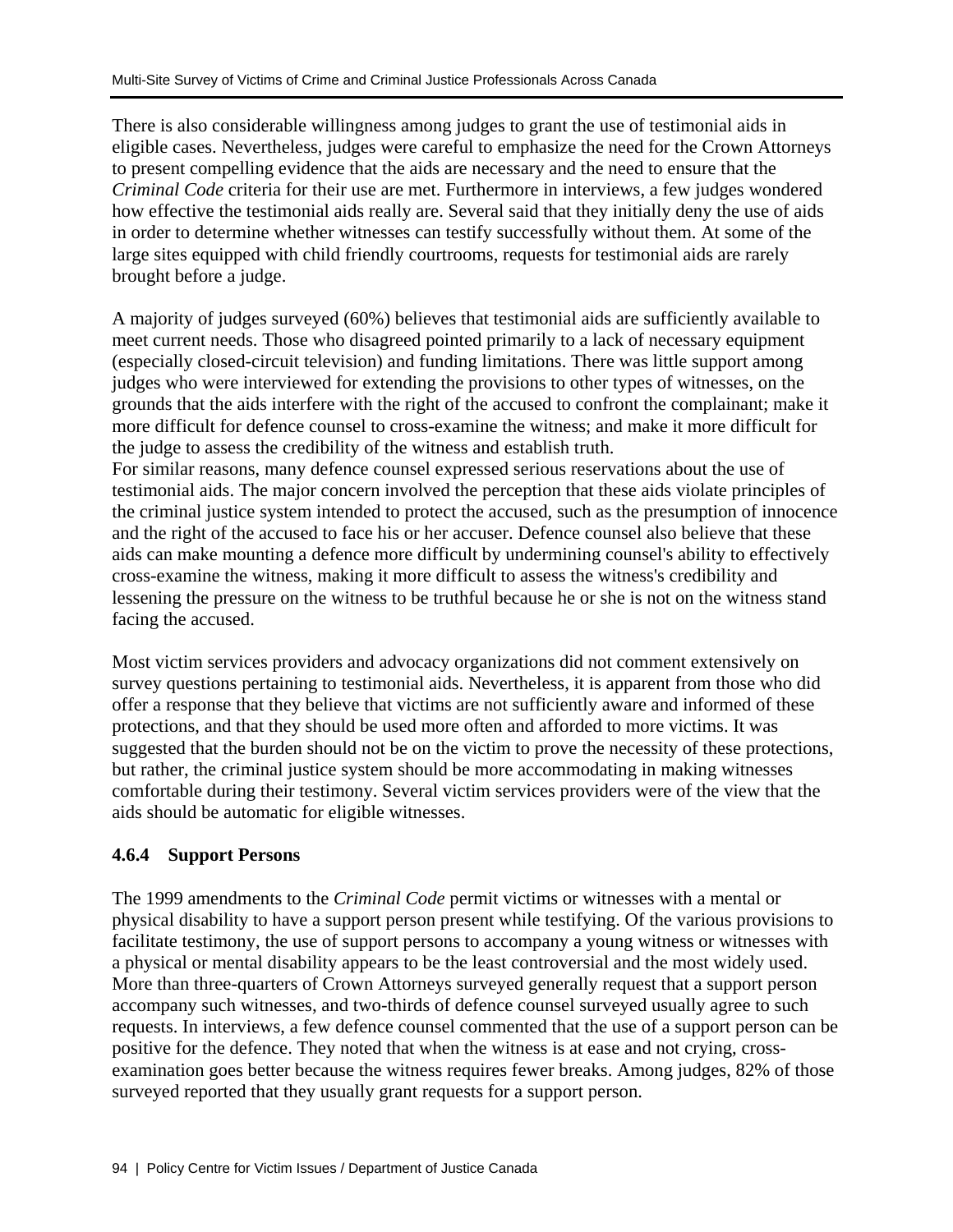| TABLE 61:<br>USE OF SUPPORT PERSONS IN ELIGIBLE CASES                                              |                                                          |                                                           |                                                        |  |  |
|----------------------------------------------------------------------------------------------------|----------------------------------------------------------|-----------------------------------------------------------|--------------------------------------------------------|--|--|
|                                                                                                    | Crown Attorneys (N=188)                                  | Defence Counsel<br>$(N=185)$                              | Judiciary<br>$(N=110)$                                 |  |  |
|                                                                                                    | Do you generally request the<br>use of a support person? | Do you generally agree to the<br>use of a support person? | Do you generally grant the<br>use of a support person? |  |  |
| Yes                                                                                                | 76%                                                      | 66%                                                       | 82%                                                    |  |  |
| No                                                                                                 | 16%                                                      | 30%                                                       | 6%                                                     |  |  |
| No response                                                                                        | 8%                                                       | 4%                                                        | 13%                                                    |  |  |
| Note: Totals may not sum to 100% due to rounding.<br>Responses are not inter-related across groups |                                                          |                                                           |                                                        |  |  |

Crown Attorneys surveyed who do not usually request support persons said that support persons are not typically necessary or that they have never or rarely had a case where a support person might be needed. Defence counsel surveyed who usually do not agree to support persons based their objection primarily on the risk that the testimony might be influenced. In interviews, defence counsel explained that they have no problem with a support person as long as the individual remains neutral and does not attempt to influence the witness's testimony, although they disagreed over who are suitable support persons. A few found relatives of the witness acceptable, while others expressed concern about support persons with a close relationship to the witness; the latter group prefers support persons with some awareness of legal issues, such as victim services workers.

Crown Attorneys likewise noted in interviews that great care must be taken in the selection of a support person. In order to maintain the credibility of the witness and avoid raising defence counsel objections, the support person must be a neutral individual who is not too close to the victim and who does not have a vested interest in the outcome of the case. Furthermore, as per the *Criminal Code*, the support person cannot also be a witness in the case.

Very few of the Crown Attorneys, victim services providers, and advocacy organizations surveyed believe that there are obstacles to the use of support persons. Victim services providers and advocacy organizations mentioned judicial reluctance to grant the use of a support person, defence counsel objections, and difficulties finding a suitable person to act in this capacity. Crown Attorneys, for their part, cited the need to locate a neutral individual to act as a support person, judicial reluctance to grant the requests, and the need to demonstrate that the support person is necessary. A few also said that the use of a support person can be damaging to the prosecutor's case. The presence of a support person can, for example, signal a vulnerable witness to the defence. Furthermore, if the witness looks at the support person before responding to questions, the impression can be created that the witness is unsure about his or her answers, thus damaging the credibility of the testimony.

There is considerable agreement among Crown Attorneys and defence counsel regarding judges' propensity to grant the use of support persons; just over two-thirds of respondents surveyed in both groups said that such requests are generally granted. This compares with more than 80% of judges surveyed who reported usually granting these requests. Judges are evidently quite prepared to grant the use of support persons in eligible cases, provided they do not interfere with testimony by attempting to influence or coach the witness, and provided they are not also witnesses in the case. However, several judges said in interviews that it can occasionally be difficult to locate a neutral party to act as a support person in small communities. Furthermore,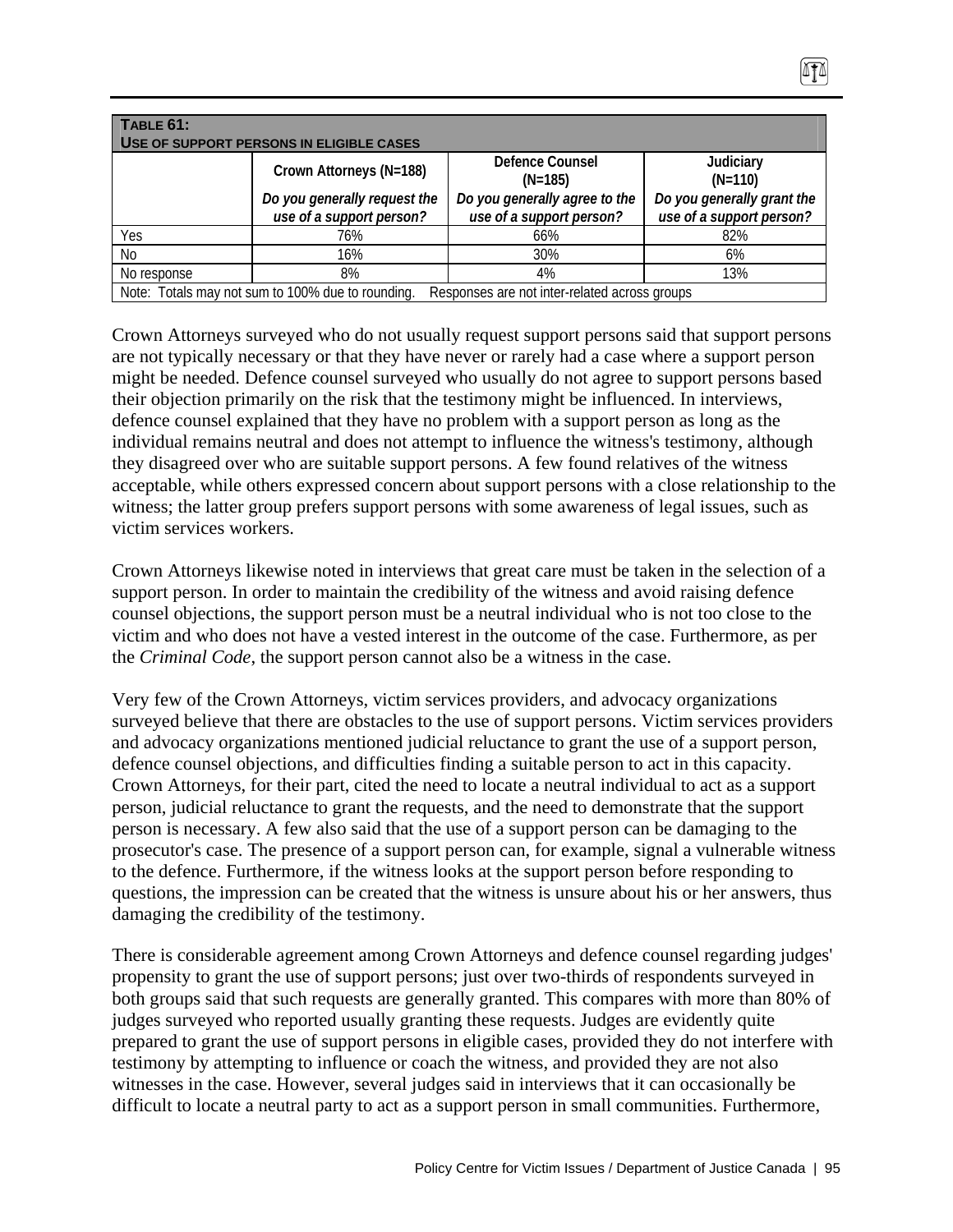small sites do not always have facilities (such as separate waiting areas and entrances) to accommodate young witnesses and support persons.

# **4.6.5 Section 486 (2.3)**

The 1999 amendments to the *Criminal Code* include the provisions in section 486 (2.3), which restrict cross-examination by a self-represented accused of child victims of sexual or violent crime. This section reports on the use of this provision by criminal justice professionals and the extent to which they support expanding the section to other types of witnesses or other types of offences.

# *Use of Section 486 (2.3)*

Just over one-quarter of Crown Attorneys and close to one-fifth of judges surveyed reported having had a case where section 486 (2.3) applied. Of these Crown Attorneys, a large majority (86%) had requested that counsel be appointed to cross-examine the victim. Among judges who had been involved in cases where the section applied, a similarly large proportion (84%) said that they would generally appoint counsel for the purpose of cross-examination in those cases. Seven judges in total reported having presided over any cases where they allowed the accused to crossexamine a young victim since section 486 (2.3) was adopted. Among defence counsel surveyed, 6% reported having been appointed to act for the accused pursuant to the section.

# *Expansion of Section 486 (2.3)*

As Table 62 shows, support for expanding section 486 (2.3) was highest among advocacy groups and victim services providers. About three-quarters of respondents in those categories, compared to half of Crown Attorneys and one-quarter of defence counsel, favour expansion of section 486 (2.3) to other offences and/or other victims or witnesses.

| <b>TABLE 62:</b><br><b>OTHER OFFENCES?</b> | CHILD VICTIMS OF SEXUAL OR VIOLENT CRIME.)        |                                     | SHOULD S. 486 (2.3) OF THE CRIMINAL CODE BE EXPANDED TO OTHER VICTIMS OR WITNESSES OR<br>(NOTE: S. 486 [2.3] PLACES RESTRICTIONS ON CROSS-EXAMINATION BY A SELF-REPRESENTED ACCUSED OF |                                    |
|--------------------------------------------|---------------------------------------------------|-------------------------------------|----------------------------------------------------------------------------------------------------------------------------------------------------------------------------------------|------------------------------------|
|                                            | <b>Victim Services</b><br>$(N=318)$               | <b>Crown Attorneys</b><br>$(N=188)$ | Defence Counsel<br>$(N=185)$                                                                                                                                                           | <b>Advocacy Groups</b><br>$(N=47)$ |
| Yes                                        | 73%                                               | 52%                                 | 27%                                                                                                                                                                                    | 77%                                |
| N <sub>0</sub>                             | 14%                                               | 15%                                 | 70%                                                                                                                                                                                    | 19%                                |
| Don't know                                 | $- -$                                             | 25%                                 | $- -$                                                                                                                                                                                  | $- -$                              |
| No response                                | 13%                                               | 9%                                  | 3%                                                                                                                                                                                     | 4%                                 |
|                                            | Note: Totals may not sum to 100% due to rounding. |                                     |                                                                                                                                                                                        |                                    |

Table 63 shows respondents' opinions on how section 486 (2.3) should be expanded. Across all respondent groups, support was most widespread for expanding the section to adult witnesses in the category of offences to which it currently applies. There was also considerable support for expanding the section to domestic violence cases in particular, to all crimes of violence, and to any case where the witness is vulnerable or intimidated by the accused or where there is a power imbalance between victim and accused. In interviews, many defence counsel, as well as some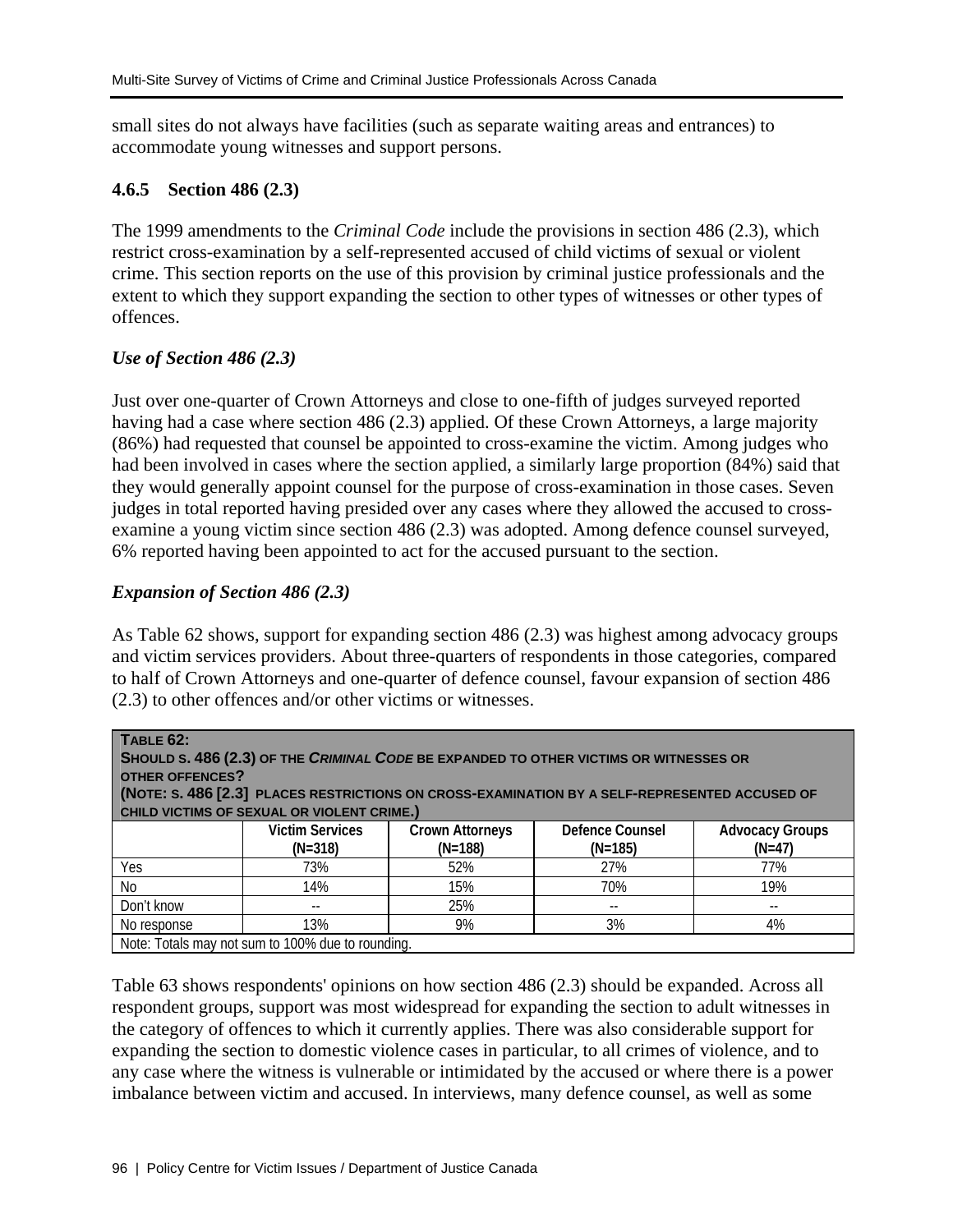Crown Attorneys and victim services providers, argued simply that the protection should be available any time the proper administration of justice requires it and that this determination should be left to judicial discretion.

|                                           | <b>Victim Services</b><br>$(n=233)$ | Crown<br>Attorneys<br>$(n=97)$ | Defence<br>Counsel<br>$(n=49)$ | Advocacy<br>Groups<br>$(n=36)$ |
|-------------------------------------------|-------------------------------------|--------------------------------|--------------------------------|--------------------------------|
| Expand to adults                          | 28%                                 | 40%                            | 45%                            | 31%                            |
| Domestic violence                         | 21%                                 | 33%                            | 10%                            | 17%                            |
| All crimes of violence                    | 19%                                 | 33%                            | 10%                            | 28%                            |
| Vulnerable or intimidated witnesses       | 12%                                 | 23%                            | 22%                            | 17%                            |
| Criminal harassment                       | 6%                                  | 14%                            | 8%                             |                                |
| All child witnesses regardless of offence | 8%                                  | 11%                            |                                |                                |
| Whenever accused is self-represented      | 25%                                 | 9%                             |                                | 19%                            |
| Certain property crimes                   | 2%                                  | 5%                             | $- -$                          |                                |
| Other                                     | 6%                                  | 10%                            | 6%                             | 17%                            |
| No response                               | 11%                                 | 7%                             | 12%                            | 8%                             |

Among defence counsel surveyed, those who advised against expansion of the section were primarily concerned about protecting the right of the accused to self-represent and the right of the accused to face the complainant (mentioned by 47% and 9%, respectively). According to these respondents, the current section already represents a significant deviation from the accused's right of confrontation, which is a basic tenet of criminal law. Several others argued that judges can and do intervene to protect the victim and prevent the accused from engaging in abusive or excessive cross-examination. A few simply said that a change in law is not needed, and a few pointed to the growing number of self-represented accused as a reason for not expanding the section. In interviews, several defence counsel (both those who support expansion and those who do not) noted that any expansion would put resource strains on the system. They believe that many accused have no choice but to self-represent, because they fail to qualify for legal aid. Providing these accused with counsel would require significant additional funding to expand legal aid. A few defence counsel were of the view that self-representation in general should be eliminated entirely or at least reduced.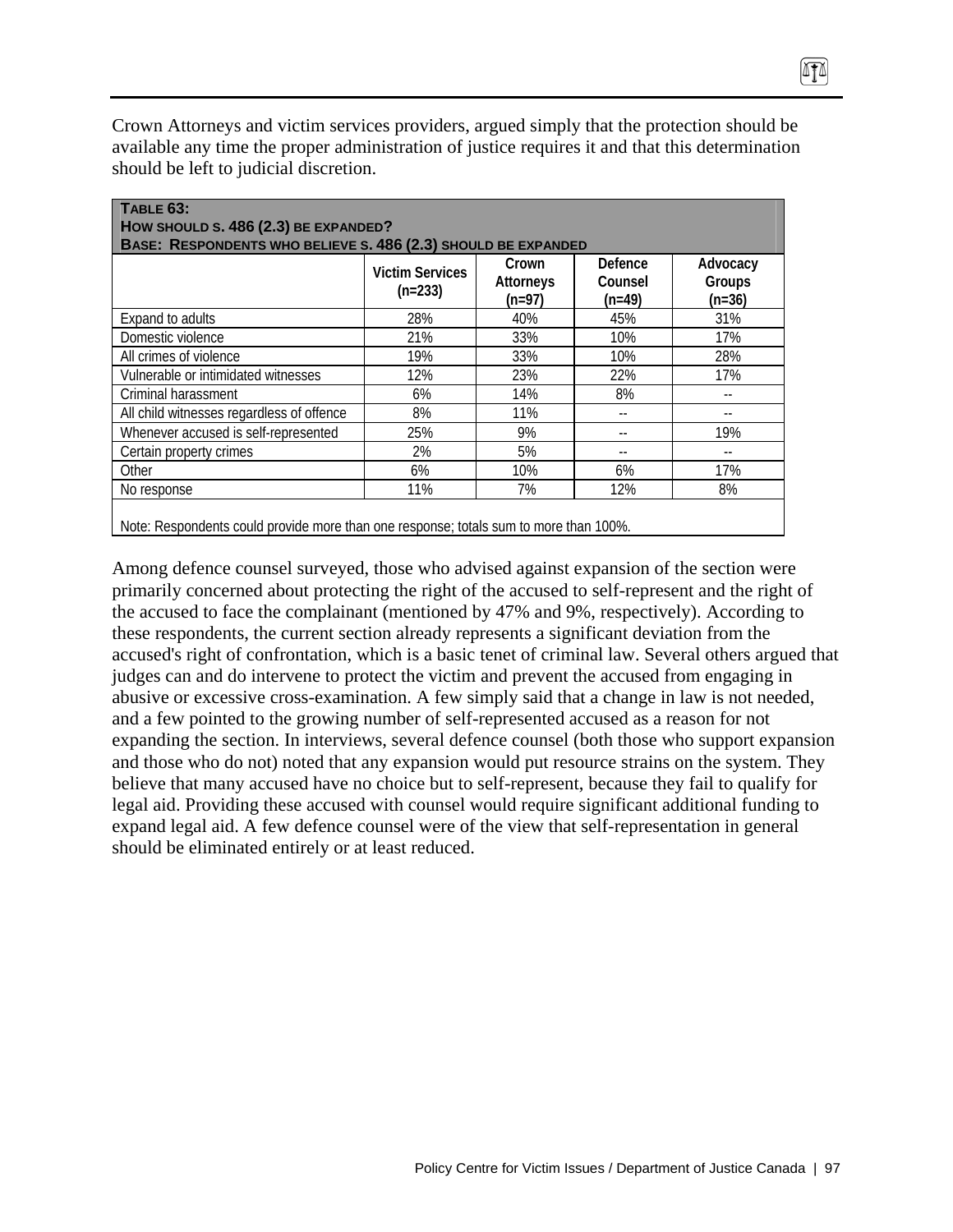# **4.7 Preparation for Court**

Victim services providers who participated in interviews were asked to describe victims' experiences of testifying. They reported that the experience varies greatly and depends on several factors such as the type of offence, the individual victim, and the approach taken by Crown Attorneys and defence counsel. Overall, respondents said that testifying in court is a difficult,

anxiety-producing, and often terrifying experience for victims. Cross-examination is particularly difficult, especially for child and other vulnerable witnesses; according to victim services providers, some victims feel as though they are the ones on trial. Furthermore, simply seeing the accused again can be extremely stressful for some victims, and many victims are reluctant to discuss their personal experiences

 *Overall, respondents said that testifying in court is a difficult, anxiety-producing, and often terrifying experience for victims. Cross-examination is particularly difficult, especially for child and other vulnerable witnesses; according to victim services providers, some victims feel as though they are the ones on trial. Furthermore, simply seeing the accused again can be extremely stressful for some victims, and many victims are reluctant to discuss their personal experiences in public for fear of being judged.* 

in public for fear of being judged. A few victim services providers said that victims do not generally feel supported by the Crown Attorneys and police, which makes their experience testifying all the more difficult.

Nevertheless, several victim services providers said that while giving testimony in court is certainly an unpleasant experience for victims, overcoming the challenge of testifying can be empowering and can help victims to feel more secure. For some witnesses, recounting their story is a therapeutic exercise and makes them feel as though they have contributed to the system.

Adequate preparation prior to testifying is regarded as essential by victim services providers, since it helps to minimize victims' fears by demystifying the criminal justice system. Almost three-quarters of victim services providers surveyed reported

*Adequate preparation prior to testifying is regarded as essential by victim services providers, since it helps to minimize victims' fears by demystifying the criminal justice system.* 

their organization helps victims prepare to testify in court.<sup>27</sup>

From the interviews, it was evident that the most common types of assistance included giving courtroom tours or showing victims drawings of the courtroom set-up; explaining the roles of the various actors in the system (judge, Crown Attorney, defence counsel, clerk); and explaining the court process and rules.

Other types of assistance include provision of informational videos and written materials; roleplaying; and use of age-appropriate materials such as games, books, and videos to prepare child witnesses. A few respondents indicated that they give victims guidelines on appropriate courtroom behaviour and tips to facilitate their time on the witness stand and make them feel

 $27$ 27 Some victim services providers at large sites reported providing group sessions on court preparation.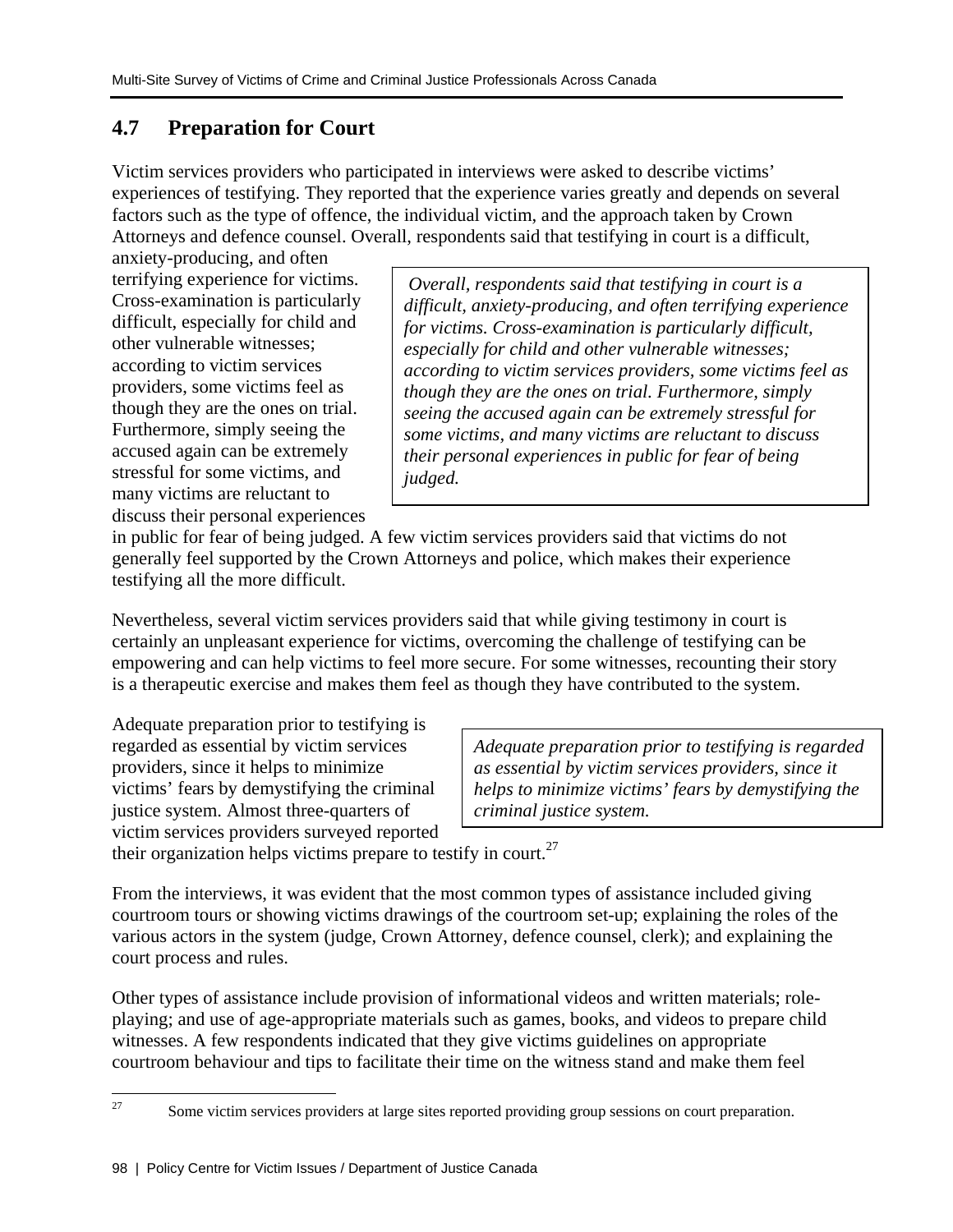more at ease. Although they acknowledged that it is not always possible, a few reported that they also attempt to introduce witnesses to Crown Attorneys beforehand; this helps make witnesses feel more comfortable.

ITI

Finally, a few victim services providers specifically noted that they do not discuss any facts or evidence related to the case, since some criminal justice professionals may perceive this as a form of coaching. In any case, they believe that the focus of court preparation should be on providing victims with information about the court system and helping witnesses prepare emotionally for testifying.

In interviews, victim services providers offered various suggestions for additional ways to help victims with testifying. One common suggestion was meetings with Crown Attorneys prior to testifying and follow-up or debriefing sessions with Crown Attorney after testimony is completed. A few suggested that it would be helpful if just one Crown Attorney followed the whole case through; this would establish a rapport between the victim and the Crown Attorney and would contribute to making the victim feel more at ease while testifying, and a few suggested modifying the courthouse and courtroom environment to further facilitate victims' participation in the court process. Separate waiting rooms for victims and witnesses, separate entrances to the courtroom, child-friendly courtrooms, and seating the accused out of view of the witness were among the ideas proposed.

A few victim services providers advocated increased use of testimonial aids; they believe that these protections are not used frequently enough, particularly in cases of domestic violence and cases involving children. Finally, a few victim services providers indicated that providing increased financial support to victims and witnesses who are required to testify would greatly facilitate their participation in the criminal justice system. According to these respondents, many victims absorb with great difficulty the costs associated with transportation, childcare, and unpaid work days.

# **4.8 Victim Impact Statements**

Victim impact statements (VIS) are written statements in which victims can describe the effect of the crime on them and any harm or loss suffered as a result of the crime. The 1999 amendments to the *Criminal Code* allow victims to read their statements aloud during sentencing; require the judge to ask before sentencing whether the victim has been informed of the opportunity to complete a VIS; and permit the judge to adjourn the sentencing, to give the victim time to prepare the statement.

Victims of crime can submit victim impact statements at sentencing and at parole. At parole, the victim can rely on the victim impact statement from sentencing and/or provide another statement to the parole board. The following discussion considers victim impact statements at sentencing and at parole separately.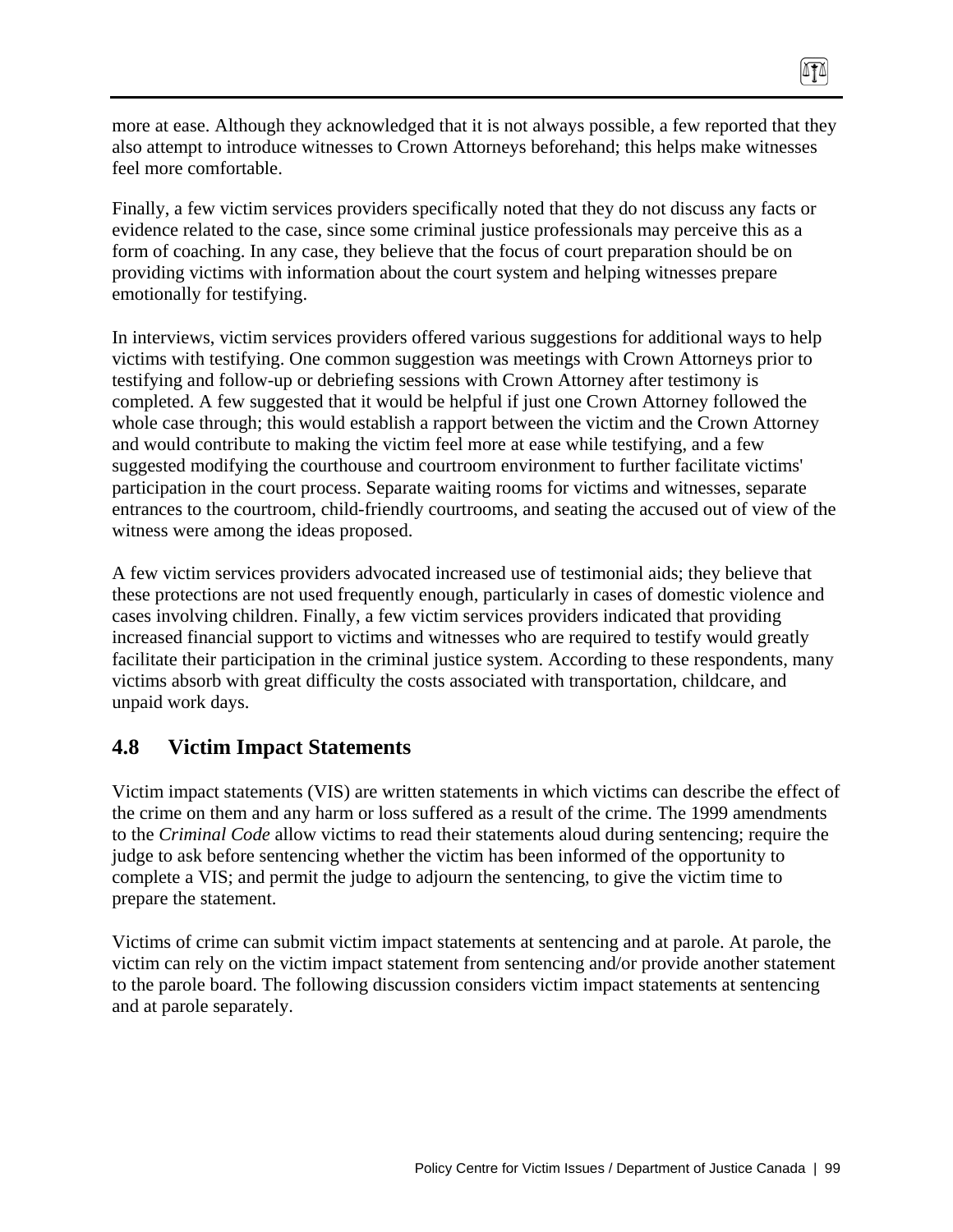## **4.8.1 At Sentencing**

## *Frequency of Submission*

Survey respondents were asked whether, based on their experience, victims generally submit victim impact statements to the court. About one-third of victim services providers did not comment on the frequency of victim impact statement submissions. This rather large proportion is largely explained by the fact that about one-third of those surveyed do not assist victims with impact statements; these providers are, therefore, likely to have limited knowledge of victim impact statements.

Criminal justice professionals were divided about the frequency with which victim impact statements are submitted. In most respondent categories (Crown Attorneys, defence counsel, judiciary, police, and probation), a plurality of respondents (ranging from about 40-50%) believe that victims generally submit victim impact statements only in serious cases, such as sexual assault, other violent offences, and certain property crimes. In these respondent categories, about one-third think that victim impact statements are submitted in most cases, and about one-fifth reported that in their experience, victims usually do not submit victim impact statements, regardless of the severity of the offence.

Among victim services providers and advocacy groups who responded to the survey, more believe that victims submit victim impact statements in most cases, than those who think that victims submit the statements only in serious cases. This different perception may be because Crown Attorneys, judges, police, and defence counsel experience a wider range of cases, while victim services providers and advocacy groups tend to be involved in the more serious cases.

The results for frequency of submission of victim impact statements are provided in Table 64. These results include only those respondents who provided an answer to this question.28

| TABLE 64: DO VICTIMS USUALLY SUBMIT VICTIM IMPACT STATEMENTS AT SENTENCING?<br>BASE: RESPONDENTS WHO PROVIDED A RESPONSE (DON'T KNOW AND NO RESPONSE EXCLUDED). |                                                        |                                 |                                 |                        |                     |                                |                       |
|-----------------------------------------------------------------------------------------------------------------------------------------------------------------|--------------------------------------------------------|---------------------------------|---------------------------------|------------------------|---------------------|--------------------------------|-----------------------|
|                                                                                                                                                                 | Victim<br><b>Services</b><br>$(n=195)$                 | Crown<br>Attorneys<br>$(n=183)$ | Defence<br>Counsel<br>$(n=174)$ | Judiciary<br>$(n=101)$ | Police<br>$(n=547)$ | Advocacy<br>Groups<br>$(n=38)$ | Probation<br>$(n=88)$ |
| Yes, in most cases                                                                                                                                              | 48%                                                    | 32%                             | 38%                             | 33%                    | 34%                 | 42%                            | 34%                   |
| Yes, only in serious                                                                                                                                            |                                                        |                                 |                                 |                        |                     |                                |                       |
| cases                                                                                                                                                           | 32%                                                    | 50%                             | 45%                             | 52%                    | 46%                 | 37%                            | 41%                   |
| <b>No</b>                                                                                                                                                       | 20%                                                    | 18%                             | 17%                             | 16%                    | 20%                 | 21%                            | 25%                   |
|                                                                                                                                                                 | Note: One column does not sum to 100% due to rounding. |                                 |                                 |                        |                     |                                |                       |

#### *Providing information on impact statements*

Related to the issue of whether victims submit victim impact statements is the provision of information to victims about the statements. If awareness is low, submission rates will be correspondingly low. In interviews, a few Crown Attorneys, defence counsel, and victim services

 $\overline{28}$ Victims' responses are discussed in Section 3.6.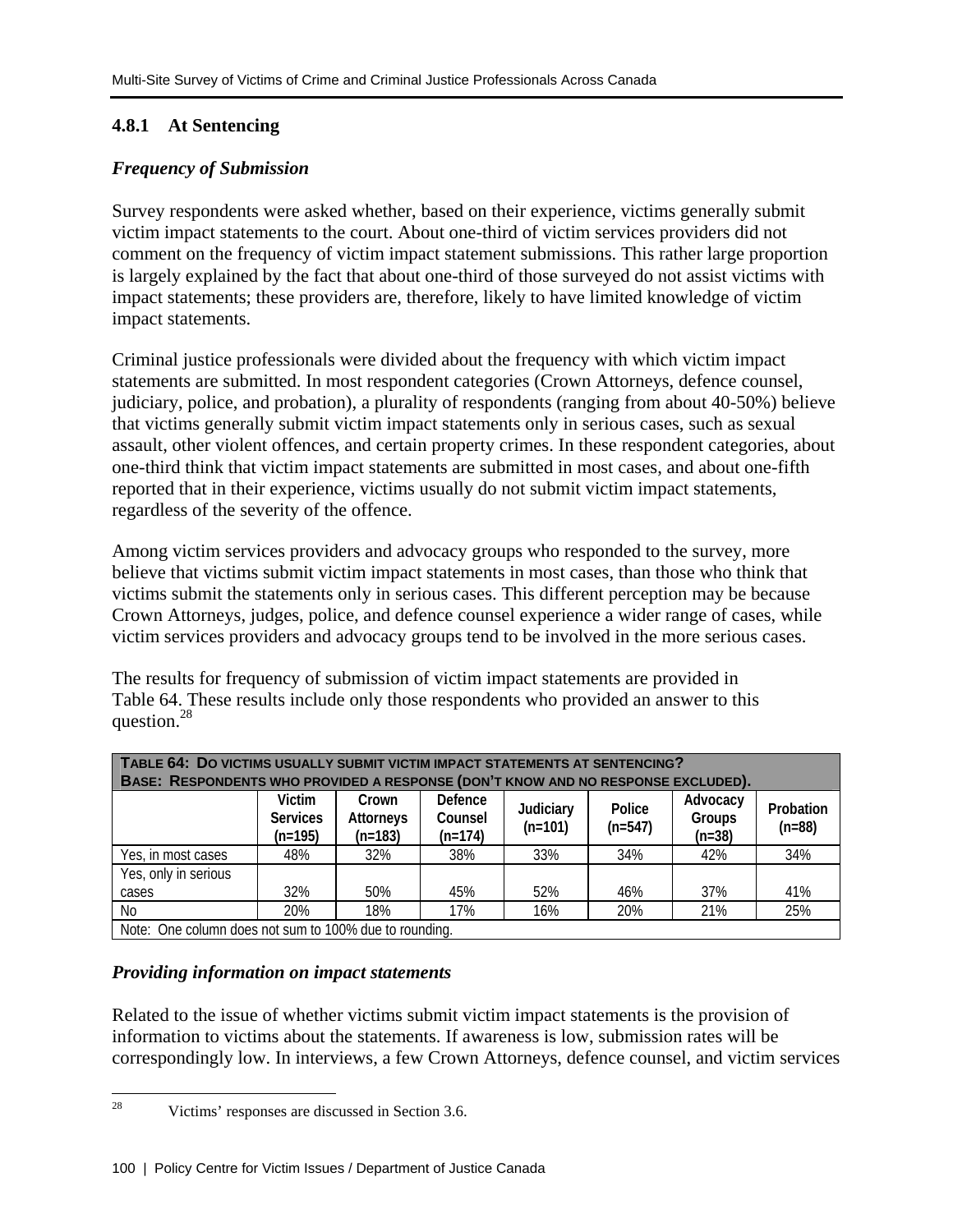providers questioned whether criminal justice professionals are completely fulfilling their roles concerning victim impact statements when discussing the frequency of submission of these statements. A few Crown Attorneys expressed their belief that victims may not be adequately informed of victim impact statements. Some noted that it is the responsibility of police to inform victims of the opportunity to submit victim impact statements and questioned whether they are routinely doing so. $^{29}$ 

ITI

In contrast, a few defence counsel who were interviewed ascribe the submission rate to lack of Crown Attorney diligence. According to these defence counsel, Crown Attorneys either do not pursue getting victim impact statements or they receive the statements but do not submit them to the court. The perception among these defence counsel is that Crown Attorneys believe they can more effectively present the victim's interest in sentencing or that they view the victim impact statement as redundant because the judge has already heard the victim's testimony. Statements made by Crown Attorneys at one site support this perception; they reported not always submitting the victim impact statement to the court and, instead, simply telling the court what the victim has experienced.<sup>30</sup>

Victim services providers were asked if they thought that most victims were made aware of victim impact statements and, if not, what might be done to inform victims of their opportunity to give a statement. While about half (53%) of victim services providers surveyed believe that most victims are made aware of victim impact statements, one-fifth do not. The remaining respondents did not respond (26%).

Victim services providers made several suggestions for how to better inform victims. Most often they believe that victim services should take the primary role in providing information to victims (n=20). Suggestions included: mailing an information package or a fact sheet along with the victim impact statement to all victims (n=16); having all agencies and criminal justice professionals provide information at various stages of the process (n=12); and simply providing more communication and better follow-up with victims (n=13).

In interviews, several victim services providers stressed the importance of using a variety of methods for informing victims (e.g., personal letter, brochure, telephone call, in person visit) and providing follow-up that includes explanations, assistance, and support. A few victim services providers believe that verbal communication facilitates understanding and is therefore the most effective means of informing victims.

When asked what would be the best time to inform victims about victim impact statements, victim services providers who were surveyed suggested many different points during the process, including as soon as possible after the offence (52%), after someone is arrested and charged (46%), and just before the trial is scheduled (26%). However, among victim services providers interviewed, depending on the nature of the offence, there was general agreement that victims may be too traumatized to absorb information if it is provided too soon after the crime. For this

<sup>29</sup> 29 In some provinces, the police provide the victim with the form for completing a victim impact statement and advise them of where to send it. However, the procedure varies from province to province.<br>The procedure for victim impact statements is governed by a provincially designated program, and there

are some variations in the procedure among provinces.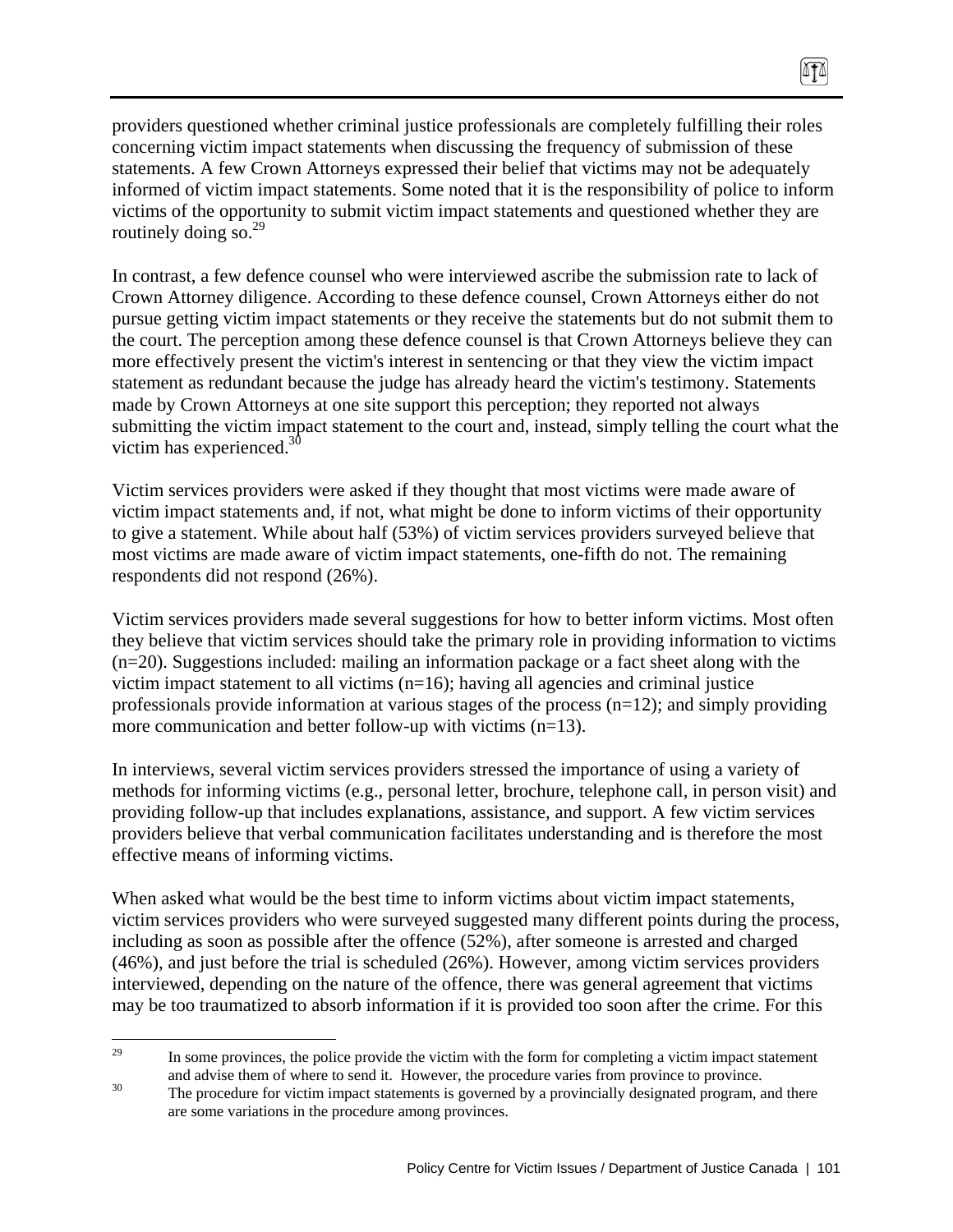reason, they said that while the information should be provided as soon as possible, several reminders should be given throughout the victims' involvement with the criminal justice system. Table 65 provides respondents' opinions on best times to inform victims about victim impact statements for use at sentencing.

| TABLE 65:<br><b>BEST TIMES TO INFORM VICTIMS ABOUT VICTIM IMPACT STATEMENTS FOR USE AT SENTENCING</b> |                                     |  |  |
|-------------------------------------------------------------------------------------------------------|-------------------------------------|--|--|
|                                                                                                       | <b>Victim services</b><br>$(N=318)$ |  |  |
| As soon as possible after the crime                                                                   | 52%                                 |  |  |
| After someone is arrested and charged                                                                 | 46%                                 |  |  |
| Just before the trial is scheduled                                                                    | 26%                                 |  |  |
| Reminders throughout the process                                                                      | 6%                                  |  |  |
| After a finding of guilt                                                                              | 6%                                  |  |  |
| When victim is ready                                                                                  | 6%                                  |  |  |
| Other                                                                                                 | 4%                                  |  |  |
| Don't know                                                                                            | 2%                                  |  |  |
| No response                                                                                           | 2%                                  |  |  |
| Note: Respondents could provide more than one response; total sums to more than 100%.                 |                                     |  |  |

#### *Assistance in Preparation*

Victim services providers were asked if they assist victims with victim impact statements and, if so, what types of assistance they provide. Over 90% of those surveyed said that they explain the kinds of information that can be included in victim impact statements and give general instructions on how to complete them. Over half of the victim services providers said that they assist in preparation of statements by helping victims formulate their thoughts. Around twothirds help victims complete the statement by taking notes as the victim speaks about the crime or by reviewing the statement completed by the victim. In interviews, several victim services providers further explained that assisting victims with their statements is often done to address literacy or other special needs.

Several victim services providers who were interviewed reiterated that they give advice on what to include in the statement and also explain to victims how the impact of crime may be manifested. A few mentioned that victims often do not recognize the effects of the trauma they have experienced. Several victim services providers explained that although they assist victims with expressing their feelings, they try to keep the victim impact statement in the victim's own words. A few, however, indicated that they do not provide any suggestions of what to include, nor do they help victims formulate their thoughts; they will only write down word-for-word what the victim says so as to prevent influencing the statement. Table 66 presents the types of assistance victim services providers offer for victim impact statements.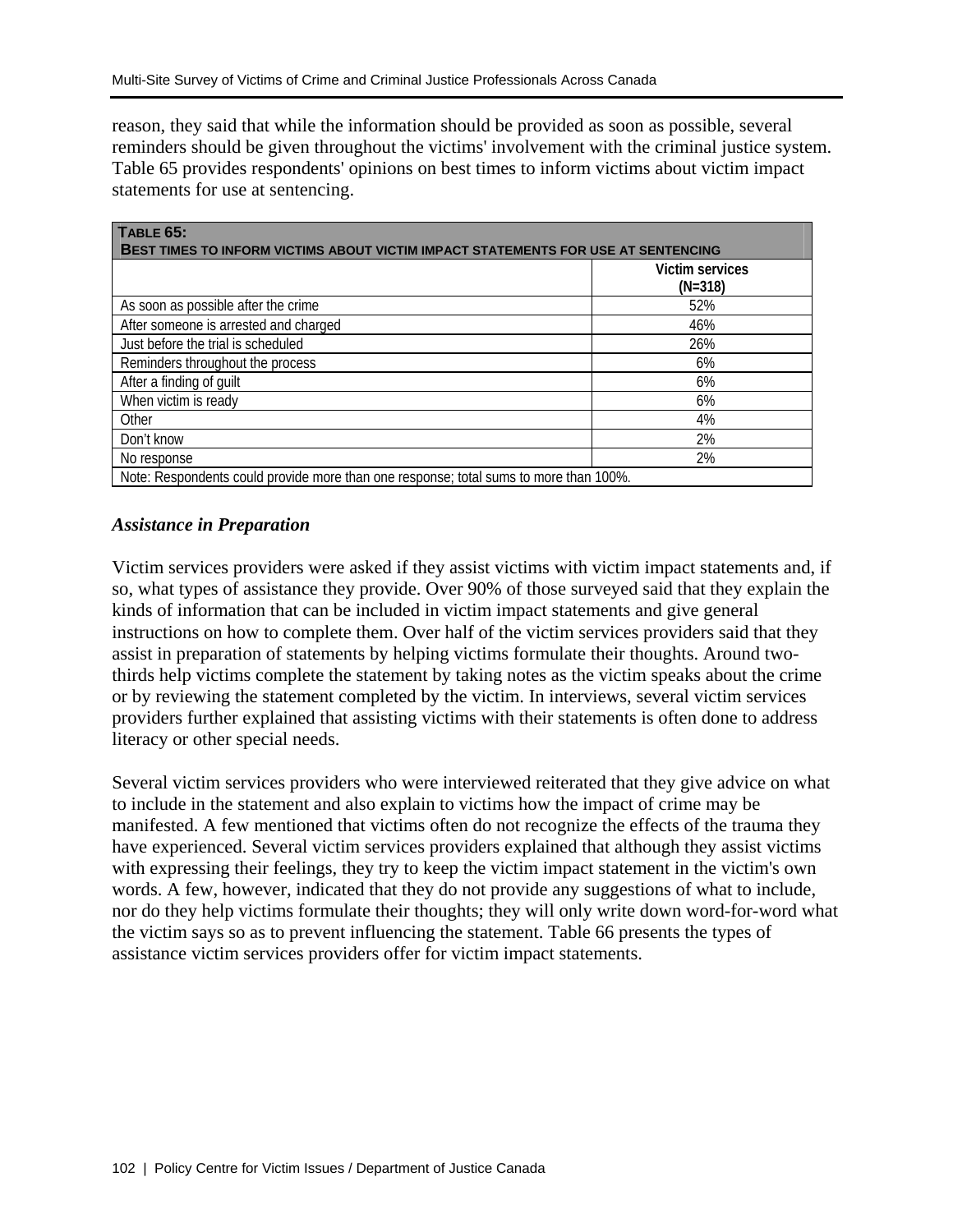| TABLE 66:<br>WHAT TYPES OF ASSISTANCE DO YOU PROVIDE FOR VICTIM IMPACT STATEMENTS AT<br><b>SENTENCING?</b><br><b>BASE: RESPONDENTS WHO ASSIST VICTIMS WITH VICTIM IMPACT STATEMENTS</b> |                              |  |  |  |
|-----------------------------------------------------------------------------------------------------------------------------------------------------------------------------------------|------------------------------|--|--|--|
|                                                                                                                                                                                         | Victim services<br>$(n=184)$ |  |  |  |
| Explaining kinds of information that can be included in statements                                                                                                                      | 92%                          |  |  |  |
| Explaining instructions on how to complete victim impact statements                                                                                                                     | 91%                          |  |  |  |
| Providing forms for victim impact statements                                                                                                                                            | 82%                          |  |  |  |
| Informing victims where to send completed statements                                                                                                                                    | 80%                          |  |  |  |
| Informing where forms can be obtained                                                                                                                                                   | 76%                          |  |  |  |
| Helping complete the statement (write down what victim says)                                                                                                                            | 65%                          |  |  |  |
| Reviewing completed statements                                                                                                                                                          | 63%                          |  |  |  |
| Helping draft statement (assist victim with formulating his or her thoughts)                                                                                                            | 56%                          |  |  |  |
| Collecting completed statements                                                                                                                                                         | 51%                          |  |  |  |
| Submitting completed statements to Crown Attorneys                                                                                                                                      | 50%                          |  |  |  |
| Other                                                                                                                                                                                   | 11%                          |  |  |  |
| Note: Respondents could provide more than one response; total sums to more than 100%.<br>Respondents who gave no response are not included in this table.                               |                              |  |  |  |

#### *Method of Submission*

Many victim services providers surveyed are not directly involved in the submission of victim impact statements and could not respond to the survey question about the most common method of submission. However, 194 were able to respond and were generally in agreement with the other professions that answered.

Of the 666 respondents with sufficient experience to respond, close to 80% or more of Crown Attorneys, defence counsel, judges, and victim services providers agreed that victim impact statements are usually submitted in writing only. About one-fifth of survey respondents reported that Crown Attorneys read the statement. More victim services providers perceive that victims most commonly read their statement in court than do Crown Attorneys, judges, and defence counsel (18% compared to 5%, 7%, and 2%, respectively).<sup>31</sup> Table 67 provides the survey results of those respondents who were able to answer this question.

| TABLE 67:<br>$\mid$ What are the most common methods of submitting a victim impact statement at<br><b>SENTENCING?</b><br>BASE: RESPONDENTS WHO PROVIDED A RESPONSE (DON'T KNOW AND NO RESPONSE EXCLUDED) |                                        |                                        |                                 |                        |  |
|----------------------------------------------------------------------------------------------------------------------------------------------------------------------------------------------------------|----------------------------------------|----------------------------------------|---------------------------------|------------------------|--|
|                                                                                                                                                                                                          | Victim<br><b>Services</b><br>$(n=194)$ | Crown<br><b>Attorneys</b><br>$(n=184)$ | Defence<br>Counsel<br>$(n=180)$ | Judiciary<br>$(n=108)$ |  |
| Written statement only                                                                                                                                                                                   | 82%                                    | 90%                                    | 79%                             | 87%                    |  |
| Victim reads statement                                                                                                                                                                                   | 18%                                    | 5%                                     | 2%                              | 7%                     |  |
| Crown Attorney reads statement                                                                                                                                                                           | 16%                                    | 21%                                    | 18%                             | 16%                    |  |
| Other                                                                                                                                                                                                    | 2%                                     | 3%                                     | 4%                              |                        |  |
| Note: Respondents could provide more than one response; totals sum to more than 100%.                                                                                                                    |                                        |                                        |                                 |                        |  |

 $31\,$ 31 A few victim services providers in one large site did not think that victims had the option of reading the victim impact statement in court.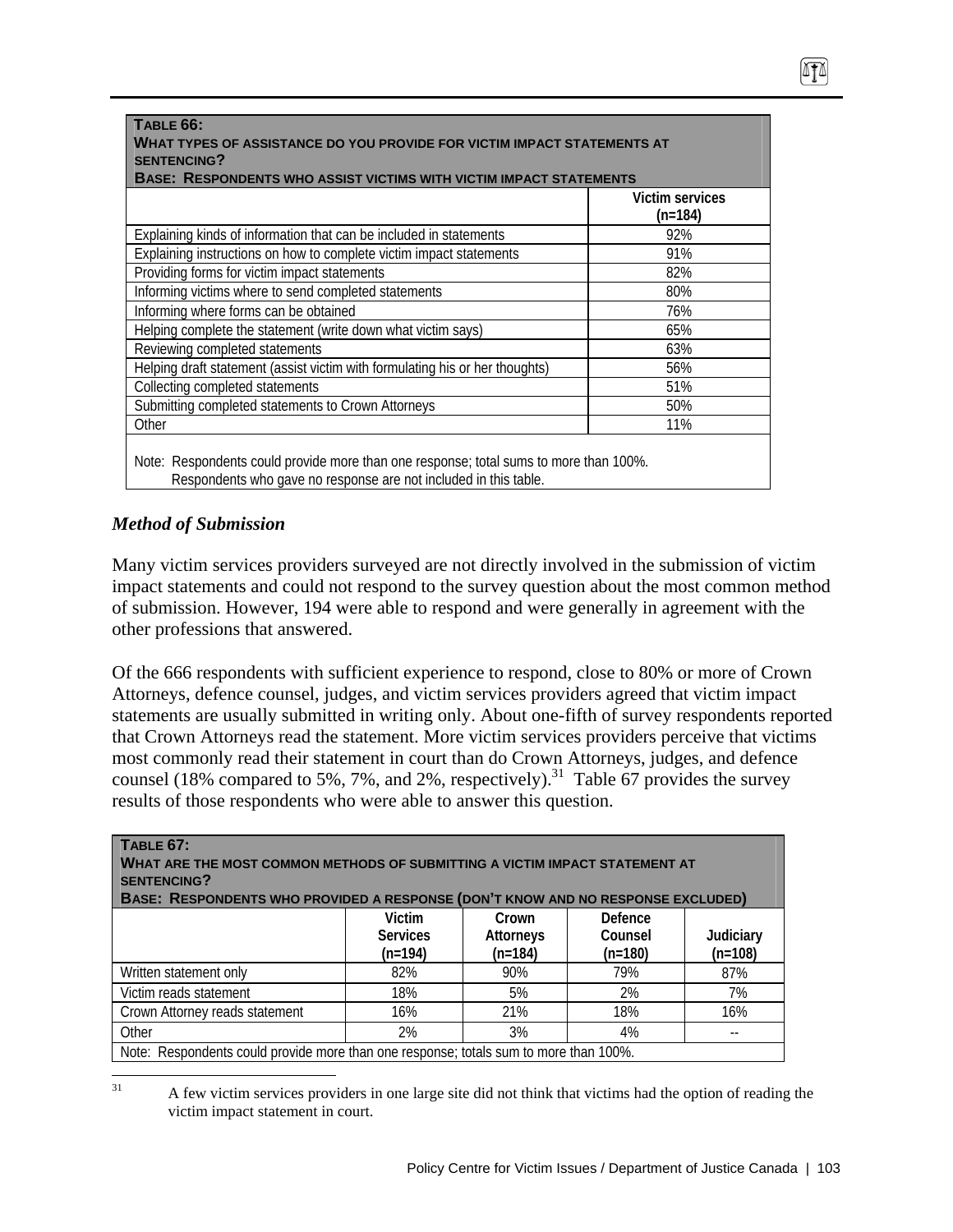According to those interviewed, it is more common for the Crown Attorney or the judge to reference the victim impact statement than for the statement to be read in court. With only one exception, all Crown Attorneys said that victims rarely express a desire to read their statements in court; the victim reading his or her statement is apparently more common in very serious cases involving violence against the person. However, while few victims choose to read their statements, victim services providers commented that many of these victims believe that this is the only way for them to be heard.

#### *Timing of Submission*

When to submit victim impact statements produced conflicting views among Crown Attorneys. Early receipt of the statement ensures that it is considered during plea negotiations; however, the requirement of disclosing the victim impact statement to the defence counsel before trial puts the victim at risk of being cross-examined on the statement. Because of these competing concerns, Crown Attorneys were divided when asked about the best time for them to receive victim impact statements. Half (50%) of those surveyed prefer to receive victim impact statements as soon as possible (i.e., as soon as they receive the file or before beginning plea negotiations), and 44% think that it is better to receive them only after a finding of guilt.

Crown Attorneys who hold the former view said in interviews that victim impact statements assist them in preparing cases and negotiating pleas. These Crown Attorneys do not regard as problematic the obligation to disclose victim impact statements to defence counsel; on the contrary, they are of the view that such disclosure assists in the negotiation of a plea. Several of these Crown Attorneys also pointed out that having the victim impact statement early in the case helps to ensure that the contents of the statement will not damage the case. These Crown Attorneys disagree with the current *Criminal Code* provision stating that victim impact statements shall be submitted after a finding of guilt. They argued that this provision obliges Crown Attorneys and defence counsel to make decisions on possible plea agreements without full knowledge and creates the potential for victim impact statements to contain information that differs from or contradicts the evidence presented at trial. If the information contained in the victim impact statement supports a lesser or a more serious charge after a conviction or guilty plea has already been entered, the court faces a dilemma.

While they were not asked directly about this issue in their interviews, several victim services providers also commented on a problem encountered by victims if they wait too long before submitting a victim impact statement. According to these interviewees, there are times when the conviction and sentencing happen too quickly for victims to submit a victim impact statement to the court. However, several Crown Attorneys noted in interviews that there is no point in receiving the statement early because it may not be necessary (e.g., in the event that there is a stay or an acquittal). A few Crown Attorneys made the point that submitting the statement after a finding of guilt helps to ensure that it will be relevant and up to date at the time of sentencing and will not need to be revised. In addition, taking more time allows for a more complete statement.

While these timing issues raise important concerns, the submission of victim impact statements is not treated uniformly across the sites, and victims often receive little information about the pros and cons of early submission. In some sites, the victim either submits his or her statement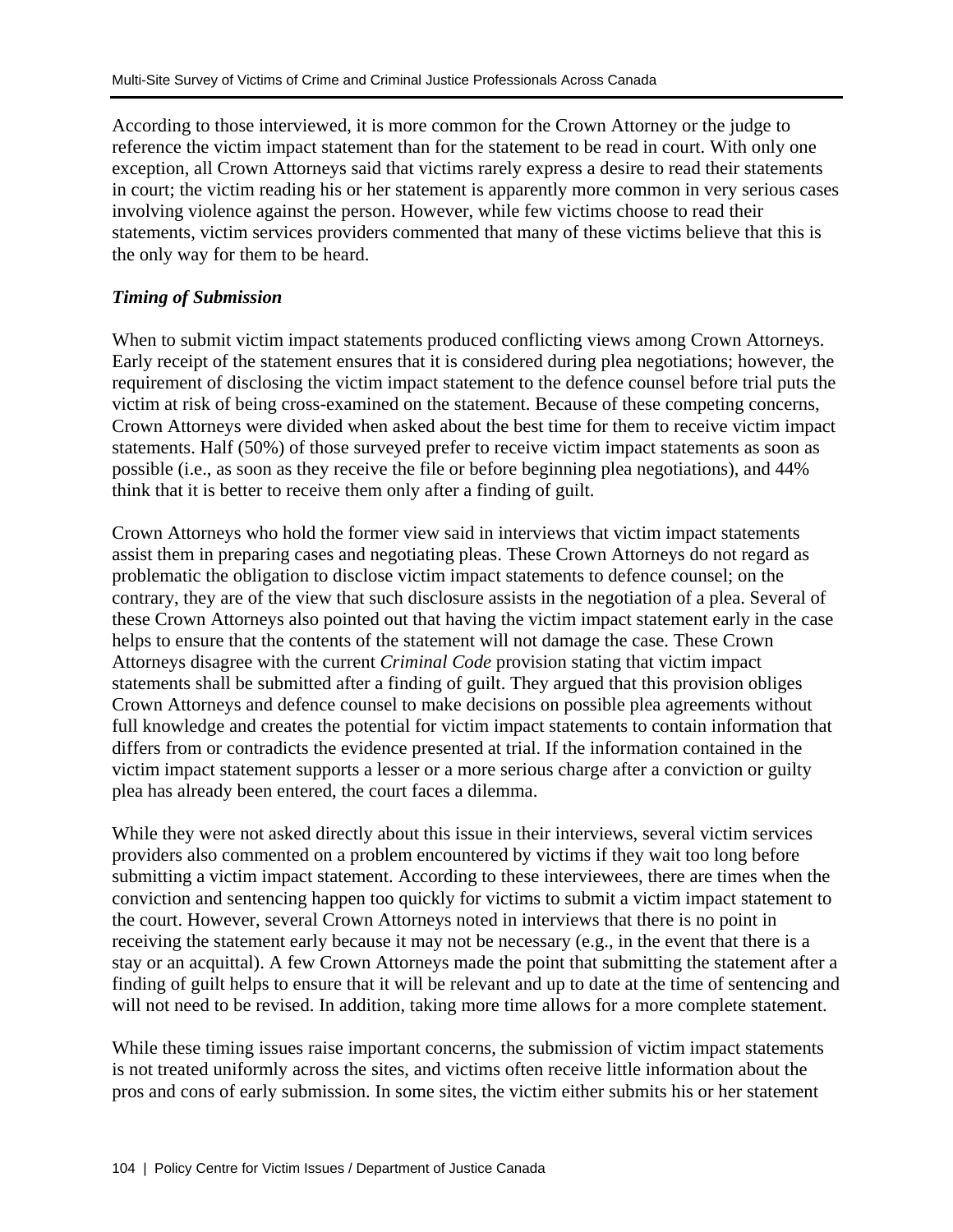directly to the court registry or to victim services who, in turn, provides it to the court. With these methods, the Crown Attorney, defence counsel, and the judge all receive the victim impact statement after the finding of guilt. In other sites, the Crown Attorney receives the victim impact statement earlier because the instructions to victims included with the victim impact statement form advise them to submit the statement right away and/or the forms are sent with a return envelope addressed to the Crown Attorney. In these jurisdictions, unless victims seek assistance, they will not receive full information on the best time to submit a victim impact statement.

 $\sqrt{10}$ 

#### *Cross-examination of Victim*

Defence counsel can cross-examine victims on their victim impact statements both at trial (if the statement is received before a finding of guilt) and at sentencing. The survey results in Table 68 show that about one-quarter of Crown Attorneys, one-fifth of defence counsel, and one-tenth of judges have been involved in a case where the victim was cross-examined on his or her impact statement at trial or at sentencing. In some sites, the possibility of cross-examining the victim on the victim impact statement at trial is forestalled because the Crown Attorney, court, and defence counsel only receive the statement after a finding of guilt.

| TABLE 68:<br>HAVE YOU EVER HAD A CASE WHERE THE DEFENCE COUNSEL OR THE ACCUSED CROSS-EXAMINED THE<br><b>VICTIM ON THEIR VICTIM IMPACT STATEMENT?</b> |                                   |                                     |                        |  |
|------------------------------------------------------------------------------------------------------------------------------------------------------|-----------------------------------|-------------------------------------|------------------------|--|
|                                                                                                                                                      | <b>Crown Attorneys</b><br>(N=188) | <b>Defence Counsel</b><br>$(N=185)$ | Judiciary<br>$(N=110)$ |  |
| At trial                                                                                                                                             |                                   |                                     |                        |  |
| Yes                                                                                                                                                  | 24%                               | 20%                                 | 12%                    |  |
| No.                                                                                                                                                  | 71%                               | 71%                                 | 80%                    |  |
| Don't know                                                                                                                                           | 3%                                | 4%                                  | 3%                     |  |
| No response                                                                                                                                          | 3%                                | 5%                                  | 6%                     |  |
| At sentencing                                                                                                                                        |                                   |                                     |                        |  |
| Yes                                                                                                                                                  | 26%                               | 23%                                 | 10%                    |  |
| No.                                                                                                                                                  | 65%                               | 70%                                 | 80%                    |  |
| Don't know                                                                                                                                           | 6%                                | 3%                                  | 5%                     |  |
| No response                                                                                                                                          | 3%                                | 5%                                  | 6%                     |  |

In interviews, Crown Attorneys commented that cross-examination on victim impact statements is quite rare. It occurs because the contents of the statement differ from the evidence presented at trial or because the defence counsel is sceptical about a victim's claims of ongoing effects or injuries. Surveyed defence counsel and judges concurred. The few defence counsel who reported cross-examining the victim said that they did so either to contest inappropriate or irrelevant material (e.g., prior, unrelated history with the accused) or to test the victim's credibility, in part because of inconsistencies between the victim impact statement and the victim's earlier statements. Judges also cited the inclusion of contradictory facts or facts not in evidence as some of the few instances where they would allow cross-examination on a victim impact statement.

In interviews, defence counsel and Crown Attorneys said that cross-examination of the victim is so infrequent because they usually can agree to excise prejudicial information or other inadmissible material before submitting the victim impact statement to the court. Several defence counsel also said that they rely on the judge either to intervene and refuse the victim impact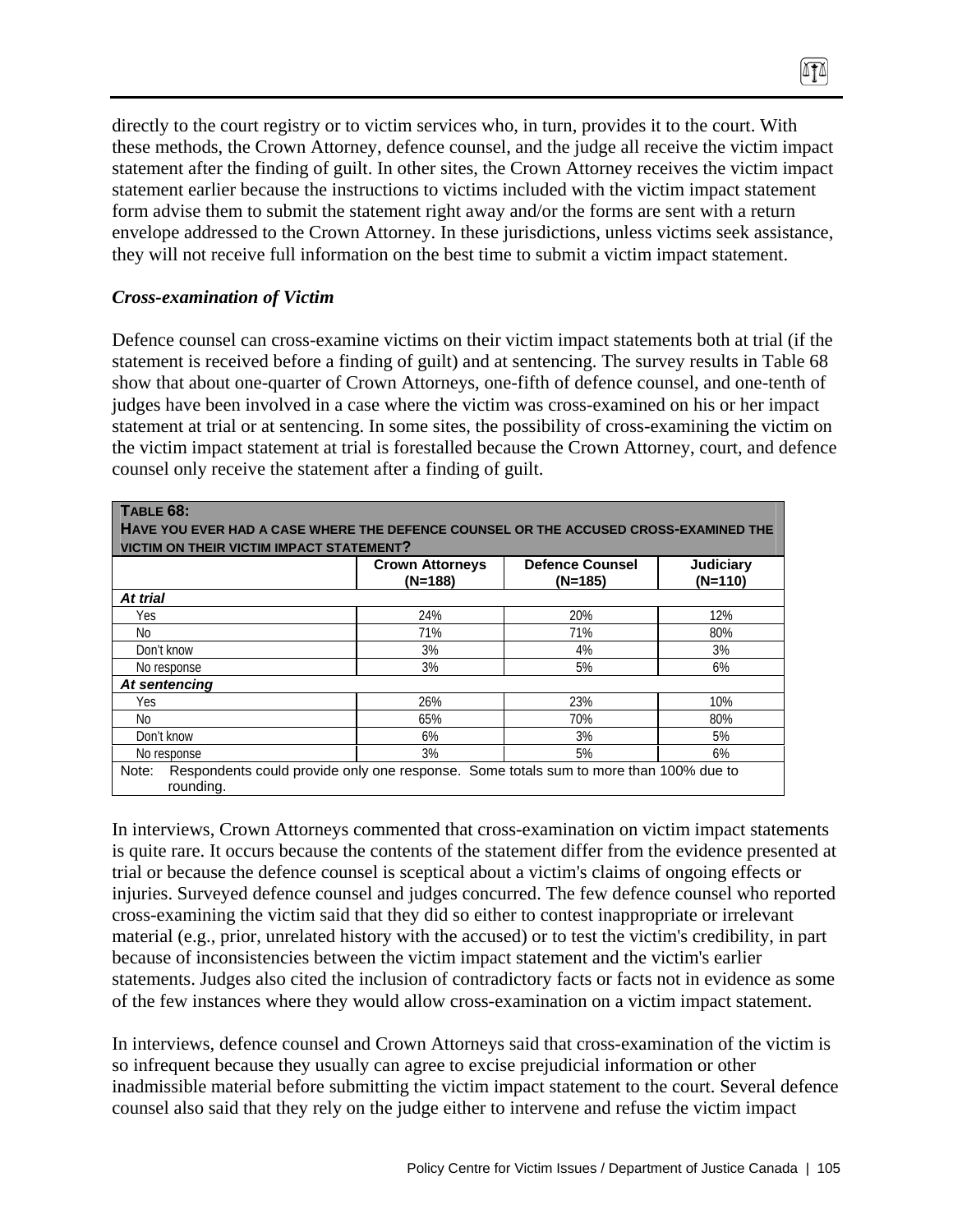statement or to disregard the irrelevant portions. A few defence counsel mentioned that while they had not cross-examined the victim on the impact statement, they did argue the impact statement during sentencing and question its claims.

#### *Judicial Use of Victim Impact Statements*

As mentioned above, under the 1999 amendments to the *Criminal Code*, judges must inquire before sentencing whether the victim has been advised of the opportunity to prepare a victim impact statement and can adjourn the sentencing hearing to allow a victim to be informed and prepare an impact statement. Among the judges surveyed, in cases where no victim impact statement is submitted, one-third (32%) always make this inquiry, and one-fifth (19%) usually do. However, the remaining half said that they

sometimes (17%), rarely (16%), or never (14%) ask whether the victim has been informed. Over one-third (36%) of judges reported that they have adjourned a sentencing hearing to permit the victim to be informed. $32$ 

The Crown Attorney survey corresponds to these results with one-third (30%) of Crown Attorneys reporting that in cases where no victim impact statement is submitted, judges generally ask whether the victim has been informed about impact statements. However, Crown Attorneys also reported that, when no victim impact statement is submitted, they often do not contact the victim about whether he or she wants to submit a victim impact statement. Less than one-tenth (7%) reported that they always contact the victim and one-fifth (19%) said that they usually do.

When victim impact statements are submitted, judges have discretion to disallow parts of the statements. When asked if they have had to disallow parts of victim impact statements, close to half (44%) of judges surveyed said that they have. The most common reasons given for disallowing part of an impact statement included: the statement contained irrelevant or inappropriate content; the statement contained the victim's views on sentencing; and the statement gave a different version of the offence. In interviews, judges said that rather than disallow portions of the impact statement, they usually just disregard the inappropriate sections.

Under the *Criminal Code*, judges must consider victim impact statements at the time of sentencing. Eighty-six percent of Crown Attorneys surveyed reported that they remind judges to consider victim impact statements in cases where a statement is submitted. Similarly, 82% of judges reported that they use victim impact statements in determining the sentence. About twothirds of surveyed judges provided further comments about their use of victim impact statements. The most common reflections were that victim impact statements are considered like all other relevant information and that judges use them to help determine the length of sentence and the severity of the offence. However, judges also noted in interviews that the use of victim impact statements is carefully circumscribed; while victim impact statements can provide relevant

 $32$ In interviews, one or two judges said that rather than adjourning, they will sometimes ask victims who are in court at the sentencing hearing if they wish to say anything about the impact of the crime at that time. If the victim is prepared to speak to the court, these judges prefer to solicit the victim's input in this way, rather than delaying the process by adjourning.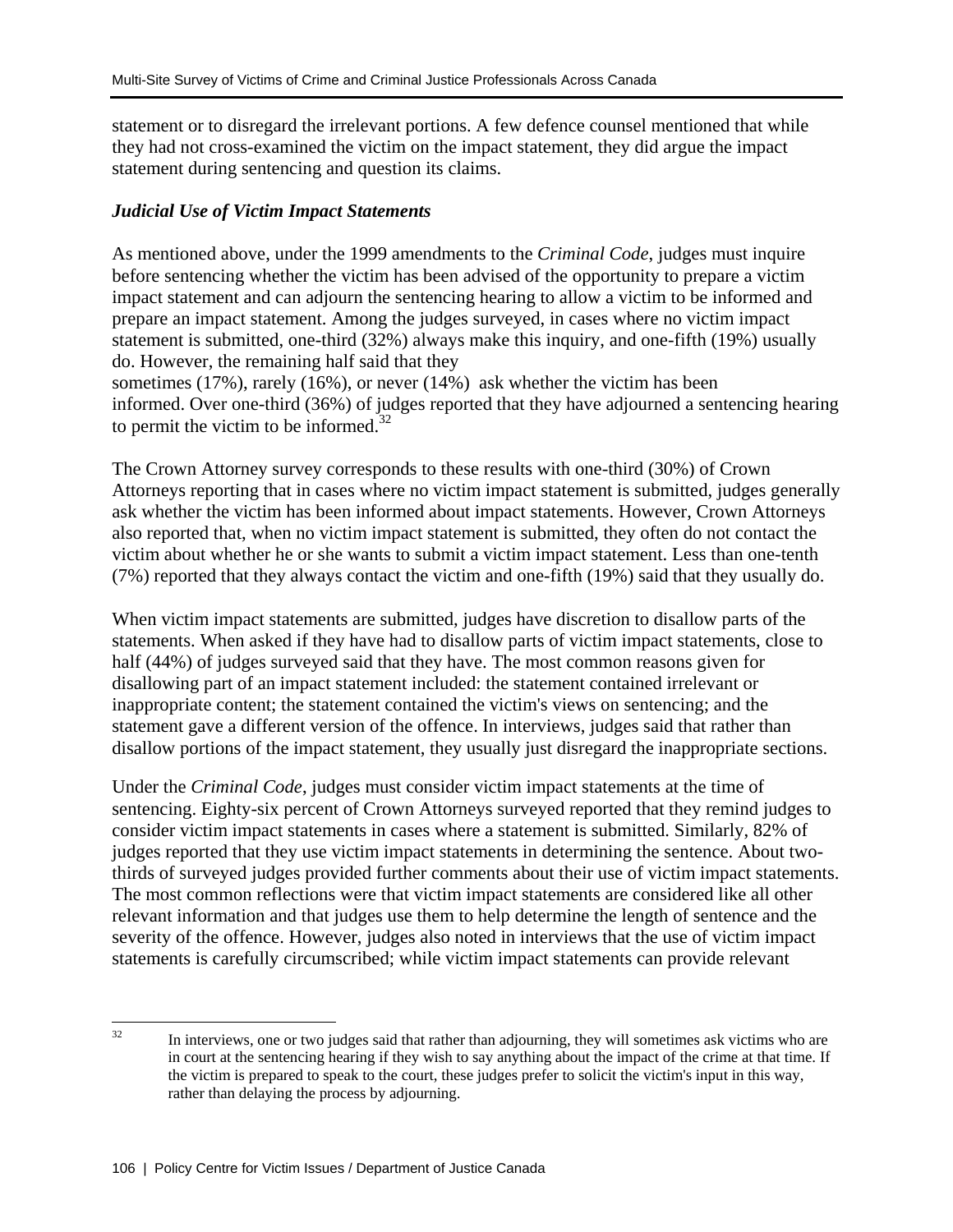information, they do not and cannot influence sentencing to the extent that they express a desire for outcomes that differ from those defined by the *Criminal Code*.

0TA

In interviews, Crown Attorneys expressed the belief that victim impact statements have a limited impact on sentencing. Although they believe that judges consider the statements, they also think that judges do not and should not base their sentencing decisions on them (the few Crown Attorneys who argued that victim impact statements should play a more prominent role in sentencing decisions were a distinct minority). Crown Attorneys pointed out that the victim impact statement is one of numerous factors that judges must consider when determining a sentence. Furthermore, judges must remain objective and fair and must impose sentences that are consistent with the *Criminal Code* and case law.

#### *Obstacles to the Use of Victim Impact Statements*

The different categories of criminal justice professionals had very different survey responses to whether there are obstacles or problems with victim impact statements. (Please note that the question asked of defence counsel was slightly different, but similar, to the question asked of Crown Attorneys and victim services: "Are there any problems with the use of victim impact statements?" for defence counsel compared to "Are there any obstacles to the use of victim impact statements?") Defence counsel perceived the most difficulties, with 80% of defence counsel surveyed reporting problems with victim impact statements. As shown in Table 69 below, about half of Crown Attorneys (48%), one-third (30%) of victim services providers, and one-fifth (19%) of police also believe that there are obstacles to the use of victim impact statements. Over a third of victim services providers and police could not provide an answer.

| <b>TABLE 69:</b><br>ARE THERE OBSTACLES OR PROBLEMS WITH THE USE OF VICTIM IMPACT STATEMENTS? |                                     |                                     |                                   |                            |  |
|-----------------------------------------------------------------------------------------------|-------------------------------------|-------------------------------------|-----------------------------------|----------------------------|--|
|                                                                                               | <b>Victim services</b><br>$(N=318)$ | <b>Crown Attorneys</b><br>$(N=188)$ | <b>Defence Counsel</b><br>(N=185) | <b>Police</b><br>$(N=686)$ |  |
| Yes                                                                                           | 30%                                 | 48%                                 | 80%                               | 19%                        |  |
| N <sub>0</sub>                                                                                | 22%                                 | 43%                                 | 14%                               | 45%                        |  |
| Don't know                                                                                    | 43%                                 | 6%                                  | 6%                                | 36%                        |  |
| No response                                                                                   | 5%                                  | 3%                                  | 1%                                | 1%                         |  |

Crown Attorneys, defence counsel, victim services providers, and police were asked to explain why they believe there are obstacles to or problems with the use of victim impact statements. Table 70 shows the main reasons cited; and the results are discussed in more detail below.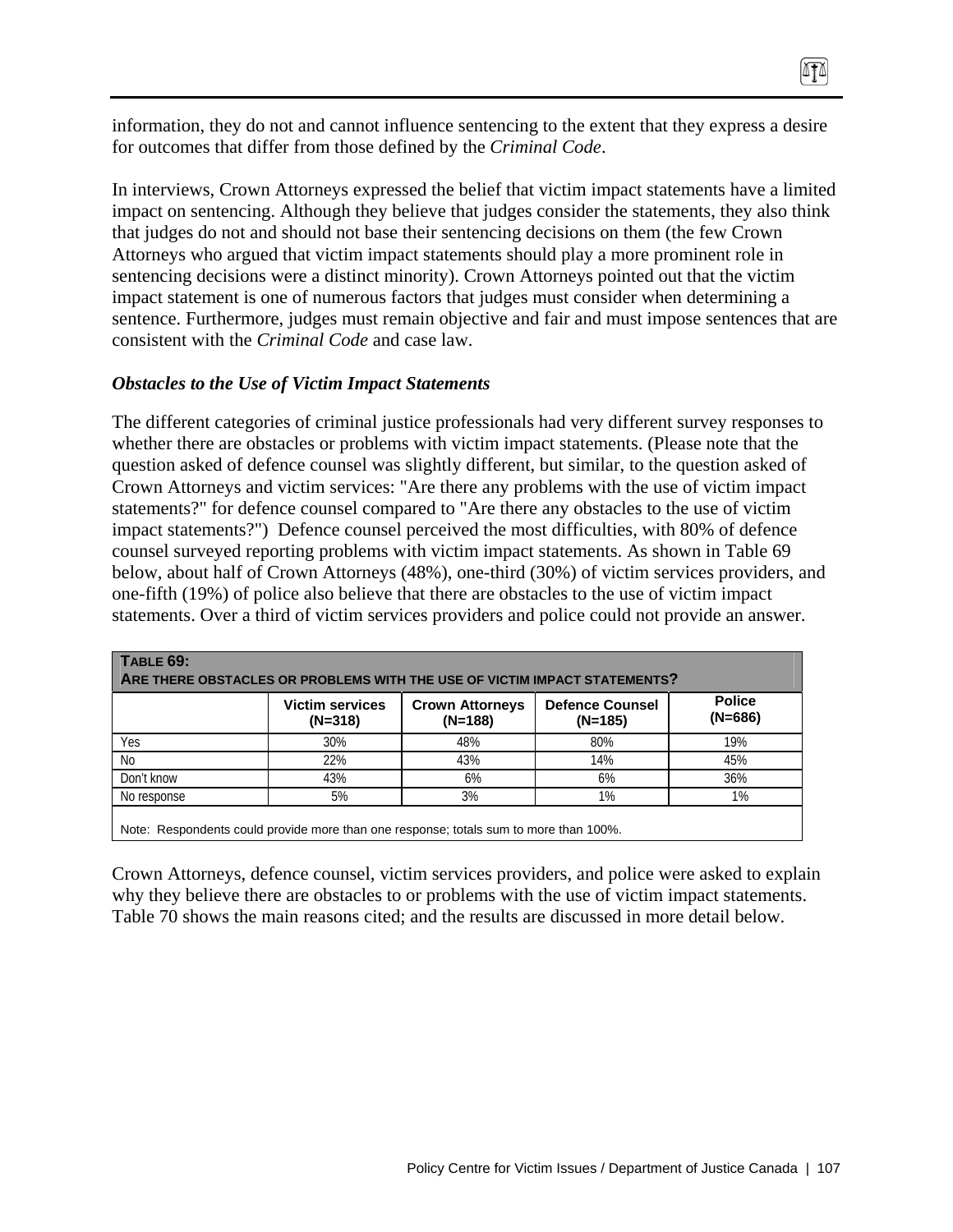**TABLE 70:** 

| <b>OBSTACLES OR PROBLEMS WITH VICTIM IMPACT STATEMENTS</b><br>BASE: RESPONDENTS WHO BELIEVE THERE ARE OBSTACLES OR PROBLEMS WITH VICTIM IMPACT |                                  |                            |                           |               |  |
|------------------------------------------------------------------------------------------------------------------------------------------------|----------------------------------|----------------------------|---------------------------|---------------|--|
| <b>STATEMENTS</b><br><b>Main Reasons Cited:</b>                                                                                                | <b>Victim</b><br><b>Services</b> | Crown<br><b>Attorneys</b>  | <b>Defence</b><br>Counsel | <b>Police</b> |  |
|                                                                                                                                                | (n=105)                          | (n=90)                     | (n=147)                   | $(n=128)$     |  |
| Inappropriate or irrelevant material                                                                                                           |                                  | 43%                        | 31%                       | $-$           |  |
| Contain inflammatory or prejudicial claims                                                                                                     |                                  |                            | 18%                       |               |  |
| Inject emotion into the process                                                                                                                | $\overline{\phantom{a}}$         | $-$                        | 13%                       |               |  |
| Difficulties preparing statement or insufficient assistance                                                                                    | 32%                              | $\sim$                     | $\overline{a}$            |               |  |
| Lack of awareness or information                                                                                                               | 17%                              | $-$                        | $\overline{a}$            | 2%            |  |
| Defence counsel objections or cross-examination                                                                                                | 16%                              | 18%                        | $-$                       | 21%           |  |
| Difficult to challenge                                                                                                                         | $-1$                             | $\overline{\phantom{a}}$ . | 10%                       | $-$           |  |
| Contradict previous statement                                                                                                                  | $-1$                             |                            | 8%                        |               |  |
| Delays in court proceedings                                                                                                                    | $- -$                            | 11%                        | 3%                        |               |  |
| Literacy or language barriers                                                                                                                  | 30%                              | 10%                        | $\overline{a}$            | 16%           |  |
| Victim disinterest or fear or reluctance on part of victim                                                                                     | 5%                               | 6%                         | $\overline{a}$            | 13%           |  |
| Time constraints                                                                                                                               | 16%                              | 7%                         | $-$                       | 21%           |  |
| Detracts from sentencing guidelines                                                                                                            | $-$                              | $\overline{\phantom{a}}$ . | 14%                       | $-$           |  |
| Victims are coached                                                                                                                            | $\overline{a}$                   | $\overline{\phantom{a}}$   | 5%                        |               |  |
| Are given too much weight in sentencing                                                                                                        | $- -$                            | $\overline{a}$             | 3%                        |               |  |
| Perception that is not considered                                                                                                              | 8%                               |                            | $\overline{a}$            | 12%           |  |
| Crown Attorney or judicial reluctance                                                                                                          | 10%                              | $-$                        | $-$                       | 8%            |  |
| Lack of awareness by criminal justice professionals                                                                                            | $\overline{a}$                   | $-$                        | $-$                       | 4%            |  |
| Other                                                                                                                                          | 12%                              | 13%                        | 13%                       | 6%            |  |
| No response                                                                                                                                    | $\overline{\phantom{a}}$ .       | 4%                         | 5%                        | 9%            |  |

While respondents to the victim services and police surveys did not mention this issue, for Crown Attorneys and defence counsel (43% and 31 %, respectively), the biggest obstacle or problem is the inclusion of inappropriate or irrelevant material. In interviews, several Crown Attorneys and defence counsel observed that rather than restricting themselves to a description of the impact of the crime, victims frequently include a recitation of the facts of the case; refer to the offender's alleged involvement in other criminal activities; or offer their views on sentencing. In their survey responses, defence counsel also mentioned several other concerns involving the information contained in victim impact statements. According to one-fifth of defence counsel, victim impact statements can contain inflammatory claims that introduce bias into the process (18%). One-tenth of defence counsel also noted that victim impact statements sometimes contain new information or information that contradicts the evidence presented in court.

An issue related to the inclusion of inappropriate information is the need to disclose the victim impact statement to defence counsel. This creates the possibility of defence counsel objections to the victim impact statement or cross-examination on the statement either at trial or sentencing. For Crown Attorneys (18%), victim services providers (16%), and police (21 %) this was an important obstacle, leading to victims or Crown Attorneys not submitting victim impact statements. In interviews, Crown Attorneys said that the victim impact statement can be detrimental to the Crown Attorney's case; it can make the victim more vulnerable and strengthen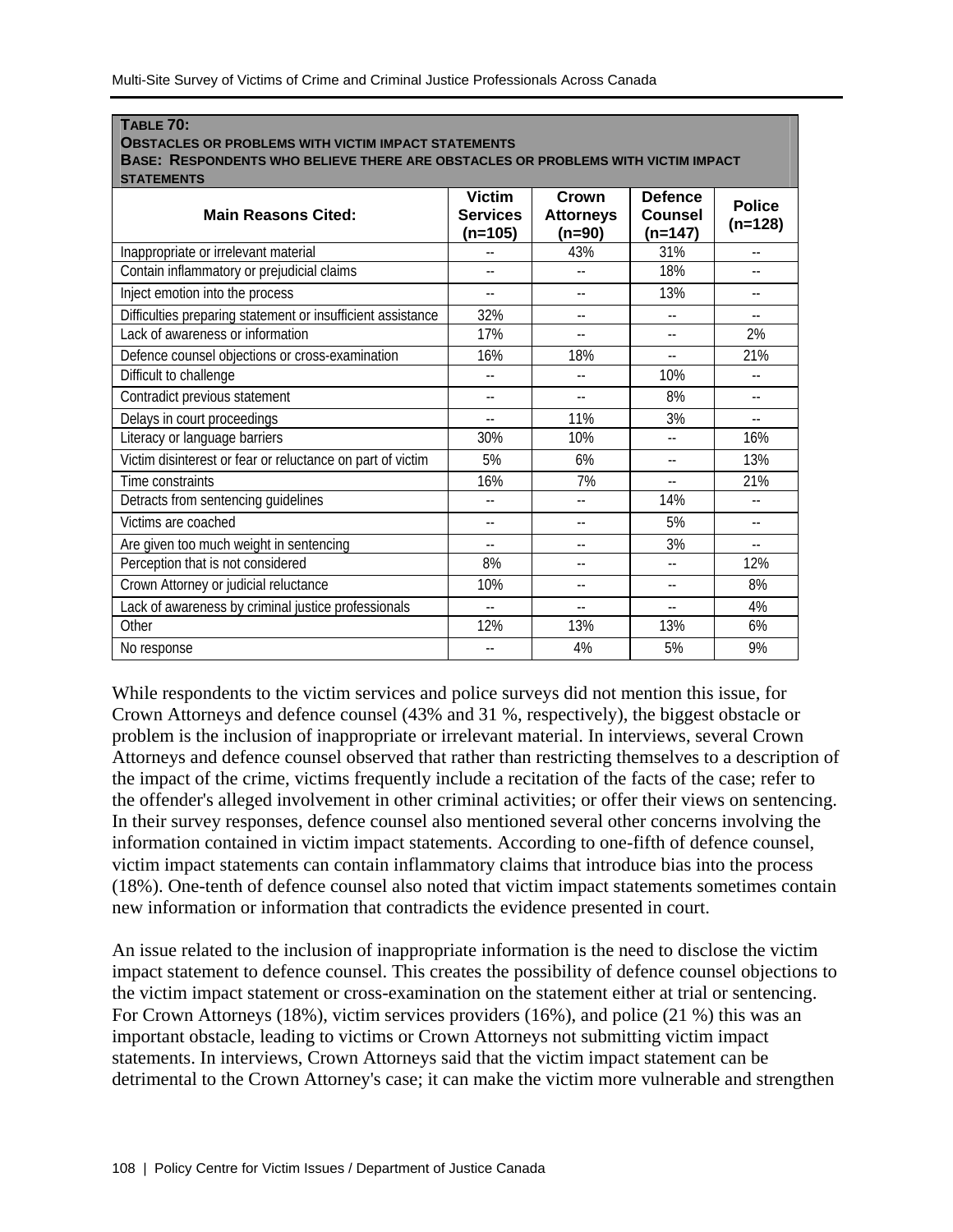the defence. Several Crown Attorneys said that they do not use the victim impact statement if the claims contained in it are improbable or the victim is not credible.

Victim services providers felt that the disclosure of the victim impact statement to the defence counsel may prevent victims from submitting a statement for fear of being questioned on its content. For defence counsel, the issue is not their objections to victim impact statements; rather, they reported feeling limited in the action they can take because challenging victim impact statements is viewed so negatively.

To victim services providers, the biggest obstacles to victim impact statements are difficulties with preparing the statement (32%) and literacy or language barriers (30%). In interviews, victim services providers commented on the lack of guidance and information on victim impact statements to both victims and criminal justice professionals as an important obstacle. This lack of guidance includes the applicable *Criminal Code* provisions, which victim services providers believe do not clearly describe and, in fact, overly restrict the information victims can include in their victim impact statements. For example, in cases where the charges are reduced or in cases of domestic violence, victims find it challenging not to speak of incidents beyond the offence for which the accused is being sentenced. Rather than seeing the legislation as unclear or overly restrictive, a few Crown Attorneys and defence counsel commented in their interviews that some victims do not appear to understand the purpose of the victim impact statements. They attribute this either to possible literacy or language issues (Crown Attorneys) or to the lack of assistance in explaining and reviewing the statements (Crown Attorneys and defence counsel).

With respect to literacy issues, victim services providers indicated in interviews that many victims have difficulties reading and writing, and these problems are not easily detected because many victims are too embarrassed to mention problems with literacy. A few suggested that victim service providers be more proactive in giving victims options that

could address any literacy issues, such as videotaped impact statements.

A few Crown Attorneys also mentioned literacy and language barriers in both the survey and interviews.

Other obstacles to the use of victim impact statements mentioned by respondents to the victim services survey included: the lack of awareness of victim impact statements (17%); time constraints such that victims do not always have enough time to complete the statement (this occurs most often in cases where a plea is quickly agreed to) (16%); Crown Attorney or judicial reluctance to consider victim impact statements (10%); the perception of victims that the statements are not considered (8%); and victim fear or reluctance (5%). A smaller number of Crown Attorneys surveyed mentioned time constraints as an obstacle (7%). Instead, other obstacles receiving more mention by Crown Attorneys are delays in the court proceedings caused by adjournments needed to inform victims about victim impact statements (11 %) and victim disinterest in submitting a statement (6%). For defence counsel, other difficulties are that victim impact statements may cause judges to deviate from sentencing guidelines (14%), that the impact statements inappropriately inject emotions into the criminal justice process (13%), and that they are difficult to challenge (10%).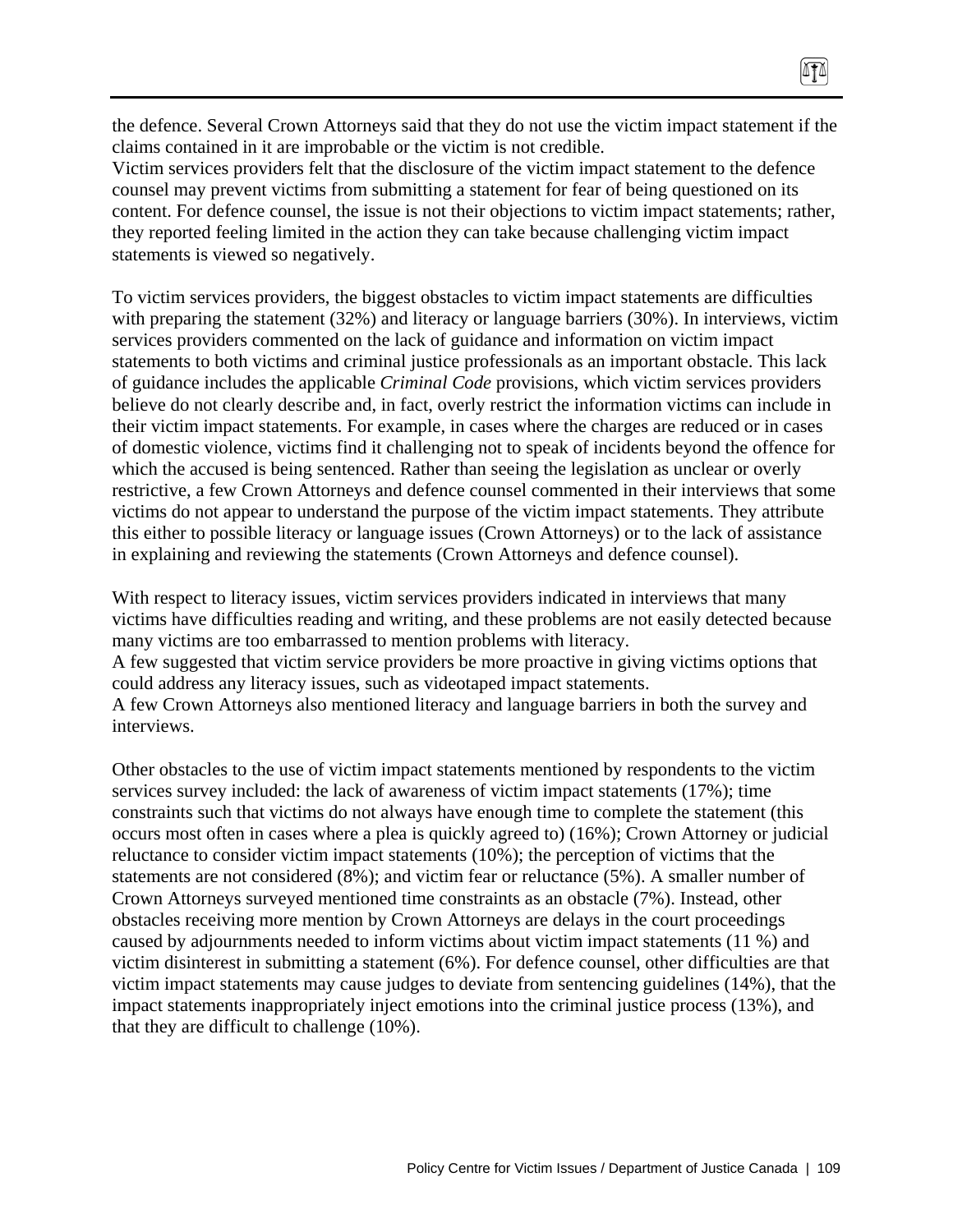## *Benefits*

In interviews, victim services providers were asked to comment on the benefits of victim impact statements. The most cited benefit was that victim impact statements allow victims to express themselves. Through the statement, they can make both the judge and offender aware of the crime's effect on them. Several victim services providers mentioned the importance of the victim having the opportunity to address the judge because the victim impact statement renders victims' experiences more real for judges. Several victim services providers also stated that victims feel acknowledged and considered after having submitted the victim impact statement.

Another benefit to submitting a victim impact statement cited by several of the victim services providers interviewed is that it provides victims with a sense of closure; it is therapeutic for victims to write down their feelings and thoughts on the crime and its impacts. A few believe that submitting the victim impact statement allows victims to regain power and control. In addition, they indicated that submitting a victim impact statement makes many victims feel as though they contributed and provided input into the criminal justice system.

Several victim services providers believe that reading the victim impact statement in court has unique benefits for victims. Most commonly, respondents indicated that this method of submission has a greater impact on the court and the offender. Reading the victim impact statement makes it more powerful by publicly acknowledging the victimization. A few victim services providers believe that when a victim reads his or her statement, he or she is further empowered and gains increased control.

The decision to read a victim impact statement in court is very personal; respondents said that many victims are incapable of reading their statement because the court process intimidates them. For other victims, having their emotions exposed publicly leads to feelings of increased vulnerability. A few victim services providers expressed the concern that victims who are able to read their statements receive more attention and are given more of a voice in the system than those who do not desire to read them.

Finally, a few victim services providers believe that most children have not recovered enough to prepare a victim impact statement. According to these providers, many children feel that their privacy is violated because the contents of their statement are available to the accused, the defence counsel, and the public.

## **4.8.2 At Parole**

## *Frequency of Submission*

Very few of the victim services providers or advocacy groups surveyed could comment on the frequency of victim impact statement submission at parole hearings; 76% of victim services providers and 57% of advocacy groups surveyed did not provide an answer. Opinion was split among those who did respond, particularly among victim services providers who were evenly divided among those who believe that impact statements are usually submitted only in serious cases (8%), in most cases (9%), or not at all (8%). Most advocacy group respondents (26%)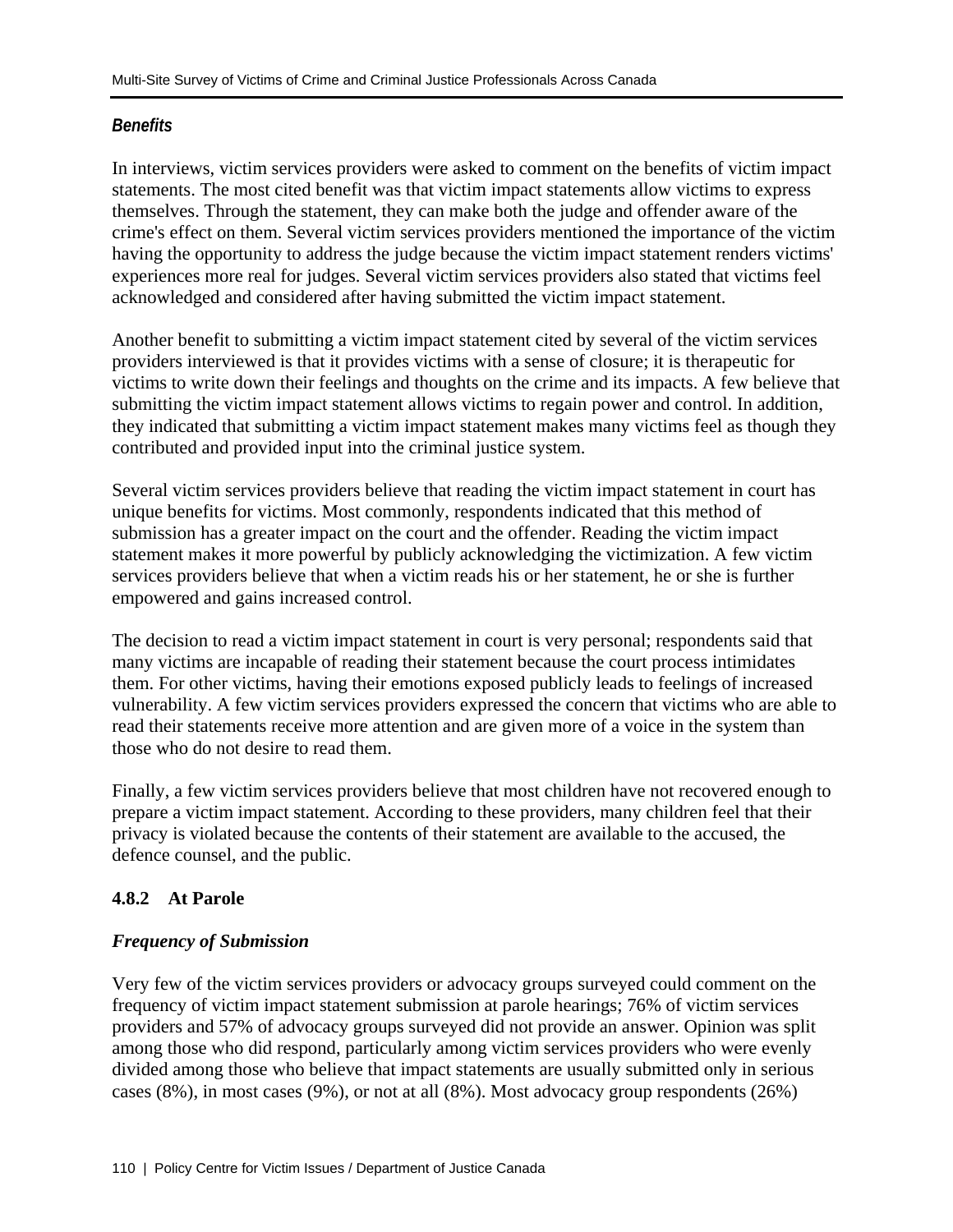believe that victims submit statements only in serious cases; 15% said that victims usually do not submit statements; and 2% said that they do in most cases.

As mentioned earlier, at parole, the victim can rely on the victim impact statement from sentencing and/or provide another statement to the parole board. Provincial parole board and NPB respondents were asked whether victim impact statements submitted at trial are always provided to the parole board. Less than one-quarter of national (24%) and provincial (18%) parole board respondents reported that they are. National and provincial parole board respondents were asked who provides the parole board with victim impact statements. They reported receiving the impact statements from a variety of sources: most often the victim (39% of NPB and 18% of provincial respondents); the court (33% of NPB and 18% of provincial respondents); the Crown Attorney (33% of NPB and 9% of provincial respondents); or CSC or parole officers (37% of NPB and 23% of provincial respondents).

#### *Assistance with Victim Impact Statements*

One way to assist victims with impact statements is to ensure that they know of their opportunity to submit one. Most victim services providers did not know whether victims are made aware of victim impact statements at the parole stage (57%). Of those who could provide an answer, twothirds (63%) believe that victims are not aware.

As discussed above in Section 4.3 (Services for victims), about one-quarter (27%) of provincial parole board and half (44%) of NPB respondents assist victims in preparing victim statements at parole. In addition, just over one-tenth (13%) of victim services providers surveyed assist victims with statements at parole. These victim services providers offer all types of assistance, as shown in Table 71.

| TABLE 71:                                                                             |                 |
|---------------------------------------------------------------------------------------|-----------------|
| WHAT TYPES OF ASSISTANCE DO YOU PROVIDE FOR VICTIM IMPACT STATEMENTS AT PAROLE?       |                 |
| <b>BASE: RESPONDENTS WHO ASSIST VICTIMS WITH VICTIM IMPACT STATEMENTS</b>             |                 |
|                                                                                       | Victim services |
|                                                                                       | $(n=185)$       |
| Explaining kinds of information that can be included in statements                    | 12%             |
| Informing where forms can be obtained                                                 | 12%             |
| Helping draft statement (assist victim with formulating his or her thoughts)          | 12%             |
| Explaining instructions on how to complete victim impact statements                   | 11%             |
| Informing victims where to send completed statements                                  | 11%             |
| Helping complete the statement (write down what victim says)                          | 11%             |
| Reviewing completed statements                                                        | 11%             |
| Provide forms for victim impact statements                                            | 10%             |
| Collecting completed statements                                                       | 8%              |
| Submitting completed statements                                                       | 6%              |
| Other                                                                                 | 2%              |
| Note: Respondents could provide more than one response; total sums to more than 100%. |                 |
| Respondents who gave no response are not included in this table.                      |                 |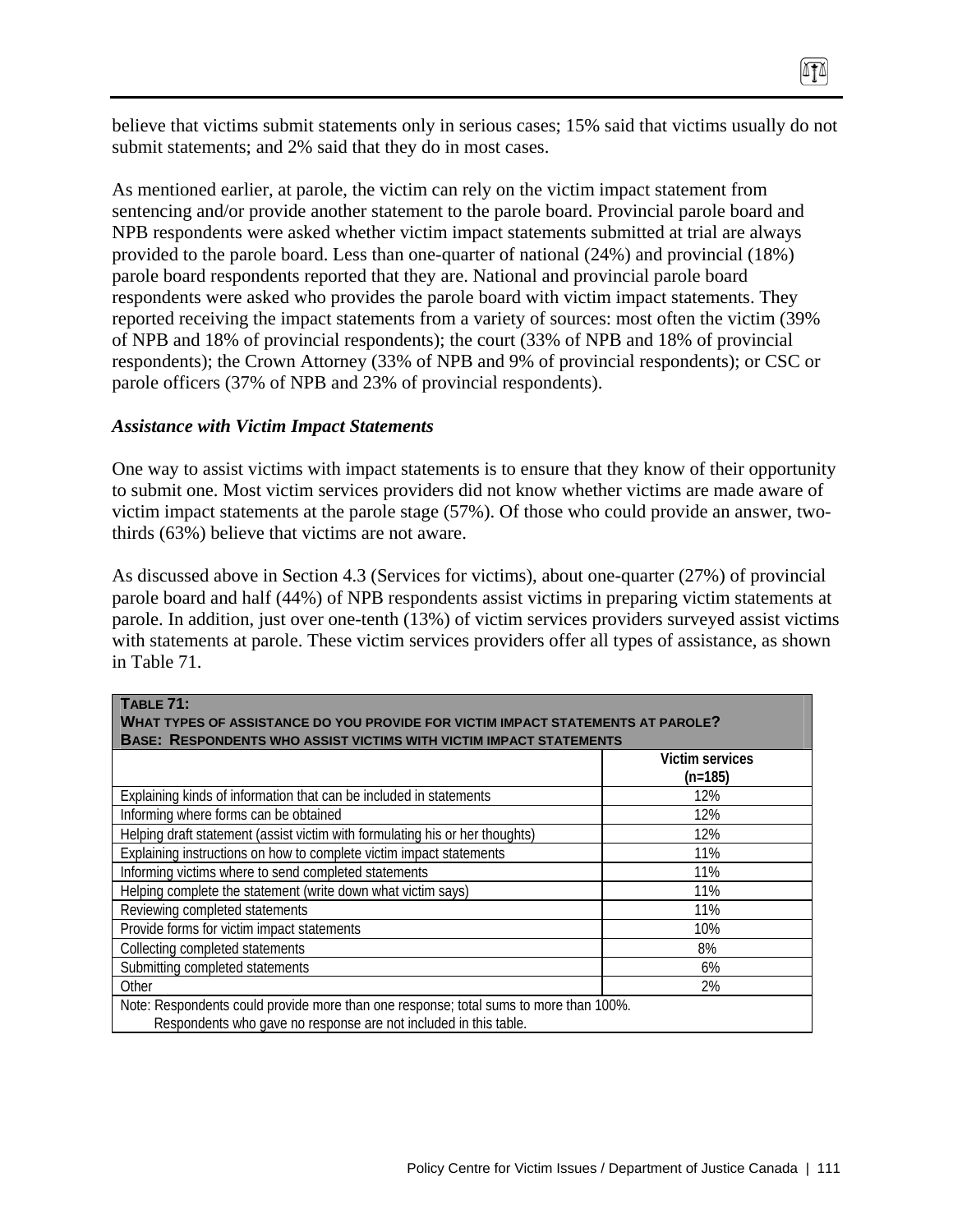#### *Method of Submission*

As with victim impact statements at sentencing, most victims provide a written statement at parole. Videotape or audiotape statements appear to be used more by provincial parole boards than by the NPB. Table 72 gives the complete results.

| TABLE 72:<br>MOST COMMON METHODS OF SUBMITTING A VICTIM IMPACT STATEMENT AT PAROLE    |                 |            |                         |  |  |
|---------------------------------------------------------------------------------------|-----------------|------------|-------------------------|--|--|
| BASE: RESPONDENTS WHO PROVIDED A RESPONSE (DON'T KNOW AND NO RESPONSE EXCLUDED)       |                 |            |                         |  |  |
|                                                                                       | Victim services | <b>NPB</b> | Provincial parole board |  |  |
|                                                                                       | $(n=67)$        | $(n=84)$   | $(n=22)$                |  |  |
| Written statement only                                                                | 69%             | 87%        | 86%                     |  |  |
| Victim reads statement                                                                | 25%             | 11%        | 5%                      |  |  |
| Videotape or audiotape                                                                | 13%             | 1%         | 18%                     |  |  |
| Other                                                                                 | 8%              |            | 18%                     |  |  |
| Note: Respondents could provide more than one response; totals sum to more than 100%. |                 |            |                         |  |  |

#### *Parole Board Use of Victim Statements*

As shown in Table 73, most national and provincial parole board respondents reported that they consider the following in their conditional release decisions: victim impact statements at sentencing, formal victim statements submitted to the parole board, and any other new or additional information provided by the victim in their conditional release decisions.

| TABLE 73:<br>DOES THE PAROLE BOARD USE THE FOLLOWING INFORMATION IN MAKING CONDITIONAL RELEASE<br>DECISIONS? |                        |                                        |  |  |
|--------------------------------------------------------------------------------------------------------------|------------------------|----------------------------------------|--|--|
| Percentage who use the following information:                                                                | <b>NPB</b><br>$(N=85)$ | Provincial<br>parole board<br>$(N=22)$ |  |  |
| Victim impact statements used at trial                                                                       | 89%                    | 73%                                    |  |  |
| Formal victim statements to parole board                                                                     | 93%                    | 82%                                    |  |  |
| New or additional information provided by the victim                                                         | 92%                    | 86%                                    |  |  |
| Note: Respondents who gave no response are not included in this table.                                       |                        |                                        |  |  |

When asked to explain how they use this information, NPB respondents reported using it in a variety of ways, most commonly: in risk assessment and evaluation (47%); in determining conditions (28%); in measuring the impact of the crime on the victim (24%); and in assessing the offender's progress (15%). The majority (55%) of provincial parole board respondents stated that the victim information is just one factor they consider.

## **4.9 Restitution**

Restitution requires the offender to compensate the victim for any monetary loss or any quantifiable damage to, or loss, of property. The court can order restitution as a condition of probation, where probation is the appropriate sentence; or as an additional sentence (a standalone restitution order), which allows the victim to file the order in civil court and enforce it civilly if not paid. The following discussion of restitution considers the current use of restitution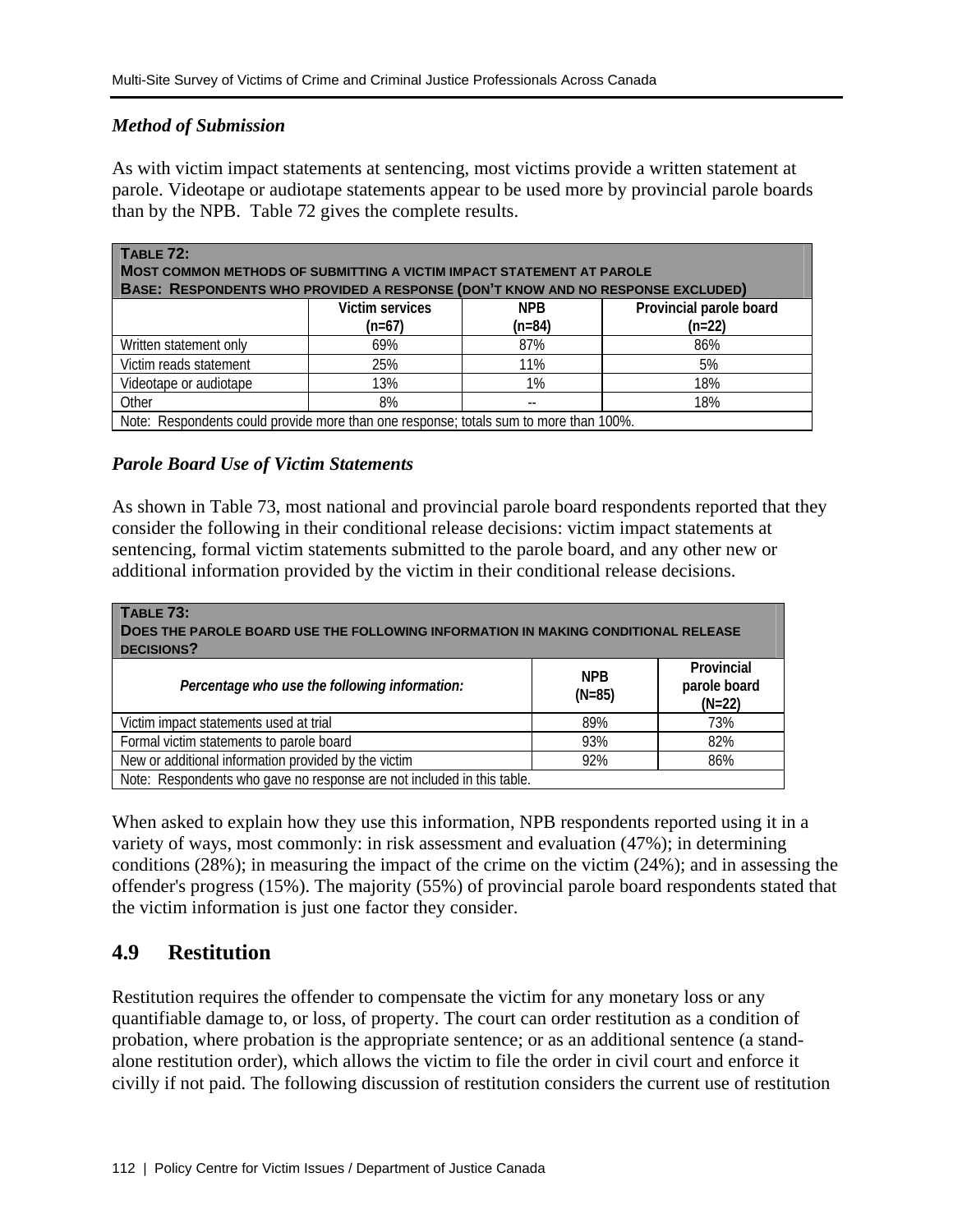from the perspective of Crown Attorneys, defence counsel, and judges, difficulties with enforcement, and obstacles to requesting restitution.

### **4.9.1 Use of Restitution**

33

When asked if they generally request that restitution be paid to a victim, when appropriate, most Crown Attorneys (89%) reported that they do, and a majority (59%) of judges surveyed concurred.<sup>33</sup> In interviews, judges who reported that Crown Attorneys do not usually request restitution in appropriate cases suggested that the time available to follow up with the victim to obtain the necessary information is often insufficient, particularly if there is an early guilty plea. In addition, several judges observed that it is often difficult to ascertain the monetary value of the loss suffered by the victim.

To determine views on when restitution should be requested, Crown Attorneys were asked what considerations motivate their decision to request restitution, and judges were asked when, in their view, restitution is appropriate. According to results from the survey of Crown Attorneys, the Crown Attorney's decision to request restitution is motivated primarily by the ability to quantify the losses (86%), but also by the victim's desire for restitution (64%) and by the offender's ability to pay (55%). In interviews, several Crown Attorneys observed that there is little point in requesting restitution if the offender has no income or is going to be incarcerated; although several said that they do not always know the offender's financial situation and therefore request restitution in all cases where the losses are quantifiable. Surveyed judges take a slightly different view from the Crown Attorney of when restitution is appropriate. While roughly the same proportion agree that damages must be quantifiable (87%), and the offender must be able to pay (61%), judges place less emphasis on the victim's desire for restitution (32%).

In interviews, defence counsel said that requests for restitution are rarely contentious when they are reasonable (i.e., the amount of loss is determinable, and the offender caused the loss and has the means to pay). Over three-quarters of defence counsel surveyed reported that they agree to reasonable requests for restitution (78%) and that judges also generally grant them (80%). In interviews, those defence counsel who generally object to requests for restitution listed the following reasons: the role of the criminal justice system is not to compensate victims; restitution is easily abused; offenders often do not have the ability to pay; and it is difficult to assess the value of claimed damages. When asked if they generally offer restitution to mitigate the sentence, three-quarters (76%) of defence counsel surveyed said that they do, with 15% reporting that they do not usually make this offer.

The use of restitution among Crown Attorneys and defence counsel is shown in Table 74.

Judges were asked, "Does the Crown usually request restitution as part of the sentence, when appropriate?"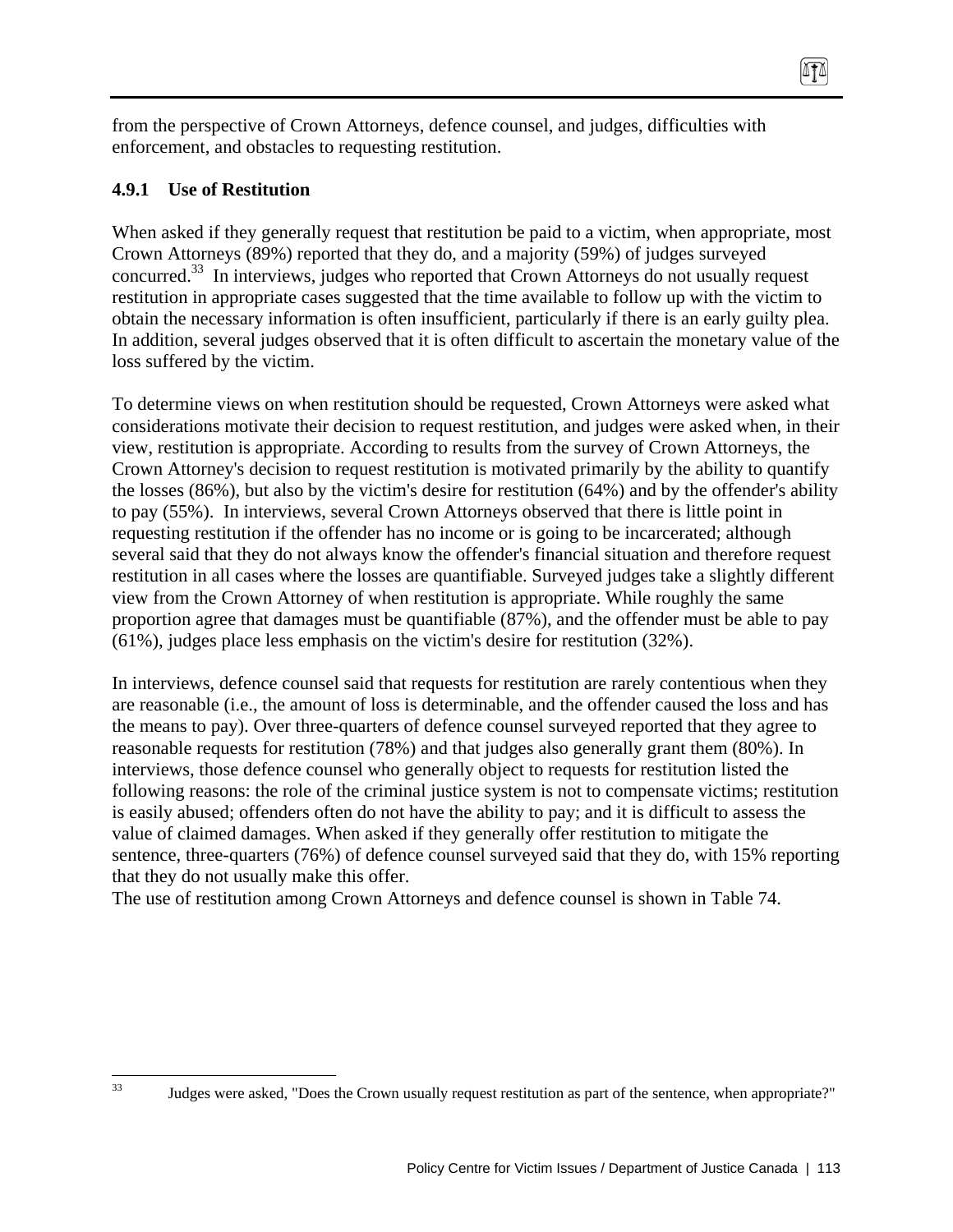| TABLE 74:<br><b>USE OF RESTITUTION</b> |                                                                             |                                                        |
|----------------------------------------|-----------------------------------------------------------------------------|--------------------------------------------------------|
|                                        | <b>Crown Attorneys</b><br>$(N=188)$                                         | Defence Counsel<br>$(N=185)$                           |
|                                        | Do you generally request,<br>when appropriate, that<br>restitution be paid? | Do you generally agree to<br>requests for restitution? |
| Yes                                    | 89%                                                                         | 78%                                                    |
| No                                     | 9%                                                                          | 20%                                                    |
| No response                            | 2%                                                                          | 2%                                                     |

Two-thirds (68%) of Crown Attorneys reported that judges usually grant requests for restitution. In interviews, they prefaced this response with the proviso that judges usually grant restitution when the offender has the ability to pay, although the judge sometimes reduces the amount in consideration of the offender's circumstances. A majority (59%) of probation officers also reported that restitution is usually ordered as a condition of probation in appropriate cases.

#### **4.9.2 Problems with Enforcement**

When asked if they think that restitution enforcement is a concern or a problem, two-thirds (62%) of probation officers and half of Crown Attorneys (53%) reported that they do; compared to one-third (34%) of defence counsel. A sizeable proportion of defence counsel (30%) could not comment because they are not involved in enforcement of restitution orders.

The survey asked these respondents to explain why they consider restitution enforcement to be a concern or a problem. The results are presented in Table 75 below. Crown Attorneys, defence counsel, and probation officers gave several reasons for the difficulties with enforcement. The most common reason given by all three groups (one-fifth of Crown Attorneys, one-half of defence counsel, and one-third of probation officers) is that restitution orders are made in cases where the accused is not able to pay.

About one-fifth of Crown Attorneys (20%) and defence counsel (16%) also pointed to insufficient resources for enforcement, although no probation officers noted a lack of resources. This was further commented on in interviews. Defence counsel said that when restitution is part of probation orders, enforcement is not given priority because it is simply not worth it; enforcement requires a significant expenditure of resources to collect relatively small amounts of money. Likewise, Crown Attorneys intimated that not much effort is made, stating that payment does not often occur because the criminal justice system is not a collection agency. In their survey responses, Crown Attorneys and probation officers also pointed to the difficulty of convicting an offender on a breach of probation as an obstacle to enforcement (13% and 18%, respectively). While in theory, offenders can be charged with a breach of probation for failing to abide by their restitution order, such charges are rare because the Crown Attorney must prove that the offender wilfully broke the order. Even if the offender is charged with a breach, the typical consequence is a small fine much lower in value than the restitution order itself.

The other option is a stand-alone restitution order, where the victim has recourse to the civil courts to enforce payment. A small number of Crown Attorneys (19%), defence counsel (8%), and probation officers (4%) all noted that the problem with this method of enforcement is that it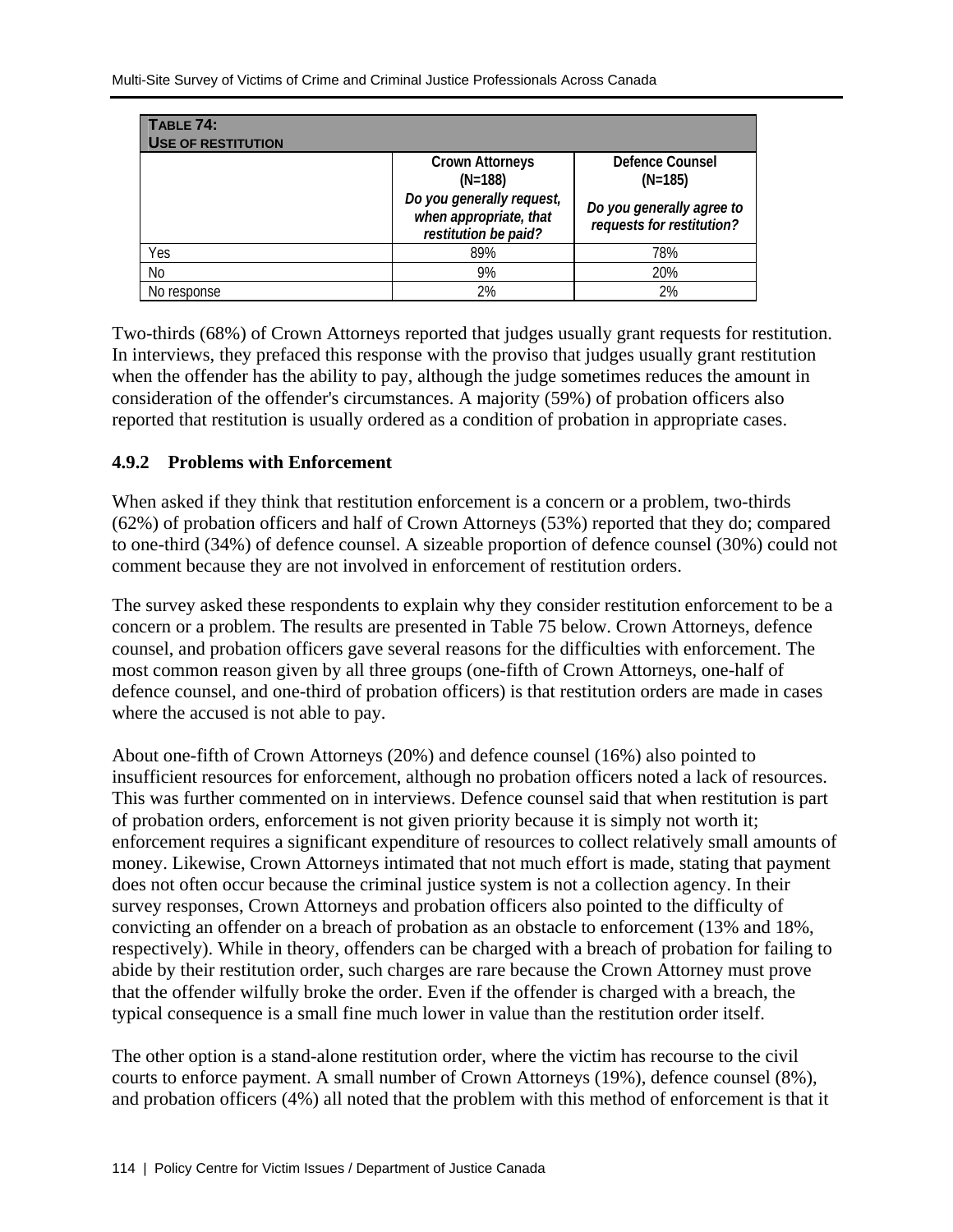requires the victim to engage in a difficult legal process and bear all the costs of enforcement. In interviews, Crown Attorneys pointed out that this is not a realistic option for many victims of crime. Table 75 provides the complete results.

| TABLE 75:<br>WHY IS RESTITUTION ENFORCEMENT A CONCERN OR A PROBLEM?<br><b>BASE: RESPONDENTS WHO BELIEVE THAT RESTITUTION ENFORCEMENT IS A PROBLEM</b> |                                        |                                       |                               |  |  |
|-------------------------------------------------------------------------------------------------------------------------------------------------------|----------------------------------------|---------------------------------------|-------------------------------|--|--|
| Reasons:                                                                                                                                              | Crown<br><b>Attorneys</b><br>$(n=100)$ | <b>Defence</b><br>Counsel<br>$(n=62)$ | <b>Probation</b><br>$(n=128)$ |  |  |
| Accused are unable to pay                                                                                                                             | 22%                                    | 47%                                   | 30%                           |  |  |
| Insufficient resources for enforcement                                                                                                                | 20%                                    | 16%                                   | --                            |  |  |
| Civil enforcement difficult or victim responsibility                                                                                                  | 19%                                    | 8%                                    | 4%                            |  |  |
| Difficult to convict on breach of order                                                                                                               | 13%                                    |                                       | 18%                           |  |  |
| No penalty for failure to pay                                                                                                                         | 6%                                     |                                       | 9%                            |  |  |
| Restitution usually not made unless paid at sentencing                                                                                                |                                        | 13%                                   |                               |  |  |
| Probation is not involved                                                                                                                             |                                        |                                       | 26%                           |  |  |
| Other                                                                                                                                                 | 6%                                     | 11%                                   | 7%                            |  |  |
| No response                                                                                                                                           | 22%                                    | 10%                                   |                               |  |  |
| Note: Respondents could provide more than one response; totals sum to more than 100%.                                                                 |                                        |                                       |                               |  |  |

## **4.9.3 Obstacles to Requesting Restitution**

Victim services providers surveyed were split on the issue of whether victims usually request restitution. One-fifth believe that eligible victims usually request restitution (20%), and one-third disagree (33%). The remaining respondents did not have enough direct experience to comment (47%). In interviews, victim services providers stated that it depended on the offence. Several victim services providers indicated that restitution was not applicable to certain cases such as domestic violence and was more often requested in cases involving property crimes.

About one-third (30%) of victim services providers and 40% of advocacy groups surveyed said that obstacles exist to the use of restitution. As shown in Table 76, the most common obstacle mentioned by these victim services providers and advocacy groups was the offender's inability to pay (34% and 32%, respectively). However, unlike Crown Attorneys or defence counsel (discussed above), victim services providers mentioned lack of awareness and knowledge of restitution as an important obstacle (31%). In interviews, victim services providers noted that if victims do not request restitution, Crown Attorneys and judges do not take the initiative and raise the possibility of restitution.

In addition, 16% of victim service providers surveyed believe that the process is too complex and costly for the victim. Both victim services providers (14%) and advocacy groups (21%) noted that the onus of collecting the payment is on the victims who must enter into civil proceedings to have the order enforced. One-tenth of victim services respondents indicated that the complexity of collecting payment from a restitution order results in many victims giving up or not even requesting restitution.

As well, about one-tenth of victim services providers surveyed believe that Crown Attorney or court reluctance creates an obstacle to the use of restitution. In interviews, a few reported that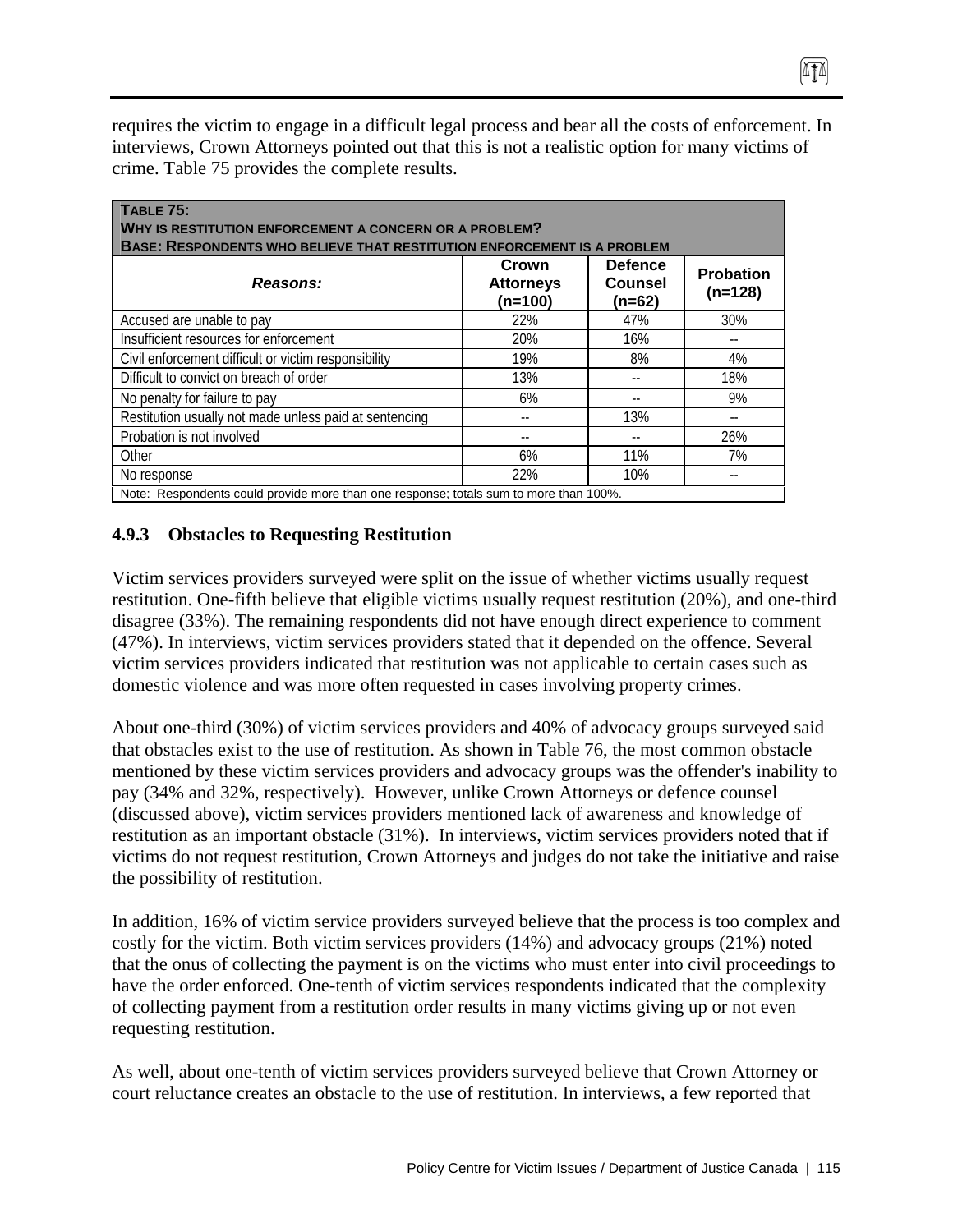Crown Attorneys do not recommend restitution in cases of sexual assault,  $34$  and indicated the need to educate criminal justice professionals on restitution and the financial consequences to victims of all types of crimes. Table 76 lists the obstacles to restitution described by respondents.

| TABLE 76:<br><b>WHAT ARE THE OBSTACLES TO THE USE OF RESTITUTION?</b><br><b>BASE: RESPONDENTS WHO BELIEVE THAT THERE ARE OBSTACLES TO THE USE OF RESTITUTION</b> |                                  |                                  |  |  |  |
|------------------------------------------------------------------------------------------------------------------------------------------------------------------|----------------------------------|----------------------------------|--|--|--|
| Obstacles:                                                                                                                                                       | <b>Victim Services</b><br>(n=94) | <b>Advocacy Groups</b><br>(n=19) |  |  |  |
| Accused usually poor or unable to pay                                                                                                                            | 34%                              | 32%                              |  |  |  |
| Victims lack information about restitution or unaware of                                                                                                         | 31%                              |                                  |  |  |  |
| option                                                                                                                                                           |                                  |                                  |  |  |  |
| Victim must pay the cost of enforcement                                                                                                                          | 16%                              |                                  |  |  |  |
| No enforcement                                                                                                                                                   | 14%                              | 21%                              |  |  |  |
| Cumbersome application process                                                                                                                                   | 10%                              |                                  |  |  |  |
| Judicial or Crown Attorney reluctance to order or request                                                                                                        | 9%                               |                                  |  |  |  |
| Eligibility criteria too restrictive                                                                                                                             | 7%                               | 11%                              |  |  |  |
| Does not compensate victim adequately                                                                                                                            |                                  | 21%                              |  |  |  |
| Other                                                                                                                                                            | 11%                              | 26%                              |  |  |  |
| Note: Respondents could provide more than one response: totals sum to more than 100%.                                                                            |                                  |                                  |  |  |  |

In interviews, when asked how to address the obstacles to requesting restitution, several victim services providers offered suggestions. Most commonly, they suggested measures such as garnishing offenders' wages or removing certain privileges as a means of enforcement. Several others suggested that victims should receive support from the criminal courts for enforcing the orders, and a few believe that restitution should not be used as a stand-alone order but that it should be part of a probation order that allows the criminal court to maintain jurisdiction over its enforcement.

# **4.10 Victim Surcharge**

The victim surcharge is a penalty of 15% where a fine is imposed or a fixed amount of \$50 or \$100 for summary or indictable offences, respectively, and can be increased by the judge. It is imposed on the offender at sentencing and used by provincial and territorial governments to fund services for victims of crime. The 1999 amendments to the *Criminal Code* made the surcharge automatic in all cases except where the offender has requested a waiver and demonstrated that paying the surcharge would cause undue hardship.

The following discussion considers the issue of waiving the surcharge - both the frequency of waiver and whether waivers generally occur without an application by the defence.

## **4.10.1 Frequency of Waiver**

While over half (58%) of judges surveyed reported that they generally apply the victim surcharge, over a third do not  $(37\%)$ .<sup>35</sup> When those who do not generally apply the surcharge were asked to explain, they reported that they do not apply the surcharge largely because the offender does not have the ability to pay (62%), although a few judges viewed the surcharge as

 $34$  $35$  Restitution is only applicable for damages that are easily quantifiable by the criminal court.<br> $35$  The generating  $5\%$  of judges did not recover to the quantity.

The remaining 5% of judges did not respond to the question.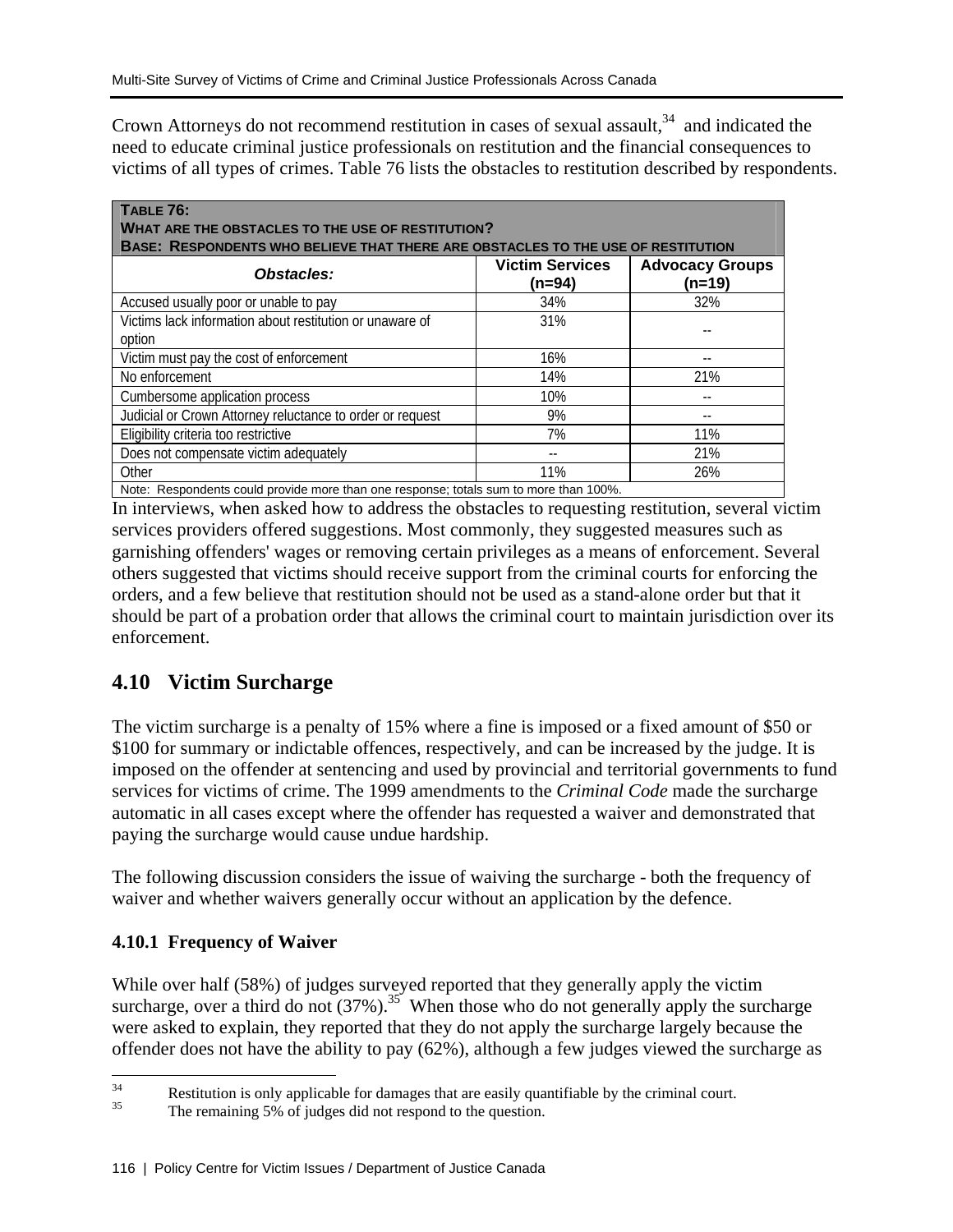inappropriate (6%) or questioned whether the funds are used to assist victims (5%). A third (31 %) of judges reported varying from the minimum surcharge. Of those, a few (3%) reported that they raised the surcharge; however most of the variances were to waive or lower it.

0TA

Victim services providers who were surveyed have a wide range of experience, but many could not answer the question on the victim surcharge. Those who did not respond are excluded from the results in order to give a more accurate depiction of whether victim services providers think that the surcharge is waived too often. Crown Attorneys, defence counsel, and advocacy group respondents who did not answer were also excluded from the results for reasons of consistency in handling the data. Of those who provided an answer, approximately two-thirds of victim services providers and Crown Attorneys agreed that the victim surcharge is waived more often than it should be. In contrast, 11% of defence counsel believe that the surcharge is waived too often. Table 77 provides the results for those who could respond to this issue.

| TABLE 77:<br><b>IS THE VICTIM SURCHARGE WAIVED MORE OFTEN THAN IT SHOULD BE?</b><br><b>BASE: RESPONDENTS WHO PROVIDED A RESPONSE (DON'T KNOW AND NO RESPONSE EXCLUDED)</b> |     |     |     |     |  |  |
|----------------------------------------------------------------------------------------------------------------------------------------------------------------------------|-----|-----|-----|-----|--|--|
| Defence<br>Advocacy<br>Victim<br>Crown<br>Groups<br><b>Services</b><br>Attorneys<br>Counsel<br>$(n=82)$<br>$(n=161)$<br>$(n=15)$<br>$(n=170)$                              |     |     |     |     |  |  |
| Yes                                                                                                                                                                        | 66% | 70% | 11% | 47% |  |  |
| No                                                                                                                                                                         | 34% | 30% | 89% | 53% |  |  |

Those interviewed (Crown Attorneys, victim services providers, and defence counsel) attributed the frequent waiver of the surcharge to judicial attitudes. According to several Crown Attorneys interviewed, the surcharge is not seen as an integral part of the criminal justice system, and, therefore, judges are quite prepared to waive it.<sup>36</sup> Crown Attorneys and victim services providers believe that virtually any reason appears to constitute a sufficient ground to waive the surcharge, even though the surcharge amount is so small that only in extraordinary circumstances should the offender be considered unable to pay it. Several victim services providers said that judges often accept defence counsel requests to waive the surcharge without requiring evidence of the offender's financial situation. They believe that judges do not understand the importance and usefulness of the surcharge. In addition, they found that the surcharge is rarely imposed in certain kinds of cases, such as sexual assault and domestic violence. Defence counsel who believe that the surcharge is waived too often said that they found a judicial reluctance to place too high a monetary penalty on offenders.<sup>37</sup>

In contrast, those interviewed who believe that judges waive the surcharge appropriately said that waivers occur when its imposition would cause the offender undue hardship, such as when the offender has no independent means of financial support, when the victim and the offender are in the same family unit, or when the offender is going to be incarcerated. They believe that judges appropriately consider the circumstances of the offender in their decision to waive the surcharge, and they do not see judicial attitudes or judicial dislike of the surcharge as an issue.

<sup>36</sup> 36 Crown Attorneys at one large site, where the surcharge is reportedly never applied, said that judges are offended if the Crown even mentions it.<br>A few noted that when a fine is imposed, the victim surcharge is more likely to be waived.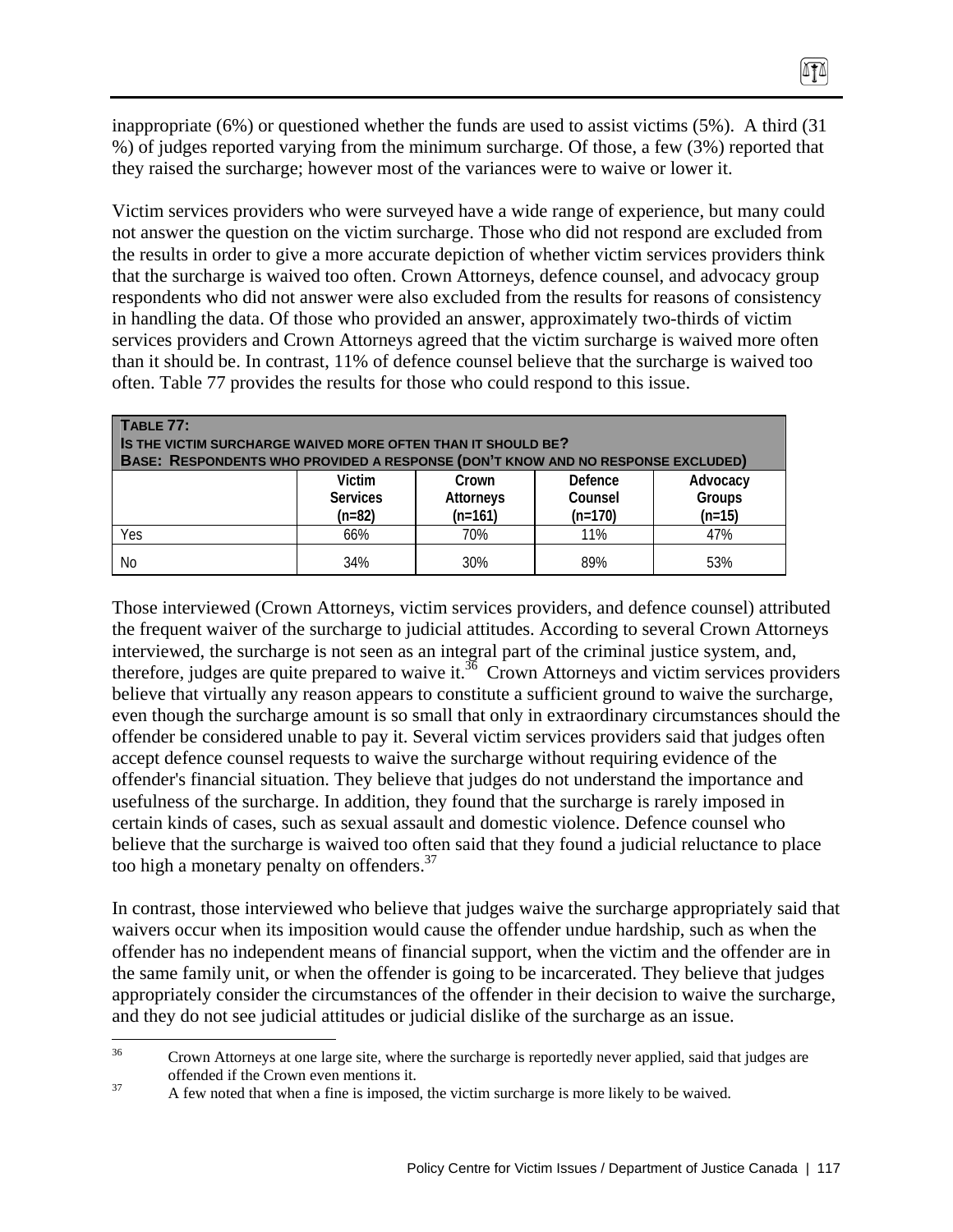### **4.10.2 Application for Waiver**

Section 737 (5) of the *Criminal Code* requires an application from the offender to waive the surcharge. Most defence counsel surveyed (59%) reported that they do not generally request a waiver, while about one-third (35%) said that they do. In interviews, those who request waivers said that they do so when the offender has no ability to pay (e.g., does not have a job, is on social assistance, is being incarcerated for a long period of time). A majority of defence counsel surveyed (59%) reported that most of the time judges grant their requests for a waiver.

Six percent of surveyed Crown Attorneys generally challenge defence counsel applications to waive the surcharge. In interviews, Crown Attorneys explained that contesting defence counsel applications is very difficult. There is usually no time to challenge the application because things move very quickly at that stage of the proceedings. More importantly, Crown Attorneys said that they rarely have any information or proof to contest the reasons presented by defence counsel as grounds for the waiver.

In addition, Crown Attorneys who were interviewed noted that there is frequently no application to challenge because the judge has waived the surcharge on his or her own initiative. Survey results support this, with a majority of Crown Attorneys (54%) reporting that judges generally waive the surcharge without a defence counsel request. However, only one-quarter of defence counsel (24%) believe that judges waive the surcharge without a request. In interviews, they commented that judges diligently inquire about whether the surcharge should be imposed and generally impose the surcharge automatically unless there is a legitimate request to waive it. A few did note that when judicial waivers occur without explicit defence counsel requests, the judge has already received information about the accused's financial situation and other relevant personal circumstances.

| TABLE 78:<br>DO JUDGES GENERALLY WAIVE THE SURCHARGE WITHOUT A DEFENCE COUNSEL REQUEST? |                                     |                                     |  |  |  |
|-----------------------------------------------------------------------------------------|-------------------------------------|-------------------------------------|--|--|--|
|                                                                                         | <b>Crown Attorneys</b><br>$(N=188)$ | <b>Defence Counsel</b><br>$(N=185)$ |  |  |  |
| Yes                                                                                     | 54%                                 | 24%                                 |  |  |  |
| No                                                                                      | 33%                                 | 64%                                 |  |  |  |
| Don't know                                                                              | 4%                                  | 8%                                  |  |  |  |
| No response                                                                             | 10%                                 | 4%                                  |  |  |  |
| Note: One column does not sum to 100% due to rounding.                                  |                                     |                                     |  |  |  |

Table 78 provides the Crown Attorney and defence counsel survey results on whether judges generally waive the surcharge without a defence counsel request.

# **4.11 Conditional Sentences**

The *Criminal Code* permits judges to order that sentences of less than two years' imprisonment be served in the community instead of in jail. Conditional sentences may be imposed only when the court is convinced that the offender poses no threat to public safety. They are accompanied by restrictive conditions that govern the behaviour of the offender and strictly curtail his or her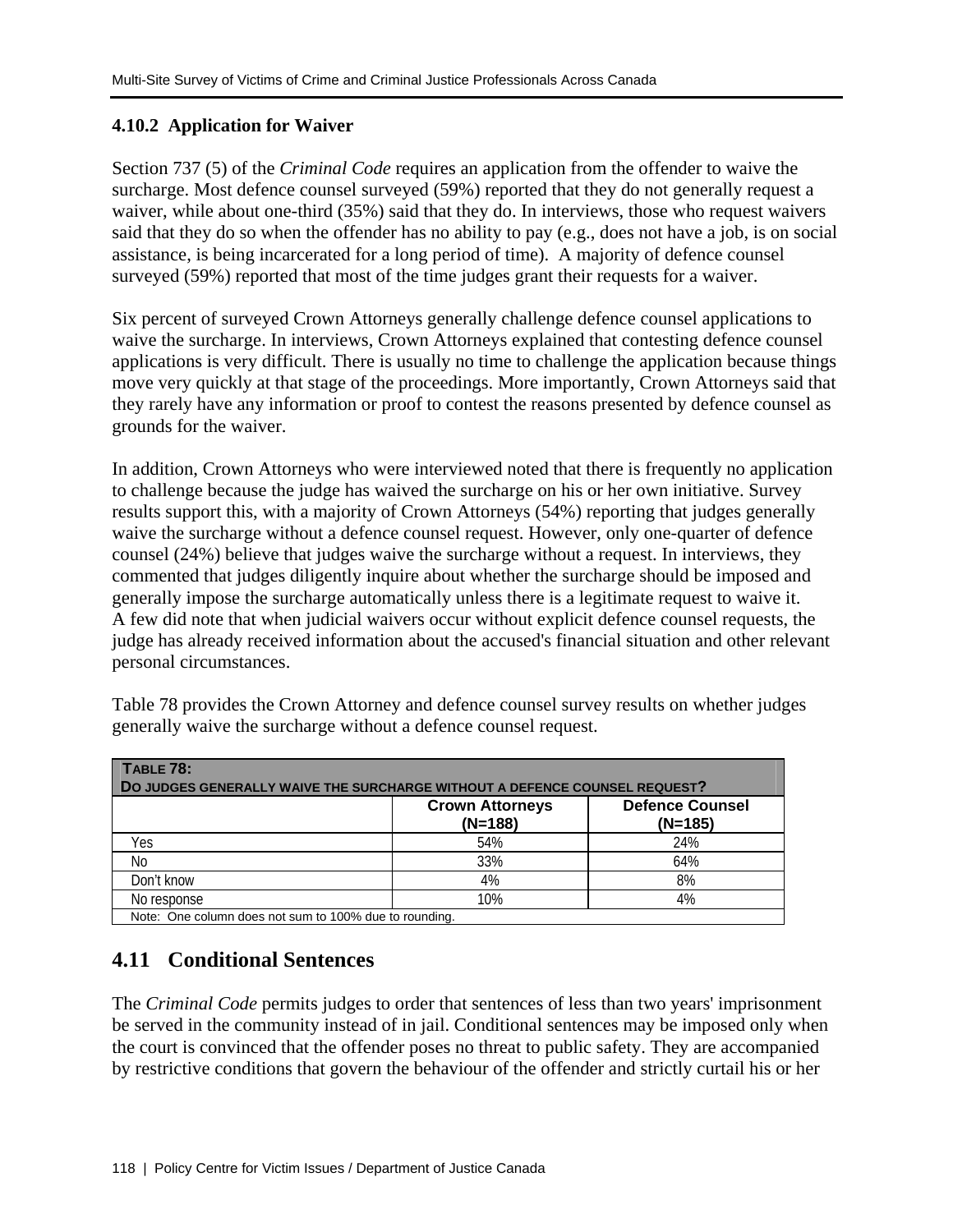freedom. The following sections describe the perspectives of criminal justice professionals on the appropriateness and use of conditional sentences.

 $474$ 

#### **4.11.1 Cases appropriate for conditional sentences**

Across all respondent categories, there is widespread agreement that conditional sentences are appropriate in non-violent offences. Defence counsel are much more likely than the other respondent groups to think that conditional sentences are appropriate in all offences, in family violence offences, and in offences against the person. See Table 79 for the details.

| <b>TABLE 79:</b>                                                                      |                 |           |           |          |  |  |
|---------------------------------------------------------------------------------------|-----------------|-----------|-----------|----------|--|--|
| IN WHAT CIRCUMSTANCES IS A CONDITIONAL SENTENCE APPROPRIATE?                          |                 |           |           |          |  |  |
|                                                                                       | Victim          | Crown     | Defence   | Advocacy |  |  |
|                                                                                       | <b>Services</b> | Attorneys | Counsel   | Groups   |  |  |
|                                                                                       | $(N=318)$       | $(N=188)$ | $(N=185)$ | $(N=47)$ |  |  |
| All offences                                                                          | 6%              | 4%        | 29%       |          |  |  |
| Non-violent offences                                                                  | 65%             | 62%       | 44%       | 72%      |  |  |
| Family violence offences                                                              | 5%              | 16%       | 32%       | 17%      |  |  |
| Offences against the person                                                           | 6%              | 15%       | 34%       | 15%      |  |  |
| Where offender is eligible                                                            |                 | 11%       | 12%       |          |  |  |
| Depends on case or circumstances                                                      | 3%              | 11%       | 13%       | 9%       |  |  |
| Minor offences                                                                        | 4%              | 6%        |           | 6%       |  |  |
| No prior record or good rehabilitation prospects                                      | 6%              | 6%        | 4%        |          |  |  |
| All offences except most serious                                                      |                 |           | 11%       |          |  |  |
| Less serious violent offences                                                         | --              |           | 2%        | $-$      |  |  |
| If victim is comfortable with sentence                                                | 3%              |           |           |          |  |  |
| Never or rarely                                                                       | 2%              | 7%        |           | 6%       |  |  |
| Other                                                                                 | 3%              | 3%        | 3%        | 11%      |  |  |
| No response                                                                           | 12%             | 3%        | 1%        | 9%       |  |  |
| Note: Respondents could provide more than one response; totals sum to more than 100%. |                 |           |           |          |  |  |

Crown Attorneys and defence counsel explained in interviews that conditional sentences are appropriate in eligible cases, that is, in all cases except those where the minimum sentence is more than two years, and where it has been established that the offender is not a threat to public safety. However, several Crown Attorneys as well as victim services personnel believe that conditional sentences are not appropriate for violent or repeat offences, since these do not meet the basic criterion of no danger to the public. Moreover, a few Crown Attorneys believe that this criterion should be interpreted more broadly to encompass certain white-collar crimes (such as breach of trust thefts where the offender has stolen a substantial amount of money) and crimes where the safety of a single individual, namely, the victim of the original crime, might be at risk if a conditional sentence were imposed. It was also suggested by several Crown Attorneys, defence counsel, and victim services providers that conditional sentences are appropriate where the risk of recidivism is zero and where there is good reason to believe that the offender is able and motivated to rehabilitate.

Several victim services providers stated in interviews that in order for a conditional sentence to be appropriate, the accused must take full responsibility for the offence, demonstrate remorse, and show that he or she can respect the conditions imposed. A few victim services providers believe that the decision to impose a conditional sentence should take into account the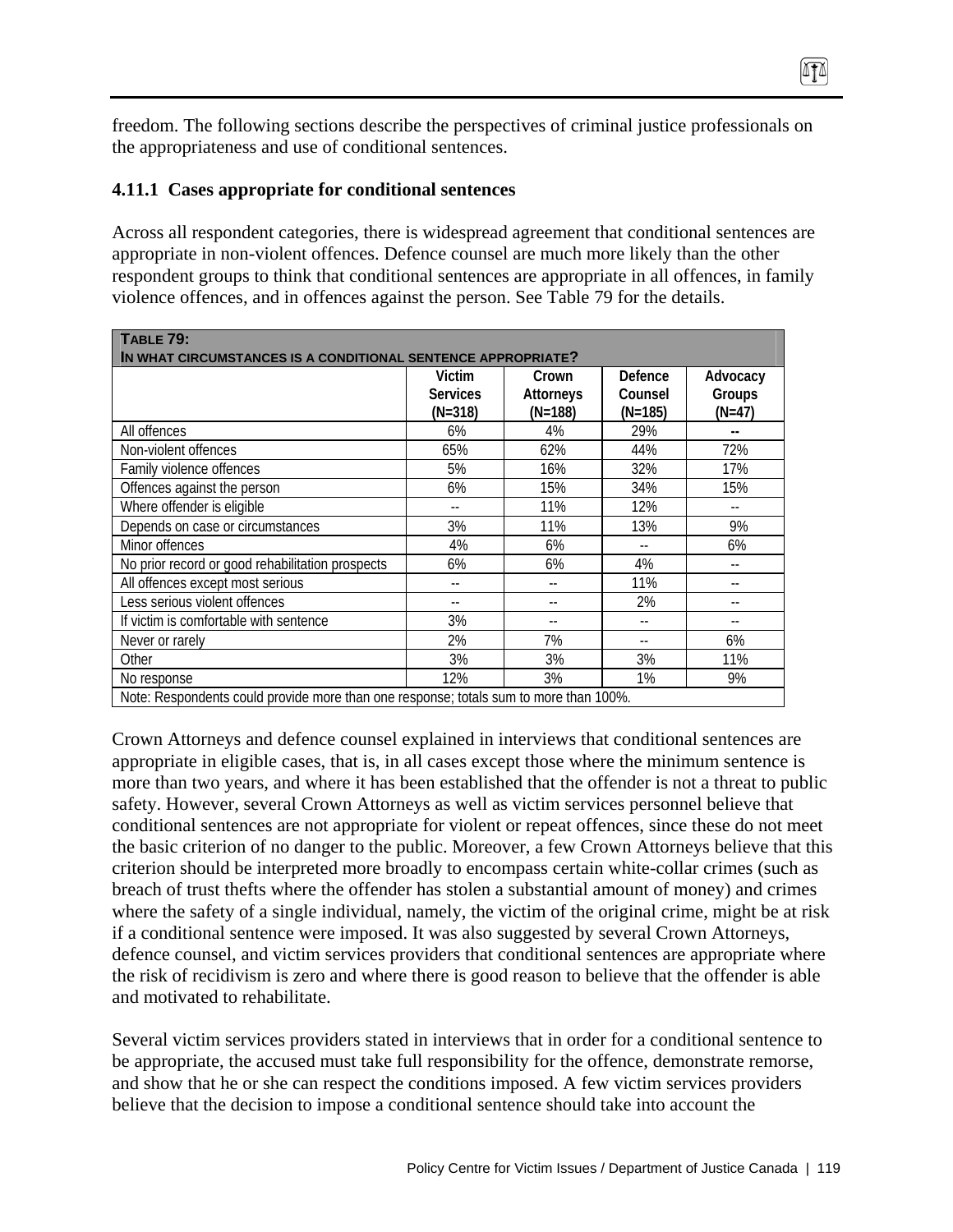consequences of the crime on the victim, and emphasized that the victim should have input into the decision.

#### **4.11.2 Consideration of Victim Safety in Conditional Sentences**

As Table 80 shows, the vast majority (93%) of Crown Attorneys surveyed usually request conditions for the victim's safety in conditional sentences. Similar proportions of defence counsel and judges surveyed usually agree to and grant such requests. Almost all defence counsel explained that they agree to conditions because the protection of victim safety is a valid sentencing principle. In interviews, they expanded on this idea, citing the legal requirement to consider the public safety and the fact that the presumption of innocence no longer applies. However, several defence counsel reported that they usually agree to conditions because they will not receive a conditional sentence without them. Several defence counsel said that they agree to conditions if they are requested by or are in the best interests of the client, do not unduly restrict the offender (e.g., from access to his belongings or home), and are legitimately connected to the offence and the victim.

| <b>TABLE 80:</b>                                               |                                                                       |                                                                     |                                                                  |  |  |  |
|----------------------------------------------------------------|-----------------------------------------------------------------------|---------------------------------------------------------------------|------------------------------------------------------------------|--|--|--|
| USE OF CONDITIONS FOR VICTIM'S SAFETY IN CONDITIONAL SENTENCES |                                                                       |                                                                     |                                                                  |  |  |  |
|                                                                | <b>Crown Attorneys</b><br>$(N=188)$                                   | Defence Counsel<br>$(N=185)$                                        | Judiciary<br>$(N=110)$                                           |  |  |  |
|                                                                | Do you generally<br>request conditions<br>for the victim's<br>safety? | Do you generally<br>agree to conditions<br>for the victim's safety? | Do you generally<br>grant conditions<br>for the victim's safety? |  |  |  |
| Yes                                                            | 93%                                                                   | 94%                                                                 | 94%                                                              |  |  |  |
| No                                                             | 1%                                                                    | 2%                                                                  | 4%                                                               |  |  |  |
| Don't know                                                     | 2%                                                                    | 3%                                                                  | 2%                                                               |  |  |  |
| No response                                                    | 4%                                                                    | 1%                                                                  | 1%                                                               |  |  |  |
| Note: Totals may not sum t 100% due to rounding.               |                                                                       |                                                                     |                                                                  |  |  |  |

Nevertheless, just over one-quarter of victim services providers and advocacy organizations surveyed (29% and 26%, respectively) believe that the victim's safety is generally considered in the decision to impose a conditional sentence. Perceived obstacles to the consideration of victim safety in conditional sentences are shown in Table 81 below. Many of these obstacles are similar to those identified as prevailing at bail decisions, including inadequate consultation with victims; difficulties assessing risk; the protection of the rights of the accused; and lack of knowledge about domestic violence and the dynamics of abuse on the part of prosecutors and judges.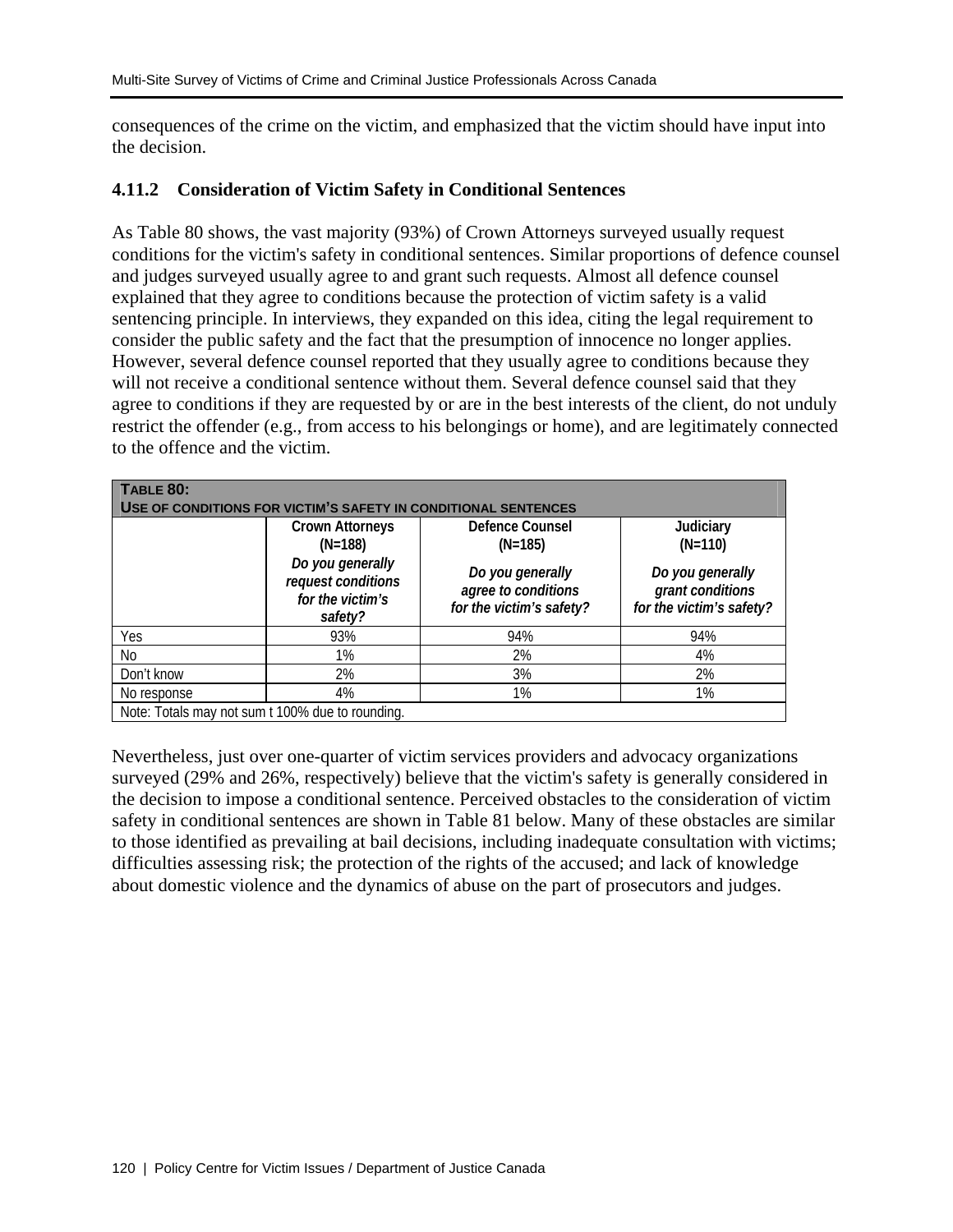#### **TABLE 81:**

#### **WHAT ARE THE OBSTACLES TO THE CONSIDERATION OF VICTIM SAFETY IN CONDITIONAL SENTENCES? BASE: RESPONDENTS WHO BELIEVE THAT VICTIMS' SAFETY IS NOT GENERALLY CONSIDERED IN CONDITIONAL SENTENCES**

| Reason:                                                                               | Victim<br><b>Services</b><br>$(n=117)$ | Advocacy<br>Groups<br>$(n=29)$ |
|---------------------------------------------------------------------------------------|----------------------------------------|--------------------------------|
| Victim not adequately consulted                                                       | 19%                                    | 7%                             |
| Difficulties assessing risk                                                           | 16%                                    |                                |
| Rights of accused take precedence over victim's rights                                | 13%                                    | 17%                            |
| Lack of knowledge about domestic violence and dynamics of abuse                       | 12%                                    | 35%                            |
| Poor enforcement or conditions breached                                               | 8%                                     |                                |
| Proximity of accused and victim not considered                                        | 6%                                     | --                             |
| Judge or Crown Attorney attitudes                                                     | 4%                                     | --                             |
| Other factors given more weight in sentencing                                         | 4%                                     | 3%                             |
| Other                                                                                 | 7%                                     | 17%                            |
| No response                                                                           | 24%                                    | 31%                            |
| Note: Respondents could provide more than one response; totals sum to more than 100%. |                                        |                                |

In interviews, several victim services providers as well as Crown Attorneys remarked that there is a lack of resources for supervision and enforcement of conditional sentences and that, consequently, offenders are not being adequately punished for breaches. Concern was expressed by both groups of respondents that unless conditional sentences are accompanied by rigorously enforced restrictions on freedom, they do not serve as a deterrent, but rather as positive reinforcement for criminal behaviour. Thus, although most Crown Attorneys and victim services providers acknowledged that there is a place for conditional sentences, they think that they should be used with caution, and a few think that they should be eliminated altogether.

In interviews, several Crown Attorneys and victim services providers also suggested that the conditions imposed on offenders serving a conditional sentence are generally too lenient and do not sufficiently restrict offenders' freedom. Crown Attorneys and victim services providers believe that conditional sentences need to be accompanied by significant restrictions on the offender's liberty. A few Crown Attorneys argued, for example, that rather than simply being required to abide by a curfew, offenders should be under house arrest 24 hours a day, seven days a week, except to go to work. It was also suggested that it should be mandatory for offenders serving conditional sentences to have a landline and not just a cellular telephone, to facilitate monitoring of their whereabouts and enforcement of conditions.

In general, Crown Attorneys and victim services providers who were interviewed believe that conditional sentences should involve maximum confinement and supervision. A few victim services providers believe that conditional sentences are misunderstood by the public and by victims and thereby contribute to the erosion of public confidence in the criminal justice system. According to these respondents, too many offenders receive conditional sentences and, as a result, many victims feel as though the criminal justice system does not take them seriously.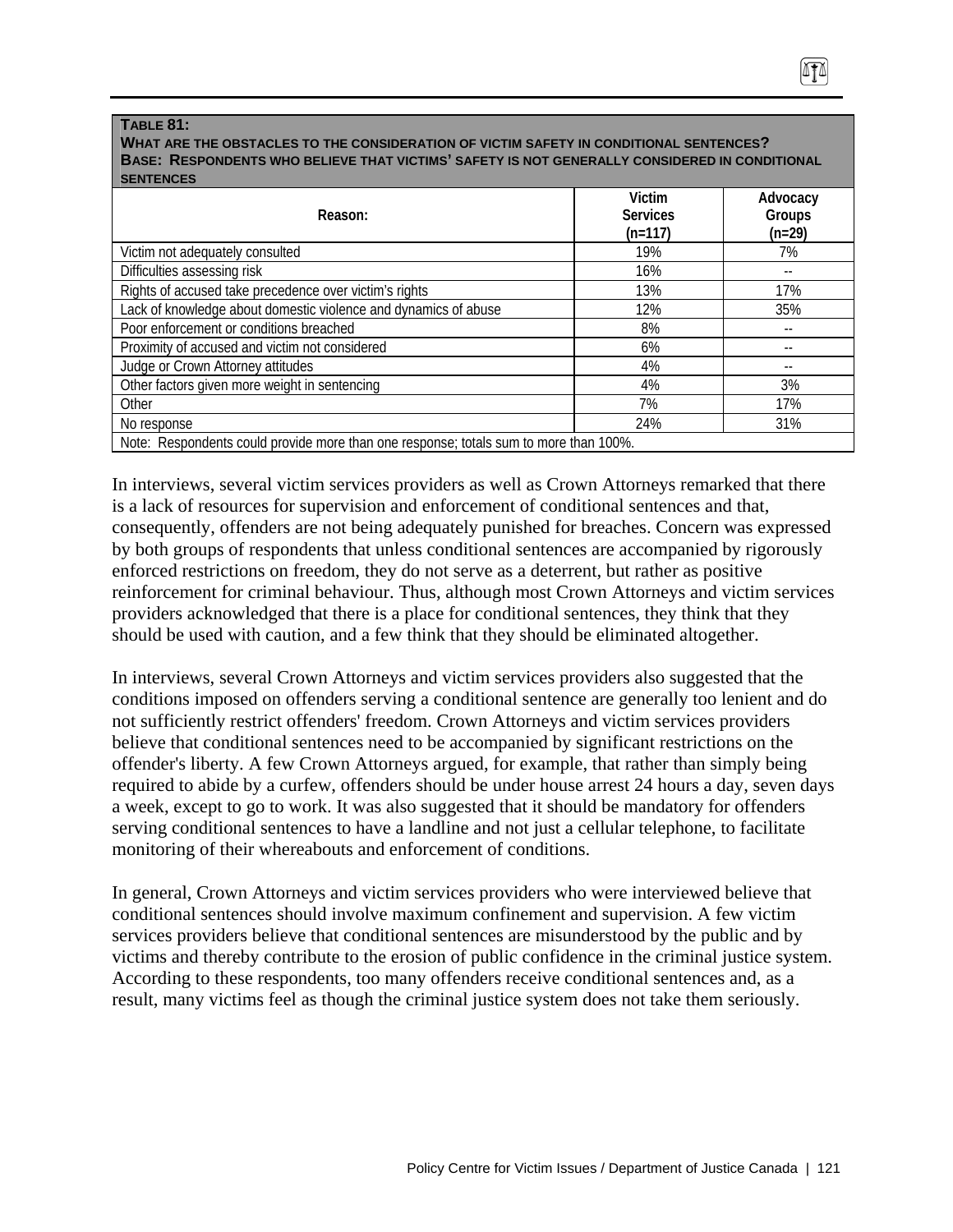# **4.12 Restorative Justice**

In recent years, restorative justice approaches have become more widely used at all stages of criminal proceedings. Restorative justice considers the wrong done to the person as well as the wrong done to the community. Restorative justice programs involve the victim(s) or a representative, the offender(s), and community representatives. The offender is required to accept responsibility for the crime and take steps to repair the harm he or she has caused. In this way restorative approaches can restore peace and equilibrium within a community and can afford victims of crime greater opportunities to participate actively in decision-making. However, concerns have been raised about victim participation and voluntary consent, and support to victims in a restorative process. This study included several exploratory questions to discover the extent to which criminal justice professionals have participated in restorative justice approaches and their views on the appropriateness and effectiveness of these approaches.

## **4.12.1 Participation in Restorative Justice Approaches**

Of the various respondent groups, defence counsel are most likely to have participated in a restorative justice approach; close to 60% of defence counsel surveyed, compared to 43% of Crown Attorneys and one-quarter of judges, indicated having ever participated in a restorative justice process. Please refer to Table 82.

| TABLE 82:                                                     |                                        |                                |                                 |                        |                     |                                |                        |
|---------------------------------------------------------------|----------------------------------------|--------------------------------|---------------------------------|------------------------|---------------------|--------------------------------|------------------------|
| HAVE YOU EVER PARTICIPATED IN A RESTORATIVE JUSTICE APPROACH? |                                        |                                |                                 |                        |                     |                                |                        |
|                                                               | Victim<br><b>Services</b><br>$(N=318)$ | Crown<br>Attorney<br>$(N=188)$ | Defence<br>Counsel<br>$(N=185)$ | Judiciary<br>$(N=110)$ | Police<br>$(N=686)$ | Advocacy<br>Groups<br>$(N=47)$ | Probation<br>$(N=206)$ |
| Yes                                                           | 12%                                    | 43%                            | 58%                             | 26%                    | 17%                 | 36%                            | 15%                    |
| No                                                            | 80%                                    | 52%                            | 34%                             | 74%                    | 80%                 | 64%                            | 84%                    |
| Don't know                                                    | 5%                                     | 4%                             | 5%                              |                        | 2%                  |                                | 1%                     |
| No response                                                   | 3%                                     | 1%                             | 3%                              | --                     | 1%                  | --                             | 1%                     |
| Note: One column does not sum to 100% due to rounding.        |                                        |                                |                                 |                        |                     |                                |                        |

Respondents reported having been involved in various restorative approaches, including sentencing and healing circles, diversion, mediation, and community and youth justice forums. As Table 83 below shows, defence counsel and Crown Attorneys are slightly more likely to have participated at the sentencing stage, while police as well as victim services providers and advocacy groups are more likely to have participated prior to charges being laid. A significant proportion of Crown Attorneys and defence counsel who have participated also indicated having taken part in restorative processes after charges had been laid, but before sentencing.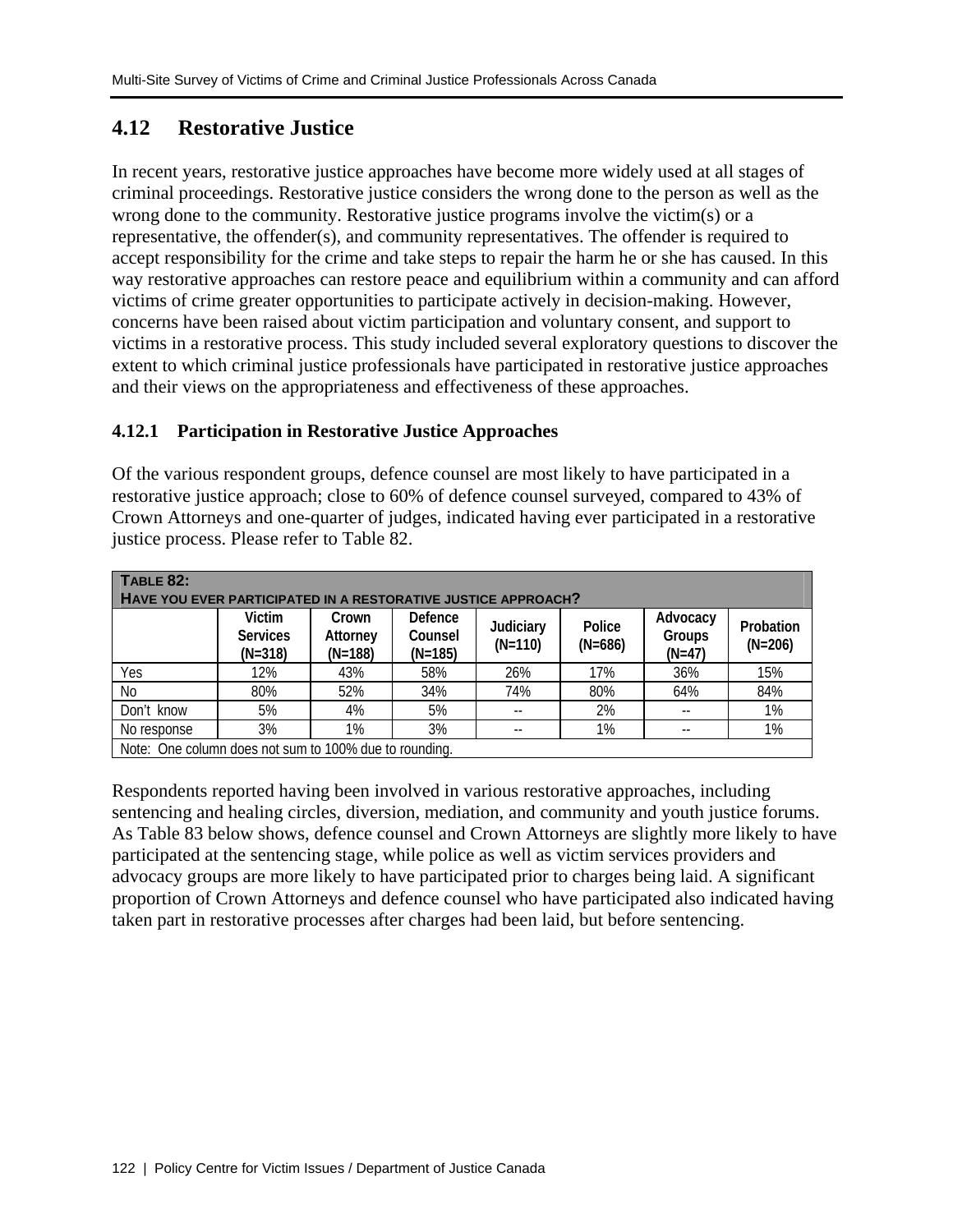| TABLE 83:<br>AT WHAT STAGE IN THE PROCESS HAVE YOU PARTICIPATED IN RESTORATIVE JUSTICE?<br><b>BASE: RESPONDENTS WHO HAVE PARTICIPATED IN RESTORATIVE JUSTICE PROCESSES</b> |     |     |     |     |     |  |  |
|----------------------------------------------------------------------------------------------------------------------------------------------------------------------------|-----|-----|-----|-----|-----|--|--|
| Victim<br>Defence<br>Advocacy<br>Crown<br>Police<br>Groups<br><b>Services</b><br>Counsel<br><b>Attorneys</b><br>$(n=118)$<br>$(n=107)$<br>$(n=38)$<br>$(n=17)$<br>$(n=81)$ |     |     |     |     |     |  |  |
| Pre-charge                                                                                                                                                                 | 42% | 52% | 64% | 74% | 47% |  |  |
| Sentencing                                                                                                                                                                 | 37% | 61% | 66% | 25% | 29% |  |  |
| Post-charge, pre-sentencing                                                                                                                                                | 8%  | 32% | 19% |     | 24% |  |  |
| Other                                                                                                                                                                      | 18% | 6%  | 8%  | 20% | 29% |  |  |
| 2%<br>1%<br>16%<br>6%<br>No response                                                                                                                                       |     |     |     |     |     |  |  |
| Note: Respondents could provide more than one response; totals sum to more than 100%.                                                                                      |     |     |     |     |     |  |  |

Table 84 below shows the most common explanations for respondents' lack of involvement in restorative justice. Across all respondent groups except victim services, the most common reason is that restorative approaches are not available or not yet widely used in their province. Several Crown Attorneys, defence counsel, and judges pointed out in interviews that restorative justice tends to be used primarily in rural, northern, or remote Aboriginal communities. It was even suggested that there may be a perception among some members of the police, the Crown Attorney, and the bench that restorative justice is only to be applied in cases involving Aboriginal people. A few respondents said that restorative justice is only used for young offenders.

A sizeable proportion of respondents in all groups explained that restorative justice had never come up as an option or that they had never had a case suitable for restorative justice. Other common explanations for respondents' non-participation in restorative justice were that such approaches do not protect the victim adequately (a particular concern for advocacy organizations and Crown Attorneys) and that such approaches do not act as a deterrent.

Certain respondent groups gave other reasons for their non-participation in restorative justice, which do not appear in the table below. For example, 13% of both victim services providers and advocacy group respondents reported that restorative justice is not part of their agency's mandate, while 11% of victim services, 6% of police, and 5% of probation officers reported that it is not part of their job responsibility to become involved in restorative processes. Ten percent of victim services providers, 5% of police, and 2% of probation officers said that restorative justice is not an appropriate or viable option in the cases they deal with. Eight percent of police attributed their non-participation in restorative justice to their lack of knowledge about it.

Among defence counsel, 5% expressed concern that restorative justice approaches do not adequately protect the accused, and the same proportion reported that such options are only available for youth. Twenty percent of judges explained that restorative justice had never been presented to them as an option by the Crown Attorney or by defence counsel.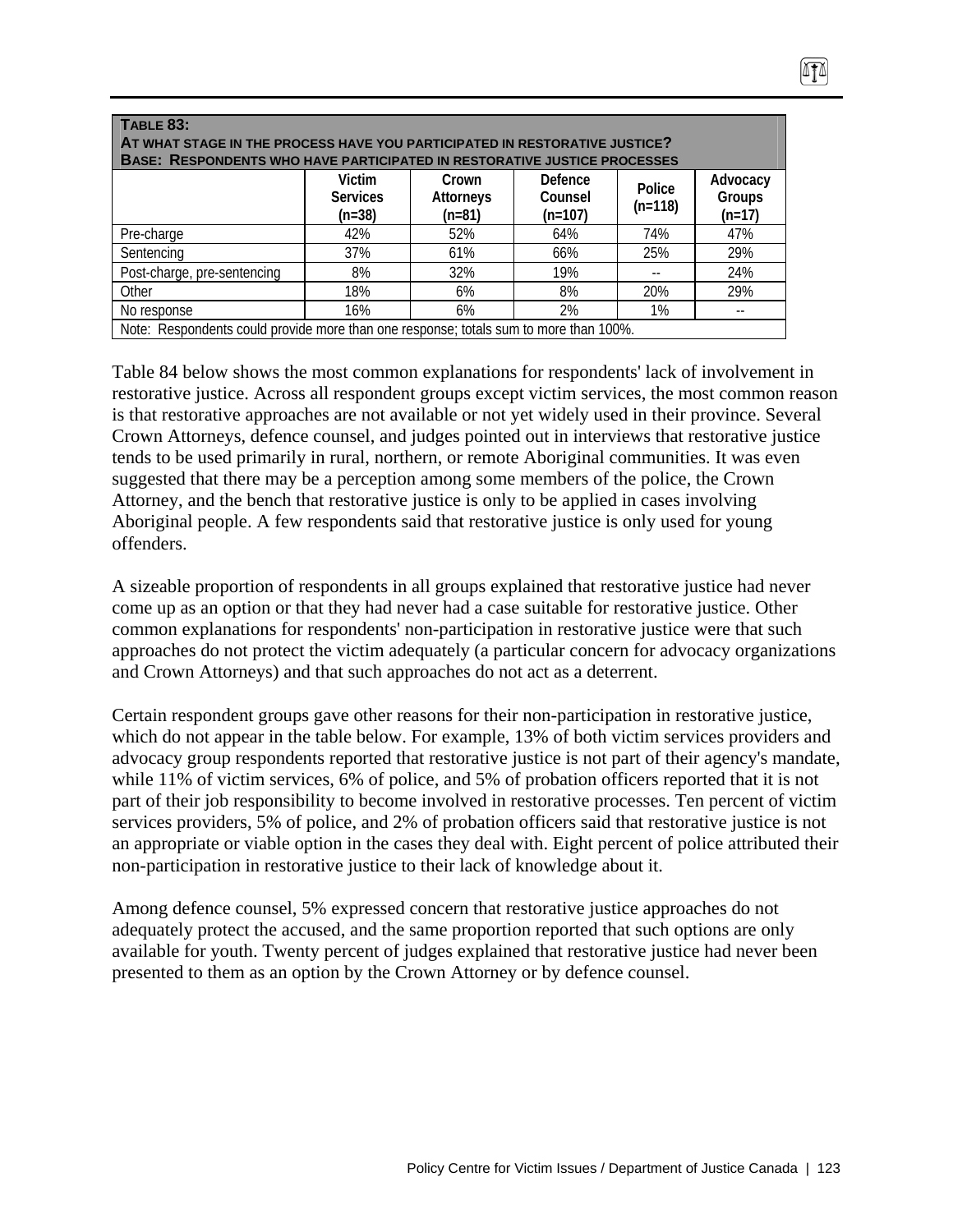| TABLE 84:                                                                                                                                                                                                                     |                                                                                                                                                   |     |     |     |     |     |     |
|-------------------------------------------------------------------------------------------------------------------------------------------------------------------------------------------------------------------------------|---------------------------------------------------------------------------------------------------------------------------------------------------|-----|-----|-----|-----|-----|-----|
| WHY HAVE YOU NOT USED OR PARTICIPATED IN A RESTORATIVE JUSTICE APPROACH?                                                                                                                                                      |                                                                                                                                                   |     |     |     |     |     |     |
| <b>BASE: RESPONDENTS WHO HAVE NOT PARTICIPATED IN RESTORATIVE JUSTICE PROCESSES</b>                                                                                                                                           |                                                                                                                                                   |     |     |     |     |     |     |
| <b>Victim</b><br>Defence<br>Crown<br>Advocacy<br>Police<br>Judiciary<br>Probation<br><b>Services</b><br>Counsel<br>Groups<br>Attorneys<br>$(n=549)$<br>$(n=172)$<br>$(n=81)$<br>$(n=253)$<br>$(n=62)$<br>$(n=30)$<br>$(n=98)$ |                                                                                                                                                   |     |     |     |     |     |     |
| Not available                                                                                                                                                                                                                 | 19%                                                                                                                                               | 57% | 61% | 43% | 29% | 40% | 59% |
| No opportunity or no suitable                                                                                                                                                                                                 |                                                                                                                                                   |     |     |     |     |     |     |
| case                                                                                                                                                                                                                          | 21%                                                                                                                                               | 10% | 15% | 26% | 24% | 20% | 22% |
| Do not adequately protect                                                                                                                                                                                                     |                                                                                                                                                   |     |     |     |     |     |     |
| victim                                                                                                                                                                                                                        | 10%                                                                                                                                               | 18% |     | 5%  | 11% | 23% | 4%  |
| Do not act as a deterrent                                                                                                                                                                                                     | 5%                                                                                                                                                | 10% |     | 6%  | 13% | 13% | 3%  |
| Don't know or No response<br>18%<br>20%<br>14%<br>14%<br>10%<br>4%<br>6%                                                                                                                                                      |                                                                                                                                                   |     |     |     |     |     |     |
|                                                                                                                                                                                                                               | Notes: Respondents could provide more than one response, but not all responses have been included in this table;<br>totals sum to more than 100%. |     |     |     |     |     |     |

In interviews, judges commented extensively on the use of restorative justice. Several suggested that the logistics involved in these approaches are a significant obstacle to their more frequent application. Restorative justice processes are more time-consuming than court processes and demand from community members a significant commitment of time and effort in order to succeed. It is often difficult to identify a group of individuals who are prepared to participate, particularly since these individuals are usually volunteers. In rural areas where participants may be required to travel considerable distances in order to attend restorative processes, the fact that they are not paid for their time or transportation is especially an issue. As a potential remedy to this situation, a few judges suggested promoting less elaborate restorative approaches (e.g., mediation as opposed to community conferencing or sentencing circles).

Other logistical issues include the potential for conflict of interest in Aboriginal communities where many community members are related; and, in large and medium sites, the lack of an identifiable community of individuals who could participate.

## **4.12.2 Victim Involvement in Restorative Justice**

There was disagreement both within and across the survey respondent categories on the extent to which victims are involved in the decision to use restorative justice approaches, as Table 85 demonstrates. Victim services providers more often believe that the victim is only sometimes consulted, while police, advocacy groups, and Crown Attorneys more often think that consultation with the victim does indeed always take place. Defence counsel are evenly split between those who think that victims are always involved and those who believe that they are only sometimes involved.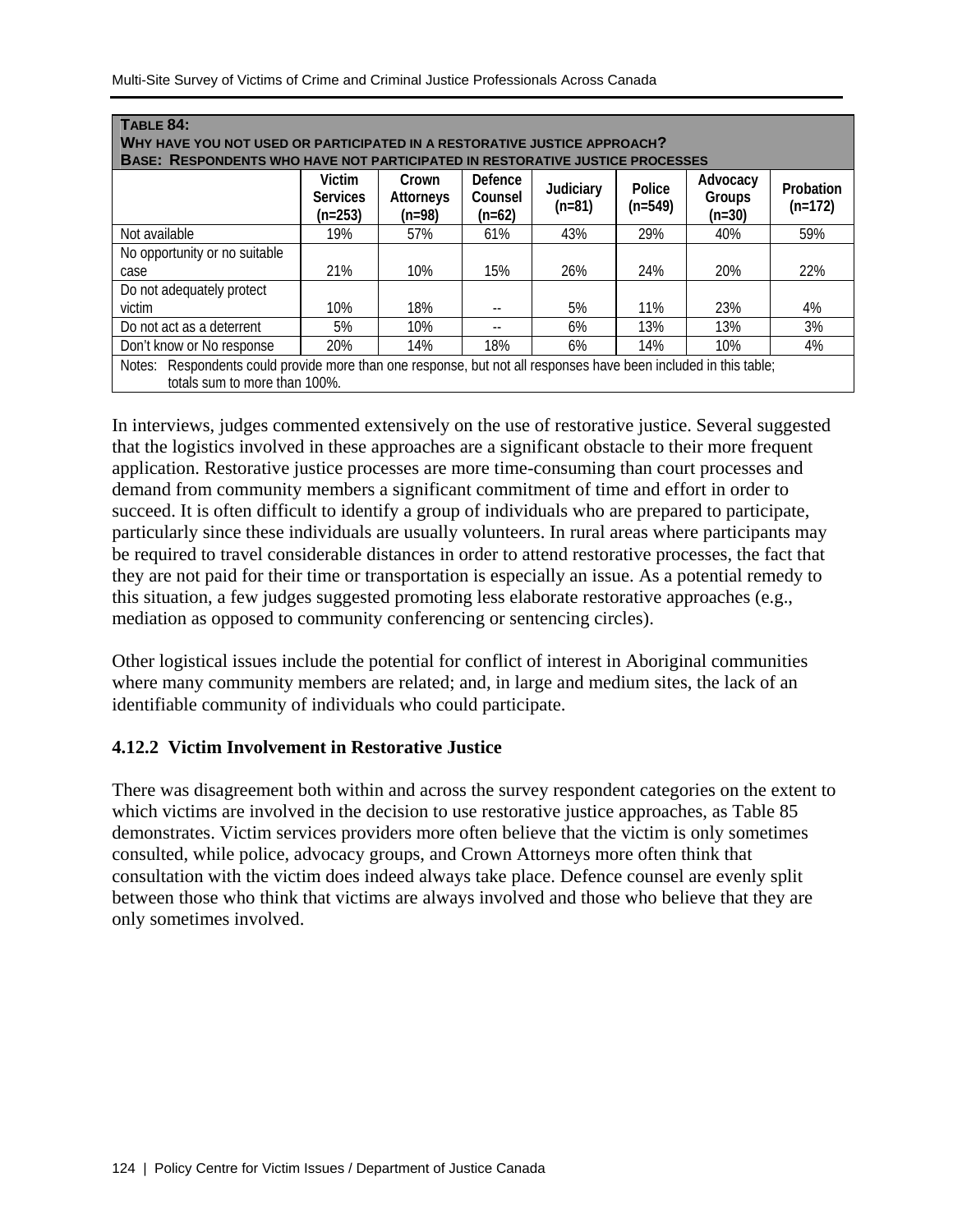| <b>TABLE 85:</b><br>WHAT BEST DESCRIBES THE VICTIM'S INVOLVEMENT IN THE DECISION TO USE RESTORATIVE JUSTICE?<br><b>BASE: RESPONDENTS WHO HAVE PARTICIPATED IN RESTORATIVE JUSTICE PROCESSES</b> |     |     |     |     |     |  |
|-------------------------------------------------------------------------------------------------------------------------------------------------------------------------------------------------|-----|-----|-----|-----|-----|--|
| Defence<br>Victim<br>Advocacy<br>Crown<br>Police<br>Groups<br>Attorneys<br>Counsel<br><b>Services</b><br>$(n=118)$<br>$(n=38)$<br>$(n=107)$<br>$(n=81)$<br>$(n=17)$                             |     |     |     |     |     |  |
| Victim is always involved                                                                                                                                                                       | 32% | 52% | 44% | 80% | 59% |  |
| Victim is sometimes involved                                                                                                                                                                    | 45% | 38% | 43% | 14% | 24% |  |
| Victim is seldom involved                                                                                                                                                                       | 8%  | 5%  | 9%  | 6%  | 12% |  |
| No response                                                                                                                                                                                     | 16% | 5%  | 4%  |     | 6%  |  |
| Note: Some columns do not sum to 100% due to rounding.                                                                                                                                          |     |     |     |     |     |  |

Similar disagreement was evident among interviewees. For example, a few Crown Attorneys who were interviewed reported that cases do not proceed through restorative justice unless the victim approves it. Others said that restorative approaches are sometimes used even without the victim's consent simply because these cases are not worth going to court (in these instances, however, the victim is always informed of the decisions). A few Crown Attorneys added that victims always have the opportunity to participate in restorative justice beyond the initial decision to use the approach, but that many victims do not wish to participate. Small numbers of defence counsel and victim services providers made similar comments.

#### **4.12.3 Cases Where Restorative Justice Would be Most Effective**

Crown Attorneys, victim services providers, and judges were asked to comment in interviews on when they believe that restorative justice approaches would be most effective. There was substantial agreement that such processes would be particularly effective in cases involving young offenders, first offenders, and minor property offences. However, the effectiveness of restorative approaches in dealing with crimes of violence was much debated by interviewees. Generally speaking, although respondents agreed that restorative approaches should not be used for sexual assaults, child abuse, and other violent offences; several respondents in each group think that some minor assault cases could potentially qualify. In addition, interviewees disagreed over whether restorative justice is a suitable way of dealing with spousal violence, given the family and power dynamics involved in these cases.

Several interviewees said that they would not close off any offences to restorative justice, but would rather make a case-by-case assessment by considering the facts of the case and the personalities and communities involved. From the perspective of these respondents, factors other than the nature of the offence should determine whether restorative processes are used. They believe that restorative approaches would be particularly effective, for example, in cases where there is a relationship between the offender and the victim; where all parties agree that the approach is appropriate; where the victim consents to the process; and where the offender is willing and motivated to participate.

Interviewees also suggested that restorative justice would be most effective where an offence affects an entire community or parts of it (e.g., disputes between neighbours or friends) and where the community takes a direct interest in the process and is prepared to participate. As an example, a few judges said that restorative approaches would be particularly effective in Aboriginal communities or other small, tightly knit communities.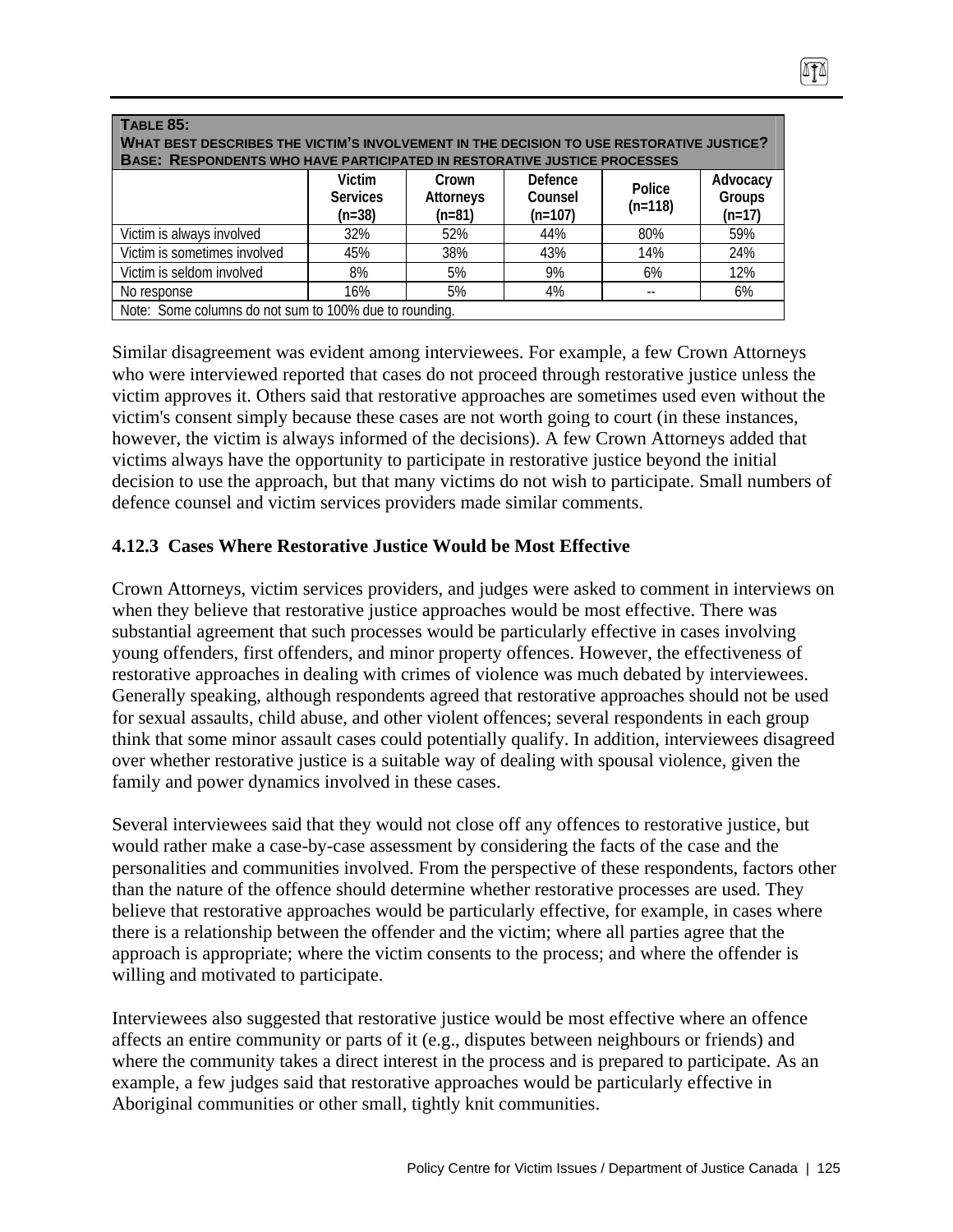Several judges expressed a wish to see restorative justice approaches used more often and more effectively in the future, and some added that this will only be possible if resources are committed to creating the necessary infrastructure. Although defence counsel did not comment extensively on restorative justice, a few offered some general remarks in favour of such approaches. They commented that restorative justice can provide an economical option for keeping cases out of court and that they work well if there is a desire to repair personal or community relationships.

## **4.12.4 Protection of Victim Safety**

Crown Attorneys, judges, and victim services providers were asked in interviews about the importance of consulting the victim in the use of a restorative justice approach. Almost all respondents in all three categories believe that such consultation is indeed important. There was widespread agreement that in order for restorative justice to adequately address victims' needs, victims should consent to and participate in the process, and that there is less chance of success if such consultation does not occur. However, several interviewees reiterated that the decision to proceed with a restorative approach is not the victim's alone to make and does not require the victim's permission, since the offence and the restorative process do not affect only the victim, but rather the whole community.<sup>38</sup>

At the same time, Crown Attorneys and victim services providers expressed concern in interviews that restorative justice may not always adequately protect victims and address their interests. This concern, as already noted in Table 84 above, was also evident from the quantitative data, which showed that 18% of Crown Attorneys and 10% of victim services gave inadequate protection of the victim as the reason they had not participated in a restorative approach. In interviews, Crown Attorneys, judges, and victim services providers reiterated that restorative justice should not be used for violent offences where there are real safety concerns or power imbalances between victim and accused because of the potential for victims in such cases to be pressured or intimidated into participating. From the perspective of these interviewees, the ability of restorative approaches to adequately protect victims depends on the structure of individual programs; on the existence of a proper support structure to guarantee victim safety; and on the facilitator's training.

# **4.13 Victim Safety Post-sentencing**

Victim safety is an important consideration at all stages of the criminal justice process, including probation. Respondents to the probation survey were asked several questions about victim safety at this stage. More than two-thirds of probation officers (68%) reported that they generally recommend in pre-sentence reports that conditions for the victim's safety be placed on the offender. Approximately one-third said that they usually speak to victims who know the offender when preparing pre-sentence reports, and a similar proportion said that they speak to all victims.

To ensure that conditions of probation are followed, at least half of respondents reported that they conduct collateral checks or monitor the offender directly; one-quarter said that they consult

 $38\,$ Restorative justice does, in principle, require voluntary agreement of the victim, the accused and the community.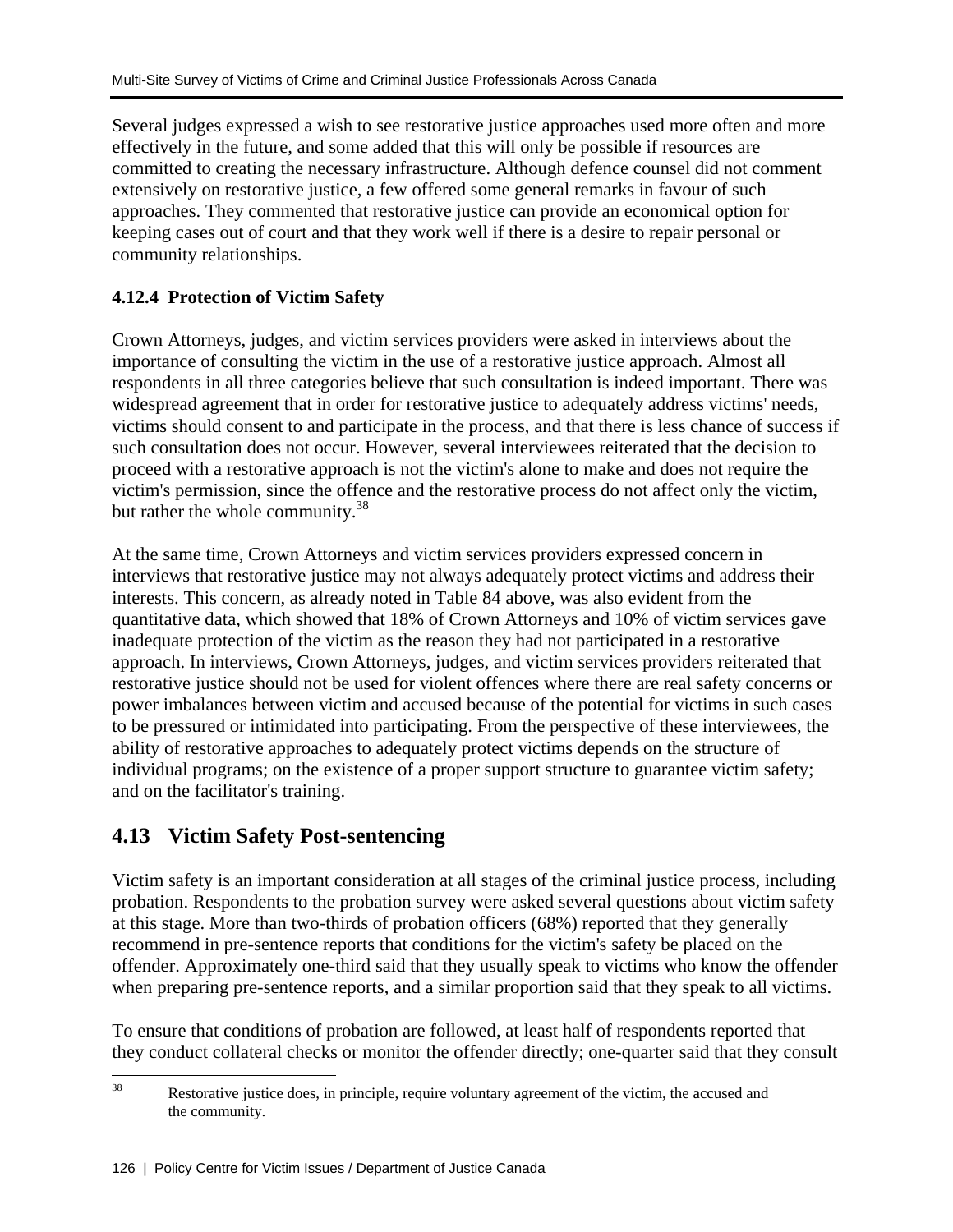the victim about any breaches of conditions; and about one-tenth monitor criminal justice information system and databases. Twenty-eight percent simply said that they verify compliance with probation conditions but did not explain specifically how this is done. Table 86 provides compete results.

0TA

| TABLE 86:<br>HOW DO PROBATION OFFICERS ENSURE THAT CONDITIONS OF PROBATION ARE FOLLOWED? |                        |  |  |  |
|------------------------------------------------------------------------------------------|------------------------|--|--|--|
| Ways of ensuring conditions are followed:                                                | Probation<br>$(N=206)$ |  |  |  |
| Collateral contacts or checks                                                            | 58%                    |  |  |  |
| Direct monitoring of offender                                                            | 50%                    |  |  |  |
| Verify compliance with probation conditions                                              | 28%                    |  |  |  |
| Consult with victim about any breach of conditions                                       | 25%                    |  |  |  |
| Monitor criminal justice system information or databases                                 | 11%                    |  |  |  |
| Passive monitoring                                                                       | 2%                     |  |  |  |
| No response                                                                              | 8%                     |  |  |  |
| Note: Respondents could provide more than one response; total sums to more than 100%.    |                        |  |  |  |

# **4.14 Victim Participation at Parole**

When asked whether most victims participate in various aspects of the correctional process, overall the main finding is that victims either do not participate or participate only in serious cases. NPB respondents reported the highest level of victim participation in the area of requesting information about the offender's parole eligibility and hearing; almost half said that most victims request this information in either most cases (27%) or only in serious cases (22%). For the remaining types of participation (providing new or additional information for use in conditional release, attending parole board hearings as observers, or presenting the statement in person or via audio or videotape) about one-third of NPB respondents reported that most victims participate only in serious cases. Few reported that most victims participate in most cases. CSC respondents perceive an even lower level of participation than NPB respondents in these areas.

Few provincial parole board respondents believe that victims generally participate. Even in serious cases, less than one-third reported that most victims participate. Table 87 below provides the complete results.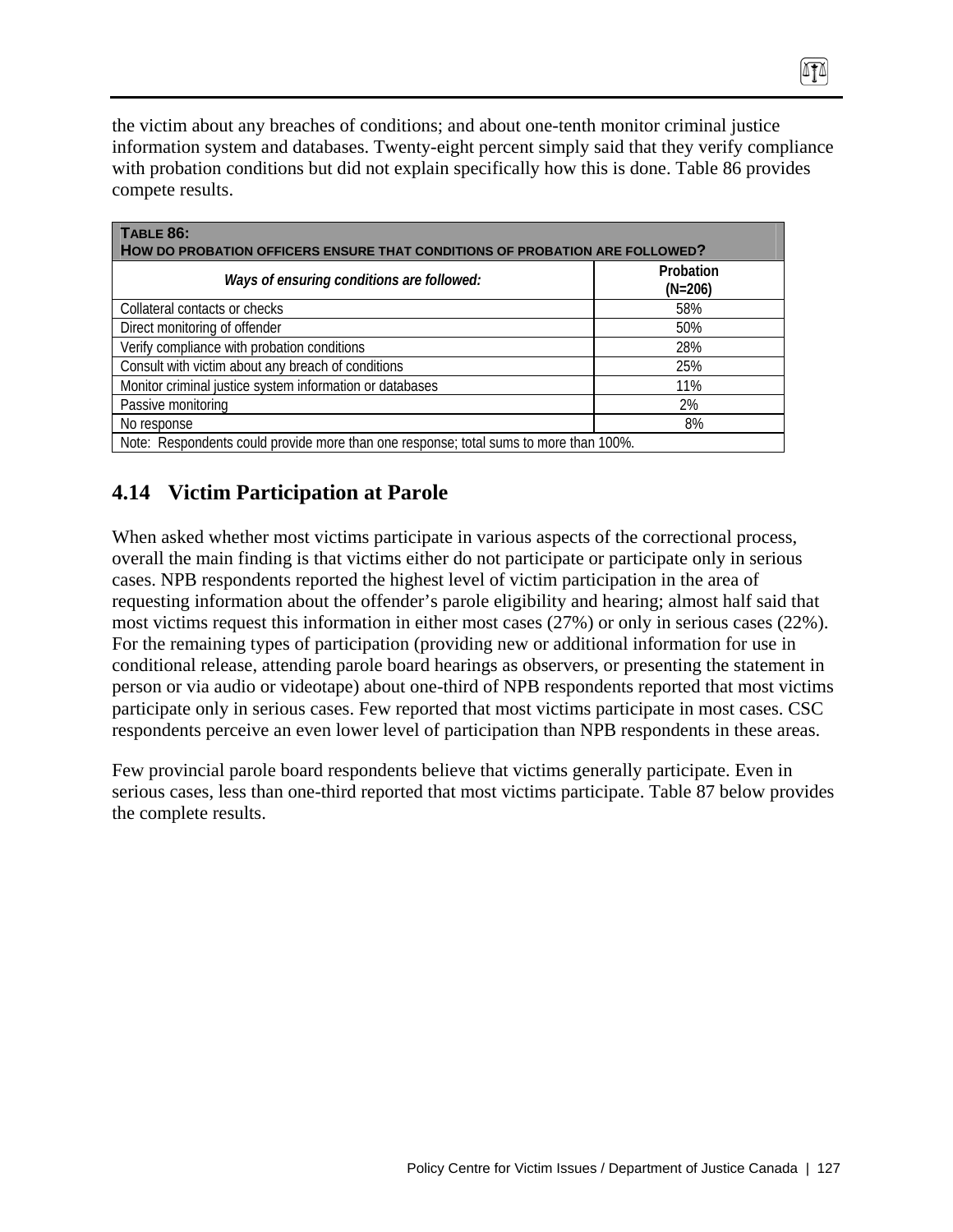| <b>TABLE 87:</b><br><b>VICTIM PARTICIPATION IN PAROLE OR CORRECTIONAL PROCESSES</b>                                                                                                        |                                                    |                                                           |                                               |  |  |  |
|--------------------------------------------------------------------------------------------------------------------------------------------------------------------------------------------|----------------------------------------------------|-----------------------------------------------------------|-----------------------------------------------|--|--|--|
| Percentage of respondents who indicated<br>that most victims participate by                                                                                                                | <b>National</b><br><b>Parole Board</b><br>$(N=85)$ | <b>Correctional</b><br><b>Service</b><br>Canada<br>(N=29) | <b>Provincial</b><br>parole board<br>$(N=22)$ |  |  |  |
| Requesting information about the offender's parole eligibility and hearing                                                                                                                 |                                                    |                                                           |                                               |  |  |  |
| Yes, in most cases                                                                                                                                                                         | 27%                                                | N/A                                                       | 5%                                            |  |  |  |
| Yes, only in serious cases                                                                                                                                                                 | 22%                                                | N/A                                                       | 27%                                           |  |  |  |
| N <sub>0</sub>                                                                                                                                                                             | 31%                                                | N/A                                                       | 27%                                           |  |  |  |
| Don't know or No response                                                                                                                                                                  | 20%                                                | N/A                                                       | 41%                                           |  |  |  |
| Requesting information about the offender                                                                                                                                                  |                                                    |                                                           |                                               |  |  |  |
| Yes, in most cases                                                                                                                                                                         | N/A                                                | 14%                                                       | N/A                                           |  |  |  |
| Yes, only in serious cases                                                                                                                                                                 | N/A                                                | 21%                                                       | N/A                                           |  |  |  |
| No                                                                                                                                                                                         | N/A                                                | 48%                                                       | N/A                                           |  |  |  |
| Don't know or No response                                                                                                                                                                  | N/A                                                | 17%                                                       | N/A                                           |  |  |  |
| Providing new or additional information for use in conditional release decisions                                                                                                           |                                                    |                                                           |                                               |  |  |  |
| Yes, in most cases                                                                                                                                                                         | 12%                                                | $-1$                                                      | 5%                                            |  |  |  |
| Yes, only in serious cases                                                                                                                                                                 | 29%                                                | 35%                                                       | 32%                                           |  |  |  |
| N <sub>0</sub>                                                                                                                                                                             | 42%                                                | 48%                                                       | 32%                                           |  |  |  |
| Don't know or No response                                                                                                                                                                  | 17%                                                | 17%                                                       | 32%                                           |  |  |  |
| Attending parole board hearings as observers                                                                                                                                               |                                                    |                                                           |                                               |  |  |  |
| Yes, in most cases                                                                                                                                                                         | 4%                                                 | 7%                                                        | $\overline{a}$                                |  |  |  |
| Yes, only in serious cases                                                                                                                                                                 | 31%                                                | 17%                                                       | 9%                                            |  |  |  |
| No                                                                                                                                                                                         | 53%                                                | 59%                                                       | 73%                                           |  |  |  |
| Don't know or No response                                                                                                                                                                  | 13%                                                | 17%                                                       | 18%                                           |  |  |  |
| Presenting statement in person or via audio or videotape                                                                                                                                   |                                                    |                                                           |                                               |  |  |  |
| Yes, in most cases                                                                                                                                                                         | 4%                                                 | $\overline{\phantom{a}}$                                  | 9%                                            |  |  |  |
| Yes, only in serious cases                                                                                                                                                                 | 32%                                                | 14%                                                       | 18%                                           |  |  |  |
| N <sub>0</sub>                                                                                                                                                                             | 51%                                                | 62%                                                       | 55%                                           |  |  |  |
| Don't know or No response                                                                                                                                                                  | 14%                                                | 24%                                                       | 18%                                           |  |  |  |
| Note: Respondents could provide only one response; totals may not equal 100% due to rounding.<br>Respondents who answered "don't know" or gave no response are not included in this table. |                                                    |                                                           |                                               |  |  |  |

About three-quarters of the national (73%) and provincial (77%) parole board respondents and 86% of CSC respondents believe that there are obstacles to victim participation in the parole or correctional process.<sup>39</sup> The main barriers cited by NPB and CSC respondents are the lack of funding to assist victims who want to attend parole board hearings, and the lack of victim awareness of ways in which they can participate in the parole process and of the support services available. CSC respondents also emphasize that support services for victims in the parole process are insufficient. Provincial parole board respondents perceive lack of funding for victims to attend parole hearings as less of an obstacle. Instead, they consider the lack of victim awareness of their opportunities for participation and the support services available; insufficient support services; and lack of victim knowledge of when applications are required as the primary obstacles to victim participation. See Table 88 for the complete results.

<sup>39</sup> National and provincial parole board respondents were only asked about the parole process, and CSC respondents were asked about the correctional or parole process.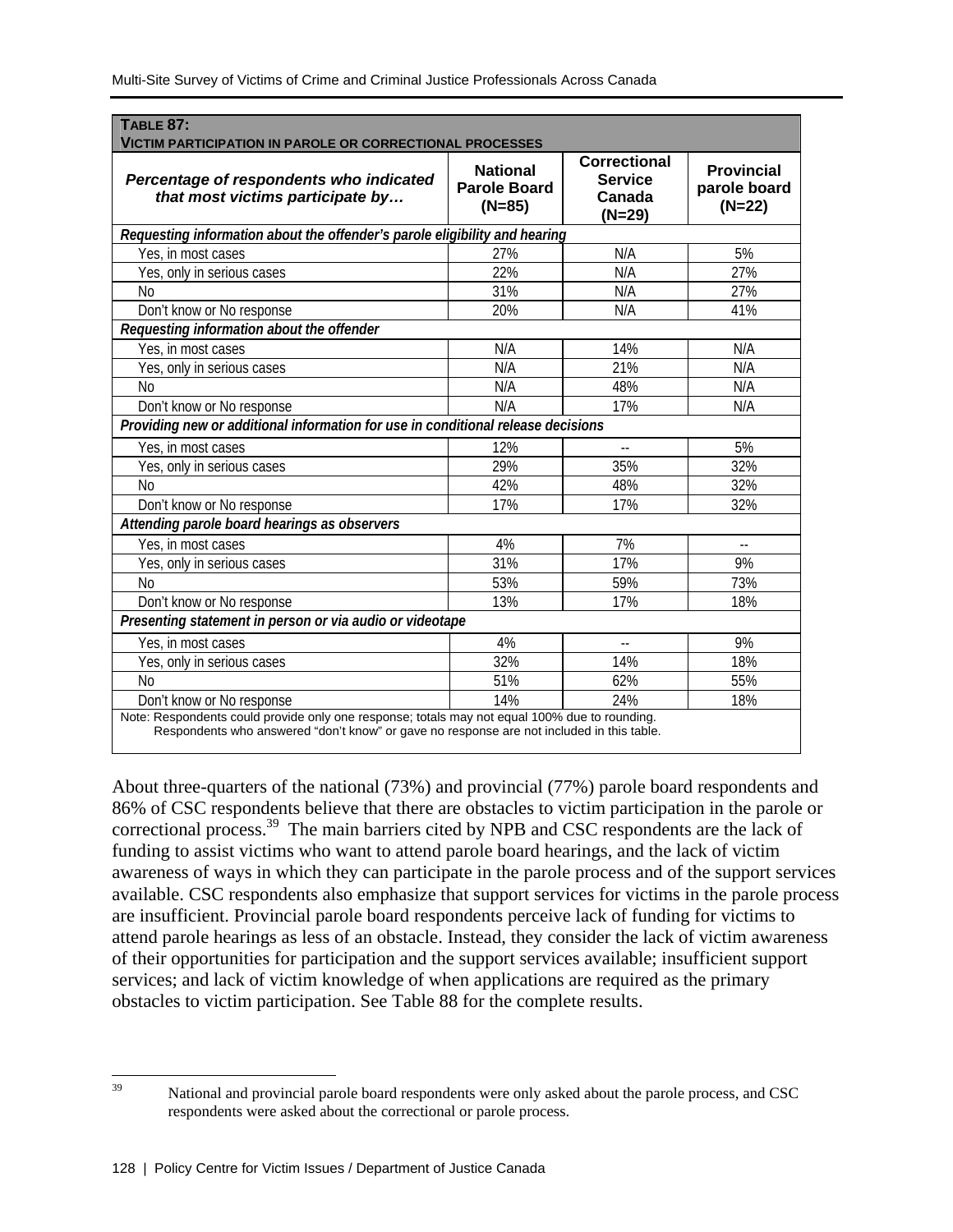| <b>TABLE 88:</b><br>WHAT ARE THE OBSTACLES TO VICTIM PARTICIPATION IN THE CORRECTIONAL PROCESSES?<br>BASE: RESPONDENTS WHO BELIEVE THERE ARE OBSTACLES TO VICTIM PARTICIPATION |                                                  |                                                          |                                               |  |  |
|--------------------------------------------------------------------------------------------------------------------------------------------------------------------------------|--------------------------------------------------|----------------------------------------------------------|-----------------------------------------------|--|--|
| <b>Obstacles:</b>                                                                                                                                                              | <b>National Parole</b><br><b>Board</b><br>(n=62) | <b>Correctional</b><br><b>Service Canada</b><br>$(n=25)$ | <b>Provincial</b><br>parole board<br>$(n=17)$ |  |  |
| Lack of funding for victims who want to attend                                                                                                                                 |                                                  |                                                          |                                               |  |  |
| hearings<br>Victims are not aware of the ways they can                                                                                                                         | 76%                                              | 68%                                                      | 35%                                           |  |  |
| participate                                                                                                                                                                    | 69%                                              | 76%                                                      | 94%                                           |  |  |
| Victims are unaware of support services available                                                                                                                              | 61%                                              | 56%                                                      | 65%                                           |  |  |
| Support services for victims are insufficient                                                                                                                                  | 48%                                              | 60%                                                      | 71%                                           |  |  |
| Victims do not know when an application is<br>required                                                                                                                         | 42%                                              | 48%                                                      | 65%                                           |  |  |
| Registration requirements                                                                                                                                                      | 16%                                              | --                                                       |                                               |  |  |
| Distance, travel or transportation                                                                                                                                             | 11%                                              | 12%                                                      |                                               |  |  |
| Insufficient notice                                                                                                                                                            | 8%                                               |                                                          |                                               |  |  |
| Information-sharing policy                                                                                                                                                     | 8%                                               | $-$                                                      |                                               |  |  |
| Fear or intimidation and/or unwillingness to face<br>offender                                                                                                                  | 5%                                               | 16%                                                      | 12%                                           |  |  |
| Other                                                                                                                                                                          | 8%                                               | 16%                                                      | 29%                                           |  |  |
| No response<br>Note: Respondents could provide more than ano response totals sum to more than 100%                                                                             | 2%                                               |                                                          |                                               |  |  |

Note: Respondents could provide more than one response; totals sum to more than 100%.

# **4.15 Information for Criminal Justice Professionals**

As shown in Table 89, there is considerable discrepancy among the proportion of victim services providers, Crown Attorneys, defence counsel, and police surveyed who believe that they are adequately informed of the *Criminal Code* provisions intended to benefit victims. Almost threequarters of Crown Attorneys believe that they are adequately informed, compared to 40% of defence counsel and police, and 32% of victim services providers.

| TABLE 89:<br>ARE CRIMINAL JUSTICE PROFESSIONALS ADEQUATELY INFORMED OF PROVISIONS TO BENEFIT<br><b>VICTIMS?</b> |                                               |                                        |                                               |                            |  |
|-----------------------------------------------------------------------------------------------------------------|-----------------------------------------------|----------------------------------------|-----------------------------------------------|----------------------------|--|
|                                                                                                                 | <b>Victim</b><br><b>Services</b><br>$(N=318)$ | Crown<br><b>Attorneys</b><br>$(N=188)$ | <b>Defence</b><br><b>Counsel</b><br>$(N=185)$ | <b>Police</b><br>$(N=686)$ |  |
| Yes                                                                                                             | 32%                                           | 71%                                    | 40%                                           | 40%                        |  |
| No                                                                                                              | 40%                                           | 20%                                    | 49%                                           | 46%                        |  |
| Don't know                                                                                                      | 25%                                           | 9%                                     | 11%                                           | 13%                        |  |
| No response                                                                                                     | 3%                                            | 1%                                     | 1%                                            | 1%                         |  |
| Note: Some columns to sum to more than 100% due to rounding.                                                    |                                               |                                        |                                               |                            |  |

In interviews, Crown Attorneys mentioned receiving copies of the new provisions as well as summaries of changes as they are implemented; or occasionally attending seminars, conferences, and training. In their view, this is usually sufficient to keep them well informed. Several Crown Attorneys pointed out that, in any case, it is their professional obligation to remain up to date on changes to the law. However, a few said that it is sometimes difficult to stay current with the pace of legislative change due to the frequency with which such changes have been made in recent years and due to workload and time constraints. Nevertheless, Crown Attorneys who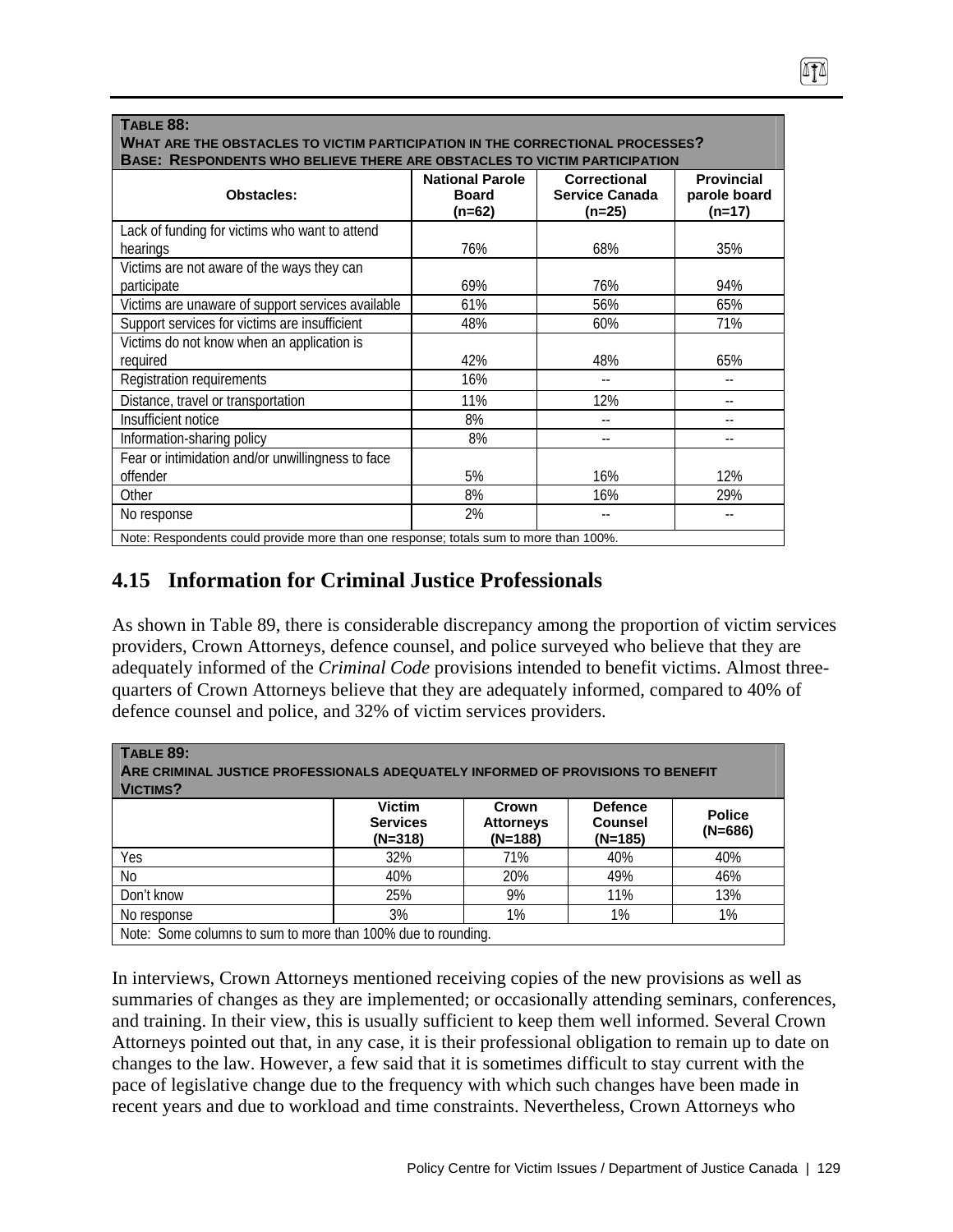believe they are not adequately informed had few suggestions for measures to improve the situation. They recommended information sessions or seminars, bulletins, briefs, guidelines and reference sheets from the federal Department of Justice.

Defence counsel who were interviewed also consider it their professional responsibility to remain current with legislative change. Among those surveyed who believe that they are not adequately informed, one-third said that professional organizations like the Canadian Bar Association and provincial law societies are the appropriate entities to provide them with information about changes to legislation. Other suggestions included information sessions or seminars, e-mail updates, and bulletins and briefs from the federal Department of Justice.

In interviews, police described various internal police systems for disseminating information, including not only distribution of printed materials, but also regular internal briefings, internal email notification of legislative changes, and training workshops and seminars when there are numerous changes. Nevertheless, several also explained that while information is available, the onus is on each officer to keep up to date on new legislative provisions, and some officers are more diligent in this respect than others. A few interviewees pointed out that this has created a situation where knowledge of *Criminal Code* provisions regarding victims varies quite widely among individual officers. Among police officers surveyed who believe they are inadequately informed of *Criminal Code* provisions to benefit victims, more than 60% recommended increased training, while about one-fifth suggested improved distribution of information.

Among victim services providers who think that they are inadequately informed of the *Criminal Code* provisions designed to benefit victims, the most commonly proposed suggestion mentioned by two-thirds of respondents - was increased training opportunities. In interviews, victim services providers expressed a preference for seminars and workshops where they can actively participate in discussions and ask questions. Several victim services providers observed in interviews that training is generally not a priority due to lack of human and financial resources. For this reason, they would like to see additional written materials sent to them so they could learn about the provisions on their own time. In fact, increased circulation of booklets, manuals, newsletters, and other print materials was the second most common suggestion for improving victim services providers' knowledge of the relevant provisions. In interviews, a few victim services providers said that the federal Department of Justice should take on a more active role in informing victim services workers of the *Criminal Code* provisions intended to benefit victims, by providing regular updates and funding training sessions.

# **4.16 Impact of** *Criminal Code* **Provisions**

All respondent groups, except for probation and parole, were asked what, in their opinion, has been accomplished by the *Criminal Code* provisions intended to benefit victims. Respondents identified numerous outcomes that they believe have resulted from the *Criminal Code* provisions. However, a large proportion of each respondent group did not answer the question. Many (particularly victim services providers) noted on the questionnaire that they did not know enough about the *Criminal Code* provisions to comment. In total, about half of victim services providers and police, one-third of advocacy groups, and a quarter of judges, Crown Attorneys, and defence counsel did not answer this question.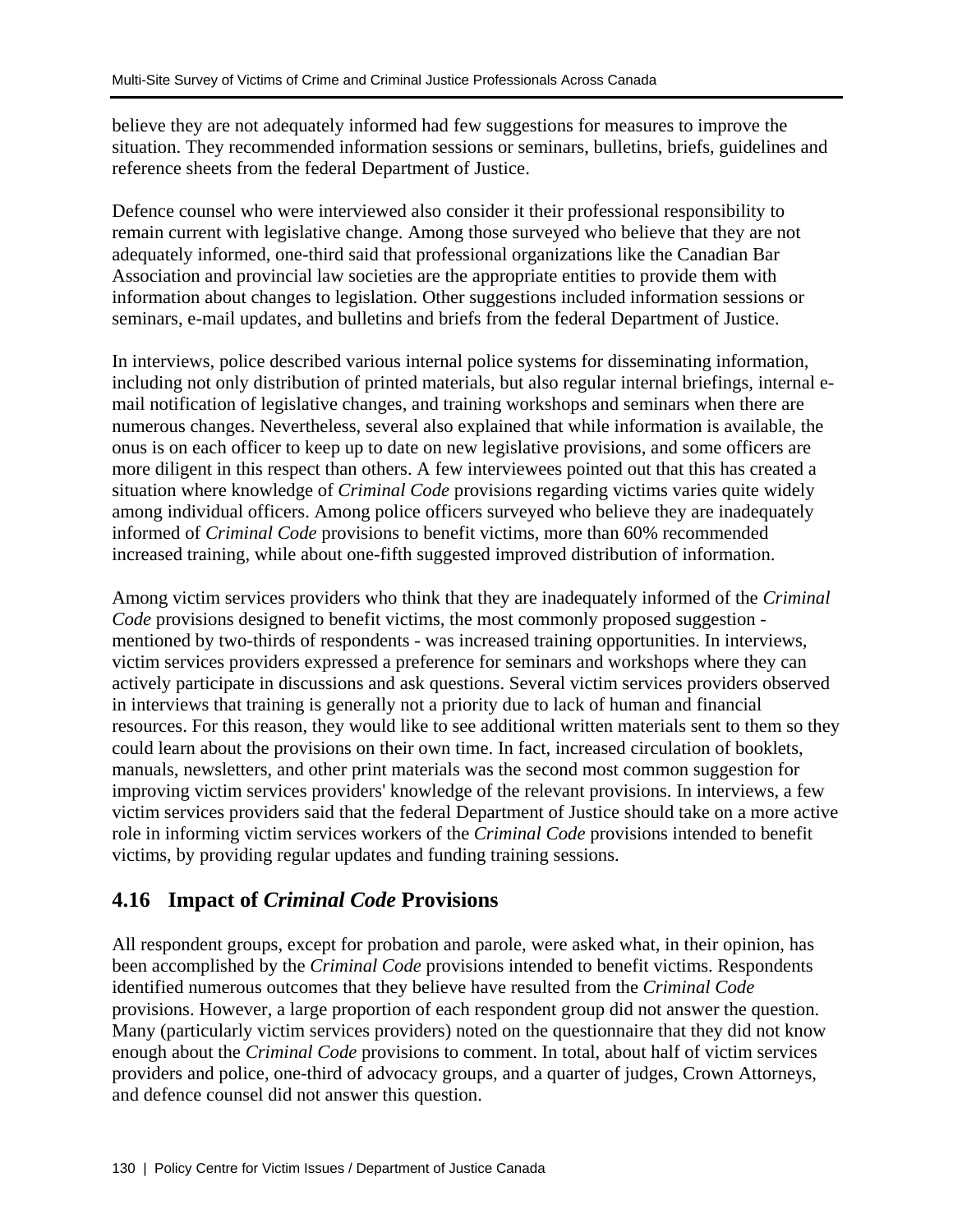A number of respondents from all groups who were asked about the impact of the provisions (i.e., judges, Crown Attorneys, victim services, police, defence counsel, and advocacy groups) said that they have provided a more balanced criminal justice system. Crown Attorneys and judges emphasized this point the most, with about one-quarter of judges (24%) and one-fifth of Crown Attorneys (19%) identifying this outcome, compared to about one-tenth of victim services providers and defence counsel and an even smaller percentage of police and advocacy groups.

 $\sqrt{10}$ 

In interviews, Crown Attorneys and victim services providers said that the rights of victims have been formally recognized within the criminal justice system through the *Criminal Code* provisions and that, as a result, there is greater awareness of and sensitivity to needs of victims on the part of judges and prosecutors. The increased profile of the victim within the system, in turn, has led to enhanced services for victims, a more approachable and personal system that responds better to victims' needs, and victims who are more informed about the criminal justice process and the status of their own case. Judges concurred, commenting in interviews that the provisions have led to more uniform consideration of victims in the courts, to a more balanced criminal justice system, and to increased credibility of the system in the eyes of the public.

All six respondent groups also mentioned that the provisions have given victims a voice in the system. About one-quarter of judges and Crown Attorneys cited this as an accomplishment of the *Criminal Code* provisions, as did about one-tenth of the remaining respondent groups. Several Crown Attorneys commented in their interviews that the *Criminal Code* provisions give victims a voice in the process and an opportunity to provide input, particularly through victim impact statements. However, several others worried that the victim impact statement, as an unintended consequence, may have created the false impression among some victims that they are entitled to make sentencing recommendations. Others mentioned the possibility of defence counsel crossexamination on the victim impact statement and said that such statements can make the victim more vulnerable if they conflict with other evidence or the victim's earlier statements. About 5% of Crown Attorneys surveyed mentioned negative effects of the victim impact statement.

Victim services providers had a more positive view of victim impact statements with 5% of those surveyed commenting on the role of the statements in giving victims a voice and empowering victims. In interviews, several stated that the number of victims submitting victim impact statements is increasing and that the option of reading the victim impact statement is a very positive development. A few of those surveyed (1%) mentioned negative effects of victim impact statements stemming from the disclosure to defence counsel and possibilities of crossexamination of victims on their statements.

Some judges, Crown Attorneys, and victim services providers also believe that victims are now more satisfied with the criminal justice system. In the survey, 16% of judges and 11% each of Crown Attorneys and victim services providers listed this as an impact of the *Criminal Code* provisions. In interviews, Crown Attorneys and judges explained further that the provisions have increased victim confidence in the criminal justice system and made victims more willing to participate in it. In particular, several Crown Attorneys said that the provisions have made it easier for victims to report crimes and to testify in court. In addition, by better protecting victims, the legislation has created more reliable witnesses who are willing to provide open and complete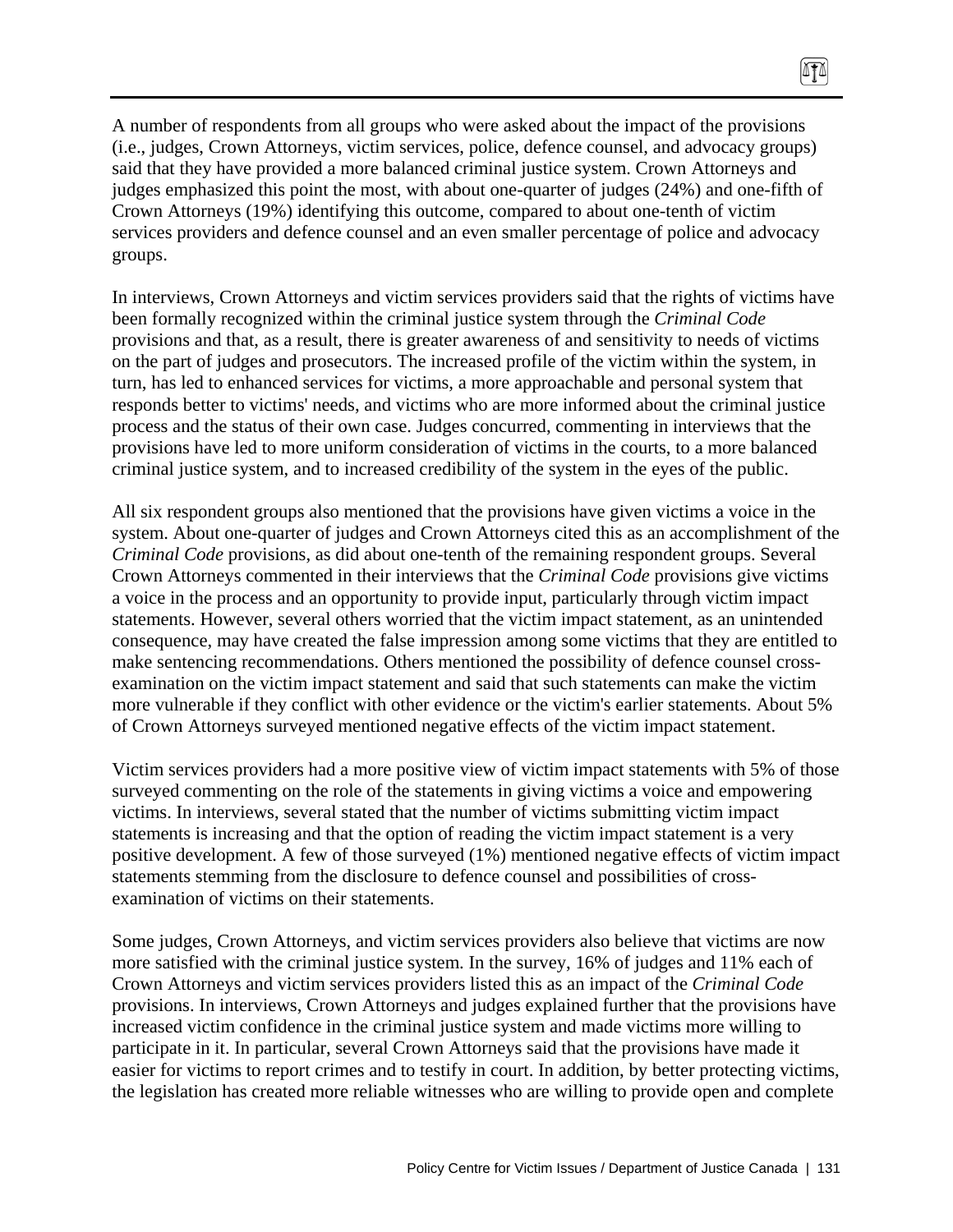testimony in court. In the survey, 12% of judges, 7% of Crown Attorneys, and 3% of victim services providers mentioned better protection of victims; and 9% of Crown Attorneys mentioned making testimony easier as accomplishments of the *Criminal Code* provisions. The results discussed above are shown in Table 90.

| TABLE 90:<br>WHAT HAS BEEN ACCOMPLISHED BY THE CRIMINAL CODE PROVISIONS INTENDED TO BENEFIT VICTIMS? |                                               |                                     |                                               |                               |                            |                                       |
|------------------------------------------------------------------------------------------------------|-----------------------------------------------|-------------------------------------|-----------------------------------------------|-------------------------------|----------------------------|---------------------------------------|
|                                                                                                      | <b>Victim</b><br><b>Services</b><br>$(N=318)$ | Crown<br><b>Attorney</b><br>(N=188) | <b>Defence</b><br><b>Counsel</b><br>$(N=185)$ | <b>Judiciary</b><br>$(N=110)$ | <b>Police</b><br>$(N=686)$ | Advocacy<br><b>Groups</b><br>$(N=47)$ |
| Gives victims a voice or opportunity                                                                 |                                               |                                     |                                               |                               |                            |                                       |
| for input                                                                                            | 11%                                           | 25%                                 | 12%                                           | 27%                           | 9%                         | 15%                                   |
| More balanced criminal justice system                                                                | 13%                                           | 19%                                 | 10%                                           | 24%                           | 7%                         | 4%                                    |
| Victims more satisfied or informed                                                                   | 11%                                           | 11%                                 | 5%                                            | 16%                           | 3%                         | $- -$                                 |
| Victim testimony or experience easier                                                                |                                               | 9%                                  | --                                            | --                            | 1%                         | $- -$                                 |
| Better protection of victims                                                                         | 3%                                            | 7%                                  |                                               | 12%                           | 5%                         | 11%                                   |
| Victim impact statement positive                                                                     | 5%                                            | 3%                                  |                                               | 8%                            | 2%                         | $- -$                                 |
| More restitution                                                                                     |                                               | 2%                                  | --                                            | 6%                            | --                         | 6%                                    |
| Don't know or No response                                                                            | 52%                                           | 28%                                 | 25%                                           | 23%                           | 47%                        | 35%                                   |
| Respondents could give more than one answer.<br>Note 1:<br>Open-ended question.<br>Note $2$ :        |                                               |                                     |                                               |                               |                            |                                       |

While these results show that many Crown Attorneys and judges believe that the legislative changes have improved the experience of victims of crime in the criminal justice system, others cautioned that it is impossible to accommodate everything that victims want in an adversarial system. There was considerable concern among Crown Attorneys, judges, and defence counsel that the provisions have inadvertently created unrealistic expectations on the part of some victims about both the level of their involvement and how that involvement might affect any decisions made. These respondents worried that if expectations are not met, this could cause disappointment or resentment (9% of Crown Attorneys, 16% of judges, and 15% of defence counsel).

Another concern was the effect of the provisions on the ability of Crown Attorneys to make independent legal decisions in their capacity as representatives of the state. This possible curtailment of Crown Attorney discretion is a larger issue for defence counsel (17%) than for Crown Attorneys (3%) or judges (2%). In interviews, several defence counsel expressed the concern that criminal justice professionals, particularly Crown Attorneys, have deviated from or abandoned their professional roles because of pressures to include the victim in the process.

Other concerns about the provisions come primarily from defence counsel. However, Crown Attorneys and judges as well as defence counsel (9%, 6%, and 11 %, respectively) commented on the delays in the process caused by the provisions (e.g., the time required to consult with victims, or the adjournments needed to inform victims of victim impact statements). Defence counsel also believe that the provisions have eroded accused rights (10%), have achieved mainly political objectives (9%), and have reduced judicial independence (7%).

Some respondents in all categories said they believe that the *Criminal Code* provisions have accomplished little or nothing. Police and advocacy groups most often cited this concern (27% and 15%, respectively). Twelve percent of Crown Attorneys and victim services providers also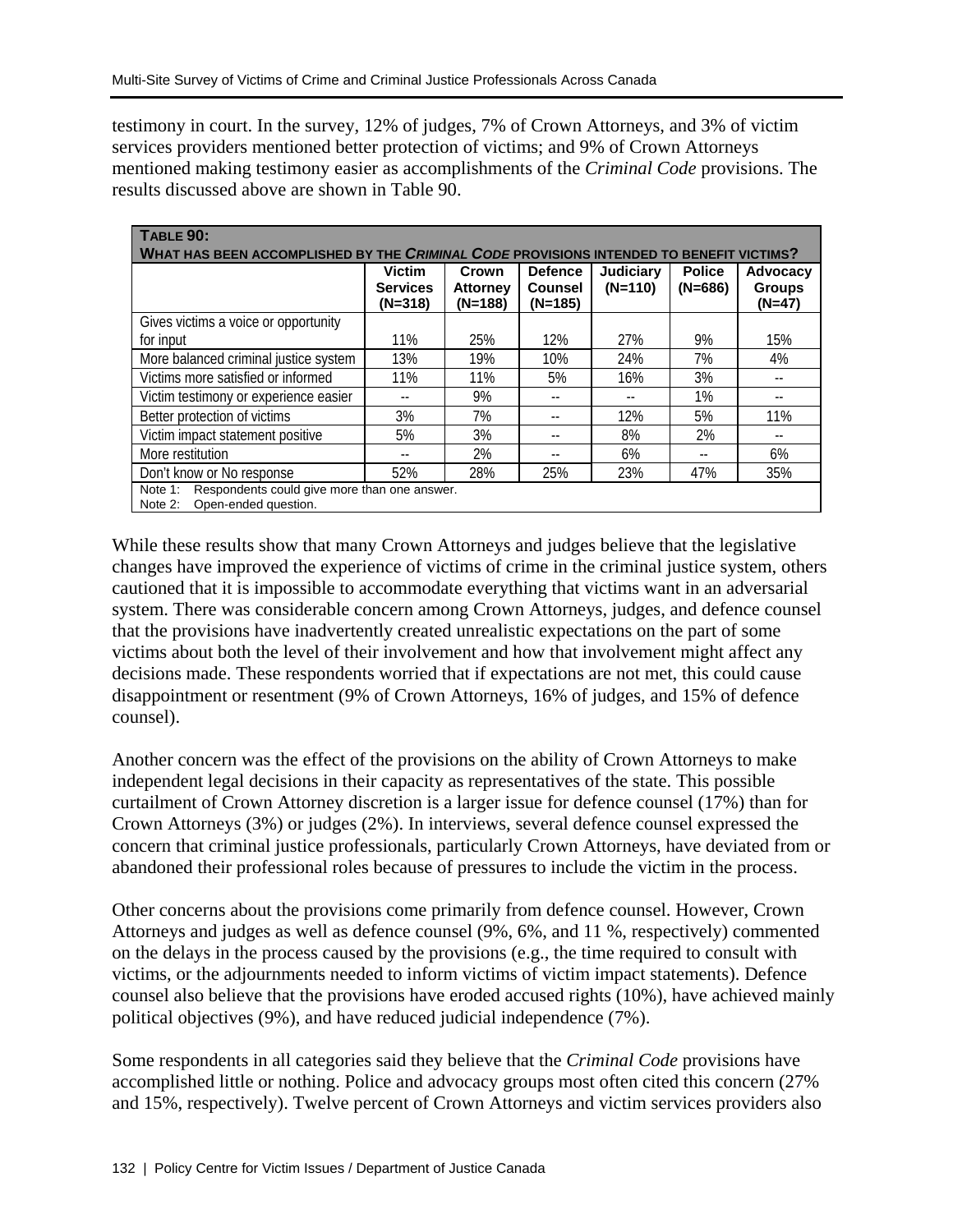expressed this belief. In interviews, victim services providers explain this lack of progress. They believe that victims remain largely uninformed of their rights and options within the criminal justice system, which continues to be mainly offender-focused; and that victims are not as involved as they should be. According to these respondents, victims continue to be traumatized by their experience within the criminal justice system and therefore continue to see the system in a negative light. Results are given in Table 91.

 $\sqrt{10}$ 

**TABLE 91:** 

| HAVE THERE BEEN ANY UNINTENDED OR UNEXPECTED CONSEQUENCES TO THE CRIMINAL CODE PROVISIONS<br><b>INTENDED TO BENEFIT VICTIMS?</b> |                                               |                                        |                                               |                               |                            |                                       |
|----------------------------------------------------------------------------------------------------------------------------------|-----------------------------------------------|----------------------------------------|-----------------------------------------------|-------------------------------|----------------------------|---------------------------------------|
|                                                                                                                                  | <b>Victim</b><br><b>Services</b><br>$(N=318)$ | Crown<br><b>Attorneys</b><br>$(N=188)$ | <b>Defence</b><br><b>Counsel</b><br>$(N=185)$ | <b>Judiciary</b><br>$(N=110)$ | <b>Police</b><br>$(N=686)$ | Advocacy<br><b>Groups</b><br>$(N=47)$ |
| Delays criminal justice process                                                                                                  |                                               | 9%                                     | 11%                                           | 6%                            |                            |                                       |
| Unrealistic expectations on part of victims                                                                                      |                                               | 9%                                     | 15%                                           | 16%                           | --                         |                                       |
| <b>Curtails Crown Attorney discretion</b>                                                                                        |                                               | 3%                                     | 17%                                           | 2%                            | --                         |                                       |
| Erosion of accused rights                                                                                                        | $ -$                                          | --                                     | 10%                                           | --                            | --                         | --                                    |
| Has achieved mainly political objectives                                                                                         | $ -$                                          |                                        | 9%                                            |                               | $ -$                       | --                                    |
| Reduces judicial independence                                                                                                    | $- -$                                         |                                        | 7%                                            | $- -$                         | $- -$                      | $ -$                                  |
| Nothing or little has been accomplished                                                                                          | 12%                                           | 12%                                    | 13%                                           | 11%                           | 27%                        | 15%                                   |
| Don't know or No response                                                                                                        | 52%                                           | 28%                                    | 25%                                           | 23%                           | 47%                        | 35%                                   |
| Note1: Respondents could give more than one answer.<br>Note 2: Open-ended question.                                              |                                               |                                        |                                               |                               |                            |                                       |

In summary, while all respondent groups included some comments on the limitations of the impact of the *Criminal Code* provisions, most reflections on the provisions revealed positive accomplishments. The two biggest accomplishments are the creation of a more balanced criminal justice system through increased awareness of the concerns and interests of victims; and the provision of more formal mechanisms to ensure that the victims have opportunities to participate and have a voice in the system.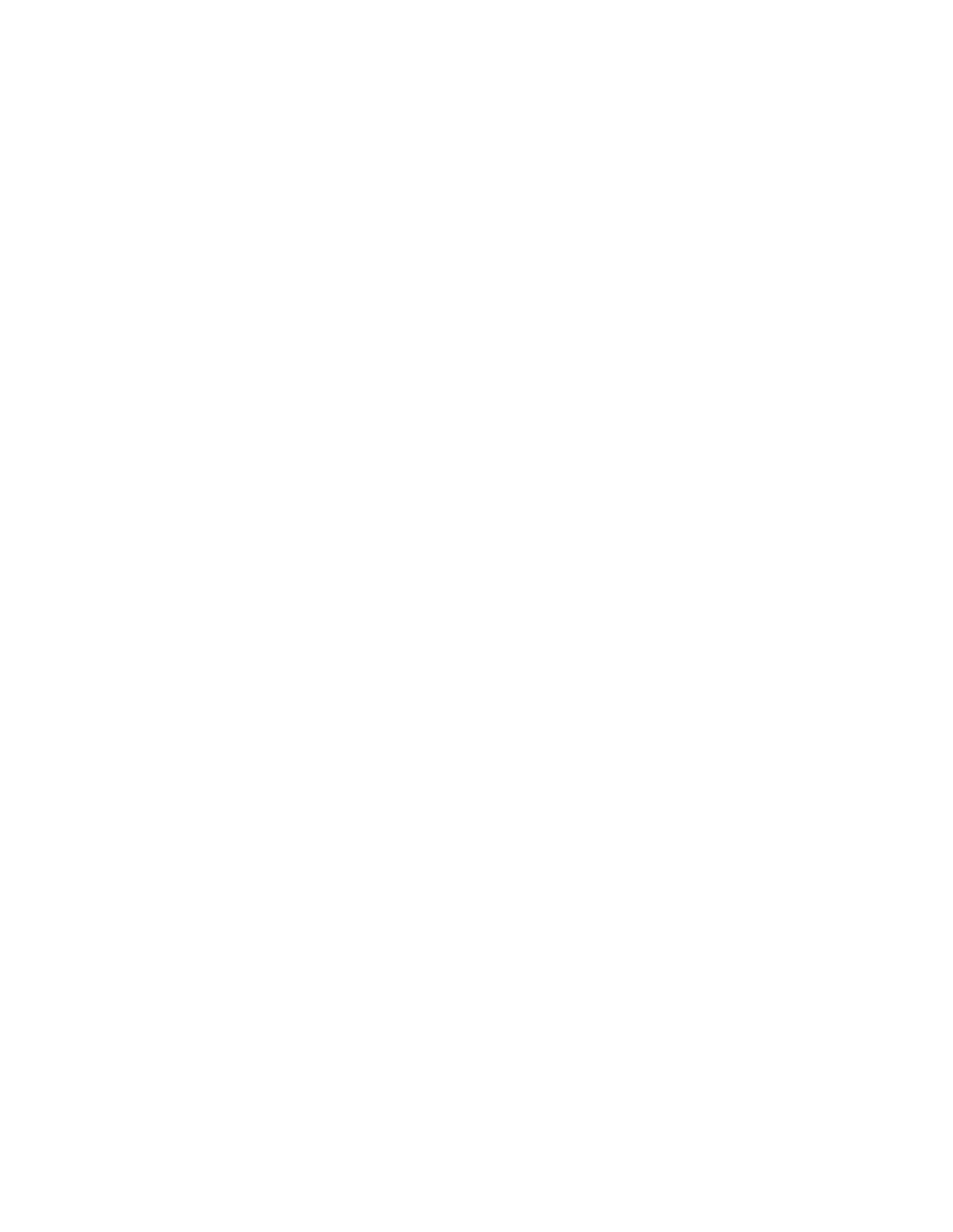# 5.0 Summary

# **5.1 Results from the** *Multi-site Survey of Criminal Justice Professionals*

ATA

# **Role of the Victim and Responsibility of Criminal Justice Professionals**

riminal justice professionals included in this research generally agreed that victims of crime Criminal justice professionals included in this research generally agreed that victims of chave a legitimate role to play in the criminal justice process. Although victim services providers and advocacy organizations were the most supportive of an active role for victims, other criminal justice professionals also believe that victims are entitled to be consulted, particularly before irrevocable steps are taken. In fact, survey results show that police, Crown Attorneys, and judges consider their main responsibilities to victims of crime to include keeping victims informed of the status of their case, providing them an opportunity to be heard, and taking their views into account at various stages of the criminal proceedings. Despite supporting consultation, however, criminal justice professionals also believe that victims do not fully understand the intricacies of the legal system and should not be the ultimate decision-makers.

### **Services for Victims**

In the sites studied, victim services providers offer a wide range of assistance, from more immediate services such as crisis support to more long-term assistance such as informing victims about court processes and helping prepare victims to testify in court and beyond the court process. In addition to these services, other commonly provided types of assistance include giving referrals, providing information on the criminal justice system, informing victims about victim impact statements, and accompanying victims to court.

Victim services providers, police, and advocacy groups who were surveyed identified a number of challenges in providing accessible services. The most common challenge identified was accommodating victims whose first language is not English or French. A related concern is that victim services do not respond to cultural needs. Because different cultures react differently to being victimized, respondents identified a need for more culturally sensitive services and training for victim services workers. Respondents also considered financial issues, such as the need to pay for transportation and childcare, as limiting accessibility to victim services. Other challenges to accessibility were: lack of victim services in rural locations; the need for victim services to respond to the needs of both genders; and physical barriers for persons with disabilities.

In addition to these accessibility issues, victim services providers commented in interviews that they believe that there is a lack of awareness of available victim services. To address this, they suggested more publicity for victim services and more education of both the public and criminal justice professionals about the services available. For victims, who are often traumatized and overwhelmed after the crime, they suggest that the information on available services should come from a variety of methods (written and oral) and be provided at various points throughout the process. This need to better connect victims to available services also received attention from those involved in the post-sentencing phase. During this phase, victims do not usually receive information without first registering with the NPB or CSC. Survey respondents from these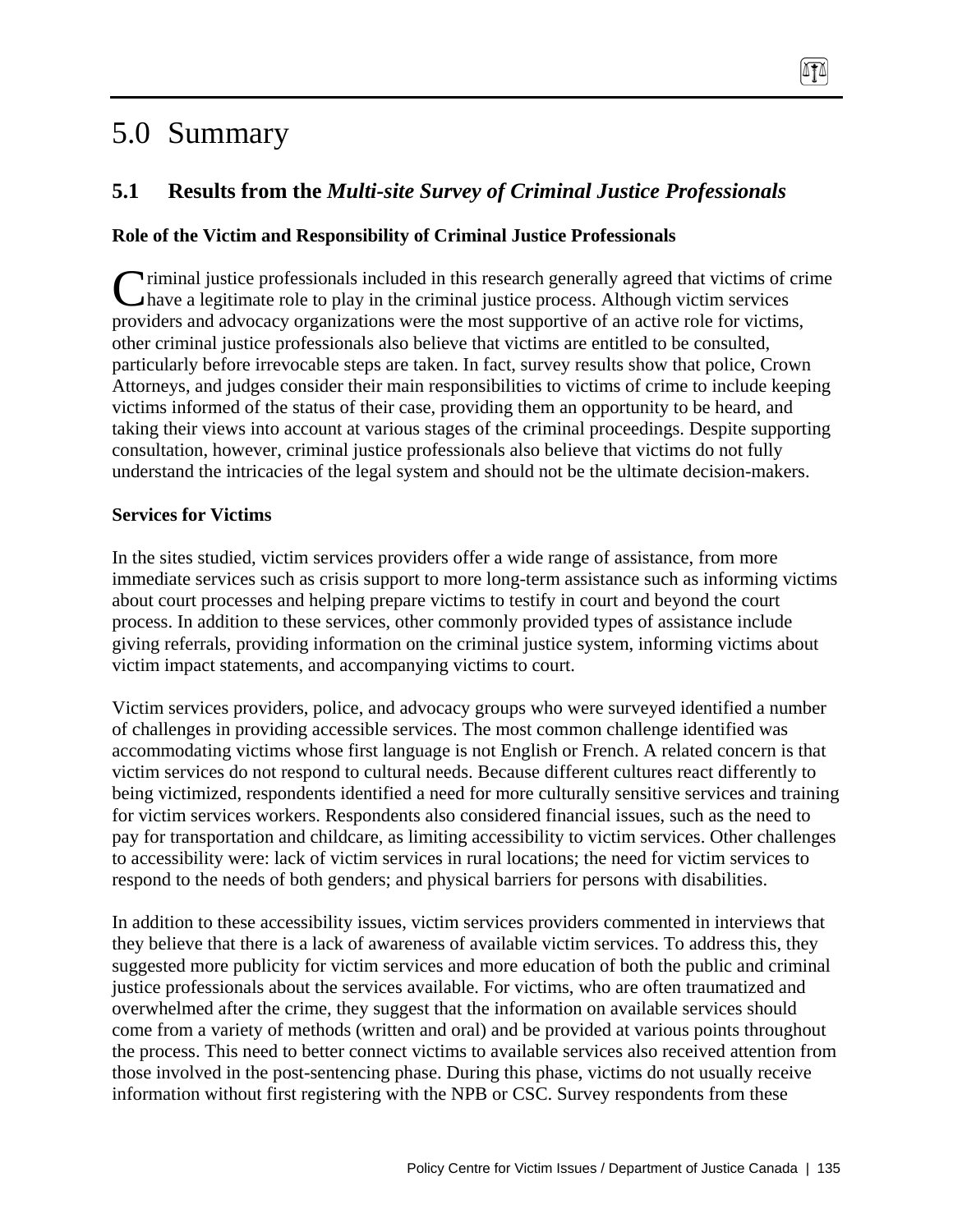organizations identified a gap between victim services in sentencing and in corrections or parole, largely because victims are unaware of the post-sentencing services available.

#### **Information for Victims**

Victim services providers, advocacy groups, Crown Attorneys, and police who were surveyed generally agreed that victims usually receive adequate information about court dates, conditions of release, case outcomes, victim impact statements, and victim services. There was no consensus on the adequacy of information provided on various other aspects of the criminal justice process, ranging from the progress of the police investigation to the rights of the accused to alternative processes. Neither, for the most part, did these criminal justice professionals agree about who is responsible for providing information to victims. They tend to regard information provision as a shared duty rather than the sole responsibility of a single agency.

In interviews, victim services providers characterized the provision of information to victims of crime as sporadic, inconsistent, and often dependent on the nature of the offence or on the individual investigator or Crown Attorney assigned to the case. They also believe that victims are more likely to receive information from police or the Crown Attorney if they initiate contact themselves or if a victims services provider is involved. These shortcomings appear to be largely the result of the time and resource constraints that criminal justice professionals face. In interviews, Crown Attorneys, police, and victim services providers agreed that the sheer volume of cases in the system makes it impossible to provide all victims of crime with all of the information they may want or require.

Other perceived obstacles to information provision include lack of collaboration and coordination among agencies, privacy legislation and policies that restrict information sharing, and, in some cases, victim transiency and reluctance to be contacted. Suggestions for improving the information given to victims included more widespread establishment of court-based or police-based victim assistance programs; better provision of information by police and the Crown Attorney and/or more police and Crown Attorney resources; stronger links among agencies; and development of clear guidelines on agencies' respective responsibilities for information provision.

### **Victim Safety at Bail Determinations**

The criminal justice professionals surveyed in this research appear to regard victim safety as an important consideration in bail determinations. Police use a variety of methods to ensure that victims' safety concerns are considered at bail; most commonly, they prepare a written submission to the Crown Attorney that includes recommendations for specific bail conditions following the investigation. Although Crown Attorneys seldom call the victim as a witness in bail hearings, virtually all generally request specific conditions to address the victim's safety at bail. Almost all defence counsel usually agree to requests for specific conditions, provided that these requests are reasonable, and almost all judges generally impose conditions for the victim's safety. Furthermore, more than three-quarters of judges said that they ask about safety issues if the Crown Attorney has not mentioned them; but, in interviews, judges noted that this is rarely necessary because the Crown Attorney is very diligent about bringing these issues to the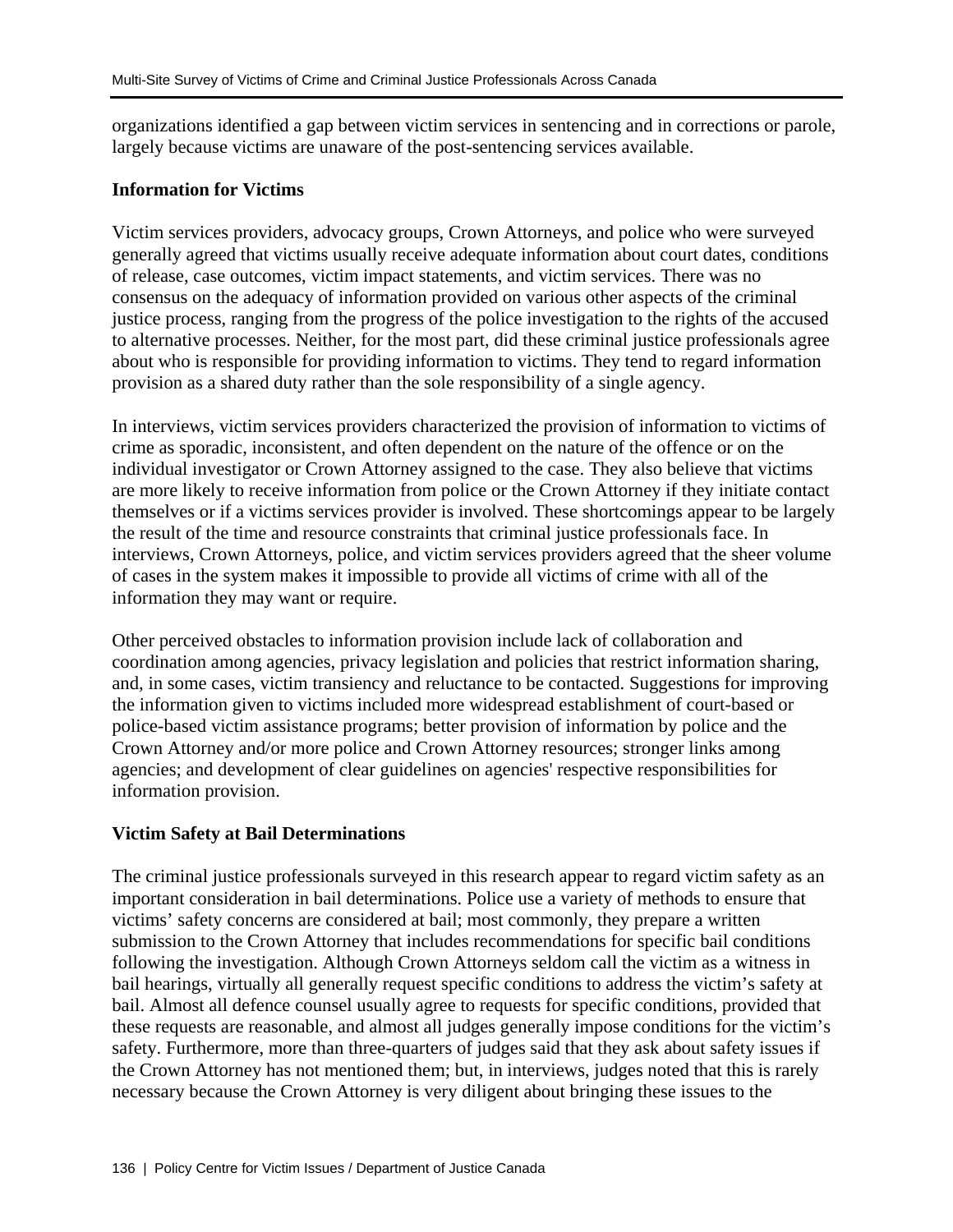attention of the court. Nevertheless, about one-third of victim services providers and advocacy organizations surveyed believe that the victim's safety is generally considered at bail determinations.

0TA

### **Provisions to Facilitate Testimony**

### *Publication Bans and Exclusion of the Public*

Publication bans in non-sexual offences and exclusion of the public from a trial are used only in the most exceptional circumstances. Fewer than half of judges reported having ever granted a publication ban in non-sexual offences and having ever granted the exclusion of the public. Crown Attorneys, judges, and defence counsel agreed that an open court is essential to maintaining public confidence in the criminal justice system. Although very few victim services providers and advocacy organizations could speak on the subject of these protections, those who offered a response believe that judges are hesitant to grant these requests, and several suggested that the protections should be more widely used.

### *Testimonial Aids*

Of the three testimonial aids designed to assist young witnesses or those with a mental or physical disability, screens appear to be the most popular among Crown Attorneys, defence counsel, and judges. About 60% of Crown Attorneys surveyed reported generally requesting the use of a screen in these cases, and a similar proportion of defence counsel generally agree to its use. More than 80% of judges generally grant the use of screens. The minority of survey respondents who perceive obstacles to the use of screens mentioned judicial reluctance to grant their use, the requirement that applications meet a stringent legal test in order to be used, logistical obstacles such as a lack of the necessary equipment at small sites, and the ineffectiveness of screens at facilitating testimony.

Closed-circuit television is the least likely of the three aids to be requested by Crown Attorneys; fewer than 40% generally request it in appropriate cases, although over 40% of defence counsel generally agree to its use. Among judges, over 60% reported that they usually grant these requests. The main obstacle to the use of closed-circuit television is a lack of necessary technology and properly equipped courtroom facilities, particularly at small and medium-sized sites.

Just over half of Crown Attorneys request videotaped testimony in appropriate cases, but less than one-quarter of defence counsel agree to it. They object primarily on the grounds that it interferes with effective cross-examination. Crown Attorneys, for their part, also perceive difficulties with videotaped testimony, including poor quality interviews and the fact that it does not relieve witnesses of the need to adopt their testimony on the stand and be cross-examined by defence counsel. Judges were just as likely to grant the use of video taped testimony as closedcircuit television.

Overall, Crown Attorney requests for these testimonial aids are quite common in eligible cases, provided that the necessary technology is available. However, many Crown Attorneys explained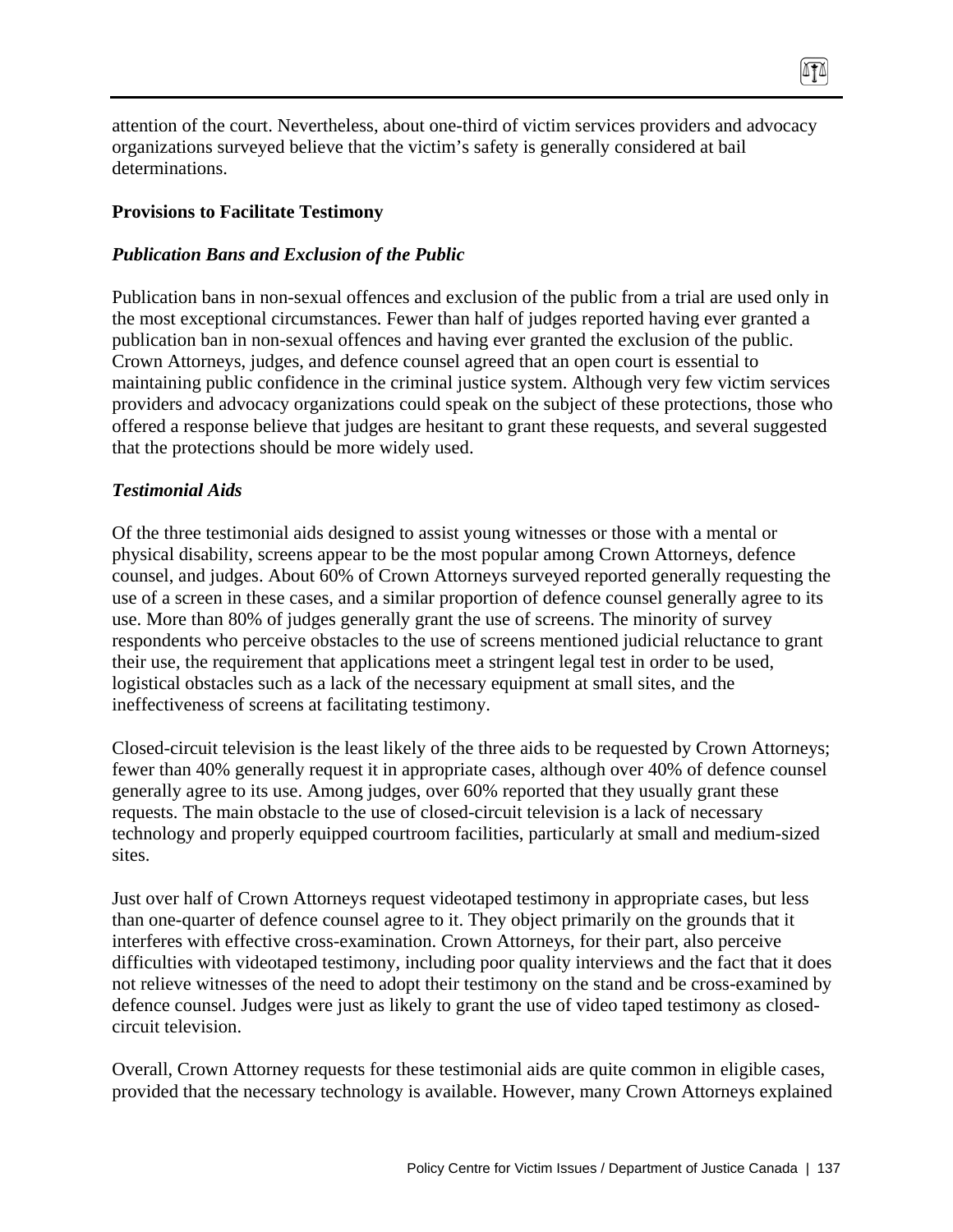that they do not request the aids unless there is a compelling reason to do so, and many reported having as much success without using the aids as with them due to careful preparation of witnesses before trial. Judges likewise displayed considerable willingness to grant the use of testimonial aids in eligible cases, but also emphasized the need for the Crown Attorney to present compelling evidence that the aids are truly necessary. Defence counsel, for their part, expressed serious reservations about the use of testimonial aids on the grounds that these aids violate fundamental principles of the criminal justice system intended to protect the accused. Victim services providers and advocacy organizations had relatively little to say on the subject of testimonial aids, but those who offered a response believe that victims are not sufficiently aware and informed of these protections, and that they should be used more often and afforded to victims beyond the statutory age and disability parameters.

## *Support Persons*

Of the various provisions to facilitate testimony, the use of support persons to accompany a young witness or a witness with a mental or physical disability appears to be the least controversial and the most widely used. More than three-quarters of Crown Attorneys generally request that a support person accompany such witnesses, and two-thirds of defence counsel generally agree to these requests. Over 80% of judges typically grant these requests. However, both Crown Attorneys and defence counsel remarked upon the need to select a neutral individual who is not too close to the victim and who does not have a vested interest in the outcome of the case. Very few respondents in any category perceive obstacles to the use of support persons.

## *Section 486 (2.3)*

A relatively small proportion of survey respondents (just over one-quarter of Crown Attorneys and one-fifth of judges) has been involved in cases where *Criminal Code* section 486 (2.3) applied. Of these respondents, a large majority of Crown Attorneys reported that they would request that counsel be appointed in these cases, and a large proportion of judges reported that they would appoint counsel respectively for the purpose of cross-examination. Seven judges surveyed have allowed the accused to cross-examine a young victim since section 486 (2.3) was adopted.

There was considerable support for expanding section 486 (2.3) to other offences and/or other witnesses. Three-quarters of victim services providers and advocacy groups favoured expansion, compared to half of Crown Attorneys and one-quarter of defence counsel. Across all respondent groups, support was most widespread for expanding the section to adult witnesses in the category of offences to which it currently applies.

### **Victim Impact Statements**

Criminal justice professionals believe that victim impact statements are usually submitted only in serious cases; however, victim services providers and advocacy groups believe that victim impact statements are submitted in most cases. This different perception may be because victim services providers and advocacy groups tend to be involved in the more serious cases. There is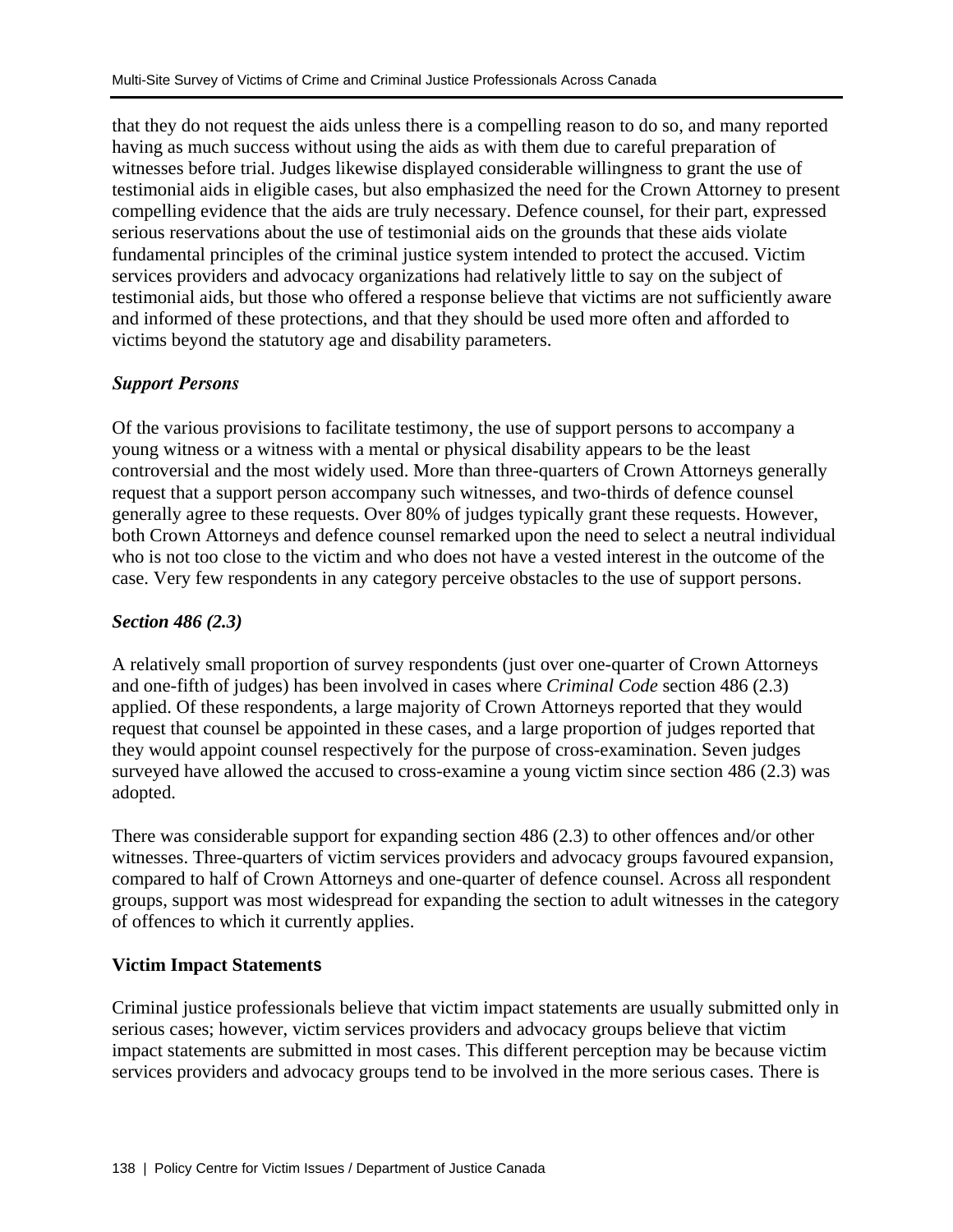agreement among all respondent categories that victims usually submit a written statement, but that few victims choose to read their statement aloud in court.

A related issue is providing information to victims about the impact statements. If awareness of the statements is low, submission rates will be correspondingly low. In interviews, Crown Attorneys, defence counsel, and victim services all questioned whether criminal justice professionals are completely fulfilling their roles concerning victim impact statements. Issues raised were whether police routinely inform victims about impact statements and whether Crown Attorneys diligently pursue obtaining them or submit the statements they do receive. About one-

quarter of Crown Attorneys surveyed said that they usually contact the victim to see whether he or she wants to provide an impact statement in cases where none has been submitted.

*While most victim services respondents believe that victims are made aware of impact statements, one-fifth think they are not. In interviews, victim services providers suggested that victims receive some form of mandatory or consistent notification; that all agencies and criminal justice professionals provide the information at various stages of the process; and that follow-up with victims is done.* 

Less than two-thirds of victim services providers surveyed reported that they assist victims with victim impact statements at sentencing. Most provide basic assistance, such as helping victims obtain forms, explaining how to complete the impact statement, and telling victims where to send their completed statements. In terms of assisting with the actual writing of the statement, victim service providers are more likely to write down the information provided by the victim or review the statement, than they are to actually assist the victim with formulating his or her thoughts. Half of victim services providers who assist with impact statements collect and submit the completed statements.

From this latter finding, it appears that many victims submit their own impact statements to the Crown Attorney and/or court. The interviews support this, as some jurisdictions do not collect and submit victim impact statements. In these jurisdictions, unless the victims seek assistance from victim services providers, they do not receive much advice on when to submit the statement. This is important because both Crown Attorney and victim services providers raised the issue of the timing of submission and how it can create difficulties for victims. If victims are submitting their statements themselves, they may be unaware of the potential downsides, such as cross-examination on their victim impact statement. One-quarter of Crown Attorneys, one-fifth of defence counsel, and one-tenth of judges had been involved in a case where the victim was cross-examined on their victim impact statement. In interviews, Crown Attorneys and defence counsel considered it rare for a victim to be cross-examined on his or her impact statement because the Crown Attorney and defence counsel usually agree to excise any prejudicial or otherwise inadmissible material before the impact statement is submitted to the court.

This issue of the timing of the submission of victim impact statements raised several concerns for Crown Attorneys and victim services providers, which led to conflicting views on when to submit an impact statement. The major concerns are: the need to receive the statement early enough to ensure it is considered during plea negotiations versus the requirement of disclosing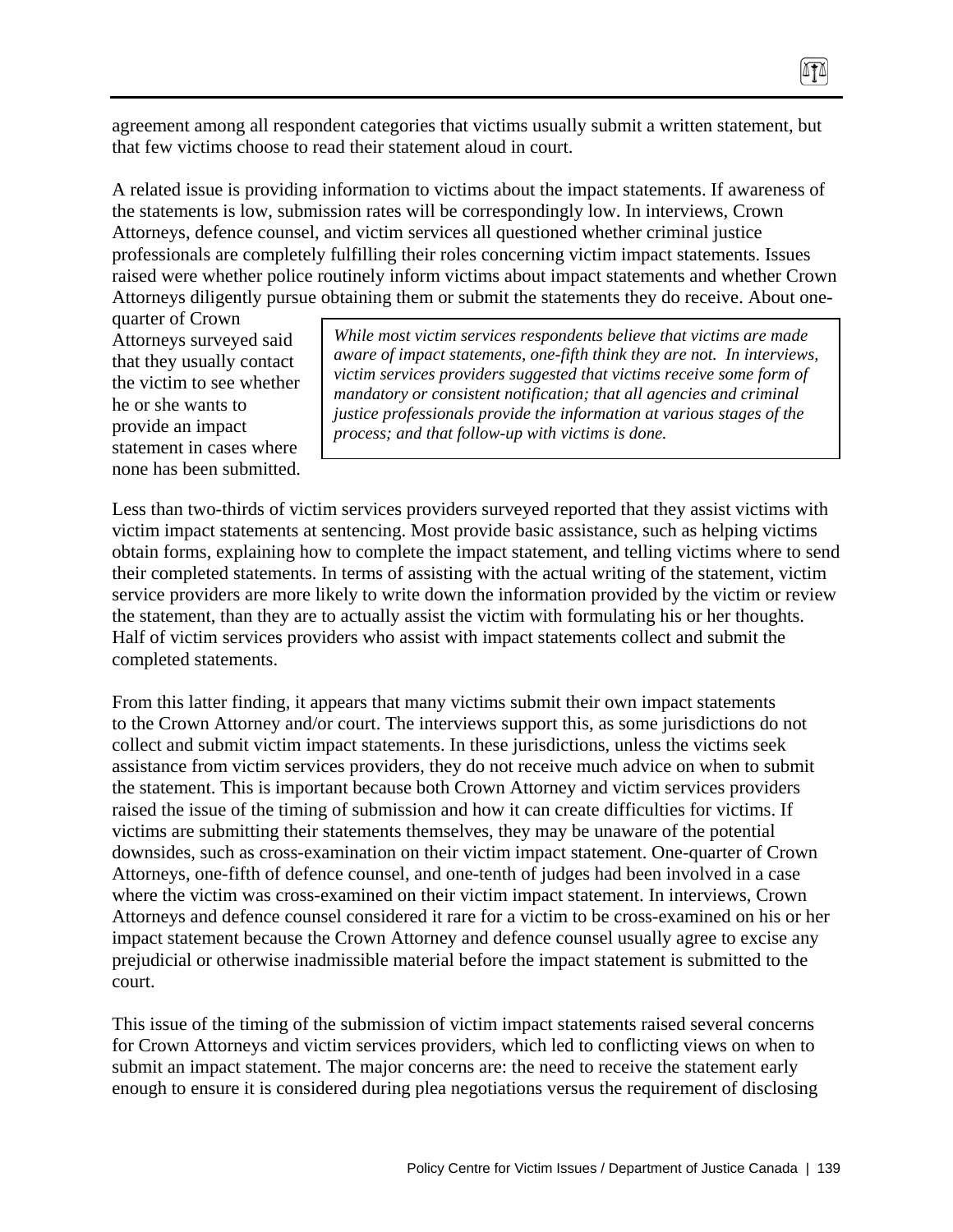the victim impact statement to the defence counsel and risking cross-examination of the victim on the statement during trial. Half of Crown Attorneys surveyed and several victim services providers in their interviews stressed the need to submit the statement early in the process in case a sudden guilty plea occurs; the statement can then assist the Crown Attorney in negotiations and can be used at sentencing. However, others (including 44% of Crown Attorneys surveyed) believe that the risk of cross-examination means that victim impact statements should only be submitted after a finding of guilt; in addition, waiting until later in the process allows the victim to prepare a more complete statement.

Judges reported somewhat uneven compliance with the 1999 amendments to the *Criminal Code*. Under these amendments, judges have certain responsibilities for how to handle victim impact statements: they must inquire before sentencing whether the victim has been advised of the opportunity to prepare a victim impact statement; and they must consider impact statements at sentencing. Judges were divided about whether they regularly inquire about victim notification; about half reported that they always or usually enquire, and the other half said that they only sometimes, rarely, or never do. Over four-fifths of judges reported that they use victim impact statements in determining the sentence. The same proportion of Crown Attorneys reported that they remind judges to consider victim impact statements in cases where they are submitted. According to the judges, they consider victim impact statements as they do other relevant information and use them to help determine the length of sentence and the severity of the offence. However, judges also noted in interviews that the use of victim impact statements is carefully circumscribed; while victim impact statements can provide relevant information, they do not and cannot influence sentencing to the extent that they express a desire for outcomes that differ from those defined by the *Criminal Code*. Crown Attorneys agreed with this perspective, commenting in interviews that while judges consider victim impact statements, they still must impose sentences that are consistent with the *Criminal Code* and case law. About half of judges who were surveyed reported disallowing parts of victim impact statements, usually for containing irrelevant or inappropriate information.

The different categories of criminal justice professionals had very different survey responses to whether there are obstacles or problems with victim impact statements. Four-fifths of defence counsel and half of Crown Attorneys reported obstacles or problems compared to one-third of victim services providers and one-fifth of police. For Crown Attorneys and defence counsel, the biggest obstacle or problem is the inclusion of inappropriate or irrelevant material in the victim impact statements, such as reciting the facts of the case, referring to the offender's alleged involvement in other criminal activities, or offering their views on sentencing.

A related issue to the inclusion of irrelevant information is the possible objection to the statement, or the cross-examination of the victim on their impact statement. About one-fifth of Crown Attorneys, victim services providers, and police respondents mentioned this as an obstacle to the submission of victim impact statements. In interviews, several Crown Attorneys said that the victim impact statement can be detrimental to the Crown Attorney's case; it can make the victim more vulnerable and strengthen the defence. Victim service providers who were interviewed expressed the concern that some victims do not prepare statements because they fear being questioned on its content. However, in looking at all victim service respondents' responses (i.e., both self-completed questionnaires and in person interviews), victim services providers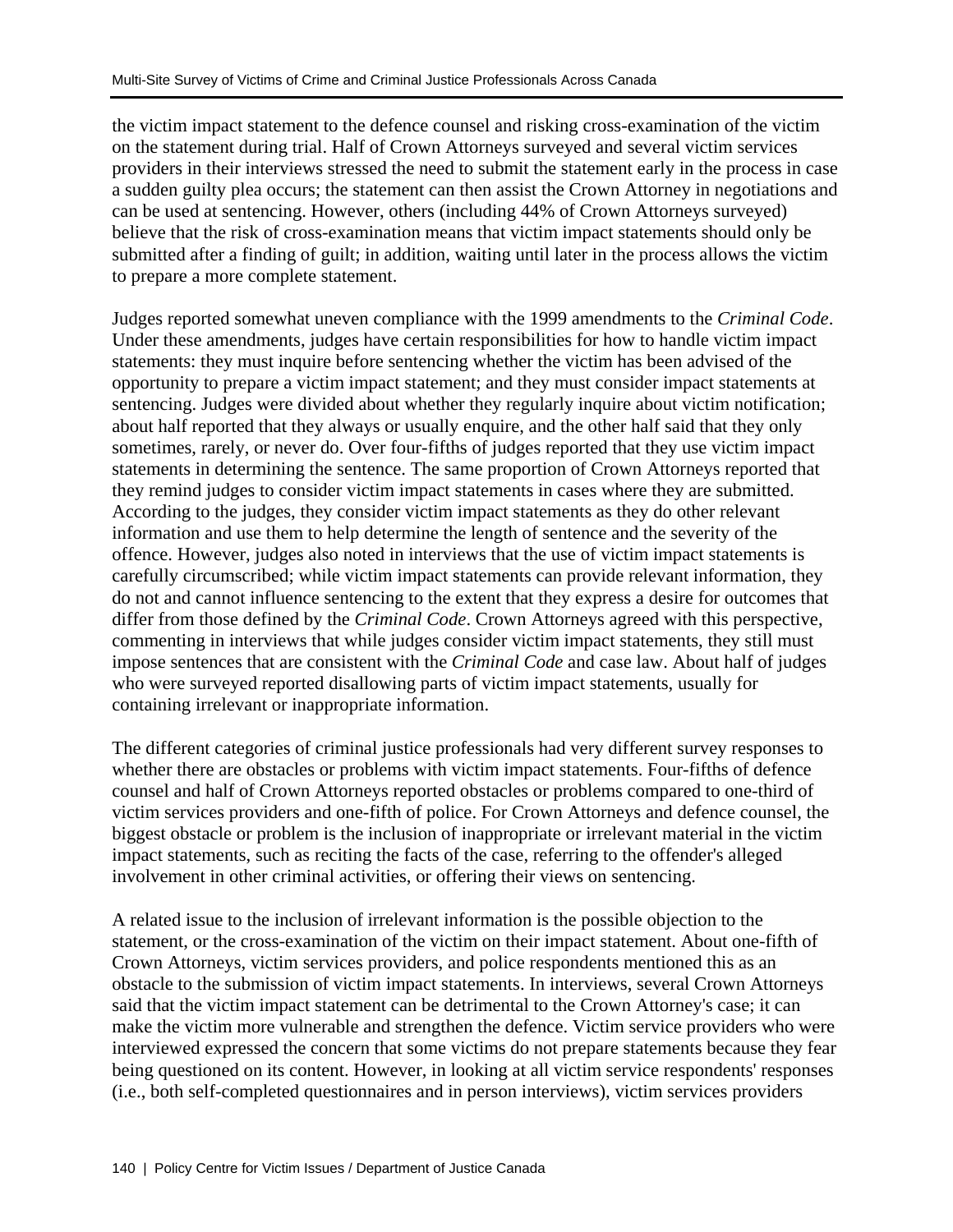have found the biggest obstacle to occur in the preparation of the statement because of a lack of guidance and information (32% listed this as an obstacle). Another third of victim services providers listed literacy or language as a major barrier.

 $\sqrt{10}$ 

In interviews, victim services providers commented on the benefits of victim impact statements. The most cited benefit was that these statements allow victims to express themselves and make the judge and offender aware of the crime's effect on them. Other benefits cited were: providing the victims with a sense of closure and serving a therapeutic purpose; and empowering victims and letting them feel that they are regaining some control. Victim services providers consider the decision to read the statement as very personal, but one that could serve to enhance the benefits listed above.

At parole, the victim can rely on the victim impact statement from sentencing and/or provide another statement to the parole board. According to parole survey respondents, victim impact statements used at sentencing are not always provided to the parole board. If they are provided, they are usually provided by the victim, followed by the court; the Crown Attorney; and CSC. About 10% or less of victim services respondents who assist victims with impact statements reported assisting victims with statements for use at parole board hearings. Victim services respondents indicated that victims usually submit a written statement to the parole board. Parole survey respondents indicated that the parole board considers all forms of victim statements provided - those from trial; formal victim statements submitted directly to the parole board; and other new or additional information that the victim might provide. NPB respondents reported that the Parole Board uses this information in a variety of ways, including in making risk assessments, in determining conditions, and in assessing the offender's progress. Most provincial parole board respondents simply stated that victim information is just one factor the parole board considers.

#### **Restitution**

According to two-thirds of Crown Attorneys and four-fifths of defence counsel surveyed, when requests for restitution are reasonable, restitution is usually ordered. According to judges who were surveyed, the key factors are the ability to quantify the losses and the offender's ability to pay. In cases where restitution is appropriate, nine-tenths of Crown Attorneys surveyed reported that they usually request restitution; similarly, three-quarters of defence counsel surveyed said that they usually agree to reasonable restitution requests. The difficulties come with enforcing restitution orders. Half of Crown Attorneys and two-thirds of probation officers regard restitution enforcement as difficult, as do one-third of defence counsel. According to all three groups, the inability of the accused to pay is the most common obstacle to enforcement. Enforcement is often not pursued because it requires a large expenditure of money to collect relatively small amounts of money. In addition, enforcement of each form of restitution, as a condition of probation or as a stand-alone order, presents unique challenges that can leave the impression of few consequences for failure to comply. Because the Crown Attorney must prove a wilful breach of a probation order, Crown Attorneys rarely bring charges in these cases, and even if they do, the typical result is a fine that is less than the restitution order itself. For stand-alone restitution orders, all three groups noted that enforcement requires the victim to engage in a difficult legal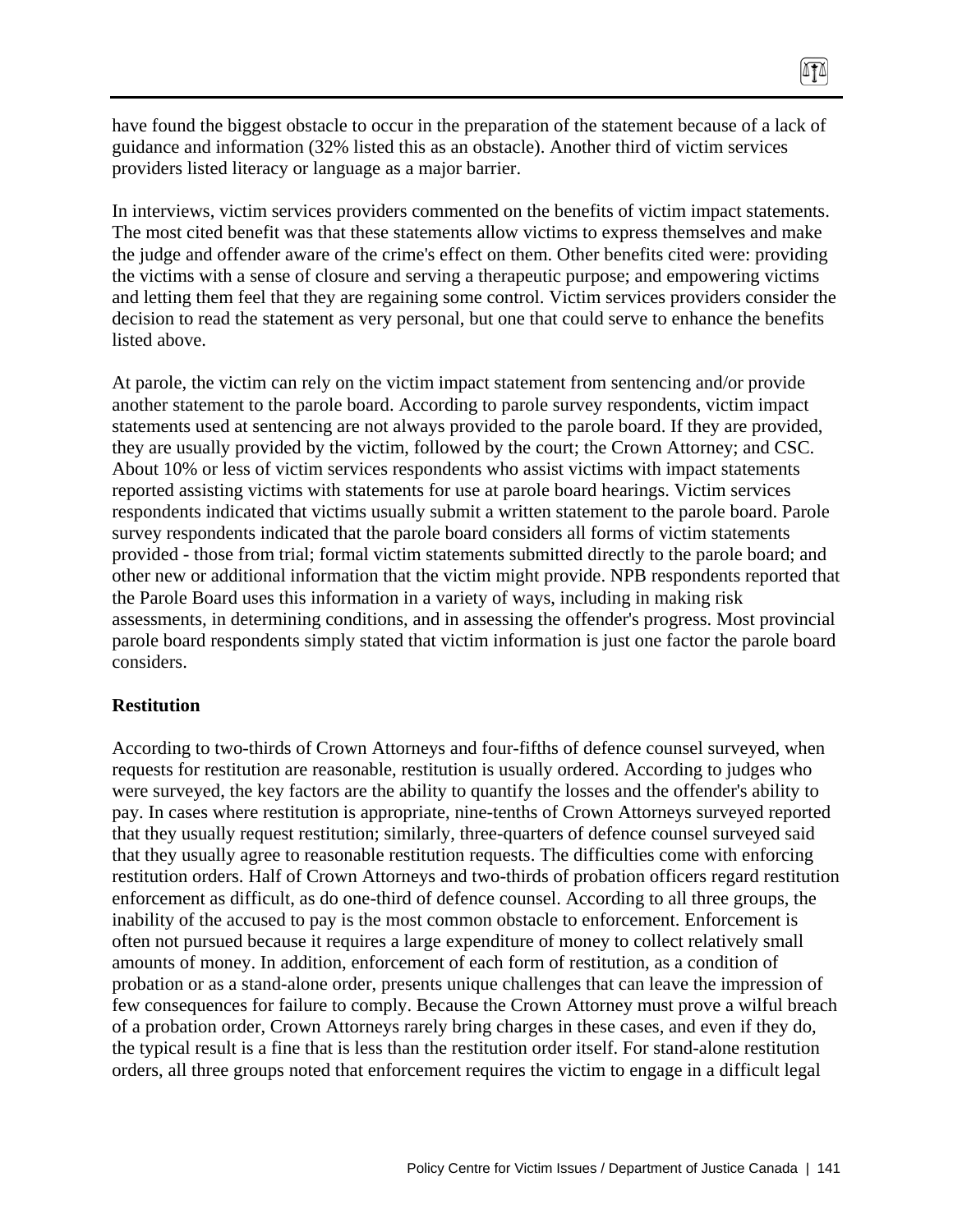process and bear all the costs of enforcement, which is not a realistic option for many victims of crime.

Victim services and advocacy group respondents also perceive obstacles to the use of restitution. In accordance with the primary reason for enforcement difficulties given by Crown Attorney and defence counsel, the most common obstacle mentioned was the offender's inability to pay. However, unlike these other groups, victim services and advocacy group respondents believe that restitution is under-used due to victims' lack of awareness and knowledge of restitution. If victims do not request restitution, Crown Attorneys and judges do not take the initiative and raise the issue on their own. In addition, the process for enforcing stand-alone restitution orders is too complex and costly for victims.

### **Victim Surcharge**

Under the *Criminal Code*, the victim surcharge is automatic in all cases except where the offender has requested a waiver and demonstrated that paying the surcharge would cause undue hardship. Almost 60% of judges surveyed reported that they generally apply the surcharge and the third who do not give the offender's inability to pay as the reason. A few judges said that they considered the surcharge to be inappropriate or questioned whether the funds are used to assist victims. Other criminal justice professionals surveyed disagreed about whether the surcharge is waived appropriately. Almost nine-tenths of defence counsel believe that it is, while over twothirds of Crown Attorneys and victim services believe that it is not. In interviews, those who believe that the waivers are appropriate see them as occurring when the offender is impecunious or incarcerated and unable to pay. They also reported that waivers only occur after an explicit defence counsel request or after the judge has already received information about the offender's financial situation and other relevant personal circumstances. On the other hand, those who believe that the surcharge is waived too often attribute the frequent waiver to judicial attitudes; the surcharge is not seen as an integral part of the justice system. They also noted that judges often waive the surcharge without an explicit request. When requests are made to waive the surcharge, few Crown Attorneys usually challenge these applications because they rarely have any information or proof to contest the reasons presented by the defence counsel as grounds for the waiver.

### **Conditional Sentences**

There is widespread agreement across all respondent groups surveyed that conditional sentences are appropriate in non-violent offences, but there is less support for their imposition in offences against the person, on the grounds that these offenders do not meet the basic criterion of posing no threat to the public. Defence counsel are more likely than other respondents to think that conditional sentences are appropriate.

Survey results show that conditions for the victim's safety are almost always requested by Crown Attorneys, agreed to by defence counsel, and granted by judges when conditional sentences are imposed. Nevertheless, about one-quarter of victim services providers and advocacy groups disagreed. In interviews, many victim services providers as well as some Crown Attorneys noted a lack of resources for supervision and enforcement of conditional sentences, with the consequence that offenders are not being adequately punished for breaches. They also suggested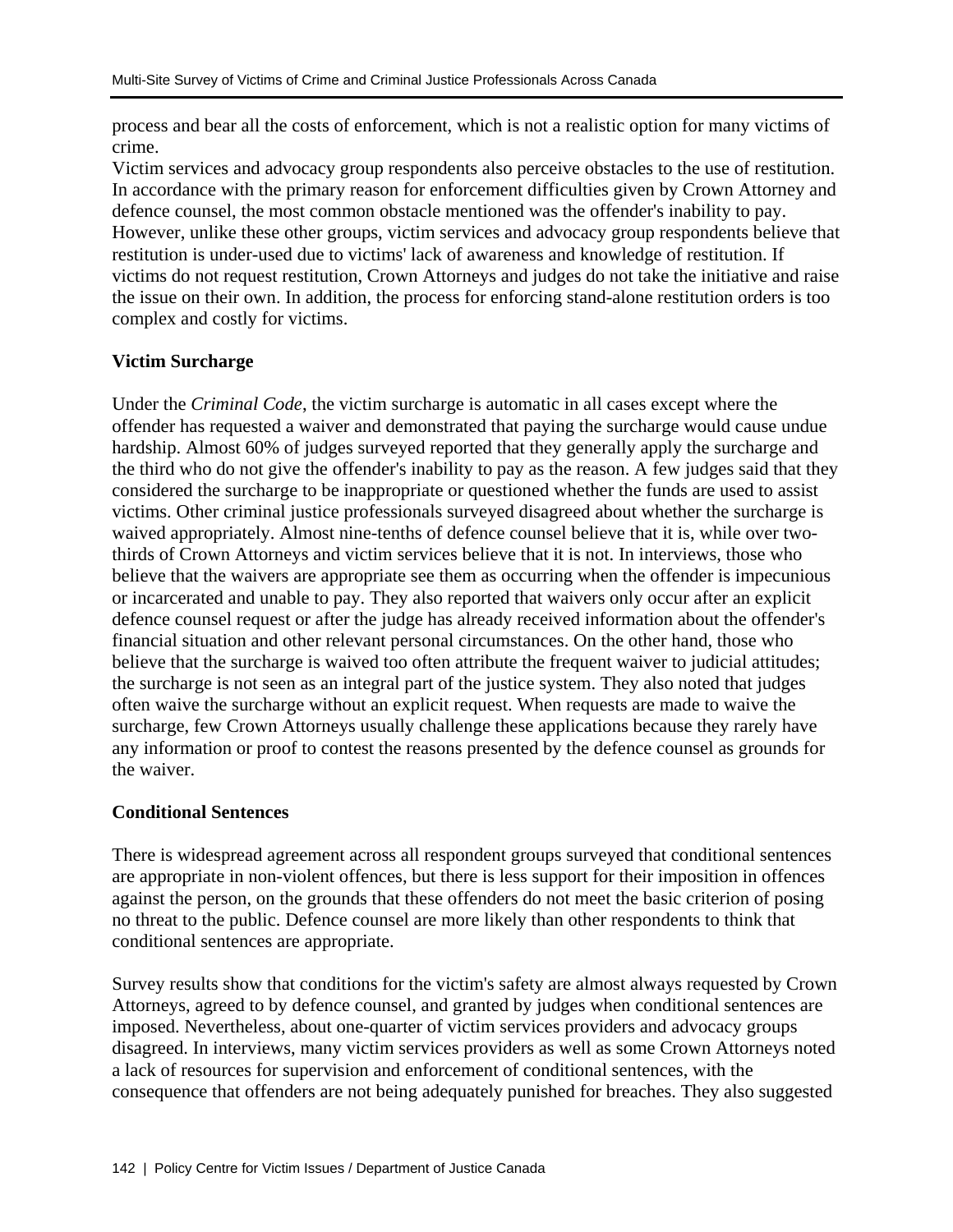that the conditions imposed on offenders serving conditional sentences are too lenient and do not sufficiently restrict their liberty.

TI

### **Restorative Justice**

Of the various categories of criminal justice professional surveyed, defence counsel were most likely to have participated in a restorative justice approach (58%), followed by Crown Attorneys (43%). Other criminal justice professionals reported less involvement. For example, about onesixth of police and one-tenth of victim services providers had participated in a restorative justice process. Among those who had not participated, the two most common explanations overall were that restorative approaches are not available or not yet widely used in their province; and that restorative justice had never arisen as an option or that they had never had a case suitable for restorative justice.

Respondents generally agreed that it is important to consult the victim in the decision to use a restorative justice approach, although it was also noted that the decision whether to proceed is not the victim's alone to make since some cases can affect entire communities. Restorative Justice, thus in principle, requires voluntary agreement of the victim, the accused and the community.<sup>40</sup> Survey respondents believe that restorative justice would be most effective in cases involving young offenders, first offenders, and minor property offences; in cases where the whole community is affected; and in cases where the victim consents to the process and the offender is motivated to participate. Respondents disagreed, however, on the appropriateness of restorative approaches in violent offences, citing doubts about their ability to adequately protect victims' safety.

# **Victim Participation at Parole**

Across all categories of parole respondents a small number mentioned that victims participate in the parole process. This would include requesting information, providing information, presenting a victim statement, or attending parole board hearings. This was true regardless of the seriousness of the case. Complementing these results, about three-quarters of parole respondents (NPB, provincial, and CSC) believe that there are obstacles to victim participation in the parole or correctional process. The main barriers cited by federal respondents are lack of funding to assist victims who want to attend hearings, lack of victim awareness of available support services, and obstacles in finding how victims can participate. Provincial parole board respondents consider the lack of victim awareness as the primary obstacle.

### **Impact of the** *Criminal Code* **Provisions**

Respondents identified numerous outcomes that they believe have resulted from the *Criminal Code* provisions. While all respondent groups included some comments on the limitations of the impact of the provisions, a larger proportion focused on positive accomplishments. The accomplishments receiving the most mentions from survey respondents are the creation of a more balanced criminal justice system through increased awareness of the concerns and interests

 $40$ Restorative justice in principle does require voluntary agreement of the victim, the accused and the community.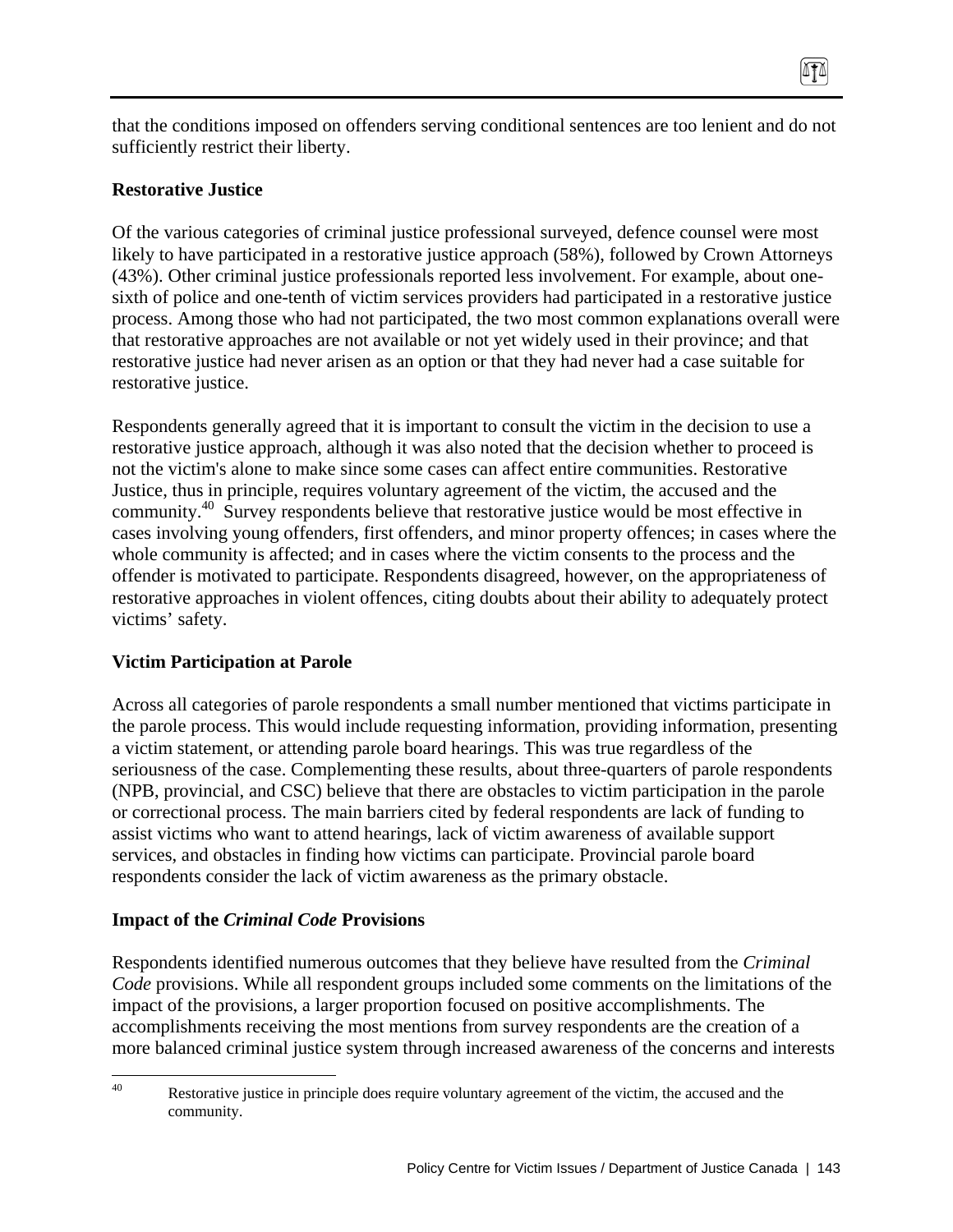of victims and the provision of more formal mechanisms to ensure that victims have opportunities to participate and have a voice in the system.

In interviews, respondents discussed these accomplishments further. Crown Attorneys and victim services providers believe that the increased profile of the victim has led to enhanced services and a system that responds better to victim needs. Judges commented that the provisions have led to a more uniform consideration of victims in the courts and increased respect for the system by the general public. In the survey, judges, Crown Attorneys, and victim services providers also expressed the view that victims are now more satisfied with the criminal justice system. They believe that the provisions have increased victim confidence in the system and willingness to participate; however, about an equal number of judges and defence counsel expressed concern that the provisions have increased victims' expectations about their role in the system and how their input might affect outcomes. These respondents worried that if these expectations are not met, victims will be disillusioned. A sizeable minority (one-quarter to one-tenth) of respondents believe that the provisions have accomplished little or nothing.

# **5.2 Results from the Victim Interviews**

# **Services Received by Victims**

Almost nine-tenths of victims who participate in these services received some sort of assistance, mostly from police-based, community-based, or court-based victim services. In terms of the types of assistance received, almost all victims received information about their case or the justice system, about half received assistance with counselling and witness support, and about 40% received help with preparing a victim impact statement. Victims considered counselling and emotional support, the provision of information, and general assistance from victim services as the most helpful aspects of the assistance they received.

Almost all victims were referred to the victim services organizations where they received services. The police served as most common referral source for police-based, court-based, system-based, and, to a lesser extent, community-based organizations. Over two-thirds of system-based and police-based organizations and just over half of court-based services initiated contact with the victims. For four-fifths of community-based organizations, victims reported initiating the contact.

Initiating contact with victims must be treated carefully. While half of victims said they would prefer victim services to take the initiative, about one-quarter would prefer to contact victim services themselves. Those who preferred to be contacted noted that victims are often too traumatized or embarrassed to call; however, those who would rather initiate contact themselves said that this allowed them to feel more in control and that they do not like being contacted by someone they do not know. Several victims suggested that both options be available to victims and that victim services only initiate contact with those who have given consent or after a reasonable period of time has passed without hearing from the victim.

In helping victims find the assistance that they need, victims stressed the importance of giving information about available services shortly after the crime. They also suggested using a variety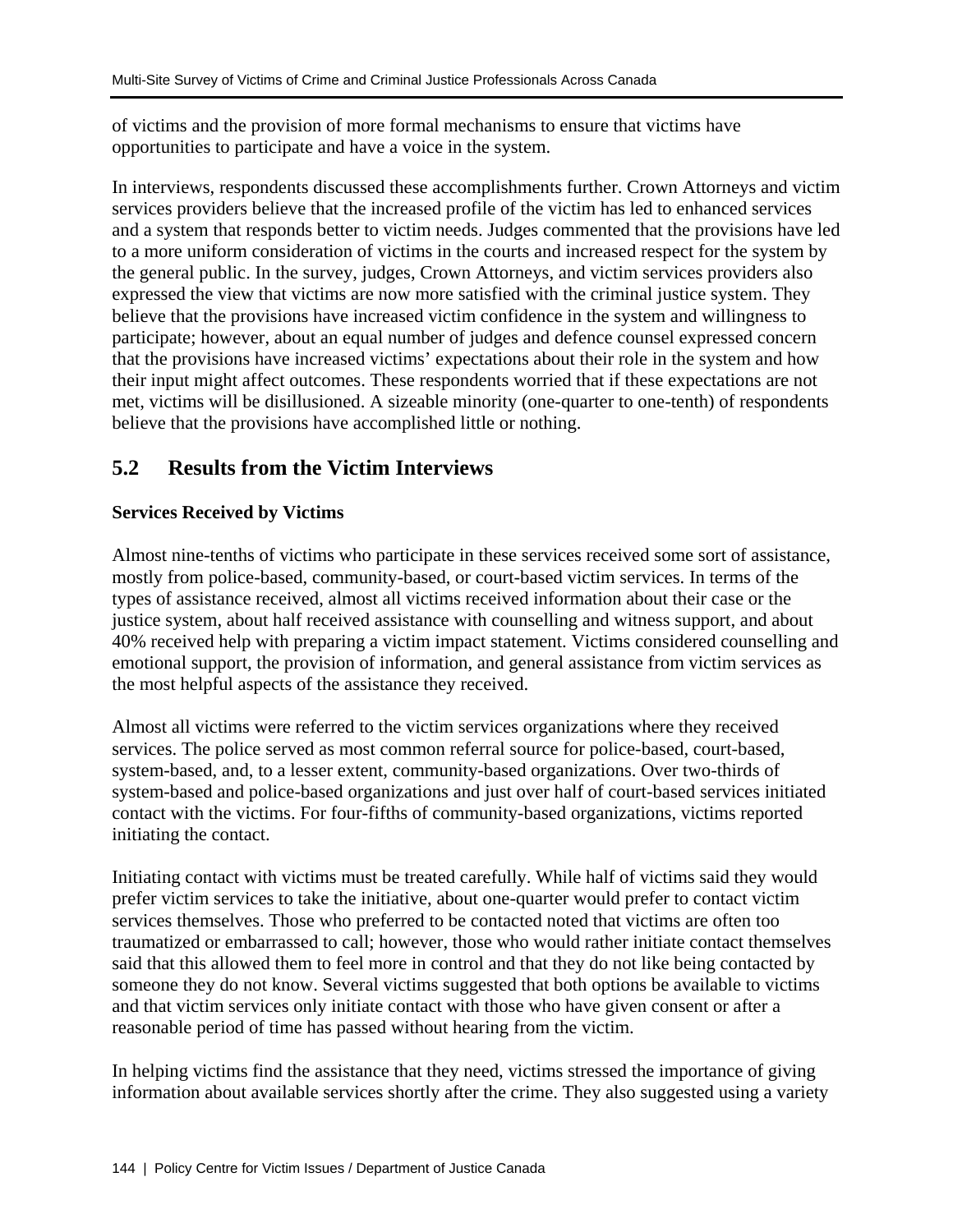of methods of communication, although more preferred oral to written, and several thought that more public education and outreach would be beneficial. Over two-thirds of victims who received services said that assistance was generally prompt. About 60% of victims reported receiving assistance within one week after requesting assistance.

 $\sqrt{10}$ 

#### **Information Received by Victims**

Victims were asked a series of questions about the nature of the information they received at various stages of the criminal justice process and how they received it. Overall, at all stages prior to incarceration and parole, between half and all of the victims to whom the questions applied reported that they received the various pieces of relevant information.

Those who were involved in a case where the suspect was charged were asked whether they were informed about their role in court as a witness, about the role of the Crown Attorney, and about the criminal justice system in general. Between 60% and 70% of these victims reported receiving this information, most often in person from victim services personnel. Likewise, two-thirds of victims in these cases reported that they were told whether the accused was released on bail. However, in cases were the accused was released, just over half were informed about when the accused was released and about conditions of release. Police were the main source of information about bail, and the information was most often provided by telephone. With respect to pleas, 60% of victims in cases where charges were laid were told whether the accused pleaded guilty; this information was equally likely to have come from the Crown Attorney, the police, and victim services, and was slightly more likely to have been provided by telephone than in person. However, about half of victims in cases where the accused pleaded guilty were told (most often by the Crown Attorney) whether any agreements had been made with the accused to plead guilty.

With three exceptions, all 36 victims involved in a case that went to trial were told whether there was a trial and about important trial dates. About two-thirds were told about changes in trial dates and given updates on their case, and all except seven were told the outcome of their case. Overall, victim services were the main source of information about trials, followed by the Crown Attorney, and this information was most frequently provided by telephone. However, about half of victims learned the outcome of the trial because they were present in court at the time of the disposition.

A large proportion of victims involved in a case where the accused pleaded guilty or was convicted reported that they were informed about the date of the sentencing hearing and about the sentence. In cases where the offender received probation, 80% of victims said that they were told whether conditions were placed on the offender. Victims most often found out this information from victim services or because they were present in court. If they were not in court, they were about equally likely to receive the information by telephone and in person.

Close to 60% of victims who were involved in a case where the offender was sentenced were told where the offender was incarcerated, while slightly more, 66% were told the date the sentence began and 80% were told the length of the sentence. In cases where the offender was moved, about one-third of victims were told the offender's new location; this latter piece of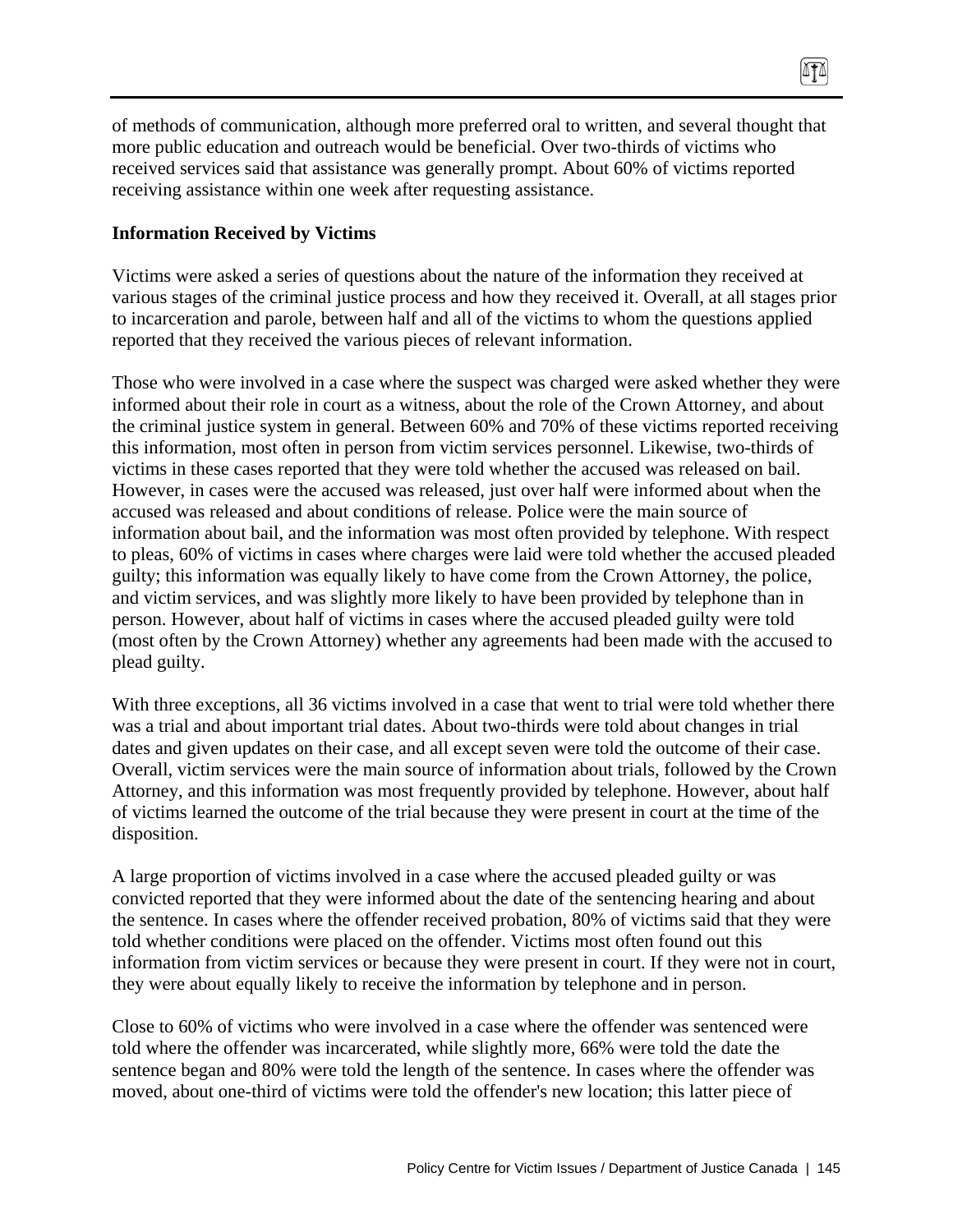information most often came from a victim liaison coordinator at a correctional institution, whereas information about where the offender was incarcerated came from a variety of sources, including the police, the Crown Attorney, or the victim liaison coordinator. Victims most often learned about the date the sentence began and the length of the sentence because they were present in court at the sentencing hearing. Except in instances where victims were in court, information about the offender's incarceration was most often provided by telephone.

Just under half of victims involved in a case where the offender was eligible for parole received information about the offender's eligibility. Of those involved in a case where a parole hearing had been set or had occurred, one-third were informed of the dates; and in instances where parole had been granted, about one-third were informed about release dates, conditions imposed on release, and the destination of the offender on release.

Overall, more than 60% of victims agreed that, in general, they received a sufficient amount and type of information, and that they received the information in a timely manner. Those who were dissatisfied most often explained that the information they received was limited, inaccurate, or confusing. Other sources of dissatisfaction included having to initiate contact with a criminal justice professional or seek out information on their own; and receiving inconsistent information because of turnover in the investigating officer, Crown Attorney, or victim services worker dealing with their case. Suggestions for improvement in information provision included, most commonly, regular contact and follow-up by police and Crown Attorneys to keep victims abreast of developments in their case; as well as providing information through a single source; providing information at the outset of the victim's involvement with the system; and providing more detailed information and more in print form.

When asked what kinds of information victims of crime most want to receive, victims most often mentioned updates on the status of the police investigation and their court case, followed by information about the criminal justice system in general. Victims were divided on the best way to provide the information; approximately equal numbers prefer to receive it in person and by telephone.

### **Consideration of Victim Safety at Bail**

While 75% of victims were aware that conditions of release could be placed on the accused, only 40% were aware that victim safety must be considered in release decisions. Victims disagreed about the clarity and completeness of the information they received about release decisions, with approximately equal proportions saying that some aspect of the information was unclear or incomplete and that there was nothing unclear or incomplete about it. Almost all of those in the former group explained that the problem was a lack of any information whatsoever on the subject.

About 40% of victims in cases where the accused was charged believe that their safety was considered in the decision about the possible release of the accused; about one-quarter believe that their safety was not considered. The latter group most commonly explained that the conditions placed on the accused were either insufficient or were not respected. About 70% of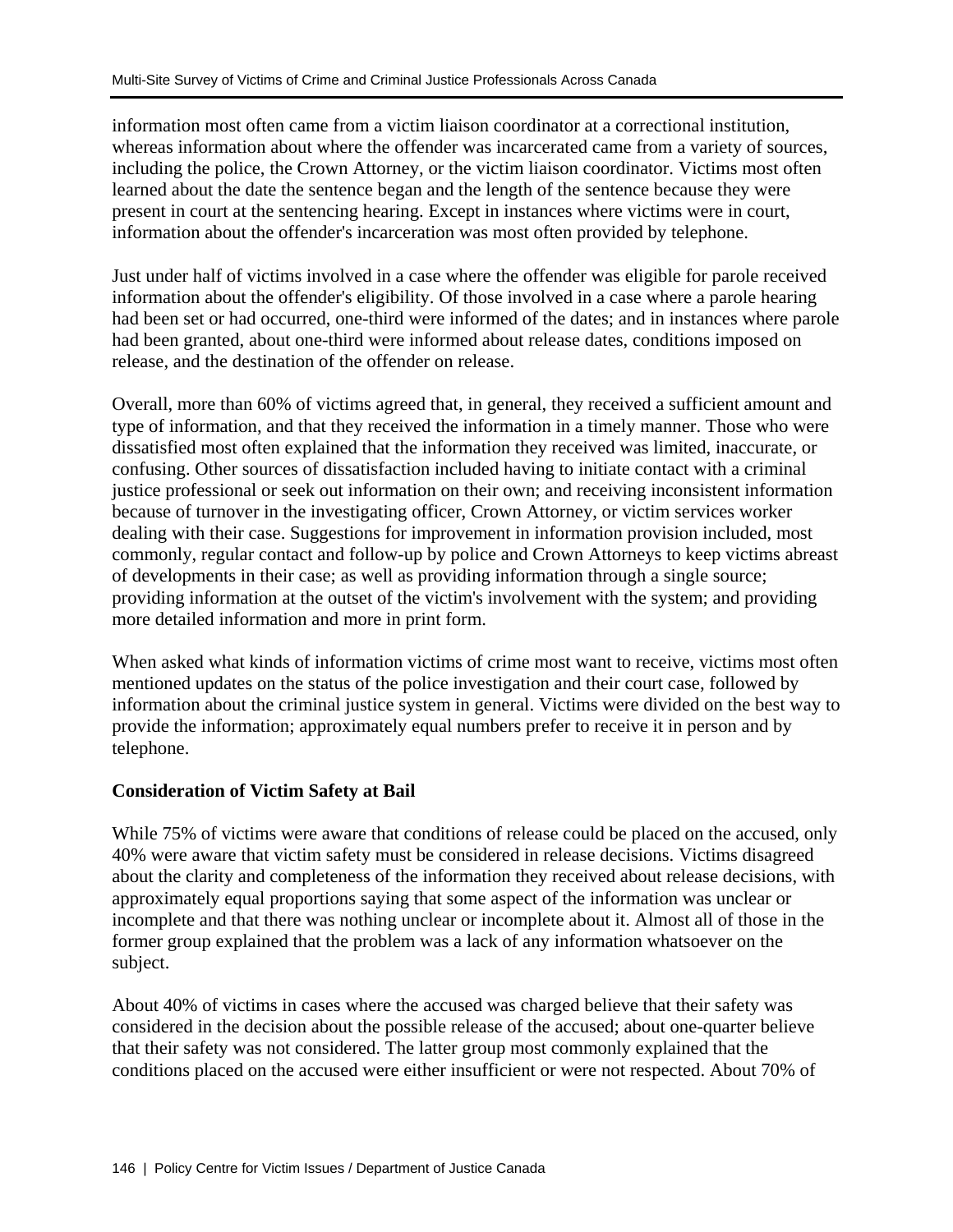those who had safety concerns made these concerns known, most often by mentioning them to police.

### **Experience with Testifying**

One-third of the victims who participated in this study were involved in cases that went to trial, and of these, two-thirds testified at the trial. With only a few exceptions, all of those who testified received help in preparing for testimony, most often from victim services. Just over half of those who testified reported that they felt prepared for it, and almost all of these victims attributed their preparedness to the support they received prior to and during testimony. Those who felt unprepared either felt frightened, threatened, or re-victimized, or said that they had inadequate time to prepare. Victims who did not testify at trial most commonly reported that their testimony was unnecessary because the Crown had sufficient physical evidence or that they

were not witnesses to the crime. When asked for ways to make testifying less stressful, victims most

*When asked for ways to make testifying less stressful, victims most often suggested better explanations of the court process and of what to expect in the courtroom, and improved protections or wider availability of existing protections.* 

 $\sqrt{10}$ 

often suggested better explanations of the court process and of what to expect in the courtroom, and improved protections or wider availability of existing protections.

Nine victims received information about provisions to facilitate testimony. Four of these victims actually received one or more of the protections (the remaining five did not testify, have not yet testified, or declined the aids). Of the four who received protections, three had publication bans and one was accompanied by a support person and granted a ban on cross-examination by the self-represented accused under section 486 (2.3). In addition, one victim who was not given information about the protections subsequently received a publication ban. The five victims were divided on the question of the effectiveness of these protections. Only two said that the protections helped them to testify.

### **Victim Impact Statements**

Almost four-fifths of victims received information on victim impact statements. Victim services usually provided the information, although one-fifth of victims received the information from police. This information was usually given in person or by brochure. The timing for the provision of this information varied. The most common times for receiving the information were: within one month after the crime occurred, around the time of the accused's arrest, and just before final disposition.

While most victims said that victim impact statements were adequately explained to them, about 40% reported that they found some aspect of the information on victim impact statements unclear or incomplete in some way. Those who found the information unclear offered a variety of reasons, however, none of the reasons were held by more than one-tenth of victims. These reasons included lack of clarity on what information could be included in the statement; not understanding how the court would use the statement; failure to notify about disclosure; and conflicting advice on when to complete the statement. However, when asked about specific types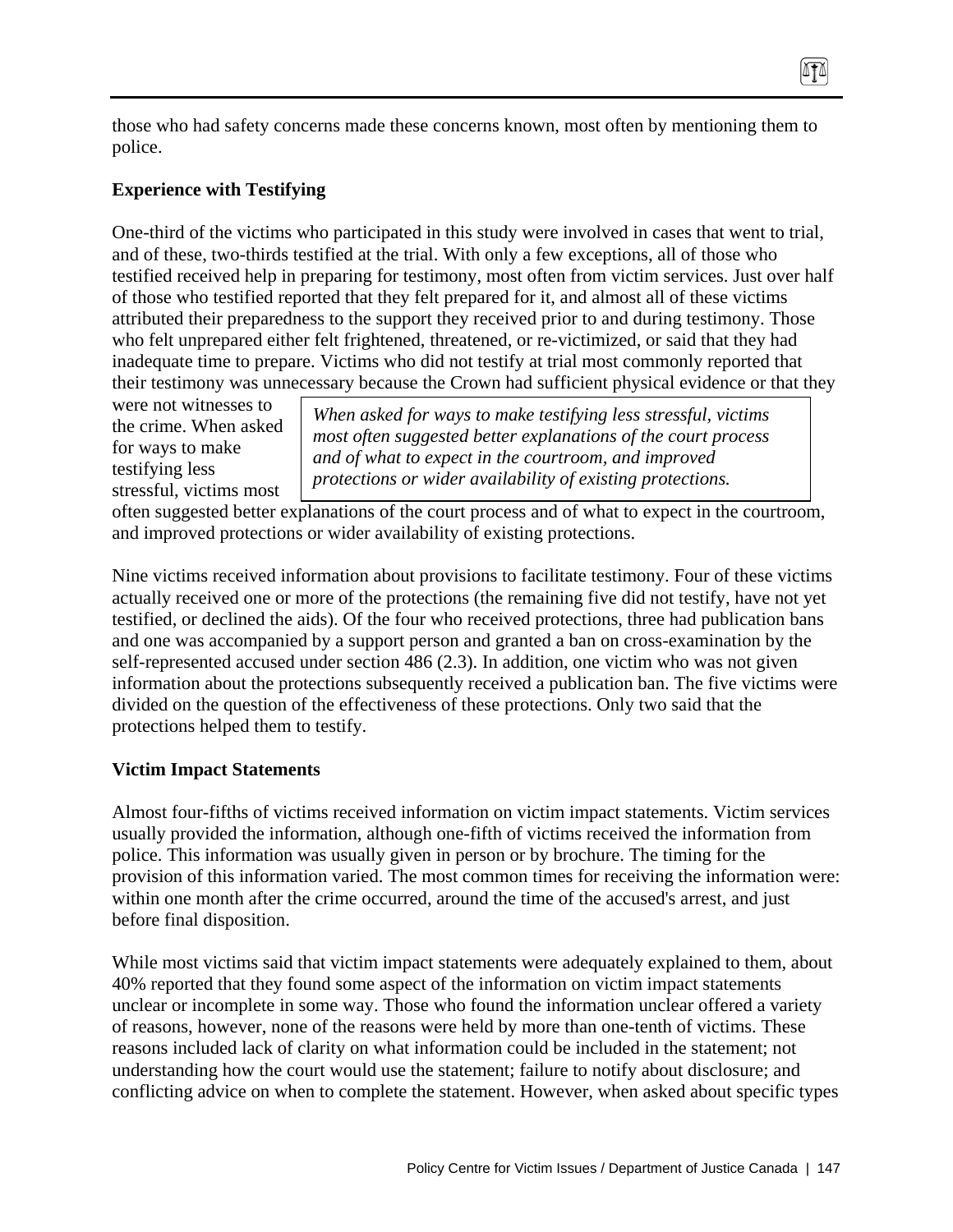of information, at least two-thirds of victims said that the information adequately explained what could be included in their statement, that the statement would be provided to the defence counsel and the accused, and how to complete the statement.

When discussing how best to provide victims with information on impact statements, about half of victims whose accused was charged said that information about victim impact statements should be provided through verbal communications (in person or telephone) so that victims can ask questions if needed. Opinion varied as to when victims should receive this information. Onequarter said that the information should be provided shortly after the crime is reported and onetenth immediately after the arrest of the accused so that victims can keep records of the crime's effect on them; however, one-tenth want victim services to let some time to pass so that the victim is less overwhelmed by the experience. About one-fifth of victims thought that the information should be provided close to the time of final disposition.

Almost two-thirds (66%) of victims involved in cases where someone was charged with the crime prepared a victim impact statement for sentencing. Close to two-thirds of these victims received some form of assistance, usually from victim services. Over two-thirds of these victims received a variety of types of assistance, including getting the forms, instructions on how to complete the statement, a review of their statement, and assistance with submission of the statement. In spite of this assistance, about half of victims who prepared a statement said that they had problems completing it. The most common problem was feeling unable to describe how the crime affected them; but several victims also mentioned not knowing what information they could include, having to revise their statement because of inappropriate information, and not knowing where to submit their statement. When asked about submitting their statement, twothirds said that they gave it to victim services. One-fifth submitted it early in the process, shortly after either the crime, the arrest of the accused or the laying of charges; and 54% submitted it just prior to the guilty plea or conviction.

Victims were asked a few questions about presenting their victim impact statement. Since 1999 victims can read their victim impact statements in court. Two-thirds (n=42) of eligible victims were told about this opportunity, and nine victims chose to read their statement. The most common reasons for not reading the statement were that the accused was not convicted and that the victim did not feel emotionally able to read his or her statement. Nine said that they were not made aware of this opportunity.

Two-thirds of victims who submitted a victim impact statement reported that they were satisfied with their opportunity to give their statement. One-third expressed dissatisfaction because they either objected to the content restrictions or wished they had read their statement. Seven victims in cases after 1998 wanted to read their statement but did not have the opportunity. Some were not informed that they could read their statement; others were not allowed to read their statement because of inappropriate content or because the accused was already receiving the maximum sentence. One victim was too intimidated by the offender's presence.

Eighty percent of the victims who prepared a statement were pleased that they did. About half commented that the statement gave them a voice, and about one-fifth valued the chance to let the judge and the accused know the effect of the crime. About 40% of victims whose victim impact statement was submitted to the court thought that the judge considered their statement. The most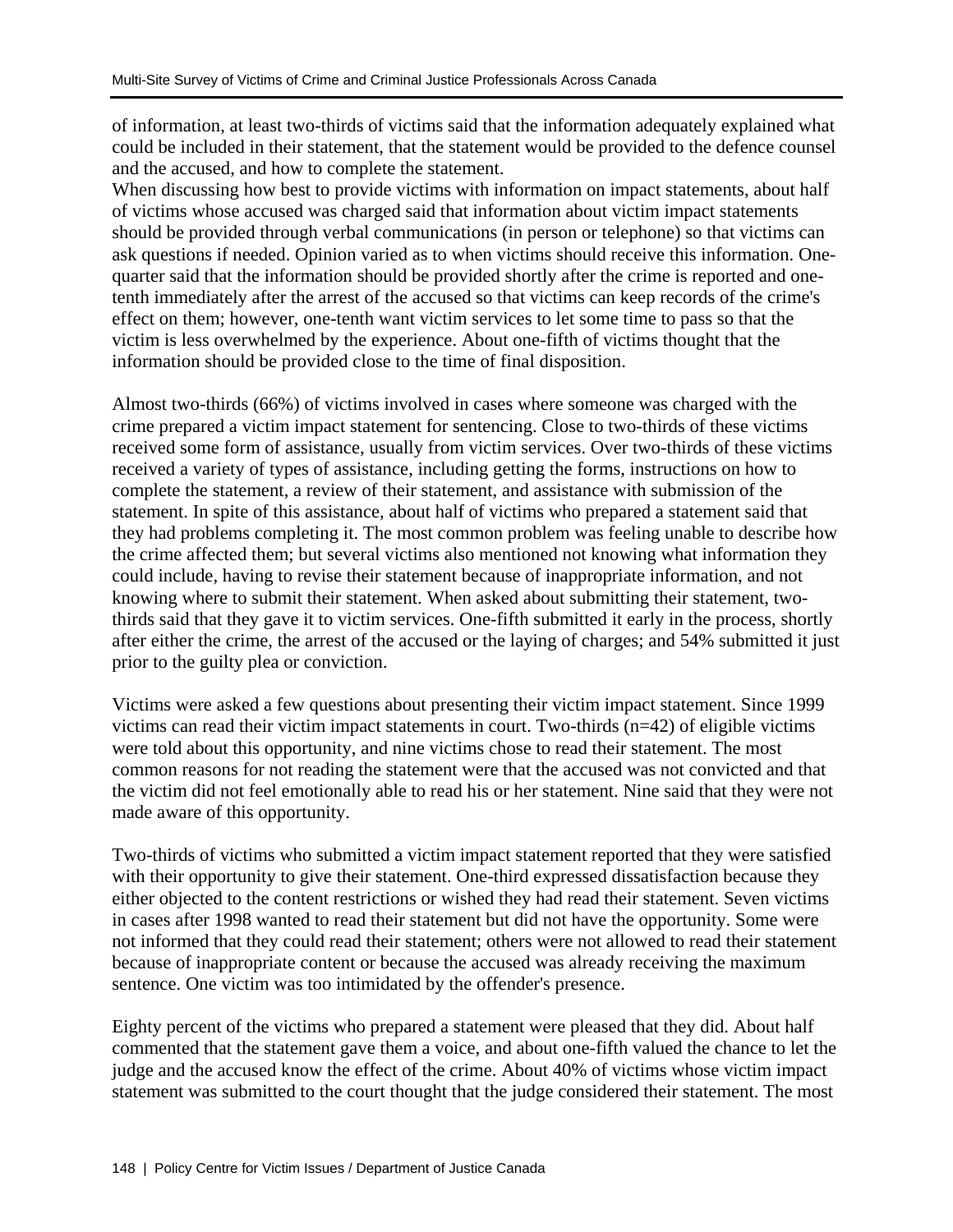common reason for believing that the judge did not consider the statement was the perception that the offender's sentence did not reflect the impact of the crime.

 $\sqrt{10}$ 

#### **Other** *Criminal Code* **Provisions and Restorative Justice**

Very few victims had experience with restitution, the victim surcharge, conditional sentences, and restorative justice. For example, 11 of 72 victims involved in a case where there was a conviction or guilty plea reported that restitution was ordered in their case; one reported that the offender paid the full amount of the order. Victims who were granted restitution mentioned encountering several difficulties with enforcing these orders, including not receiving the payment or the full amount of the payment; waiting longer than expected to receive the payment; not knowing what to do to enforce the orders; and not being informed of a payment schedule.

With respect to the victim surcharge, nine of 72 victims involved in a case where there was a conviction or guilty plea reported being aware of the surcharge, and of these, three reported that the offender in their case was ordered to pay the surcharge. As for conditional sentences, just under one-quarter of victims  $(n=17)$  involved in cases where the accused was convicted or pleaded guilty reported that such a sentence was imposed in their case. These victims were equally split between those who agreed with the sentence and those who disagreed. Almost all of the victims said that they were informed of the details of the sentence.

Finally, three victims reported that they received information about restorative justice, and none reported that restorative justice was used in their case.

### **Overview of Victim Experiences in the Criminal Justice System**

Victims were divided on the consideration victims are given by the criminal justice system. Half rated the system as good, while just over one-quarter considered it to be poor. One-fifth said that the system's consideration of victims fell somewhere in between. Most of the remaining victims did not respond. Those who gave the system positive marks based this impression largely on their experiences with individuals in the system (i.e., their victim service provider, the Crown Attorney, the police). Most of the victims who commented on police and victim services said that they were helpful and understanding of victim needs. Victims were split in their views of the Crown Attorneys. Some appreciated the job done by the Crown Attorney, but others wanted more time with the Crown Attorney and more explanation of the process.

When commenting on the system as a whole, most victims provided critical comments that covered a range of issues. About one-fifth of victims believe that the system favours the accused and does not hold criminals accountable for their actions. About the same number believe that the system does not treat victims with respect. These victims felt ignored by the system and believe that a lack of understanding and compassion permeates the criminal justice process. About one-tenth of victims mentioned the need for more financial assistance or victim compensation for victims, such as paying for transportation to court, and the need for more information about the criminal justice system.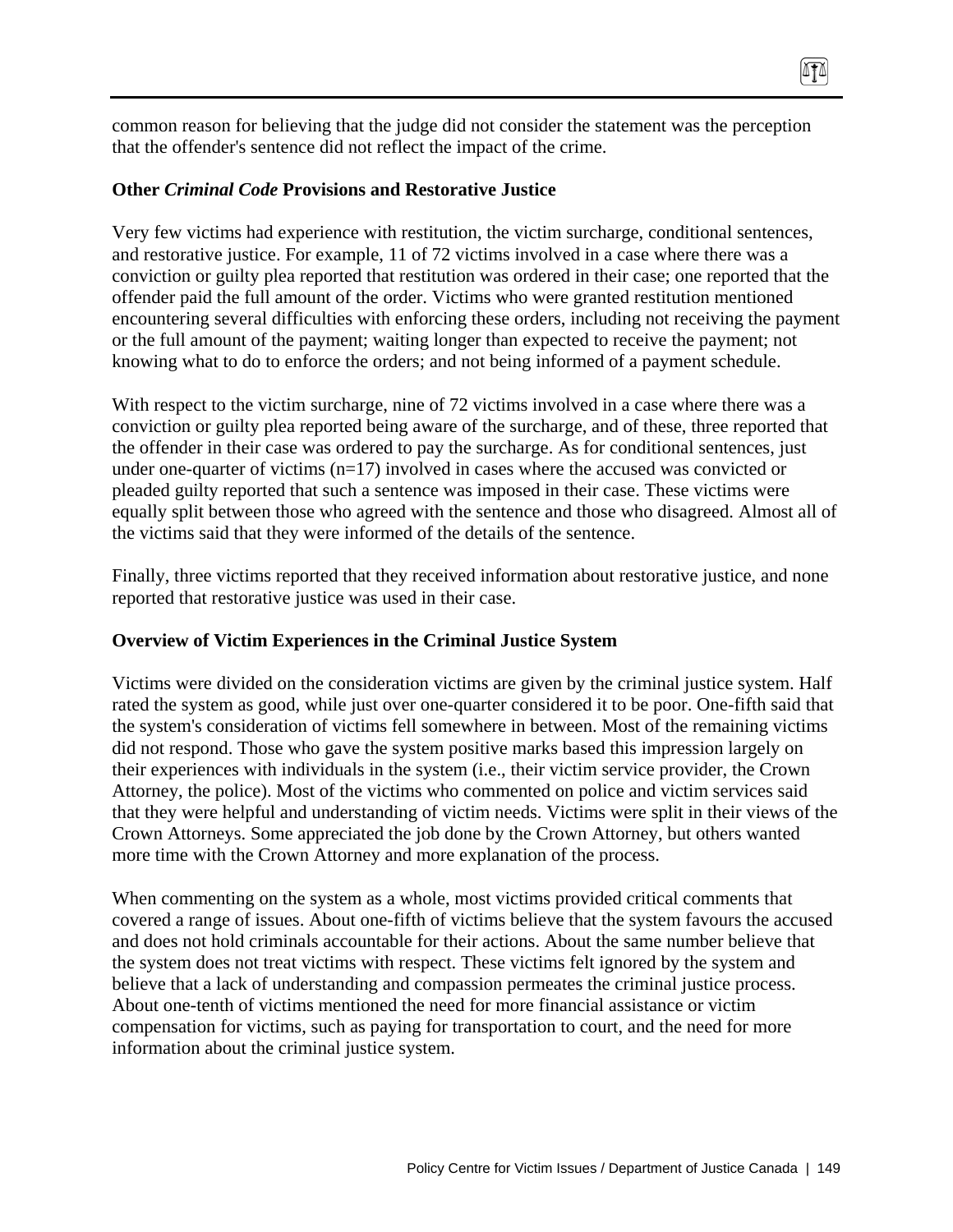To conclude, this multi-site survey was undertaken to provide information on a broad range of issues related to victims and criminal justice professionals with respect to the criminal justice system and recent reforms to benefit victims of crime. These findings are intended to inform the work of the Policy Centre for Victim Issues, Department of Justice Canada, and assist in identifying new areas of research as well as potential areas for future reforms.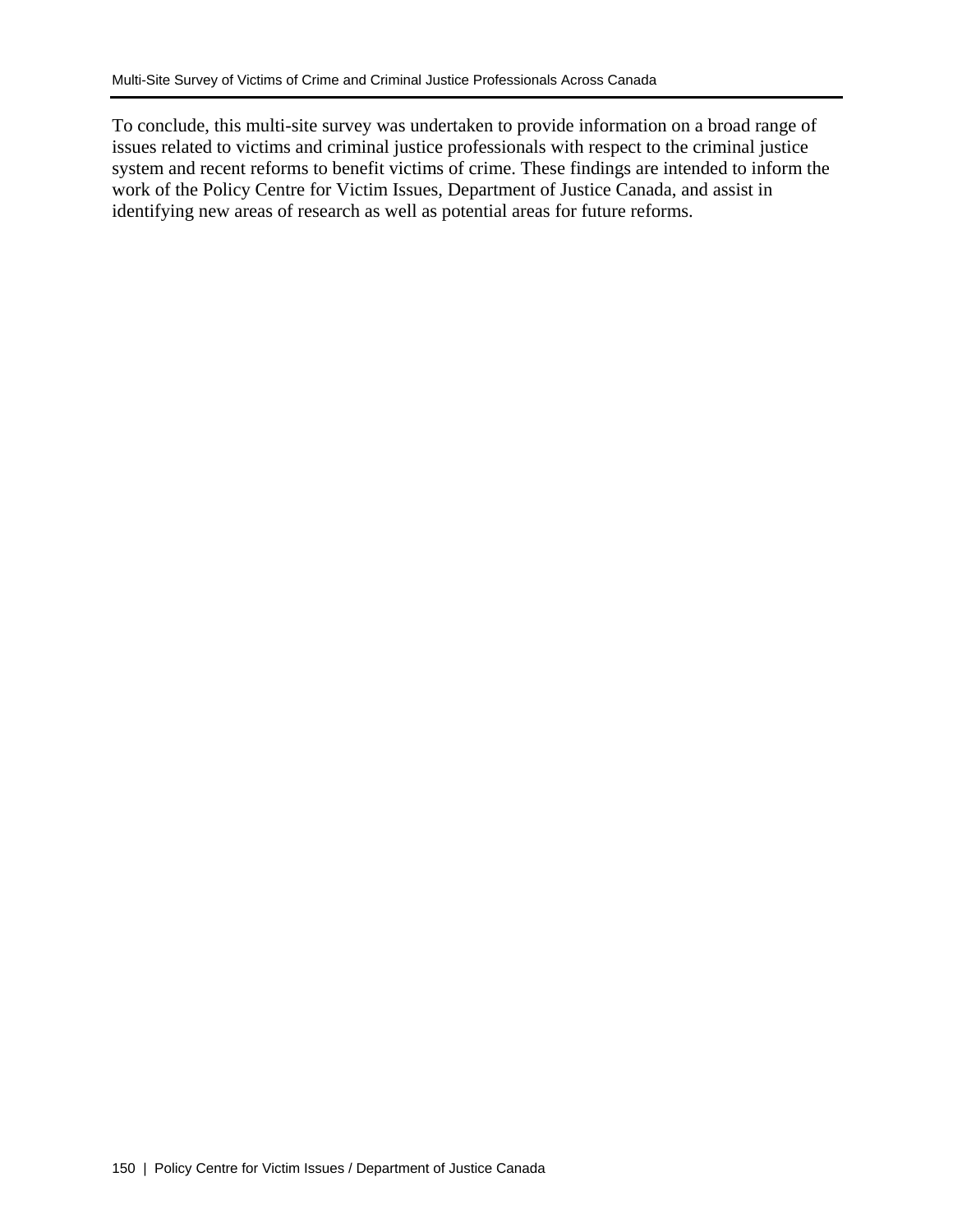# Appendix A

The Canadian Statement of

Basic Principles of Justice for

Victims of Crime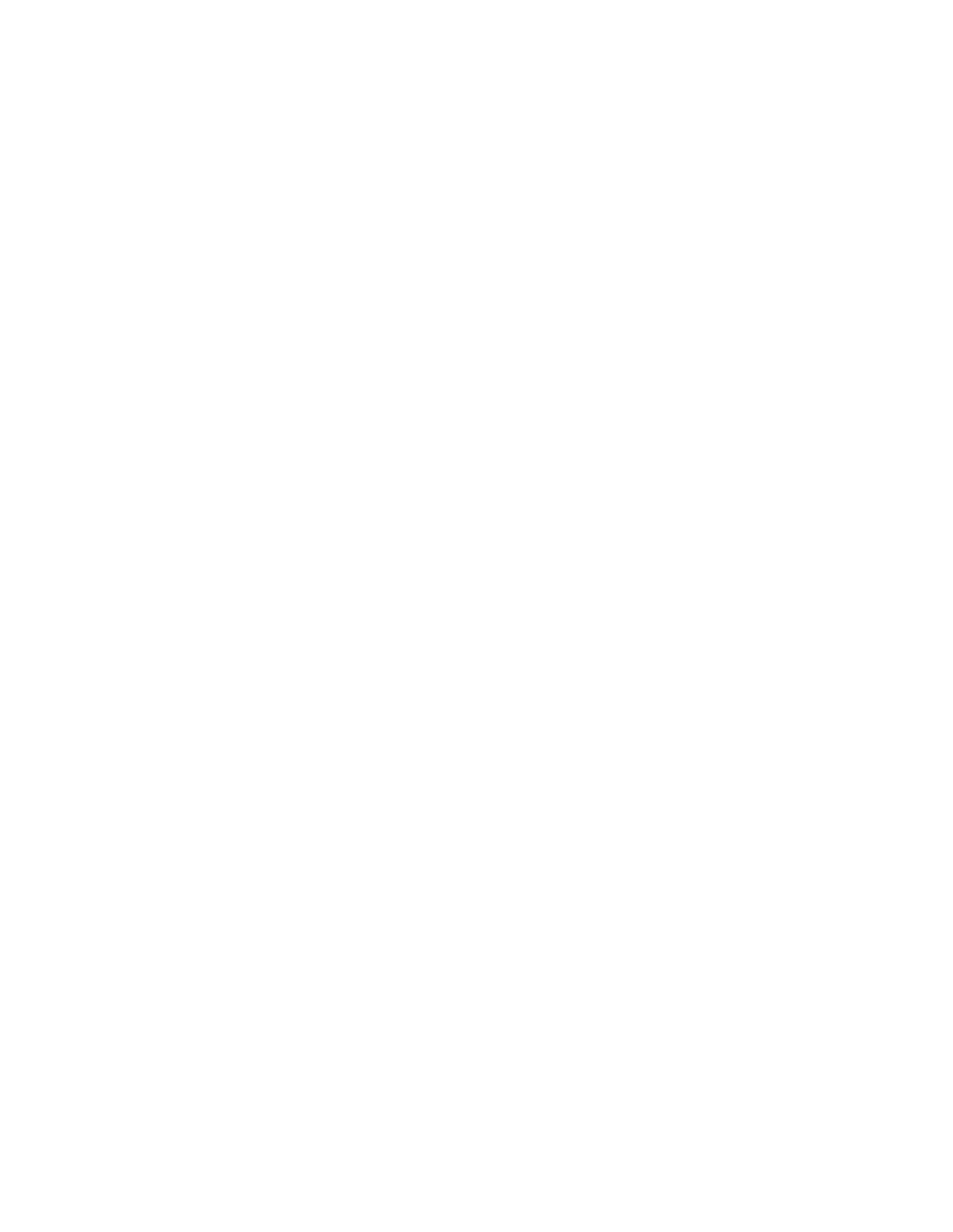## **THE CANADIAN STATEMENT OF BASIC PRINCIPLES OF JUSTICE FOR VICTIMS OF CRIME**

In honour of the United Nations' Declaration of Basic Principles of Justice for Victims of Crime, and with concern for the harmful impact of criminal victimization on individuals and on society, and in recognition that all persons have the full protection of rights guaranteed by the Canadian Charter of Rights and Freedoms and other provincial Charters governing rights and freedoms; that the rights of victims and offenders need to be balanced; and of the shared jurisdiction of federal, provincial, and territorial governments, the federal, provincial, and territorial Ministers Responsible for Criminal Justice agree that the following principles should guide the treatment of victims, particularly during the criminal justice process.

The following principles are intended to promote fair treatment of victims and should be reflected in federal/provincial/territorial laws, policies and procedures:

- 1. Victims of crime should be treated with courtesy, compassion, and respect.
- 2. The privacy of victims should be considered and respected to the greatest extent possible.
- 3. All reasonable measures should be taken to minimize inconvenience to victims.
- 4. The safety and security of victims should be considered at all stages of the criminal justice process and appropriate measures should be taken when necessary to protect victims from intimidation and retaliation.
- 5. Information should be provided to victims about the criminal justice system and the victim's role and opportunities to participate in criminal justice processes.
- 6. Victims should be given information, in accordance with prevailing law, policies, and procedures, about the status of the investigation; the scheduling, progress and final outcome of the proceedings; and the status of the offender in the correctional system.
- 7. Information should be provided to victims about available victim assistance services, other programs and assistance available to them, and means of obtaining financial reparation.
- 8. The views, concerns and representations of victims are an important consideration in criminal justice processes and should be considered in accordance with prevailing law, policies and procedures.
- 9. The needs, concerns and diversity of victims should be considered in the development and delivery of programs and services, and in related education and training.
- 10. Information should be provided to victims about available options to raise their concerns when they believe that these principles have not been followed.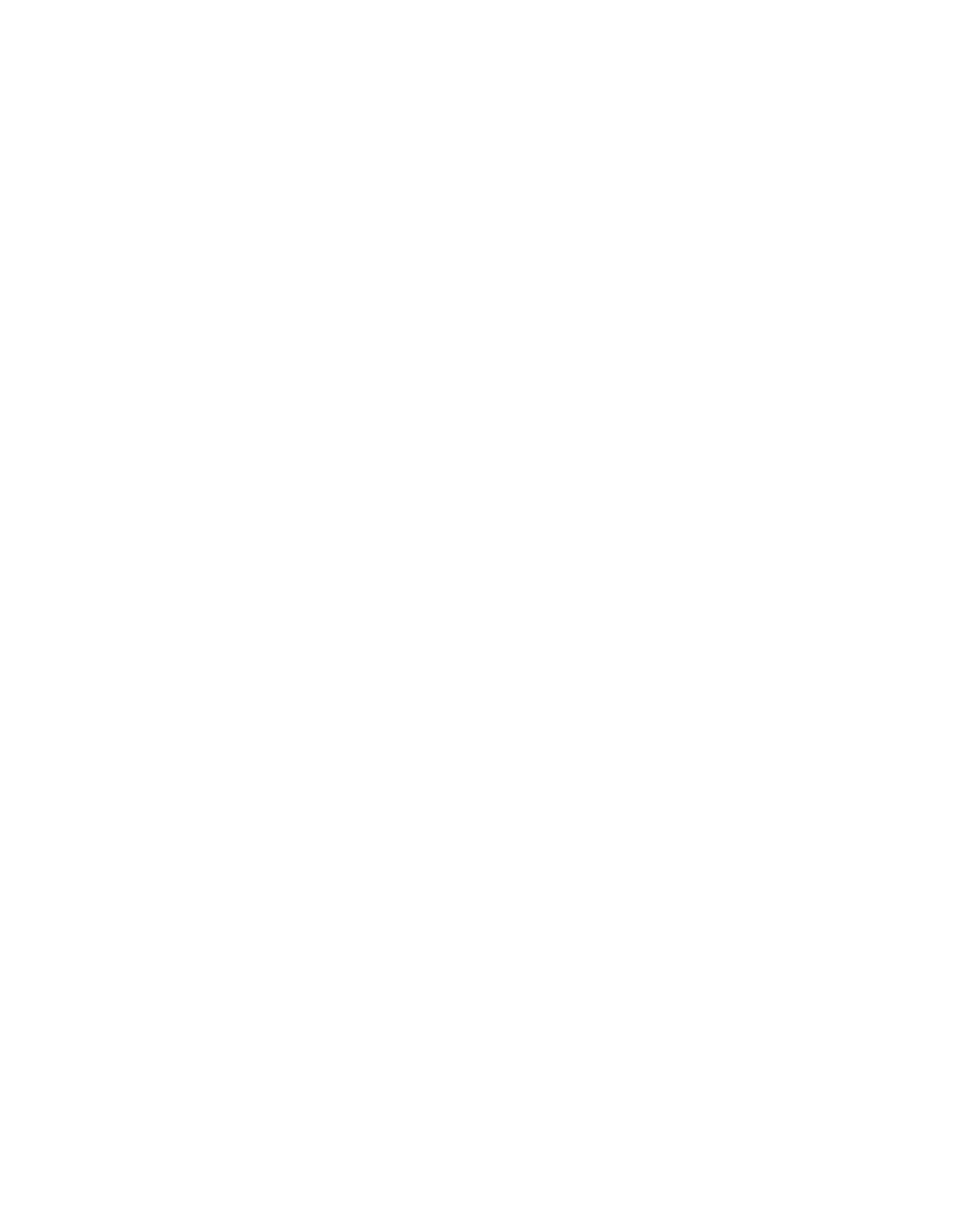Appendix B

Letter of Introduction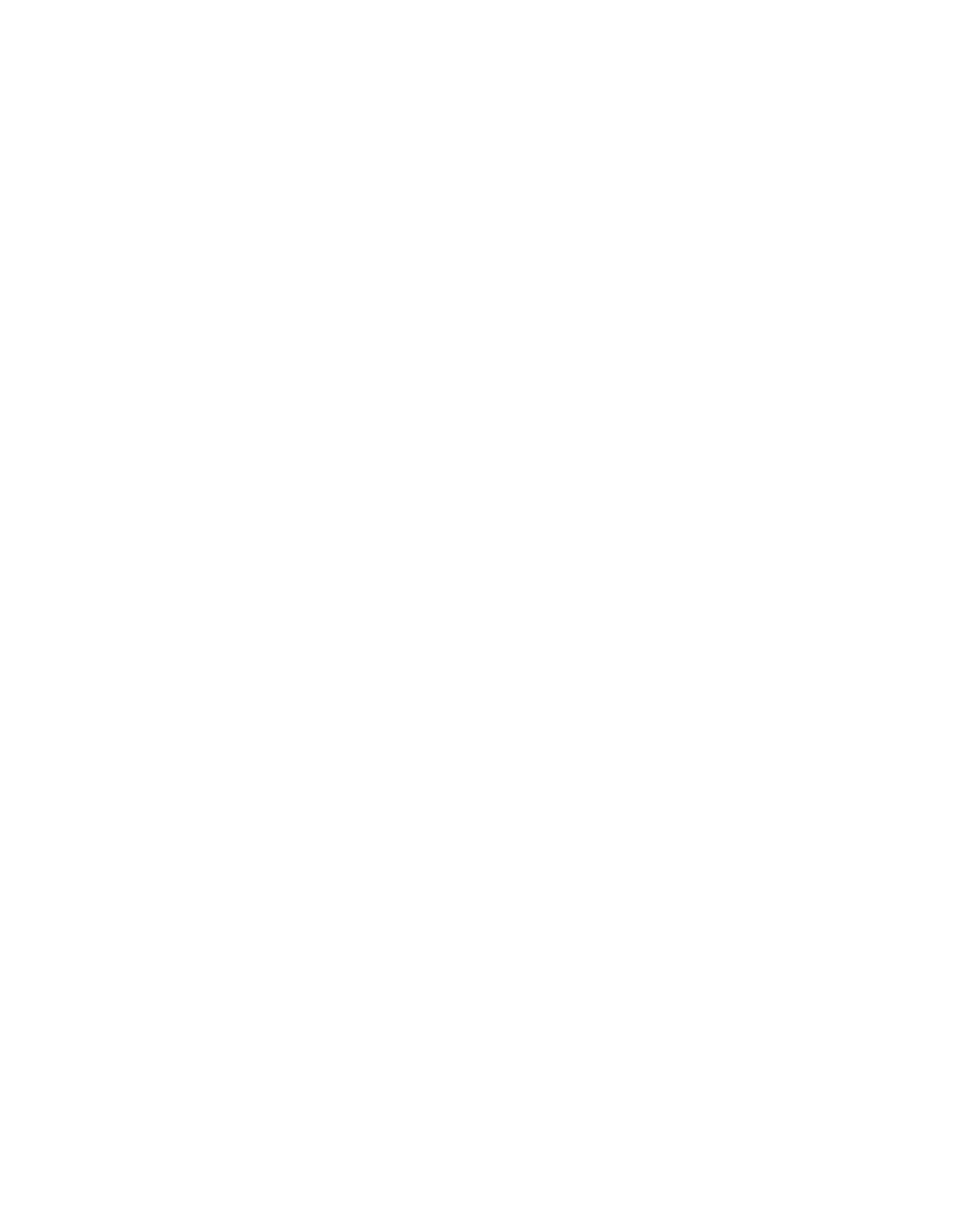January 21, 2003

The Department of Justice Canada has recently launched a multi-site study seeking insight on a wide range of issues with respect to the criminal justice system as it pertains to victims. The purpose of this study is to gather factual information from criminal justice professionals (Crown, judiciary, defence counsel, police officers, parole/probation, advocacy, victim services) on their use of recent reforms (Bill C-79) with respect to victims of crime in the criminal justice system as well as information on any impediments to the implementation of these reforms. This study is being undertaken with the endorsement of the Federal/Provincial/Territorial Working Group on Victims of Crime. Prairie Research Associates (PRA Inc.; www.pra.ca), an independent research company, has been engaged by the Department of Justice Canada to conduct this study.

Bill C-79 is intended to enhance the role of the victims in the criminal justice system, expand their opportunity to describe the impact of crime on their lives, and ensure their privacy and safety are considered in decisions affecting them. The information obtained from this research will be used to assess the success of and barriers to implementing this new legislation. Further, insights from this study will generate evidence to inform future legislative reforms and policy changes. The information provided to PRA will be analyzed and forwarded to the Department of Justice. To ensure anonymity of respondents, individual responses will remain with PRA to be shredded once the analysis has been completed

This letter is being sent to inform you of the study and to ask for your assistance in this research. Since this is a broad study involving contact with many individuals across Canada (approximately 1,500), we are asking that you inform your colleagues and staff that this study is being conducted.

It is very important that the views of criminal justice professionals be represented in this research in order to make the revisions necessary to best serve the victims. I hope that we can have your support, as well as that of your colleagues, in ensuring that this research contributes meaningfully to the Victims of Crime Initiative.

PRA will be following up with you or a designate in the next two or three weeks. In the meantime, if you have any questions with respect to this research, please contact either Anna Paletta at the Department of Justice (613-941-4142), or Danielle Muise at PRA (613-233-5474).

Sincerely,

Roberta Russell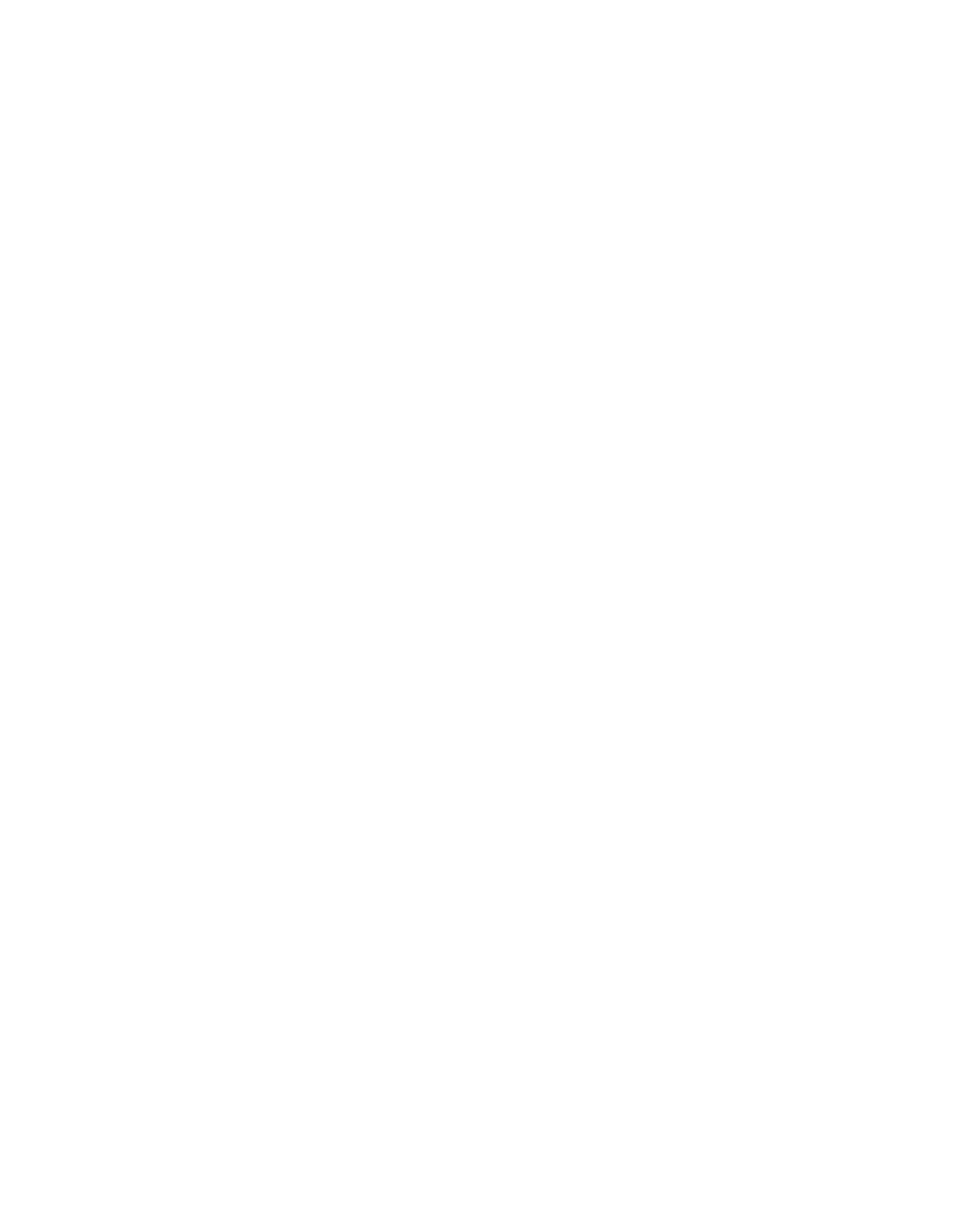Appendix C

# Interview Guides and

# Self-Administered Questionnaires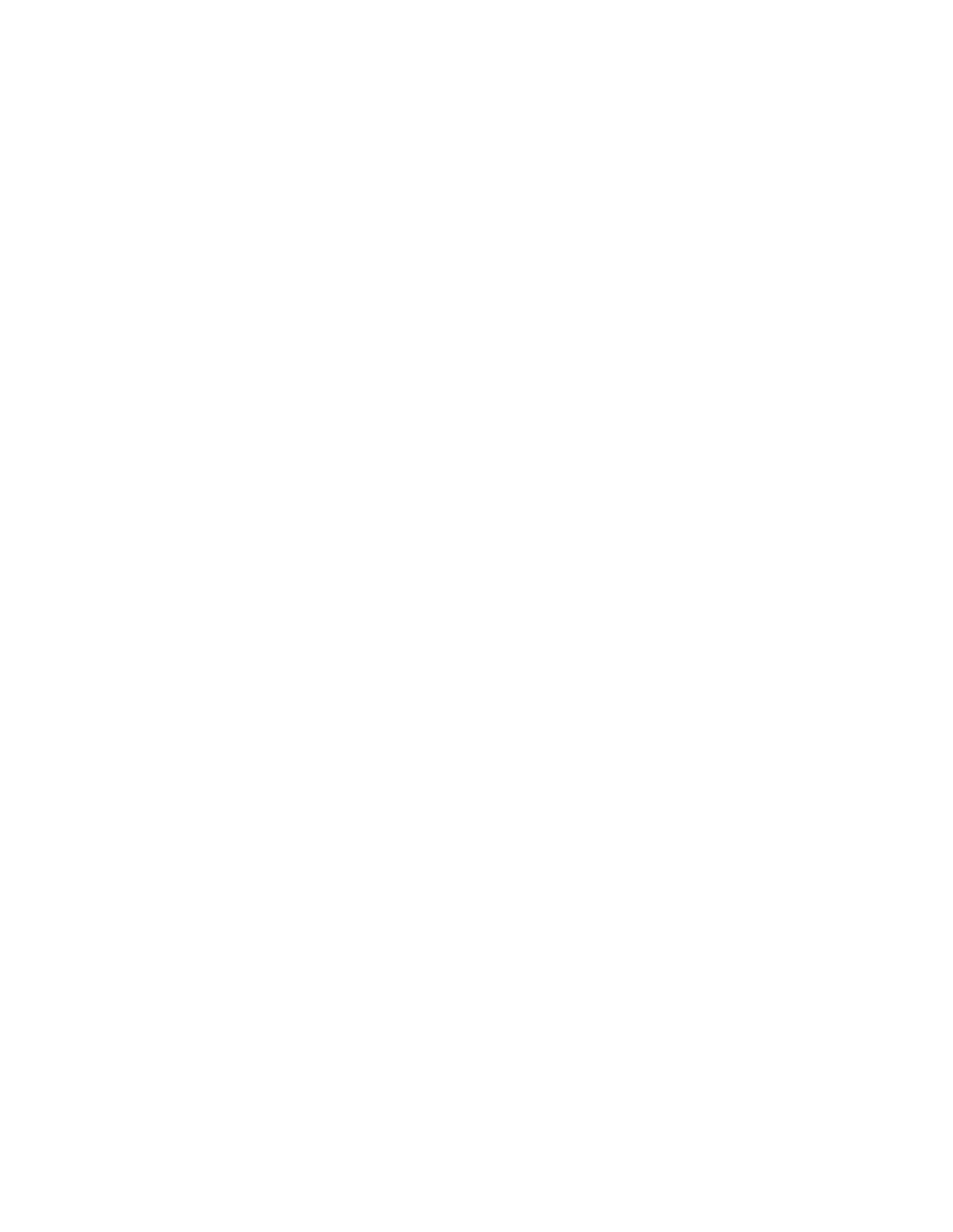# Interview Guide for Victims of Crime

 $\boxed{1}$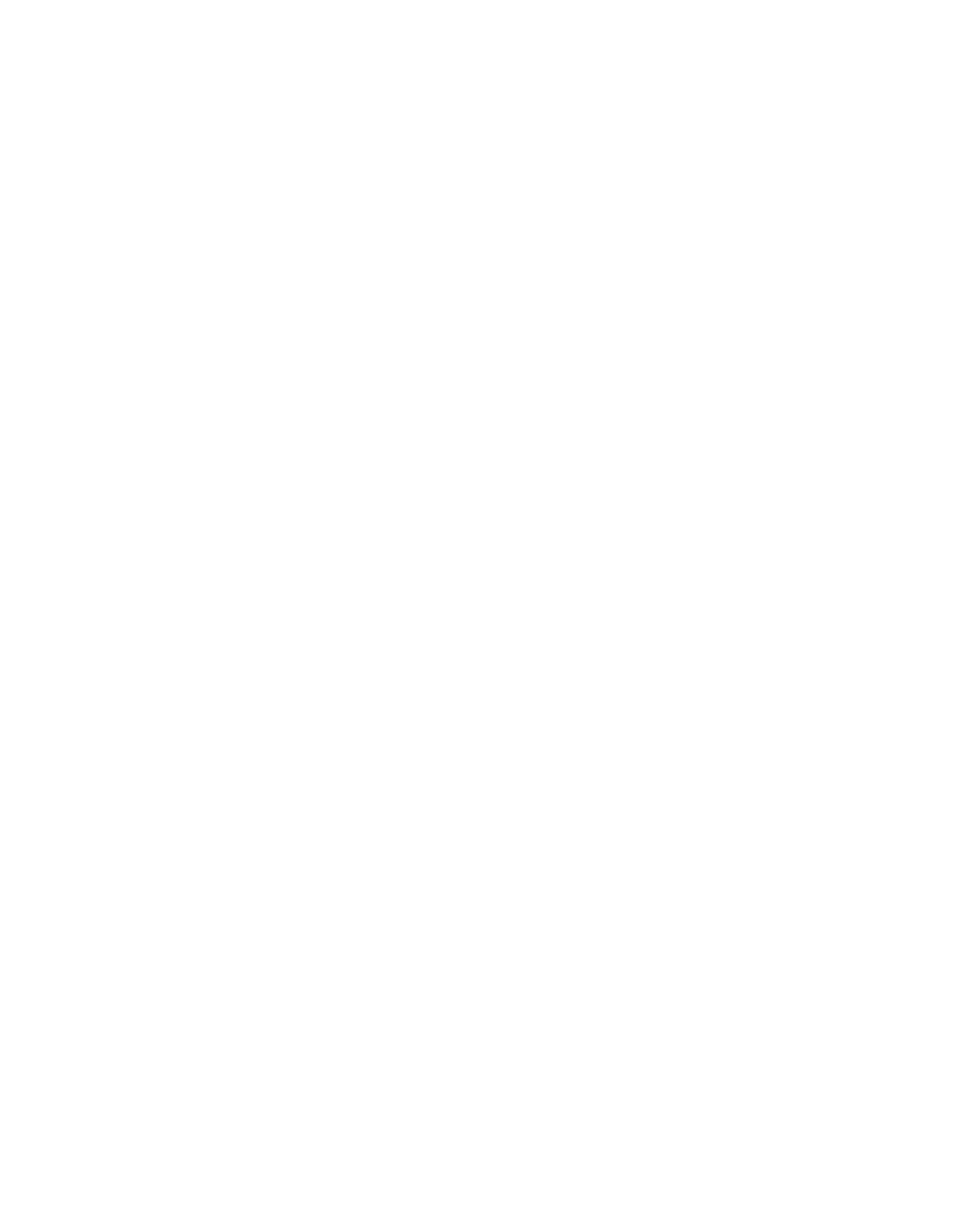# **INTERVIEW GUIDE FOR VICTIMS OF CRIME**

# **LOCATION OF INTERVIEW (CITY) \_\_\_\_\_\_\_\_\_\_\_\_\_\_\_\_\_\_\_\_\_\_\_\_\_\_**

I'd like to thank you for helping us with this study of victims of crime. The study is funded by the Department of Justice Canada, and its purpose is to gain a better understanding of the experiences of victims of crime in the criminal justice system. The information gathered by this study will help the government learn what types of assistance are helping victims and where improvements can be made.

Before we begin, I would like to remind you that your participation in this interview is completely voluntary. If I ask you a question that you don't want to answer, please let me know and we will move on to another question. Also, you can end the interview at any time.

What you say today will be kept confidential. The report about this study will be a summary of hundreds of interviews and will not contain any information that might identify you.

Before we begin, do you have any questions or concerns?

# **INTRODUCTION**

- 1. I'd like to begin with a general question about how the police, Crown attorneys, and the courts deal with victims of crime. Overall, would you say the criminal justice system does a good job or a poor job of considering victims of crime?
- 2. Would you please tell me what the crime was that you agreed to discuss for this study? Was it committed against you personally or against a family member? Who committed the crime?
- 3. Where did the crime occur (city and province), and in what year?
- 4. During what year(s) were you involved with the criminal justice system as a result of this crime?

# **VICTIM SERVICES**

The next questions deal with whether you received any assistance from victim services and if so, what was available and useful to you?

- 5. Did you (or family member) receive any victim assistance as a result of this experience? [If no, go to Q9]
- 6. [If yes to Q5] What kind of assistance did you (or family member) receive (e.g., crisis assistance, medical assistance, counselling, financial assistance, assistance with housing or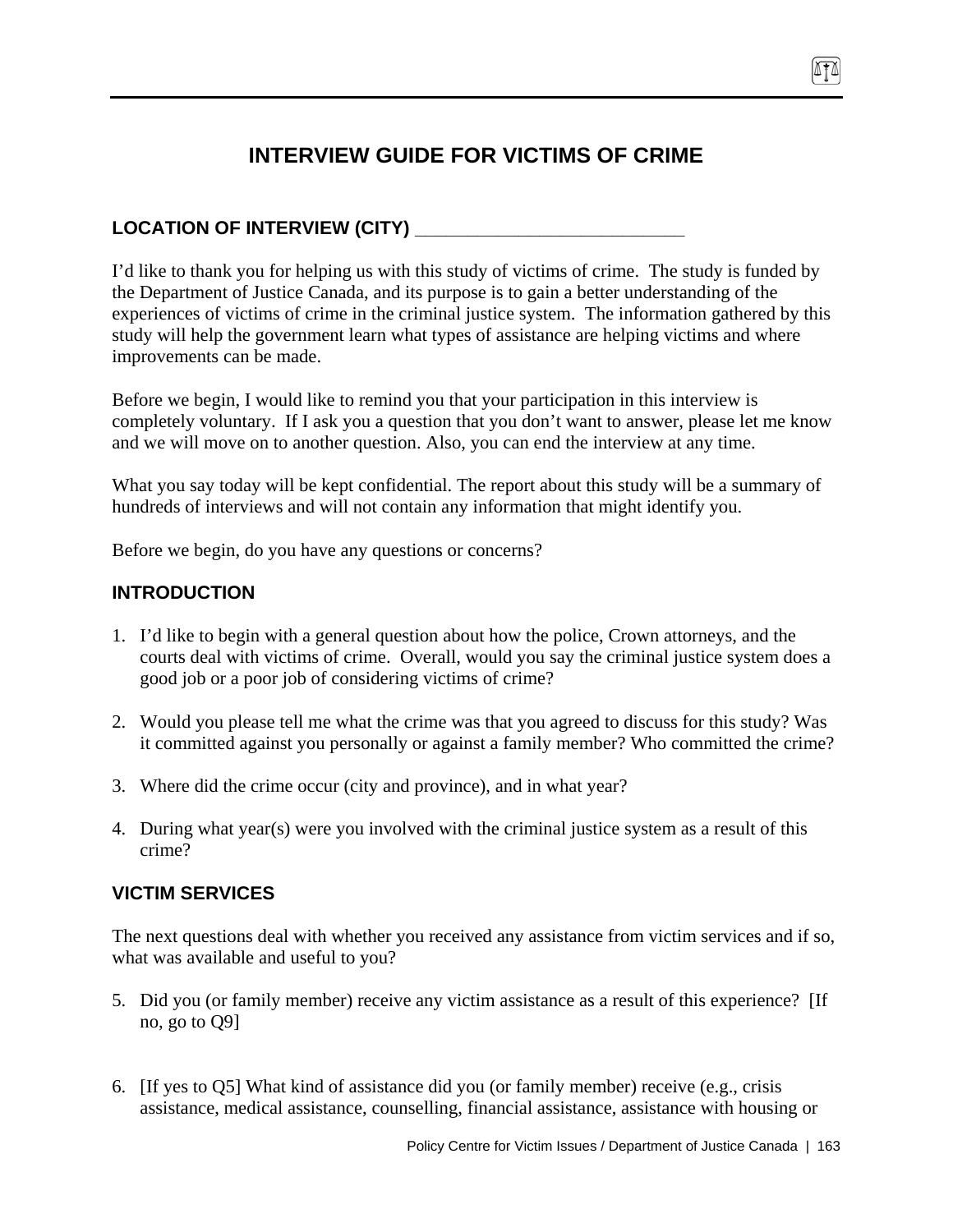women's shelter, court support, assistance with understanding the criminal justice system, other)? Was the assistance helpful? What was most helpful about the assistance you received?

- 7. [Under this question, we also coded the type of victim service received] How did you (or family member) find out about the service(s)? Was it offered by, or referred to you by police, prosecutor, court, other victim services, etc.? Or did you find out about it from a friend, from family, or some other way (e.g., Internet, phonebook, pamphlets)?
- 8. How easy was it go get services? Were you (or family member) contacted by a victim service? Did you (or family member) have to initiate contact? Was assistance available promptly, or did you (or family member) have to wait? How long?
- 9. [Ask only of those who did not receive victim services] Do you recall why you did not receive any type of assistance from any victim services? (Were services not available, not appropriate, other reasons?)
- 10. [Ask of everyone] Based on your experiences, what do you think would be the best way to help victims of crime find the assistance they need? (e.g., Would you prefer that you be given a phone number of a service to contact on your own, or would you prefer that your name be given to the services and that the services contact you? And when should this happen?)

# **INFORMATION FOR VICTIMS**

The next questions concern the information a victim of crime might receive about the case. There are several points at which a victim of crime might receive information. Please tell me if you (or family member) received information on the various steps in the criminal justice process and if so, who provided it.

- 11. Do you know if someone was arrested for this crime? Do you know if charges were laid? Do you know the sentence of the offender?
- 12. If there was no arrest or no charges were laid, do you know why? Who explained to you why no arrest occurred or no charges were laid?

# **TO BE ASKED ONLY IF A SUSPECT WAS CHARGED**

I'm going to list several areas where you might have received information. Please tell me A) **if you received information**, and if so, B) **who provided you with the information**, and C) **how you were given the information (in person, telephone, in writing, letter, etc.).**

13. Did anyone talk to you about your role in court as a witness? The role of the Crown prosecutor in handling the case? The Crown's relationship with you? Did anyone give you a general explanation of the criminal justice process?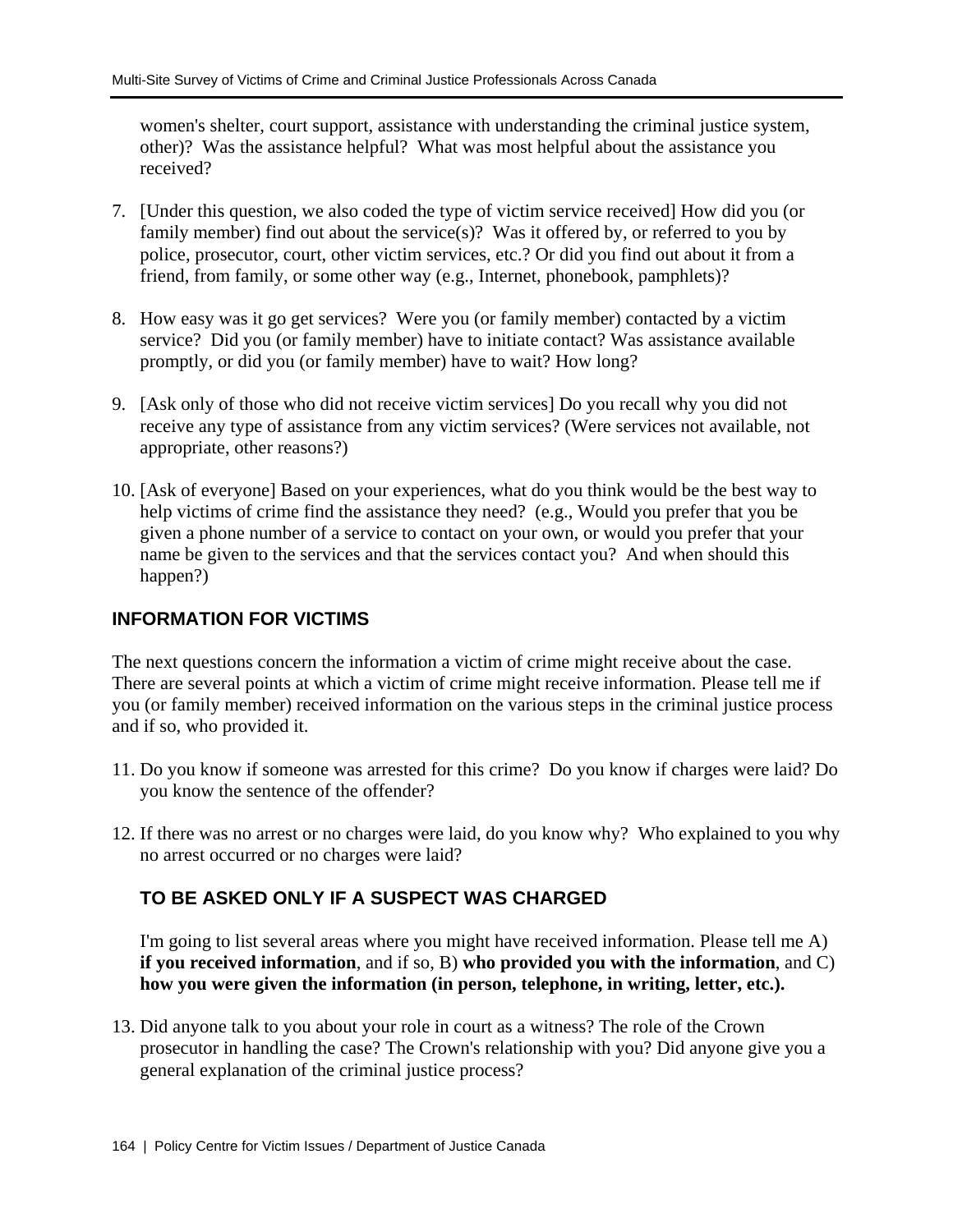- 14. Whether the accused was released on bail? When the accused was released on bail? Conditions of bail, if any? (e.g., non-communication order, etc.)
- 15. Whether the accused pleaded guilty? Whether there were any agreements made with the accused to plead guilty?

## **TO BE ASKED ONLY IF THERE WAS A TRIAL**

16. Whether there was a trial? Important trial dates? Changes in trial dates? Updates on case? Outcome of the case?

# **TO BE ASKED ONLY IF THERE WAS A CONVICTION/GUILTY PLEA**

17. Date of sentencing hearing? Sentence? If probation, conditions if any?

## **TO BE ASKED ONLY IF THE OFFENDER WAS INCARCERATED**

- 18. Where the offender was incarcerated? If moved, where moved to? Date sentence began? Length of sentence?
- 19. (If applicable) Parole eligibility and dates of hearings? Release dates? Conditions imposed on release? Destination of offender on release?

# **TO BE ASKED OF EVERYONE**

- 20. Were you satisfied with the way in which information was provided to you (at the various levels)? In general, did the information you received meet your needs (e.g., amount and type of information; timeliness of getting the information)? If not, how could providing information to victims of crime be improved?
- 21. Based on your experience, what kind of information do you think victims of crime most want to receive and why? How would that information best be provided?

### **LEGAL PROVISIONS**

Now, I'd like to talk with you about certain laws that have been designed to benefit victims of crime. Some of these laws have only existed since 1999, and so they might not have applied to your situation.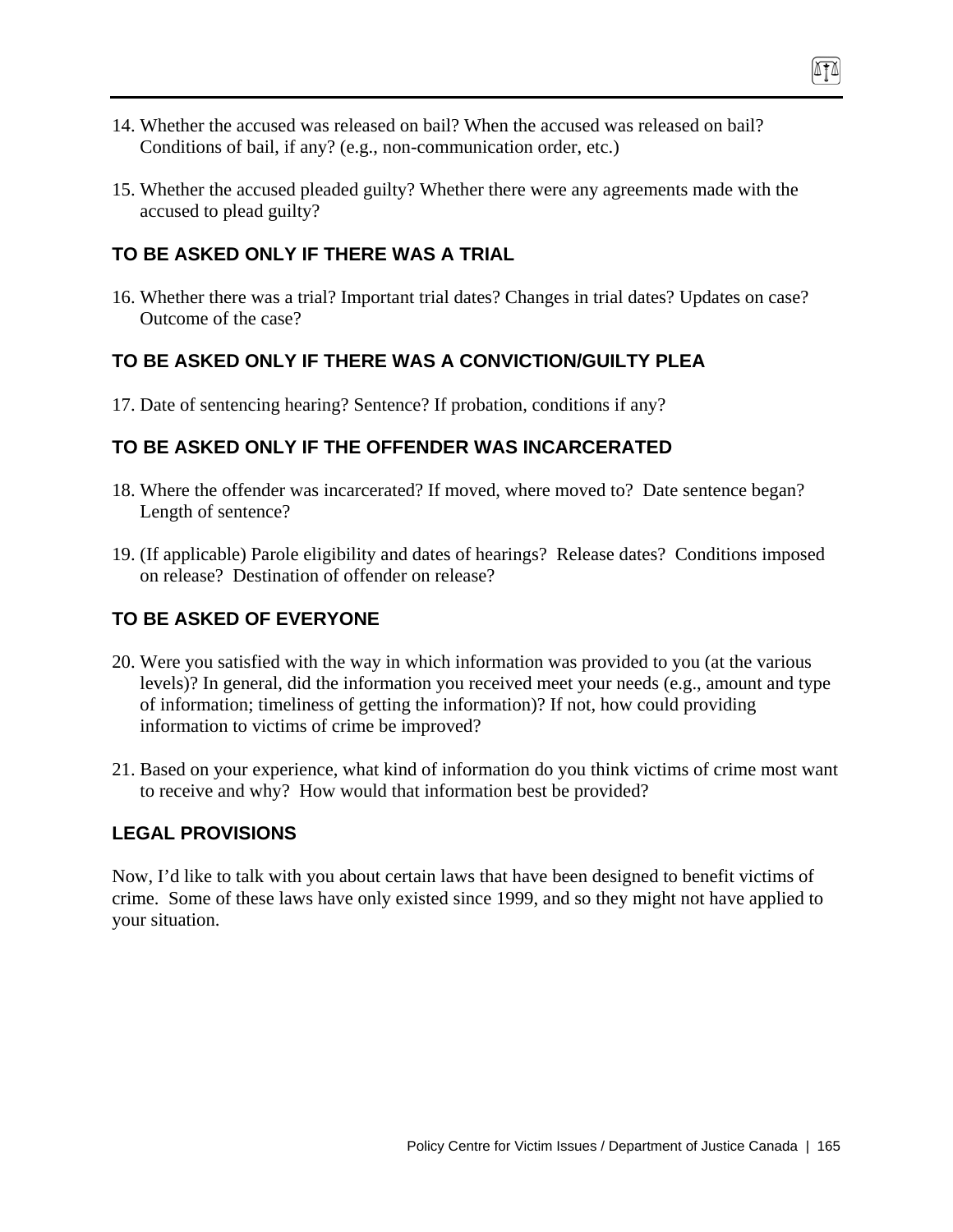# **Consideration of victim safety at bail hearings TO BE ASKED ONLY IF SUSPECT WAS ARRESTED AND CHARGED**

- 22. What information did you receive about bail decisions? Were you aware that victim safety must be considered in any decision about bail? Were you aware that certain conditions could be placed on the accused, like not having contact with the victim? Was anything about the information you received about bail unclear or incomplete? If yes, what was unclear or incomplete?
- 23. In your case, was the accused released on bail? Was the accused detained for any period of time before release? Were conditions placed on the accused? What were the conditions? Did the conditions address your concerns?
- 24. Do you believe that your safety was considered in the decision about the possible release of the accused until trial? If not, what occurred or did not occur that caused you to feel that your safety was not considered? Did you make your concerns with safety known to the police, justice of the peace, judge, or Crown? If so, how? If not, why not?

# **Provisions facilitating testimony TO BE ASKED ONLY IF THERE WAS A TRIAL**

Some victims are eligible for certain protections. Many of these protections have only been included in the law since 1999 and are intended for only certain crimes and for young victims, so you might not have had the benefit of these provisions. [INTERVIEWER: ASK ONLY WHERE THE PROTECTION SEEMS APPROPRIATE – ANY RESTRICTIONS ON THE PROTECTIONS ARE IN PARENTHESES]

- 25. Were you given information about any of the following types of protections:
	- A. A publication ban where the identity of the victim cannot be disclosed to the public
	- B. The possibility of testifying behind a screen or by closed circuit television (under 18 years of age or has difficulty communicating because of a mental or physical disability)
	- C. The possibility of testifying by videotape (under 14 years of age or has a mental or physical disability)
	- D. A self-represented accused cannot cross-examine a victim (under 18 years of age and case is a sexual offence, a sexual assault, or where violence against the victim is alleged to have been used, threatened, or attempted)
- 26. Who provided that information to you? Were you given this information with enough time to make the decision about using any of these protections?
- 27. What information did you receive about these protections? Was anything about the information you received unclear or incomplete? If yes, what was unclear or incomplete?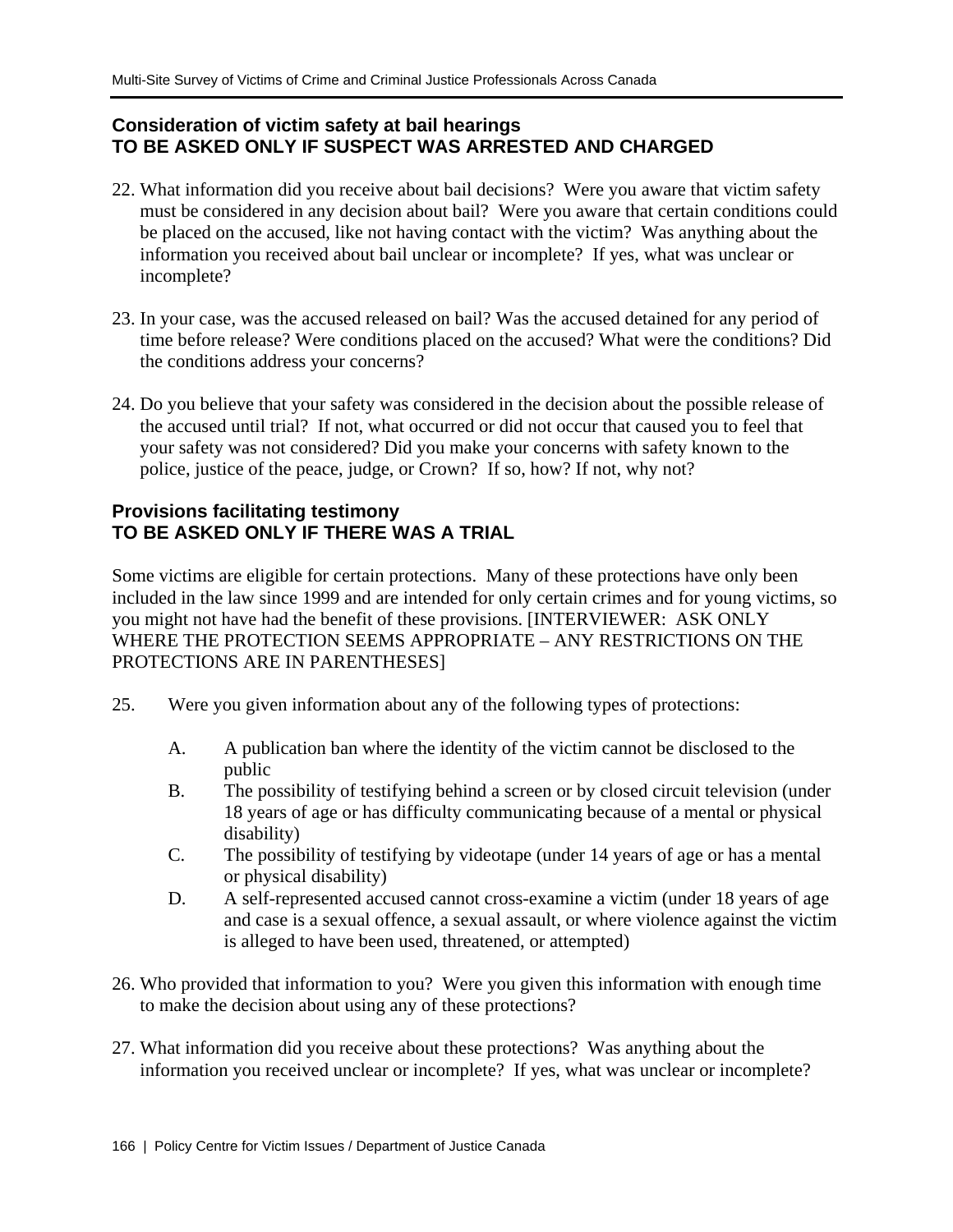- 28. Did you testify at the trial of the accused?
- 29. (IF DID TESTIFY) I'd like to ask you some questions about your experience testifying. Did you receive help in preparing to testify? If yes, who helped you prepare to testify and what help did they give you? Did you feel that you were prepared for testifying? Why or why not?
- 30. I'd like to ask you whether you (or your child) received certain protections to help you testify. These are the same protections I mentioned earlier. Please remember that many of these protections have only been included in the law since 1999 and are intended for only certain crimes and for young victims, so you might not have had the benefit of these provisions. [INTERVIEWER: ASK ONLY WHERE THE PROTECTION SEEMS APPROPRIATE – ANY RESTRICTIONS ON THE PROTECTIONS ARE IN PARENTHESES] Did you receive any of the following protections?
	- A. A publication ban where the identity of the victim cannot be disclosed
	- B. The possibility of testifying behind a screen or by closed circuit television (under 18 years of age or has difficulty communicating because of a mental or physical disability)
	- C. The possibility of testifying by videotape (under 14 years of age or has a mental or physical disability)
	- D. That a self-represented accused cannot cross-examine a victim (under 18 years of age and case is a sexual offence, a sexual assault, or where violence against the victim is alleged to have been used, threatened, or attempted)
- 31. How did these protections help you in testifying?
- 32. (IF DID NOT TESTIFY) Did you have concerns about testifying? If yes, why were you reluctant to testify?
- 33. Do you have any suggestions for helping victims with testifying at trial?

[Please note that some victims mentioned that they received information on protections, even though the case did not go to trial. Their responses are included in the questions on protections.]

# **Victim impact statements TO BE ASKED ONLY IF SOMEONE WAS ARRESTED AND CHARGED**

The next few questions are about victim impact statements. As you may already know, a victim impact statement is a written statement, prepared by the victim, that describes the harm done or the loss suffered by the victim as a result of the crime. The court must consider the statement at the time of sentencing the offender. Parole officers must also consider victim impact statements in parole decisions. Since 1999, victims are entitled to read their statements aloud in court if they want to.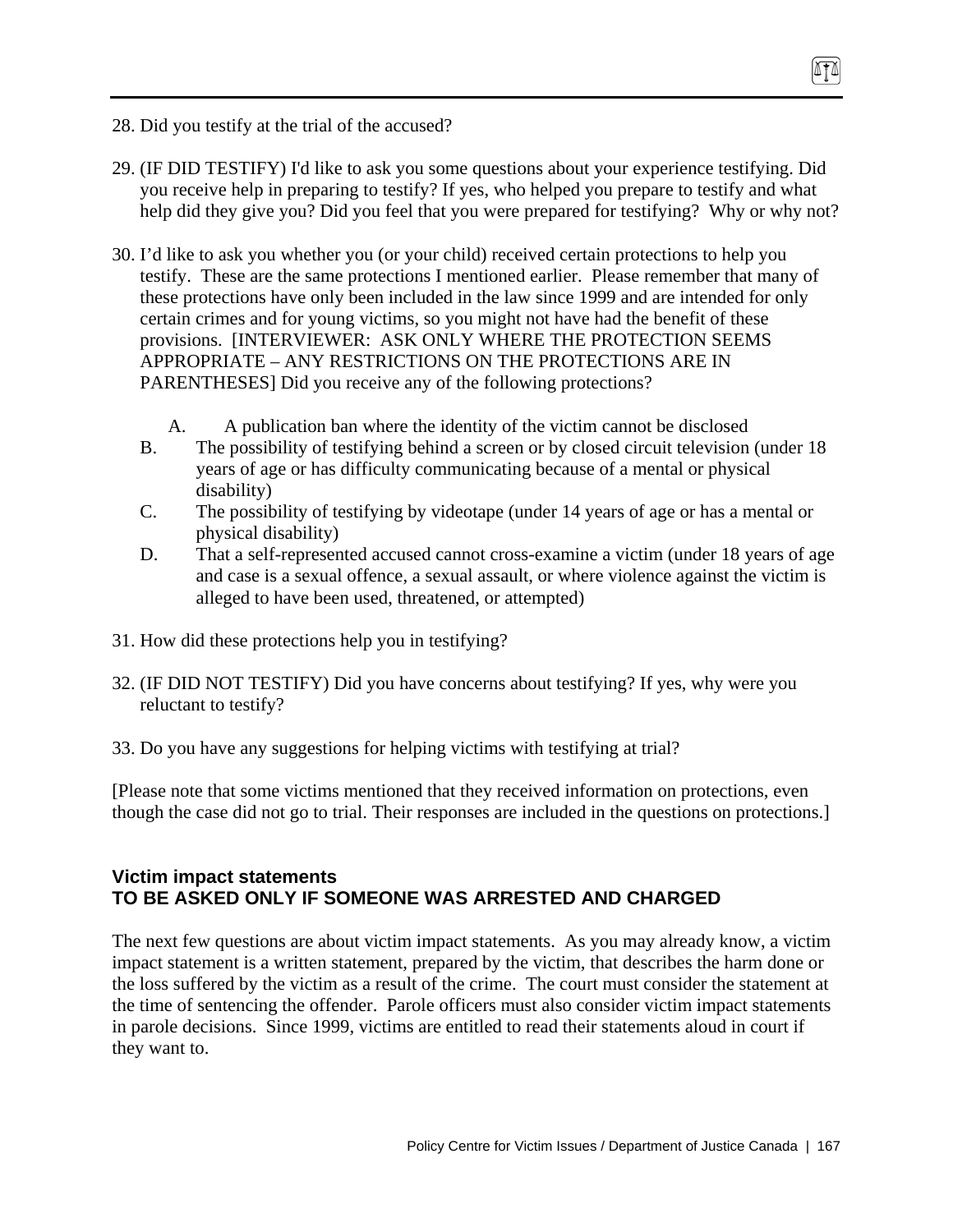- 34. Were you given information about victim impact statements after the crime occurred? Who provided that information to you? How were you given the information (in person, telephone, in writing (brochures, letters))?
- 35. When were you provided the information about victim impact statements (immediately following the report to police, immediately after the arrest of the accused, just prior to the start of the trial, other)?
- 36. What information did you get about victim impact statements? Did the information explain victim impact statements so that you understood what you could include in a victim impact statement? Did the information explain how victim impact statements are used in court? Did the information tell you that your statement, once you submit it to the Crown, has to be provided to the defence counsel and the accused? Did the information explain victim impact statements so that you knew what you needed to do to give a victim impact statement? Was anything about the information you received unclear or incomplete? If yes, what was unclear or incomplete?
- 37. What do you think would be the best way to provide victims of crime information about victim impact statements (in person, telephone, or in writing (brochures, letters))? When should this be provided?
- 38. Before the offender was sentenced, did the judge ask you whether you had been given the opportunity to prepare a victim impact statement and provide it to the court?
- 39. Did you prepare a victim impact statement at sentencing? Did you prepare a victim impact statement at parole? Both?

# **IF DID GIVE AN IMPACT STATEMENT**

I'd like to ask you some more specific questions about your experience in preparing and giving a victim impact statement.

40. At what stage did you submit a victim impact statement?

[AT SENTENCING]

- 41. Did you have any help preparing your statement? Who helped you? What kinds of help did they give?
- 42. Did you have any problems completing your victim impact statement? If yes, what were the problems?
- 43. To whom did you submit your victim impact statement (e.g., victim services, Crown)?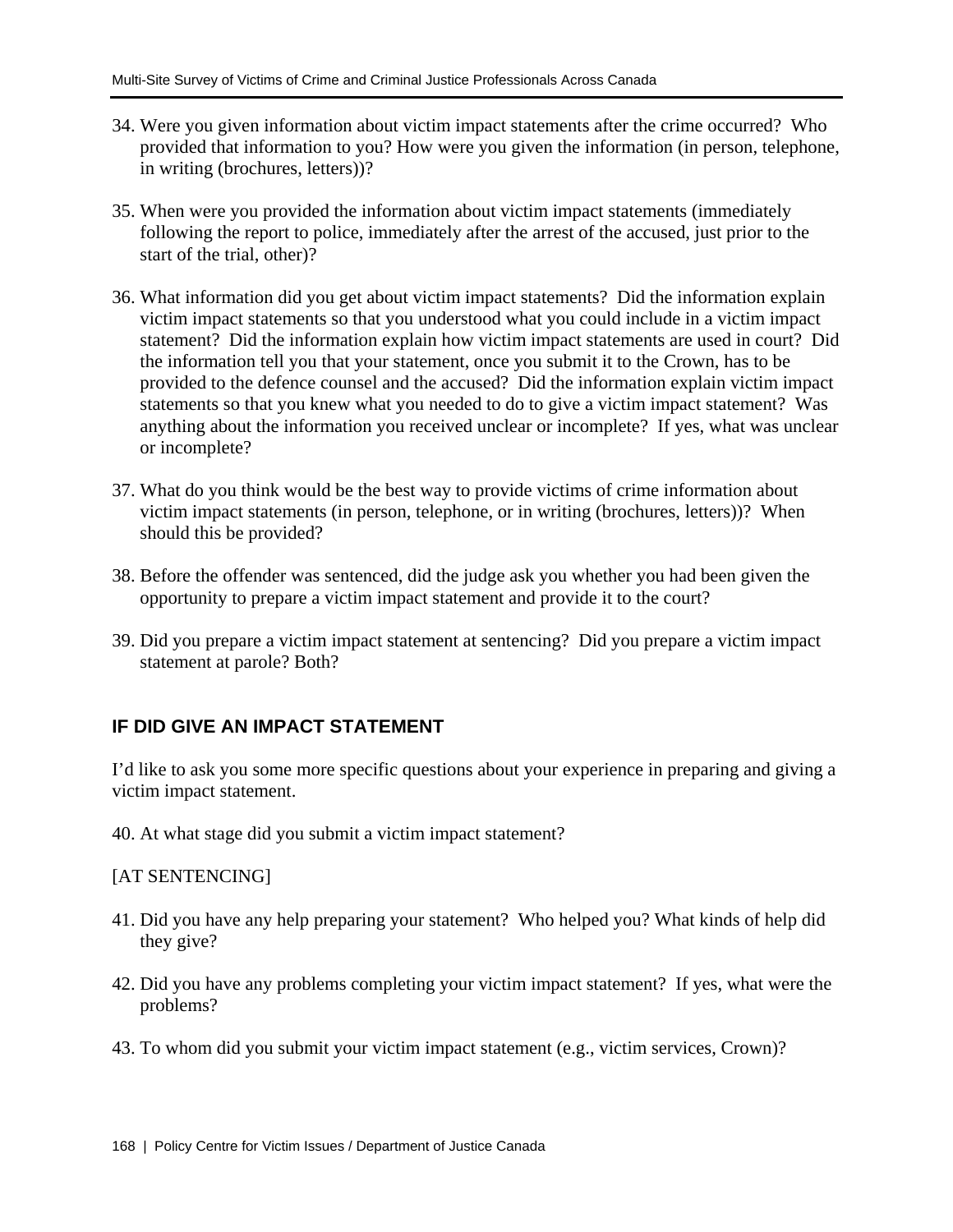- 44. Since 1999, changes have been made which allow you to read a victim impact statement aloud. Were you told that you could read your statement? Did you read your statement aloud? If not, why not? Did you present your statement by videotape or any other way? Were you satisfied with how you were able to give your statement? If not, why not?
- 45. Why did you decide to prepare a victim impact statement? Are you glad that you prepared the statement? Why or why not?
- 46. What were your expectations of how the victim impact statement would be used by the court? Do you think that the judge considered what you wrote in your victim impact statement? (If yes or no) What leads you to believe this?

### [AT PAROLE]

- 47. Did you have any help preparing your statement? Who helped you? What kinds of help did they give?
- 48. Did you have any problems completing your victim impact statement? If yes, what were the problems?
- 49. To whom did you submit your victim impact statement (victim services, parole officers)?
- 50. Did you read your statement aloud? Did you present your statement by videotape or any other way? Were you satisfied with how you were able to give your statement? If not, why not?
- 51. Why did you decide to submit a victim impact statement? Are you glad that you gave the statement? Why or why not?
- 52. What were your expectations of how the victim impact statement would be used by the Parole Board? Do you think that the federal parole officer/parole board considered what you wrote in your victim impact statement? What leads you to believe this?

# **IF DID NOT GIVE A STATEMENT**

53. Why did you decide not to give a victim impact statement? Did you not know about these statements or feel that you did not know enough to feel comfortable giving one? Did you not feel comfortable giving one because of the possibility of being questioned by the defence or accused about your statement or because you knew that the offender would receive a copy of the statement? Did you find out about victim impact statements too late to prepare a statement?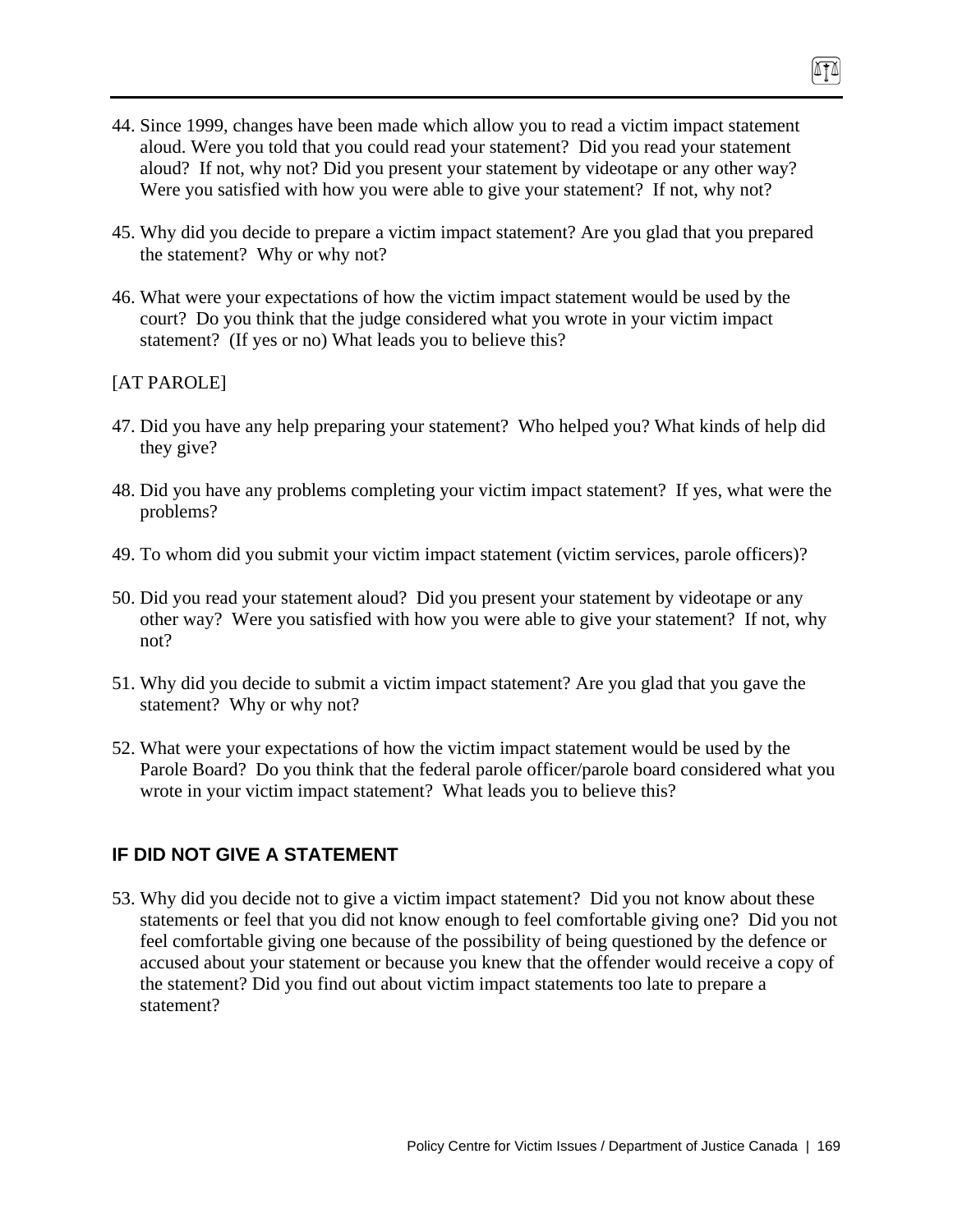54. Did you give the court information about the crime's effect on you in some way other than in a victim impact statement? If so, please describe how you gave this information to the court. Do you think that the judge considered this information? What leads you to believe this?

## **Restitution TO BE ASKED ONLY IF THERE WAS A CONVICTION OR GUILTY PLEA**

55. Did the court order restitution in your case?

[If they ask for a definition] In some cases when a court sentences an offender, the court may order the offender to pay restitution (money) to a victim for certain kinds of financial losses as a result of the crime.

- 56. If yes, were you given information about restitution after the crime was committed? Were you aware of restitution as a sentencing option? Who provided information about restitution? Did the information explain restitution so that you knew how to request it? Was anything about the information you were given unclear or incomplete? If yes, what was unclear or incomplete?
- 57. Did you receive the full amount of the restitution order? Did you bring a civil suit against the accused to enforce a restitution order? What difficulties, if any, did you have in enforcing the restitution order?

## **Victim surcharge TO BE ASKED ONLY IF THERE WAS A CONVICTION OR GUILTY PLEA**

The next questions are about the victim surcharge. As you may know, the victim surcharge is imposed automatically (unless it is waived due to undue hardships). The surcharge requires the offender to pay money, and that money is used to help support programs and services for victims of crime in that province or territory.

58. Were you aware of the victim surcharge? Who provided that information to you?

59. Was the offender in your case ordered to pay the surcharge? If not, do you know why not?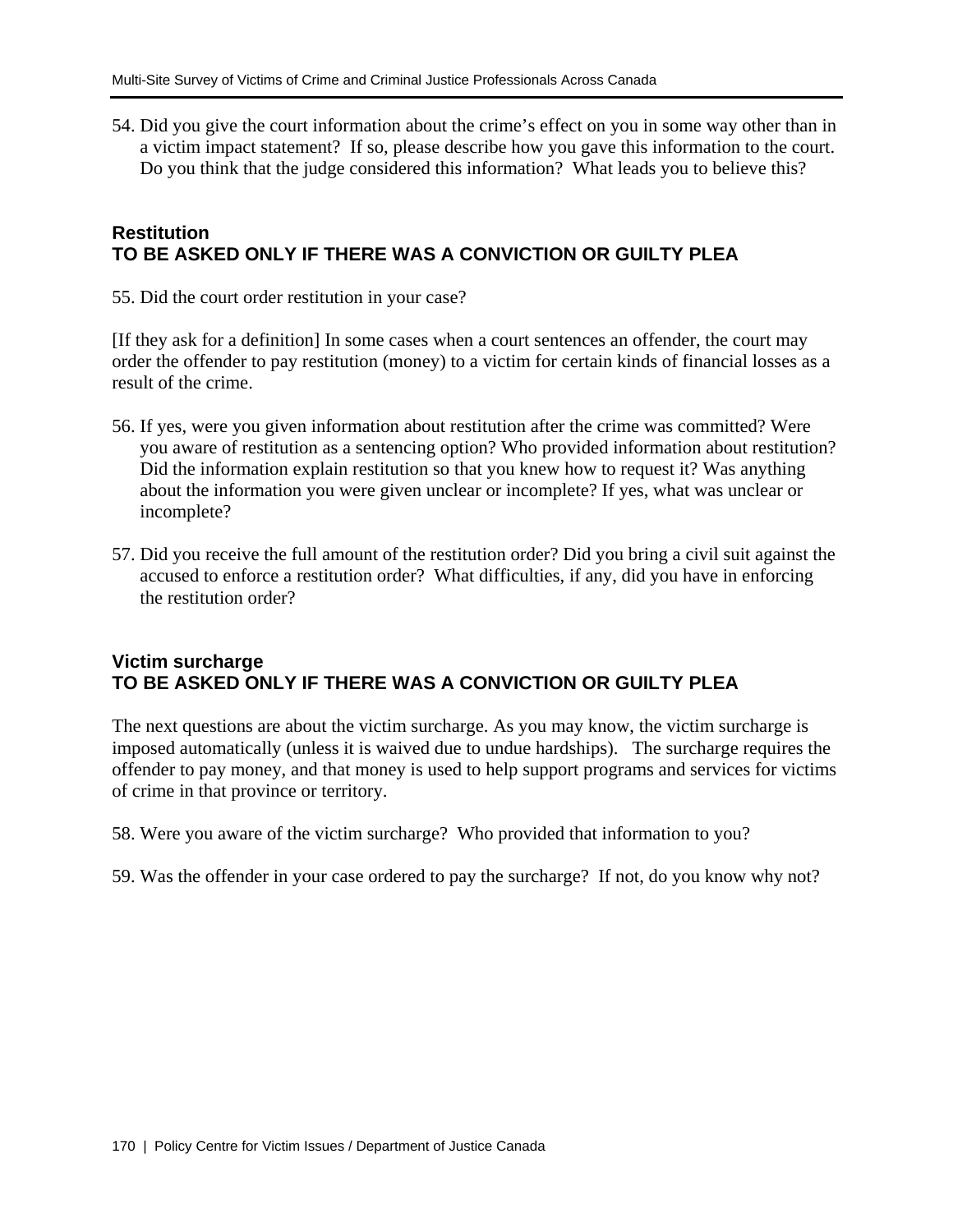# **Conditional sentences TO BE ASKED ONLY IF THERE WAS A CONVICTION OR GUILTY PLEA**

I'd like to briefly talk about conditional sentences. When a court finds a person guilty of a crime, the person may be sentenced to time in prison or, in certain circumstances, may be allowed to serve the sentence in the community. As you may know, this is called a conditional sentence.

- 60. Was the offender in your case given a conditional sentence? Did you agree with that decision? Were you informed of the details of the conditional sentence (conditions, requirements, etc.)? Who provided that information?
- 61. What input should victims of crime have in the conditions attached to such a sentence?

## **Restorative justice processes TO BE ASKED ONLY IF THERE WERE CHARGES LAID**

I'd like to turn now to restorative justice processes. As you may know, restorative justice considers the wrong done to a person as well as the wrong done to the community. Restorative justice programs involve the victim(s) or a representative, the offender(s), and community representatives. The offender is required to accept responsibility for the crime and take steps to repair the harm he or she has caused.

- 62. Were you given information about restorative justice processes after the crime? Who provided that information to you?
- 63. What information were you given? (Did the information explain the restorative justice process, what the results of the process might be, what your role would be, what were the other ways that the case might be handled?)
- 64. Was a restorative justice process used in your case? Did you participate in the process? In what ways did you participate? (Was it direct or indirect participation?) Were you given any support during the process? If so, what kind of support and who provided it? Was the support helpful? Please explain.
- 65. Was your participation helpful or useful to you? Why or why not? Were you satisfied with the outcome? Why or why not?

# **CONCLUSION**

I have just a few more questions for background purposes.

- 66. In what year were you/was the victim born?
- 67. Are you/Is the victim of Aboriginal ancestry?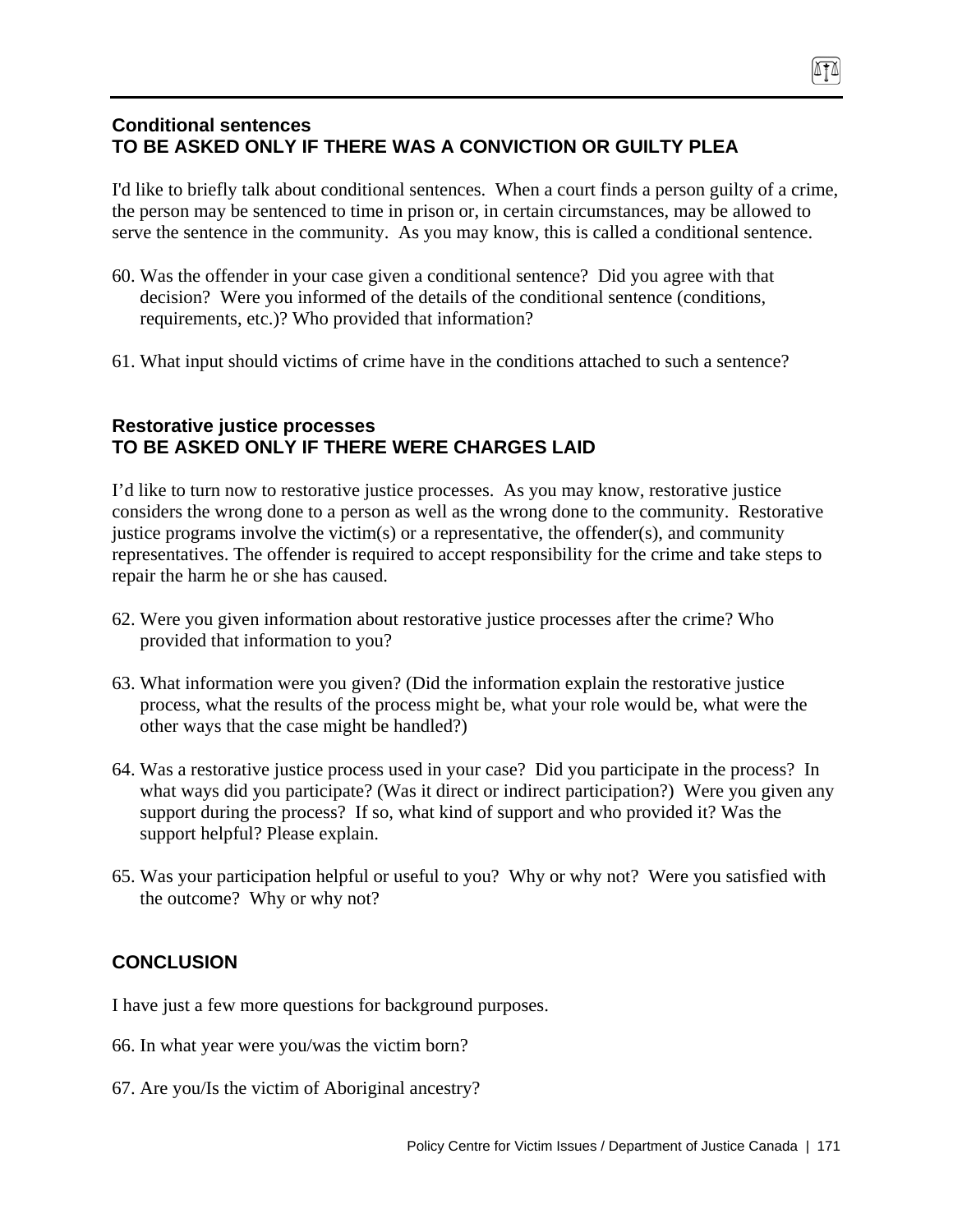- 68. What is your first language?
- 69. Do you have any other comments about your experiences in the criminal justice system as a victim of crime that you would like to share with those responsible for drafting legislation and developing policy?

# **Thank you very much for your participation in this research.**

## **De-brief follows with Interviewer.**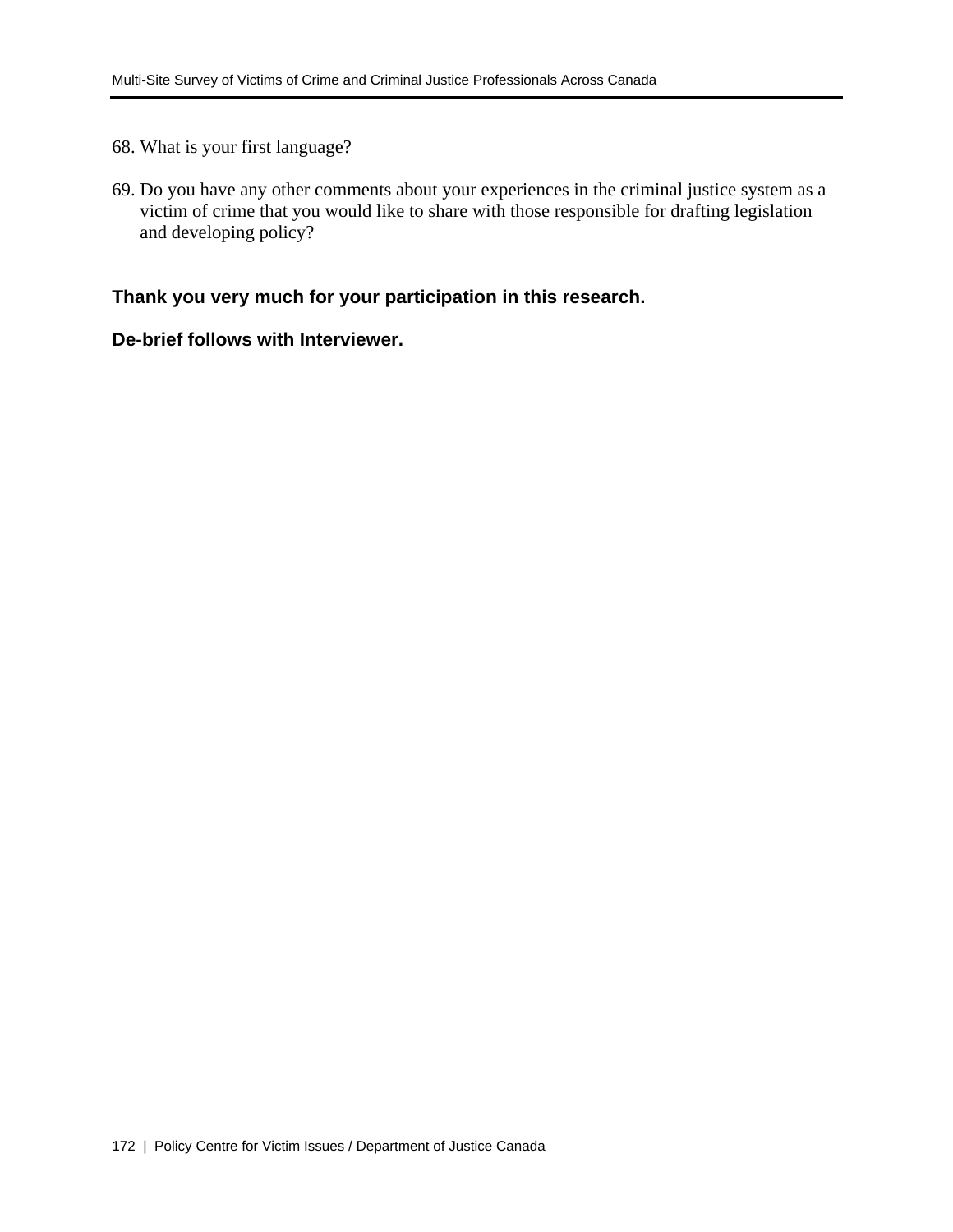Interview Guide for

# Victim Services and Community Organizations

 $\boxed{\mathbb{T}}$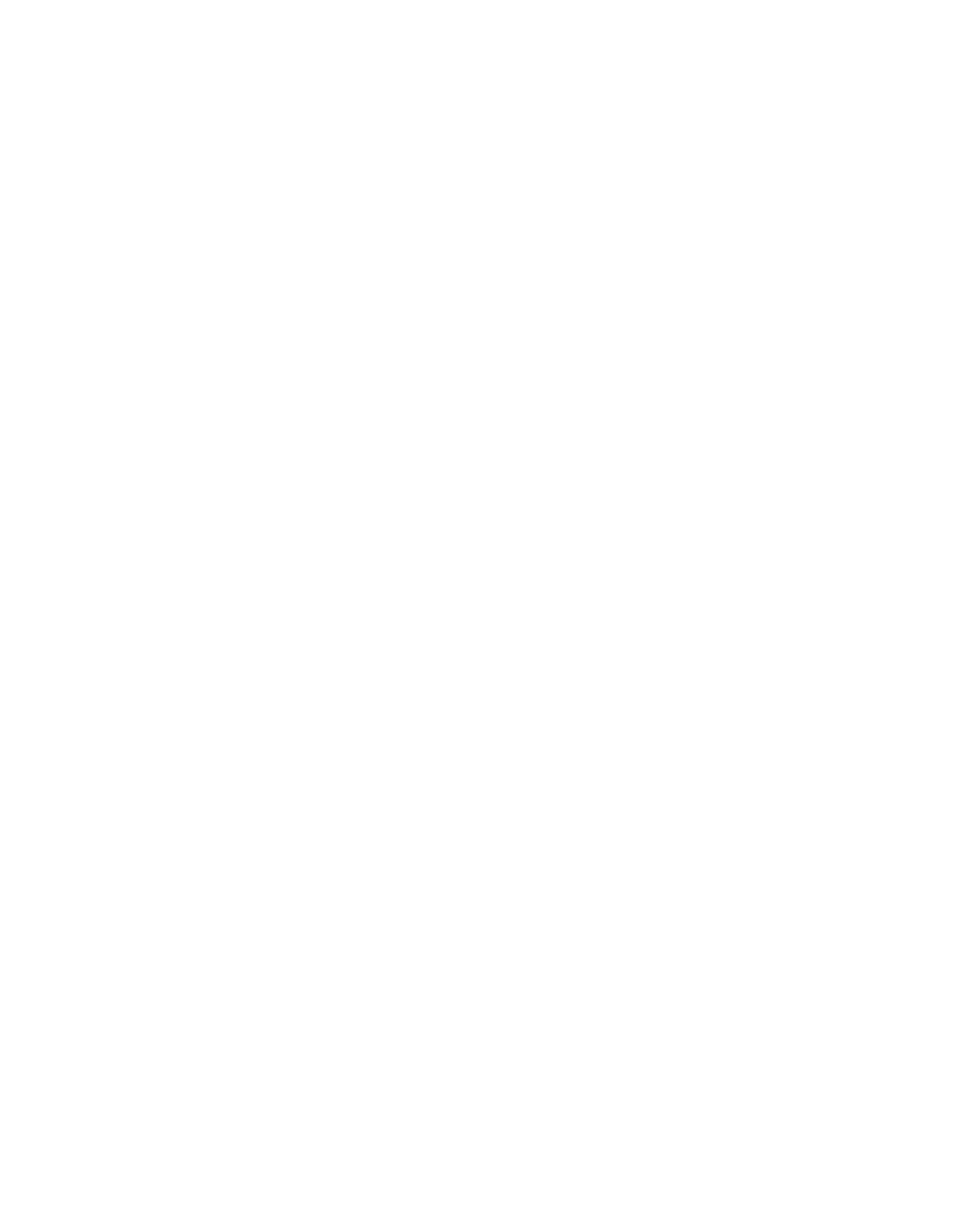# **KEY INFORMANT INTERVIEW GUIDE FOR VICTIM SERVICES AND COMMUNITY ORGANIZATIONS (Those that directly provide services to victims)**

The Department of Justice Canada has recently launched a multi-site study of victims of crime and criminal justice professionals. The main objectives of this study are:

- $\triangleright$  To provide information on the use and awareness of recent reforms with respect to victims of crime in the criminal justice system
- $\triangleright$  To identify any impediments to the implementation of recent reforms by criminal justice professionals
- $\triangleright$  To learn what information is provided to victims throughout the criminal justice process
- $\triangleright$  To gain a better understanding of the experiences of victims of crime in the criminal justice system and with various victim services.

The following questions address issues relating to the role of the victim in the criminal justice system, victim services, and the implementation of recent reforms to assist victims of crime through the criminal justice process.

We realize that you may not have the personal knowledge required to answer some of the questions. Please let us know if you do not feel that you can answer a question.

# **Background information**

- 1. How would you describe your organization? (*e.g., court-based services, police-based services, community-based services, system-based services, specialized services for domestic violence, sexual assaults, or children)*
- 2. Could you please tell me about the services that your organization generally provides to victims? *(e.g. crisis support, information to victims, liaise with Crown, court preparation, court accompaniment, counselling, referrals*) In your opinion, what aspects of these services are most beneficial to victims and why?

## **The role of the victim**

3. In your opinion, what role should the victim have in the criminal justice system? In particular, please consider bail decisions, plea negotiations, and sentencing.

## **Victim services**

- 4. What other victim services are currently available in your community for victims of crime? (*e.g., court-based services, police-based services, community-based services, system-based services, specialized services*)
- 5. What do you think is the best way to inform victims of these services? (e.g., pamphlets, mail, phone calls, in person)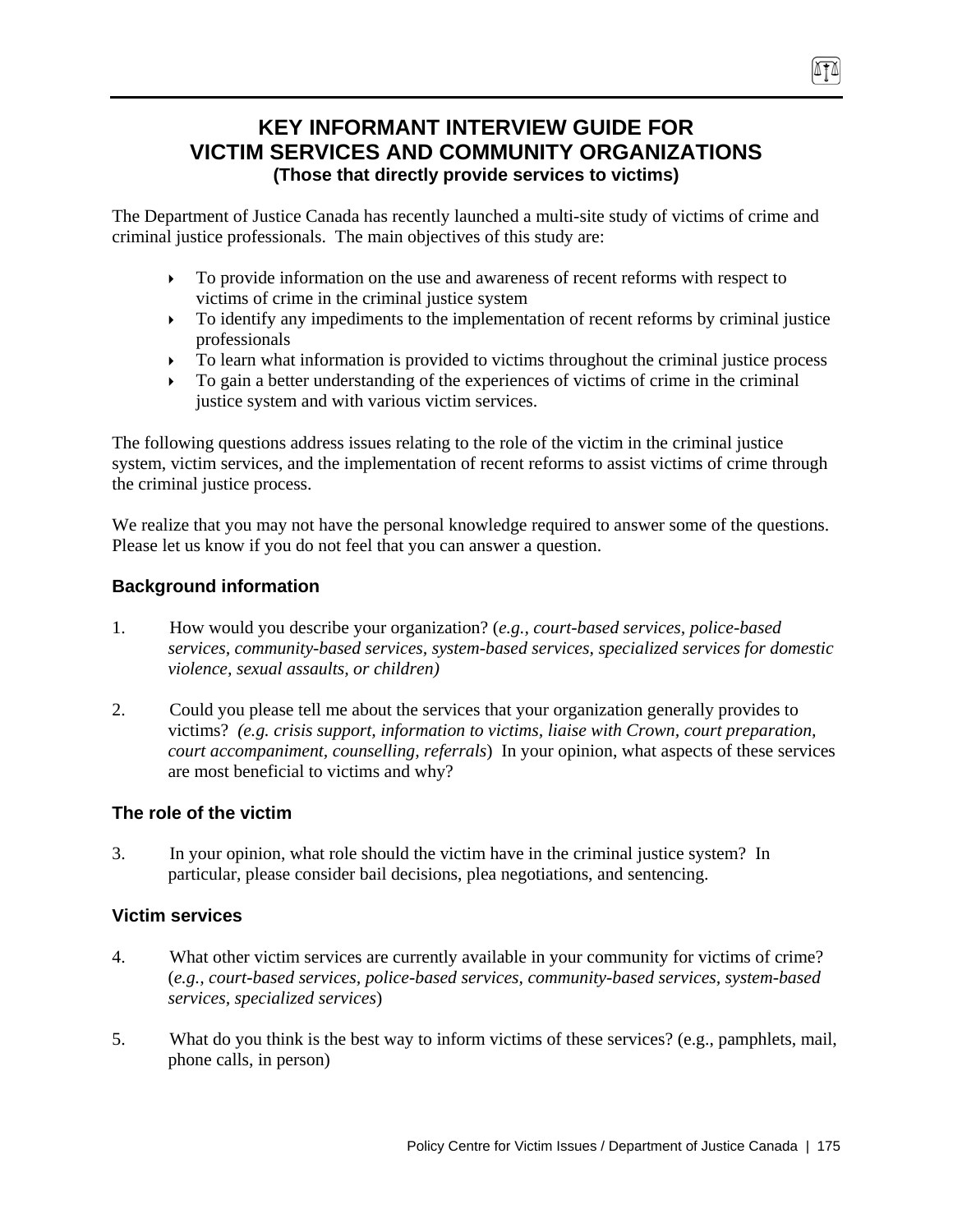- 6. What are the challenges, if any, faced by victims of crime in accessing victim services? (PROMPT: geographic location – e.g. urban vs. rural; language barriers; physical barriers – e.g. access to persons with disabilities; financial barriers; services not culturally sensitive; services do not respond to needs of both genders). In your opinion, what changes could be made to increase accessibility of services for victims of crime?
- 7. In general, do you think that victims are provided with adequate information on:
	- $\rightarrow$  the progress of investigation
	- $\rightarrow$  outcomes of bail decisions
	- $\triangleright$  conditions of release
	- $\rightarrow$  date and location of court proceedings
	- $\rightarrow$  charges laid
	- $\rightarrow$  charges dropped
	- $\triangleright$  victim impact statements
	- **EXECUTE:**  $\bullet$  restitution
	- $\rightarrow$  the ultimate outcome of the case
	- ` the criminal justice process
	- ` alternative processes, such as diversion or restorative justice
	- $\triangleright$  accused rights
	- $\triangleright$  victim services
	- $\rightarrow$  other community support services?

For each of the above, who should provide victims of crime with this type of information?

- 8. What, if anything, can be done to improve the information given to victims? Are there any difficulties in providing victims of crime with the information that they require? Please explain.
- 9. Based on your experience, what kind of information do you think victims of crime most want to receive and why?
- 10. Please describe the extent to which your organization works together or shares information with other victim services or community organizations, the police, and/or the Crown.

## **Recent reforms relating to victims of crime**

As you may know, a number of legislative changes at the federal level have been made relating to victims of crime and their participation in the criminal justice system (victim surcharge, victim impact statements, consideration of victim safety in bail decisions, assistance to victims testifying at trial, publication bans, etc.). The following questions address issues relating to the implementation of these provisions.

- 11. [If applicable] In your opinion, are there any difficulties notifying victims about bail determinations?
- 12. Do you believe that victims' safety is generally considered in the decision about bail and conditions on release? If no, what are the obstacles to the consideration of victim safety?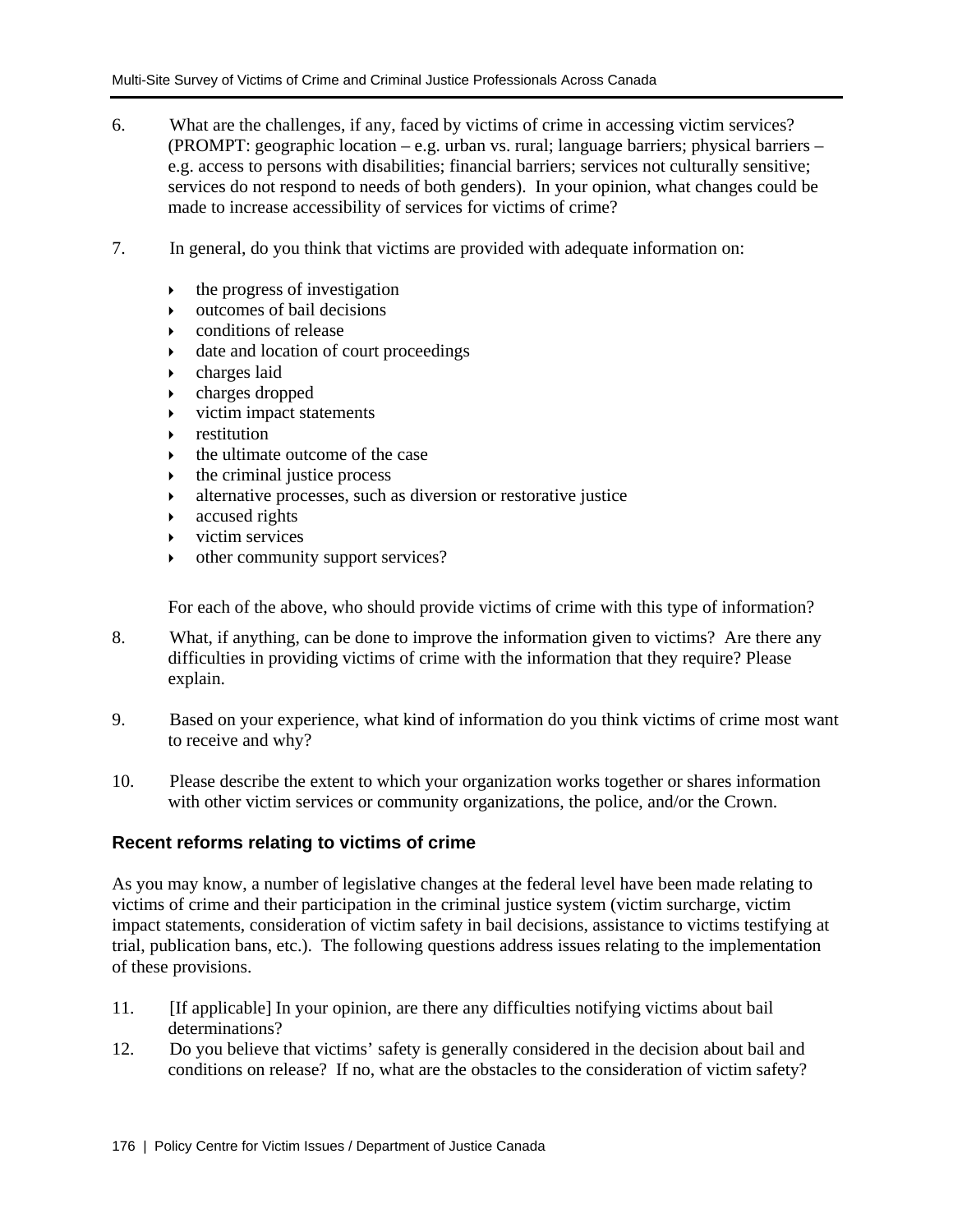- 13. There are several legal provisions to assist victims with testifying. For the following, please explain whether you think there are any obstacles to their use.
	- Publication bans in cases other than sexual assault
	- $\triangleright$  Exclusion of the public from a trial
	- $\triangleright$  Use of a screen or closed-circuit television for testimony of a complainant/witness (who is under 18 years of age or has a mental or physical disability)
	- $\triangleright$  Use of pre-trial videotaped testimony of a complainant/witness (who is under 18 years of age or has a mental or physical disability)
	- $\triangleright$  Use of a support person to accompany a victim/witness to court (who is under 14 years of age or has a mental or physical disability)

Section 486 (2.3) of the *Criminal Code* states that, unless required by *"the proper administration of justice*" a self-represented accused cannot cross-examine a child witness (under 18 years of age). This section is applicable to proceedings where an accused is charged with a sexual offence, a sexual assault under sections 271, 272, and 273, or where violence against the victim is *"alleged to have been used, threatened, or attempted."* 

- 14. Do you feel that s. 486 (2.3) of the *Criminal Code* should be expanded to include other victims/witnesses and/or other types of offences? Please explain.
- 15. [If applicable] How do you help victims prepare to testify in court? What kind of assistance do you provide?
- 16. Based on your experience, how do victims find the experience of testifying in court?
- 17. Do you have any suggestions for additional ways to help victims with testifying?

Questions 18-23 concern victim impact statements. If you have experience with victim impact statements at both sentencing and parole hearings, please answer for each separately.

- 18. Based on your experience, do victims usually submit victim impact statements? What about in serious cases? What are the most common methods for submitting a victim impact statement (written statement only, victim reads statement, Crown read statement, other)?
- 19. Do you think that most victims are made aware of victim impact statements? If not, what might be done to inform victims of their opportunity to give victim impact statements?
- 20. What do you think is the best way to inform victims about victim impact statements? (e.g., pamphlets, mail, phone calls, in-person) When do you think is the best time to tell victims about victim impact statements? (e.g., as soon as possible after the crime, after someone is arrested and charged, just before trial is scheduled to commence, other)
- 21. Do you assist victims with victim impact statements? What kind of assistance do you provide? (e.g., provide forms, help with drafting the statement, advice on what to include in the statement, advice on how to present the statement to the court)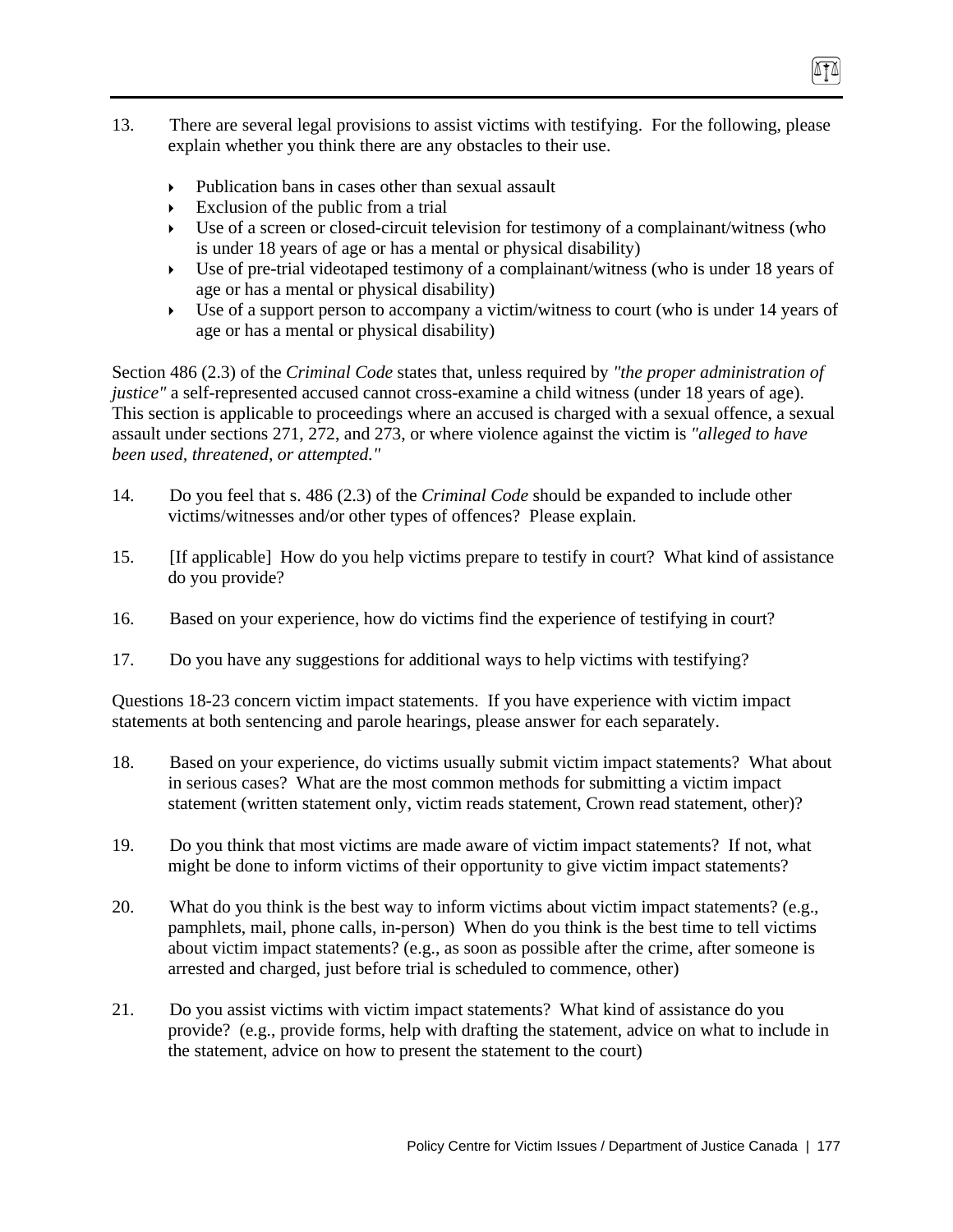- 22. In your opinion, what are the benefits of victim impact statements for victims? Are there unique benefits to reading the victim impact statement?
- 23. Are there any obstacles to the use of victim impact statements? (e.g., difficulties in preparing, submitting, or delivering the statement) If yes, please explain. How can these best be addressed?
- 24. Based on your experience, do victims, who are eligible, usually ask for restitution? Are there any obstacles to the use of restitution? If yes, please explain. How can these be addressed?
- 25. Based on your experience, is the victim surcharge waived more often than it should be?
- 26. In your opinion, in what types of cases would a conditional sentence be appropriate? Do you think that victims' safety is generally considered in a decision to impose a conditional sentence of imprisonment? If not, what are the obstacles to the consideration of victim safety?

## **Restorative justice**

Restorative justice considers the wrong done to a person as well as the wrong done to the community. Restorative justice programs involve the victim(s) or a representative, the offender(s), and community representatives. The offender is required to accept responsibility for the crime and take steps to repair the harm he or she has caused.

- 27. Have you participated in a restorative justice approach? Why or why not? At what stage in the process have you participated in restorative justice? (e.g., pre-charge, sentencing, other)
- 28. Are victims involved in the process? If so, how?
- 29. In what kinds of cases do you think that the restorative approach would be most effective? Do you consider it important to consult the victim in the use of a restorative approach? Why or why not? Do you think that restorative approaches adequately protect victims and address their interests? Please explain.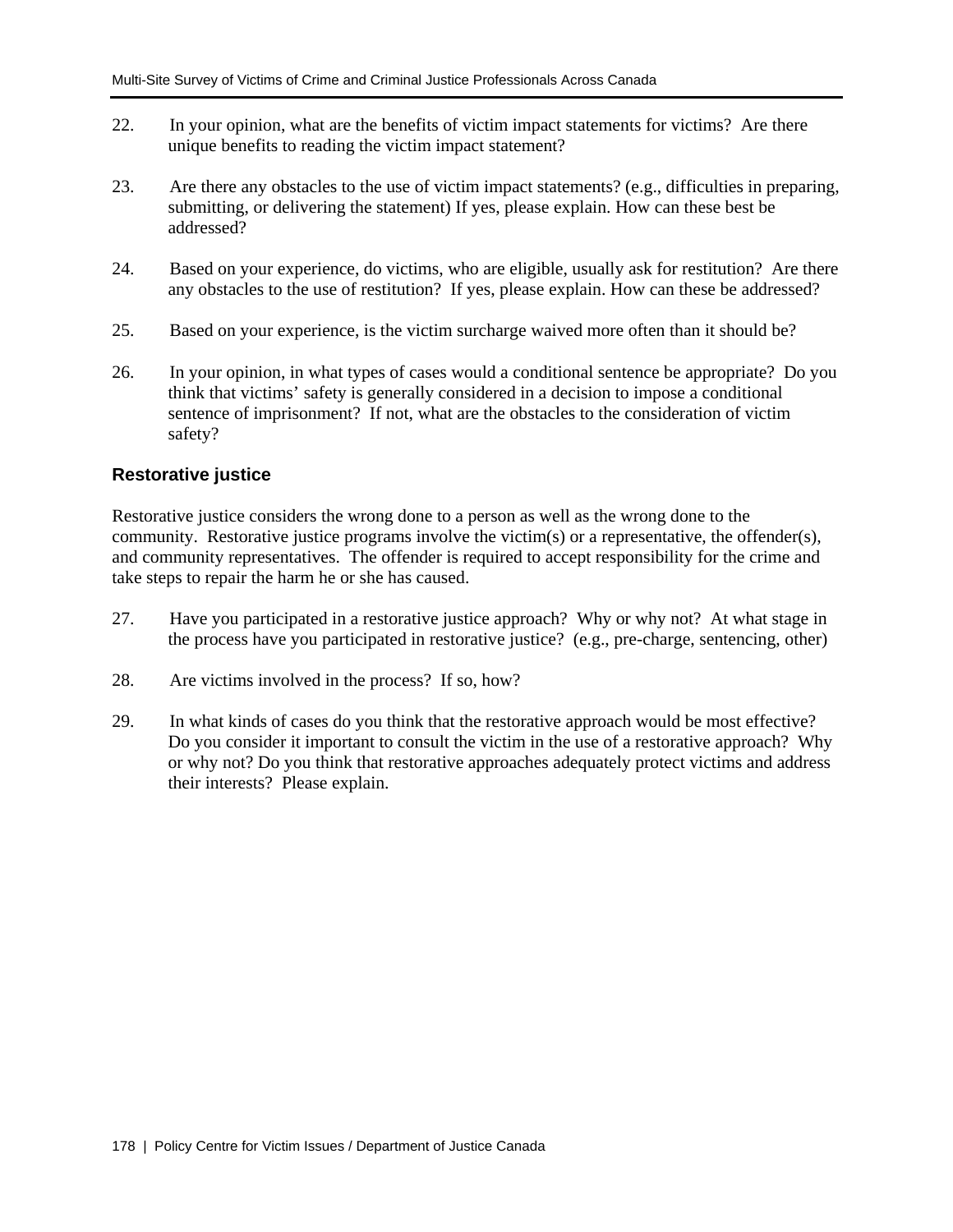# **Conclusion**

- 30. Do you think that victim services workers are adequately informed of the provisions of the *Criminal Code* intended to benefit victims? If no, what can be done to better inform victim services workers?
- 31. What has been accomplished by the *Criminal Code* provisions intended to benefit victims? Have there been any unintended consequences to these provisions? Please explain.
- 32. Do you have any suggestions of other advocacy groups or criminal justice professionals who you think should be interviewed for this study?
- 33. Do you have any other comments?

# **Thank you for your participation**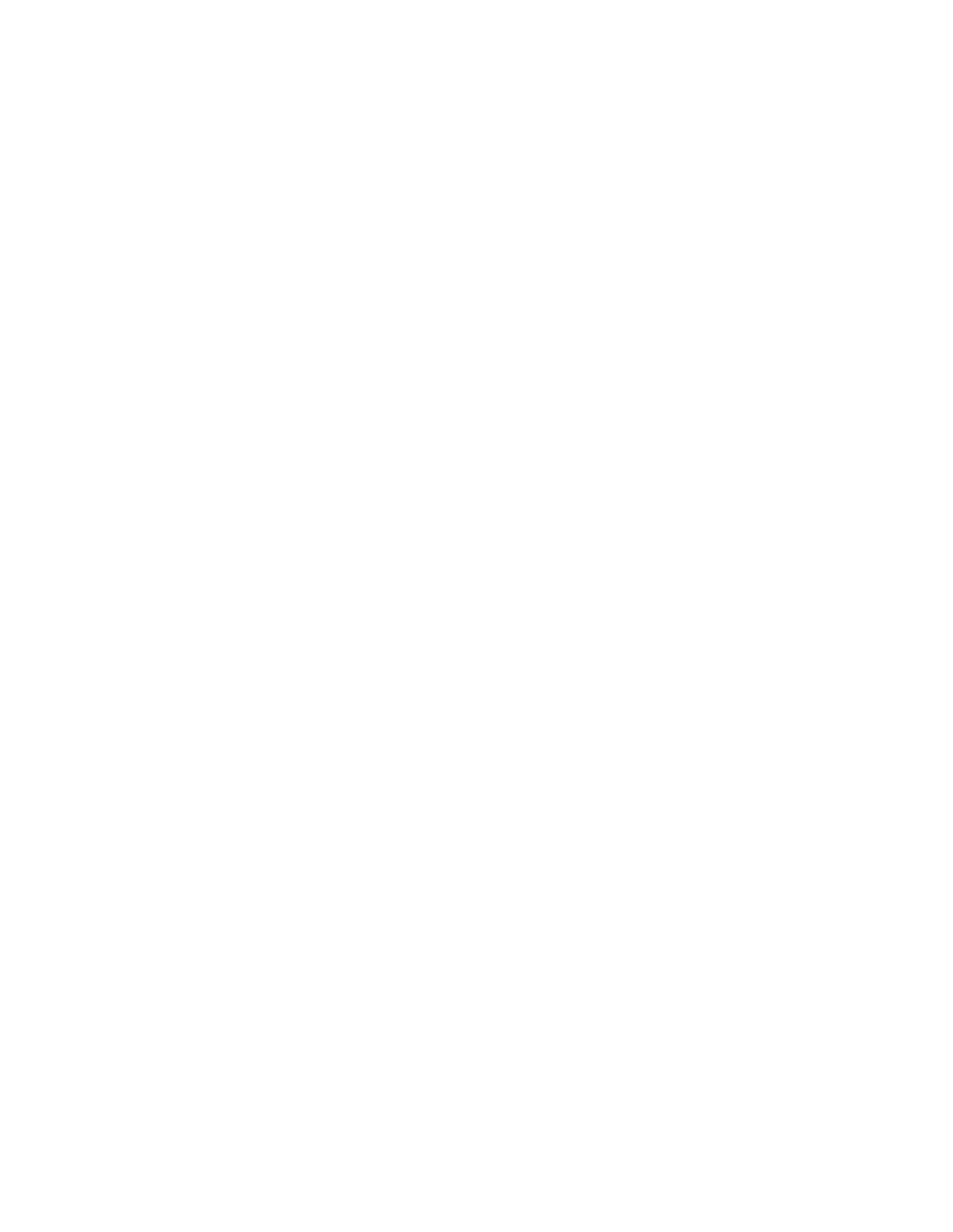# Self-Administered Questionnaire for

# Survey of Victim Services Providers

 $\boxed{\mathbb{T}}$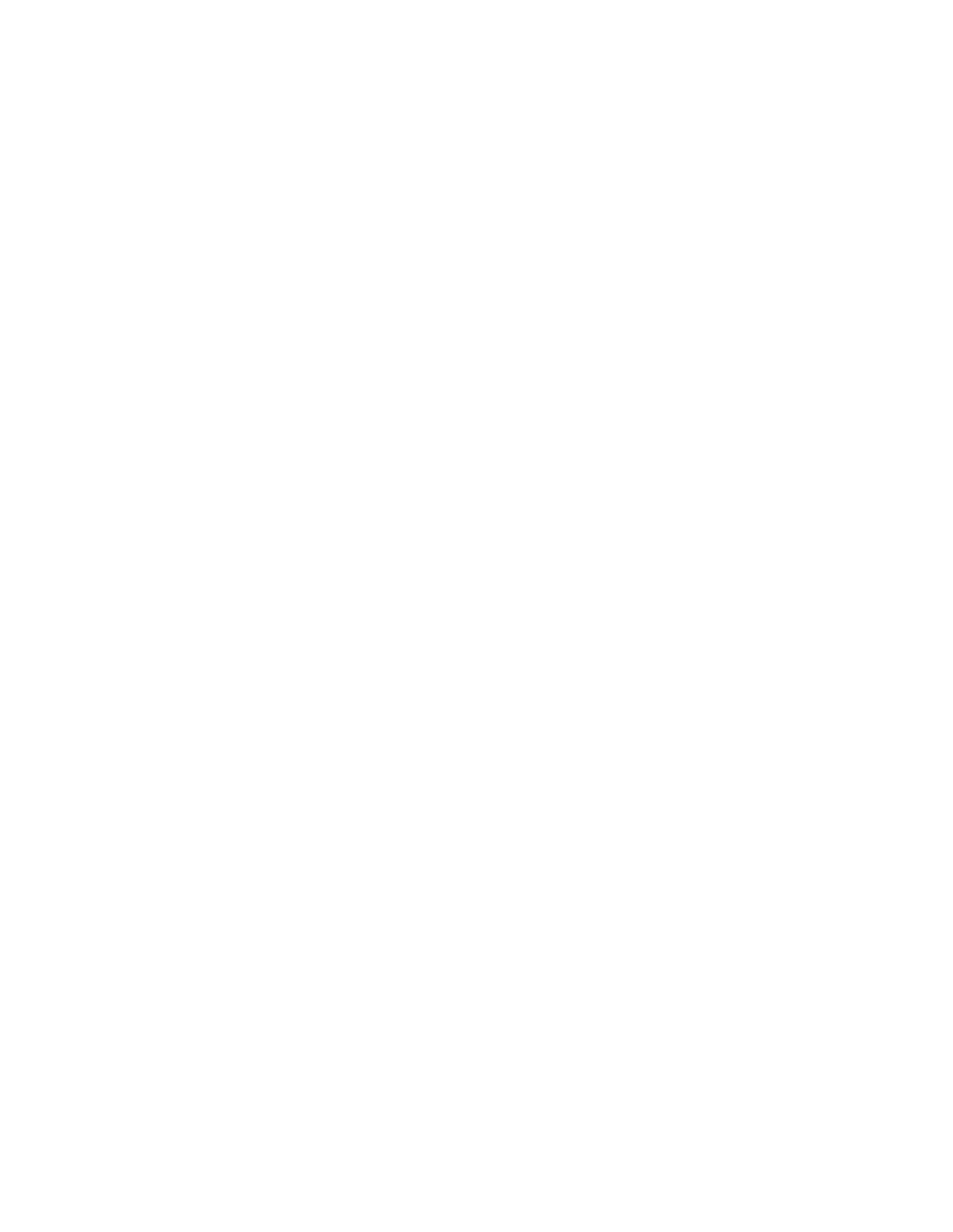# **Self-Administered Questionnaire for Survey of Victim Services Providers**

1. What role do you believe victims should have in the following stages of the criminal justice process?

|                         |                 | <b>Victim</b><br>should be |                                  | <b>Victims</b><br>should not have |  |
|-------------------------|-----------------|----------------------------|----------------------------------|-----------------------------------|--|
|                         | <b>Informed</b> | <b>Consulted</b>           | Other (specify)                  | any role                          |  |
| Bail decisions          |                 | $\overline{2}$             | $3 \left( \frac{1}{2} \right)$   | 00                                |  |
| Plea negotiations       |                 | $\overline{2}$             | $3 \left( \frac{1}{2} \right)$   | 00                                |  |
| Sentencing<br>decisions |                 | $\overline{2}$             | $3 \quad \overline{\phantom{a}}$ | 00                                |  |

#### **The following questions ask about your victim services organization and other victim services in your community.**

2. How would you describe your organization? *(Please check all that apply)*

|                                                   | Yes | <b>No</b>      |
|---------------------------------------------------|-----|----------------|
| Police-based victim services                      |     | $\overline{2}$ |
| Court-based victim services                       | 1   | $\overline{2}$ |
| Community-based victim services                   |     | $\overline{2}$ |
| System-based victim services                      |     | $\overline{2}$ |
| Specialized victim services for domestic violence | 1   | $\overline{2}$ |
| Specialized victim services for sexual assaults   | 1   | $\overline{2}$ |
| Specialized victim services for children          |     | $\overline{2}$ |
| Other (please specify)                            |     | 2              |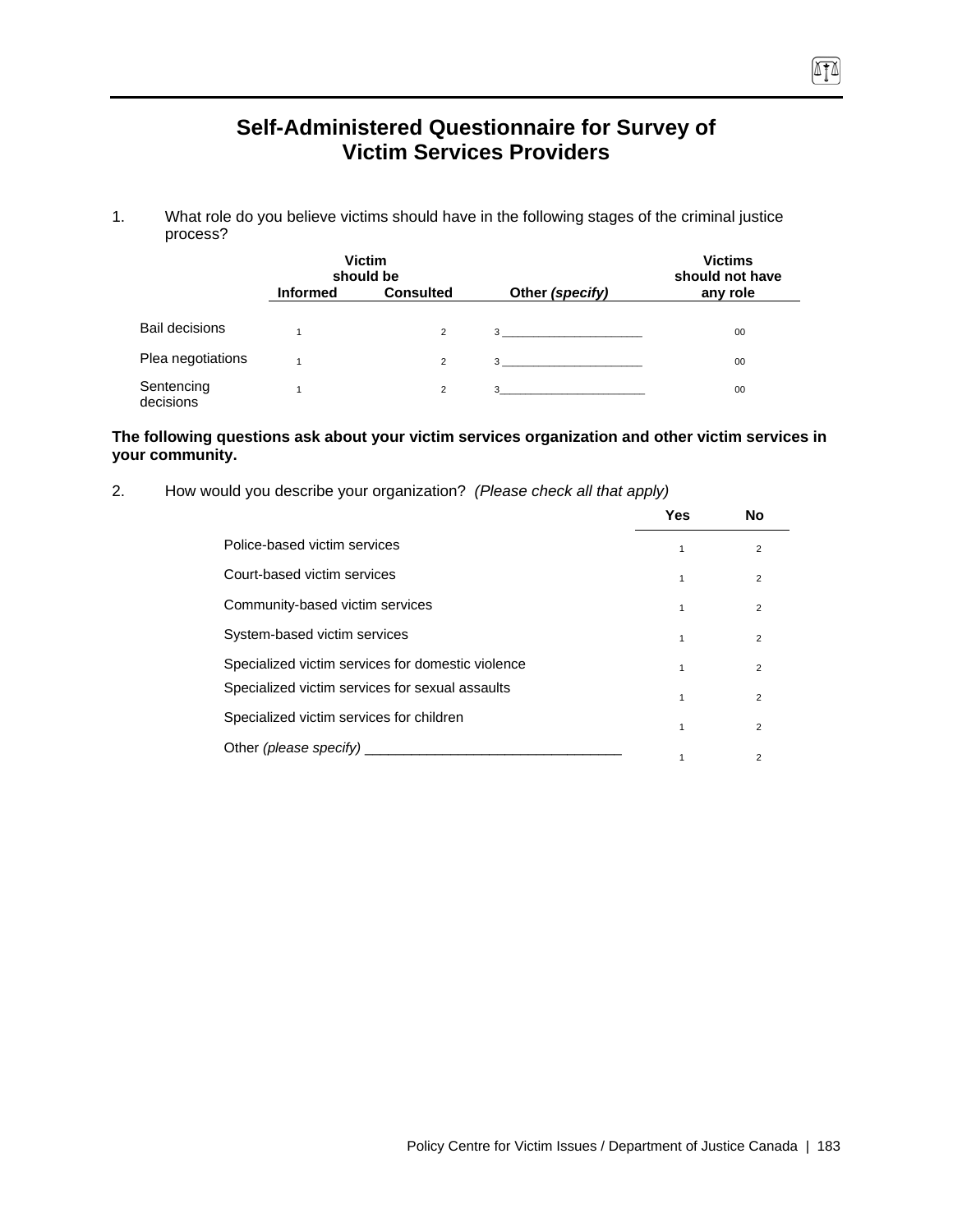3. Does your organization generally provide the following services to victims: (*Check "Yes" or "No" for each of the following*)

|                                                                                                 | Yes          | <b>No</b>      | Don't<br>know |
|-------------------------------------------------------------------------------------------------|--------------|----------------|---------------|
| Provide crisis support                                                                          | 1            | $\overline{2}$ | 8             |
| Provide counselling                                                                             | 1            | $\overline{2}$ | 8             |
| Make referrals                                                                                  | 1            | $\overline{2}$ | 8             |
| Inform victims about the police investigation                                                   | $\mathbf{1}$ | $\overline{2}$ | 8             |
| Inform victims about the criminal justice system                                                | $\mathbf{1}$ | $\overline{2}$ | 8             |
| Inform victims about court procedures                                                           | $\mathbf{1}$ | $\overline{2}$ | 8             |
| Inform victims about bail outcomes, when appropriate                                            | 1            | $\overline{2}$ | 8             |
| Help victims prepare to testify in court                                                        | 1            | $\overline{2}$ | 8             |
| Inform victims about victim impact statements                                                   | 1            | $\overline{2}$ | 8             |
| Accompany victims to court                                                                      | $\mathbf{1}$ | $\overline{2}$ | 8             |
| Inform victims of the opportunity to request restitution                                        | 1            | $\overline{2}$ | 8             |
| Help victims prepare forms to request restitution                                               | 1            | 2              | 8             |
| Liaise with Crown attorneys                                                                     | 1            | $\overline{2}$ | 8             |
| Inform the police, Crown, or court of victims' safety<br>concerns when accused released on bail | 1            | 2              | 8             |

### 4. What other victim services are available in your community?

|                                                                                                                                                                                                                                | Yes          | No             | Don't<br>know |
|--------------------------------------------------------------------------------------------------------------------------------------------------------------------------------------------------------------------------------|--------------|----------------|---------------|
| Police-based victim services                                                                                                                                                                                                   | 1            | 2              | 8             |
| Crown-based victim services                                                                                                                                                                                                    | 1            | $\overline{2}$ | 8             |
| Community-based victim services                                                                                                                                                                                                | 1            | $\overline{2}$ | 8             |
| System-based victim services                                                                                                                                                                                                   | 1            | $\overline{2}$ | 8             |
| Specialized victim services for domestic violence                                                                                                                                                                              | $\mathbf{1}$ | $\overline{2}$ | 8             |
| Specialized victim services for sexual assaults                                                                                                                                                                                | 1            | $\overline{2}$ | 8             |
| Specialized victim services for children                                                                                                                                                                                       | 1            | $\overline{2}$ | 8             |
|                                                                                                                                                                                                                                |              | 2              | 8             |
| Other (Specify) and the contract of the contract of the contract of the contract of the contract of the contract of the contract of the contract of the contract of the contract of the contract of the contract of the contra |              | $\overline{2}$ | 8             |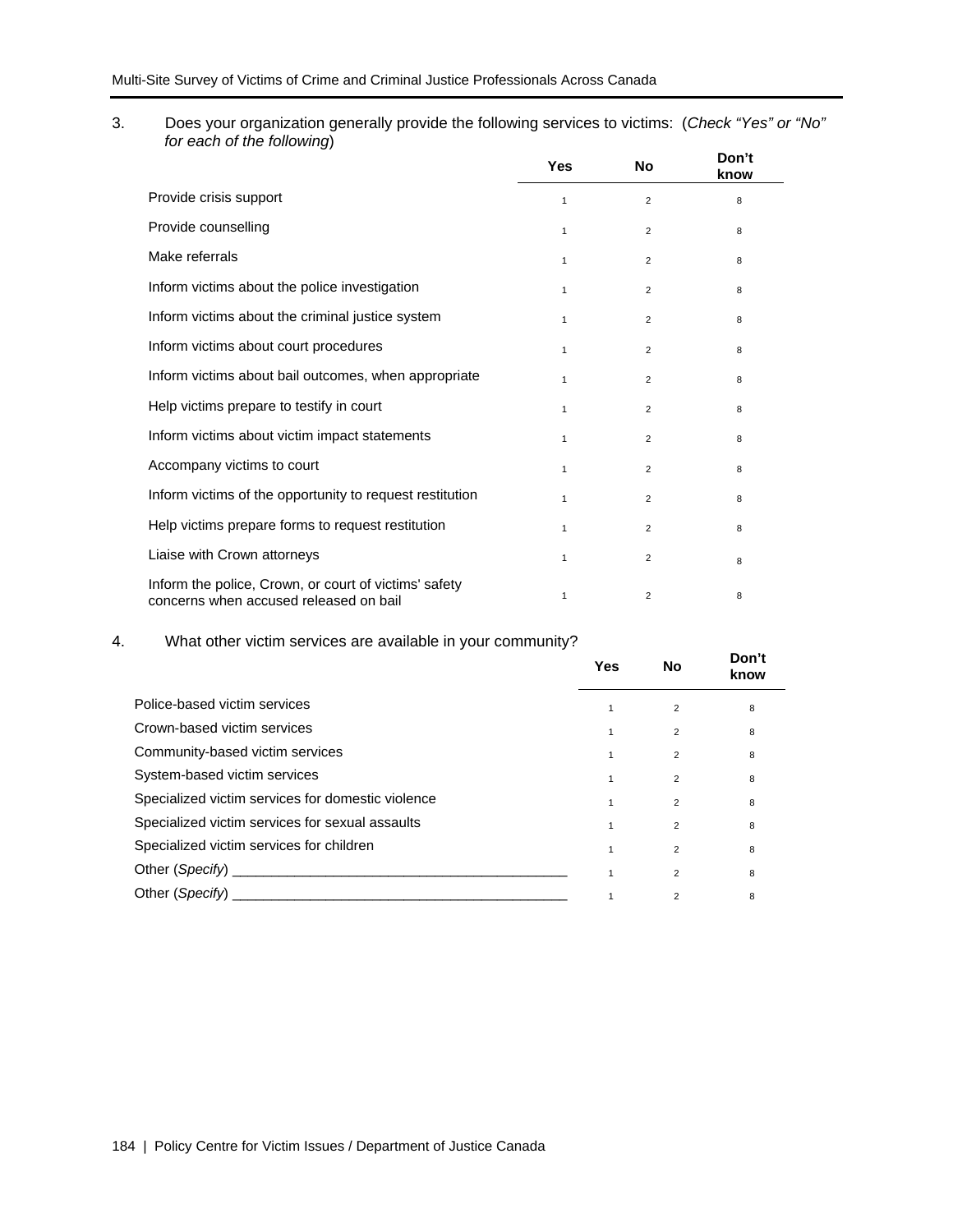#### 5. Do victims of crime face any of the following challenges in accessing victim services in your community?

|                                                                                            | <b>Yes</b>   | <b>No</b>      | Don't<br>know | If yes, please explain |
|--------------------------------------------------------------------------------------------|--------------|----------------|---------------|------------------------|
| Lack of victim services because of<br>rural location                                       | $\mathbf{1}$ | $\overline{2}$ | 8             |                        |
| Language barriers                                                                          | $\mathbf{1}$ | $\overline{2}$ | 8             |                        |
| Physical barriers for persons with<br>disabilities                                         | 1            | $\overline{2}$ | 8             |                        |
| <b>Financial barriers</b>                                                                  | $\mathbf{1}$ | $\overline{2}$ | 8             |                        |
| Services do not respond to cultural<br>needs (e.g., lack of Aboriginal victim<br>services) | $\mathbf{1}$ | $\overline{2}$ | 8             |                        |
| Services do not respond to needs of<br>both genders                                        | 1            | $\overline{2}$ | 8             |                        |

## **The next questions ask about information provided to victims of crime.**

#### 6. Please indicate your level of agreement with the following:

| <b>Victims usually receive</b><br>adequate information on           | <b>Strongly</b><br>agree | Agree | <b>Disagree</b> | <b>Strongly</b><br>disagree | Don't<br>know |
|---------------------------------------------------------------------|--------------------------|-------|-----------------|-----------------------------|---------------|
| The progress of the investigation                                   | $\overline{\mathbf{4}}$  | 3     | $\overline{2}$  | 1                           | 8             |
| Outcomes of bail decisions                                          | 4                        | 3     | $\overline{2}$  | 1                           | 8             |
| Conditions of release                                               | 4                        | 3     | $\overline{2}$  |                             | 8             |
| Date and location of court<br>proceedings                           | $\overline{\mathbf{4}}$  | 3     | $\overline{2}$  | 1                           | 8             |
| Charges laid                                                        | 4                        | 3     | $\overline{2}$  | 1                           | 8             |
| Charges dropped                                                     | 4                        | 3     | 2               |                             | 8             |
| Victim impact statements                                            | 4                        | 3     | 2               | 1                           | 8             |
| <b>Restitution</b>                                                  | 4                        | 3     | $\overline{2}$  | 1                           | 8             |
| The ultimate outcome of the case                                    | 4                        | 3     | 2               | 1                           | 8             |
| The criminal justice process                                        | 4                        | 3     | $\overline{2}$  | 1                           | 8             |
| Alternative processes, such as<br>diversion and restorative justice | 4                        | 3     | $\overline{2}$  |                             | 8             |
| Rights of accused                                                   | 4                        | 3     | $\overline{2}$  | 1                           | 8             |
| Victim services                                                     | 4                        | 3     | $\overline{2}$  |                             | 8             |
| Other community support services                                    | 4                        | 3     | $\overline{2}$  | 1                           | 8             |

6a. For those items in Question 6 with which you **disagree** or **strongly disagree**, what could be done to improve the information given to victims?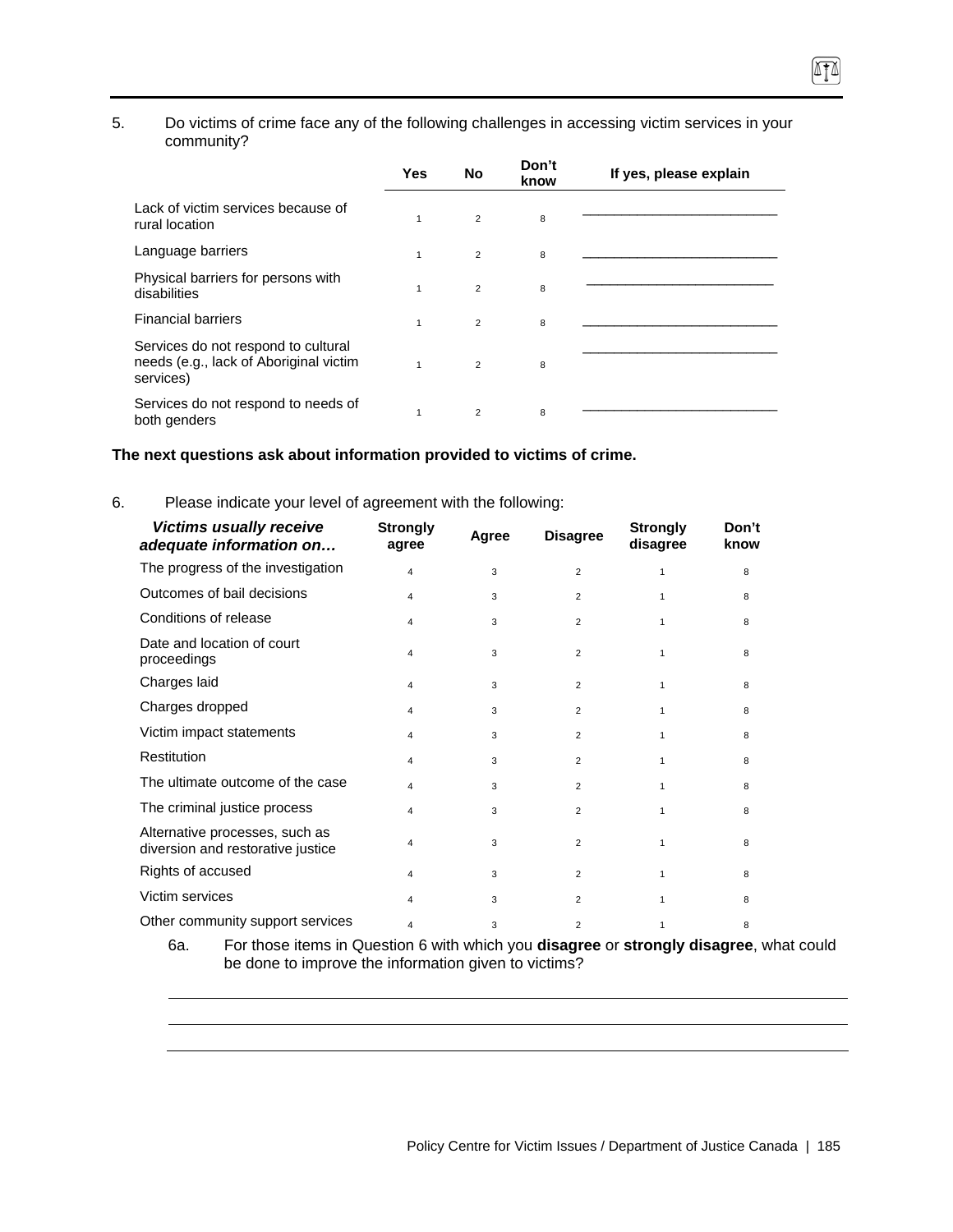7. Who should provide the following information to victims? (*Please check all that apply*)

|                                                                     | Crown        | <b>Police</b>  | <b>Victim</b><br>services | Other (Specify)                                                                                                             | Don't<br>know |
|---------------------------------------------------------------------|--------------|----------------|---------------------------|-----------------------------------------------------------------------------------------------------------------------------|---------------|
| The progress of the<br>investigation                                | $\mathbf{1}$ | $\overline{2}$ | 3                         |                                                                                                                             | 8             |
| Outcomes of bail decisions                                          | $\mathbf{1}$ | $\overline{2}$ | 3                         |                                                                                                                             | 8             |
| Conditions of release                                               | 1            | $\overline{2}$ | 3                         |                                                                                                                             | 8             |
| Date and location of court<br>proceedings                           | $\mathbf{1}$ | $\overline{2}$ | 3                         |                                                                                                                             | 8             |
| Charges laid                                                        | $\mathbf{1}$ | $\overline{2}$ | 3                         | <u> De Carlos de Carlos de Carlos de Carlos de Carlos de Carlos de Carlos de Carlos de Carlos de Carlos de Carlos de Ca</u> | 8             |
| Charges dropped                                                     | $\mathbf{1}$ | $\overline{2}$ | 3                         |                                                                                                                             | 8             |
| Victim impact statements                                            | $\mathbf{1}$ | $\overline{2}$ | 3                         |                                                                                                                             | 8             |
| Restitution                                                         | $\mathbf{1}$ | $\overline{2}$ | 3                         |                                                                                                                             | 8             |
| The ultimate outcome of the<br>case                                 | $\mathbf{1}$ | $\overline{2}$ | 3                         |                                                                                                                             | 8             |
| The criminal justice process                                        | $\mathbf{1}$ | $\overline{2}$ | 3                         |                                                                                                                             | 8             |
| Alternative processes, such as<br>diversion and restorative justice | $\mathbf{1}$ | 2              | 3                         |                                                                                                                             | 8             |
| Rights of accused                                                   | $\mathbf{1}$ | $\overline{2}$ | 3                         | <u> 1989 - Johann Stein, markin fan it ferstjer fan it ferstjer fan it ferstjer fan it ferstjer fan it ferstjer</u>         | 8             |
| Victim services                                                     | $\mathbf{1}$ | $\overline{2}$ | 3                         |                                                                                                                             | 8             |
| Other community support<br>services                                 | $\mathbf{1}$ | $\overline{2}$ | 3                         |                                                                                                                             | 8             |

8. Please describe the extent to which your organization works together or shares information with the following.

| Other victim services         | Please describe extent of collaboration, if any                                                                                                                                                                               | Do not work together or<br>share information |
|-------------------------------|-------------------------------------------------------------------------------------------------------------------------------------------------------------------------------------------------------------------------------|----------------------------------------------|
| or community<br>organizations |                                                                                                                                                                                                                               | 00                                           |
| Police                        | the control of the control of the control of the control of the control of the control of the control of the control of the control of the control of the control of the control of the control of the control of the control |                                              |
|                               |                                                                                                                                                                                                                               | 00                                           |
| Crown                         |                                                                                                                                                                                                                               | 00                                           |
|                               |                                                                                                                                                                                                                               |                                              |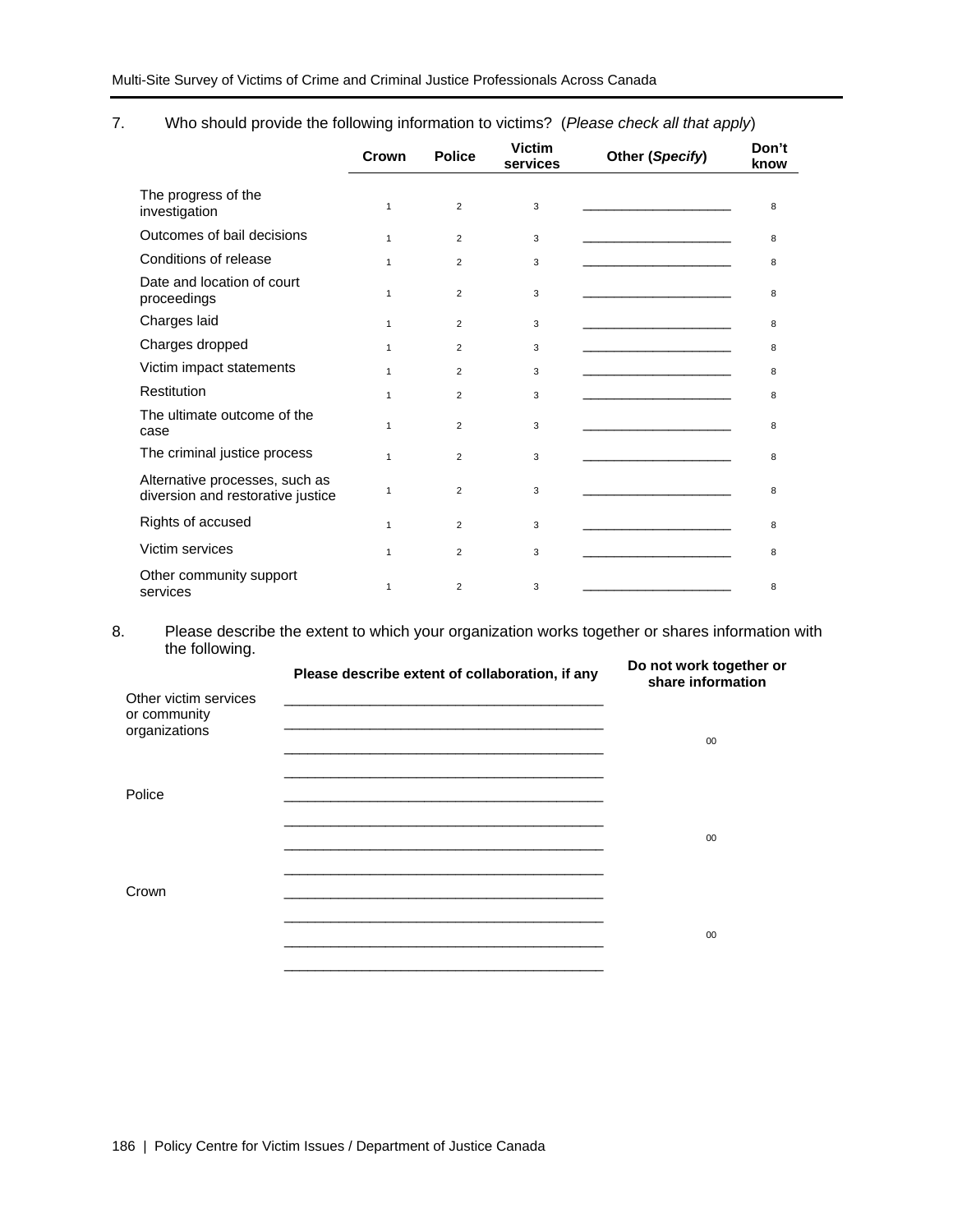**The following questions ask about federal legislative provisions that are intended to benefit victims.** 

9. Do you think that the victim's safety is generally considered in a decision about bail and conditions on release?

ITI

 $_1$  Yes  $_2$  No  $_3$  Don't know

9a. If no, what are the obstacles to the consideration of victim safety?

10. Are there any obstacles to using the following testimonial aids?

|                                                                                                                      | Yes | No             | Don't<br>know |
|----------------------------------------------------------------------------------------------------------------------|-----|----------------|---------------|
| Publication bans in cases other than sexual offences                                                                 |     |                | 8             |
| Exclusion of the public from a trial                                                                                 |     | $\overline{2}$ | 8             |
| A screen for young witnesses or witnesses with a mental or<br>physical disability                                    |     | $\overline{2}$ | 8             |
| Closed-circuit television for young witnesses or witnesses with a<br>mental or physical disability                   |     | 2              | 8             |
| Pre-trial videotaped testimony for young witnesses or witnesses<br>with a mental or physical disability              |     |                | 8             |
| Support person to accompany a young witness under the age of 14<br>or witnesses with a mental or physical disability |     | 2              | 8             |

10a. If you answered yes to any part of Question 10, please explain.

| Publication bans in cases<br>other than sexual offences                                                                       |                                                                                                                       |
|-------------------------------------------------------------------------------------------------------------------------------|-----------------------------------------------------------------------------------------------------------------------|
| Exclusion of the public from a<br>trial                                                                                       |                                                                                                                       |
| A screen for young witnesses<br>or witnesses with a mental or<br>physical disability                                          |                                                                                                                       |
| Closed-circuit television for<br>young witnesses or witnesses<br>with a mental or physical<br>disability                      | <u> 1989 - Johann Stein, marwolaethau a bhann an t-Amhair ann an t-Amhair an t-Amhair an t-Amhair an t-Amhair an </u> |
| Pre-trial videotaped testimony<br>for young witnesses or<br>witnesses with a mental or<br>physical disability                 | <u> 1980 - Jan James Santan, masjid a shekara ta 1980 a shekara ta 1980 a shekara ta 1980 a shekara ta 1980 a she</u> |
| Support person to<br>accompany a young witness<br>under the age of 14 or<br>witnesses with a mental or<br>physical disability |                                                                                                                       |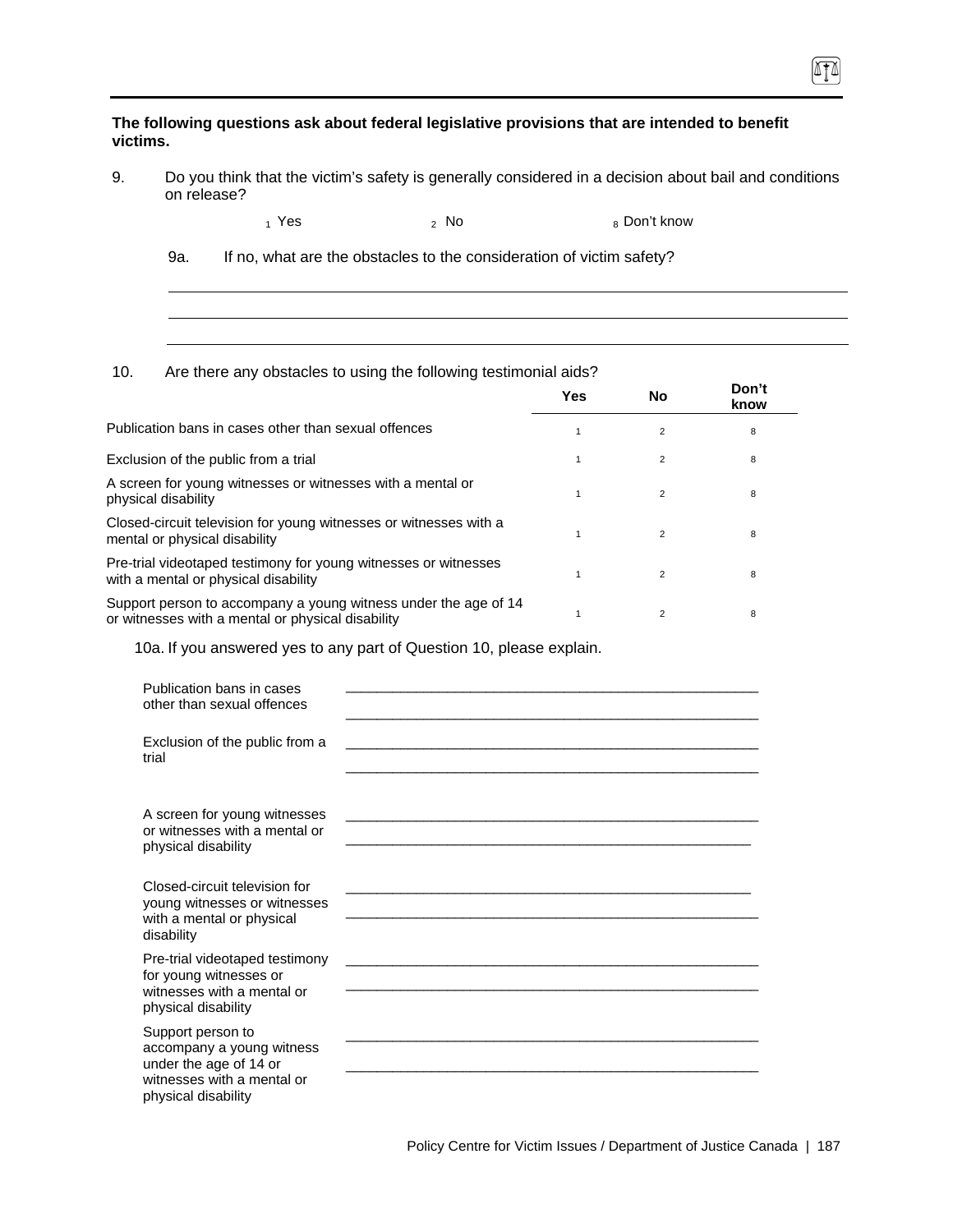Section 486 (2.3) of the *Criminal Code* states that, unless required by *"the proper administration of justice,"* a self-represented accused cannot cross-examine a child witness (under 18 years of age). This section is applicable to proceedings where an accused is charged with a sexual offence, a sexual assault under sections 271, 272, and 273, or where violence against the victim is *"alleged to have been used, threatened, or attempted."*

11. Should Section 486 (2.3) be expanded? *(Please check all that apply)* 

 $_1$  Yes, to other victims  $_1$  Yes, to other offences  $_2$  No

11a. If yes to other victims and/or to other offences, please explain.

#### **The next several questions ask you to consider victim impact statements. As you know, victim impact statements can be submitted for use at sentencing or at parole.**

12. Based on your experience, do victims usually submit victim impact statements?

| At sentencing | <sub>1</sub> Yes | $\sigma$ Yes, in serious cases |
|---------------|------------------|--------------------------------|
|               | $_3$ No          | 8 Don't know                   |
| At parole     | 1 Yes            | 2 Yes, in serious cases        |
|               | $3$ No           | 8 Don't know                   |

13. What are the most common methods for submitting a victim impact statement? (*Check all that apply*)

| At<br>sentencing: | Written statement only<br>3 Crown reads statement<br>$_{66}$ Other (Specify)<br>8 Don't know | <sub>2</sub> Victim reads statement                                        |                                                           |
|-------------------|----------------------------------------------------------------------------------------------|----------------------------------------------------------------------------|-----------------------------------------------------------|
| At parole:        | Written statement<br>only<br>$_{66}$ Other (Specify)<br><sub>8</sub> Don't know              | <sub>2</sub> Victim reads statement in<br>person                           | 3 Victim presents statement<br>via audiotape or videotape |
| 14.               |                                                                                              | Do you think that most victims are made aware of victim impact statements? |                                                           |

| At sentencing | 1 Yes | <sup>2</sup> No | 8 Don't know |
|---------------|-------|-----------------|--------------|
| At parole     | 1 Yes | $2$ No          | 8 Don't know |

14a. If not, what can be done to better inform victims?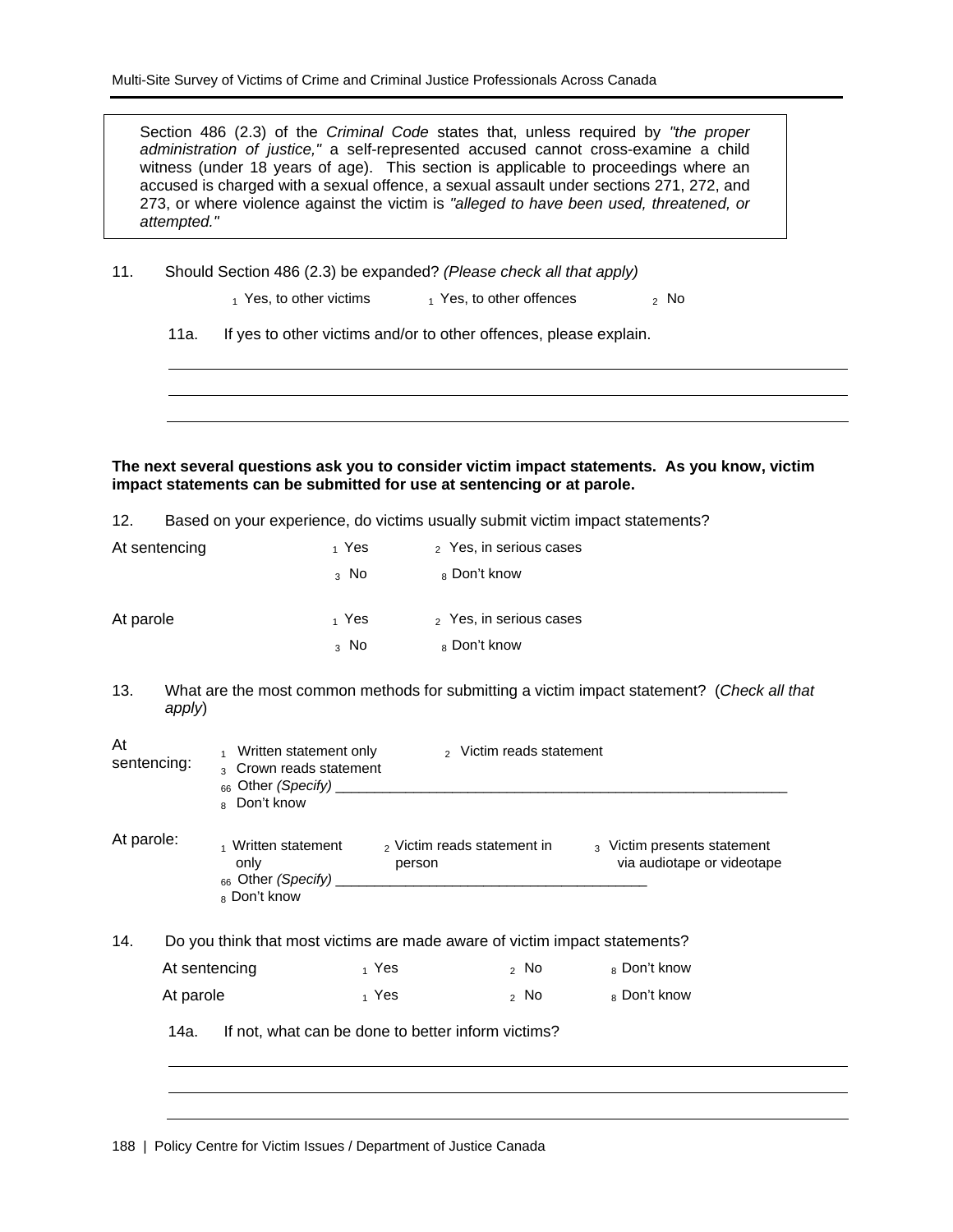| 15. |               | (Check all that apply)                 |                                                        | When is the best time to inform victims about victim impact statements for use at sentencing?         |                                                       |                            |
|-----|---------------|----------------------------------------|--------------------------------------------------------|-------------------------------------------------------------------------------------------------------|-------------------------------------------------------|----------------------------|
|     | $\mathbf{1}$  | As soon as possible<br>after the crime |                                                        | $_2$ After someone is arrested<br>and charged                                                         | <sup>3</sup> Just before<br>the trial is<br>scheduled |                            |
|     |               |                                        |                                                        |                                                                                                       |                                                       |                            |
| 16. |               |                                        | Do you assist victims with victim impact statements?   |                                                                                                       |                                                       |                            |
|     | $_1$ Yes, at  | sentencing                             | 2 Yes, at<br>parole                                    | 3 At both sentencing<br>and parole                                                                    | 4 No                                                  | <sub>8</sub> Don't<br>know |
|     | 16a.          |                                        | of assistance you provide)                             | If yes to Question 16, what types of assistance do you provide? (Please check all types               |                                                       |                            |
|     |               |                                        |                                                        |                                                                                                       | At<br>sentencing                                      | At parole                  |
|     |               |                                        | Providing victim impact statement forms                |                                                                                                       | $\mathbf{1}$                                          | $\overline{2}$             |
|     |               |                                        | Informing victims where forms can be obtained          |                                                                                                       | $\mathbf{1}$                                          | $\overline{2}$             |
|     |               |                                        |                                                        | Explaining instructions on how to complete victim impact statements                                   | $\mathbf{1}$                                          | $\overline{2}$             |
|     |               | impact statements                      |                                                        | Explaining the kinds of information that can be included in victim                                    | $\mathbf{1}$                                          | $\overline{2}$             |
|     |               |                                        |                                                        | Helping complete the statement (write down what victim says)                                          | $\mathbf{1}$                                          | $\overline{c}$             |
|     | thoughts)     |                                        |                                                        | Helping with drafting statement (assist victim with formulating his/her                               | $\mathbf{1}$                                          | $\overline{2}$             |
|     |               |                                        | Reviewing completed victim impact statements           |                                                                                                       | $\mathbf{1}$                                          | $\overline{2}$             |
|     |               |                                        |                                                        | Informing victims where completed statements should be sent                                           | $\mathbf{1}$                                          | $\overline{2}$             |
|     |               |                                        | Collecting completed victim impact statements          |                                                                                                       | $\mathbf{1}$                                          | $\overline{2}$             |
|     |               |                                        | Submitting completed victim impact statements to Crown |                                                                                                       | $\mathbf{1}$                                          | $\overline{2}$             |
|     |               |                                        |                                                        |                                                                                                       | $\mathbf{1}$                                          | 2                          |
|     |               |                                        |                                                        |                                                                                                       | $\mathbf{1}$                                          | $\overline{c}$             |
| 17. |               | delivering the statement)?             |                                                        | Are there any obstacles to the use of the victim impact statement (e.g., in preparing, submitting, or |                                                       |                            |
|     | At sentencing |                                        | $_1$ Yes                                               | $2$ No                                                                                                | 8 Don't know                                          |                            |
|     | At parole     |                                        | $_1$ Yes                                               | $2$ No $2$                                                                                            | 8 Don't know                                          |                            |
|     | 17a.          | If yes, please explain.                |                                                        |                                                                                                       |                                                       |                            |

 $\sqrt{10}$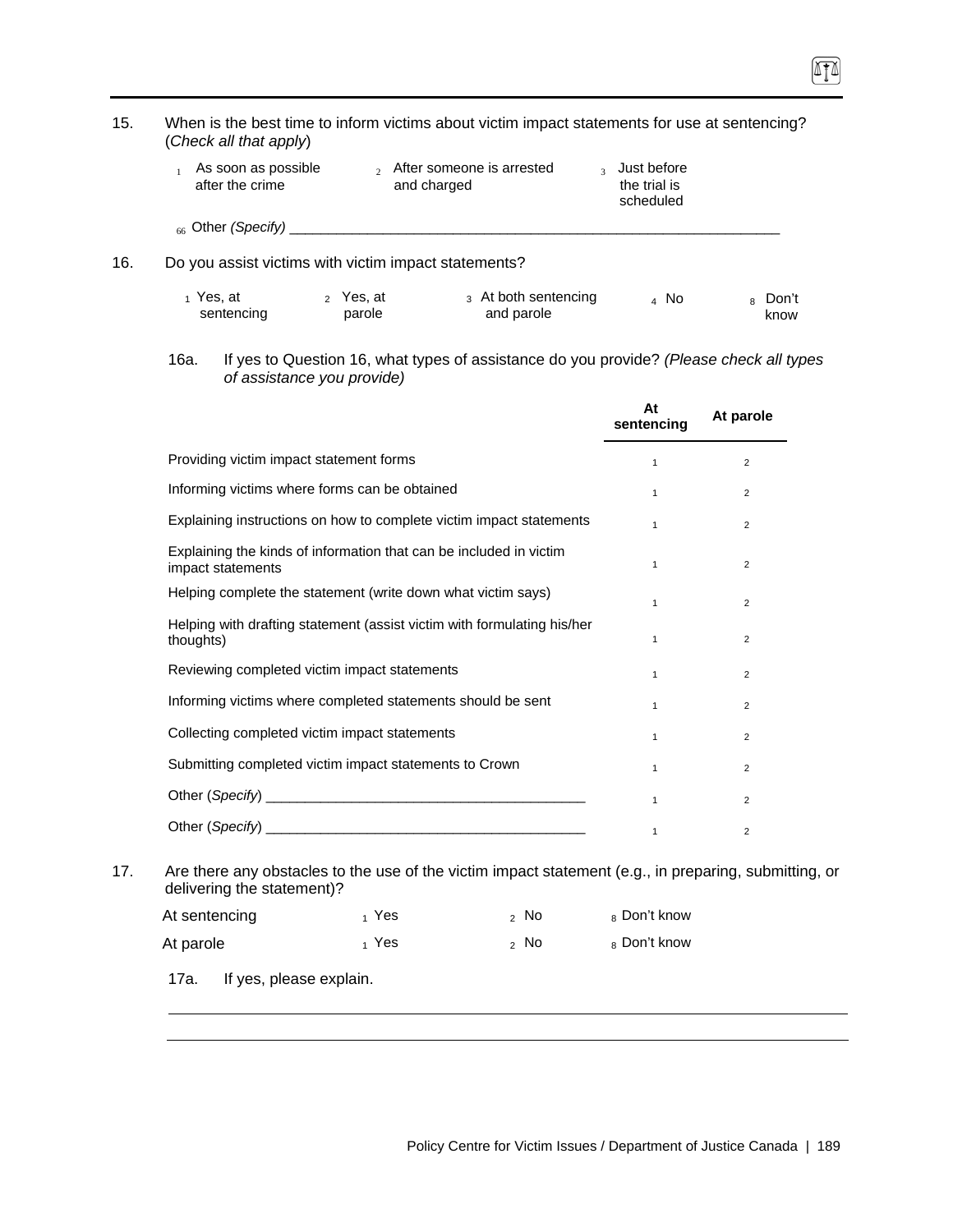|     |           |                                                                |                        | Multi-Site Survey of Victims of Crime and Criminal Justice Professionals Across Canada                                                                                                                                                                                                                                      |
|-----|-----------|----------------------------------------------------------------|------------------------|-----------------------------------------------------------------------------------------------------------------------------------------------------------------------------------------------------------------------------------------------------------------------------------------------------------------------------|
|     |           |                                                                |                        | The following questions ask about restitution, the victim surcharge, and conditional sentences.                                                                                                                                                                                                                             |
| 18. |           |                                                                |                        | Based on your experience, do victims who are eligible usually ask for restitution?                                                                                                                                                                                                                                          |
|     |           | 1 Yes                                                          | $2$ No                 | 8 Don't know                                                                                                                                                                                                                                                                                                                |
| 19. |           | Are there any obstacles to the use of restitution?             |                        |                                                                                                                                                                                                                                                                                                                             |
|     |           | $_1$ Yes                                                       | $\frac{1}{2}$ No       | 8 Don't know                                                                                                                                                                                                                                                                                                                |
|     | 19a.      | If yes, please explain.                                        |                        |                                                                                                                                                                                                                                                                                                                             |
| 20. |           |                                                                |                        | Based on your experience, is the victim surcharge waived more often than it should be?                                                                                                                                                                                                                                      |
|     |           | $_1$ Yes                                                       | $2$ No                 | 8 Don't know                                                                                                                                                                                                                                                                                                                |
| 21. |           |                                                                |                        | In what types of cases do you think a conditional sentence is appropriate? (Check all that apply)                                                                                                                                                                                                                           |
|     |           | $_1$ All offences                                              | 2 Non-violent offences |                                                                                                                                                                                                                                                                                                                             |
|     |           | 3 Offences against the person                                  |                        |                                                                                                                                                                                                                                                                                                                             |
|     |           | $_4$ Family violence offences<br><sub>66</sub> Other (Specify) | $5$ Murder             |                                                                                                                                                                                                                                                                                                                             |
| 22. | sentence? |                                                                |                        | Do you think that the victim's safety is generally considered in a decision to impose a conditional                                                                                                                                                                                                                         |
|     |           | 1 Yes                                                          | $2$ No                 | 8 Don't know                                                                                                                                                                                                                                                                                                                |
|     | 22a.      |                                                                |                        | If not, what are the obstacles to the consideration of victim safety?                                                                                                                                                                                                                                                       |
|     |           |                                                                |                        | Restorative justice considers the wrong done to a person as well as the wrong done to the community.<br>Restorative justice programs involve the victim(s) or a representative, the offender(s), and community<br>representatives. The offender is required to accept responsibility for the crime and take steps to repair |
|     |           | the harm he or she has caused.                                 |                        |                                                                                                                                                                                                                                                                                                                             |
| 23. |           | Have you participated in a restorative justice approach?       |                        |                                                                                                                                                                                                                                                                                                                             |
|     | 23a.      | $_1$ Yes<br>justice? (Check all that apply)                    | 2 NQ                   | 8 Don't know<br>If yes to Question 23, at what stage in the process have you participated in restorative                                                                                                                                                                                                                    |

1 Pre-charge 2 Sentencing 66 Other *(Specify)* \_\_\_\_\_\_\_\_\_\_\_\_\_\_\_\_\_\_\_\_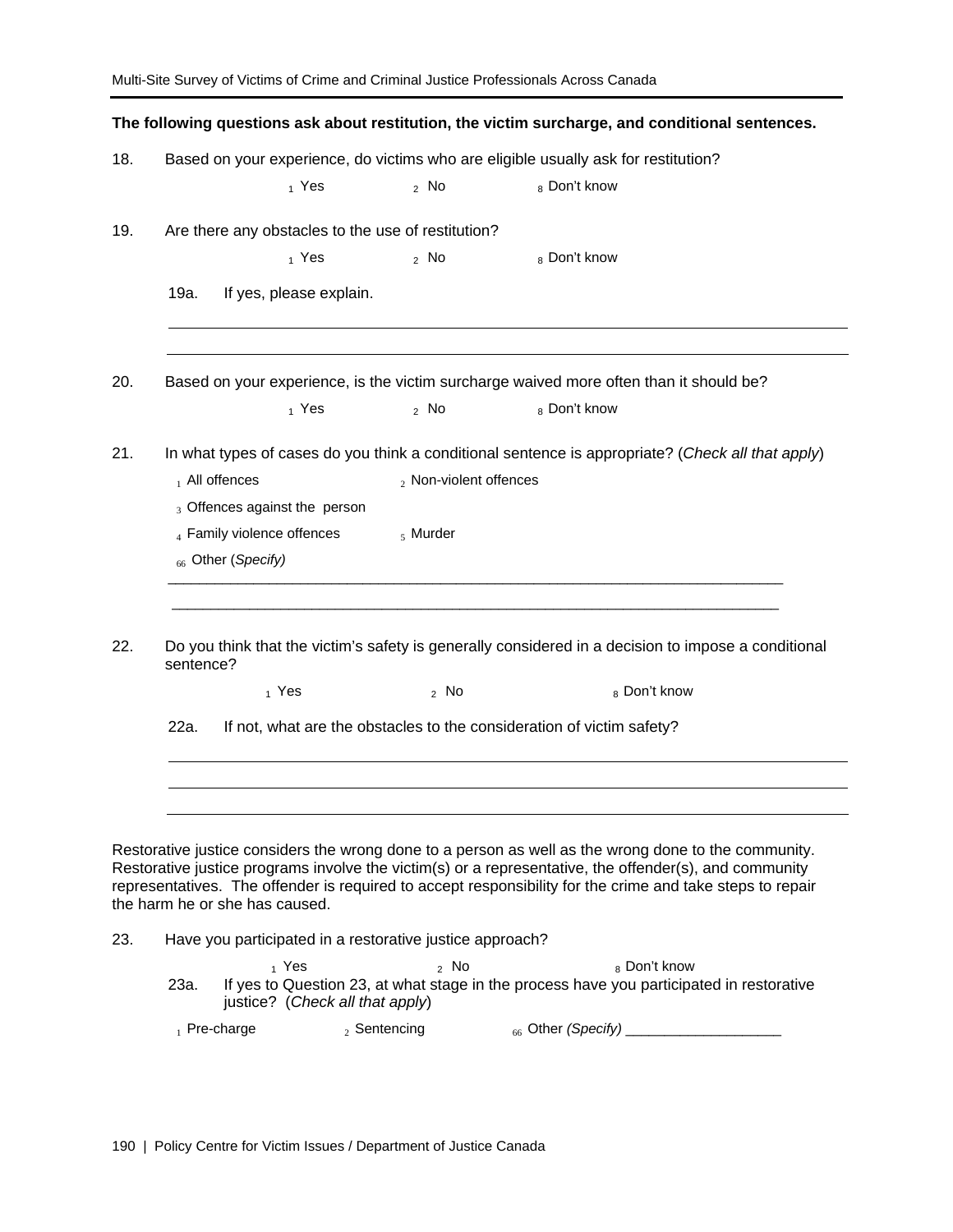|     | 23b.             | involvement in the decision to use restorative justice?                                                                                    |                |                  |                         |                         |                | If yes to Question 23, in your experience, which statement best describes the victim's     |  |
|-----|------------------|--------------------------------------------------------------------------------------------------------------------------------------------|----------------|------------------|-------------------------|-------------------------|----------------|--------------------------------------------------------------------------------------------|--|
|     |                  | $_1$ The victim is always<br>involved                                                                                                      | $\overline{2}$ | involved         | The victim is sometimes |                         | $\overline{3}$ | The victim is seldom<br>involved                                                           |  |
|     | 23c.             | that apply)                                                                                                                                |                |                  |                         |                         |                | If no to Question 23, why have you not participated in any restorative justice? (Check all |  |
|     |                  | $_1$ Restorative justice approaches are not available                                                                                      |                |                  |                         |                         |                |                                                                                            |  |
|     |                  | $_2$ Restorative justice approaches do not protect the victim adequately                                                                   |                |                  |                         |                         |                |                                                                                            |  |
|     |                  | $_3$ Restorative justice approaches do not act as a deterrent                                                                              |                |                  |                         |                         |                |                                                                                            |  |
|     |                  |                                                                                                                                            |                |                  |                         |                         |                |                                                                                            |  |
|     |                  |                                                                                                                                            |                |                  |                         |                         |                |                                                                                            |  |
|     |                  |                                                                                                                                            |                |                  |                         |                         |                |                                                                                            |  |
|     | benefit victims. | The concluding questions ask you to consider all of the Criminal Code provisions intended to                                               |                |                  |                         |                         |                |                                                                                            |  |
| 24. |                  | Do you think that victim services personnel are adequately informed of the provisions in the<br>Criminal Code intended to benefit victims? |                |                  |                         |                         |                |                                                                                            |  |
|     |                  | $_1$ Yes                                                                                                                                   |                | $\frac{1}{2}$ No |                         | <sub>8</sub> Don't know |                |                                                                                            |  |
|     |                  |                                                                                                                                            |                |                  |                         |                         |                |                                                                                            |  |
|     | 24a.             | If not, what could be done to better inform victim services workers?                                                                       |                |                  |                         |                         |                |                                                                                            |  |
|     |                  |                                                                                                                                            |                |                  |                         |                         |                |                                                                                            |  |
|     |                  |                                                                                                                                            |                |                  |                         |                         |                |                                                                                            |  |
|     |                  |                                                                                                                                            |                |                  |                         |                         |                |                                                                                            |  |
| 25. | victims?         | In your opinion, what has been accomplished by the Criminal Code provisions intended to benefit                                            |                |                  |                         |                         |                |                                                                                            |  |
|     |                  |                                                                                                                                            |                |                  |                         |                         |                |                                                                                            |  |
|     |                  |                                                                                                                                            |                |                  |                         |                         |                |                                                                                            |  |
|     |                  |                                                                                                                                            |                |                  |                         |                         |                |                                                                                            |  |
| 26. |                  | Have there been any unintended or unexpected consequences to these provisions?                                                             |                |                  |                         |                         |                |                                                                                            |  |
|     |                  | $_1$ Yes                                                                                                                                   |                | $2$ No           |                         | 8 Don't know            |                |                                                                                            |  |
|     |                  |                                                                                                                                            |                |                  |                         |                         |                |                                                                                            |  |
|     | 26a.             | If yes, what are they?                                                                                                                     |                |                  |                         |                         |                |                                                                                            |  |
|     |                  |                                                                                                                                            |                |                  |                         |                         |                |                                                                                            |  |
|     |                  |                                                                                                                                            |                |                  |                         |                         |                |                                                                                            |  |
|     |                  |                                                                                                                                            |                |                  |                         |                         |                |                                                                                            |  |

 $\boxed{1}$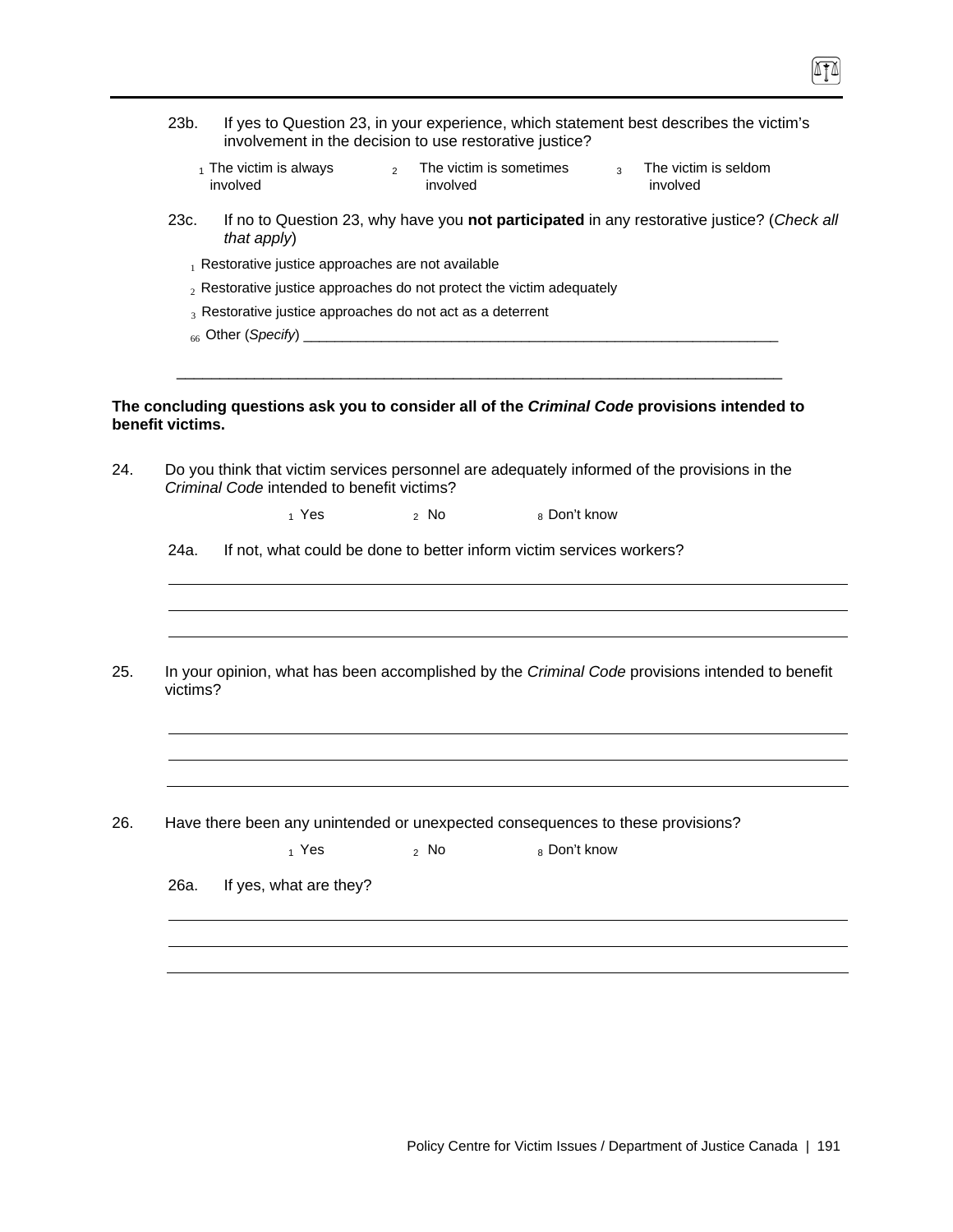27. Do you have any other comments?

**Thank you for taking the time to complete this survey. Please return the questionnaire by faxing it back to us toll-free at:**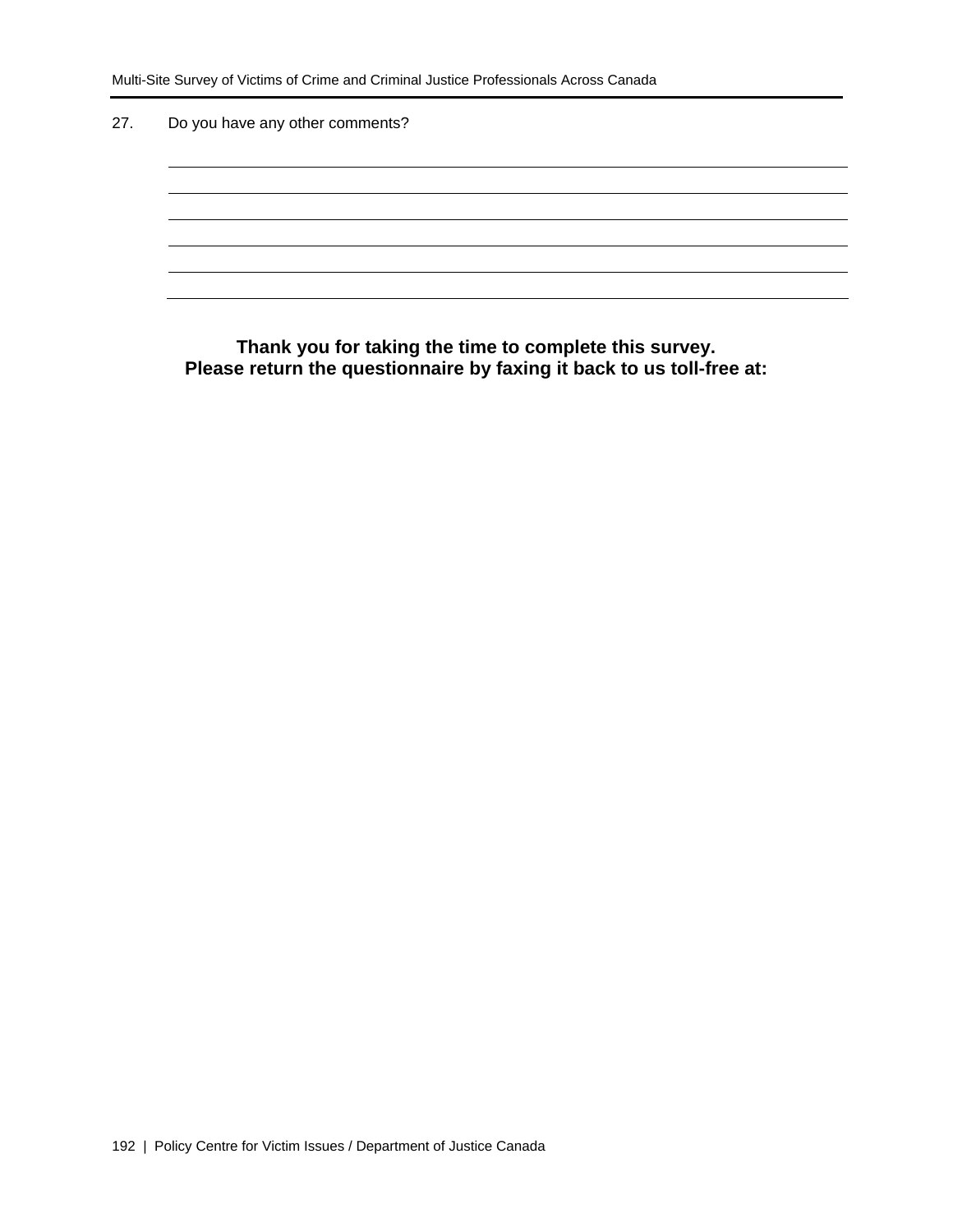# Self-Administered Questionnaire for

# Survey of Victim Advocacy Groups

 $\boxed{\mathbb{T}}$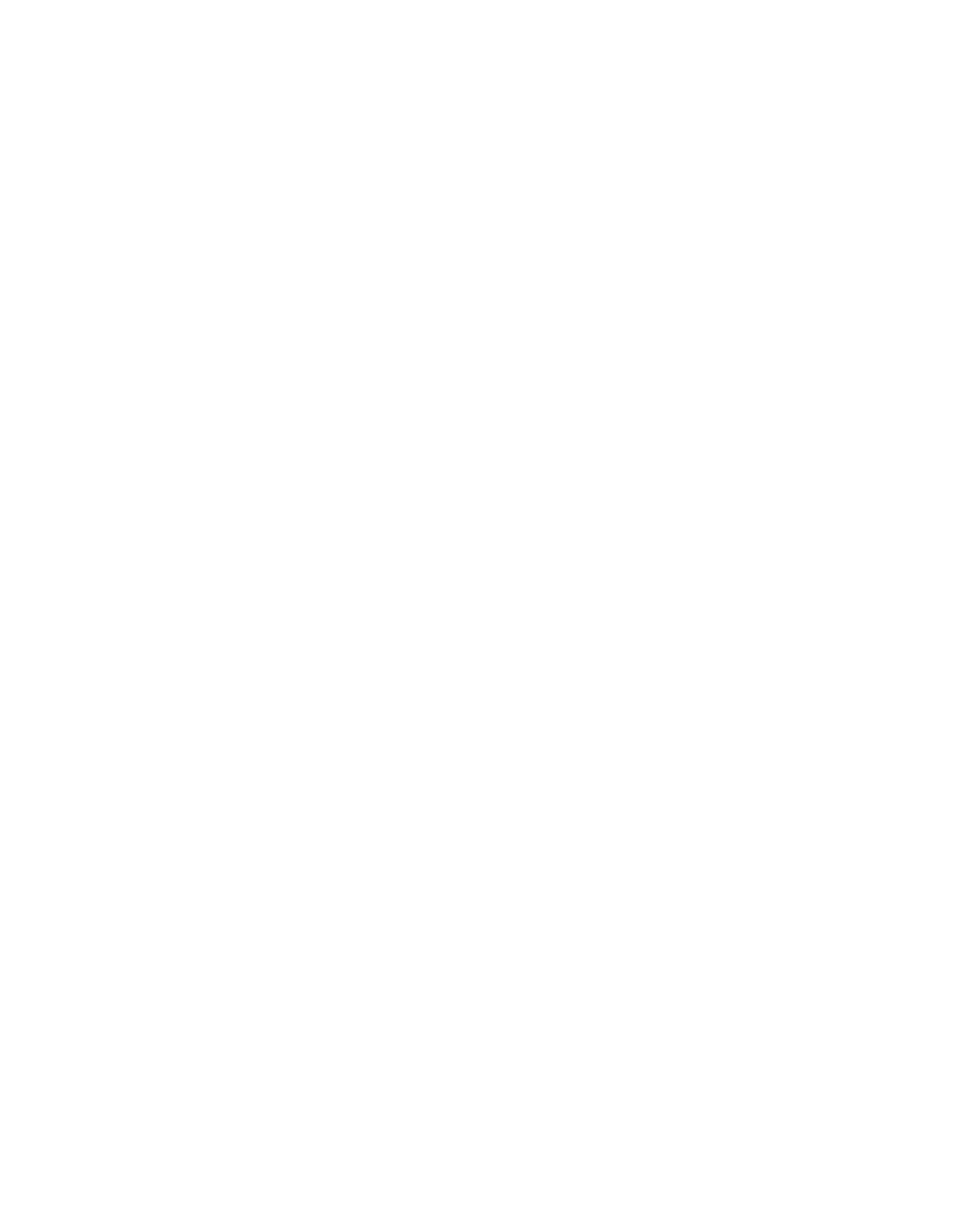# **Self-Administered Questionnaire for Survey of Victim Advocacy Groups**

1. Please describe what work your organization does on behalf of victims.

2. What role do you believe victims should have in the following stages of the criminal justice process?

|                         |                 | <b>Victim</b><br>should be |                  | <b>Victims</b><br>should not |
|-------------------------|-----------------|----------------------------|------------------|------------------------------|
|                         | <b>Informed</b> | <b>Consulted</b>           | Other (specify)  | have any role                |
| <b>Bail decisions</b>   |                 | $\overline{2}$             | 3                | 00                           |
| Plea negotiations       |                 | $\overline{2}$             | $3 \overline{3}$ | 00                           |
| Sentencing<br>decisions |                 | $\overline{2}$             | 3                | 00                           |

#### **The following questions ask about victim services.**

3. Do victims of crime face any of the following challenges in accessing victim services in your community?

|                                                                                         | <b>Yes</b>   | No             | Don't<br>know | If yes, please explain |
|-----------------------------------------------------------------------------------------|--------------|----------------|---------------|------------------------|
| Lack of victim services because of rural<br>location                                    | 1            | 2              | 8             |                        |
| Language barriers                                                                       | $\mathbf{1}$ | 2              | 8             |                        |
| Physical barriers for persons with<br>disabilities                                      | $\mathbf{1}$ | 2              | 8             |                        |
| <b>Financial barriers</b>                                                               | $\mathbf{1}$ | 2              | 8             |                        |
| Services do not respond to cultural needs<br>(e.g., lack of Aboriginal victim services) | 1            | $\overline{2}$ | 8             |                        |
| Services do not respond to needs of both<br>genders                                     | $\mathbf{1}$ | $\overline{2}$ | 8             |                        |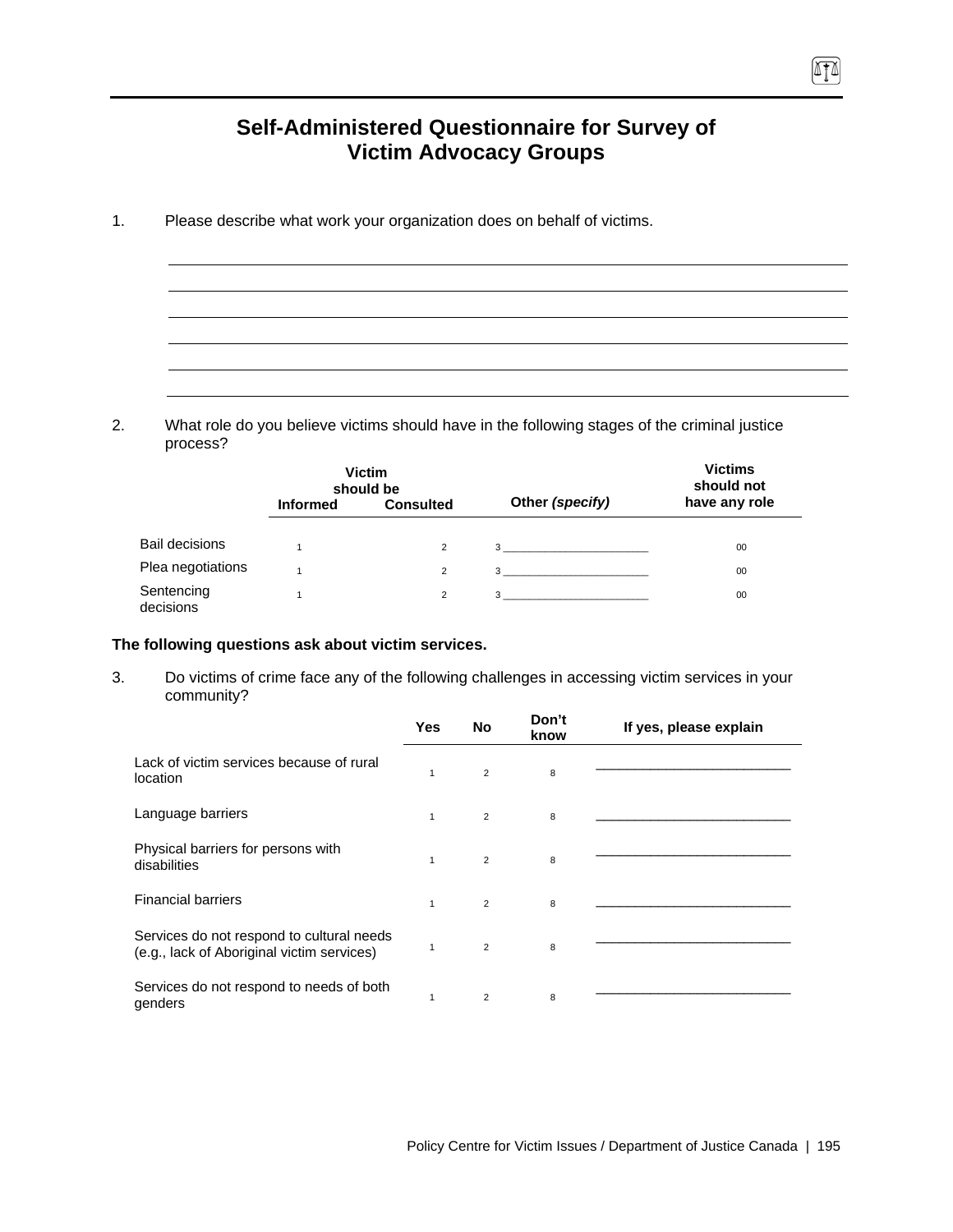4. Please indicate your level of agreement with the following:

| <b>Victims usually receive</b><br>adequate information on           | <b>Strongly</b><br>agree | Agree | <b>Disagree</b> | <b>Strongly</b><br>disagree | Don't<br>know |
|---------------------------------------------------------------------|--------------------------|-------|-----------------|-----------------------------|---------------|
| The progress of the investigation                                   | 4                        | 3     | $\overline{2}$  | $\mathbf{1}$                | 8             |
| Outcomes of bail decisions                                          | 4                        | 3     | $\overline{2}$  | $\mathbf{1}$                | 8             |
| Conditions of release                                               | 4                        | 3     | $\overline{2}$  | $\mathbf{1}$                | 8             |
| Date and location of court proceedings                              | 4                        | 3     | $\overline{2}$  | $\mathbf{1}$                | 8             |
| Charges laid                                                        | 4                        | 3     | $\overline{2}$  | $\mathbf{1}$                | 8             |
| Charges dropped                                                     | 4                        | 3     | $\overline{2}$  | $\mathbf{1}$                | 8             |
| Victim impact statements                                            | 4                        | 3     | $\overline{2}$  | $\mathbf{1}$                | 8             |
| Restitution                                                         | 4                        | 3     | $\overline{2}$  | $\mathbf{1}$                | 8             |
| The ultimate outcome of the case                                    | 4                        | 3     | $\overline{2}$  | $\mathbf{1}$                | 8             |
| The criminal justice process                                        | 4                        | 3     | $\overline{2}$  | $\mathbf{1}$                | 8             |
| Alternative processes, such as diversion<br>and restorative justice | 4                        | 3     | $\overline{2}$  | $\mathbf{1}$                | 8             |
| Rights of accused                                                   | 4                        | 3     | $\overline{2}$  | $\mathbf{1}$                | 8             |
| Victim services                                                     | 4                        | 3     | $\overline{2}$  | $\mathbf{1}$                | 8             |
| Other community support services                                    | 4                        | 3     | $\overline{2}$  | 1                           | 8             |

4a. For those items in Question 4 with which you **disagree** or **strongly disagree**, what could be done to improve the information given to victims?

5. Who should provide the following information to victims? (*Please check all that apply*)

|                                                                     | Crown        | <b>Police</b>  | <b>Victim</b><br>services | Other (Specify)                                                                                                       | Don't<br>know |
|---------------------------------------------------------------------|--------------|----------------|---------------------------|-----------------------------------------------------------------------------------------------------------------------|---------------|
| The progress of the investigation                                   | 1            | $\overline{2}$ | 3                         |                                                                                                                       | 8             |
| Outcomes of bail decisions                                          | $\mathbf{1}$ | $\overline{2}$ | 3                         | the control of the control of the control of the                                                                      | 8             |
| Conditions of release                                               | $\mathbf 1$  | $\overline{2}$ | 3                         | the control of the control of the control of the control of the control of                                            | 8             |
| Date and location of court proceedings                              | $\mathbf 1$  | $\overline{2}$ | 3                         | the control of the control of the control of                                                                          | 8             |
| Charges laid                                                        | 1            | $\overline{2}$ | 3                         | the control of the control of the control of the                                                                      | 8             |
| Charges dropped                                                     | $\mathbf{1}$ | $\overline{2}$ | 3                         |                                                                                                                       | 8             |
| Victim impact statements                                            | $\mathbf{1}$ | $\overline{2}$ | 3                         |                                                                                                                       | 8             |
| Restitution                                                         | $\mathbf 1$  | $\overline{2}$ | 3                         | the control of the control of the control of the control of                                                           | 8             |
| The ultimate outcome of the case                                    | $\mathbf{1}$ | $\overline{2}$ | 3                         | <u> 1989 - Johann John Stone, markin film yn y breninn y breninn y breninn y breninn y breninn y breninn y brenin</u> | 8             |
| The criminal justice process                                        | $\mathbf{1}$ | $\overline{2}$ | 3                         |                                                                                                                       | 8             |
| Alternative processes, such as<br>diversion and restorative justice | 1            | $\overline{2}$ | 3                         |                                                                                                                       | 8             |
| Rights of accused                                                   | $\mathbf{1}$ | $\overline{2}$ | 3                         |                                                                                                                       | 8             |
| Victim services                                                     | $\mathbf{1}$ | $\overline{2}$ | 3                         |                                                                                                                       | 8             |
| Other community support services                                    | $\mathbf{1}$ | $\overline{2}$ | 3                         |                                                                                                                       | 8             |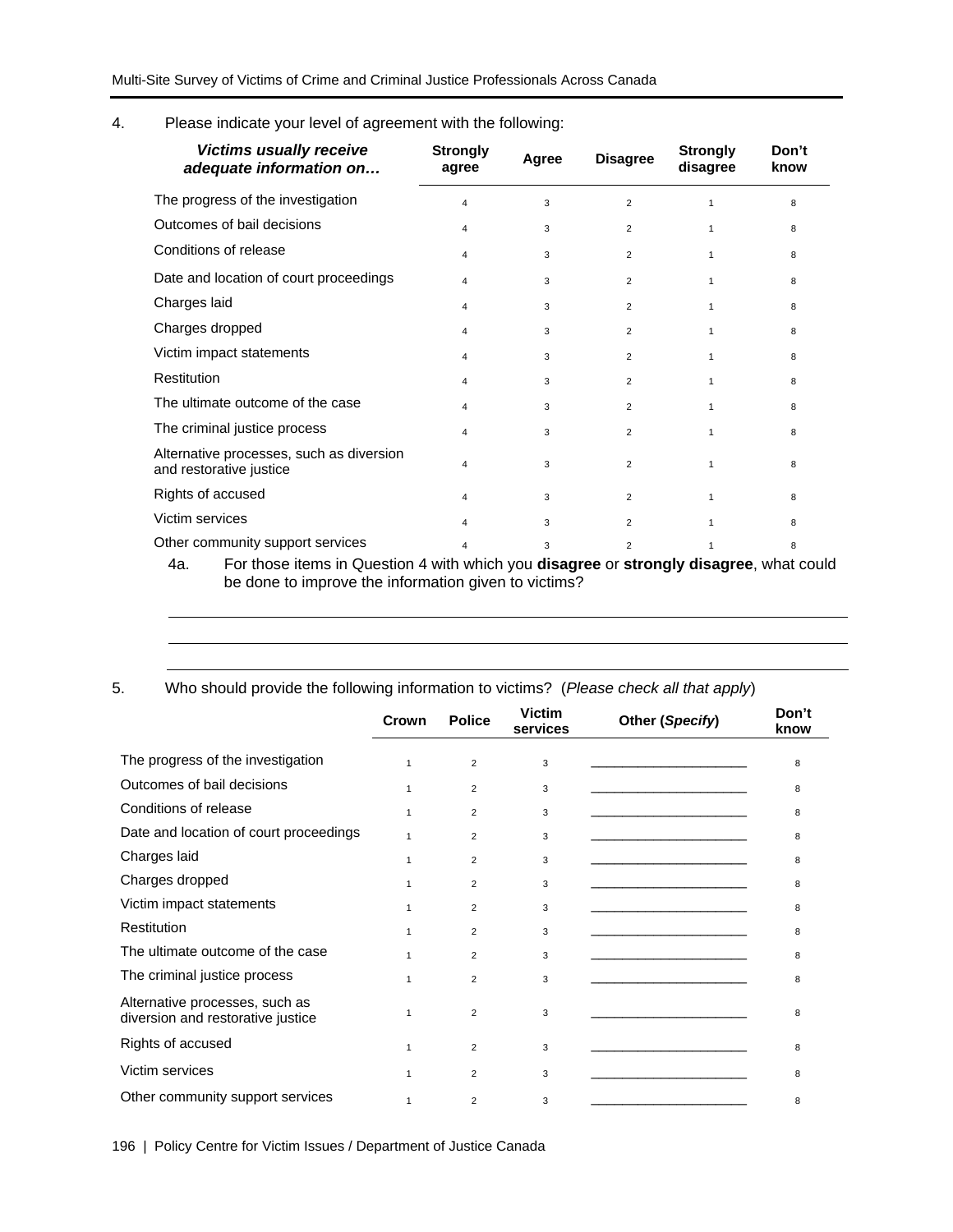**The following questions ask about federal legislative provisions that are intended to benefit victims.** 

6. Do you think that the victim's safety is generally considered in a decision about bail and conditions on release?

 $\sqrt{10}$ 

 $_1$  Yes  $_2$  No  $_3$  Don't know

6a. If no, what are the obstacles to the consideration of victim safety?

### 7. Are there any obstacles to using the following testimonial aids?

|                                                                                                                      | Yes | No             | Don't<br>know |
|----------------------------------------------------------------------------------------------------------------------|-----|----------------|---------------|
| Publication bans in cases other than sexual offences                                                                 |     | 2              | 8             |
| Exclusion of the public from a trial                                                                                 |     | 2              | 8             |
| A screen for young witnesses or witnesses with a mental or<br>physical disability                                    |     | $\overline{2}$ | 8             |
| Closed-circuit television for young witnesses or witnesses with a<br>mental or physical disability                   |     | $\mathfrak{p}$ | 8             |
| Pre-trial videotaped testimony for young witnesses or witnesses<br>with a mental or physical disability              |     | 2              | 8             |
| Support person to accompany a young witness under the age of<br>14 or witnesses with a mental or physical disability |     | $\overline{2}$ | 8             |

7a. If you answered yes to any part of Question 7, please explain.

| Publication bans in cases<br>other than sexual offences                                                                    |  |
|----------------------------------------------------------------------------------------------------------------------------|--|
| Exclusion of the public from a<br>trial                                                                                    |  |
| A screen for young witnesses<br>or witnesses with a mental or<br>physical disability                                       |  |
| Closed-circuit television for<br>young witnesses or witnesses<br>with a mental or physical<br>disability                   |  |
| Pre-trial videotaped testimony<br>for young witnesses or<br>witnesses with a mental or<br>physical disability              |  |
| Support person to accompany<br>a young witness under the age<br>of 14 or witnesses with a<br>mental or physical disability |  |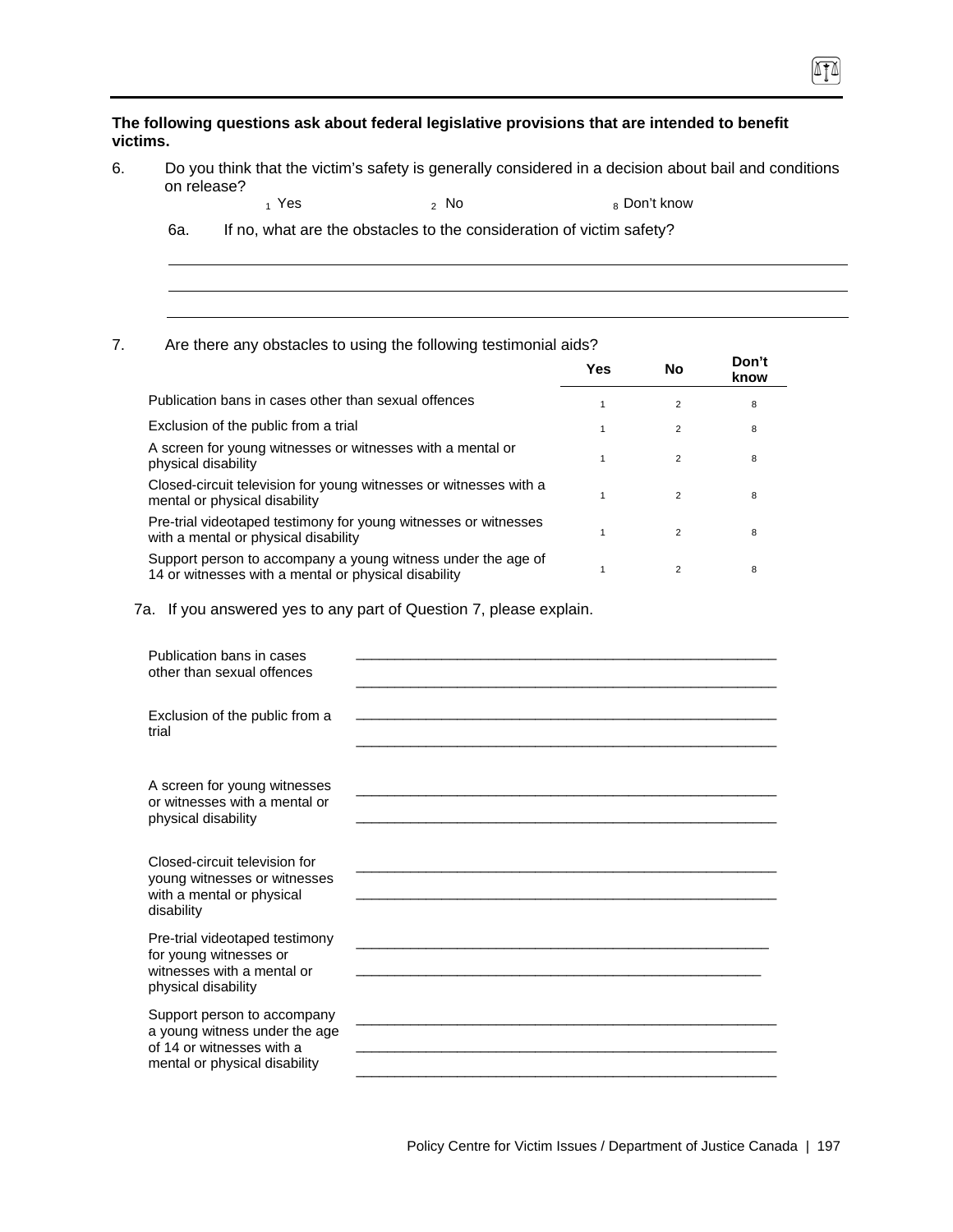Section 486 (2.3) of the *Criminal Code* states that, unless required by *"the proper administration of justice,"* a self-represented accused cannot cross-examine a child witness (under 18 years of age). This section is applicable to proceedings where an accused is charged with a sexual offence, a sexual assault under sections 271, 272, and 273, or where violence against the victim is *"alleged to have been used, threatened, or attempted."*

8. Should Section 486 (2.3) be expanded? *(Please check all that apply)*

 $_1$  Yes, to other victims  $_1$  Yes, to other offences  $_2$  No

8a. If yes to other victims and/or to other offences, please explain.

**The next question asks you to consider victim impact statements. As you know, victim impact statements can be submitted for use at sentencing or at parole.** 

9. Based on your experience, do victims usually submit victim impact statements?

| At sentencing | 1 Yes   | 2 Yes, in serious cases |
|---------------|---------|-------------------------|
|               | 3 No    | <sub>8</sub> Don't know |
| At parole     | 1 Yes   | 2 Yes, in serious cases |
|               | $_3$ No | 8 Don't know            |

9a. If not, please explain.

**The following questions ask about restitution, the victim surcharge, and conditional sentences.** 

10. To your knowledge, are there any obstacles to the use of restitution?

 $_1$  Yes  $_2$  No  $_8$  Don't know

10a. If yes, please explain.

11. To your knowledge, is the victim surcharge waived more often than it should be?

 $1$  Yes  $2$  No  $8$  Don't know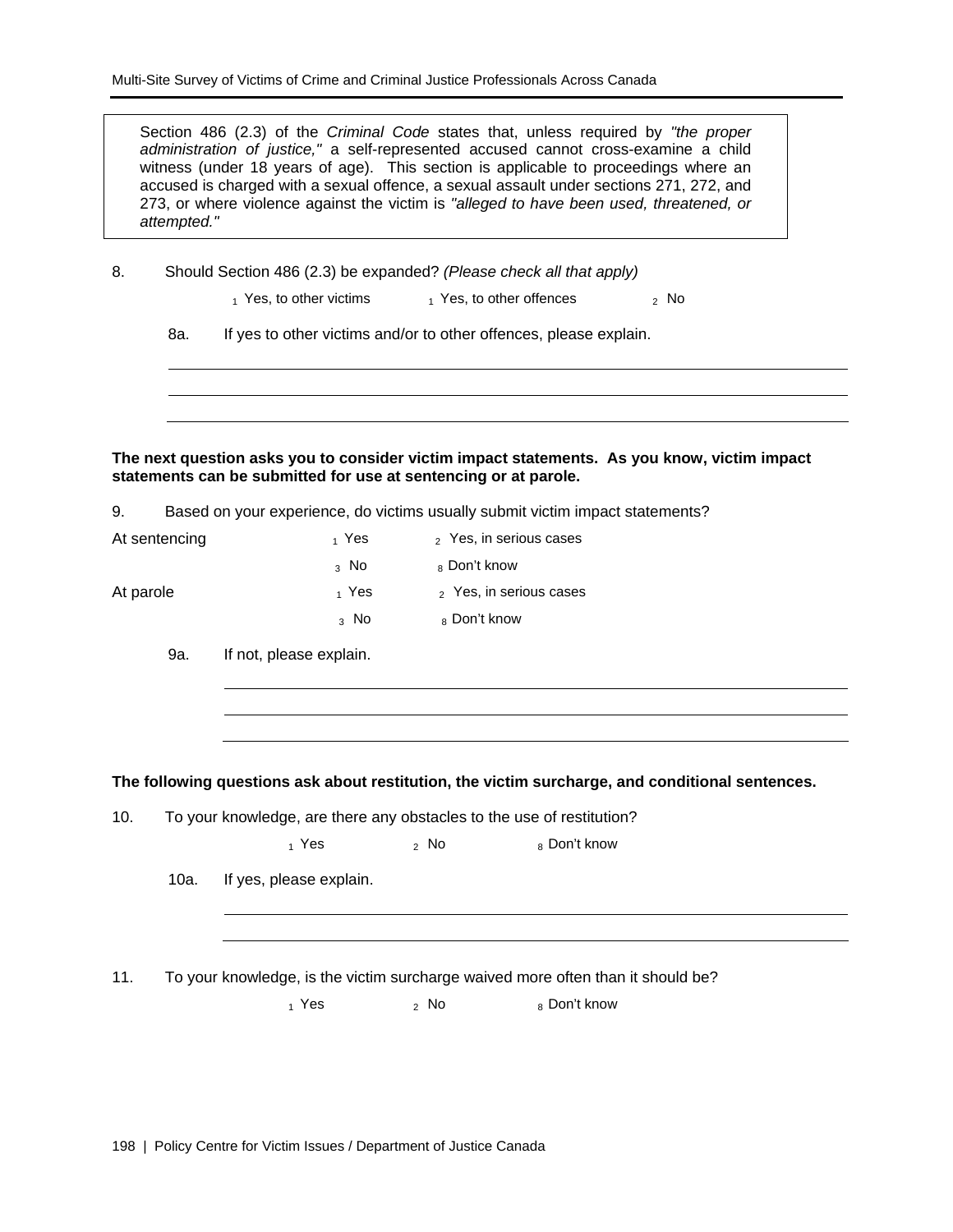| 12. |           | In what types of cases do you think a conditional sentence is appropriate? (Check all that apply)                                                                                                                                                                                                                                                             |                                                                                                                                                   |              |                                     |  |
|-----|-----------|---------------------------------------------------------------------------------------------------------------------------------------------------------------------------------------------------------------------------------------------------------------------------------------------------------------------------------------------------------------|---------------------------------------------------------------------------------------------------------------------------------------------------|--------------|-------------------------------------|--|
|     |           | $_1$ All offences                                                                                                                                                                                                                                                                                                                                             | 2 Non-violent offences                                                                                                                            |              | 3 Offences against the person       |  |
|     |           | 4 Family violence offences                                                                                                                                                                                                                                                                                                                                    | $5$ Murder                                                                                                                                        |              |                                     |  |
|     |           | <sup>66</sup> Other (Specify)                                                                                                                                                                                                                                                                                                                                 |                                                                                                                                                   |              |                                     |  |
| 13. | sentence? | Do you think that the victim's safety is generally considered in a decision to impose a conditional                                                                                                                                                                                                                                                           |                                                                                                                                                   |              |                                     |  |
|     |           | $_1$ Yes                                                                                                                                                                                                                                                                                                                                                      | $2$ No                                                                                                                                            |              | 8 Don't know                        |  |
|     | 13a.      |                                                                                                                                                                                                                                                                                                                                                               | If not, what are the obstacles to the consideration of victim safety?                                                                             |              |                                     |  |
|     |           |                                                                                                                                                                                                                                                                                                                                                               |                                                                                                                                                   |              |                                     |  |
|     |           |                                                                                                                                                                                                                                                                                                                                                               |                                                                                                                                                   |              |                                     |  |
|     |           |                                                                                                                                                                                                                                                                                                                                                               |                                                                                                                                                   |              |                                     |  |
|     |           | Restorative justice considers the wrong done to a person as well as the wrong done to the community.<br>Restorative justice programs involve the victim(s) or a representative, the offender(s), and community<br>representatives. The offender is required to accept responsibility for the crime and take steps to repair<br>the harm he or she has caused. |                                                                                                                                                   |              |                                     |  |
|     |           | Have you participated in a restorative justice approach?                                                                                                                                                                                                                                                                                                      |                                                                                                                                                   |              |                                     |  |
|     | 14a.      | 1 Yes<br>justice? (Check all that apply)                                                                                                                                                                                                                                                                                                                      | $2$ No<br>If yes to Question 14, at what stage in the process have you participated in restorative                                                | 8 Don't know |                                     |  |
|     |           | $_1$ Pre-charge                                                                                                                                                                                                                                                                                                                                               | $2$ Sentencing                                                                                                                                    |              | 66 Other (Specify) ________________ |  |
|     | 14b.      |                                                                                                                                                                                                                                                                                                                                                               | If yes to Question 14, in your experience, which statement best describes the victim's<br>involvement in the decision to use restorative justice? |              |                                     |  |
|     | 1         | always involved                                                                                                                                                                                                                                                                                                                                               | The victim is $\frac{1}{2}$ The victim is sometimes $\frac{1}{3}$<br>involved                                                                     |              | The victim is seldom<br>involved    |  |
|     | 14c.      | that apply)                                                                                                                                                                                                                                                                                                                                                   | If no to Question 14, why have you not participated in any restorative justice? (Check all                                                        |              |                                     |  |
|     |           | $_1$ Restorative justice approaches are not available                                                                                                                                                                                                                                                                                                         |                                                                                                                                                   |              |                                     |  |
| 14. |           | $_2$ Restorative justice approaches do not protect the victim adequately                                                                                                                                                                                                                                                                                      |                                                                                                                                                   |              |                                     |  |

\_\_\_\_\_\_\_\_\_\_\_\_\_\_\_\_\_\_\_\_\_\_\_\_\_\_\_\_\_\_\_\_\_\_\_\_\_\_\_\_\_\_\_\_\_\_\_\_\_\_\_\_\_\_\_\_\_\_\_\_\_\_\_\_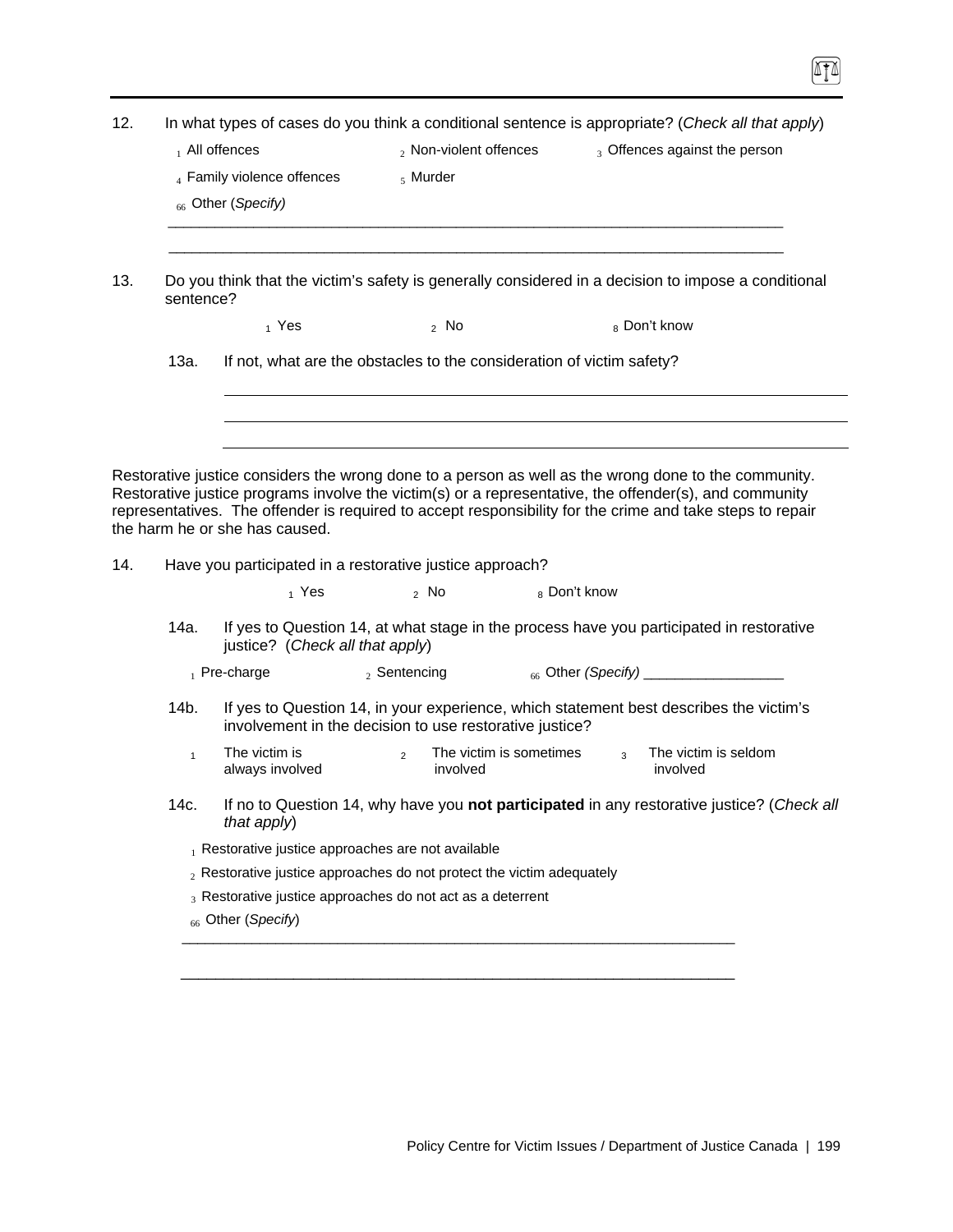#### **The concluding questions ask you to consider all of the** *Criminal Code* **provisions intended to benefit victims.**

15. In your opinion, what has been accomplished by the *Criminal Code* provisions intended to benefit victims?

16. Have there been any unintended or unexpected consequences to these provisions?

 $_1$  Yes  $_2$  No  $_8$  Don't know

16a. If yes, what are they?

17. Do you have any other comments?

**Thank you for taking the time to complete this survey. Please return the questionnaire by faxing it back to us toll-free at:**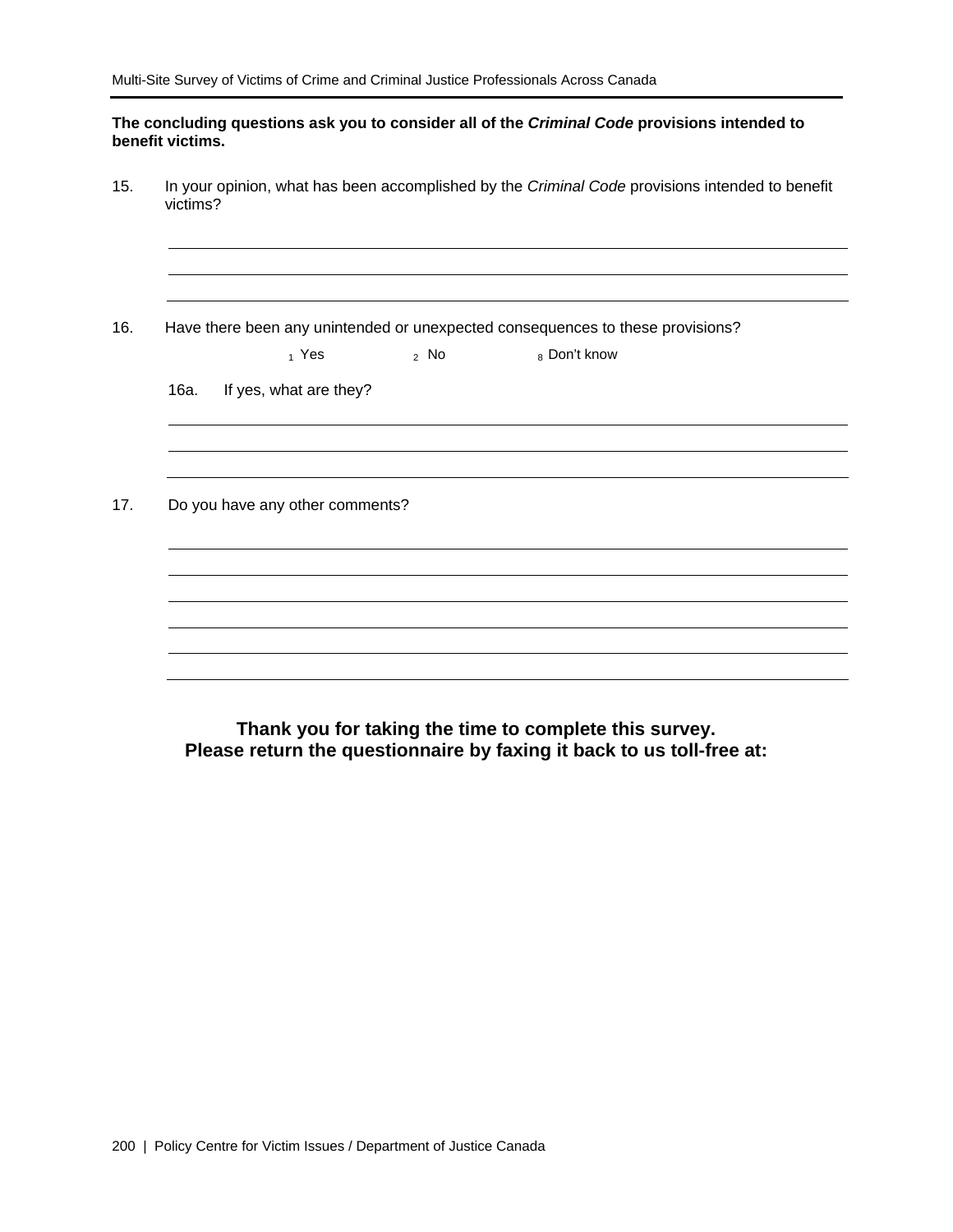Interview Guide and

# Self-Administered Questionnaire for

Survey of Judiciary

 $\sqrt{10}$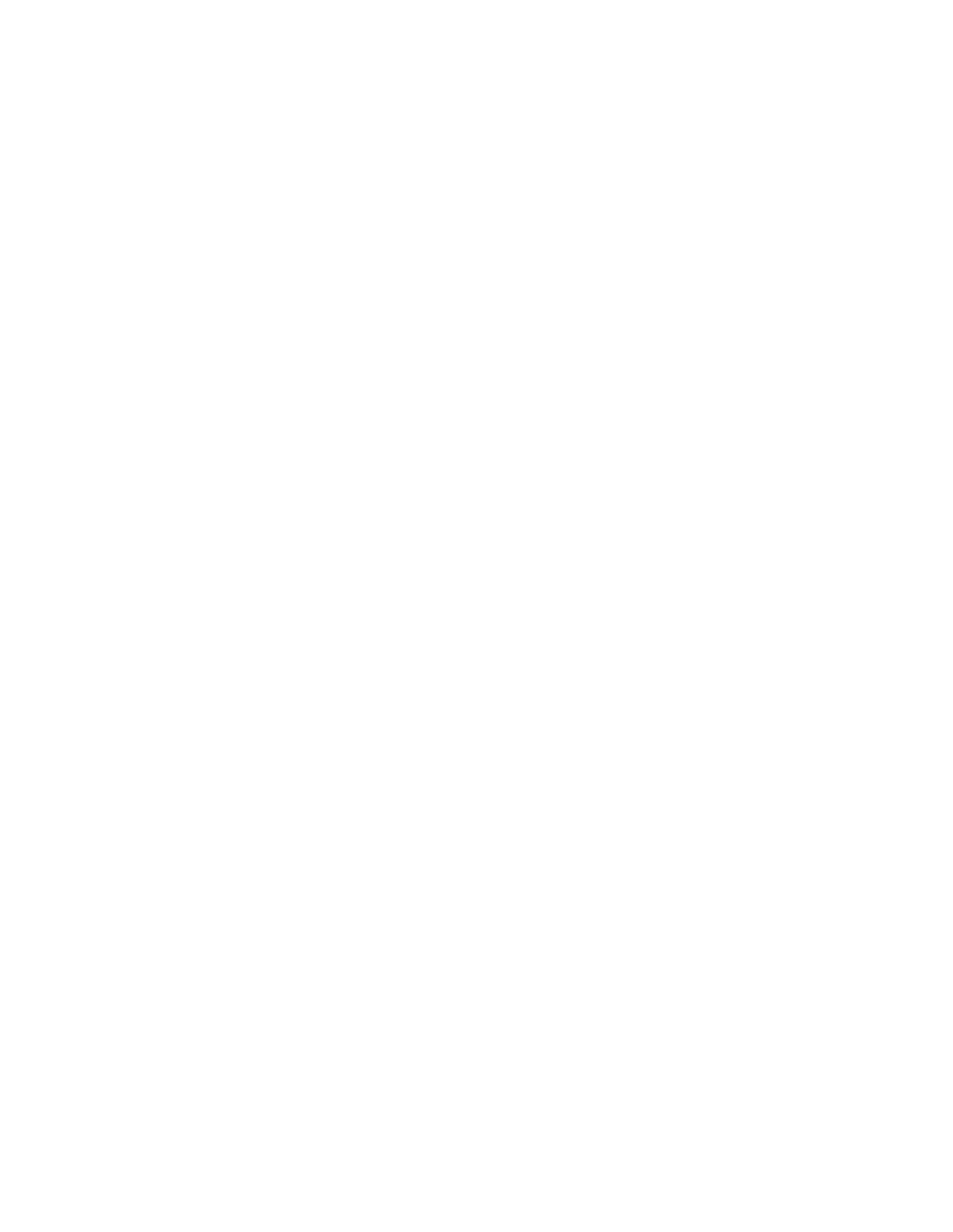# **KEY INFORMANT INTERVIEW GUIDE FOR JUDICIARY**

The Department of Justice Canada has recently launched a multi-site study of victims of crime and criminal justice professionals. The main objectives of this study are:

- $\triangleright$  To provide information on the use and awareness of recent reforms with respect to victims of crime in the criminal justice system
- $\triangleright$  To identify any impediments to the implementation of recent reforms by criminal justice professionals
- $\triangleright$  To learn what information is provided to victims throughout the criminal justice process
- $\triangleright$  To gain a better understanding of the experiences of victims of crime in the criminal justice system and with various victim services.

The following questions address issues relating to the roles of the judiciary and the victim in the criminal justice system, and the implementation of recent reforms to assist victims of crime through the criminal justice process.

# **The role of the judiciary**

1. In your opinion, what is the judiciary's responsibility to victims?

# **The role of the victim**

2. In your opinion, what role should the victim have in the criminal justice system? In particular, please consider bail decisions, plea negotiations, and sentencing.

# **Recent reforms relating to victims of crime**

As you may know, a number of legislative changes at the federal level have been made relating to victims of crime and their participation in the criminal justice system (victim surcharge, victim impact statements, consideration of victim safety in bail decisions, assistance to victims testifying at trial, publication bans, etc.). The following questions address issues relating to the implementation of these provisions.

- 3. In bail or conditional release decisions, do you generally place conditions on the accused for the safety of the victim? Do you generally ask about safety issues if the Crown prosecutor does not mention them?
- 4. Do you think that you are adequately informed of safety issues in most bail hearings? If not, what changes would ensure that you are better informed of safety issues?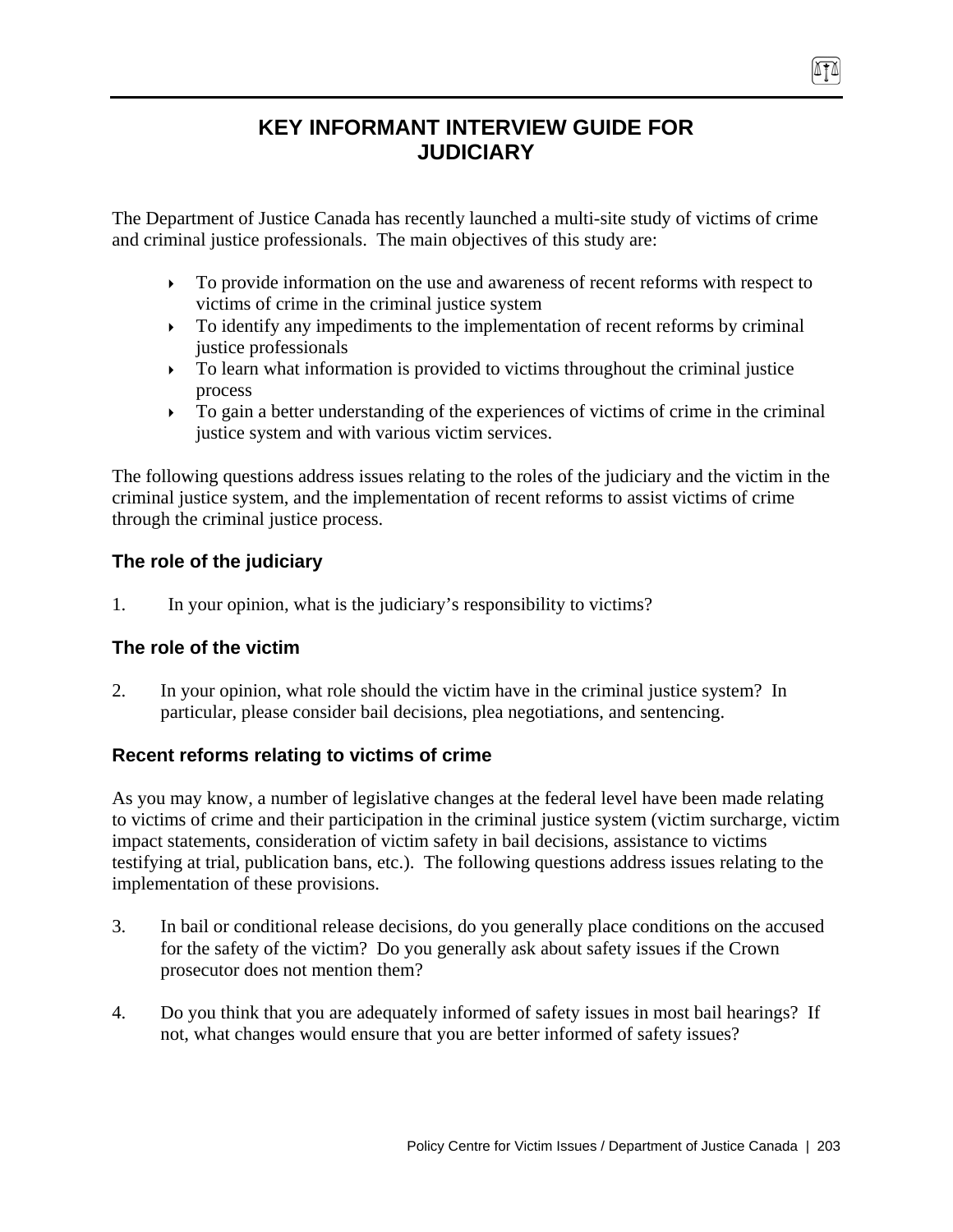- 5. Have you granted an application to exclude the public from a trial? In what circumstances would you grant a request to exclude the public from a trial?
- 6. Do you generally grant applications for publication bans in sexual assault cases?
- 7. Have you granted an application for a publication ban in cases other than sexual offences? If yes, in what types of offences?
- 8. Do you generally place limitations or conditions on publication bans? If yes, what kinds of conditions do you generally order?
- 9. Do you generally grant requests for the use of a screen, videotape, or closed circuit television for testimony of a young witness or a witness with a mental or physical disability? If no, why not? Do you think that these aids are sufficiently available to meet current needs? Do you think that these aids should be available for other types of witnesses?
- 10. Do you generally grant requests for a support person to accompany a young witness or a witness with a mental or physical disability? When would it not be appropriate to allow a support person?

Section 486 (2.3) of the *Criminal Code* states that unless required by *"the proper administration of justice,"* a self-represented accused cannot cross-examine a child witness (under 18 years of age). This section is applicable to proceedings where an accused is charged with a sexual offence, a sexual assault under sections 271, 272 and 273, or where violence against the victim is *"alleged to have been used, threatened or attempted."*

- 11. Have you ever had a case where section 486 (2.3) applied? If yes, in those cases, did you appoint counsel to conduct the cross-examination of the victim/witness? Have you presided over any cases where you allowed the accused to cross-examine a victim/witness? Why did you decide to allow the accused to cross-examine the victim/witness?
- 12. Based on your experience, do victims usually submit victim impact statements? What about in serious cases?
- 13. In cases where no victim impact statement was submitted, do you always inquire whether the victim was advised of the opportunity to prepare a victim impact statement? Have you had to adjourn a sentencing hearing to permit the victim to be informed?
- 14. What are the most common methods for submitting a victim impact statement (e.g., written only, victim reads, Crown reads, other)?
- 15. Do you use victim impact statements in determining the sentence? Why or why not?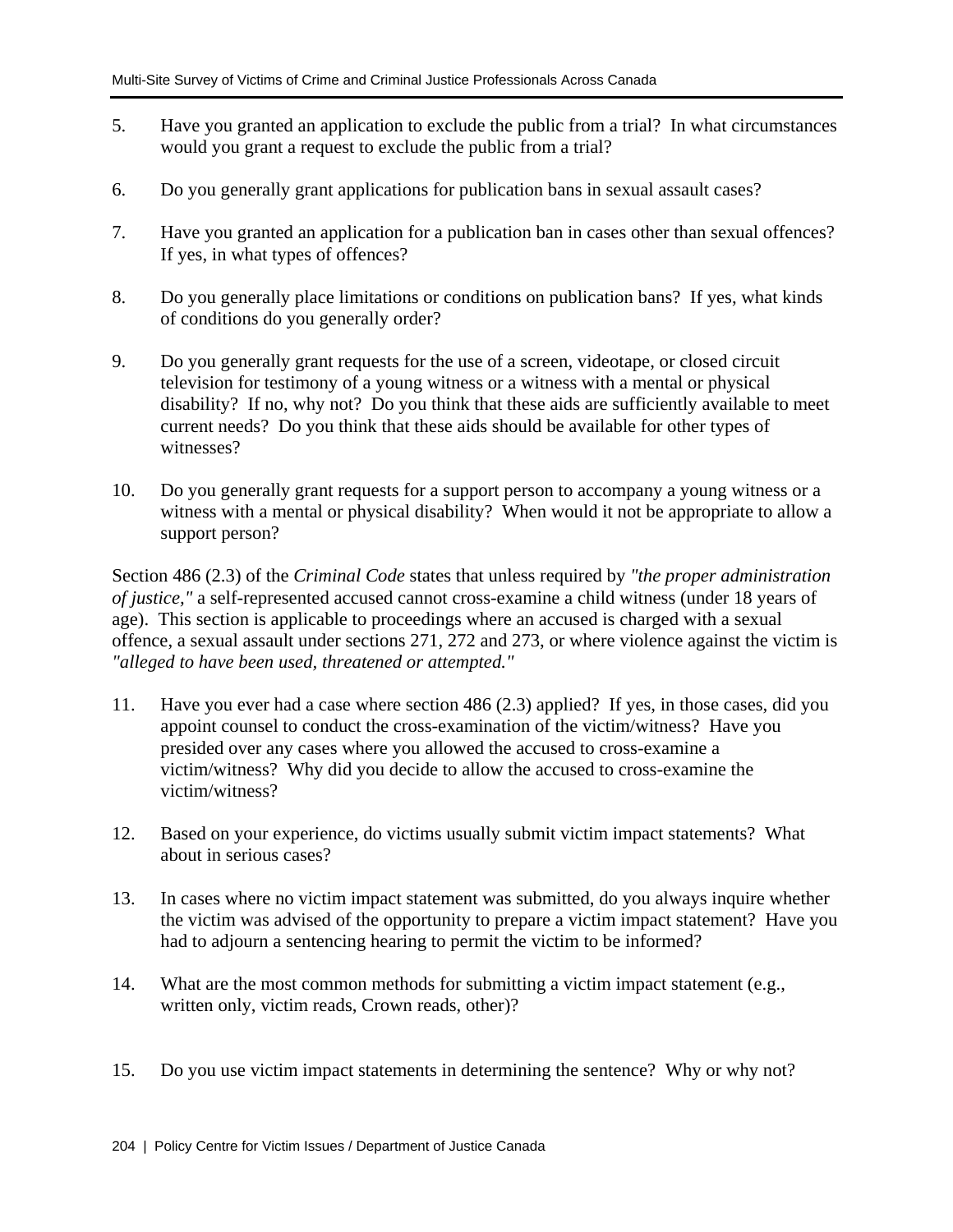- 16. Have you had to disallow parts of victim impact statements? If yes, why?
- 17. Have you heard cases where the defence counsel or the accused wanted to cross-examine the victim on his or her statement either during trial or during sentencing? If yes, did you allow it?
- 18. Do you generally apply the victim surcharge? Why or why not? Do you ever vary from the usual surcharge? If yes, please explain.
- 19. Do Crown usually request restitution as part of the sentence where appropriate? In your view, when is restitution appropriate?
- 20. In conditional sentences, do you generally impose conditions to protect a victim's safety?

### **Restorative justice**

Restorative justice considers the wrong done to a person as well as the wrong done to the community. Restorative justice programs involve the victim(s) or a representative, the offender(s), and community representatives. The offender is required to accept responsibility for the crime and take steps to repair the harm he or she has caused.

- 21. Have you been involved in any restorative justice processes such as healing circles, etc? If yes, please explain. Have you received recommendations on sentencing from a restorative justice process? If you have not been involved in a restorative justice approach, why not?
- 22. In what kinds of cases do you think that the restorative approach would be most effective? Do you consider it important to consult the victim in the use of a restorative approach?

## **Conclusion**

- 23. In your opinion, what has been accomplished by the *Criminal Code* provisions intended to benefit victims? Have there been any unintended consequences to these provisions? Please explain.
- 24. Do you have any other comments?

# **Thank you for your participation**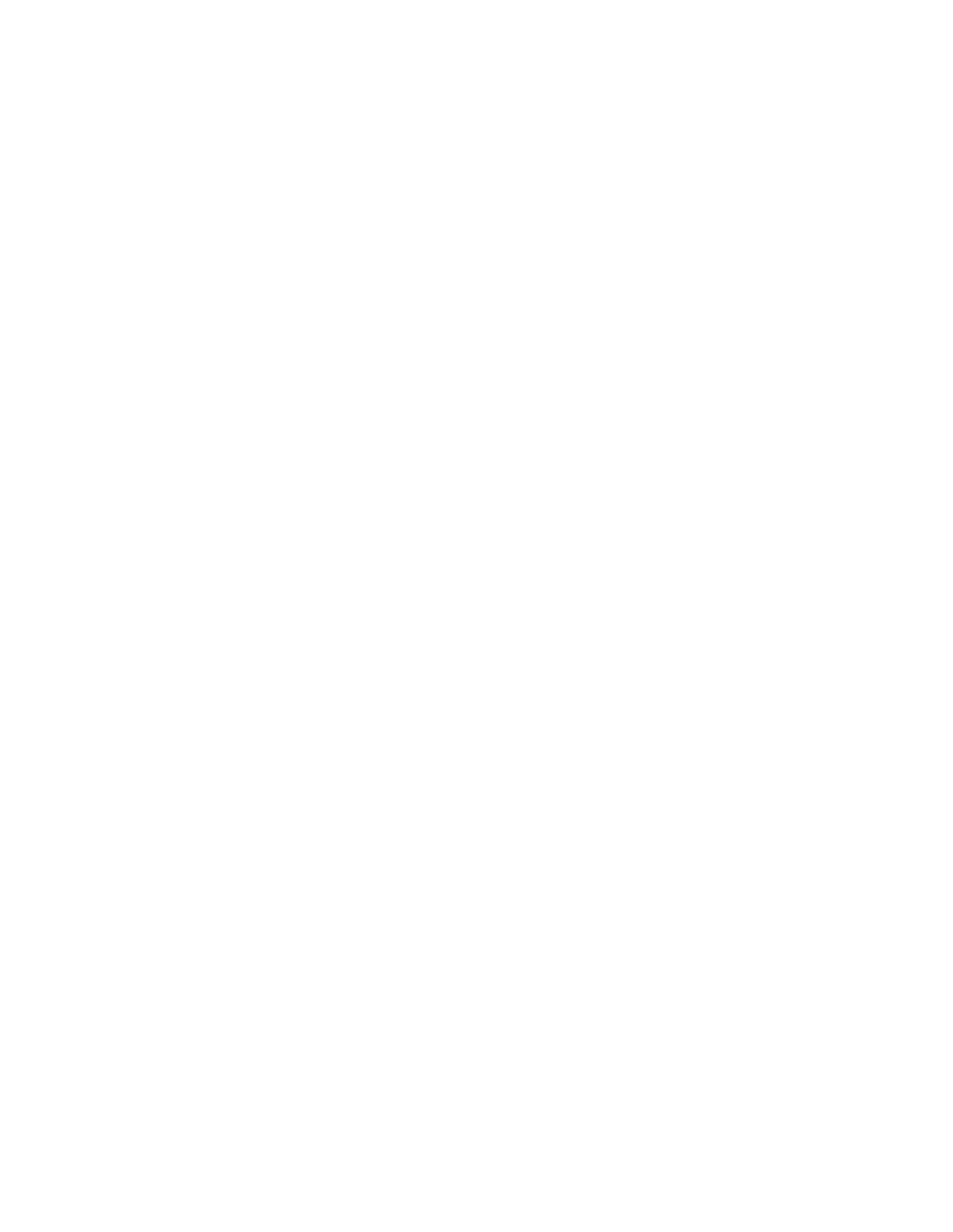# **Self-Administered Questionnaire for Survey of Judiciary**

 $\sqrt{10}$ 

1. What role should victims have in the following stages of the criminal justice process?

|                         |                 | <b>Victim</b><br>should be |                 | <b>Victim</b><br>should not |
|-------------------------|-----------------|----------------------------|-----------------|-----------------------------|
|                         | <b>Informed</b> | <b>Consulted</b>           | Other (specify) | have any role               |
| <b>Bail decisions</b>   |                 | $\overline{2}$             | $3^{\circ}$     | 00                          |
| Sentencing<br>decisions |                 | $\overline{2}$             | 3               | 00                          |

2. What is the Court's responsibility to victims?

### **The next several questions ask about the use of specific** *Criminal Code* **provisions intended to benefit victims.**

3a. Do you generally do any of the following: (*Check "Yes" or "No" for each of the following.*)

|                                                                                                                                           | <b>Yes</b>   | No             |
|-------------------------------------------------------------------------------------------------------------------------------------------|--------------|----------------|
| Place conditions on the accused for the safety of the victim in bail determinations                                                       | $\mathbf{1}$ | $\overline{2}$ |
| Ask about safety issues if the Crown prosecutor has not mentioned them during bail<br>determinations                                      | $\mathbf{1}$ | $\overline{2}$ |
| Grant applications for publication bans in sexual assault cases                                                                           | $\mathbf{1}$ | 2              |
| Place limitations or conditions on publication bans<br>If yes, what kinds of conditions do you generally order?________________________   | $\mathbf{1}$ | 2              |
| Grant requests for the use of a screen for young witnesses or witnesses with a mental or<br>physical disability                           | $\mathbf{1}$ | 2              |
| Grant requests for the use of closed-circuit television for young witnesses or witnesses with<br>a mental or physical disability          | $\mathbf{1}$ | 2              |
| Grant requests for the use pre-trial videotaped testimony for young witnesses or witnesses<br>with a mental or physical disability        | $\mathbf{1}$ | 2              |
| Grant requests for a support person to accompany young witnesses under the age of 14 or<br>witnesses with a mental or physical disability |              |                |
| Comments                                                                                                                                  | $\mathbf{1}$ | 2              |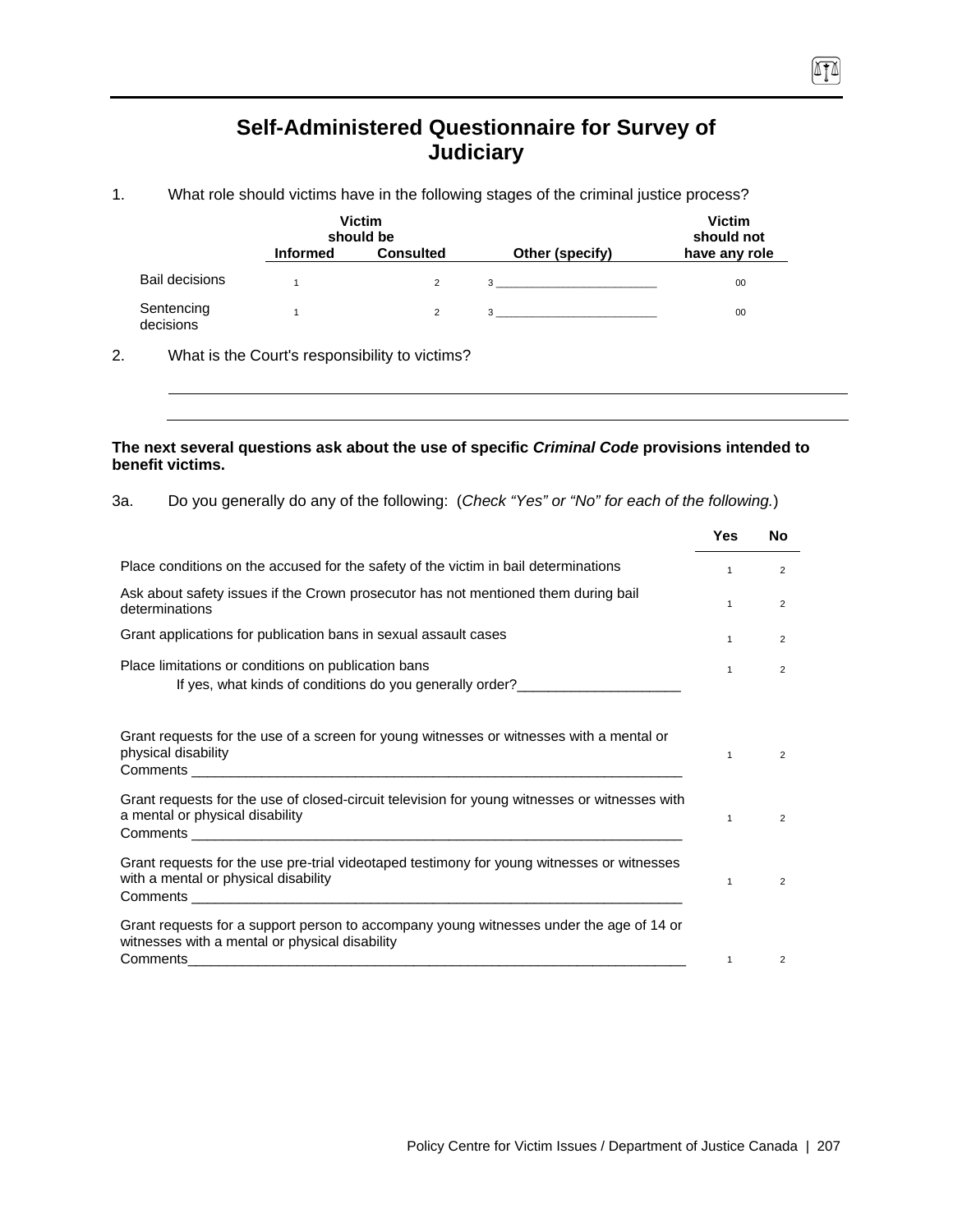|           |                             |                                      | If "No," what changes might ensure that you are better informed of safety issues?                                    |                                                                                              |
|-----------|-----------------------------|--------------------------------------|----------------------------------------------------------------------------------------------------------------------|----------------------------------------------------------------------------------------------|
|           |                             |                                      | <u> - 1990年 - 1990年 - 1990年 - 1990年 - 1990年 - 1990年 - 1990年 - 1990年 - 1990年 - 1990年 - 1990年 - 1990年 - 1990年 - 19</u> | 8 Don't know                                                                                 |
| 3c.       |                             |                                      | persons) are sufficiently available to meet current needs?                                                           | Do you think that testimonial aids (screens, close-circuit television, videotape, or support |
|           | $_1$ Yes                    |                                      | 2 No 8 Don't know                                                                                                    |                                                                                              |
|           |                             |                                      |                                                                                                                      |                                                                                              |
|           |                             |                                      | Have you granted an application to exclude the public from a trial?                                                  |                                                                                              |
|           | $_1$ Yes                    | $\alpha$ No $\alpha$                 | 8 Don't recall                                                                                                       |                                                                                              |
|           |                             |                                      | In what circumstances would you grant a request to exclude the public from a trial?                                  | 8 Don't know                                                                                 |
| offences? |                             |                                      | Have you granted an application for a publication ban in cases other than sexual                                     |                                                                                              |
|           | $_1$ Yes and $\overline{ }$ |                                      | 2 No 8 Don't recall                                                                                                  |                                                                                              |
| 6b.       |                             | If "Yes," in what types of offences? |                                                                                                                      |                                                                                              |
|           |                             |                                      |                                                                                                                      |                                                                                              |
|           |                             |                                      |                                                                                                                      | 8 Don't recall                                                                               |
|           |                             |                                      |                                                                                                                      |                                                                                              |
|           |                             |                                      |                                                                                                                      |                                                                                              |

7. Have you had a case where Section 486 (2.3) applied?

 $_1$  Yes  $_2$  No  $_8$  Don't recall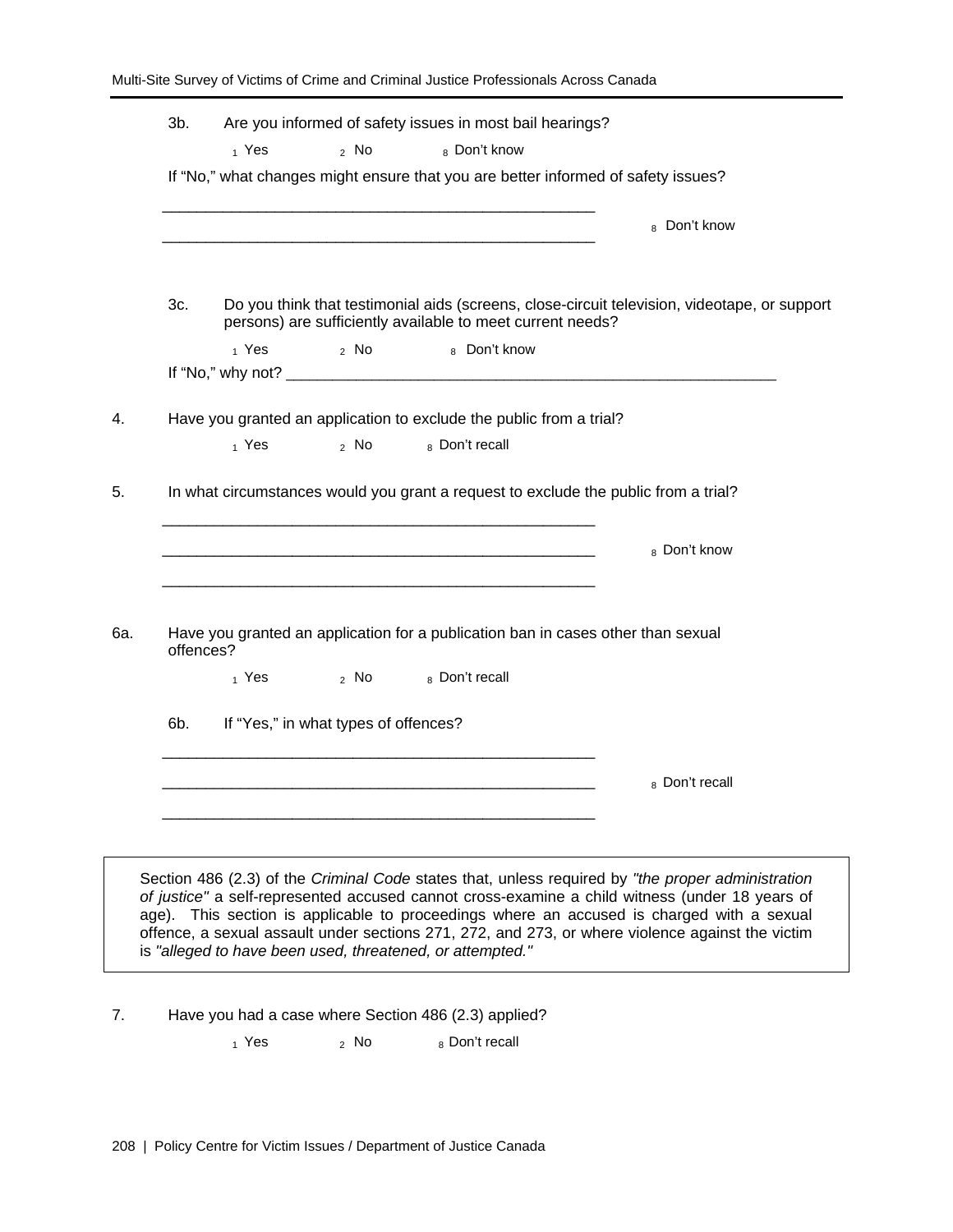| [If "Yes" to question 7] In those cases, would you generally appoint counsel to cross-examine the |
|---------------------------------------------------------------------------------------------------|
| victim/witness?                                                                                   |

ITI

|  | 1 Yes | <sup>2</sup> No | 8 Don't recall |
|--|-------|-----------------|----------------|
|--|-------|-----------------|----------------|

- 9a. [*If "Yes" to question 7*] Have you presided over any cases where you allowed the accused to cross-examine a victim/witness?
	- $_1$  Yes  $_2$  No  $_8$  Don't recall
	- 9b. If you answered "Yes" to question 9a, why did you decide to allow the accused to crossexamine the victim/witness? (Please describe)

### **The next several questions ask you to consider victim impact statements**.

| (Check one)                         |                                  |                                                                                                                                                       |                        |            | Based on your experience, do victims generally submit victim impact statements to the court? |
|-------------------------------------|----------------------------------|-------------------------------------------------------------------------------------------------------------------------------------------------------|------------------------|------------|----------------------------------------------------------------------------------------------|
|                                     |                                  | $_1$ Yes $_2$ Yes, in serious cases $_3$ No                                                                                                           |                        |            | 8 Don't know                                                                                 |
|                                     |                                  | What is the most common method for submitting a victim impact statement?                                                                              |                        |            |                                                                                              |
| <sub>1</sub> Written statement only |                                  | $_2$ Victim reads statement $_3$ Crown reads statement                                                                                                |                        |            |                                                                                              |
|                                     |                                  |                                                                                                                                                       |                        |            |                                                                                              |
|                                     |                                  | If no victim impact statement is submitted, do you inquire whether the victim was advised of the<br>opportunity to prepare a victim impact statement? |                        |            |                                                                                              |
| $5$ Always                          | 4 Usually                        |                                                                                                                                                       | <sub>3</sub> Sometimes | $2$ Rarely | $_1$ Never                                                                                   |
|                                     | 66 Depends on the case (Explain) |                                                                                                                                                       |                        |            |                                                                                              |
|                                     |                                  |                                                                                                                                                       |                        |            |                                                                                              |
|                                     |                                  |                                                                                                                                                       |                        |            |                                                                                              |
| impact statement?                   |                                  | Have you had to adjourn a sentencing hearing to permit the victim to be informed of a victim                                                          |                        |            |                                                                                              |
|                                     | $_1$ Yes $_2$ No                 | 8 Don't recall                                                                                                                                        |                        |            |                                                                                              |
|                                     |                                  | Do you use victim impact statements in determining the sentence?                                                                                      |                        |            |                                                                                              |
| 1 Yes                               |                                  | $\alpha$ No $\alpha$                                                                                                                                  | 8 Sometimes            |            |                                                                                              |
|                                     |                                  |                                                                                                                                                       |                        |            |                                                                                              |
|                                     |                                  |                                                                                                                                                       |                        |            |                                                                                              |
|                                     |                                  |                                                                                                                                                       |                        |            |                                                                                              |
| 1 Yes                               |                                  | Have you had to disallow parts of victim impact statements?<br>2 No 8 Don't recall                                                                    |                        |            |                                                                                              |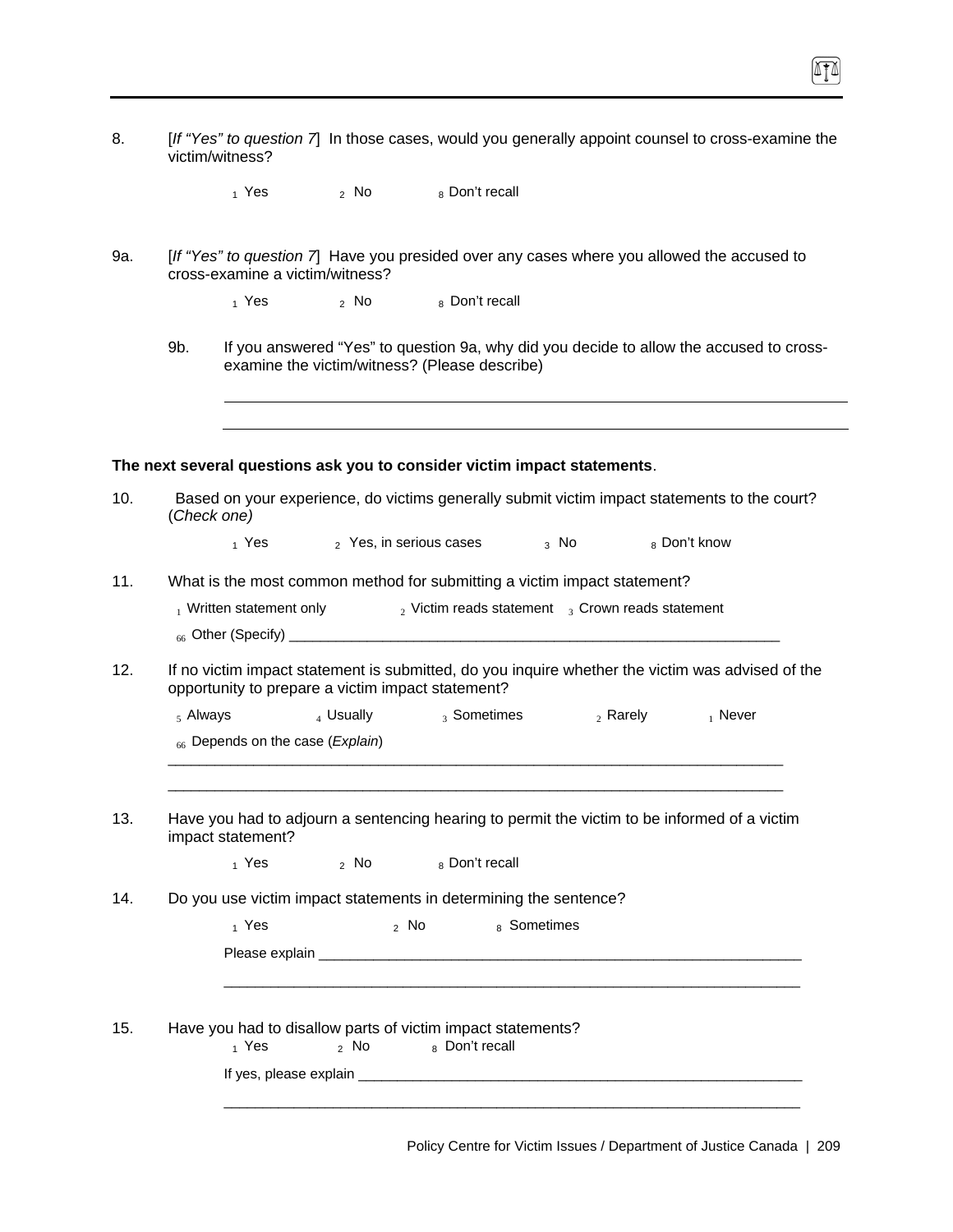16. Have you had a case where the defence counsel or the accused wanted to cross-examine the victim on their victim impact statement?

|                             | <b>Yes</b>   | <b>No</b>      | Don't recall    |
|-----------------------------|--------------|----------------|-----------------|
| During trial                | $\mathbf{1}$ | 2              | 8               |
| During sentencing           | $\mathbf{1}$ | $\overline{2}$ | 8               |
| Other (Specify) _________   | $\mathbf{1}$ | $\overline{2}$ | 8               |
|                             |              |                |                 |
| If "Yes," did you allow it? | <b>Yes</b>   | <b>No</b>      | Don't<br>recall |
| During trial                | $\mathbf{1}$ | $\overline{2}$ | 8               |
| During sentencing           | $\mathbf{1}$ | $\overline{2}$ | 8               |
| Other (Specify)             |              | $\overline{2}$ | 8               |

#### **The next questions ask about the victim surcharge.**

17. Do you generally apply the victim surcharge?

1 Yes 2 No Why or why not? \_\_\_\_\_\_\_\_\_\_\_\_\_\_\_\_\_\_\_\_\_\_\_\_\_\_\_\_\_\_\_\_\_\_\_\_\_

 $\frac{1}{\sqrt{2}}$  ,  $\frac{1}{\sqrt{2}}$  ,  $\frac{1}{\sqrt{2}}$  ,  $\frac{1}{\sqrt{2}}$  ,  $\frac{1}{\sqrt{2}}$  ,  $\frac{1}{\sqrt{2}}$  ,  $\frac{1}{\sqrt{2}}$  ,  $\frac{1}{\sqrt{2}}$  ,  $\frac{1}{\sqrt{2}}$  ,  $\frac{1}{\sqrt{2}}$  ,  $\frac{1}{\sqrt{2}}$  ,  $\frac{1}{\sqrt{2}}$  ,  $\frac{1}{\sqrt{2}}$  ,  $\frac{1}{\sqrt{2}}$  ,  $\frac{1}{\sqrt{2}}$ 

#### 18. Do you ever vary from the usual surcharge?

 $_1$  Yes  $_2$  No  $_8$  Don't recall

If "Yes," please explain

#### **The next questions concern restitution.**

- 19. Does the Crown usually request restitution as part of the sentence, when appropriate?
	- $_1$  Yes  $_2$  No  $_8$  Don't know

#### 20. In your view, when is restitution appropriate? (*Check all that apply*)

<sup>1</sup> When the offender can pay  $\frac{2}{2}$  When damages victim suffered  $\frac{3}{2}$  When the victim desires it are quantifiable <sup>66</sup>Other (Specify) \_\_\_\_\_\_\_\_\_\_\_\_\_\_\_\_\_\_\_\_\_\_\_\_\_\_\_\_\_\_\_\_\_\_\_\_\_\_\_\_\_\_\_\_\_\_\_\_\_\_\_\_\_\_\_\_\_\_\_\_\_\_\_

### **The next question asks about conditional sentences.**

21. Do you generally impose conditions to protect a victim's safety in conditional sentences?

 $_1$  Yes  $_2$  No  $_8$  Don't know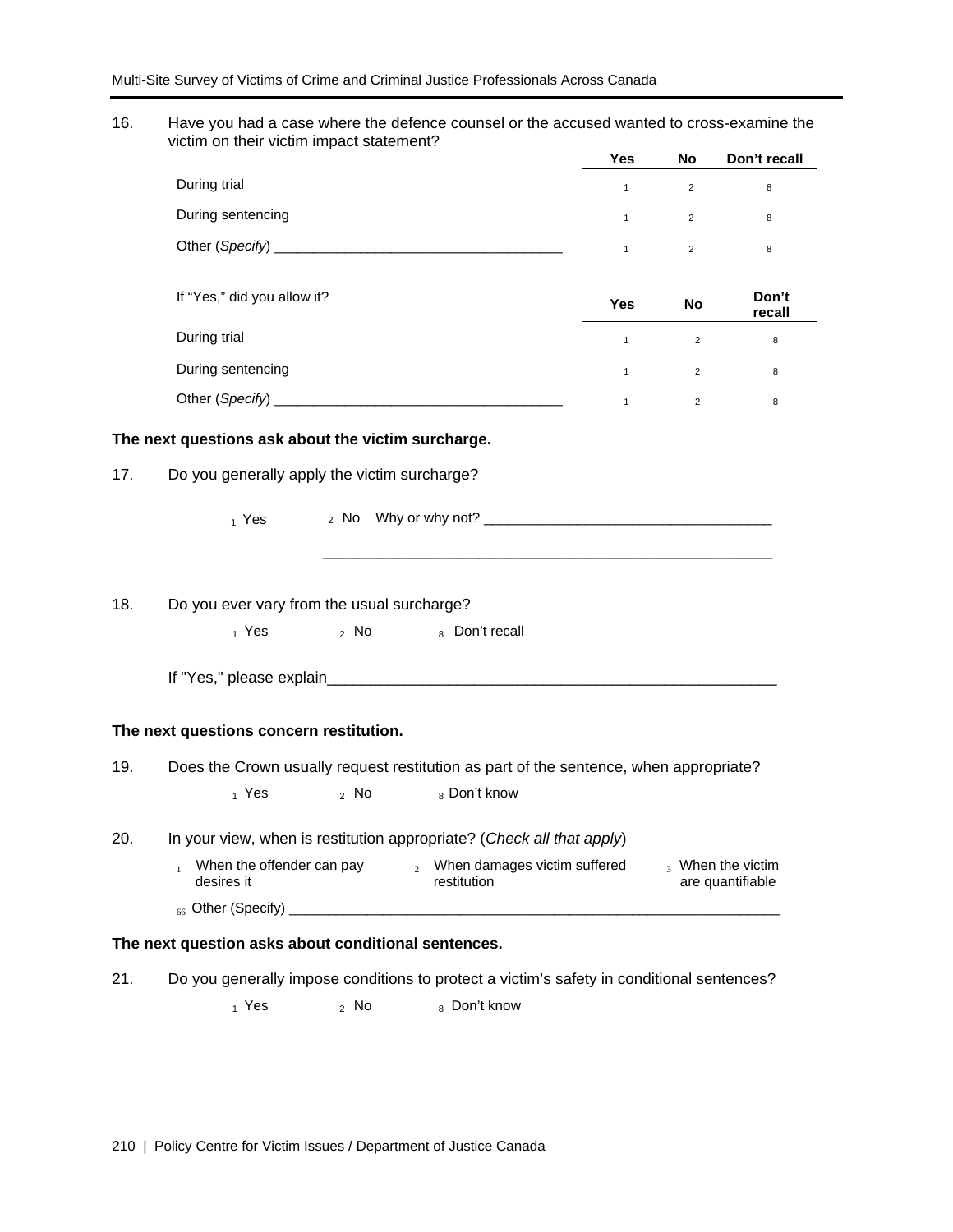The following questions are about restorative justice. Restorative justice considers the wrong done to a person as well as the wrong done to the community. Restorative justice programs involve the victim(s) or a representative, the offender(s), and community representatives. The offender is required to accept responsibility for the crime and take steps to repair the harm he or she has caused.

TI

- 22. Have you been involved in any restorative justice processes such as a healing circles, etc.?
- $1$  Yes  $2$  No If yes, please explain **Example 20** and  $\overline{a}$  is the set of  $\overline{a}$  and  $\overline{a}$  is the set of  $\overline{a}$  and  $\overline{a}$  and  $\overline{a}$  and  $\overline{a}$  and  $\overline{a}$  and  $\overline{a}$  and  $\overline{a}$  and  $\overline{a}$  and  $\overline{a}$  and  $\overline{a$ \_\_\_\_\_\_\_\_\_\_\_\_\_\_\_\_\_\_\_\_\_\_\_\_\_\_\_\_\_\_\_\_\_\_\_\_\_\_\_\_\_\_\_\_\_\_\_\_\_\_\_\_\_\_\_\_\_\_\_\_\_\_\_\_\_\_\_\_\_\_ 23. Have you received recommendations on sentencing from a restorative justice process?  $_1$  Yes  $_2$  No 24. [*If "No" to questions 22 and 23,* why have you **not** been involved in a restorative justice approach? (*Check all that apply*)
	- $_1$  Restorative justice approaches are not available
	- $2R$  Restorative justice approaches do not protect the victim adequately
	- $_3$  Restorative justice approaches do not act as a deterrent
	- $_{66}$  Other (Specify)  $\_$
- 25. Do you consider it important to consult the victim in the use of a restorative justice approach?
	- <sup>1</sup>Yes 2 No <sup>3</sup>Depends *(Please explain)* \_\_\_\_\_\_\_\_\_\_\_\_\_\_\_\_\_\_\_\_\_\_\_\_\_\_
- 26. In your opinion, in what kinds of cases do you think that the restorative approach would be most effective?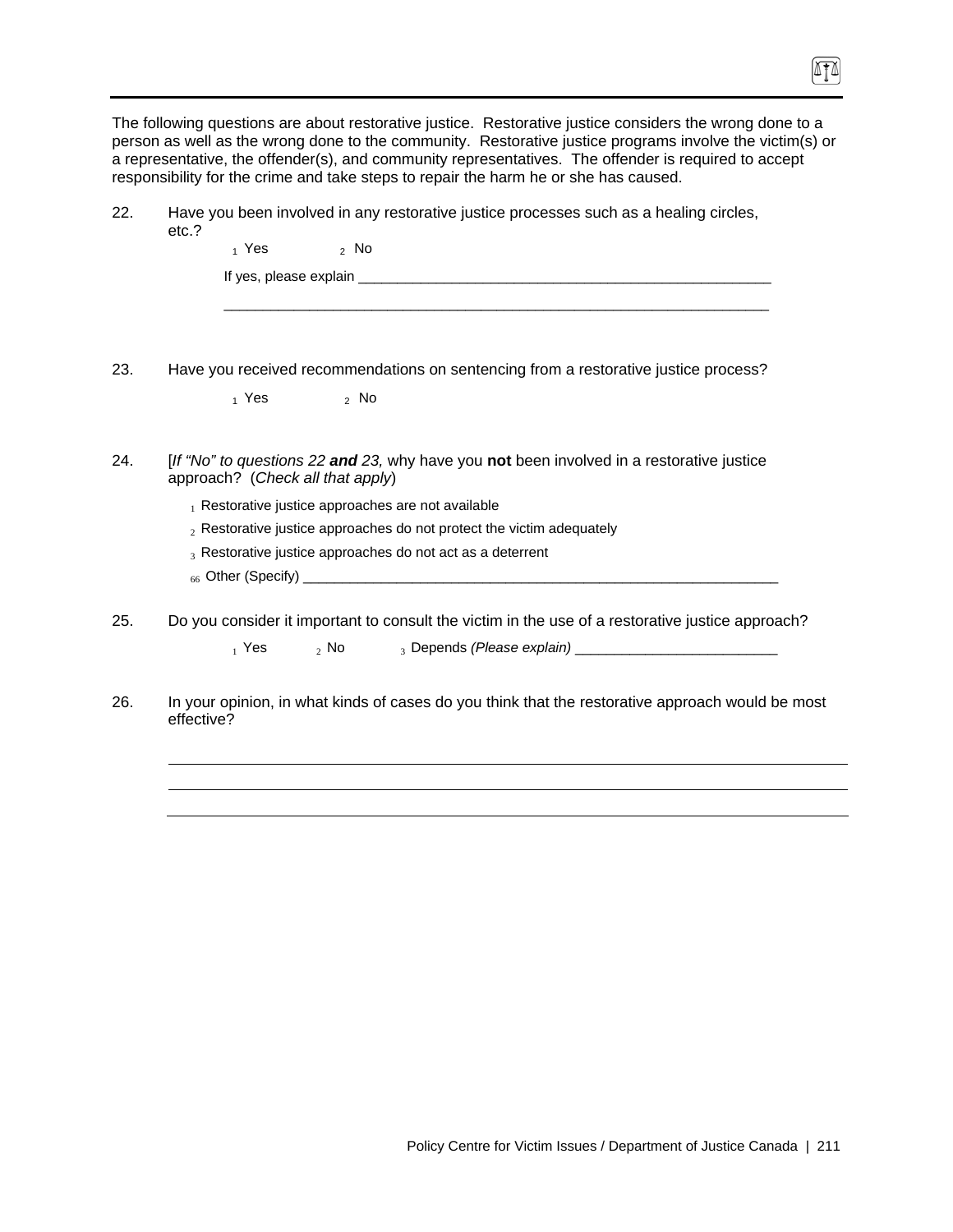|                  | The concluding questions ask you to consider all of the Criminal Code provisions intended to |  |  |
|------------------|----------------------------------------------------------------------------------------------|--|--|
| benefit victims. |                                                                                              |  |  |

27. In your opinion, what has been accomplished by the *Criminal Code* provisions intended to benefit victims?

28. Have there been any unintended or unexpected consequences to these provisions?  $_1$  Yes  $_2$  No  $_8$  Don't know What are they?\_\_\_\_\_\_\_\_\_\_\_\_\_\_\_\_\_\_\_\_\_\_\_\_\_\_\_\_\_\_\_\_\_\_\_\_\_\_\_\_\_\_\_\_\_\_\_\_\_\_\_\_\_\_\_\_\_\_\_ \_\_\_\_\_\_\_\_\_\_\_\_\_\_\_\_\_\_\_\_\_\_\_\_\_\_\_\_\_\_\_\_\_\_\_\_\_\_\_\_\_\_\_\_\_\_\_\_\_\_\_\_\_\_\_\_\_\_\_\_\_\_\_\_\_\_\_\_\_\_\_ \_\_\_\_\_\_\_\_\_\_\_\_\_\_\_\_\_\_\_\_\_\_\_\_\_\_\_\_\_\_\_\_\_\_\_\_\_\_\_\_\_\_\_\_\_\_\_\_\_\_\_\_\_\_\_\_\_\_\_\_\_\_\_\_\_\_\_\_\_\_\_ 29. Do you have any other comments?

**Thank you for taking the time to complete this survey. Please return the questionnaire by faxing it back to us toll-free at:**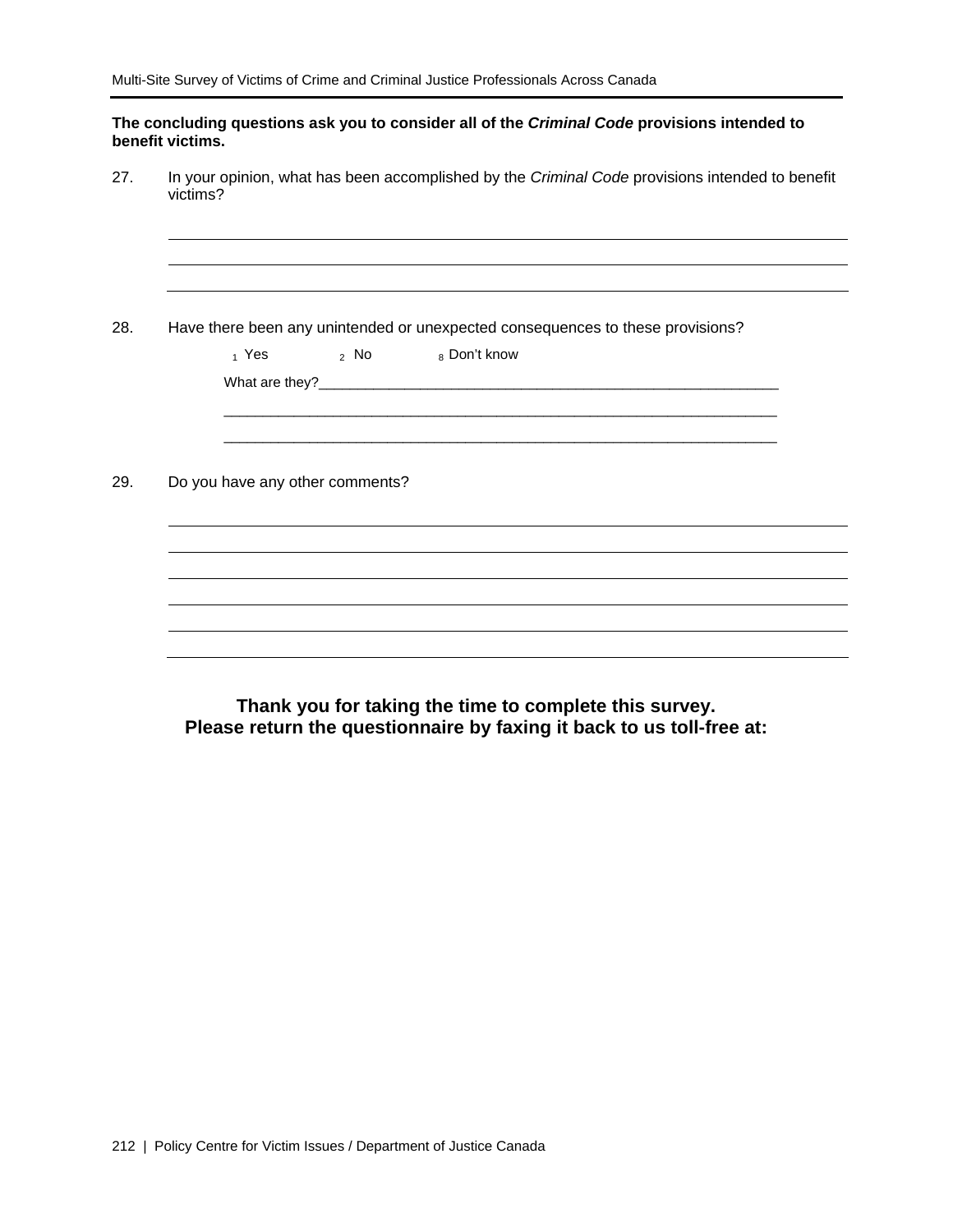Interview Guides and

# Self-Administered Questionnaire for

# Survey of Crown Attorneys

 $\sqrt{10}$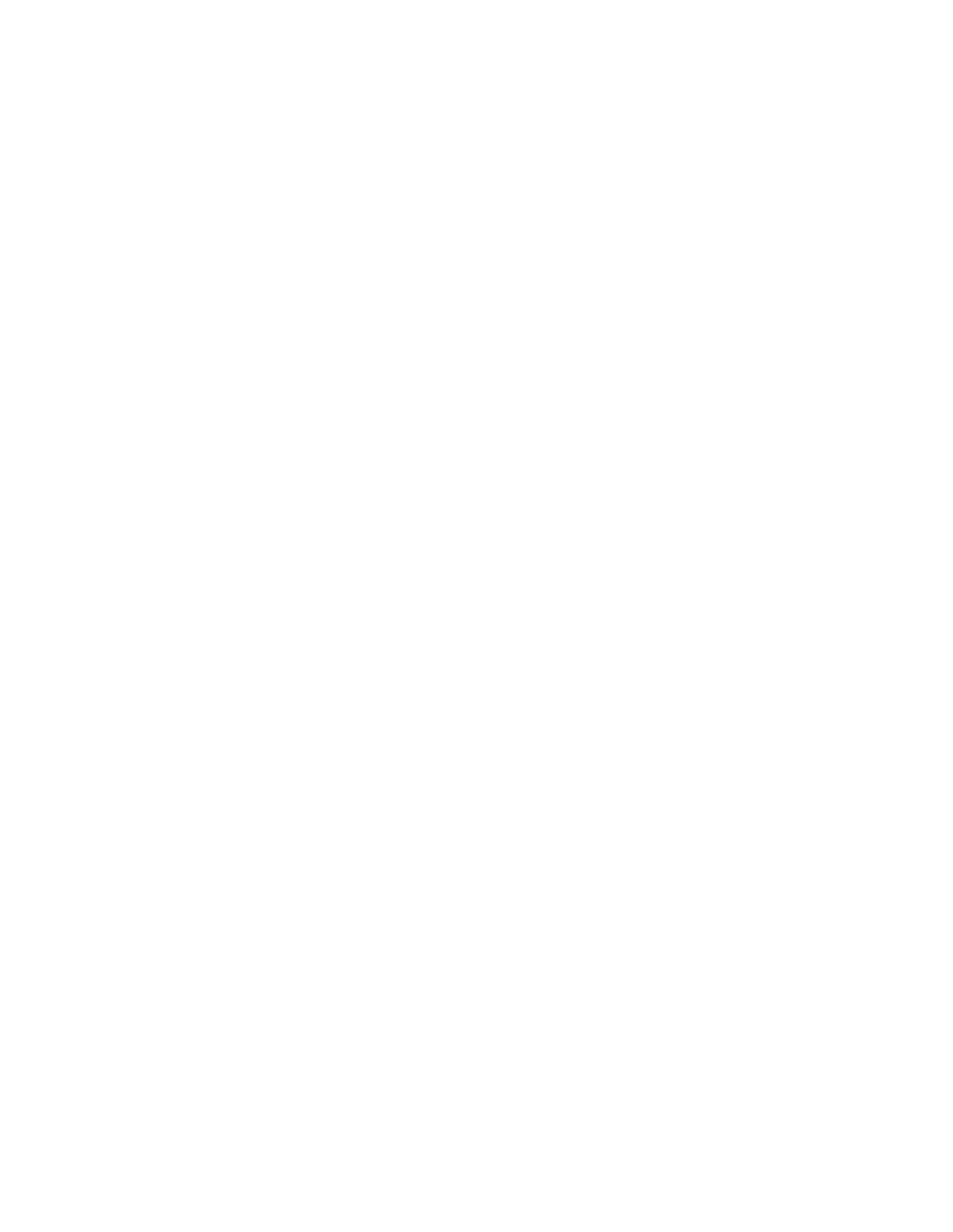# **KEY INFORMANT INTERVIEW GUIDE FOR CROWN ATTORNEYS**

The Department of Justice Canada has recently launched a multi-site study of victims of crime and criminal justice professionals. The main objectives of this study are:

- $\rightarrow$  To provide information on the use and awareness of recent reforms with respect to victims of crime in the criminal justice system
- $\triangleright$  To identify any impediments to the implementation of recent reforms by criminal justice professionals
- $\triangleright$  To learn what information is provided to victims throughout the criminal justice process
- $\triangleright$  To gain a better understanding of the experiences of victims of crime in the criminal justice system and with various victim services.

**The following questions address issues relating to the role of the victim and the Crown in the criminal justice system, victim services, and the implementation of recent reforms to assist victims of crime through the criminal justice process.** 

# **The role of the victim**

1. In your opinion, what role should the victim have in the criminal justice system? In particular, please consider bail decisions, plea negotiations, and sentencing.

# **The Crown's role**

- 2. In general, how would you describe the Crown's responsibility toward victims?
- 3. During a typical case, do you have sufficient opportunity to meet with victims? If time were not an issue, what else should the Crown do to further assist victims?

# **Victim services**

- 4. What victim services are currently available in your community for victims of crime? (e.g., police-based victim services, crown-based victim services, specialized victim services for domestic violence, sexual assaults, or children)
- 5. In general, do you think that victims are provided with adequate information on:
	- $\rightarrow$  the progress of investigation
	- $\rightarrow$  outcomes of bail decisions
	- $\bullet$  conditions of release
	- $\rightarrow$  date and location of court proceedings
	- $\rightarrow$  charges laid
	- $\rightarrow$  charges dropped
	- $\rightarrow$  victim impact statements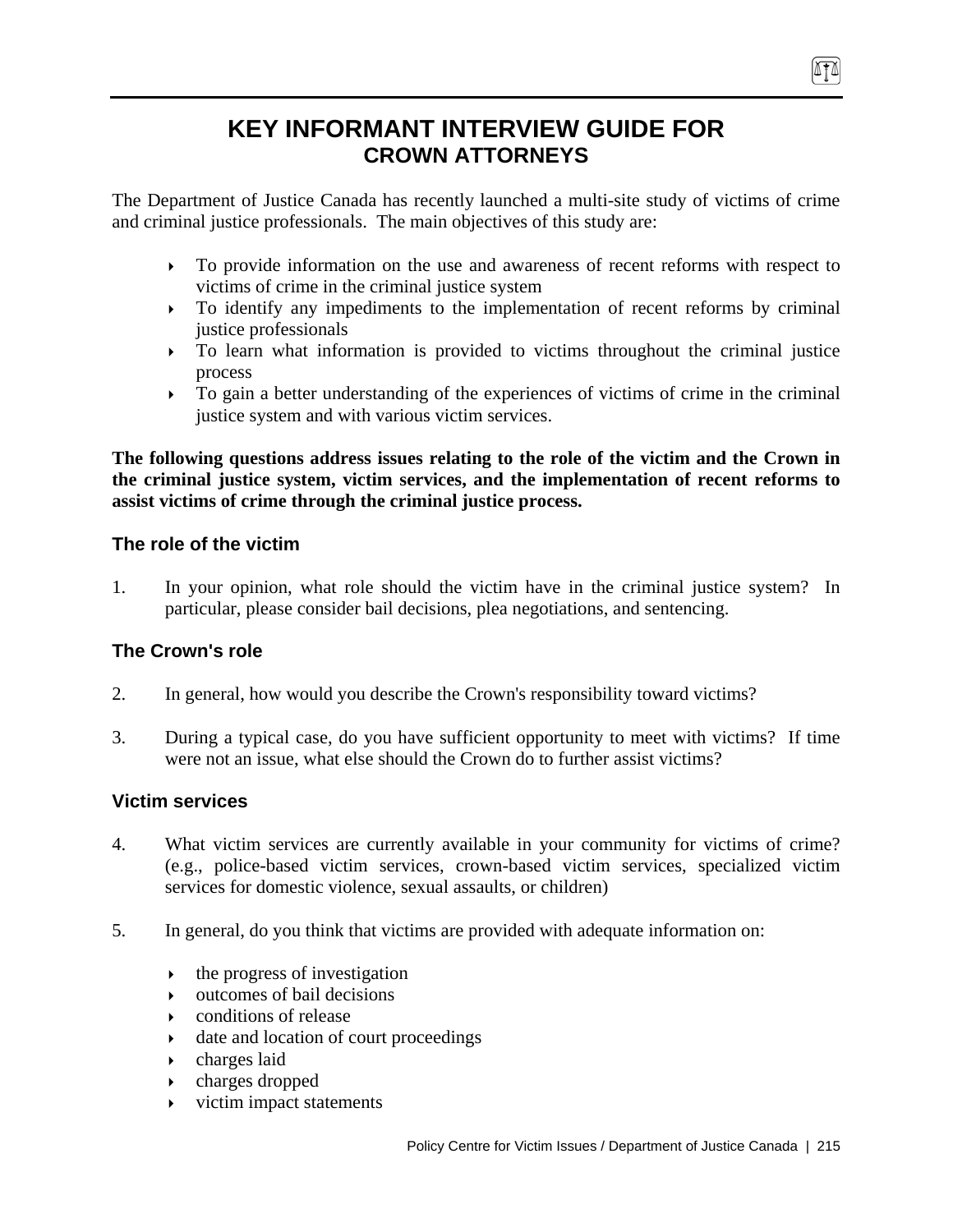- $\triangleright$  restitution
- ` the ultimate outcome of the case
- $\rightarrow$  the criminal justice process
- $\rightarrow$  alternative processes, such as diversion and restorative justice
- $\triangleright$  accused rights
- ` victim services
- other community support services?

For each of the above, who should provide victims of crime with this type of information?

- 6. What, if anything, can be done to improve the information given to victims? Are there any difficulties in providing victims of crime with the information that they require? Please explain.
- 7. Are victim/witness assistants available to work with Crown attorneys in your office?
- 8. Please describe the extent to which the Crown and victim services work together or share information.

### **Recent reforms relating to victims of crime**

As you may know, a number of legislative changes at the federal level have been made relating to victims of crime and their participation in the criminal justice system (victim surcharge, victim impact statements, consideration of victim safety in bail decisions, assistance to victims testifying at trial, publication bans, etc.). The following questions address issues relating to the implementation of these provisions.

- 9. How do you address the victims' safety concerns with respect to bail determinations? Do you generally call the victim as a witness? If no, why not? Where a bail hearing is held, do you generally request specific conditions to address the victim's safety? Do judges usually grant these conditions?
- 10. Do you generally request publication bans in cases other than sexual offences? If yes, in what types of offences? If no, why not? Do judges usually grant these requests?
- 11. Do you generally request the use of a screen or closed-circuit television for testimony of a young victim/witness or a victim/witness with a mental or physical disability? If no, why not? Do judges usually grant these requests? Are there any obstacles to the use of this provision? If yes, please explain. How can these best be addressed?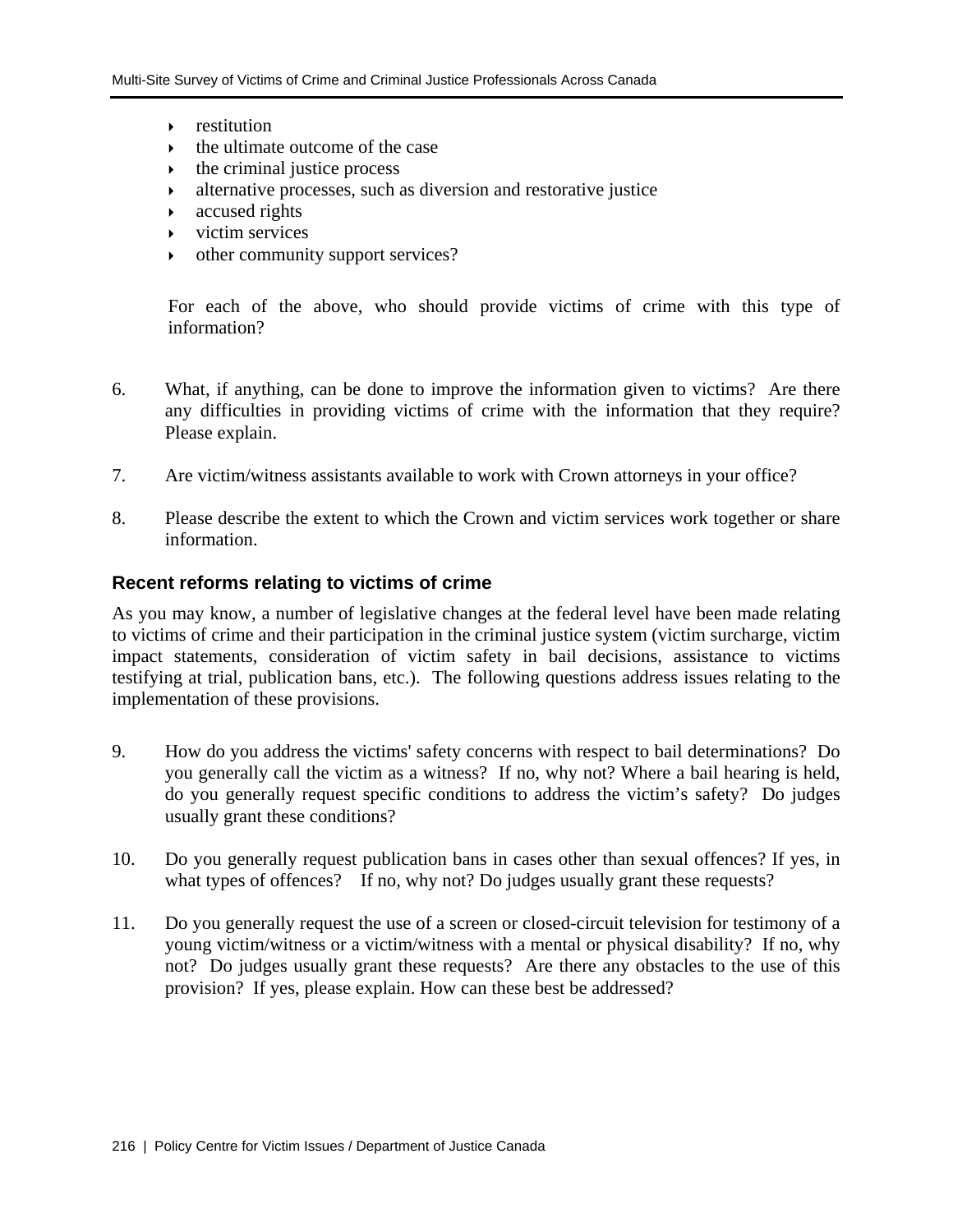- 12. Do you generally request the use of pre-trial videotaped testimony of a young victim/witness or a victim/witness with a mental or physical disability? If no, why not? Do judges usually grant these requests? Are there any obstacles to the use of pre-trial videotape of testimony in these circumstances? If yes, please explain. How can these best be addressed?
- 13. Are there any alternatives to the use of screens, closed-circuit television, or pre-trial video-taped testimony that you believe would assist victims/witnesses in testifying?
- 14. Do you generally request that a support person be permitted to accompany a young victim/witness or a victim/witness with a mental or physical disability to court? If no, why not? Do judges usually grant these requests? Are there any obstacles to the use of support persons? If yes, please explain. How can these best be addressed?
- 15. Have you ever requested the exclusion of the public from a trial? If yes, in what circumstances? Do judges usually grant these requests?

Section 486 (2.3) of the *Criminal Code* states that, unless required by *"the proper administration of justice"* a self-represented accused cannot cross-examine a child witness (under 18 years of age). This section is applicable to proceedings where an accused is charged with a sexual offence, a sexual assault under sections 271, 272, and 273, or where violence against the victim is *"alleged to have been used, threatened, or attempted."*

- 16. Have you ever had a case where Section 486 (2.3) applied? If yes, did you request that counsel be appointed for the self-represented accused for the purpose of crossexamination of a victim/witness? If no, why not?
- 17. Do you feel that s. 486 (2.3) of the *Criminal Code* should be expanded to include other victims/witnesses and/or other types of offences? Please explain.
- 18. Based on your experience, do victims usually submit victim impact statements? What are the most common methods for submitting a victim impact statement (written statement only, victim reads statement, Crown read statement, other)?
- 19. When is the best time for the Crown to receive victim impact statements?
- 20. When a victim impact statement is submitted, do you generally remind the judge to consider it?
- 21. Have you ever had a case where the defence counsel or the accused wanted to crossexamine the victim on their victim impact statement either during the trial or during sentencing? If yes, did the judge allow it?
- 22. How would you describe the effect of a victim impact statement on the sentencing of the accused?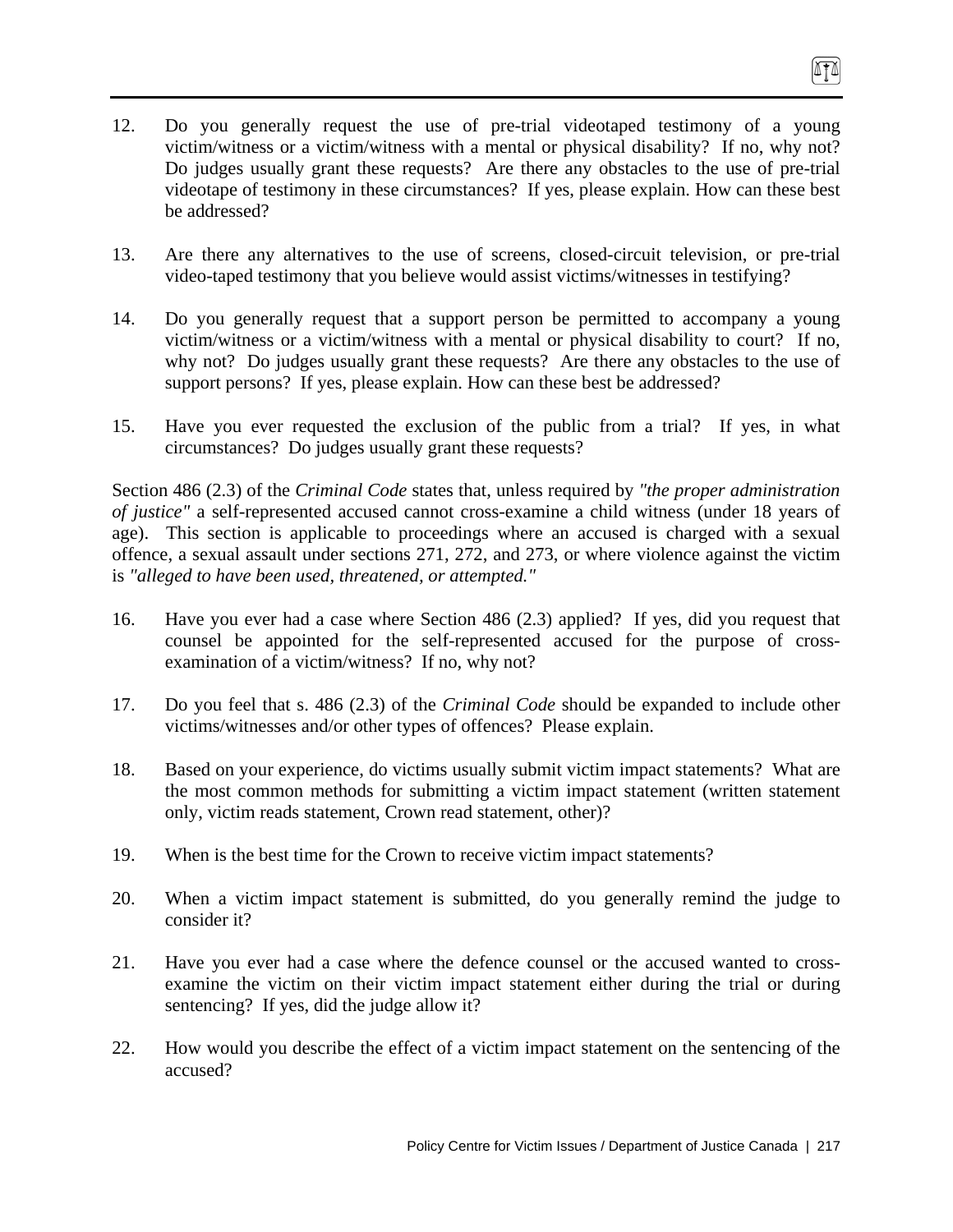- 23. If no impact statement is submitted, do you contact the victim about whether he/she wants to submit a victim impact statement? Do judges generally ask whether the victim is aware of the opportunity to prepare and submit a victim impact statement?
- 24. Are there any obstacles to the use of the victim impact statement? Please explain.
- 25. Do you generally request, when appropriate, that restitution be paid to a victim? If no, why not? What considerations motivate your decision to request restitution (e.g., offender's ability to pay, victim concerns, etc.)? Do judges usually grant requests for restitution?
- 26. Is restitution enforcement a concern or a problem? Why?
- 27. Based on your experience, is the victim surcharge waived more often than it should be? Do judges generally waive the surcharge without a request from the offender? Do you generally challenge an application by an accused to waive the surcharge?
- 28. In what circumstances do you think a conditional sentence is appropriate? Do you generally ask that conditions for the victim's safety be placed on the offender in conditional sentences?

## **Restorative justice**

Restorative justice considers the wrong done to a person as well as the wrong done to the community. Restorative justice programs involve the victim(s) or a representative, the offender(s), and community representatives. The offender is required to accept responsibility for the crime and take steps to repair the harm he or she has caused.

- 29. Have you used a restorative justice approach? Why or why not? At what stage in the process have you used restorative justice? (e.g., pre-charge, sentencing, other)
- 30. How are victims involved in the process?
- 31. In what kinds of cases do you think that the restorative approach would be most effective? Do you consider it important to consult the victim in the use of a restorative approach? Why or why not? Do you think that restorative approaches adequately protect victims and address their interests? Please explain.

### **Conclusion**

32. Do you think that Crown attorneys are adequately informed of the provisions of the *Criminal Code* intended to benefit victims? If no, what can be done to better inform Crown attorneys?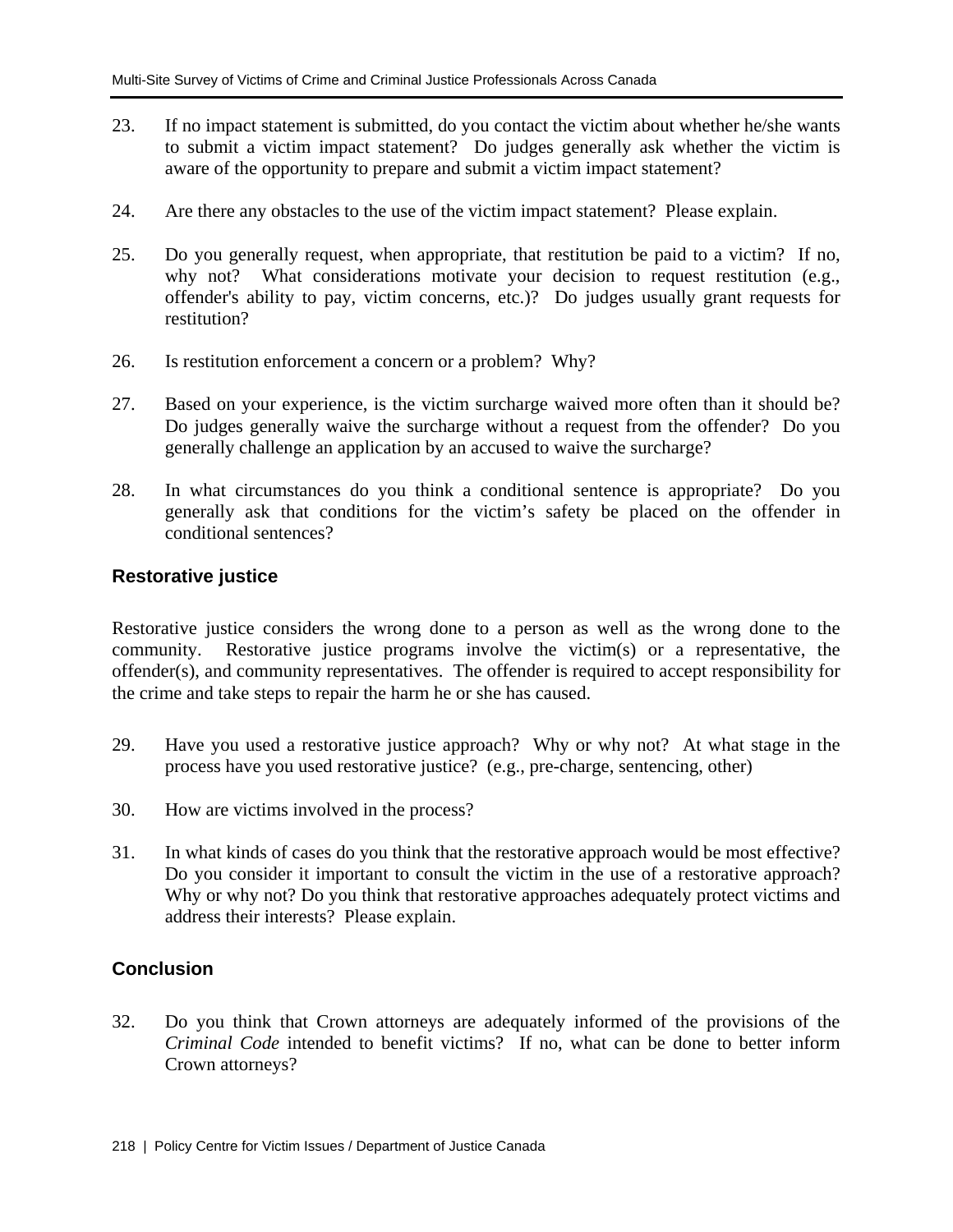- 33. What has been accomplished by the *Criminal Code* provisions intended to benefit victims? Have there been any unintended consequences to these provisions? Please explain.
- 34. Do you have any other comments?

# **Thank you for your participation**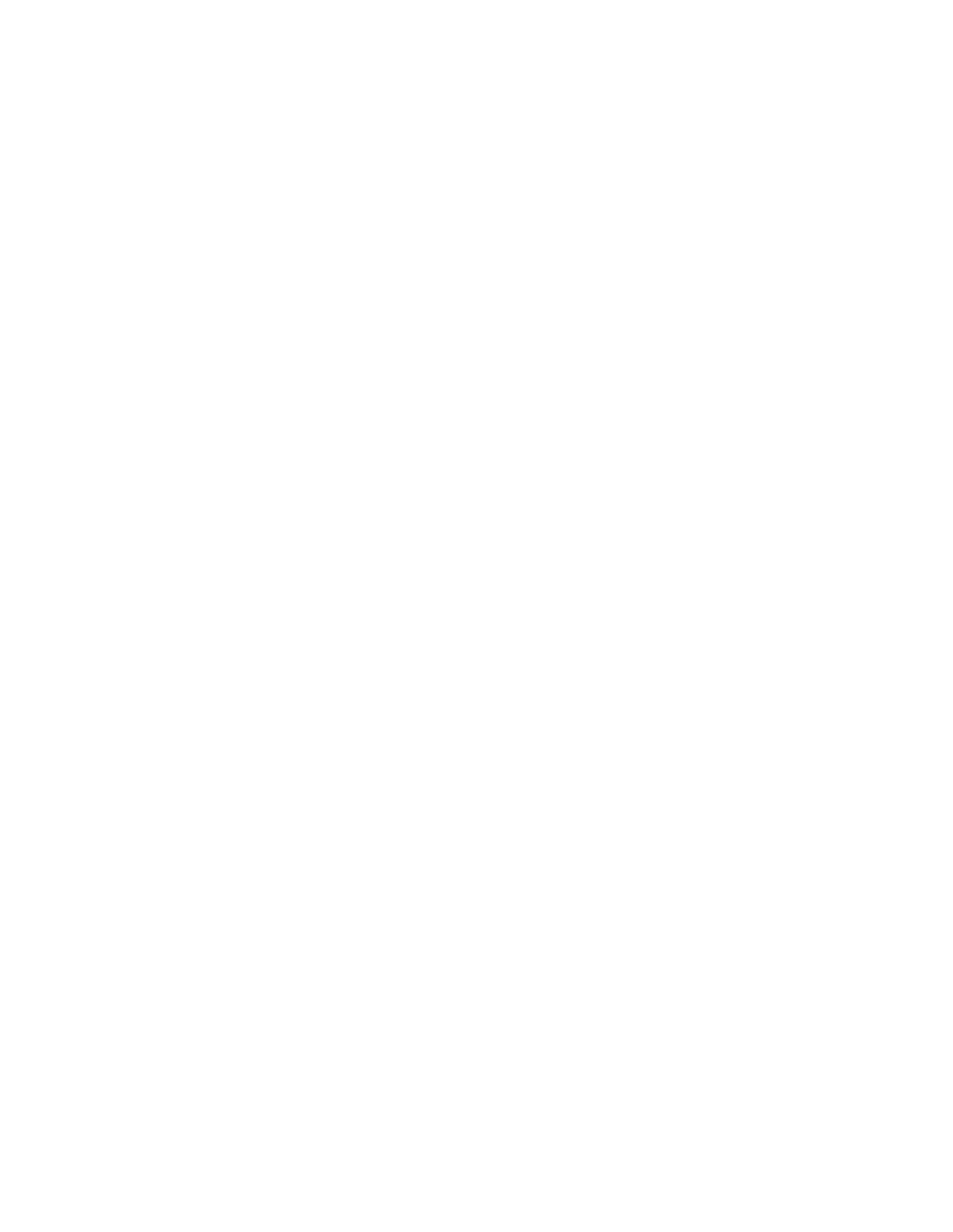# **KEY INFORMANT INTERVIEW GUIDE FOR CROWN ATTORNEYS (Ontario)**

The Department of Justice Canada has recently launched a multi-site study of victims of crime and criminal justice professionals. The main objectives of this study are:

- ` To provide information on the use and awareness of recent reforms with respect to victims of crime in the criminal justice system
- $\triangleright$  To identify any impediments to the implementation of recent reforms by criminal justice professionals
- $\triangleright$  To learn what information is provided to victims throughout the criminal justice process
- $\triangleright$  To gain a better understanding of the experiences of victims of crime in the criminal justice system and with various victim services.

**The following questions address issues relating to the role of the victim and the Crown in the criminal justice system, victim services, and the implementation of recent reforms to assist victims of crime through the criminal justice process.** 

# **The Crown's role**

1. What is your responsibility toward victims of crime?

# **Victim services**

- 2. What victim services are currently available in your community for victims of crime? (e.g., police-based victim services, crown-based victim services, specialized victim services for domestic violence, sexual assaults, or children)
- 3. In general, do victims receive adequate information on:
	- $\rightarrow$  the progress of investigation
	- $\rightarrow$  outcomes of bail decisions
	- ` conditions of release
	- date and location of court proceedings
	- $\rightarrow$  charges laid
	- $\rightarrow$  charges dropped
	- ` victim impact statements
	- $\triangleright$  restitution
	- $\rightarrow$  the ultimate outcome of the case
	- $\rightarrow$  the criminal justice process
	- $\rightarrow$  alternative processes, such as diversion and restorative justice
	- $\triangleright$  accused rights
	- $\triangleright$  victim services
	- $\rightarrow$  other community support services?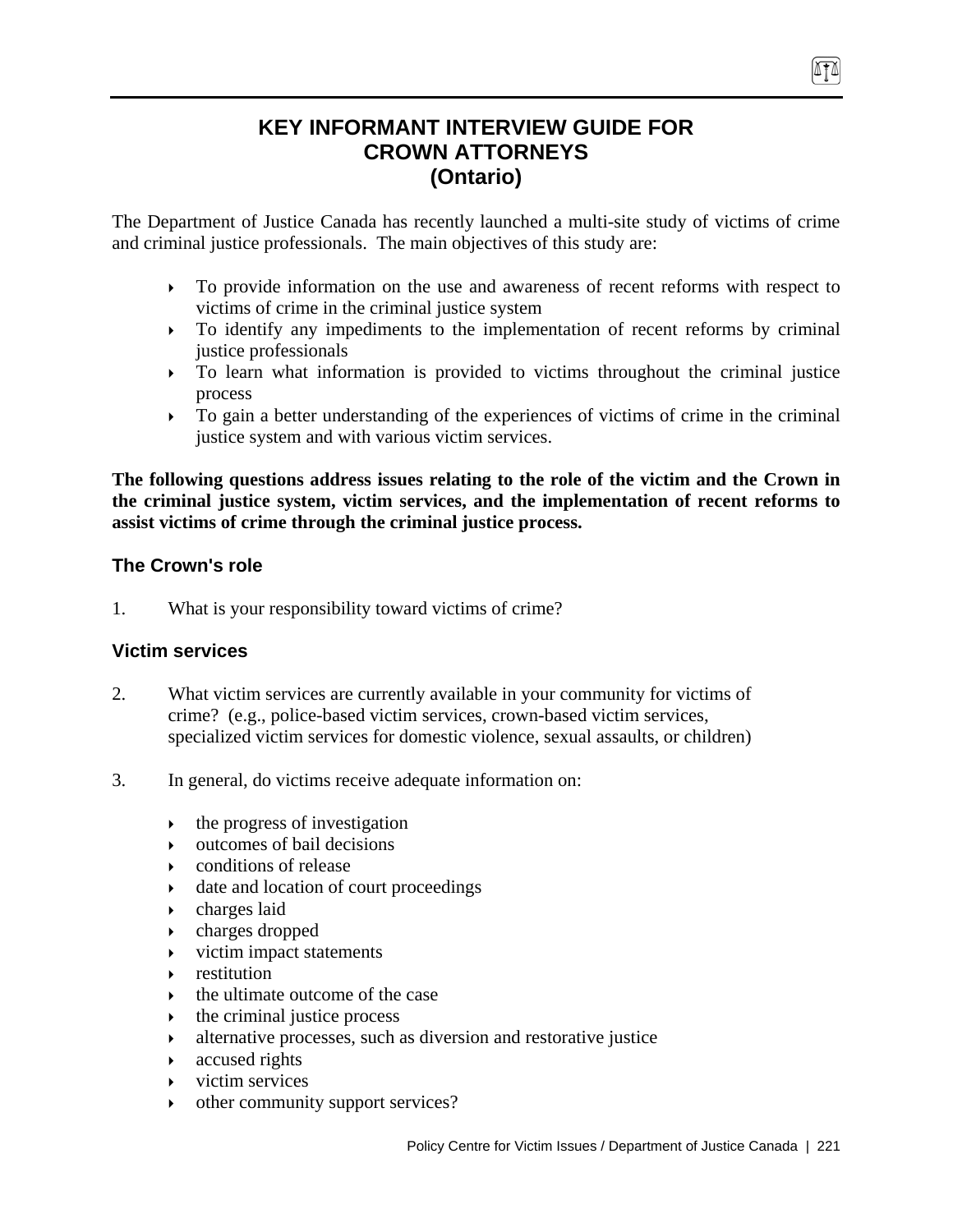- 4. What, if anything, can be done to improve the information given to victims?
- 5. Are victim/witness assistants available to work with Crown attorneys in your office?
- 6. Please describe the extent to which the Crown and victim services work together or share information.

### **Recent reforms relating to victims of crime**

As you may know, a number of legislative changes at the federal level have been made relating to victims of crime and their participation in the criminal justice system (victim surcharge, victim impact statements, consideration of victim safety in bail decisions, assistance to victims testifying at trial, publication bans, etc.). The following questions address issues relating to the implementation of these provisions.

- 7. How do you address the victims' safety concerns with respect to bail determinations? Do you generally call the victim as a witness? If no, why not? Where a bail hearing is held, do you generally request specific conditions to address the victim's safety? Do judges usually grant these conditions?
- 8. Do you generally request publication bans in cases other than sexual offences? If yes, in what types of offences? If no, why not? Do judges usually grant these requests?
- 9. Do you generally request the use of a screen or closed-circuit television for testimony of a young victim/witness or a victim/witness with a mental or physical disability? If no, why not? Do judges usually grant these requests? Are there any obstacles to the use of this provision? If yes, please explain. How can these best be addressed?
- 10. Do you generally request the use of pre-trial videotaped testimony of a young victim/witness or a victim/witness with a mental or physical disability? If no, why not? Do judges usually grant these requests? Are there any obstacles to the use of pre-trial videotape of testimony in these circumstances? If yes, please explain. How can these best be addressed?
- 11. Are there any alternatives to the use of screens, closed-circuit television, or pre-trial video-taped testimony that assist victims/witnesses in testifying?
- 12. Do you generally request that a support person be permitted to accompany a young victim/witness or a victim/witness with a mental or physical disability to court? If no, why not? Do judges usually grant these requests? Are there any obstacles to the use of support persons? If yes, please explain. How can these best be addressed?
- 13. Have you ever requested the exclusion of the public from a trial? If yes, in what circumstances? Do judges usually grant these requests?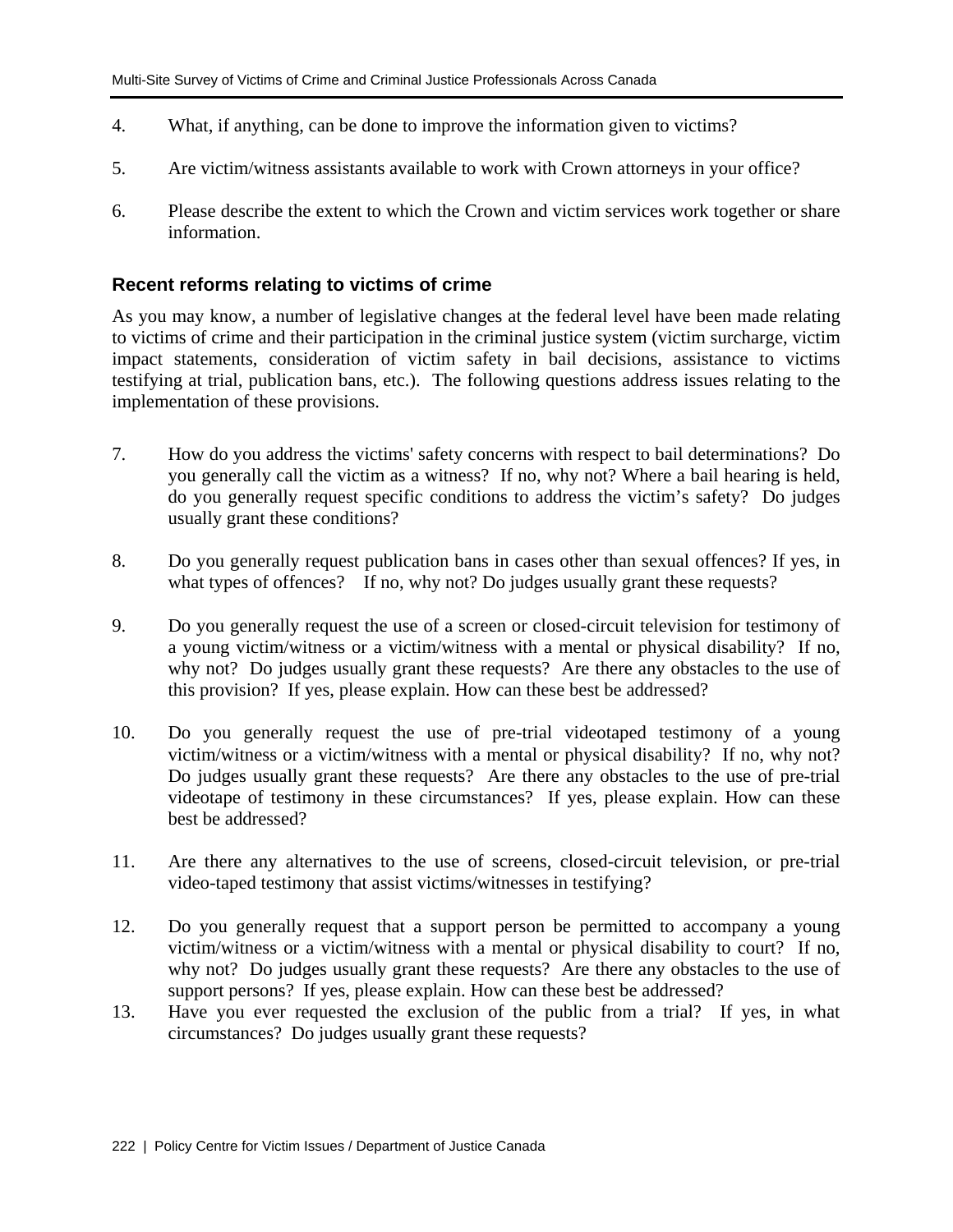Section 486 (2.3) of the *Criminal Code* states that, unless required by *"the proper administration of justice"* a self-represented accused cannot cross-examine a child witness (under 18 years of age). This section is applicable to proceedings where an accused is charged with a sexual offence, a sexual assault under sections 271, 272, and 273, or where violence against the victim is *"alleged to have been used, threatened, or attempted."*

(ITA)

- 14. Have you ever had a case where Section 486 (2.3) applied? If yes, did you request that counsel be appointed for the self-represented accused for the purpose of crossexamination of a victim/witness?
- 15. Based on your experience, do victims usually submit victim impact statements? What are the most common methods for submitting a victim impact statement (written statement only, victim reads statement, Crown read statement, other)?
- 16. When is the best time for the Crown to receive victim impact statements?
- 17. When a victim impact statement is submitted, do you generally remind the judge to consider it?
- 18. Have you ever had a case where the defence counsel or the accused wanted to crossexamine the victim on their victim impact statement either during the trial or during sentencing? If yes, did the judge allow it?
- 19. How is the victim impact statement used in the sentencing of the accused?
- 20. If no impact statement is submitted, do you contact the victim about whether he/she wants to submit a victim impact statement? Do judges generally ask whether the victim is aware of the opportunity to prepare and submit a victim impact statement?
- 21. Are there any obstacles to the use of the victim impact statement? Please explain.
- 22. Do you generally request, when appropriate, that restitution be paid to a victim? If no, why not? What considerations motivate your decision to request restitution (e.g., offender's ability to pay, victim concerns, etc.)? Do judges usually grant requests for restitution?
- 23. Is restitution enforcement a concern or a problem? Why?
- 24. How often is the victim surcharge waived? Do judges generally waive the surcharge without a request from the offender? Do you generally challenge an application by an accused to waive the surcharge?
- 25. In what circumstances do you agree to a conditional sentence? Do you generally ask that conditions for the victim's safety be placed on the offender in conditional sentences?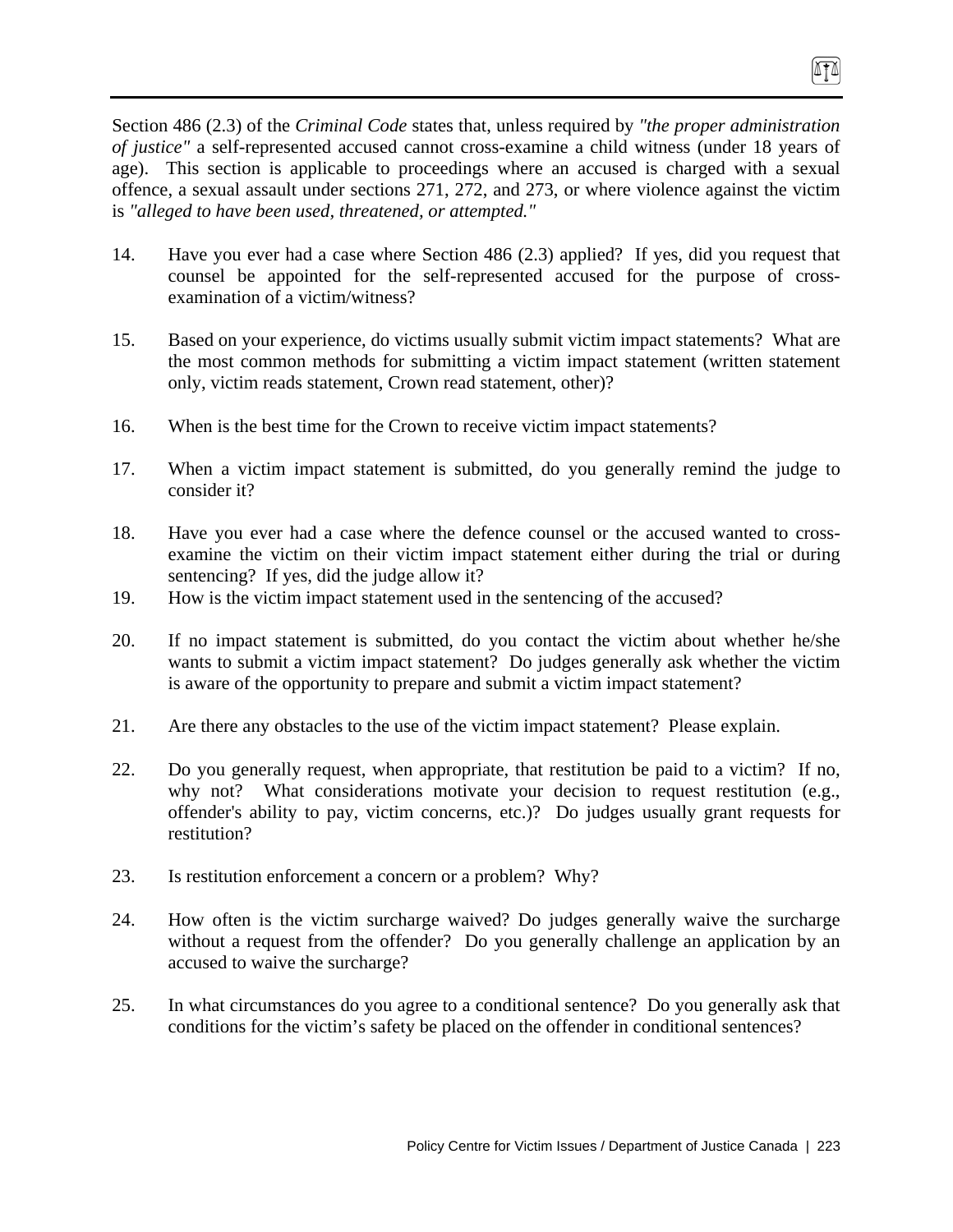## **Restorative justice**

Restorative justice considers the wrong done to a person as well as the wrong done to the community. Restorative justice programs involve the victim(s) or a representative, the offender(s), and community representatives. The offender is required to accept responsibility for the crime and take steps to repair the harm he or she has caused.

- 26. Have you used a restorative justice approach? Why or why not? At what stage in the process have you used restorative justice? (e.g., pre-charge, sentencing, other)
- 27. How are victims involved in the process?

# **Conclusion**

28. Are Crown attorneys adequately informed of the provisions of the *Criminal Code* intended to benefit victims? If no, what can be done to better inform Crown attorneys?

# **Thank you for your participation**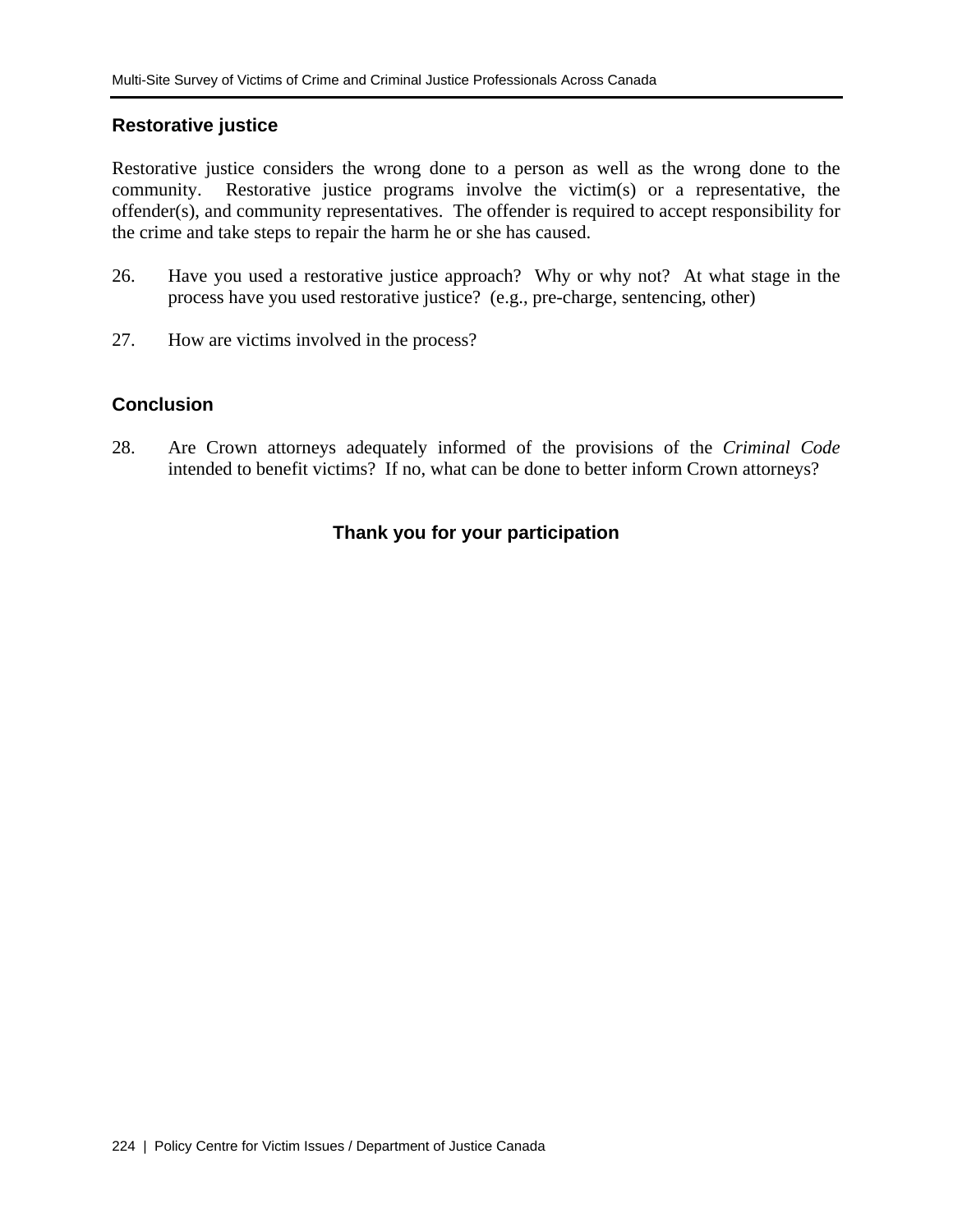# **Self-Administered Questionnaire for Survey of Crown Attorneys**

 $\sqrt{10}$ 

1. What role do you believe victims should have in the following stages of the criminal justice process?

|                                                   |                 | Victim should be                                                                     |                                |              |                | <b>Victim should</b> |
|---------------------------------------------------|-----------------|--------------------------------------------------------------------------------------|--------------------------------|--------------|----------------|----------------------|
|                                                   | <b>Informed</b> | <b>Consulted</b>                                                                     | Other (specify)                |              |                | not have any role    |
| <b>Bail decisions</b>                             | $\mathbf{1}$    | $\overline{2}$                                                                       |                                |              |                | 00                   |
| Plea negotiations                                 | $\mathbf{1}$    | $\overline{2}$                                                                       | $3 \left( \frac{1}{2} \right)$ |              |                | 00                   |
| Sentencing<br>decisions                           | $\mathbf{1}$    | $\overline{2}$                                                                       |                                |              |                | 00                   |
| 2.                                                |                 | What do you think is the Crown's responsibility to victims?                          |                                |              |                |                      |
|                                                   |                 |                                                                                      |                                |              |                |                      |
|                                                   |                 | If time were not an issue, what else should Crown do to further assist victims?      |                                |              |                |                      |
|                                                   |                 |                                                                                      |                                |              |                |                      |
|                                                   |                 | During a typical case, do you have sufficient opportunity to meet with victims?      |                                |              |                |                      |
| $_1$ Yes                                          | $2$ No          |                                                                                      | 8 Don't know                   |              |                |                      |
|                                                   |                 | Are victim/witness assistants available to work with Crown attorneys in your office? |                                |              |                |                      |
| 5.<br>1 Yes                                       | $2$ No          |                                                                                      | 8 Don't know                   |              |                |                      |
|                                                   |                 |                                                                                      |                                |              |                |                      |
| 6.                                                |                 | Are the following victim services available in your community?                       |                                |              |                |                      |
|                                                   |                 |                                                                                      |                                | <b>Yes</b>   | <b>No</b>      | Don't<br>know        |
| Police-based victim services                      |                 |                                                                                      |                                | $\mathbf{1}$ | $\overline{2}$ | 8                    |
| Crown-based victim services                       |                 |                                                                                      |                                | $\mathbf{1}$ | $\overline{2}$ | 8                    |
| Specialized victim services for domestic violence |                 |                                                                                      |                                | $\mathbf{1}$ | $\overline{2}$ | 8                    |
| Specialized victim services for sexual assaults   |                 |                                                                                      |                                | $\mathbf{1}$ | $\overline{2}$ | 8                    |
| Specialized victim services for children          |                 |                                                                                      |                                | $\mathbf{1}$ | $\overline{2}$ | 8                    |
| Other victim services (Specify)                   |                 |                                                                                      |                                | $\mathbf{1}$ | $\overline{2}$ | 8                    |
| Other victim services (Specify)                   |                 |                                                                                      |                                | $\mathbf{1}$ | 2              | 8                    |

Other victim services (*Specify*) \_\_\_\_\_\_\_\_\_\_\_\_\_\_\_\_\_\_\_\_\_\_\_\_\_\_\_\_\_ 1 <sup>2</sup> <sup>8</sup>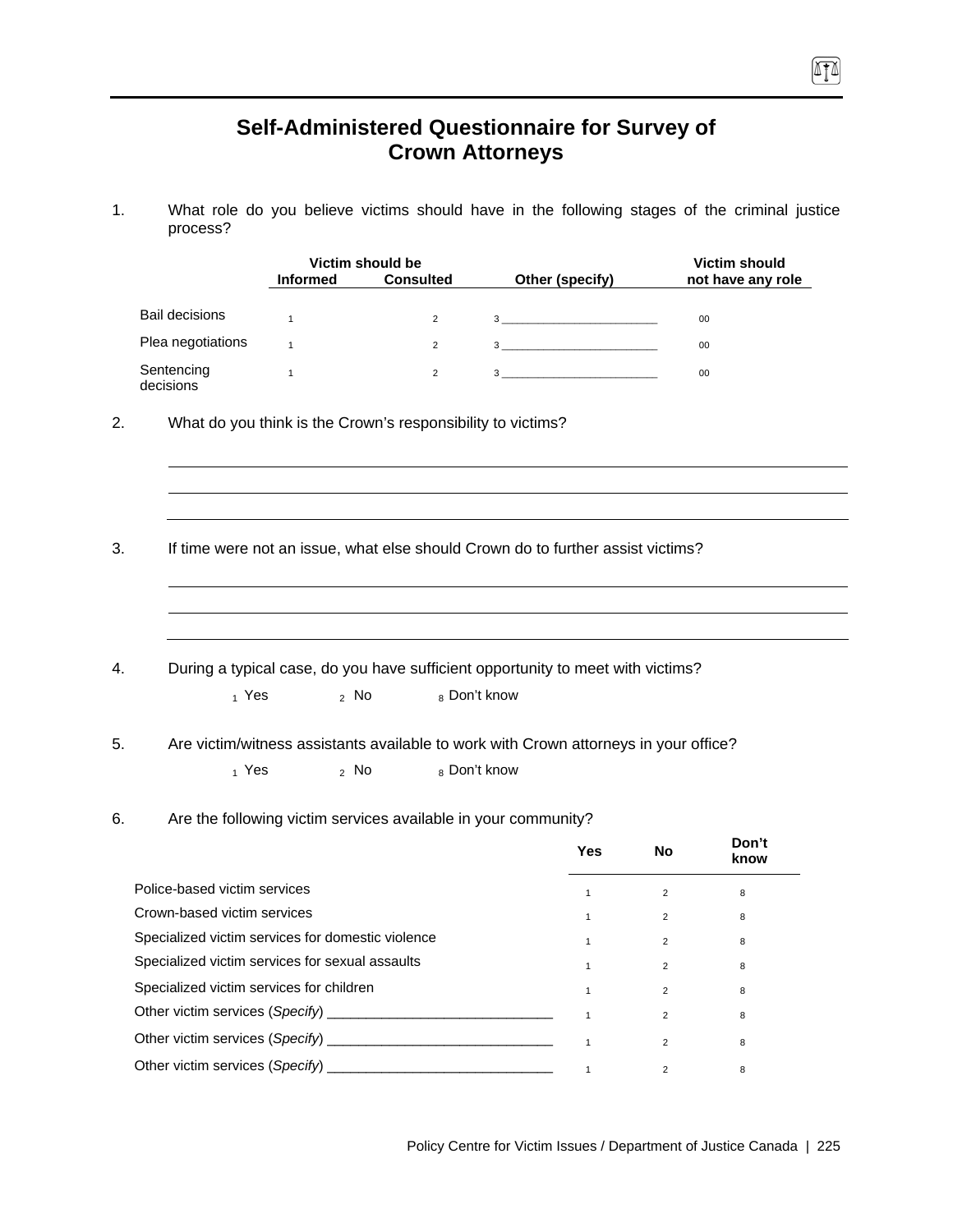### 7. Please indicate your level of agreement with the following:

| Victims usually receive<br>adequate information on                  | <b>Strongly</b><br>agree | Agree | <b>Disagree</b> | <b>Strongly</b><br>disagree | Don't<br>know |
|---------------------------------------------------------------------|--------------------------|-------|-----------------|-----------------------------|---------------|
| the progress of the investigation                                   | 4                        | 3     | $\overline{2}$  |                             | 8             |
| outcomes of bail decisions                                          | 4                        | 3     | $\overline{2}$  |                             | 8             |
| conditions of release                                               | 4                        | 3     | $\overline{2}$  |                             | 8             |
| date and location of court proceedings                              | 4                        | 3     | $\overline{2}$  |                             | 8             |
| charges laid                                                        | 4                        | 3     | $\overline{2}$  |                             | 8             |
| charges dropped                                                     | 4                        | 3     | $\overline{2}$  |                             | 8             |
| victim impact statements                                            | 4                        | 3     | $\overline{2}$  |                             | 8             |
| Restitution                                                         | 4                        | 3     | $\overline{2}$  |                             | 8             |
| the ultimate outcome of the case                                    | 4                        | 3     | $\overline{2}$  |                             | 8             |
| the criminal justice process                                        | 4                        | 3     | $\overline{2}$  |                             | 8             |
| alternative processes, such as<br>diversion and restorative justice | 4                        | 3     | $\overline{2}$  |                             | 8             |
| accused rights                                                      | 4                        | 3     | $\overline{2}$  |                             | 8             |
| victim services                                                     | Δ                        | 3     | $\overline{2}$  |                             | 8             |
| other community support services                                    |                          | 3     | $\overline{2}$  |                             | 8             |

### 7a. For those items from question 7 with which you **strongly disagree** or **disagree**, what could be done to improve the information given to victims?

8. Who should provide the following information to victims? (*Please check all that apply*)

|                                                                     | Crown        | <b>Police</b>  | <b>Victim</b><br><b>Services</b> | Other (Specify) | Don't<br>know |
|---------------------------------------------------------------------|--------------|----------------|----------------------------------|-----------------|---------------|
| The progress of the investigation                                   | $\mathbf{1}$ | $\overline{2}$ | 3                                |                 | 8             |
| Outcomes of bail decisions                                          | $\mathbf{1}$ | $\overline{2}$ | 3                                |                 | 8             |
| Conditions of release                                               | $\mathbf{1}$ | 2              | 3                                |                 | 8             |
| Date and location of court<br>proceedings                           | $\mathbf{1}$ | 2              | 3                                |                 | 8             |
| Charges laid                                                        | $\mathbf{1}$ | $\overline{2}$ | 3                                |                 | 8             |
| Charges dropped                                                     | $\mathbf{1}$ | $\overline{2}$ | 3                                |                 | 8             |
| Victim impact statements                                            | $\mathbf{1}$ | 2              | 3                                |                 | 8             |
| Restitution                                                         | $\mathbf{1}$ | $\overline{2}$ | 3                                |                 | 8             |
| The ultimate outcome of the case                                    | $\mathbf{1}$ | $\overline{2}$ | 3                                |                 | 8             |
| The criminal justice process                                        | $\mathbf{1}$ | $\overline{2}$ | 3                                |                 | 8             |
| Alternative processes, such as<br>diversion and restorative justice | $\mathbf{1}$ | 2              | 3                                |                 | 8             |
| Accused rights                                                      | $\mathbf{1}$ | $\overline{2}$ | 3                                |                 | 8             |
| Victim services                                                     | $\mathbf{1}$ | $\overline{2}$ | 3                                |                 | 8             |
| Other community support services                                    | $\mathbf{1}$ | $\overline{2}$ | 3                                |                 | 8             |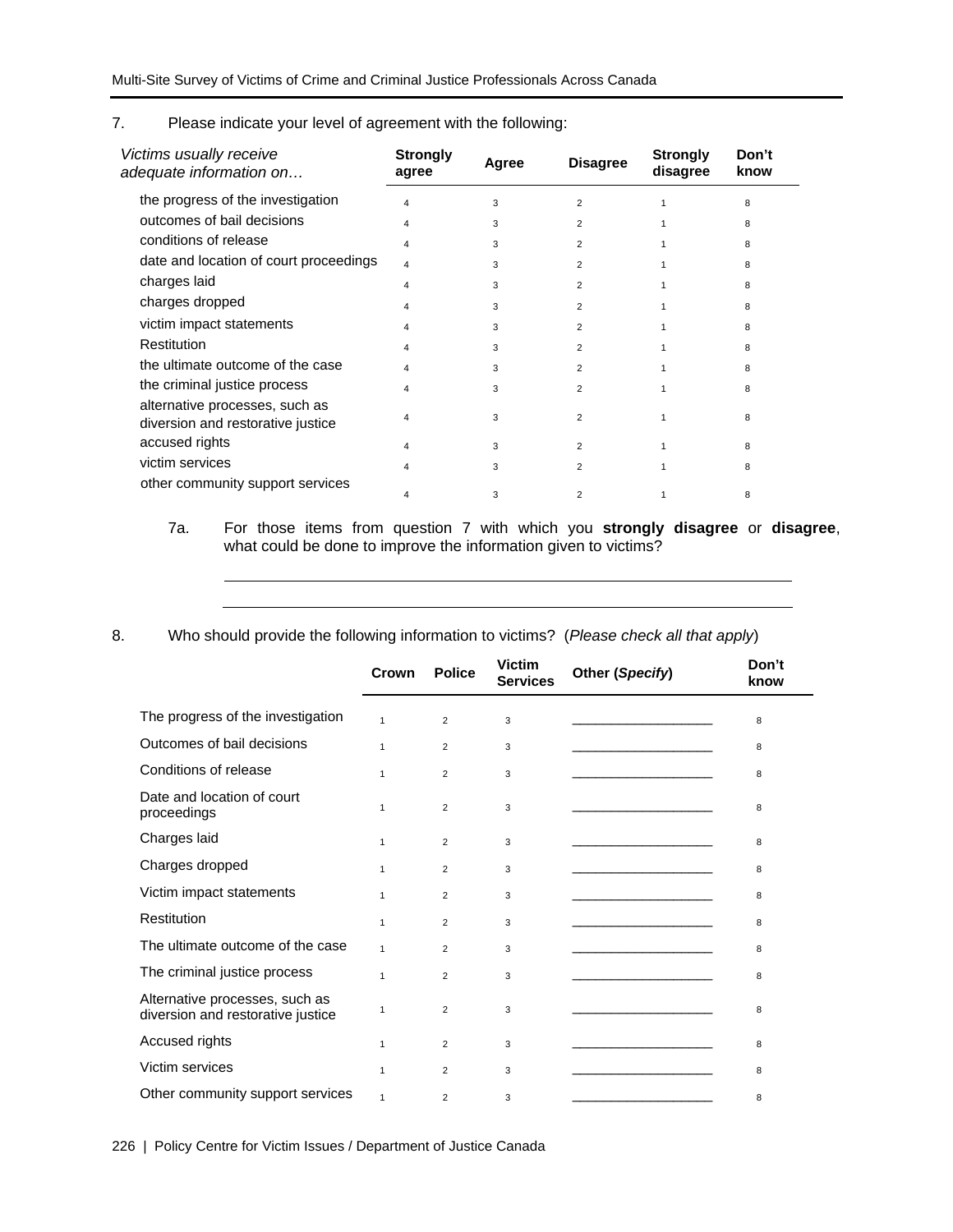# П

# 9. Do you generally do any of the following: (*Check "Yes" or "No" for each of the following.*)

|                                                                                                                                  | Yes | No             |  |
|----------------------------------------------------------------------------------------------------------------------------------|-----|----------------|--|
| Call the victim as a witness in bail hearings                                                                                    |     | 2              |  |
| Request specific conditions to address the victim's safety in bail<br>determinations                                             |     | $\overline{2}$ |  |
| Request publication bans in cases other than sexual offences                                                                     | 1   | $\overline{2}$ |  |
| Request the use of a screen for young witnesses or witnesses with a mental or<br>physical disability                             |     | $\overline{2}$ |  |
| Request the use of closed-circuit television for young witnesses or witnesses<br>with a mental or physical disability            |     | $\overline{2}$ |  |
| Use pre-trial videotaped testimony for young witnesses or witnesses with a<br>mental or physical disability                      | 1   | $\overline{2}$ |  |
| Request that a support person accompany a young witness under the age of<br>14 or witnesses with a mental or physical disability |     | $\overline{2}$ |  |

9a. If you answered "No" to any part of question 9, please explain why not.

| Call the victim as a witness in<br>bail                                                                                                      |  |
|----------------------------------------------------------------------------------------------------------------------------------------------|--|
| Request specific conditions to<br>address the victim's safety in<br>bail determinations                                                      |  |
| Request publication bans<br>in<br>other<br>than<br>cases<br>sexual<br>offences                                                               |  |
| Request the use of a screen for<br>young witnesses or witnesses<br>with a<br>mental<br>physical<br>or<br>disability                          |  |
| Request the use of closed-circuit<br>television for young witnesses or<br>witnesses with a mental or<br>physical disability                  |  |
| pre-trial<br>Use<br>videotaped<br>testimony for young witnesses<br>or witnesses with a mental or<br>physical disability                      |  |
| Request that a support person<br>accompany a young witness<br>under the age of 14 or witnesses<br>with a mental or<br>physical<br>disability |  |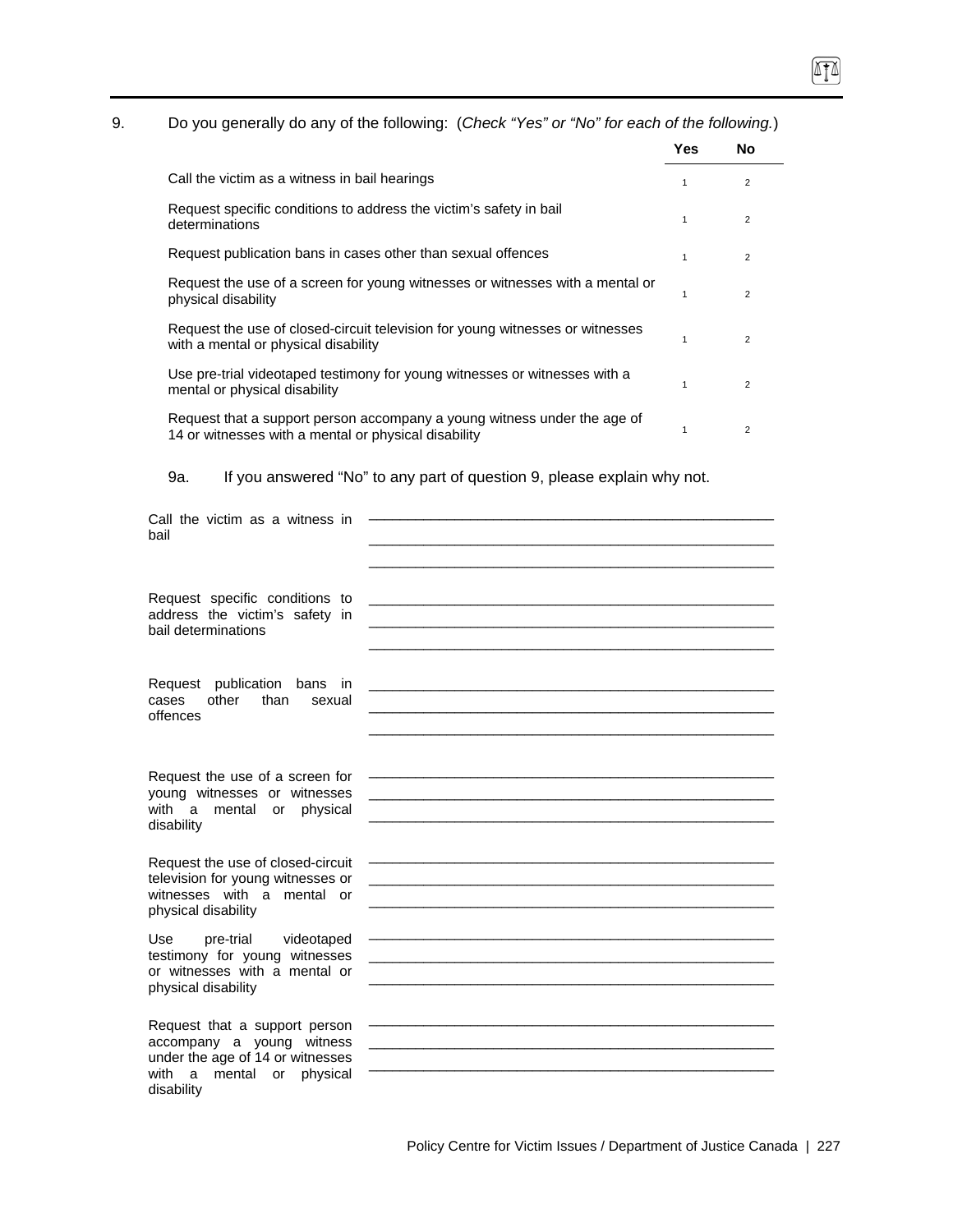## 10. In general, do judges usually grant the following requests?

|                                                                                                                                  | Yes | No             | Don't<br>know |
|----------------------------------------------------------------------------------------------------------------------------------|-----|----------------|---------------|
| Request specific conditions to address the victim's safety in bail<br>determinations                                             | 1   | $\overline{2}$ | 8             |
| Request for a publication ban in cases other than sexual offences                                                                | 1   | $\overline{2}$ | 8             |
| Request the use of a screen for young witnesses or witnesses with a<br>mental or physical disability                             | 1   | $\overline{2}$ | 8             |
| Request the use of closed-circuit television for young witnesses or<br>witnesses with a mental or physical disability            | 1   | 2              | 8             |
| Request the use of pre-trial videotaped testimony for young<br>witnesses or witnesses with a mental or physical disability       | 1   | $\overline{2}$ | 8             |
| Request that a support person accompany a young witness under the<br>age of 14 or witnesses with a mental or physical disability | 1   | 2              | 8             |
| Request to exclude the public from a trial                                                                                       | 1   | 2              | 8             |
| Request for restitution                                                                                                          | 1   | 2              | 8             |

## 11. Are there any obstacles to using the following?

|                                                                                                                      | Yes | No             | Don't<br>know |
|----------------------------------------------------------------------------------------------------------------------|-----|----------------|---------------|
| A screen for young witnesses or witnesses with a mental or physical<br>disability                                    |     | $\mathcal{P}$  | 8             |
| Closed-circuit television for young witnesses or witnesses with a<br>mental or physical disability                   |     | 2              | 8             |
| Pre-trial videotaped testimony for young witnesses or witnesses with<br>a mental or physical disability              |     | $\mathcal{P}$  | 8             |
| Support person to accompany a young witness under the age of 14<br>or witnesses with a mental or physical disability |     | $\overline{2}$ | 8             |

# 11a. If you answered "Yes" to any part of question 11, please explain.

| A screen for young witnesses with a<br>mental or physical disability                                                       |  |
|----------------------------------------------------------------------------------------------------------------------------|--|
| Closed-circuit television for young<br>witnesses or witnesses with a mental or<br>physical disability                      |  |
| Pre-trial videotaped testimony for young<br>witnesses or witnesses with a mental or<br>physical disability                 |  |
| Support person to accompany a young<br>witness under the age of 14 or<br>witnesses with a mental or physical<br>disability |  |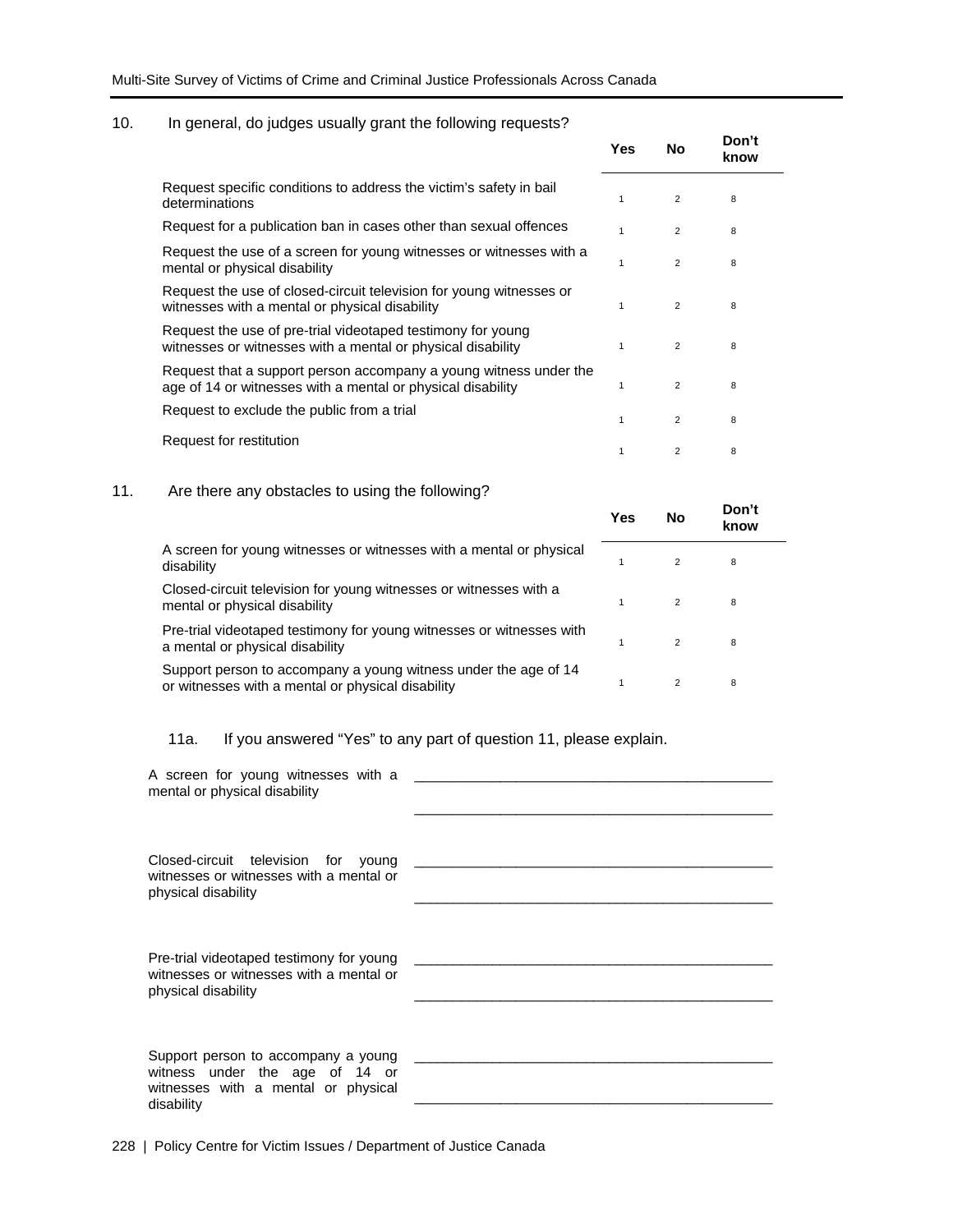12. Have you ever requested the exclusion of the public from a trial?

\_\_\_\_\_\_\_\_\_\_\_\_\_\_\_\_\_\_\_\_\_\_\_\_\_\_\_\_\_\_\_\_\_\_\_\_\_\_\_\_\_\_\_\_\_\_\_\_\_\_ \_\_\_\_\_\_\_\_\_\_\_\_\_\_\_\_\_\_\_\_\_\_\_\_\_\_\_\_\_\_\_\_\_\_\_\_\_\_\_\_\_\_\_\_\_\_\_\_\_\_

 $_1$  Yes  $_2$  No

13. In what circumstances would you request the exclusion of the public from a trial?

\_\_\_\_\_\_\_\_\_\_\_\_\_\_\_\_\_\_\_\_\_\_\_\_\_\_\_\_\_\_\_\_\_\_\_\_\_\_\_\_\_\_\_\_\_\_\_\_\_\_ 8 Don't know

Section 486 (2.3) of the *Criminal Code* states that, unless required by *"the proper administration of justice"* a self-represented accused cannot cross-examine a child witness (under 18 years of age). This section is applicable to proceedings where an accused is charged with a sexual offence, a sexual assault under sections 271, 272, and 273, or where violence against the victim is *"alleged to have been used, threatened, or attempted."*

14. Have you ever had a case where Section 486 (2.3) applied?

 $1$  Yes  $2$  No  $8$  Don't recall

15. [*If "Yes" to question 14*] Did you request that counsel be appointed to cross-examine the victim/witness?

 $_1$  Yes  $_2$  No

16. Should Section 486 (2.3) be expanded?

 $1$  Yes  $2$  No  $8$  Don't know

- 16a. If you answered "Yes" to question 16, should it be expanded to other victims/witnesses? (Please describe)
- 16b. If you answered "Yes" to question 16, should it be expanded to other offences? (Please describe)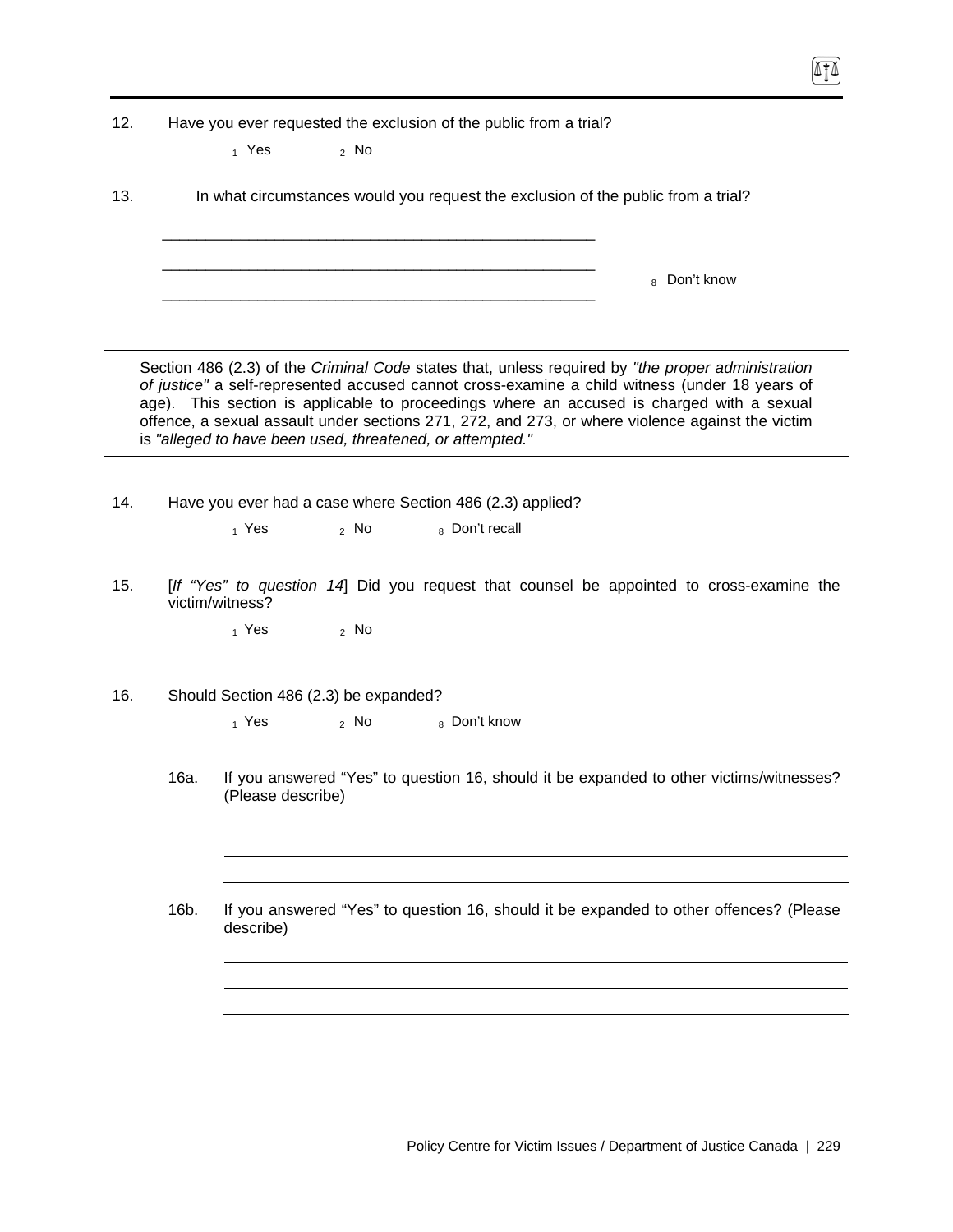|     | The next several questions ask you to consider victim impact statements.                                                                                                           |                |                                             |              |                               |                         |  |
|-----|------------------------------------------------------------------------------------------------------------------------------------------------------------------------------------|----------------|---------------------------------------------|--------------|-------------------------------|-------------------------|--|
| 17. | Based on your experience, do victims generally submit victim impact statements?<br>(Check one)                                                                                     |                |                                             |              |                               |                         |  |
|     |                                                                                                                                                                                    |                | $_1$ Yes $_2$ Yes, in serious cases $_3$ No |              |                               | 8 Don't know            |  |
| 18. | What are the most common methods for submitting a victim impact statement?<br>(Check all that apply)                                                                               |                |                                             |              |                               |                         |  |
|     | $_1$ Written statement only $_2$ Victim reads statement                                                                                                                            |                |                                             |              |                               | 3 Crown reads statement |  |
|     |                                                                                                                                                                                    |                |                                             |              |                               |                         |  |
| 19. | If no victim impact statement is submitted, do you contact the victim about whether he/she wants<br>to submit a victim impact statement?                                           |                |                                             |              |                               |                         |  |
|     | $5$ Always                                                                                                                                                                         |                | $_4$ Usually $_3$ Sometimes                 |              |                               | $_2$ Rarely $_1$ Never  |  |
|     |                                                                                                                                                                                    |                |                                             |              |                               |                         |  |
| 20. | When is the best time for the Crown to receive a victim impact statement?<br>(Check all that apply)                                                                                |                |                                             |              |                               |                         |  |
|     | $_1$ As soon as the victim has prepared the statement                                                                                                                              |                |                                             |              | $_2$ After a finding of guilt |                         |  |
|     |                                                                                                                                                                                    |                |                                             |              |                               |                         |  |
| 21. | When a victim impact statement has been submitted, do you generally remind the judge<br>to consider it?                                                                            |                |                                             |              |                               |                         |  |
|     | $_1$ Yes $_2$ No                                                                                                                                                                   |                | 8 Don't know                                |              |                               |                         |  |
| 22. | In cases where no victim impact statement is submitted, do judges generally ask whether the<br>victim is aware of the opportunity to prepare and submit a victim impact statement? |                |                                             |              |                               |                         |  |
|     | 1 Yes                                                                                                                                                                              | $2 \text{ No}$ | 8 Don't know                                |              |                               |                         |  |
| 23. | Are there any obstacles to the use of the victim impact statement?                                                                                                                 |                |                                             |              |                               |                         |  |
|     |                                                                                                                                                                                    |                | 1 Yes 2 No 8 Don't know                     |              |                               |                         |  |
|     |                                                                                                                                                                                    |                |                                             |              |                               |                         |  |
|     |                                                                                                                                                                                    |                |                                             |              |                               |                         |  |
|     |                                                                                                                                                                                    |                |                                             |              |                               |                         |  |
| 24. | Have you ever had a case where the defence counsel or the accused cross-examined the victim<br>on their victim impact statement?                                                   |                |                                             |              |                               |                         |  |
|     |                                                                                                                                                                                    |                |                                             | Yes          | No                            | Don't recall            |  |
|     | During trial                                                                                                                                                                       |                |                                             | $\mathbf{1}$ | $\overline{2}$                | 8                       |  |
|     | During sentencing                                                                                                                                                                  |                |                                             | $\mathbf{1}$ | $\overline{2}$                | 8                       |  |
|     | Other (Specify) _                                                                                                                                                                  |                |                                             | $\mathbf{1}$ | $\overline{2}$                | 8                       |  |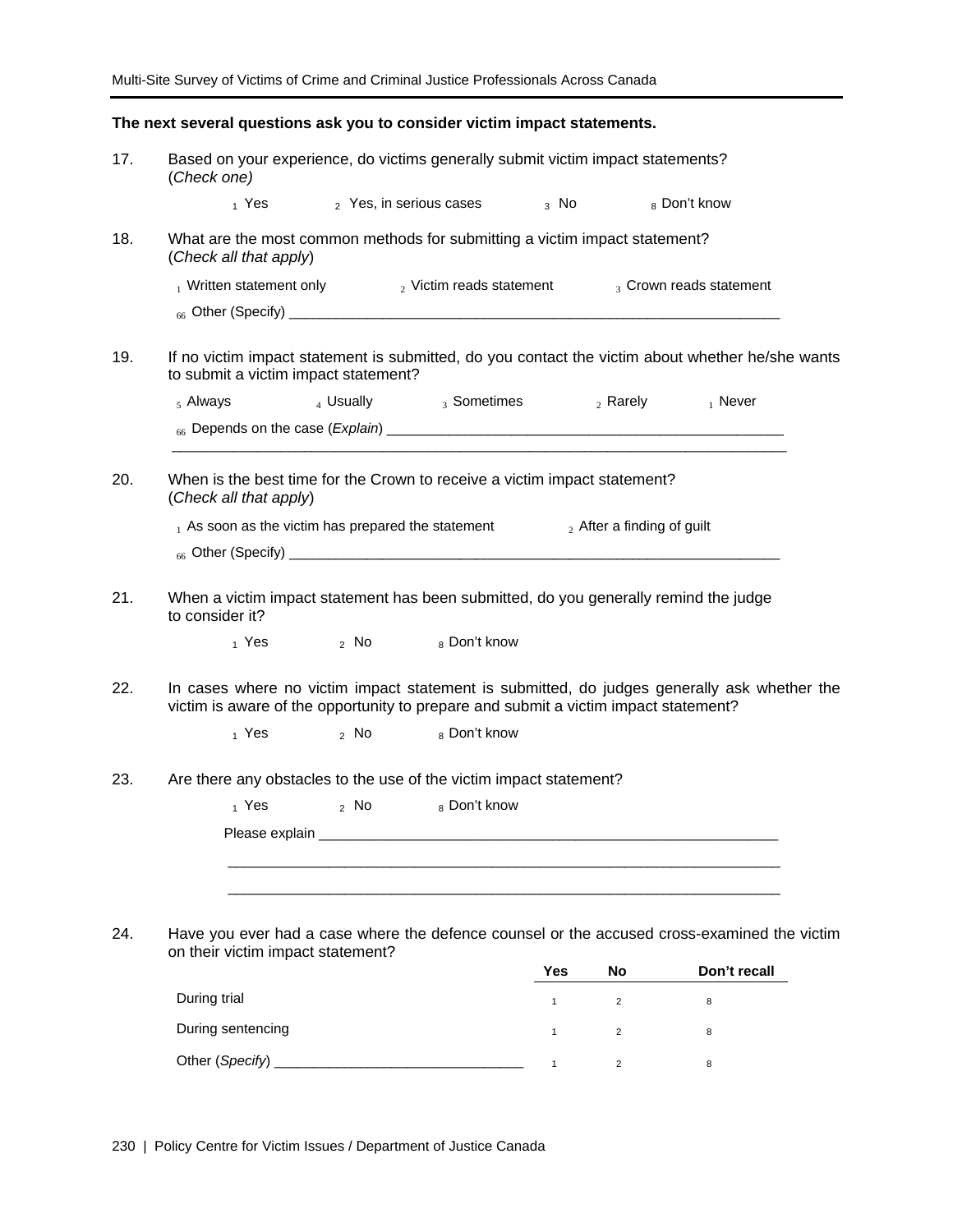| The next questions concern restitution. |
|-----------------------------------------|
|-----------------------------------------|

| 25.<br>What considerations motivate your decision to request restitution? (Check all that apply) |  |  |  |
|--------------------------------------------------------------------------------------------------|--|--|--|
|--------------------------------------------------------------------------------------------------|--|--|--|

- $_1$  Offender's ability to pay  $_2$  Ability to quantify damages victim suffered 3 Victim's desire for restitution
	-
- $_{66}$  Other (Specify)  $\_$
- 26. Do you generally request, when appropriate, that restitution be paid to a victim?

 $_1$  Yes  $_2$  No  $_8$  Don't know

27. Is restitution enforcement a concern or problem ?

 $_1$  Yes  $_2$  No  $_8$  Don't know Please explain \_\_\_\_

#### **The next two questions ask about conditional sentences.**

28. In what circumstances do you think a conditional sentence is appropriate? (*Check all that apply*)

| $_1$ All offences          | $_2$ Non-violent offences | 3 Offences against the person |
|----------------------------|---------------------------|-------------------------------|
| 4 Family violence offences | $\frac{1}{2}$ Murder      |                               |
| $_{66}$ Other (Specify)    |                           |                               |
|                            |                           |                               |

\_\_\_\_\_\_\_\_\_\_\_\_\_\_\_\_\_\_\_\_\_\_\_\_\_\_\_\_\_\_\_\_\_\_\_\_\_\_\_\_\_\_\_\_\_\_\_\_\_\_\_\_\_\_\_\_\_\_\_\_\_\_\_\_\_\_\_\_\_\_\_

29. Do you generally ask that conditions for the victim's safety be placed on the offender in conditional sentences?

 $_1$  Yes  $_2$  No  $_8$  Don't know

Restorative justice considers the wrong done to a person as well as the wrong done to the community. Restorative justice programs involve the victim(s) or a representative, the offender(s), and community representatives. The offender is required to accept responsibility for the crime and take steps to repair the harm he or she has caused.

30. Have you ever used a restorative justice approach?

 $_1$  Yes  $_2$  No  $_8$  Don't know

If "Yes", what approach(es) have you used? \_\_\_\_\_\_\_\_\_\_\_\_\_\_\_\_\_\_\_\_\_\_\_\_\_\_\_\_\_\_\_\_\_\_\_\_\_\_\_\_\_\_

- 31. [*If "No" to question 30*] Why have you **not used** a restorative justice approach? (*Check all that apply*)
	- $<sub>1</sub>$  Restorative justice approaches are not available</sub>
	- $_2$  Restorative justice approaches do not protect the victim adequately
	- 3 Restorative justice approaches do not act as a deterrent
	- $_{66}$  Other (Specify)  $_{-}$
- 32. [*If "Yes" to question 30*] At what stage in the process have you used restorative justice? (*Check all that apply*)

| $_1$ Pre-charge               | Sentencing |  |
|-------------------------------|------------|--|
| <sub>66</sub> Other (Specify) |            |  |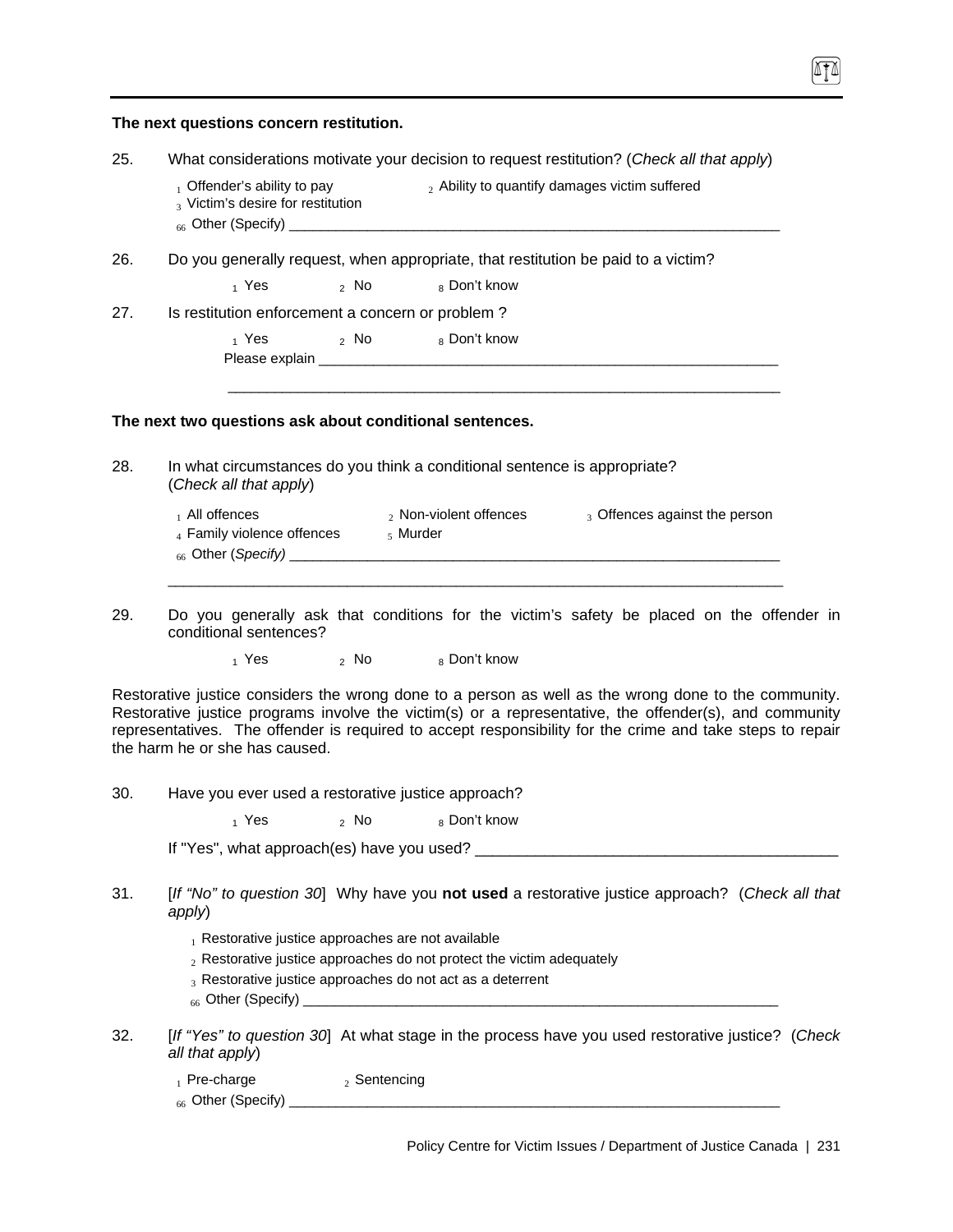33. [*If "Yes" to question 30*] In your experience, which statement best describes the victim's involvement in the decision to use restorative justice?  $_1$  The victim is always involved  $_2$  The victim is sometimes involved  $_3$  The victim is seldom involved

#### **The next questions deal with the victim surcharge.**

34. Based on your experience, is the victim surcharge waived more often than it should be?

 $_1$  Yes  $_2$  No  $_8$  Don't know

35. Do you generally challenge an application by an offender to waive the victim surcharge?

 $_1$  Yes  $_2$  No  $_8$  Don't know

36. Do judges generally waive the surcharge without a request from the offender?

 $_1$  Yes  $_2$  No  $_8$  Don't know

### **The concluding questions ask you to consider all of the** *Criminal Code* **provisions intended to benefit victims.**

37. Do you think that Crown attorneys are adequately informed of the provisions in the *Criminal Code* intended to benefit victims?

 $_1$  Yes  $_2$  No  $_8$  Don't know

- 37a. If you answered "No" to question 37, what could be done to better inform Crown attorneys?
- 38. In your opinion, what has been accomplished by the *Criminal Code* provisions intended to benefit victims?

\_\_\_\_\_\_\_\_\_\_\_\_\_\_\_\_\_\_\_\_\_\_\_\_\_\_\_\_\_\_\_\_\_\_\_\_\_\_\_\_\_\_\_\_\_\_\_\_\_\_\_\_\_\_\_\_\_\_\_\_\_\_\_\_ \_\_\_\_\_\_\_\_\_\_\_\_\_\_\_\_\_\_\_\_\_\_\_\_\_\_\_\_\_\_\_\_\_\_\_\_\_\_\_\_\_\_\_\_\_\_\_\_\_\_\_\_\_\_\_\_\_\_\_\_\_\_\_\_

39. Have there been any unintended or unexpected consequences to these provisions?

| $_1$ Yes and $\overline{ }$ |                                 | 2 No 8 Don't know |
|-----------------------------|---------------------------------|-------------------|
|                             |                                 |                   |
|                             |                                 |                   |
|                             |                                 |                   |
|                             |                                 |                   |
|                             |                                 |                   |
|                             |                                 |                   |
|                             | Do you have any other comments? |                   |
|                             |                                 |                   |

**Thank you for taking the time to complete this survey. Please return the questionnaire by faxing it back to us toll-free at:**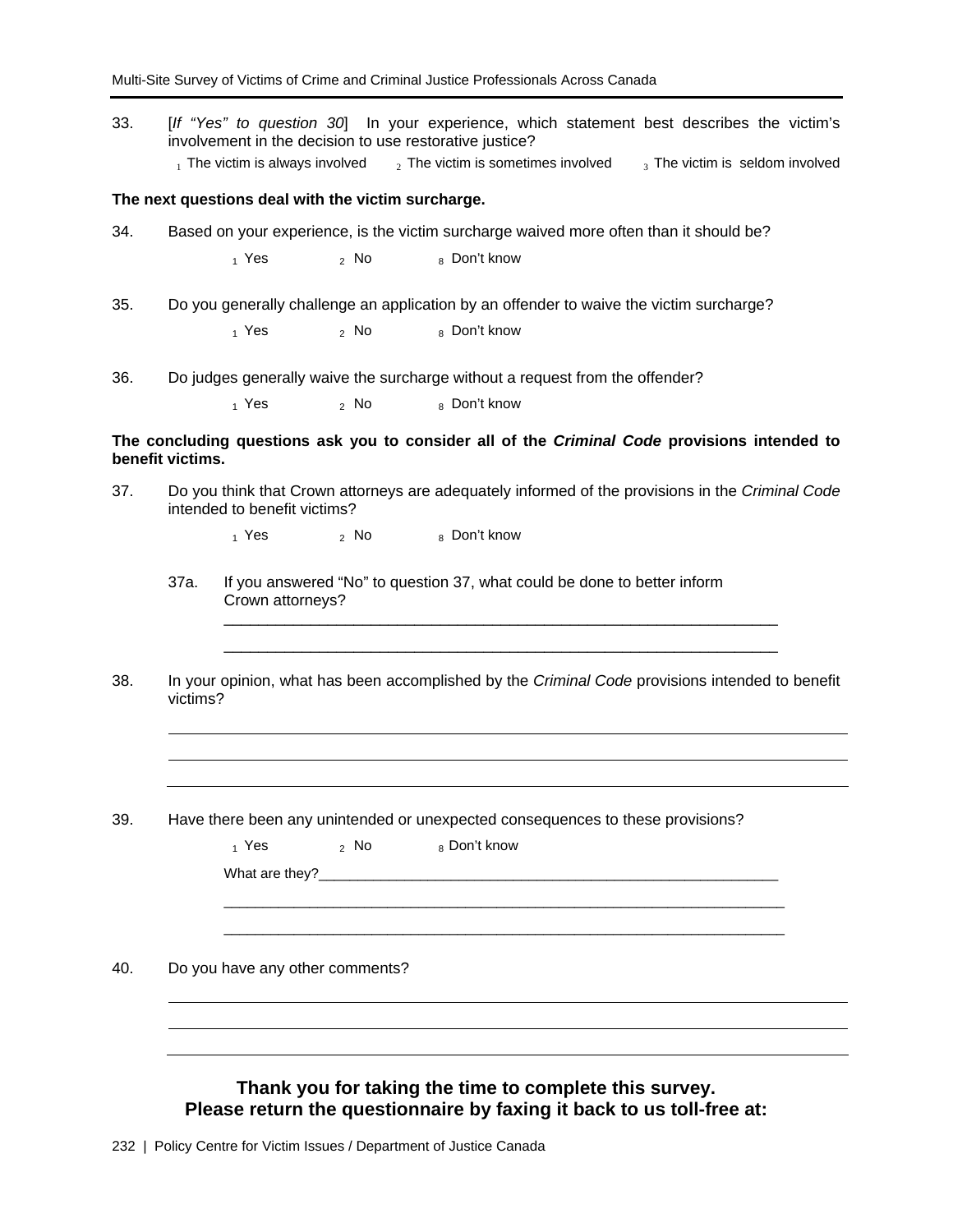Interview Guide and

# Self-Administered Questionnaire for

# Survey of Defence Counsel

 $\sqrt{10}$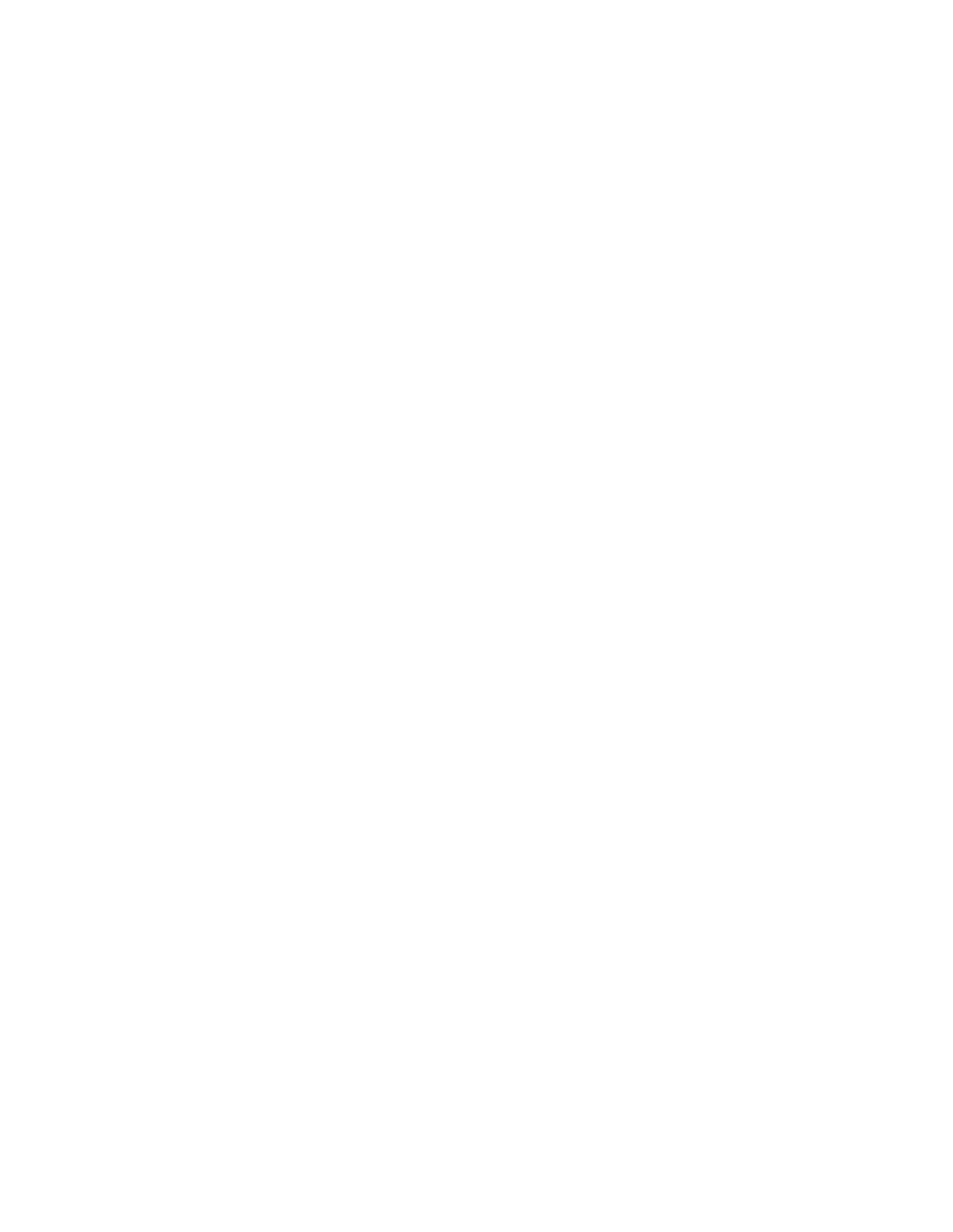# **KEY INFORMANT INTERVIEW GUIDE FOR DEFENCE COUNSEL**

The Department of Justice Canada has recently launched a multi-site study of victims of crime and criminal justice professionals. The main objectives of this study are:

- $\triangleright$  To provide information on the use and awareness of recent reforms with respect to victims of crime in the criminal justice system
- $\triangleright$  To identify any impediments to the implementation of recent reforms by criminal justice professionals
- $\triangleright$  To learn what information is provided to victims throughout the criminal justice process
- $\triangleright$  To gain a better understanding of the experiences of victims of crime in the criminal justice system and with various victim services;
- $\triangleright$  To generate research-based evidence that will inform future legislative reforms and policy changes.

The following questions address issues relating to the role of victims in the criminal justice system and the implementation of recent reforms to assist victims of crime through the criminal justice process.

# **Role of the complainant in the criminal justice process**

1. In your opinion, what role should the complainant have in the criminal justice system? In particular, please consider bail decisions, plea negotiations, and sentencing.

# **Recent reforms relating to victims of crime**

As you may know, a number of legislative changes, at the federal level, have been made relating to victims of crime and their participation in the criminal justice system (victim surcharge, victim impact statements, consideration of victim safety in bail decisions, assistance to victims testifying at trial, publication bans, etc.). The following questions address issues relating to the implementation of these provisions.

- 2. In bail determinations, do you generally agree to conditions that address complainant safety? If no, for what reasons do you object? Do judges or justices of the peace usually place conditions for the complainant's safety on the accused?
- 3. Do you generally agree to requests for a publication ban in non-sexual offence cases? If no, for what reasons do you object? Based on your experience, do judges usually grant publication bans in cases involving non-sexual offences?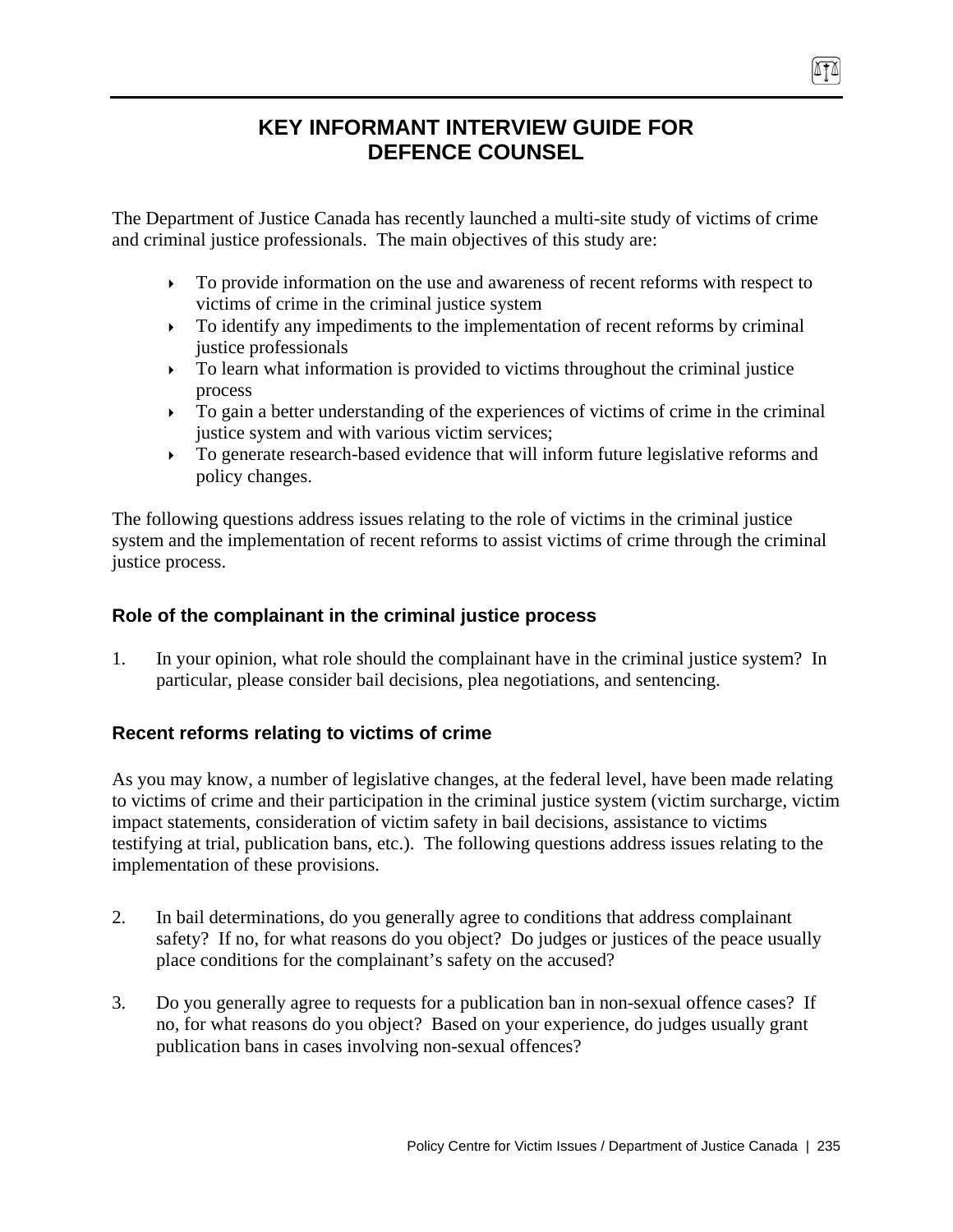- 4. Do you generally agree to requests for exclusion of the public? If no, for what reasons do you object? Based on your experience, do judges generally grant requests to exclude the public from a trial?
- 5. Do you generally agree to the use of a screen, closed-circuit television, or video-tape for testimony of a young complainant/witness or a complainant/witness with a mental or physical disability? If no, for what reasons do you object? Do courts usually grant requests for these testimonial aids? What has been your experience when such testimonial aids have been used?
- 6. Do you generally agree to requests for a support person to accompany a young complainant/witness or a complainant/witness with a mental or physical disability? If no, for what reasons do you object? Do courts usually grant requests for a support person?

Section 486 (2.3) of the *Criminal Code* states that, unless required by *"the proper administration of justice"* a self-represented accused cannot cross-examine a child witness (under 18 years of age). This section is applicable to proceedings where an accused is charged with a sexual offence, a sexual assault under sections 271, 272, and 273, or where violence against the victim is *"alleged to have been used, threatened, or attempted."*

- 7. Have you ever been appointed to act for the accused pursuant to s. 486(2.3)?
- 8. Do you feel that s. 486 (2.3) of the *Criminal Code* should be expanded to include other complainant/witnesses and/or other types of cases? Please explain.
- 9. To your knowledge, are victim impact statements usually submitted? What about in serious cases? What are the most common methods for submitting? (e.g., written only, read by victim, read by Crown, other)
- 10. Have you ever had a case where you cross-examined the complainant on their victim impact statement? Please describe (e.g., was it during trial or sentencing, what were your reasons for needing to cross-examine the complainant, did the Crown object, why did the judge permit the cross-examination).
- 11. Are there any problems with the use of victim impact statements?
- 12. Do courts usually grant requests for restitution? Do you generally agree to requests for restitution? If no, for what reasons do you object? Do you generally offer restitution to mitigate the sentence?
- 13. Is restitution enforcement a concern or problem?
- 14. Based on your experience, is the victim surcharge waived more often than it should be? Do you generally request a waiver of a victim surcharge? Are these requests usually granted? Do judges generally waive the surcharge without a defence request to do so?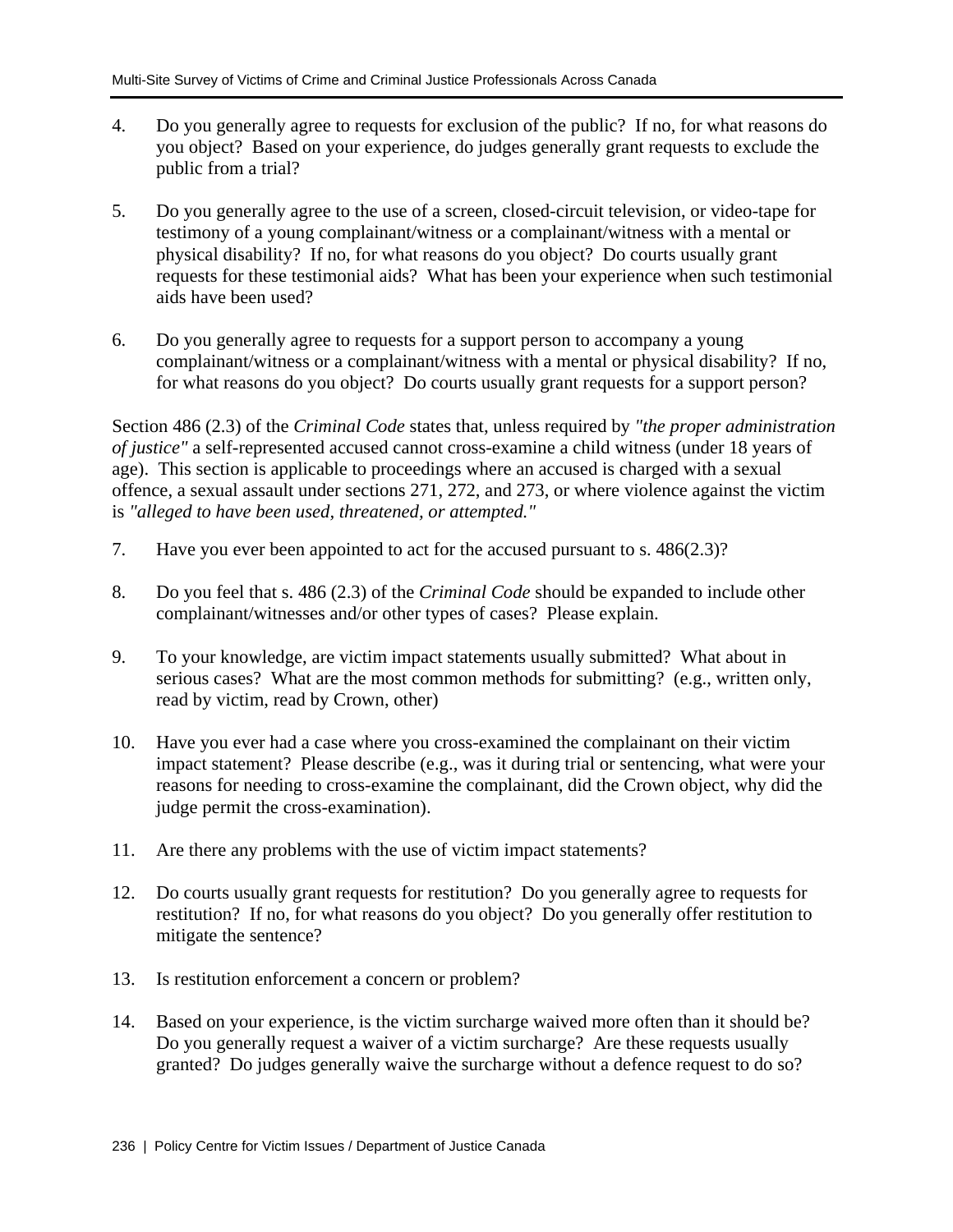15. In what types of cases do you think a conditional sentence is appropriate? Do you usually agree to conditions in the sentence for the victim's safety? Please explain.

874

### **Restorative justice**

Restorative justice considers the wrong done to a person as well as the wrong done to the community. Restorative justice programs involve the victim(s) or a representative, the offender(s), and community representatives. The offender is required to accept responsibility for the crime and take steps to repair the harm he or she has caused.

- 16. Have you used a restorative justice approach? Why or why not? At what stage of the process have you used restorative justice? (e.g., pre-charge, sentencing, other)
- 17. How are victims involved in the process?

### **Conclusion**

- 18. Do you believe that information on these changes in the *Criminal Code* is adequately communicated to defence counsel? If not, what could be done to address the lack of information regarding these legal provisions?
- 19. What has been accomplished by the *Criminal* Code provisions intended to benefit victims? Have there been any unintended consequences to these provisions? Please explain.
- 20. Do you have any other comments?

# **Thank you for your participation**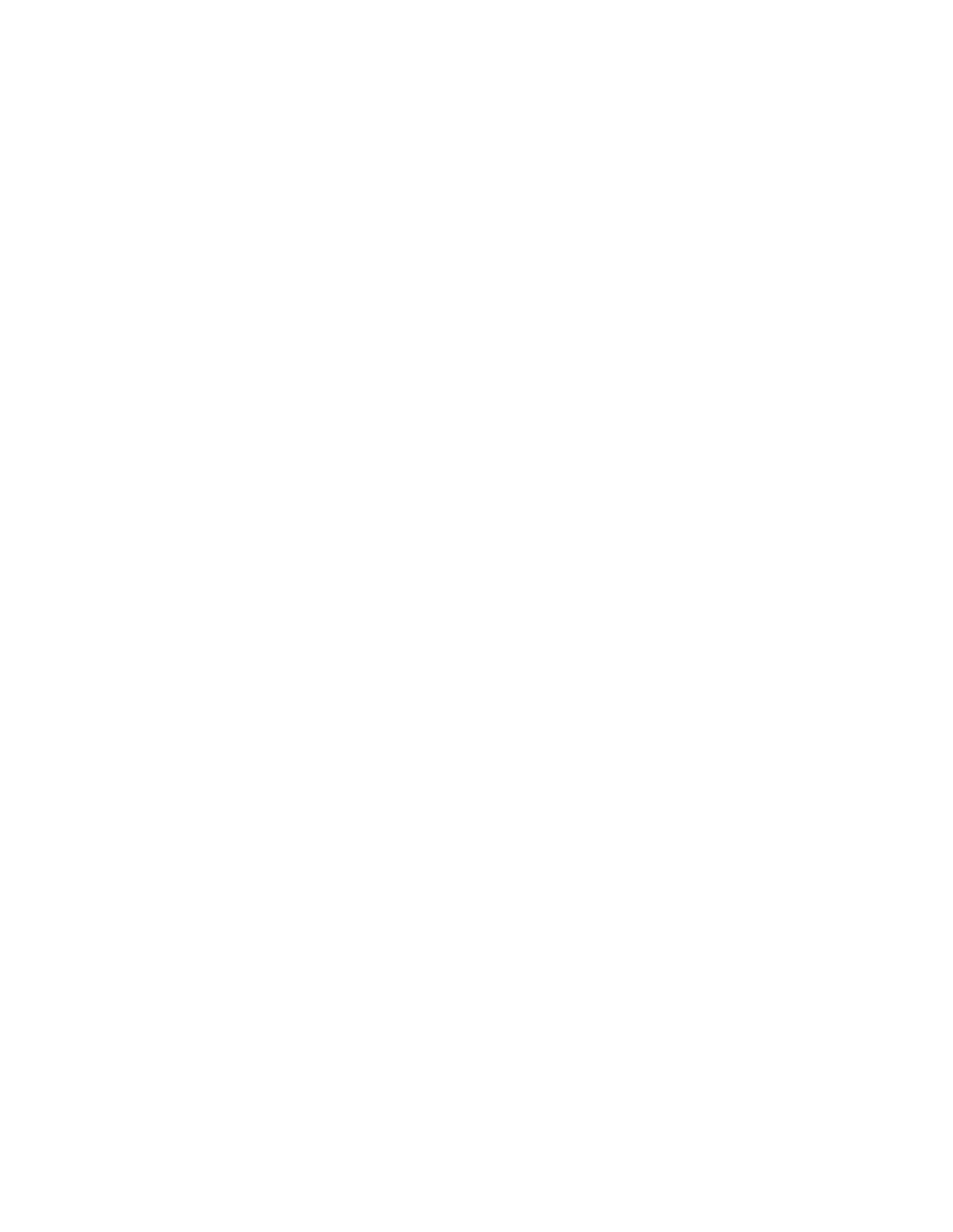# **Self-Administered Questionnaire for Survey of Defence Counsel**

1. What role do you believe complainants should have in the following stages of the criminal justice process?

|                         |                 | <b>Complainants</b><br>should be |                                | <b>Complainants</b><br>should not |  |
|-------------------------|-----------------|----------------------------------|--------------------------------|-----------------------------------|--|
|                         | <b>Informed</b> | <b>Consulted</b>                 | Other (specify)                | have any role                     |  |
| <b>Bail decisions</b>   |                 | 2                                | $3 \overline{3}$               | 00                                |  |
| Plea negotiations       |                 | 2                                | $3 \overline{3}$               | 00                                |  |
| Sentencing<br>decisions |                 | 2                                | $3 \left( \frac{1}{2} \right)$ | 00                                |  |

As you may know, a number of legislative changes, at the federal level, have been made relating to victims of crime and their participation in the criminal justice system (victim surcharge, victim impact statements, consideration of victim safety in bail decisions, assistance to victims testifying at trial, publication bans, etc.). The following questions address issues relating to the implementation of these provisions.

| <u>.</u> | Do you generally agree to the following: (Check "Yes" or "No" for each of the following.) |
|----------|-------------------------------------------------------------------------------------------|
|          |                                                                                           |

|                                                                                                                                                                        | <b>Yes</b>  | No             |
|------------------------------------------------------------------------------------------------------------------------------------------------------------------------|-------------|----------------|
| Requests for conditions that address a complainant's safety made in bail<br>determinations                                                                             | 1           | 2              |
| Requests for publication bans in non-sexual offence cases                                                                                                              | 1           | 2              |
| Requests to exclude the public from a trial                                                                                                                            | 1           | 2              |
| Requests for the use of a screen for the testimony of a young<br>complainant/witness or a complainant/witness with a mental or physical<br>disability                  | $\mathbf 1$ | $\overline{2}$ |
| Requests for the use of closed-circuit television for the testimony of a young<br>complainant/witness or a complainant/witness with a mental or physical<br>disability | 1           | $\overline{2}$ |
| Requests for the use of video-tape testimony of a young complainant/witness<br>or a complainant/witness with a mental or physical disability                           | 1           | 2              |
| Requests for the use of a support person to accompany a young<br>complainant/witness or a complainant/witness with a mental or physical<br>disability                  | 1           | $\overline{2}$ |
| Requests for restitution                                                                                                                                               | 1           | 2              |

Policy Centre for Victim Issues / Department of Justice Canada | 239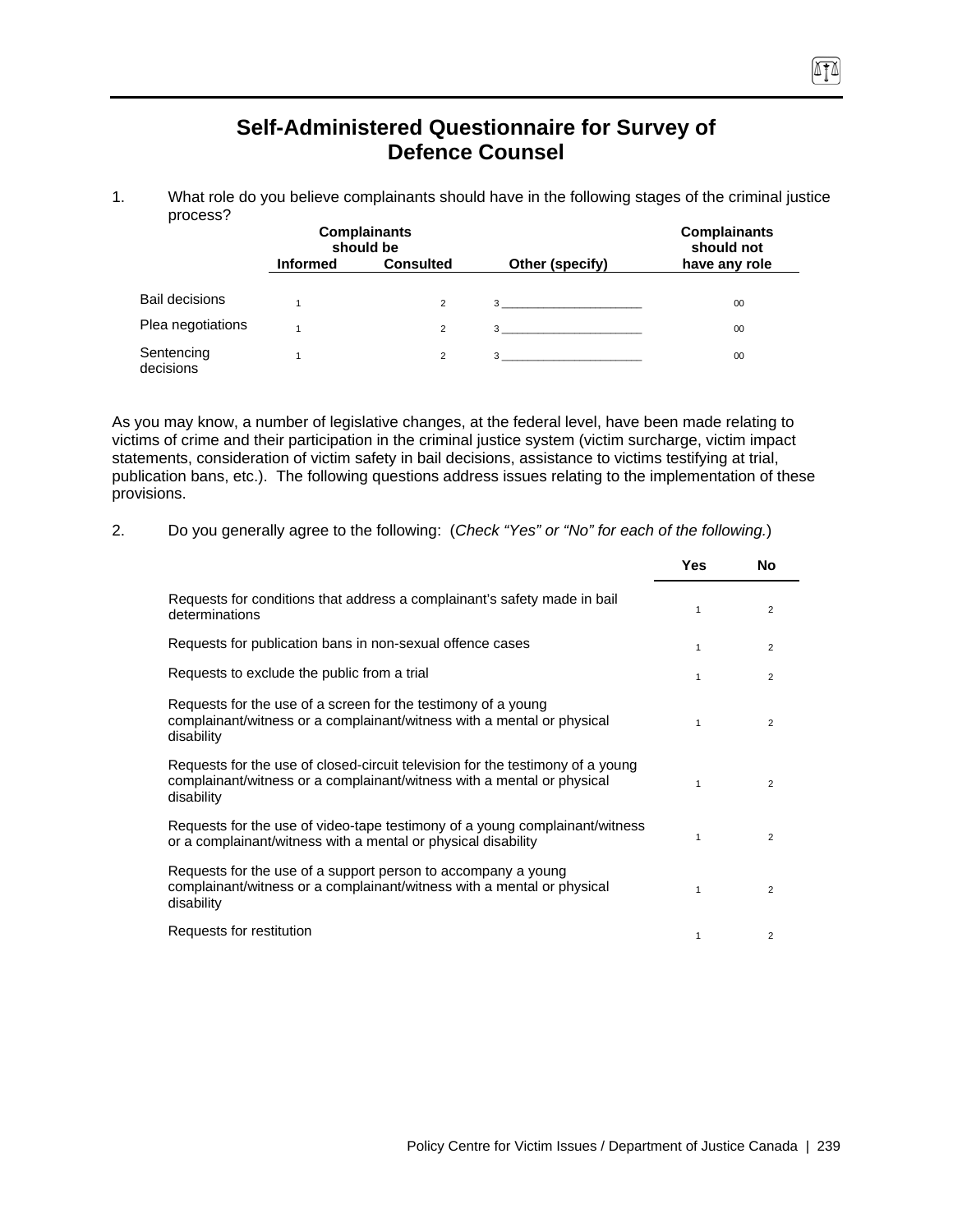### 2a. If you answered no to any part of question 2 above, please explain the reasons why you object.

| Requests for specific<br>conditions that address a<br>complainant's safety in bail<br>determinations                                                                            |  |
|---------------------------------------------------------------------------------------------------------------------------------------------------------------------------------|--|
| Requests for publication<br>bans in non-sexual offence<br>cases                                                                                                                 |  |
| Requests to exclude the<br>public from a trial                                                                                                                                  |  |
| Requests for the use of a<br>screen for the testimony of a<br>young complainant/witness<br>or a complainant/witness with<br>a mental or physical disability                     |  |
| Requests for the use of<br>closed-circuit television for<br>the testimony of a young<br>complainant/witness or a<br>complainant/witness with a<br>mental or physical disability |  |
| Requests for the use of<br>video-tape testimony of a<br>young complainant/witness<br>or a complainant/witness with<br>a mental or physical disability                           |  |
| Requests for the use of a<br>support person to<br>accompany a young<br>complainant/witness or a<br>complainant/witness with a<br>mental or physical disability                  |  |
| Request for restitution                                                                                                                                                         |  |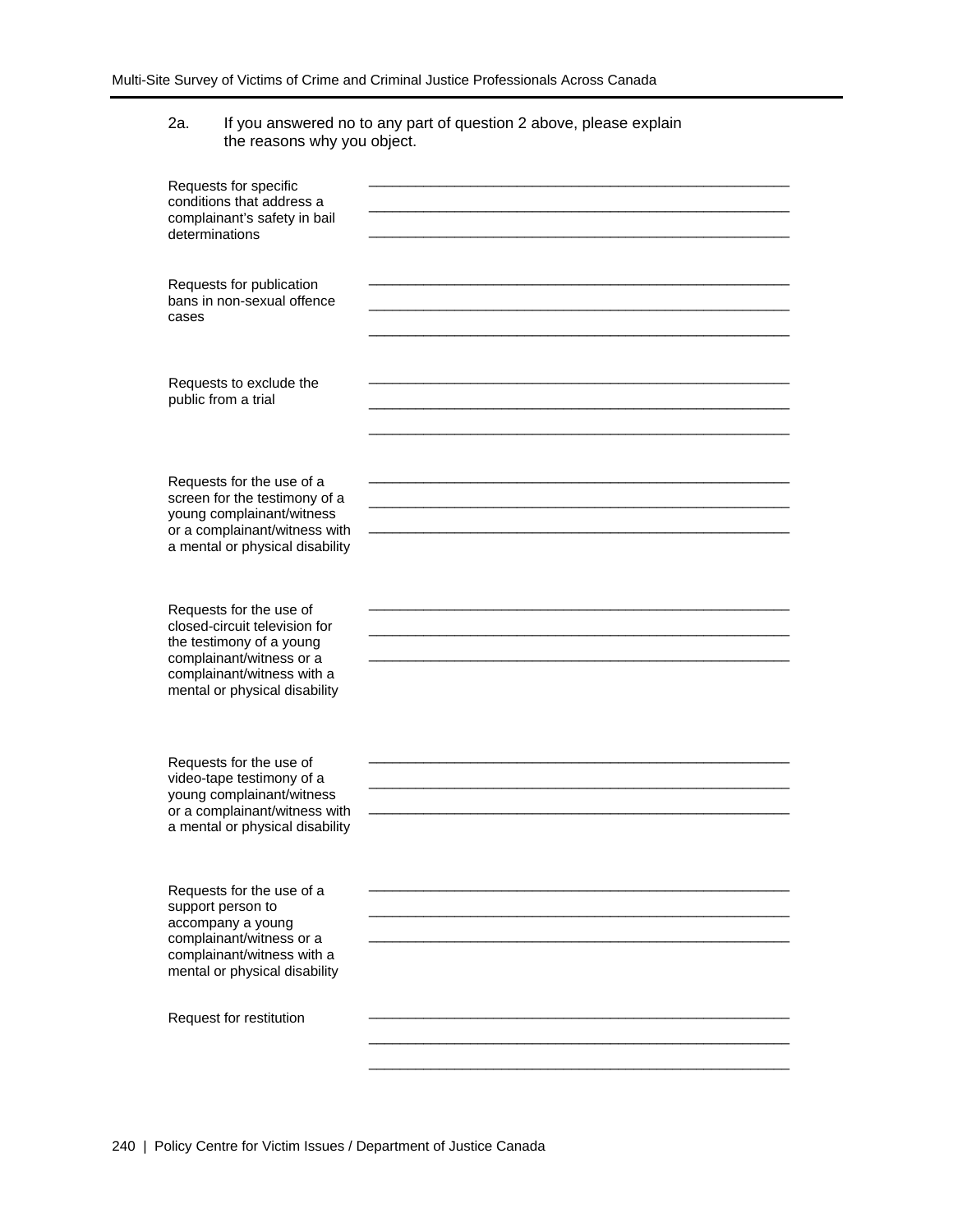#### 3. In general, do judges usually grant the following requests?

|                                                                                                                                     | Yes | No             | Don't<br>know |
|-------------------------------------------------------------------------------------------------------------------------------------|-----|----------------|---------------|
| Request for specific conditions to address the complainant's<br>safety in bail determinations                                       | 1   | 2              | 8             |
| Request for a publication ban in cases other than sexual<br>offences                                                                | 1   | $\overline{2}$ | 8             |
| Request to exclude the public from a trial                                                                                          | 1   | $\overline{2}$ | 8             |
| Request the use of a screen for young witnesses or witnesses<br>with a mental or physical disability                                | 1   | $\overline{2}$ | 8             |
| Request the use of closed-circuit television for young witnesses<br>or witnesses with a mental or physical disability               | 1   | $\overline{2}$ | 8             |
| Request the use of pre-trial videotaped testimony for young<br>witnesses or witnesses with a mental or physical disability          | 1   | $\overline{2}$ | 8             |
| Request that a support person accompany a young witness<br>under the age of 14 or witnesses with a mental or physical<br>disability | 1   | $\overline{2}$ | 8             |
| Request for restitution                                                                                                             | 1   | $\overline{2}$ | 8             |

Section 486 (2.3) of the *Criminal Code* states that, unless required by *"the proper administration of justice"* a self-represented accused cannot cross-examine a child witness (under 18 years of age). This section is applicable to proceedings where an accused is charged with a sexual offence, a sexual assault under sections 271, 272, and 273, or where violence against the complainant is *"alleged to have been used, threatened, or attempted."*

4. Have you ever been appointed to act for the accused pursuant to Section 486 (2.3)?

8 Don't know

5. Should Section 486 (2.3) be expanded to other complainant/witnesses or offences?

 $1$  Yes  $2$  No

5a. If yes, please describe how the provision should be expanded.

5b. If no, please explain.

6. Based on your experience, do complainants usually submit victim impact statements? *(Check one only)*

 $_1$  Yes  $_2$  Yes, in serious cases  $_3$  No  $_8$  Don't know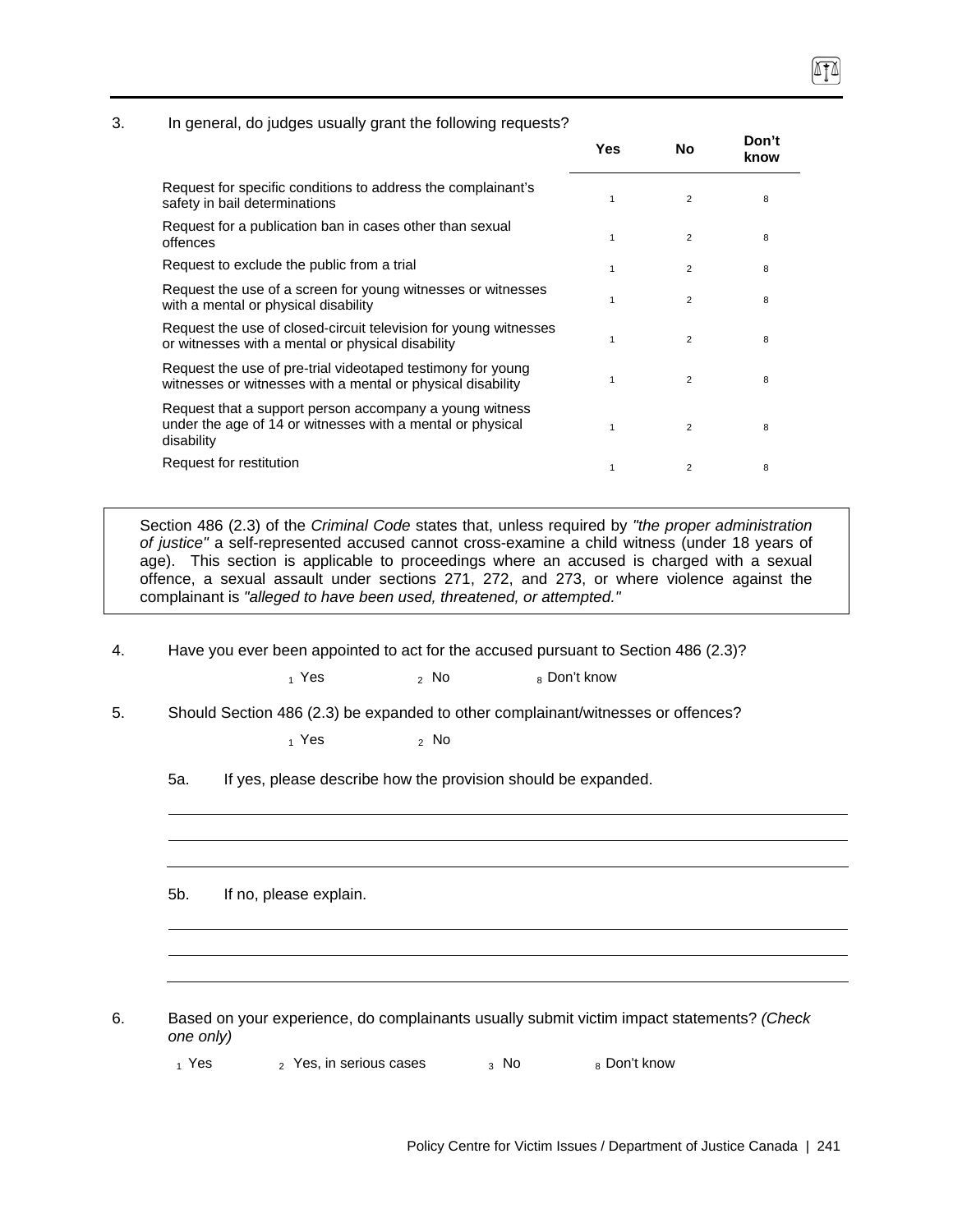7. What are the most common methods for submitting a victim impact statement? (*Check all that apply*)

| Written statement only | Victim reads statement | 3 Crown reads statement |
|------------------------|------------------------|-------------------------|
|------------------------|------------------------|-------------------------|

\_\_\_\_\_\_\_\_\_\_\_\_\_\_\_\_\_\_\_\_\_\_\_\_\_\_\_\_\_\_\_\_\_\_\_\_\_\_\_\_\_\_\_\_\_\_\_\_\_\_\_\_\_\_\_\_\_\_\_\_\_\_\_\_\_\_\_\_\_\_\_\_\_

 $_{66}$  Other (Specify)

8. Have you ever had a case where you cross-examined the complainant on their victim impact statement?

|                   | Yes | No             | Don't know/<br>recall |
|-------------------|-----|----------------|-----------------------|
| During trial      |     | $\overline{2}$ | 8                     |
| During sentencing |     | $\overline{2}$ | 8                     |
|                   |     | $\overline{2}$ | 8                     |

why did you cross-examine the complainant?

- 9. Are there any problems with the use of the victim impact statement?
	- $_1$  Yes  $_2$  No  $_8$  Don't know

9a. Please explain.

- 10. Do you generally offer restitution to mitigate the sentence?
	- $_1$  Yes  $_2$  No  $_8$  Don't know
- 11. Is restitution enforcement a concern or problem?
	- $1$  Yes  $2$  No  $8$  Don't know
	- 11a. Please explain.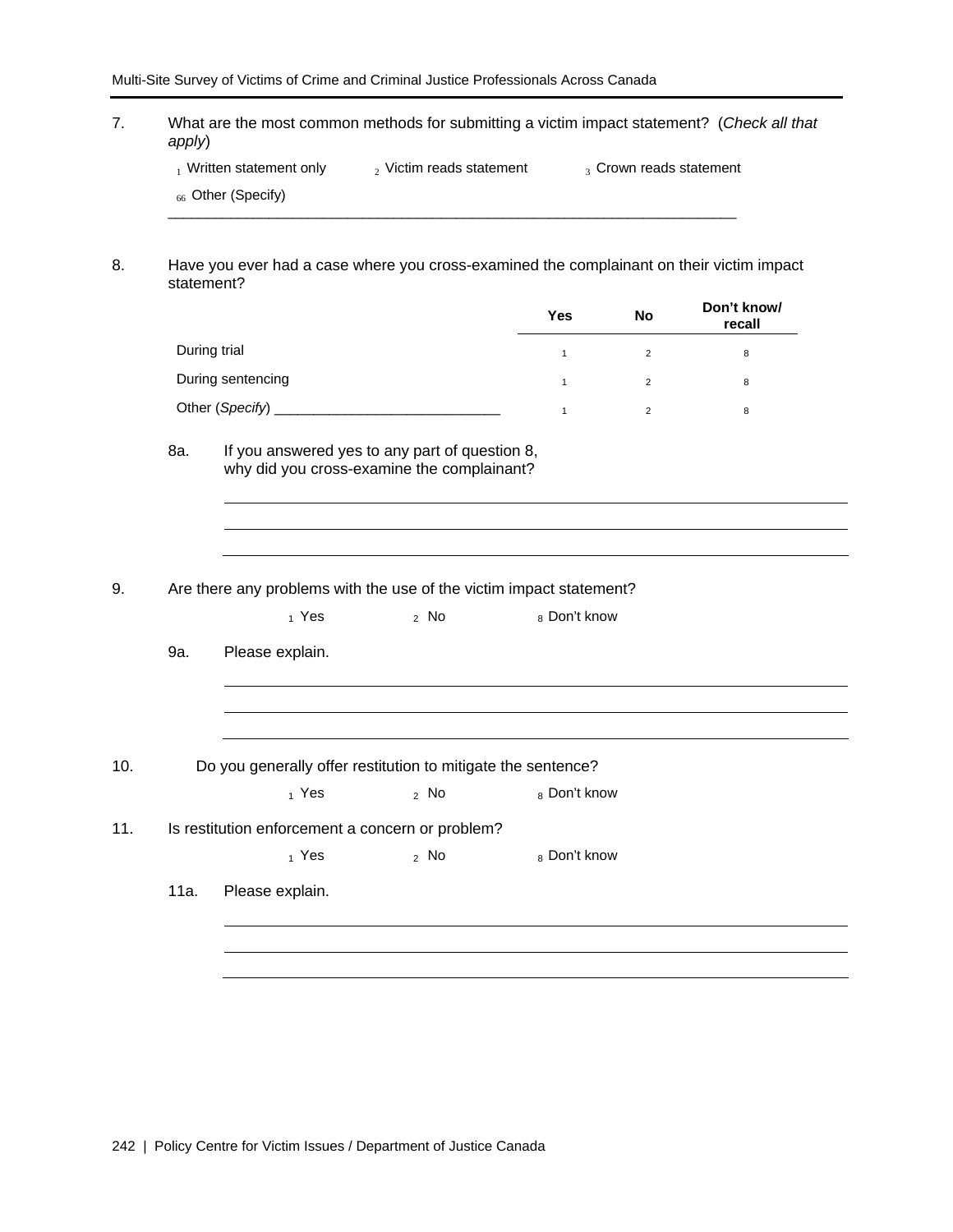|              | (Check all that apply)<br>$_1$ All offences      | 2 Non-violent offences                                                      | 3 Offences against the person                                                                                                                          |
|--------------|--------------------------------------------------|-----------------------------------------------------------------------------|--------------------------------------------------------------------------------------------------------------------------------------------------------|
|              | 4 Family violence offences                       | $5$ Murder                                                                  |                                                                                                                                                        |
| safety?      |                                                  |                                                                             | In conditional sentences, do you usually agree to conditions in the sentence for the victim's                                                          |
|              | 1 Yes                                            | 2 NQ                                                                        | <sub>8</sub> Don't know                                                                                                                                |
| 13a.         | Please explain.                                  |                                                                             |                                                                                                                                                        |
|              |                                                  |                                                                             |                                                                                                                                                        |
|              | Have you used a restorative justice approach?    |                                                                             |                                                                                                                                                        |
|              | 1 Yes                                            | $2$ No $2$                                                                  | 8 Don't know                                                                                                                                           |
| 14a.         | (Check all that apply)                           |                                                                             | If yes to question 14, at what stage in the process have you used restorative justice?                                                                 |
|              | $_1$ Pre-charge                                  | $_2$ Sentencing                                                             |                                                                                                                                                        |
|              |                                                  |                                                                             |                                                                                                                                                        |
| 14b.         |                                                  |                                                                             | If yes to question 14, in your experience, which statement best describes the<br>complainant's involvement in the decision to use restorative justice? |
| $\mathbf{1}$ | The complainant is<br>always involved            | 2 The complainant is<br>sometimes involved                                  | 3 The complainant is seldom<br>involved                                                                                                                |
| 14c.         | that apply)                                      |                                                                             | If no to question 14, why have you not used a restorative justice approach? (Check all                                                                 |
|              | Restorative justice approaches are not available |                                                                             |                                                                                                                                                        |
|              |                                                  | $_2$ Restorative justice approaches do not protect the defendant adequately |                                                                                                                                                        |
|              |                                                  |                                                                             |                                                                                                                                                        |
|              |                                                  |                                                                             | Based on your experience, is the victim surcharge waived more often than it should be?                                                                 |
|              | 1 Yes                                            | $2$ No                                                                      | 8 Don't know                                                                                                                                           |
|              |                                                  | Do you generally request a waiver of a victim surcharge?                    |                                                                                                                                                        |
|              | $_1$ Yes                                         | $2$ No                                                                      | 8 Don't know                                                                                                                                           |
|              |                                                  | Are defence requests to waive the surcharge usually granted?                |                                                                                                                                                        |
|              |                                                  |                                                                             | 8 Don't know                                                                                                                                           |
|              | $_1$ Yes                                         | $2$ No                                                                      |                                                                                                                                                        |
|              |                                                  |                                                                             | Do judges generally waive the surcharge without a defence request to do so?                                                                            |

T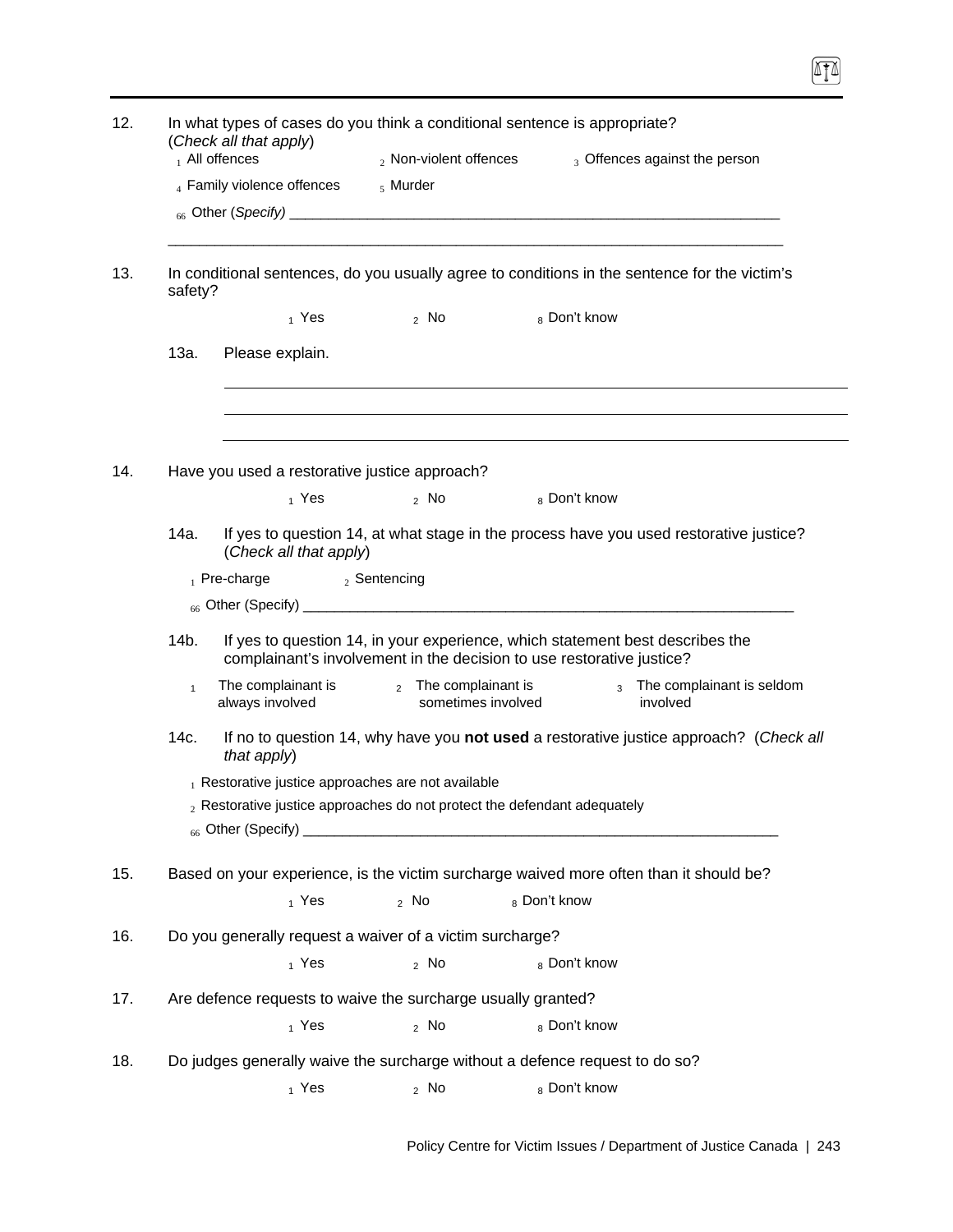|          | Do you believe that information on these changes to the Criminal Code is adequately<br>communicated to defence counsel? |        |                                                                                |                                                                                                 |
|----------|-------------------------------------------------------------------------------------------------------------------------|--------|--------------------------------------------------------------------------------|-------------------------------------------------------------------------------------------------|
|          | $_1$ Yes                                                                                                                | $2$ No | 8 Don't know                                                                   |                                                                                                 |
| 19a.     |                                                                                                                         |        | If not, what could be done to address this lack of information?                |                                                                                                 |
|          |                                                                                                                         |        |                                                                                |                                                                                                 |
| victims? |                                                                                                                         |        |                                                                                | In your opinion, what has been accomplished by the Criminal Code provisions intended to benefit |
|          |                                                                                                                         |        |                                                                                |                                                                                                 |
|          |                                                                                                                         |        |                                                                                |                                                                                                 |
|          |                                                                                                                         |        |                                                                                |                                                                                                 |
|          |                                                                                                                         |        | Have there been any unintended or unexpected consequences to these provisions? |                                                                                                 |
|          | 1 Yes                                                                                                                   | $2$ No | 8 Don't know                                                                   |                                                                                                 |
| 21a.     | What are they?                                                                                                          |        |                                                                                |                                                                                                 |
|          |                                                                                                                         |        |                                                                                |                                                                                                 |
|          |                                                                                                                         |        |                                                                                |                                                                                                 |
|          | Do you have any other comments?                                                                                         |        |                                                                                |                                                                                                 |
|          |                                                                                                                         |        |                                                                                |                                                                                                 |
|          |                                                                                                                         |        |                                                                                |                                                                                                 |
|          |                                                                                                                         |        |                                                                                |                                                                                                 |
|          |                                                                                                                         |        |                                                                                |                                                                                                 |

**Thank you for taking the time to complete this survey. Please return the questionnaire by faxing it back to us toll-free at:**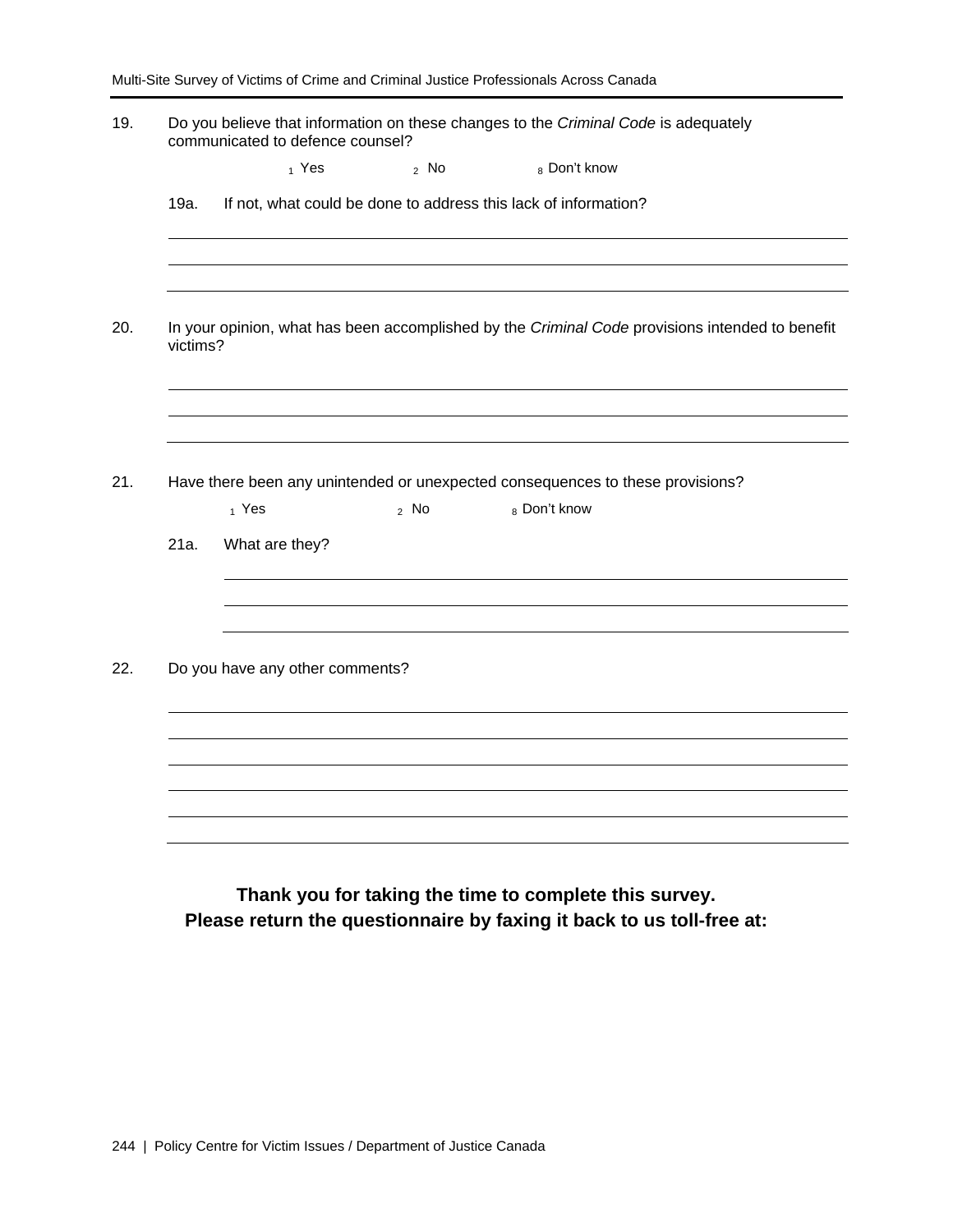Interview Guide and

# Self-Administered Questionnaire for

# Survey of Police Officers

 $\sqrt{10}$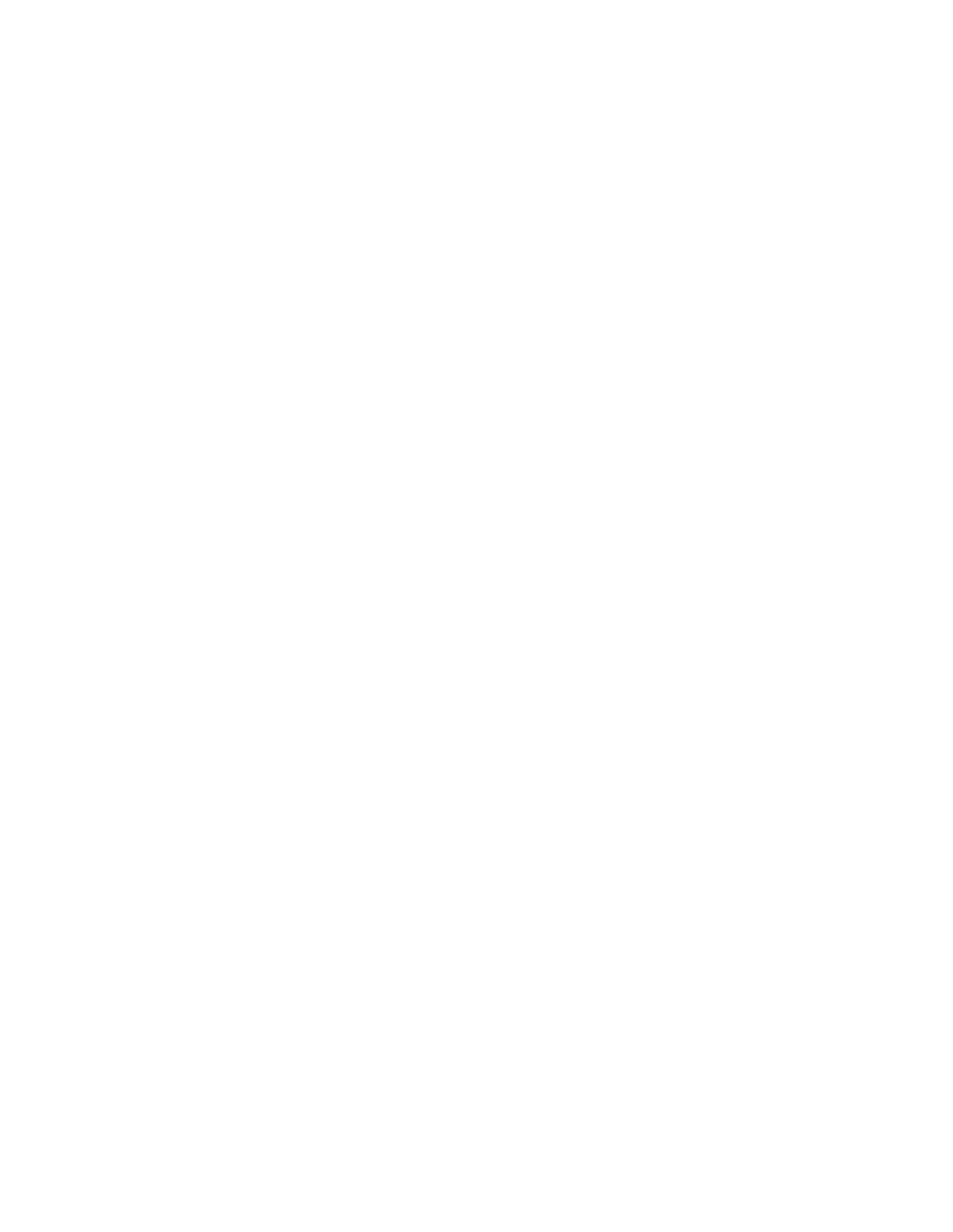# **KEY INFORMANT INTERVIEW GUIDE FOR POLICE OFFICERS**

The Department of Justice Canada has recently launched a multi-site study of victims of crime and criminal justice professionals. The main objectives of this study are:

- To provide information on the use and awareness of recent reforms with respect to victims of crime in the criminal justice system
- To identify any impediments to the implementation of recent reforms by criminal justice professionals
- $\triangleright$  To learn what information is provided to victims throughout the criminal justice process
- To gain a better understanding of the experiences of victims of crime in the criminal justice system and with various victim services.

The following questions address issues relating to the role of the victim and the police in the criminal justice system, victim services, and the implementation of recent reforms to assist victims of crime through the criminal justice process.

# **The role of the victim**

1. In your opinion, what role should the victim have in the criminal justice system? In particular, please consider the police investigation, and bail decisions.

# **The role of the police**

- 2. In your opinion, what responsibility do police have with respect to victims?
- 3. Do you generally maintain regular contact with victims of crime throughout the investigation? Do you generally provide information to victims regarding victim services, court dates, outcomes of court processes (in particular bail determinations and conditions), and victim impact statements?
- 4. Does responding to victims' needs and requests impede your police work? If so, what suggestions do you have for balancing the needs of victims with your time and resource constraints?

# **Victim services**

- 5. What victim services or other community support services are currently available in your province for victims of crime? (PROMPT: police-based victim services, crown-based victim services, specialized victim services for domestic violence, sexual assault or children)
- 6. Do you generally refer victims to these services or other services? If yes, which ones?
- 7. How do you stay informed about services available to victims of crime?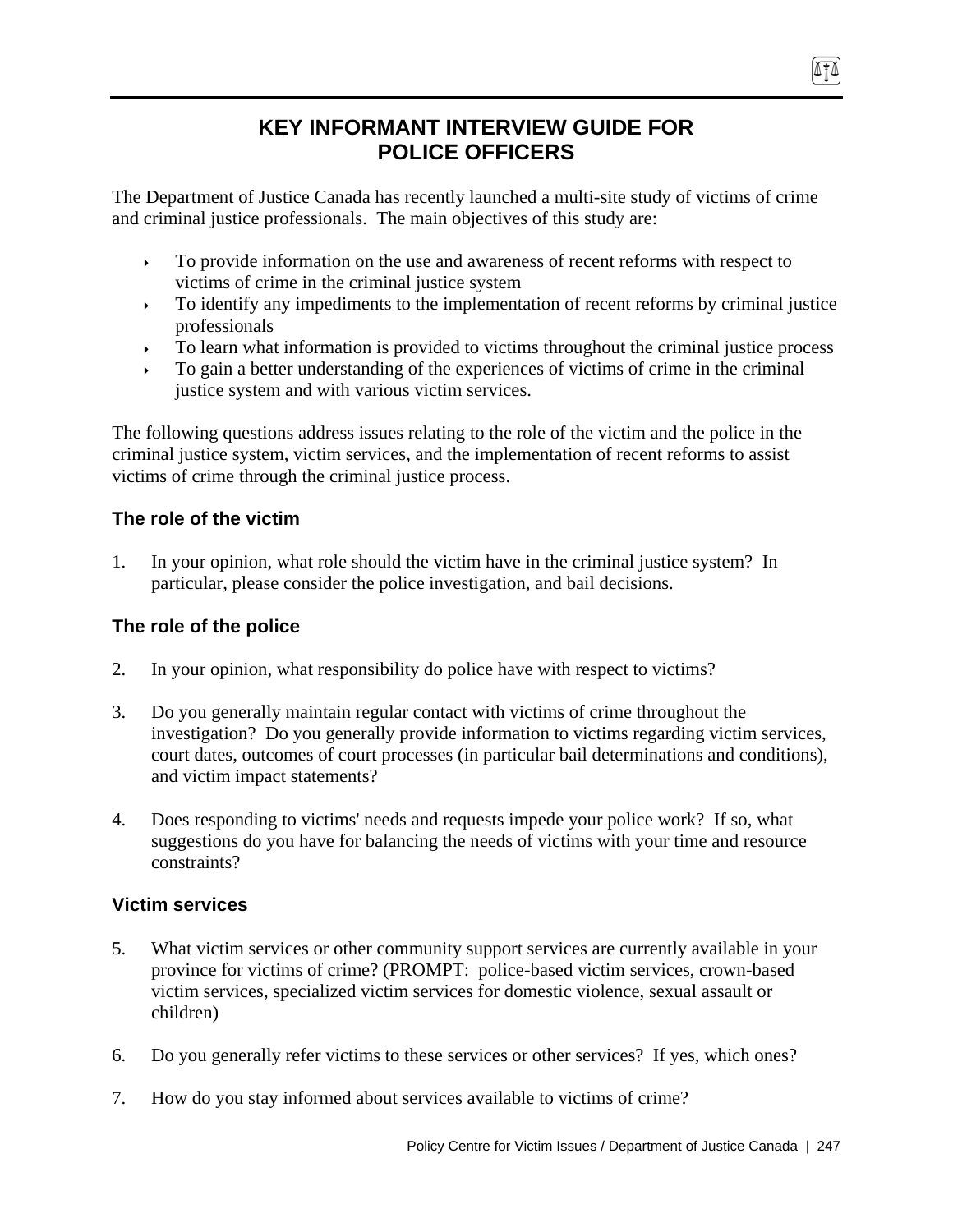- 8. Please describe the extent to which the police and victim services work together or share information. Does your department/division have a policy for allowing victim services to access victim files? Is the policy formal or informal? Please describe the policy.
- 9. What are the challenges, if any, faced by victims of crime in accessing victim services? (PROMPT: geographic location – e.g., urban vs. rural; language barriers; physical barriers – e.g., access to persons with disabilities; financial barriers; services not culturally sensitive; services do not respond to needs of both genders.) In your opinion, what changes could be made to increase the accessibility of services for victims of crime?
- 10. In general, do you think that victims are provided with adequate information on:
	- $\cdot$  the progress of the investigation
	- outcome of bail or conditional release determinations
	- conditions of release
	- date and location of court proceedings
	- $\rightarrow$  charges laid
	- charges dropped
	- victim impact statements
	- the ultimate outcome of the case
	- restitution
	- the criminal justice process
	- alternative processes, such as diversion or restorative justice
	- accused's rights
	- $\triangleright$  victim services
	- community support services?

For each of the above, who would be in the most suitable position to provide victims of crime with this type of information? (PROBE: Victim services, police, crown, other)

11. What, if anything, can be done to improve the information given to victims? Are there any difficulties in providing victims of crime with the information that they require? Please explain.

### **Recent reforms relating to victims of crime**

As you may know, a number of legislative changes at the federal level have been made relating to victims of crime and their participation in the criminal justice system (victim surcharge, victim impact statements, consideration of victim safety in bail decisions, assistance to victims testifying at trial, publication bans, etc.). The following questions address issues relating to the implementation of these provisions.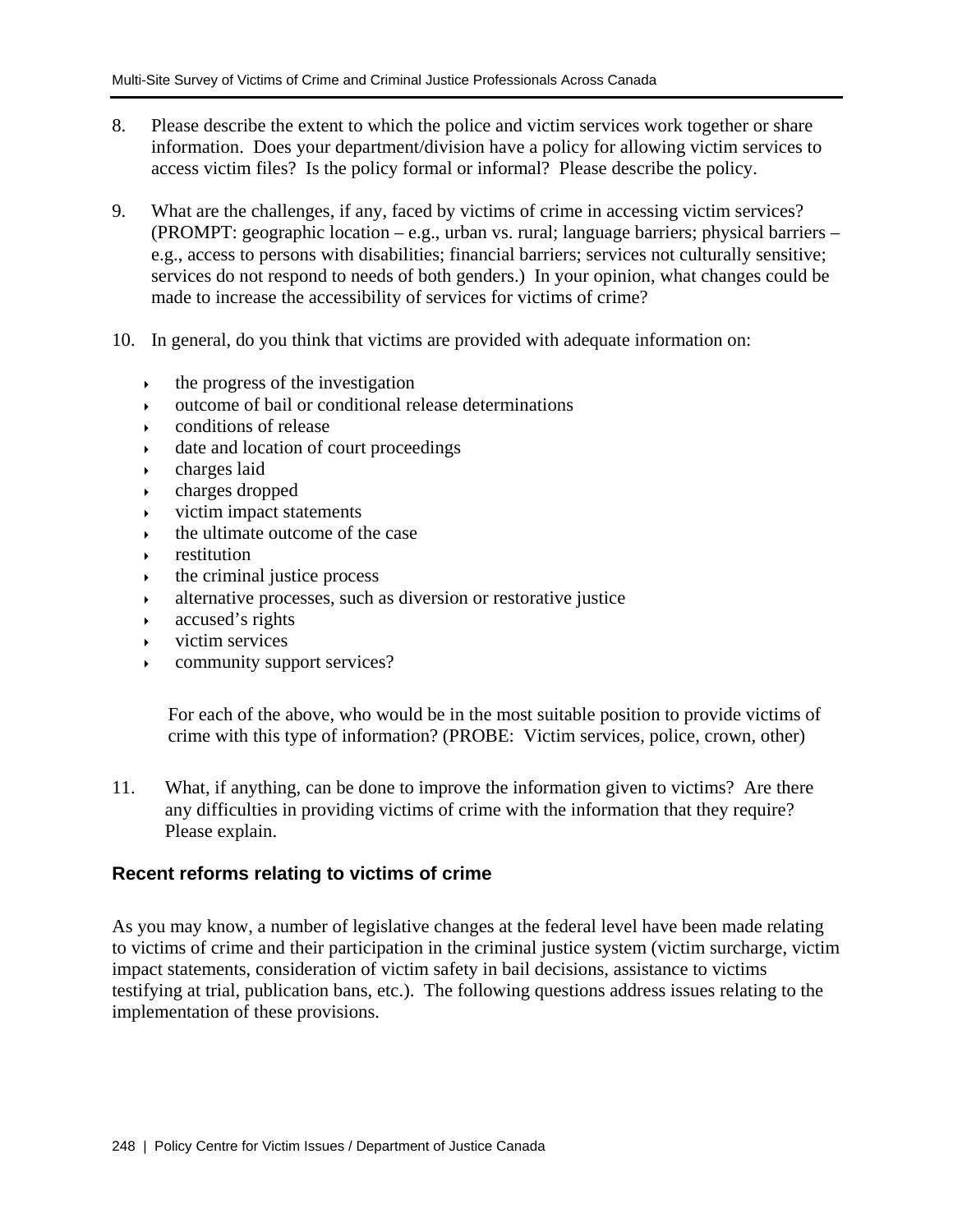- 12. How do the police ensure that victims' safety concerns are considered at bail determinations? Do you generally ask victims about their safety concerns prior to any bail determination?
- 13. To your knowledge, do victims usually submit victim impact statements? What about in serious cases? Do police assist victims with their victim impact statements? If yes, what kinds of assistance are provided by police?
- 14. To your knowledge, are there any obstacles to the use of victim impact statements? If yes, please explain. How can these best be addressed?
- 15. Do the police have procedures in place to ensure that a victim's stolen or seized property is promptly returned? Please describe.

## **Restorative justice**

Restorative justice considers the wrong done to a person as well as the wrong done to the community. Restorative justice programs involve the victim(s) or a representative, the offender(s), and community representatives. The offender is required to accept responsibility for the crime and take steps to repair the harm he or she has caused.

- 16. Have you ever participated in any restorative justice processes, such as a healing circle, etc? Why or why not?
- 17. At what stage in the process have you participated in restorative justice? (pre-charge, sentencing, other)
- 18. How is the victim involved in the decision to use restorative justice? Please explain.

# **Conclusion**

- 19. Do you believe that police officers are adequately kept informed of changes to the *Criminal Code* that are intended to benefit victims of crime? If not, what could be done to better inform police officers?
- 20. In your opinion, what has been accomplished by the *Criminal Code* provisions intended to benefit victims? Have there been any unintended consequences to these provisions? Please explain.
- 21. Do you have any other comments?

# **Thank you for your participation**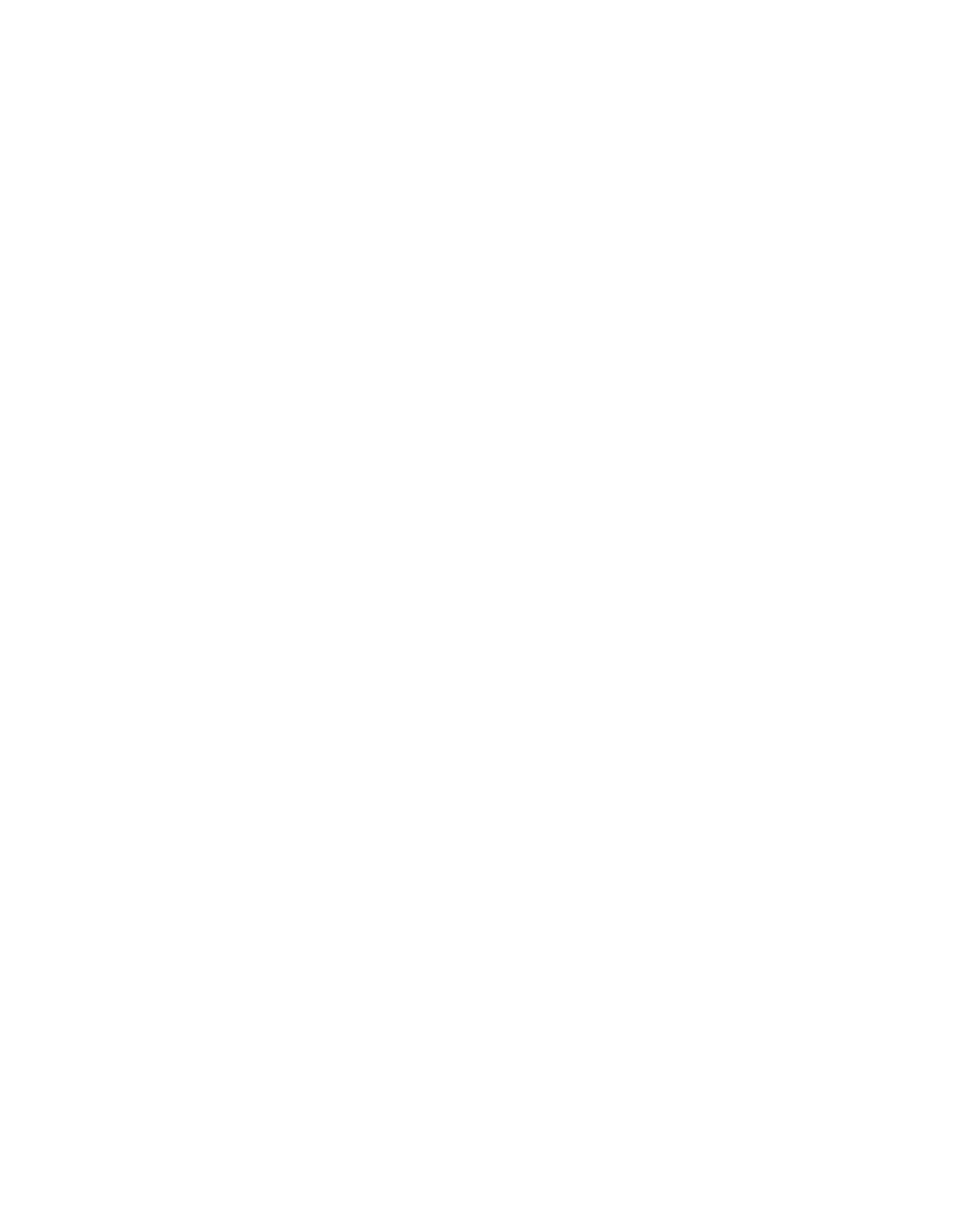# **Self-Administered Questionnaire for Survey of Police**

TI

1. What role should victims have in the following stages of the criminal justice process?

|                             | Victim should be<br><b>Informed Consulted</b> |  | Other (specify)                | <b>Victim</b><br>should not<br>have any role |
|-----------------------------|-----------------------------------------------|--|--------------------------------|----------------------------------------------|
| The police<br>investigation |                                               |  | $3 \left( \frac{1}{2} \right)$ | 00                                           |
| <b>Bail decisions</b>       |                                               |  |                                | 00                                           |

2. What is the responsibility of police with respect to victims?

3. Do you generally do any of the following: (*Check "Yes" or "No" for each of the following.*)

|                                                                             | Yes | Nο             |
|-----------------------------------------------------------------------------|-----|----------------|
| Maintain regular contact with victims of crime throughout the investigation |     | $\overline{2}$ |
| Provide victims information about victim services                           |     | $\overline{2}$ |
| Provide victims information about court dates                               | 1   | $\overline{2}$ |
| Provide victims information about the outcome of bail decisions             |     | 2              |
| Provide victims information about outcomes of other court processes         |     | $\mathfrak{p}$ |
| Provide victims information on victim impact statements                     |     | $\overline{2}$ |

4a. Does responding to victim's needs and requests impede your police work?

 $_1$  Yes  $_2$  No  $_8$  Don't know

4b. If yes, what suggestions do you have for balancing the needs of victims with your time and resource constraints?

Policy Centre for Victim Issues / Department of Justice Canada | 251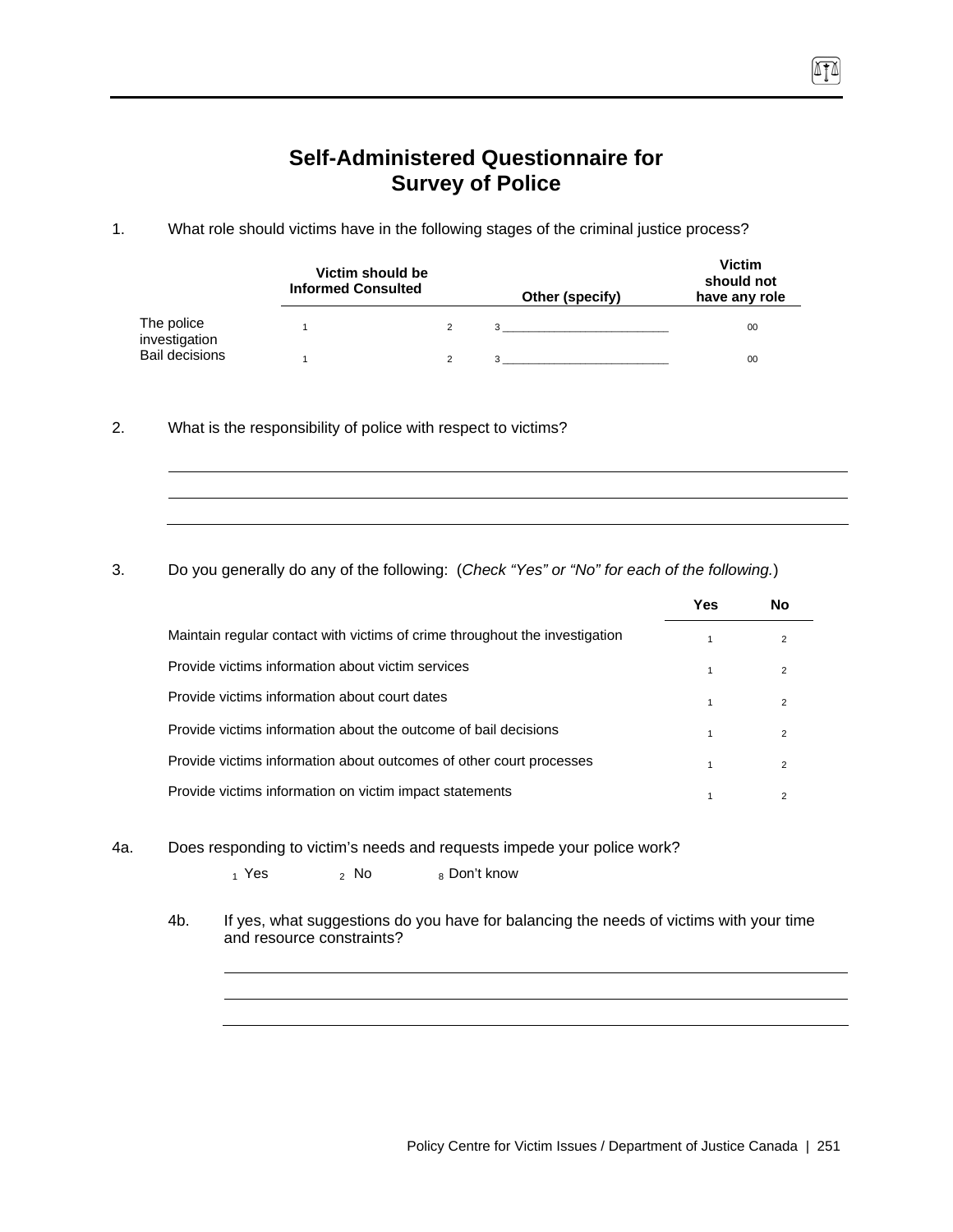#### **The following questions are about victim services.**

#### 5a. Are the following victim services available in your community?

|                                                   | Yes | No             | Don't<br>know |
|---------------------------------------------------|-----|----------------|---------------|
| Police-based victim services                      |     | $\overline{2}$ | 8             |
| Crown-based victim services                       |     | $\overline{2}$ | 8             |
| Specialized victim services for domestic violence |     | 2              | 8             |
| Specialized victim services for sexual assaults   |     | $\overline{2}$ | 8             |
| Specialized victim services for children          |     | $\overline{2}$ | 8             |
|                                                   |     | $\overline{2}$ | 8             |
| Other victim services (Specify)                   |     | $\overline{2}$ | 8             |
| Other victim services (Specify)                   |     | $\overline{2}$ | 8             |

#### 5b. (Referring only to services in your community) Do you generally refer victims to the following?

|                                                   | Yes | No             |
|---------------------------------------------------|-----|----------------|
| Police-based victim services                      |     | 2              |
| Crown-based victim services                       |     | 2              |
| Specialized victim services for domestic violence |     | $\overline{2}$ |
| Specialized victim services for sexual assaults   |     | $\overline{2}$ |
| Specialized victim services for children          |     | $\overline{2}$ |
|                                                   |     | $\overline{2}$ |
| Other victim services (Specify) __________        |     | $\overline{2}$ |
| Other victim services (Specify)                   |     |                |

### 6a. Do police and victim services work together or share information?

|     |                         | $_1$ Yes $_2$ No $_8$ Don't know                                                                                                |              |
|-----|-------------------------|---------------------------------------------------------------------------------------------------------------------------------|--------------|
| 6b. | If yes, please explain. |                                                                                                                                 |              |
|     |                         |                                                                                                                                 |              |
|     |                         |                                                                                                                                 |              |
|     |                         |                                                                                                                                 |              |
|     | 1 Yes, formal policy    | Does your department/division have a policy for allowing victim services to access victim files?<br>2 Yes, informal policy a No | 8 Don't know |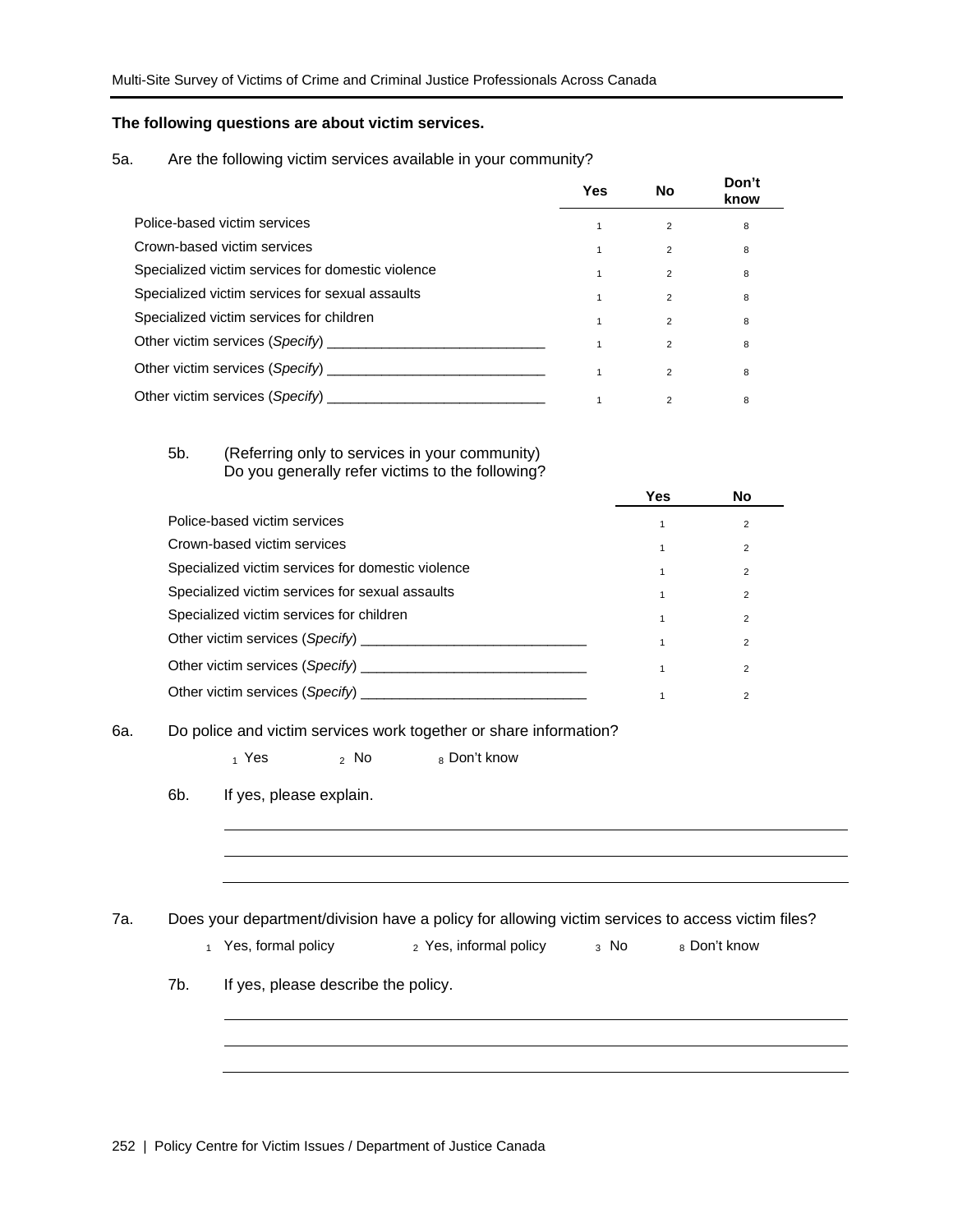### 8. Do victims of crime face any of the following challenges in accessing victim services in your community?

|                                                                                            | Yes          | <b>No</b>      | Don't<br>know | If yes, please explain |
|--------------------------------------------------------------------------------------------|--------------|----------------|---------------|------------------------|
| Lack of victim services because of<br>rural location                                       | 1            | $\overline{2}$ | 8             |                        |
| Language barriers                                                                          | $\mathbf{1}$ | $\overline{2}$ | 8             |                        |
| Physical barriers for persons with<br>disabilities                                         | $\mathbf{1}$ | $\overline{2}$ | 8             |                        |
| <b>Financial barriers</b>                                                                  | $\mathbf{1}$ | $\overline{2}$ | 8             |                        |
| Services do not respond to cultural<br>needs (e.g., lack of aboriginal victim<br>services) | $\mathbf{1}$ | $\overline{2}$ | 8             |                        |
| Services do not respond to needs of<br>both genders                                        | 1            | $\overline{2}$ | 8             |                        |

### **The next questions ask about information provided to victims of crime.**

9a. Please indicate your level of agreement with the following:

| Victims usually receive<br>adequate information on                  | <b>Strongly</b><br>agree | Agree | <b>Disagree</b> | <b>Strongly</b><br>disagree | Don't<br>know |
|---------------------------------------------------------------------|--------------------------|-------|-----------------|-----------------------------|---------------|
| the progress of the investigation                                   | 4                        | 3     | 2               | 1                           | 8             |
| outcomes of bail decisions                                          | 4                        | 3     | $\overline{2}$  | 1                           | 8             |
| conditions of release                                               | 4                        | 3     | $\overline{2}$  | 1                           | 8             |
| Date and location of court proceedings                              | 4                        | 3     | $\overline{2}$  | 1                           | 8             |
| charges laid                                                        | 4                        | 3     | $\overline{2}$  | $\mathbf{1}$                | 8             |
| charges dropped                                                     | 4                        | 3     | $\overline{2}$  | 1                           | 8             |
| victim impact statements                                            | 4                        | 3     | $\overline{2}$  | $\mathbf{1}$                | 8             |
| restitution                                                         | 4                        | 3     | $\overline{2}$  | 1                           | 8             |
| the ultimate outcome of the case                                    | 4                        | 3     | $\overline{2}$  | 1                           | 8             |
| the criminal justice process                                        | 4                        | 3     | $\overline{2}$  | 1                           | 8             |
| alternative processes, such as diversion<br>and restorative justice | 4                        | 3     | $\overline{2}$  | 1                           | 8             |
| accused rights                                                      | 4                        | 3     | $\overline{2}$  | 1                           | 8             |
| victim services                                                     | 4                        | 3     | $\overline{2}$  | $\mathbf{1}$                | 8             |
| other community support services                                    | 4                        | 3     | $\overline{2}$  | 1                           | 8             |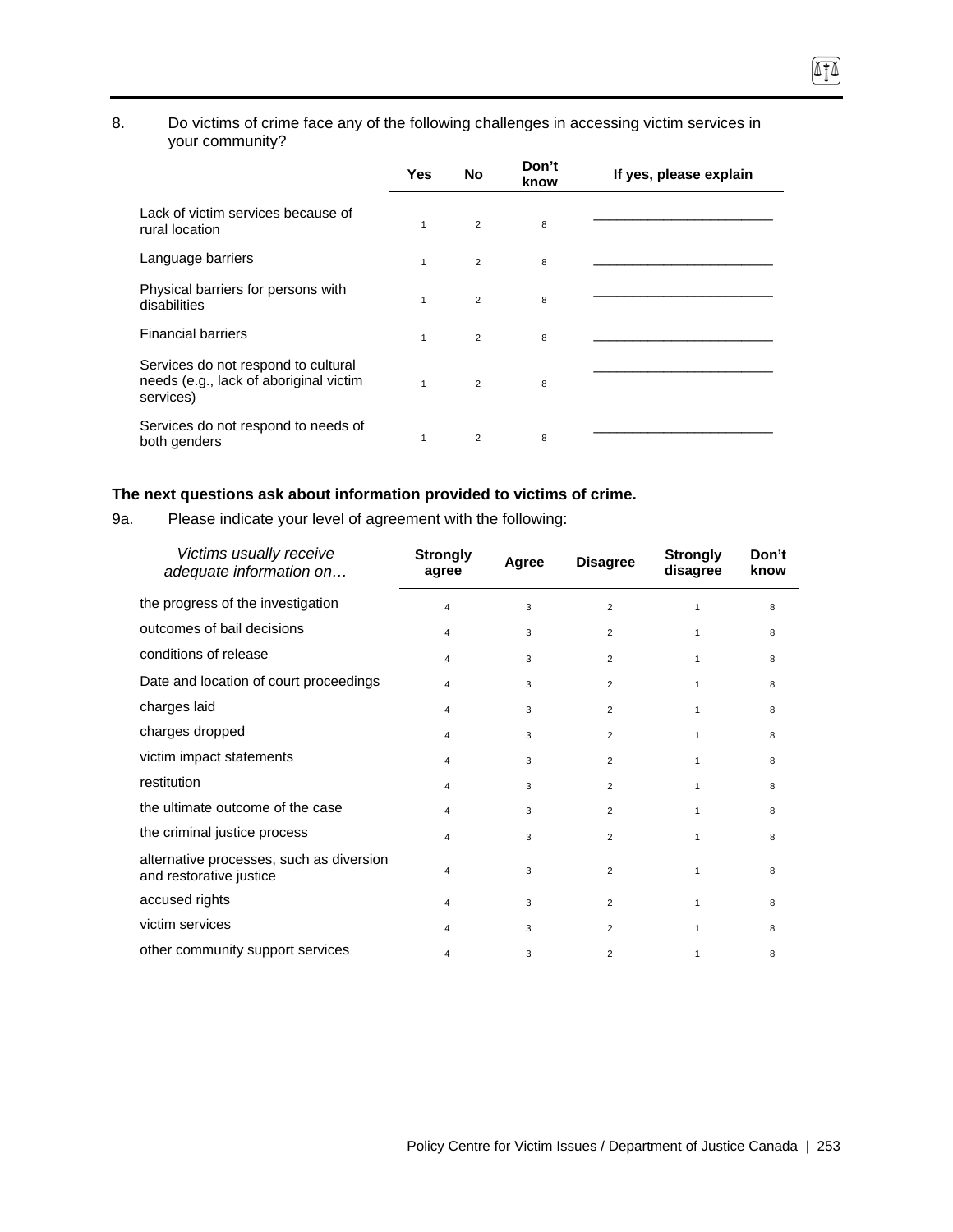9b. For those items from question 9a with which you **disagree** or **strongly disagree**, what could be done to improve the information given to victims?



10. Who should provide the following information to victims? (*Please check all that apply*)

|                                                                     | Crown        | <b>Police</b>  | <b>Victim</b><br><b>Services</b> | Other (Specify)                              | Don't<br>know |
|---------------------------------------------------------------------|--------------|----------------|----------------------------------|----------------------------------------------|---------------|
| The progress of the investigation                                   | $\mathbf{1}$ | 2              | 3                                |                                              | 8             |
| Outcomes of bail decisions                                          | 1            | $\overline{2}$ | 3                                |                                              | 8             |
| Conditions of release                                               | 1            | $\overline{2}$ | 3                                |                                              | 8             |
| Date and location of court<br>proceedings                           | $\mathbf{1}$ | $\overline{2}$ | 3                                |                                              | 8             |
| Charges laid                                                        | 1            | $\overline{2}$ | 3                                | the control of the control of the control of | 8             |
| Charges dropped                                                     | $\mathbf{1}$ | $\overline{2}$ | 3                                | the control of the control of the control of | 8             |
| Victim impact statements                                            | 1            | $\overline{2}$ | 3                                |                                              | 8             |
| Restitution                                                         | $\mathbf{1}$ | $\overline{2}$ | 3                                |                                              | 8             |
| The ultimate outcome of the<br>case                                 | 1            | $\overline{2}$ | 3                                |                                              | 8             |
| The criminal justice process                                        | 1            | $\overline{2}$ | 3                                |                                              | 8             |
| Alternative processes, such as<br>diversion and restorative justice | 1            | $\overline{2}$ | 3                                |                                              | 8             |
| Accused rights                                                      | $\mathbf{1}$ | $\overline{2}$ | 3                                |                                              | 8             |
| Victim services                                                     | $\mathbf{1}$ | $\overline{2}$ | 3                                |                                              | 8             |
| Other community support<br>services                                 | 1            | $\overline{2}$ | 3                                |                                              | 8             |

11a. Are there any difficulties in providing victims of crime with the information they require?

 $_1$  Yes  $_2$  No  $_8$  Don't know

11b. If yes, please explain.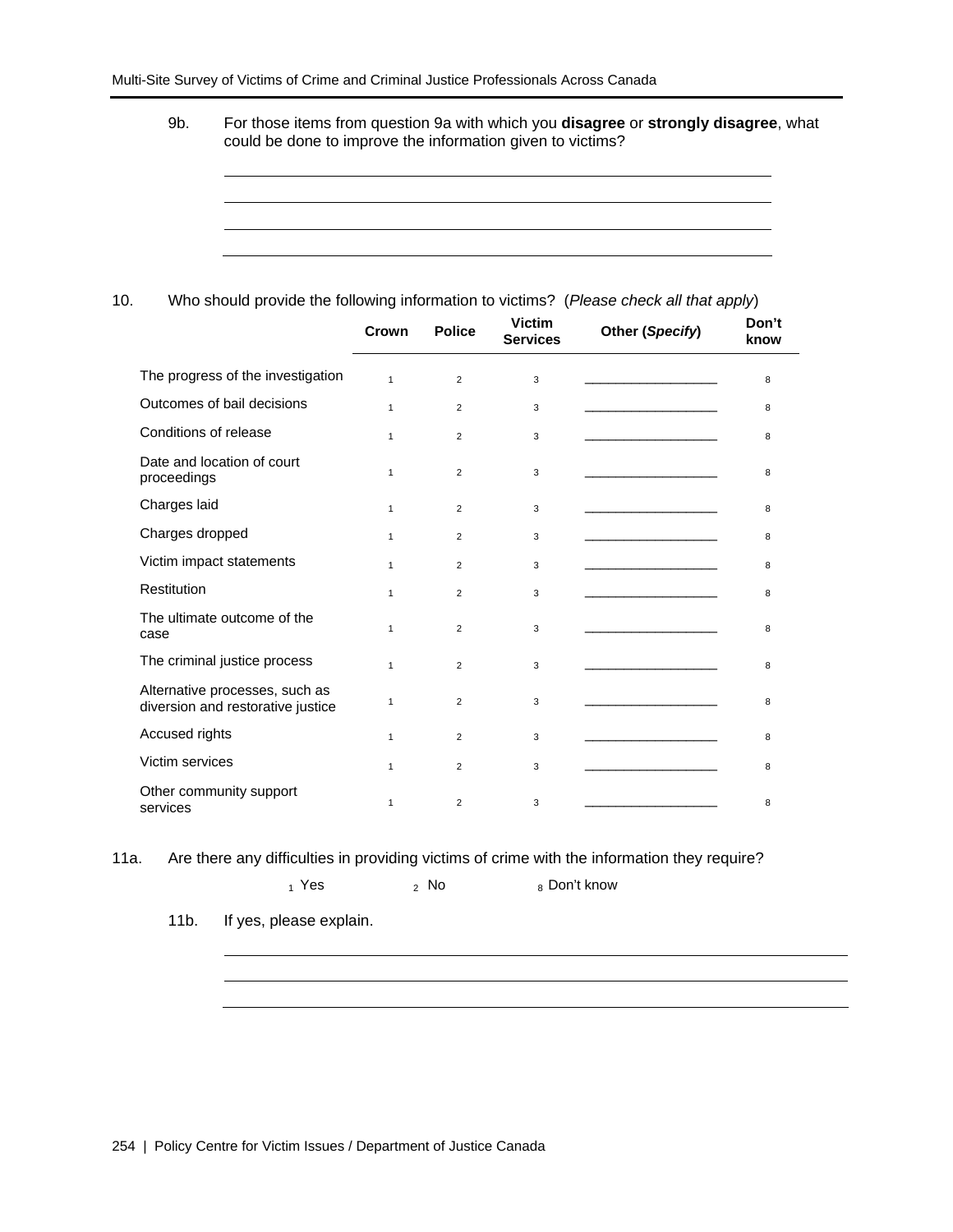**The next several questions ask you to consider recent reforms relating to victims of crime.** 

 $\sqrt{10}$ 

| (Check one)                                                                             |                      | To your knowledge, do victims generally submit victim impact statements to the court? |                |
|-----------------------------------------------------------------------------------------|----------------------|---------------------------------------------------------------------------------------|----------------|
| $_1$ Yes<br>2 Yes, in serious cases                                                     | $3$ No               | 8 Don't know                                                                          |                |
| Do police assist victims with their victim impact statement?                            |                      |                                                                                       |                |
| $_1$ Yes                                                                                | 8 Don't know<br>2 NQ |                                                                                       |                |
| 14b.<br>If yes, what type of assistance is provided by police?                          |                      | <b>Yes</b>                                                                            | <b>No</b>      |
| Providing victim impact statement forms                                                 |                      | $\mathbf{1}$                                                                          | $\overline{2}$ |
| Informing victims where forms can be obtained                                           |                      | $\mathbf{1}$                                                                          | $\overline{2}$ |
| Explaining instructions on how to complete victim impact statements                     |                      | $\mathbf{1}$                                                                          | $\overline{2}$ |
| Explaining the kinds of information that can be included in victim impact<br>statements |                      | 1                                                                                     | $\overline{2}$ |
| Helping complete the statement (write down what victim says)                            |                      | $\mathbf{1}$                                                                          | $\overline{2}$ |
| Helping with drafting statement (assist victim with formulating his/her<br>thoughts)    |                      | 1                                                                                     | $\overline{2}$ |
| Reviewing completed victim impact statements                                            |                      | 1                                                                                     | $\overline{2}$ |
| Informing victims where completed statements should be sent                             |                      | $\mathbf{1}$                                                                          | $\overline{2}$ |
| Collecting completed victim impact statements                                           |                      | 1                                                                                     | $\overline{2}$ |
|                                                                                         |                      | 1                                                                                     | $\overline{2}$ |
|                                                                                         |                      | $\mathbf{1}$                                                                          | $\overline{2}$ |

15a. To your knowledge, are there any obstacles to the use of the victim impact statement? (e.g., in preparing, submitting, or delivering the statement)

 $_1$  Yes  $_2$  No  $_8$  Don't know

15b. If yes, please explain.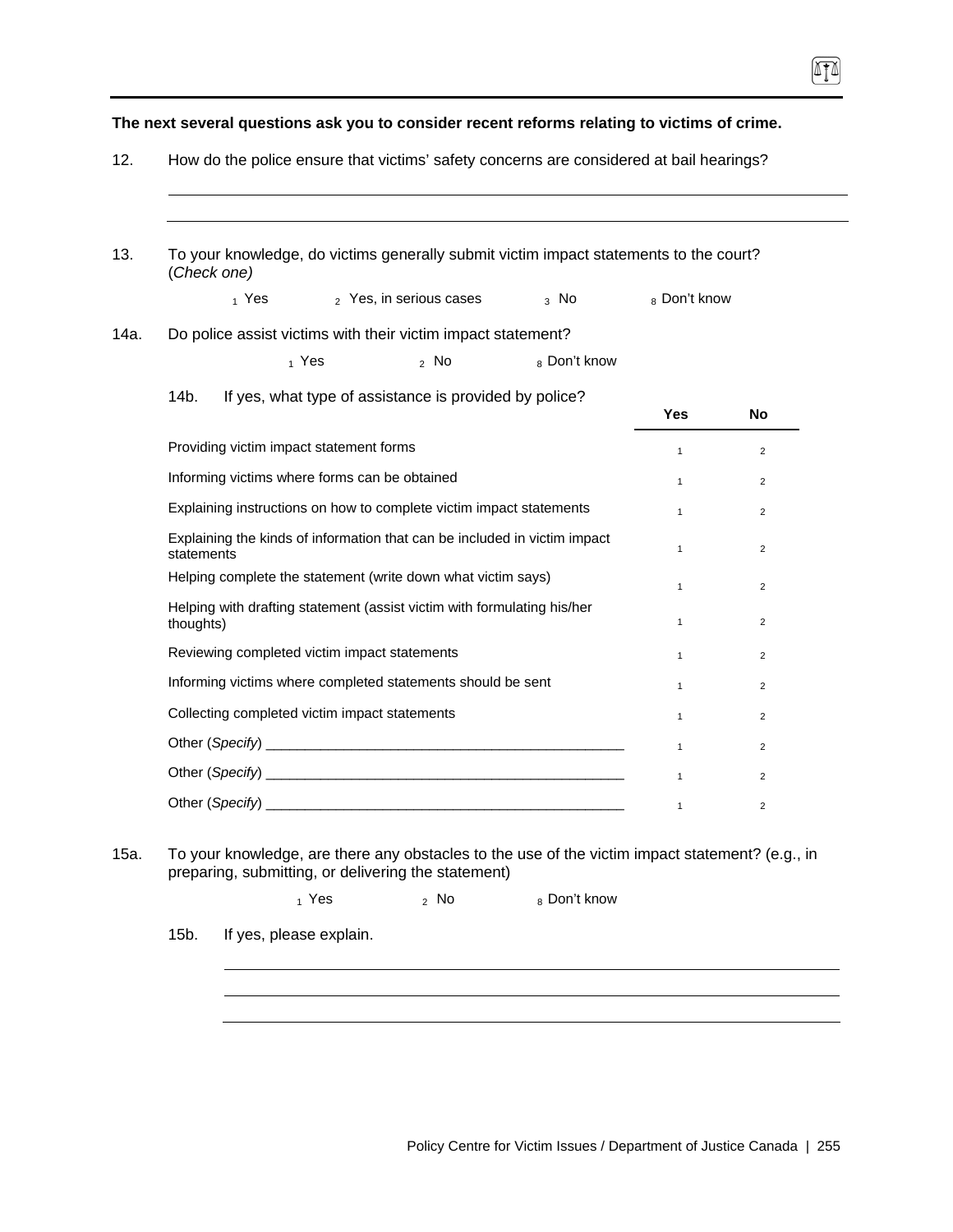16a. Do the police have procedures in place to ensure that a victim's stolen or seized property is promptly returned?

| 8 Don't know<br><sub>2</sub> No<br>1 Yes |
|------------------------------------------|
|------------------------------------------|

16b. If yes, please describe.

Restorative justice considers the wrong done to a person as well as the wrong done to the community. Restorative justice programs involve the victim(s) or a representative, the offender(s), and community representatives. The offender is required to accept responsibility for the crime and take steps to repair the harm he or she has caused.

17a. Have you participated in any restorative justice processes such as a healing circle, etc.?

 $_1$  Yes  $_2$  No  $_8$  Don't know

17b. If yes to question 17a, at what stage in the process have you participated in restorative justice? (*Check all that apply*)

1 Pre-charge 1 Sentencing 1 Other (Specify)

17c. If yes to question 17a, in your experience, which statement best describes the victim's involvement in the decision to use restorative justice?

 $<sub>1</sub>$  The victim is always involved</sub>

- $2$  The victim is sometimes involved
- 3 The victim is seldom involved
- 17d. If no to question 17a, why have you **not participated in** a restorative justice approach? (*Check all that apply*)
	- $_1$  Restorative justice approaches are not available
	- $2R$  Restorative justice approaches do not protect the victim adequately
	- 3 Restorative justice approaches do not act as a deterrent
	- <sup>66</sup>Other (*Specify*) \_\_\_\_\_\_\_\_\_\_\_\_\_\_\_\_\_\_\_\_\_\_\_\_\_\_\_\_\_\_\_\_\_\_\_\_\_\_\_\_\_\_\_\_\_\_\_\_\_\_\_\_\_\_\_\_\_\_\_\_\_

#### **The concluding questions ask you to consider all of the** *Criminal Code* **provisions intended to benefit victims.**

18a. Do you think that police officers are adequately informed of the provisions in the *Criminal Code* intended to benefit victims?

 $_1$  Yes  $_2$  No  $_8$  Don't know

18b. If no, what could be done to better inform police officers?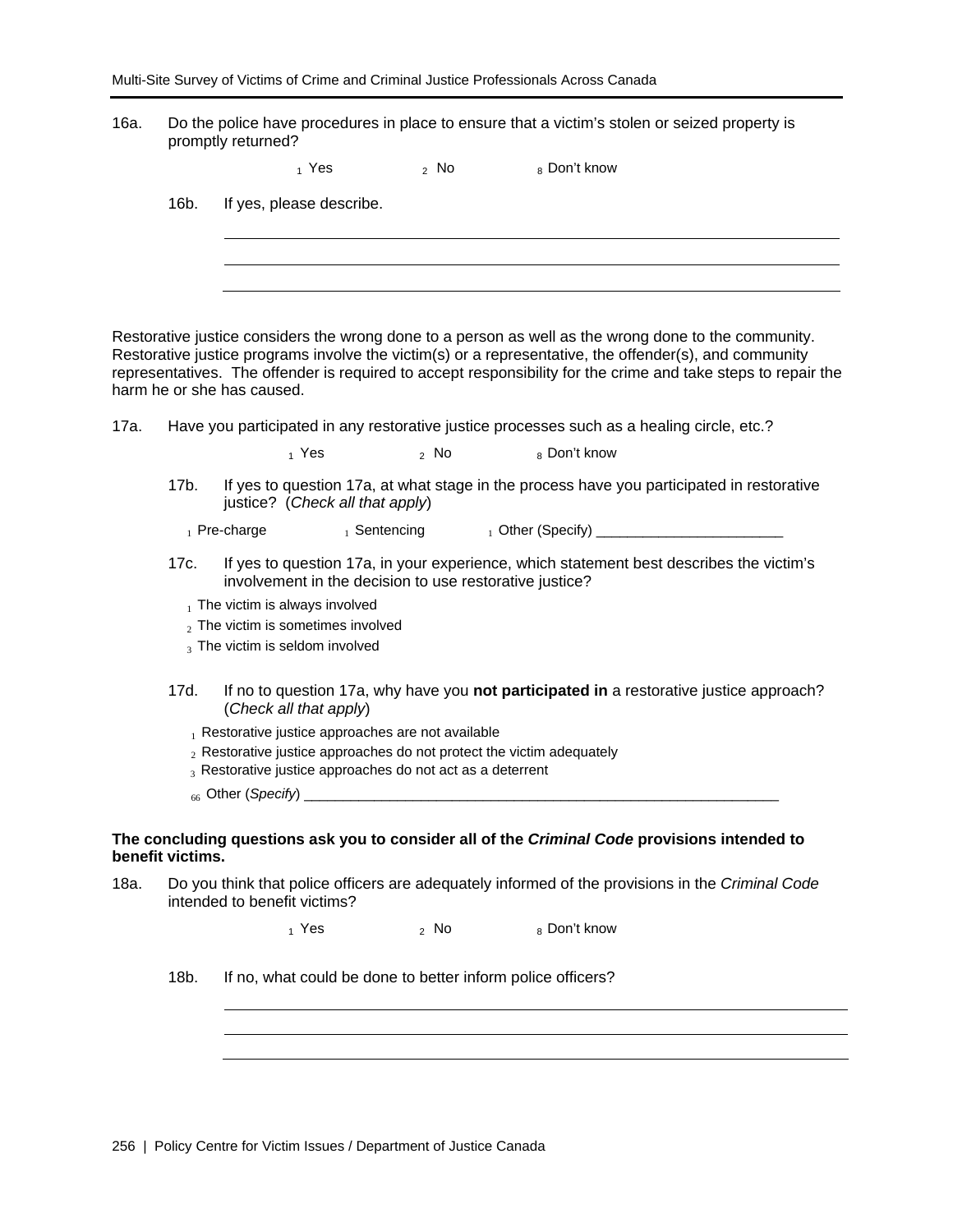|      | victims? |                                 |        | In your opinion, what has been accomplished by the Criminal Code provisions intended to benefit |  |
|------|----------|---------------------------------|--------|-------------------------------------------------------------------------------------------------|--|
| 20a. |          | 1 Yes                           | $2$ No | Have there been any unintended or unexpected consequences to these provisions?<br>8 Don't know  |  |
|      | 20b.     | If yes, what are they?          |        |                                                                                                 |  |
|      |          |                                 |        |                                                                                                 |  |
|      |          | Do you have any other comments? |        |                                                                                                 |  |
|      |          |                                 |        |                                                                                                 |  |
|      |          |                                 |        |                                                                                                 |  |
|      |          |                                 |        |                                                                                                 |  |

 $\boxed{\mathbb{T}}$ 

**Thank you for taking the time to compete this survey. Please return the questionnaire by faxing it back to us toll-free at:**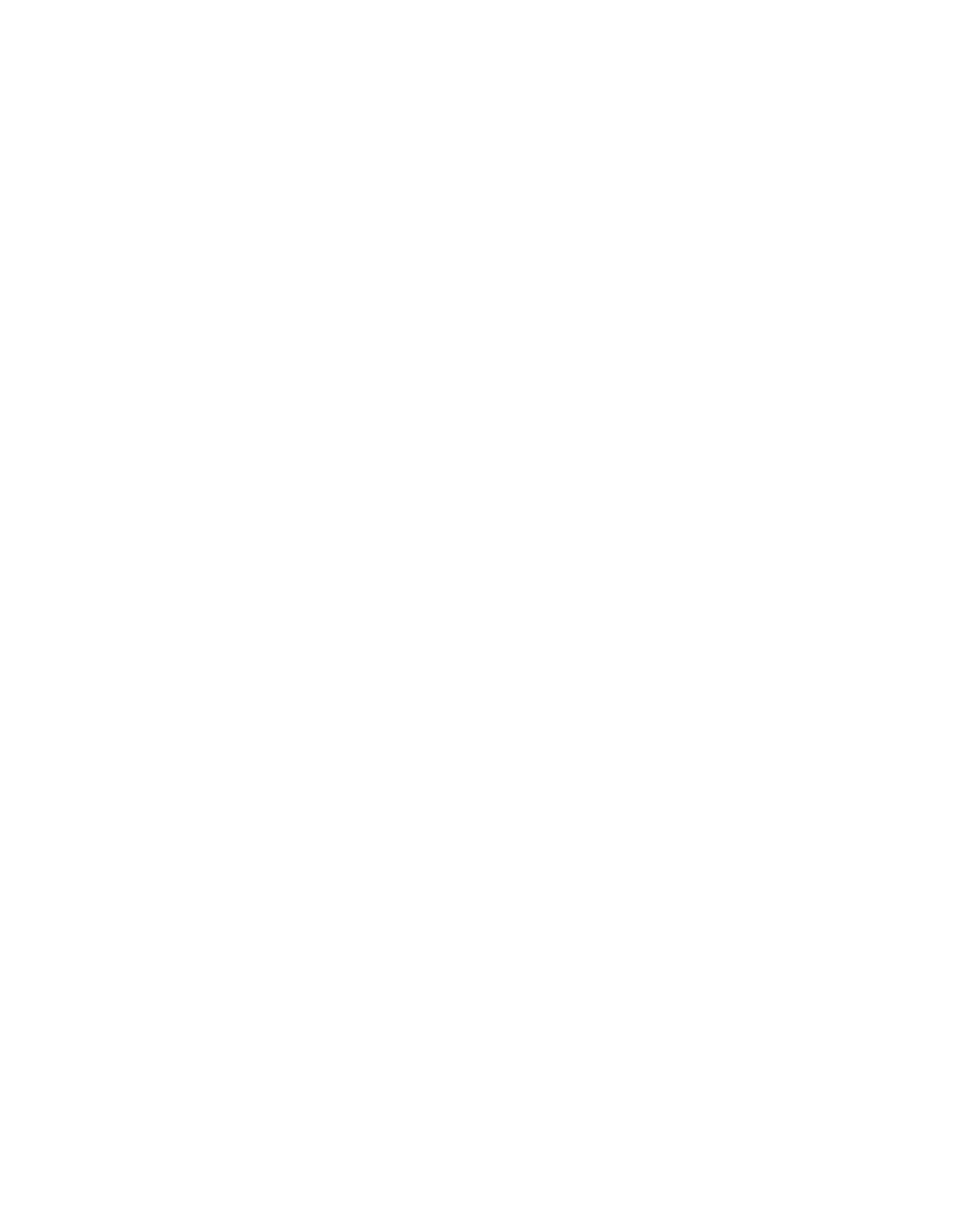# Self-Administered Questionnaire for

Survey of Probation Officers

 $\boxed{\mathbb{T}}$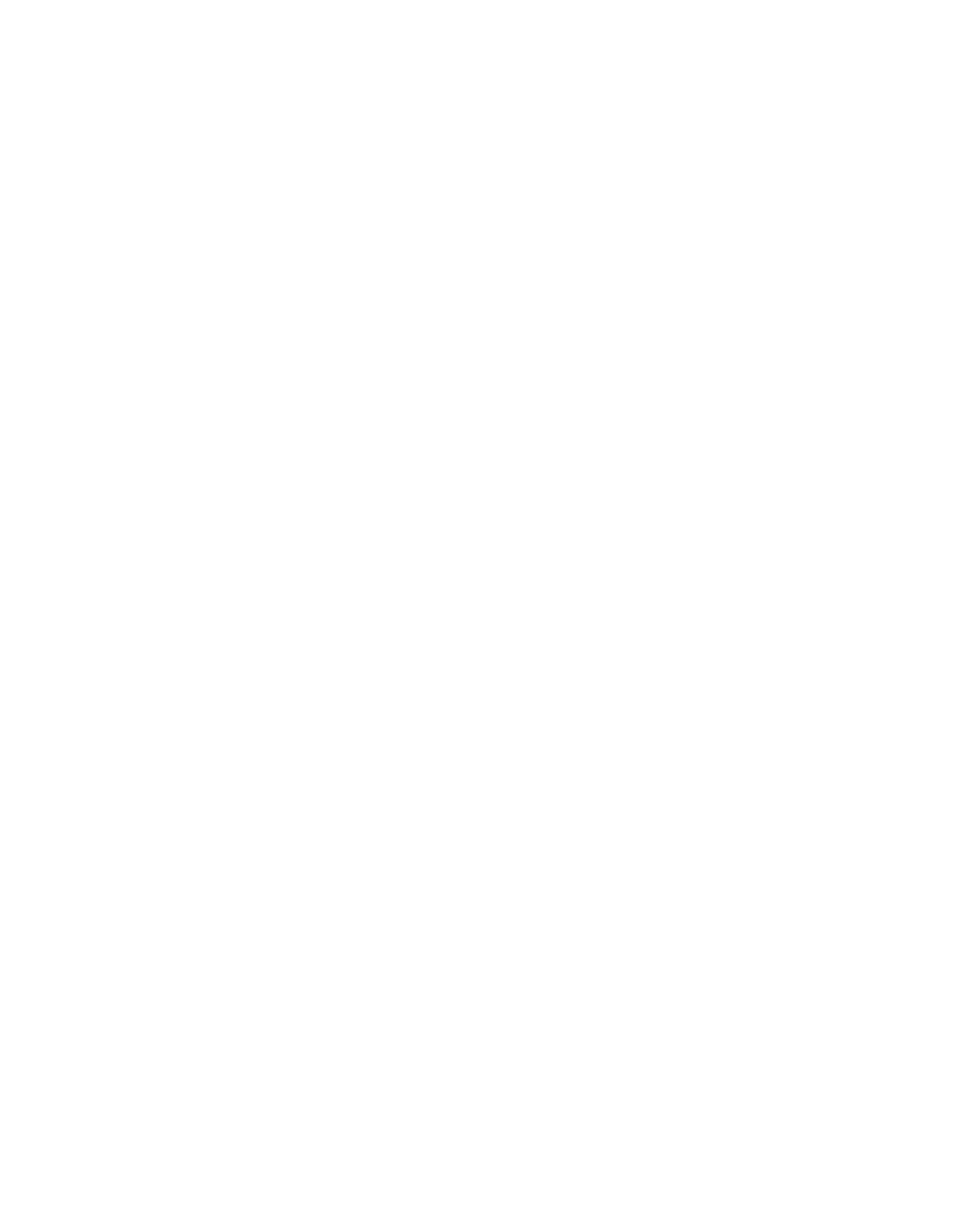# **Self-Administered Questionnaire for Survey of Probation Officers**

- 1. Who, if anyone, provides victims with the following information: *(Check all that apply)* **Police Probation Other (***Specify***) No one to my Other (***Specify*) *No one to my* **knowledge Don't know**  The offender's release on The offender's release on<br>probation (date and location)  $1$  2 2 <u>\_\_\_\_\_\_\_\_\_\_\_\_\_\_\_\_\_\_\_\_\_\_\_</u> 3 8 8 The conditions of probation  $\begin{array}{cccc} 1 & 2 & \underline{\hspace{1cm}} & \underline{\hspace{1cm}} & 3 & 8 \\ 2 & 2 & \underline{\hspace{1cm}} & \underline{\hspace{1cm}} & 3 & 8 \\ 3 & 3 & 8 & 8 & 8 \\ 3 & 3 & 8 & 8 & 8 \\ 3 & 3 & 8 & 8 & 8 \\ 3 & 3 & 8 & 8 & 8 \\ 3 & 3 & 8 & 8 & 8 \\ 3 & 3 & 8 & 8 & 8 \\ 3 & 3 & 8 & 8 & 8 \\ 3 & 3 & 8 & 8 & 8 \\$ Any breaches of a condition of<br>probation Any preaches of a condition of the theory of the term of the series of the series of the series of the series o<br>probation the series of the series of the series of the series of the series of the series of the series of th Proceedings for failure to comply with probation order (date and location) <sup>1</sup> <sup>2</sup> \_\_\_\_\_\_\_\_\_\_\_\_\_\_ 3 8 Outcome of failure to comply Uutcome of lailure to comply  $\frac{1}{1}$  and  $\frac{2}{2}$  and  $\frac{3}{2}$  and  $\frac{3}{8}$  and  $\frac{8}{8}$ 2. Do probation officers provide any other services to victims?<br>  $\frac{1}{1}$  Yes  $\frac{2}{1}$  No  $\frac{8}{1}$  Don't know 8 Don't know If yes, please describe the services \_\_\_\_\_\_\_\_\_\_\_\_\_\_\_\_\_\_\_\_\_\_\_\_\_\_\_\_\_\_\_\_\_\_\_\_\_\_\_\_\_\_\_\_\_\_\_\_\_\_\_\_\_\_\_\_\_\_\_\_\_\_\_\_\_\_\_\_\_\_\_\_\_\_\_\_\_\_
- 3. Do provincial regulations require that you include recommendations on conditions in pre-sentence reports?
	- $_1$  Yes  $_2$  No  $_8$  Don't know
- 4. In pre-sentence reports, do you generally recommend that conditions for victim safety be placed on the offender?

 $_1$  Yes  $_2$  No  $_8$  Don't know

- 5. In preparing pre-sentence reports, do you usually speak to victims?
	- $<sub>1</sub>$  Yes, to all</sub> victims 2 Yes, to victims who know their offender  $3$  No  $8$  Don't know
- 6. How do probation officers ensure that conditions of probation are followed?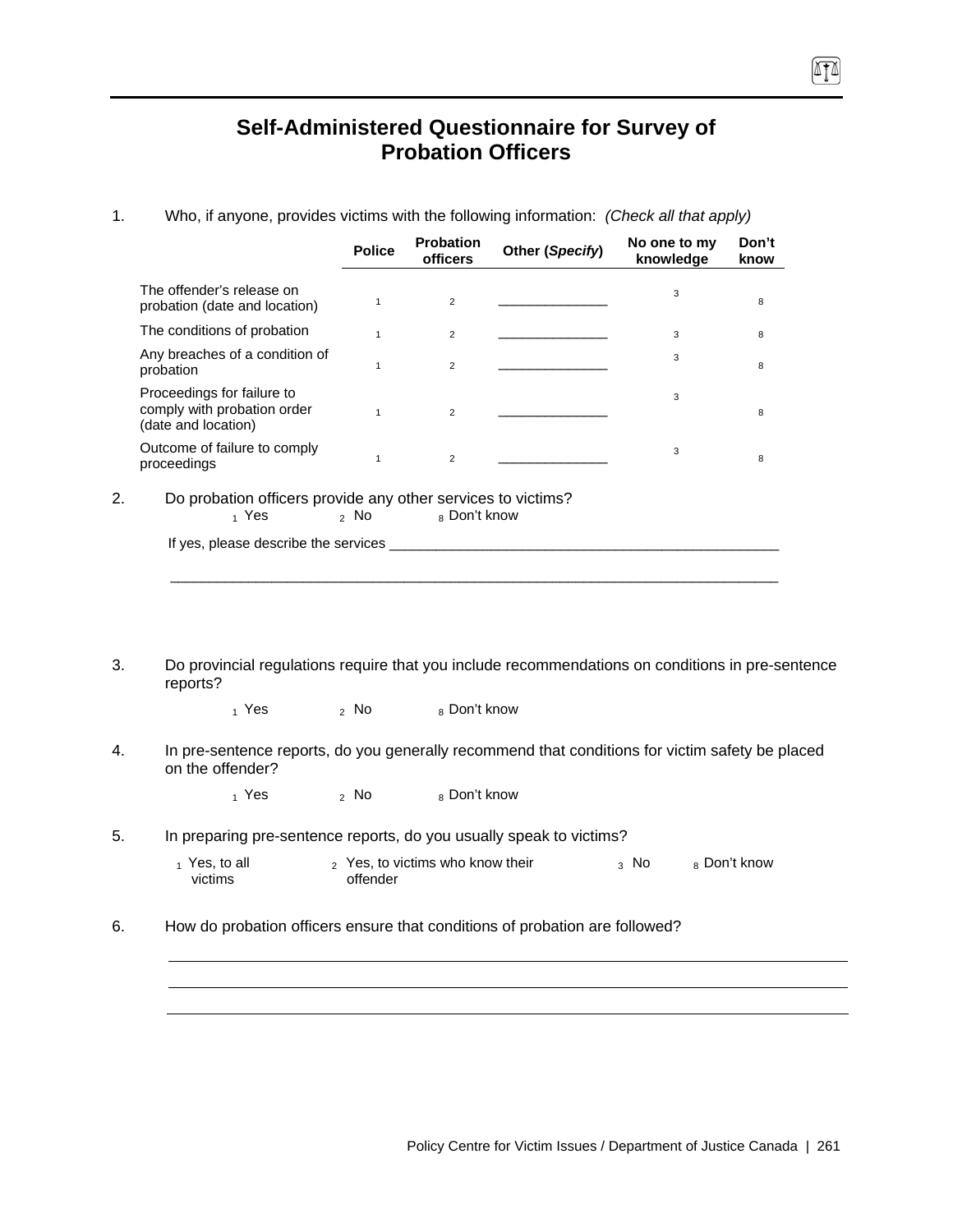| Multi-Site Survey of Victims of Crime and Criminal Justice Professionals Across Canada |  |  |  |  |  |
|----------------------------------------------------------------------------------------|--|--|--|--|--|
|----------------------------------------------------------------------------------------|--|--|--|--|--|

| 7. | Is restitution usually ordered as a condition of probation in appropriate cases?                 |                 |              |                                                                  |              |                |
|----|--------------------------------------------------------------------------------------------------|-----------------|--------------|------------------------------------------------------------------|--------------|----------------|
|    | $_1$ Yes                                                                                         | <sub>2</sub> No | 8 Don't know |                                                                  |              |                |
|    |                                                                                                  |                 |              |                                                                  |              |                |
| 8. | If restitution is a condition of probation, please indicate whether you do any of the following: |                 |              |                                                                  | <b>Yes</b>   | <b>No</b>      |
|    | Remind the offender of the obligation to pay restitution                                         |                 |              |                                                                  | $\mathbf{1}$ | 2              |
|    | Monitor the offender's payment of restitution                                                    |                 |              |                                                                  | $\mathbf{1}$ | $\overline{2}$ |
|    | Collect restitution payments                                                                     |                 |              |                                                                  | 1            | $\overline{2}$ |
|    | acting on the victim's behalf                                                                    |                 |              | Submit restitution payments directly to the victim or to someone | $\mathbf{1}$ | 2              |
|    | Notify the court of failure to pay restitution                                                   |                 |              |                                                                  | $\mathbf{1}$ | 2              |
| 9. | Is restitution enforcement a concern or problem?                                                 |                 |              |                                                                  |              |                |
|    | 1 Yes                                                                                            |                 | $2$ No       | 8 Don't know                                                     |              |                |
|    | Please explain_                                                                                  |                 |              |                                                                  |              |                |
|    |                                                                                                  |                 |              |                                                                  |              |                |

**Questions 10 and 11 ask about victim impact statements. Please indicate "don't know" if you do not have sufficient personal experience to answer these questions.** 

10. Do victims generally submit a victim impact statement for use in sentencing? (*Check one)*

 $_1$  Yes  $_2$  Yes, in serious cases  $_3$  No  $_8$  Don't know

11. In cases where no victim impact statement is submitted, do judges generally ask whether the victim is aware of the opportunity to prepare and submit a victim impact statement?

 $1$  Yes  $2$  No  $8$  Don't know

Restorative justice considers the wrong done to a person as well as the wrong done to the community. Restorative justice programs involve the victim(s) or a representative, the offender(s), and community representatives. The offender is required to accept responsibility for the crime and take steps to repair the harm he or she has caused.

12a. Have you ever participated in any restorative justice processes such as a healing circle, etc.?

 $_1$  Yes  $_2$  No  $_8$  Don't know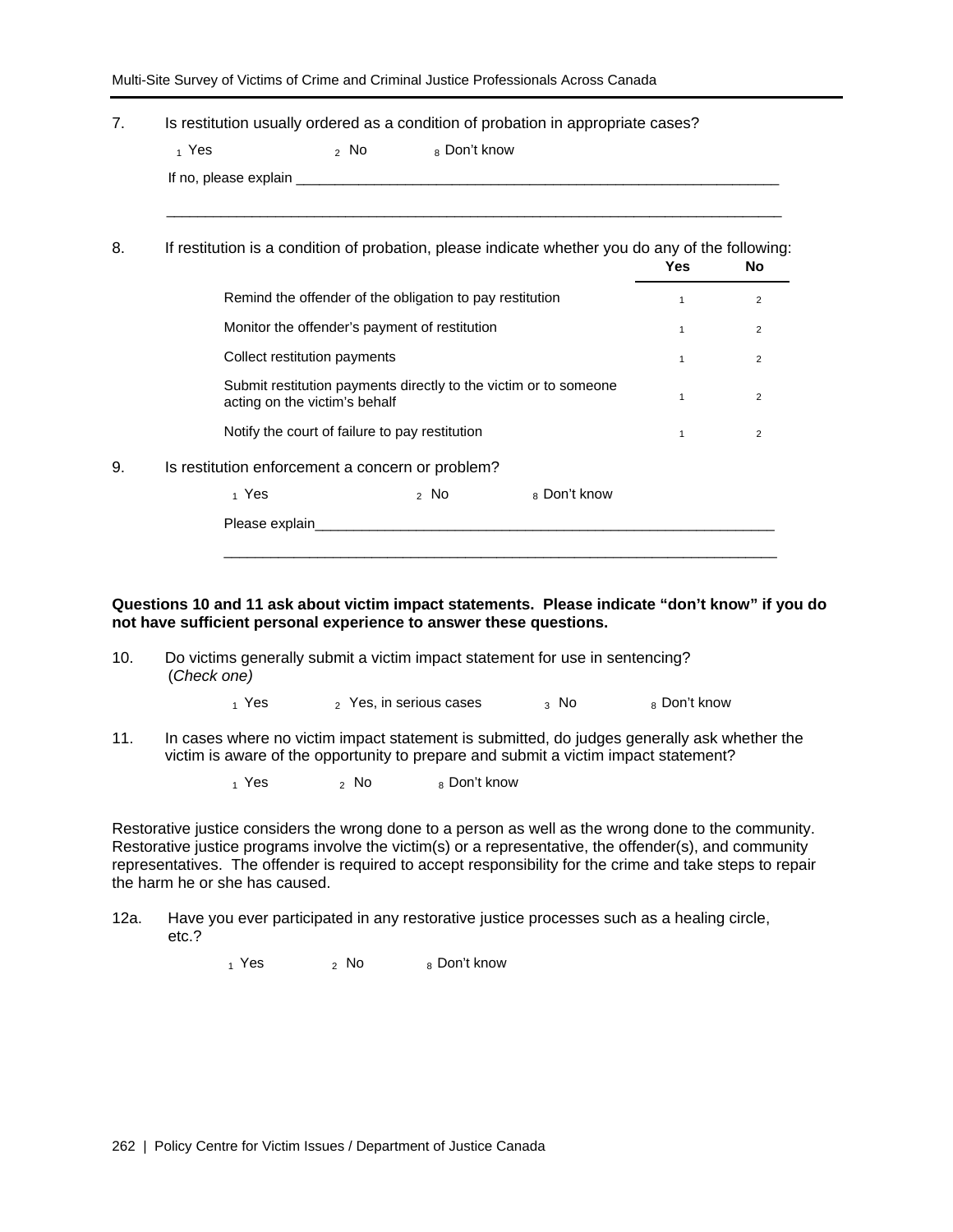12b. If yes to Question 12a, please describe your involvement. (*Please check all that apply)* 

| Make recommendations on outcome, including conditions on offender | 1 |
|-------------------------------------------------------------------|---|
| Monitor offender's compliance with conditions                     | 2 |
| Other (please                                                     | 3 |
| Other (please                                                     | 4 |
| Other (please<br>specify)                                         | 5 |

- 12c. If no to Question 12a, why have you **not participated in** a restorative justice approach? (*Check all that apply*)
	- $_1$  Restorative justice approaches are not available
	- $_2$  Restorative justice approaches do not protect the victim adequately
	- $_3$  Restorative justice approaches do not act as a deterrent
	- 66 Other (*Specify*) \_\_\_\_\_\_\_\_\_\_\_\_\_\_\_\_\_\_\_\_\_\_\_\_\_\_\_\_\_\_\_\_\_\_\_\_\_\_\_\_\_\_\_\_\_\_\_\_\_\_\_\_\_\_\_\_
- 13. Do you have any other comments?

## **Thank you for taking the time to complete this survey. Please return the questionnaire by faxing it back to us toll-free at:**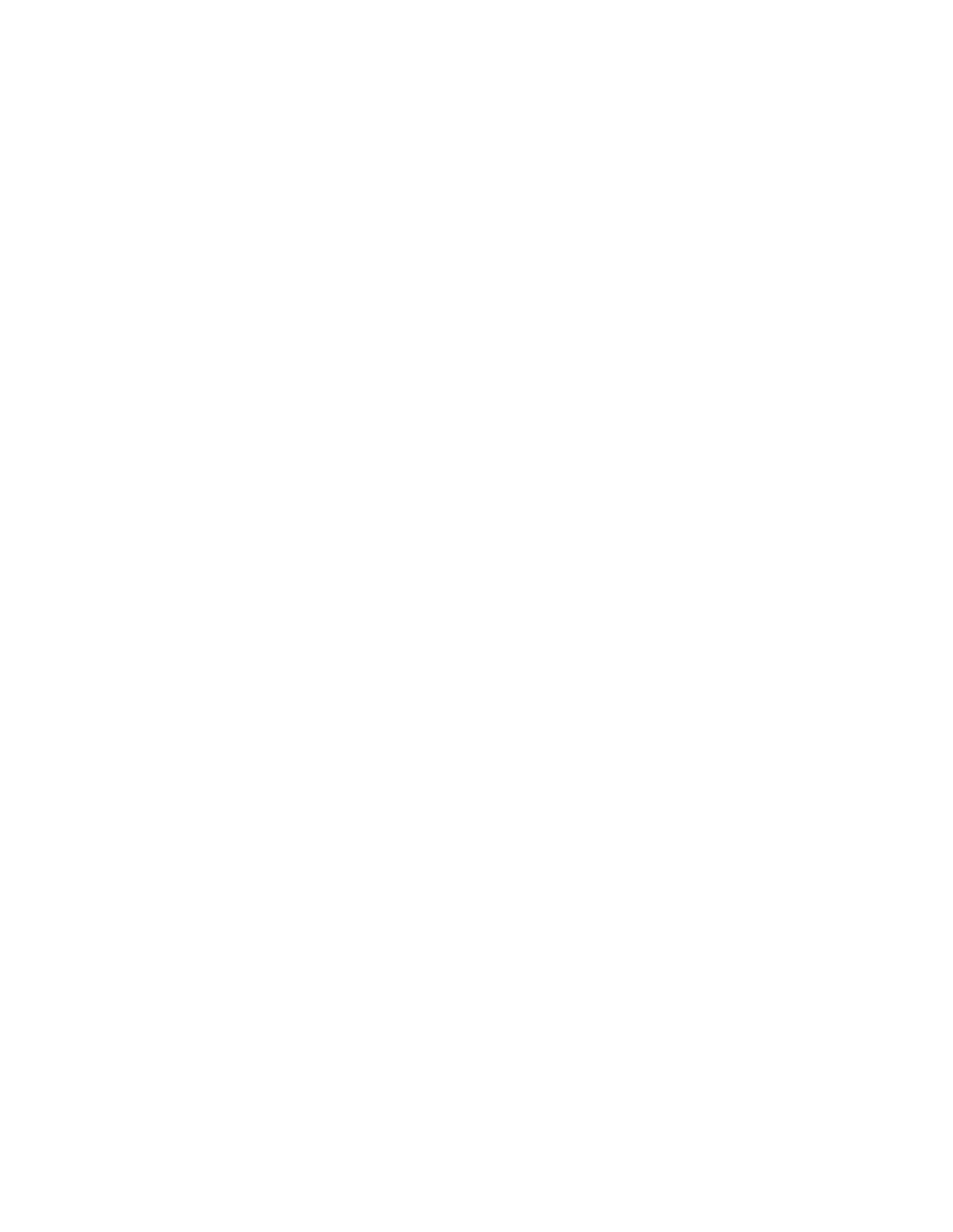# Self-Administered Questionnaires for

# Survey of Parole Board Personnel

 $\boxed{\mathbb{T}}$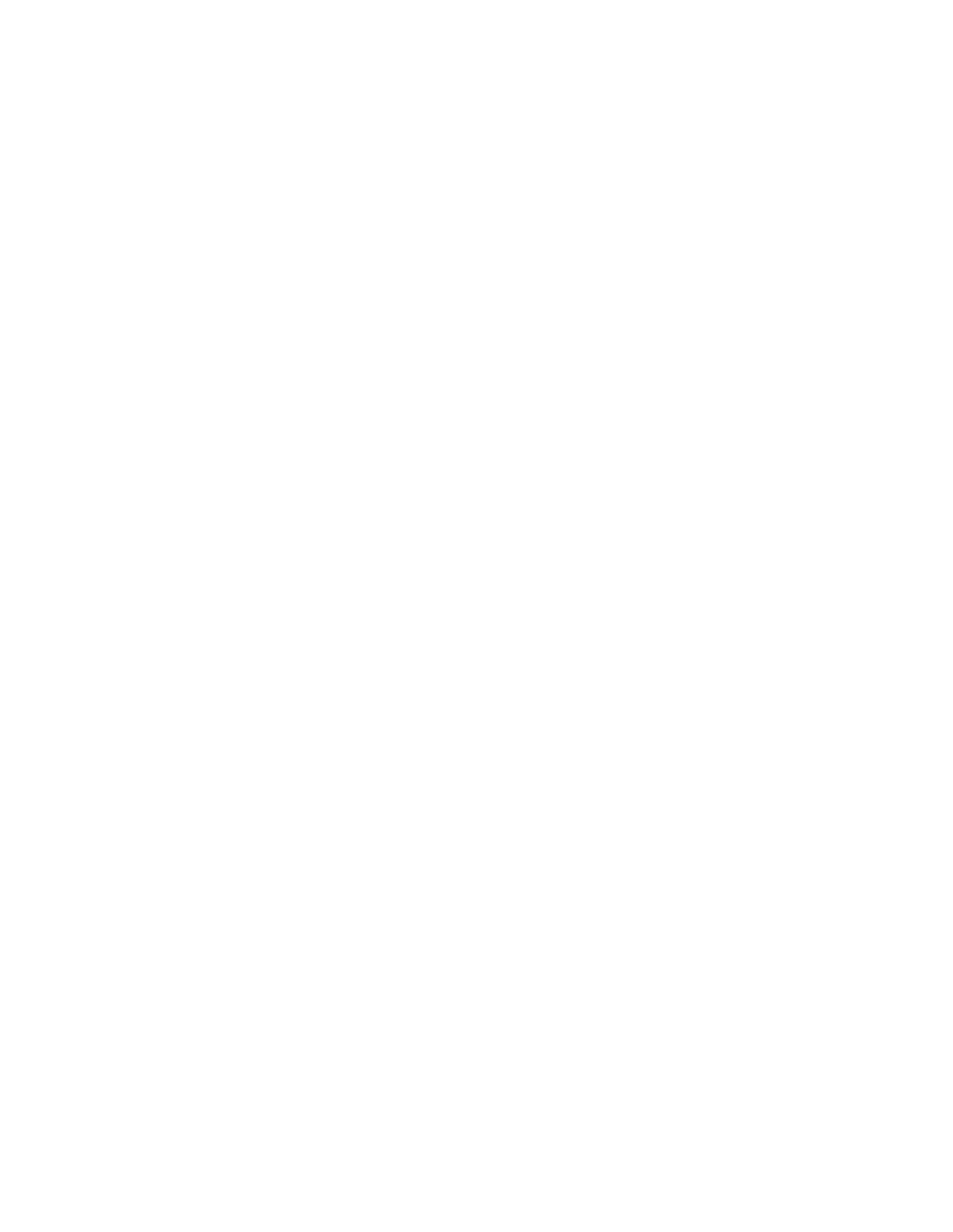# **Self-Administered Questionnaire for Survey of Parole Board Personnel**

- 1. Please identify your position.
	-
	- 1 Parole Board member  $\qquad 2$  Regional communications officer
	- 3 Hearing officer 66 Other *(specify)\_\_\_\_\_\_\_\_\_\_\_\_\_\_\_\_\_\_\_\_\_\_\_\_\_\_\_\_\_\_\_\_\_*
- 

(ATA)

2. What role do you believe victims should have in conditional release decisions?

|                 | <b>Victim</b><br>should be |    |                 | <b>Victims</b><br>should not |
|-----------------|----------------------------|----|-----------------|------------------------------|
| <b>Informed</b> | <b>Consulted</b>           |    | Other (specify) | have any role                |
|                 |                            | 66 |                 | 00                           |

#### 3. Does the Parole Board generally provide the following information about the offender to victims who request it? **IF NO –**

|                                                                 | <b>Yes</b>   | <b>No</b>      | Don't<br>know | IF NU $-$<br>Who, if anyone, typically<br>provides this information to<br>victims? |
|-----------------------------------------------------------------|--------------|----------------|---------------|------------------------------------------------------------------------------------|
| Offender's eligibility for<br>conditional release               | $\mathbf{1}$ | $\overline{2}$ | 8             |                                                                                    |
| Hearing dates for conditional<br>release                        | $\mathbf{1}$ | 2              | 8             |                                                                                    |
| Release dates                                                   | $\mathbf{1}$ | 2              | 8             |                                                                                    |
| Conditions imposed on release                                   | $\mathbf{1}$ | 2              | 8             |                                                                                    |
| Reasons for a release decision                                  | $\mathbf{1}$ | 2              | 8             |                                                                                    |
| Destination of offender on<br>release                           | $\mathbf{1}$ | 2              | 8             |                                                                                    |
| Suspension or revocation of<br>release                          | $\mathbf{1}$ | 2              | 8             |                                                                                    |
| Whether the offender has<br>appealed a Parole Board<br>decision | $\mathbf{1}$ | 2              | 8             |                                                                                    |
| Copy of decision by appeal<br>division                          | 1            | 2              | 8             |                                                                                    |

Policy Centre for Victim Issues / Department of Justice Canada | 267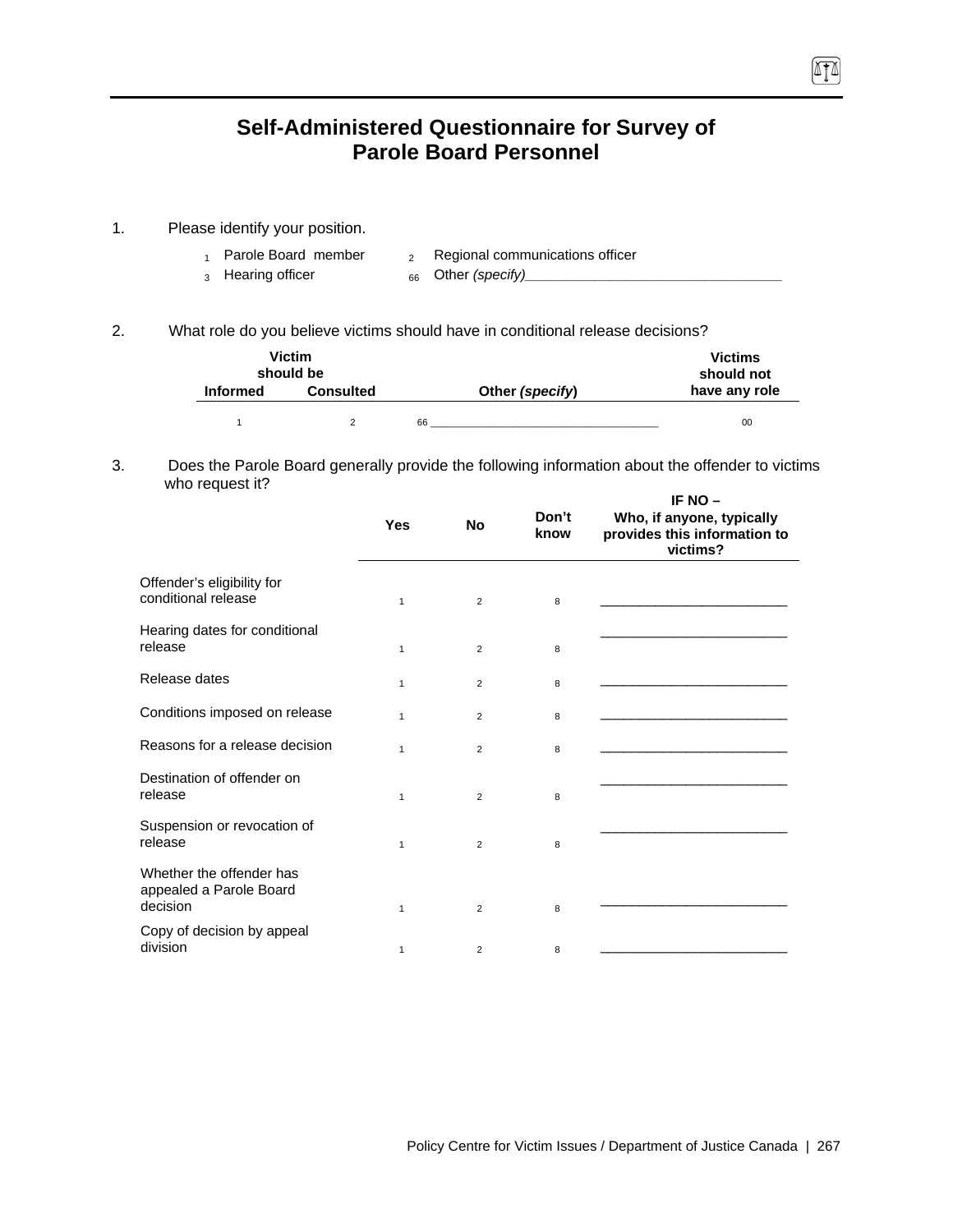## 4. Does the Parole Board usually inform victims of the following? *(Please check one)*

|                                                                                                                                                           | Yes, inform<br>all victims | Yes, inform victims<br>who have<br>contacted the<br><b>Parole Board</b> | No | Don't<br>know |
|-----------------------------------------------------------------------------------------------------------------------------------------------------------|----------------------------|-------------------------------------------------------------------------|----|---------------|
| The right to request information about the<br>offender's parole eligibility and hearing                                                                   | 1                          | 2                                                                       | 3  | 8             |
| The ability to provide new or additional<br>information to the Parole Board that the victim<br>considers relevant                                         |                            | $\overline{2}$                                                          | 3  | 8             |
| That any information they provide will be shared<br>with the offender                                                                                     |                            | $\overline{2}$                                                          | 3  | 8             |
| The opportunity to attend Parole Board<br>hearings as observers (including the need to<br>make an application)                                            |                            | $\overline{2}$                                                          | 3  | 8             |
| The opportunity to present a statement at the<br>parole hearing in person or via audiotape or<br>videotape (including the need to make an<br>application) |                            | $\overline{2}$                                                          | 3  | 8             |

### 5. Do most victims of crime participate in the parole process by doing the following? *(Check one)*

|                                                                                                               | Yes, in most<br>cases | Yes, only in<br>serious cases | No | Don't<br>know |  |
|---------------------------------------------------------------------------------------------------------------|-----------------------|-------------------------------|----|---------------|--|
| Requesting information about the<br>offender's parole eligibility and hearing                                 |                       | $\overline{2}$                | 3  | 8             |  |
| Providing new or additional information<br>for use in conditional release decisions                           |                       | $\overline{2}$                | 3  | 8             |  |
| Attending Parole Board hearings as<br>observers                                                               |                       | $\overline{2}$                | 3  | 8             |  |
| Presenting a statement in person or via<br>audiotape or videotape for use in<br>conditional release decisions |                       | $\overline{2}$                | 3  | 8             |  |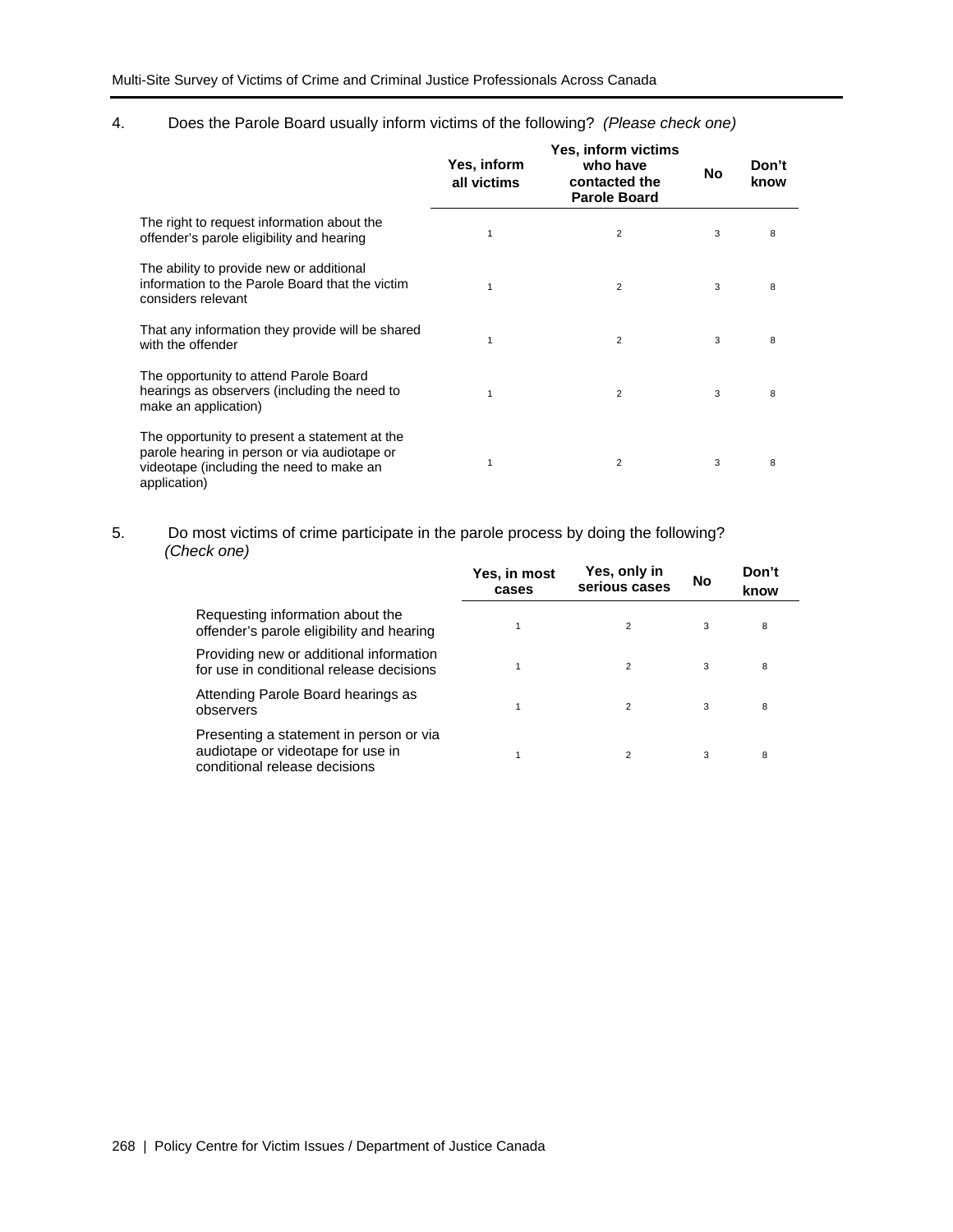6. Do you think that there are any obstacles to victims' participation in the parole process?

| 1 Yes | 2 No | 8 Don't know |
|-------|------|--------------|
|-------|------|--------------|

6a. If yes, what are the obstacles? *(Please check all that apply)* 

| Victims are not aware of the ways they can participate                                                          |  |
|-----------------------------------------------------------------------------------------------------------------|--|
| Victims do not know when an application is required (e.g., for attending hearings or<br>presenting a statement) |  |
| Support services for victims during the correctional or parole process are insufficient                         |  |
| Victims are unaware of support services available                                                               |  |
| There is a lack of funding to assist victims who want to attend parole hearings                                 |  |
| Other (please describe)                                                                                         |  |

### *7.* What services, if any, does the Parole Board provide for victims?

|                                                                                                                       | Yes          | No             | Don't<br>know |
|-----------------------------------------------------------------------------------------------------------------------|--------------|----------------|---------------|
| Assistance with making requests for information (e.g., provide forms<br>and/or information on how to submit requests) |              | $\overline{2}$ | 8             |
| Victim notification once the victim has requested information                                                         | $\mathbf{1}$ | $\overline{2}$ | 8             |
| Providing information about victim statements                                                                         | 1            | $\overline{2}$ | 8             |
| Assistance in preparing victim statements                                                                             | 1            | 2              | 8             |
| Assistance with making requests to attend Parole Board hearings as<br>observers                                       | 1            | $\overline{2}$ | 8             |
| Accompaniment to parole hearings                                                                                      | 1            | $\overline{2}$ | 8             |
| Ensure that Parole Board members are aware of victims' concerns                                                       | 1            | $\overline{2}$ | 8             |
| Other (please specify)                                                                                                |              |                |               |
|                                                                                                                       | 1            | $\overline{2}$ | 8             |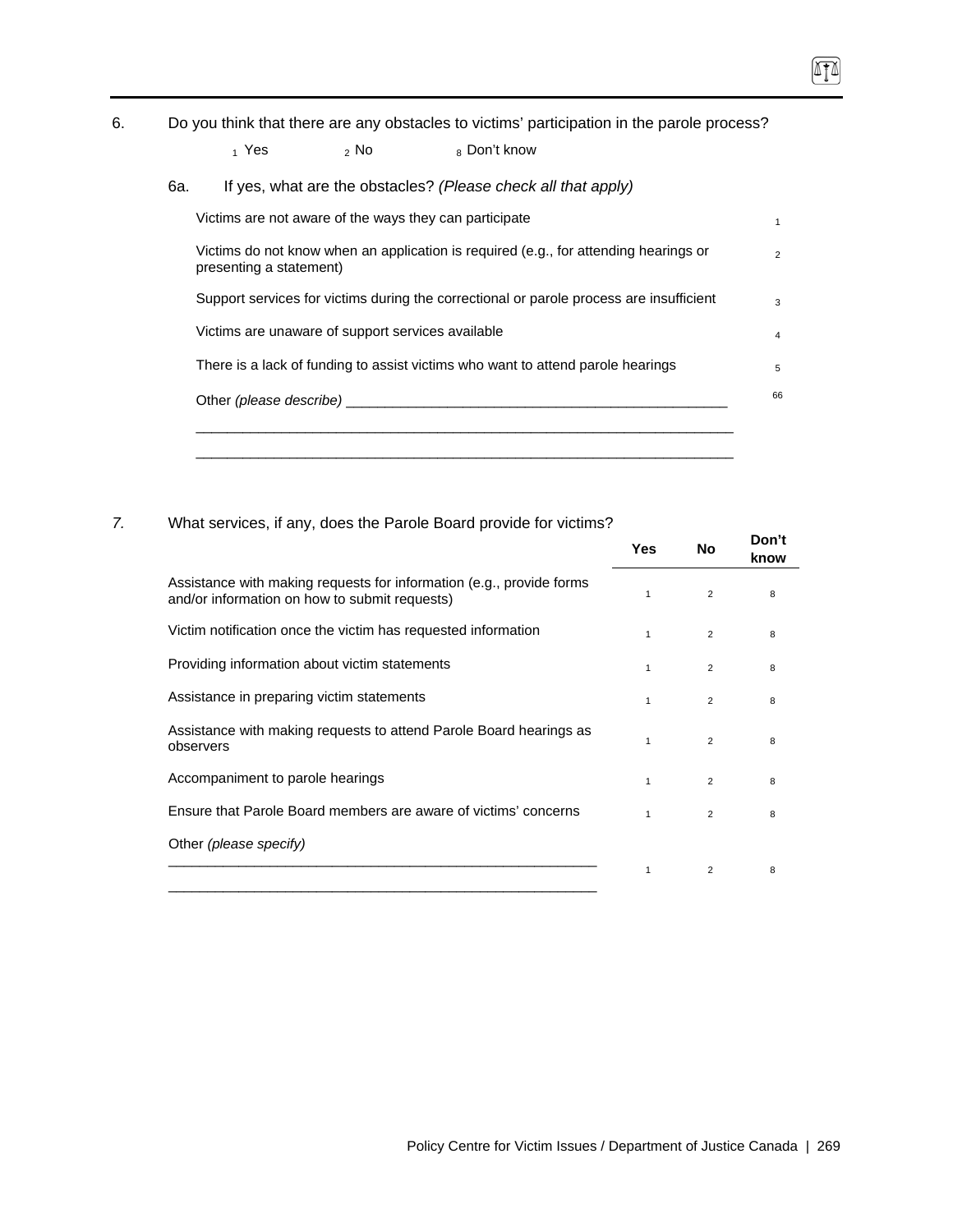8. Are you aware of other victim service organizations that assist victims with the parole process?

 $_1$  Yes  $_2$  No

#### 8a. If yes, what services do these organizations provide?

|                                                                                                                       | Yes          | No             | Don't<br>know |
|-----------------------------------------------------------------------------------------------------------------------|--------------|----------------|---------------|
| Assistance with making requests for information (e.g., provide forms<br>and/or information on how to submit requests) |              | 2              | 8             |
| Victim notification once the victim has requested information                                                         | $\mathbf{1}$ | $\overline{2}$ | 8             |
| Providing information about victim statements                                                                         |              | $\overline{2}$ | 8             |
| Assistance in preparing victim statements                                                                             | 1            | 2              | 8             |
| Assistance with requests to attend Parole Board hearings as<br>observers                                              |              | $\overline{2}$ | 8             |
| Accompaniment to parole hearings                                                                                      | 1            | 2              | 8             |
| Ensure that Parole Board members are aware of victims' concerns                                                       |              | $\overline{2}$ | 8             |
| Other (please specify)                                                                                                |              |                |               |
|                                                                                                                       |              | $\overline{2}$ | 8             |

9. Does the Parole Board refer victims to available victim services?

- $_1$  Yes  $_2$  No  $_8$  Don't know
- 10. After an offender is sentenced, do you think there is a service gap in connecting victims to services available in corrections/parole?<br> $\frac{1}{1}$  Yes 8 Don't know

10a. If yes, what can be done to improve the situation? \_\_\_\_\_\_\_\_\_\_\_\_\_\_\_\_\_\_\_\_\_\_\_\_

11. Does the Parole Board generally grant victim requests to attend hearings as observers?  $_1$  Yes  $_2$  No  $_8$  Don't know

 $\mathcal{L}_\text{max} = \frac{1}{2} \sum_{i=1}^{n} \frac{1}{2} \sum_{i=1}^{n} \frac{1}{2} \sum_{i=1}^{n} \frac{1}{2} \sum_{i=1}^{n} \frac{1}{2} \sum_{i=1}^{n} \frac{1}{2} \sum_{i=1}^{n} \frac{1}{2} \sum_{i=1}^{n} \frac{1}{2} \sum_{i=1}^{n} \frac{1}{2} \sum_{i=1}^{n} \frac{1}{2} \sum_{i=1}^{n} \frac{1}{2} \sum_{i=1}^{n} \frac{1}{2} \sum_{i=1}^{n} \frac{1$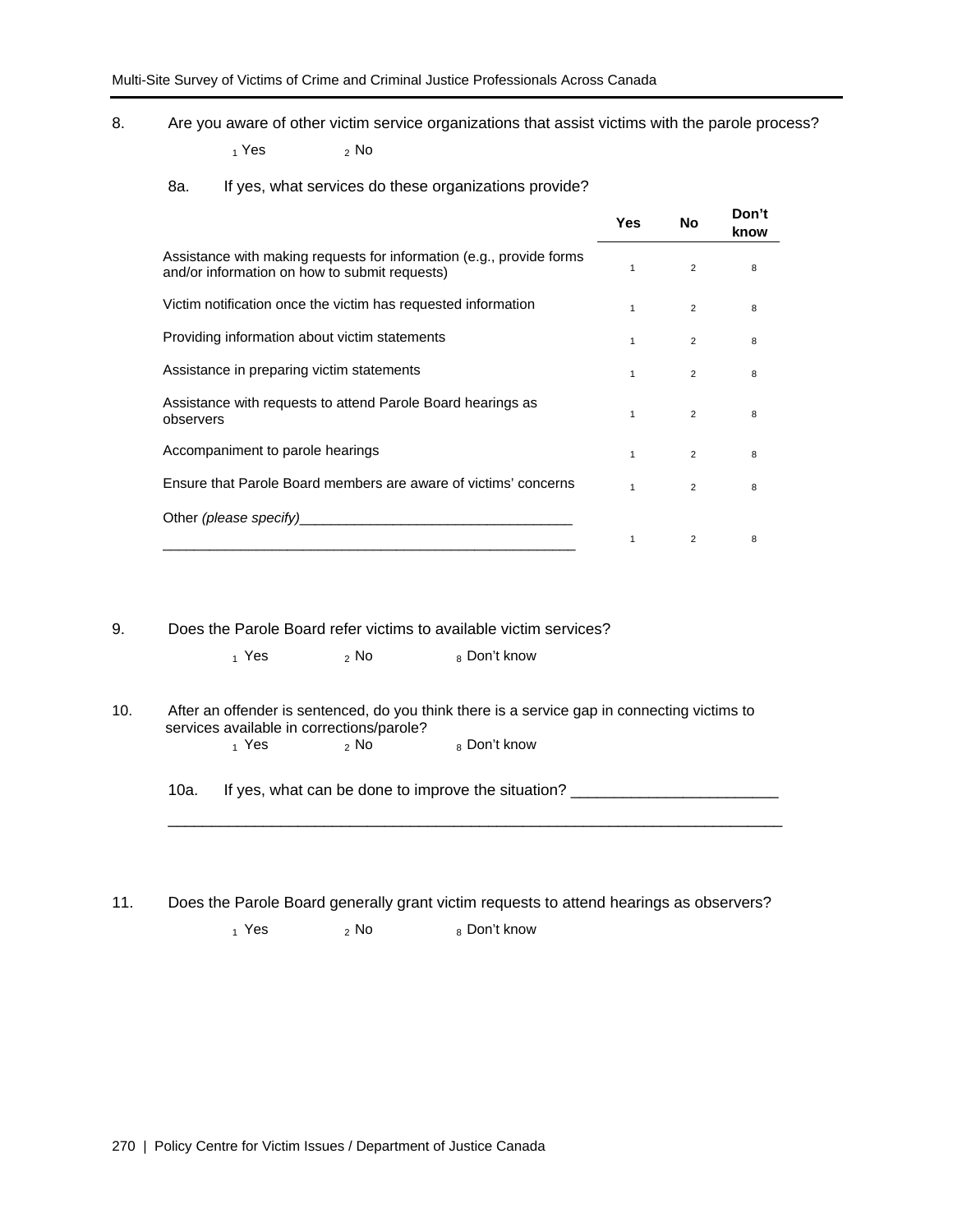| 12. | When might the Board not permit a victim to attend a hearing?                                          |                                                              |                                            |  |  |  |
|-----|--------------------------------------------------------------------------------------------------------|--------------------------------------------------------------|--------------------------------------------|--|--|--|
|     |                                                                                                        |                                                              |                                            |  |  |  |
|     |                                                                                                        |                                                              |                                            |  |  |  |
|     | The following questions are about victim impact statements submitted at trial.                         |                                                              |                                            |  |  |  |
| 13. | Are victim impact statements submitted at trial always provided to the Parole Board?                   |                                                              |                                            |  |  |  |
|     | $_1$ Yes<br>$2$ No                                                                                     | 8 Don't know                                                 |                                            |  |  |  |
| 14. | Who provides the victim impact statements to the Parole Board? (Please check all that apply)           |                                                              |                                            |  |  |  |
|     | 1 Victim<br><sub>2</sub> Crown<br><sub>3</sub> Court                                                   | 66 Other (please specify)                                    | 8 Don't know                               |  |  |  |
|     |                                                                                                        |                                                              |                                            |  |  |  |
|     | The next question is about victim statements presented directly to the Parole Board.                   |                                                              |                                            |  |  |  |
| 15. | What is the most common method for submitting a victim statement? (Check one)                          |                                                              |                                            |  |  |  |
|     | Written<br><sub>2</sub> Victim<br>$\mathbf{1}$<br>statement<br>reads<br>only<br>statement<br>in person | 3 Victim presents<br>statement via<br>audiotape or videotape | Other (specify)<br>66                      |  |  |  |
|     | Question 16 asks about the Parole Board's use of victim information.                                   |                                                              |                                            |  |  |  |
| 16. | Does the Parole Board use the following victim information in making conditional release<br>decisions? |                                                              |                                            |  |  |  |
|     | Victim impact statements at trial                                                                      | 1 Yes                                                        | <sub>8</sub> Don't know<br><sub>2</sub> No |  |  |  |
|     | New or additional information that the victim considers<br>relevant and provides to the Parole Board   | $_1$ Yes                                                     | 8 Don't know<br><sup>2</sup> No            |  |  |  |

- Formal victim statements to the Parole Board  $\begin{array}{ccc} 1 & \gamma & \gamma & \gamma \end{array}$  Yes  $\begin{array}{ccc} 2 & \gamma & \gamma & \gamma \end{array}$  No  $\begin{array}{ccc} 8 & \gamma & \gamma \end{array}$
- 16a. Please explain how the information is used.
- 17. Do parole officers usually provide the Parole Board with information about victim concerns in their assessment for decision?

\_\_\_\_\_\_\_\_\_\_\_\_\_\_\_\_\_\_\_\_\_\_\_\_\_\_\_\_\_\_\_\_\_\_\_\_\_\_\_\_\_\_\_\_\_\_\_\_\_\_\_\_\_\_\_\_\_\_\_\_\_\_\_\_\_\_\_\_\_\_  $\overline{\phantom{a}}$  , and the set of the set of the set of the set of the set of the set of the set of the set of the set of the set of the set of the set of the set of the set of the set of the set of the set of the set of the s

 $_1$  Yes  $_2$  No  $_8$  Don't know

0TO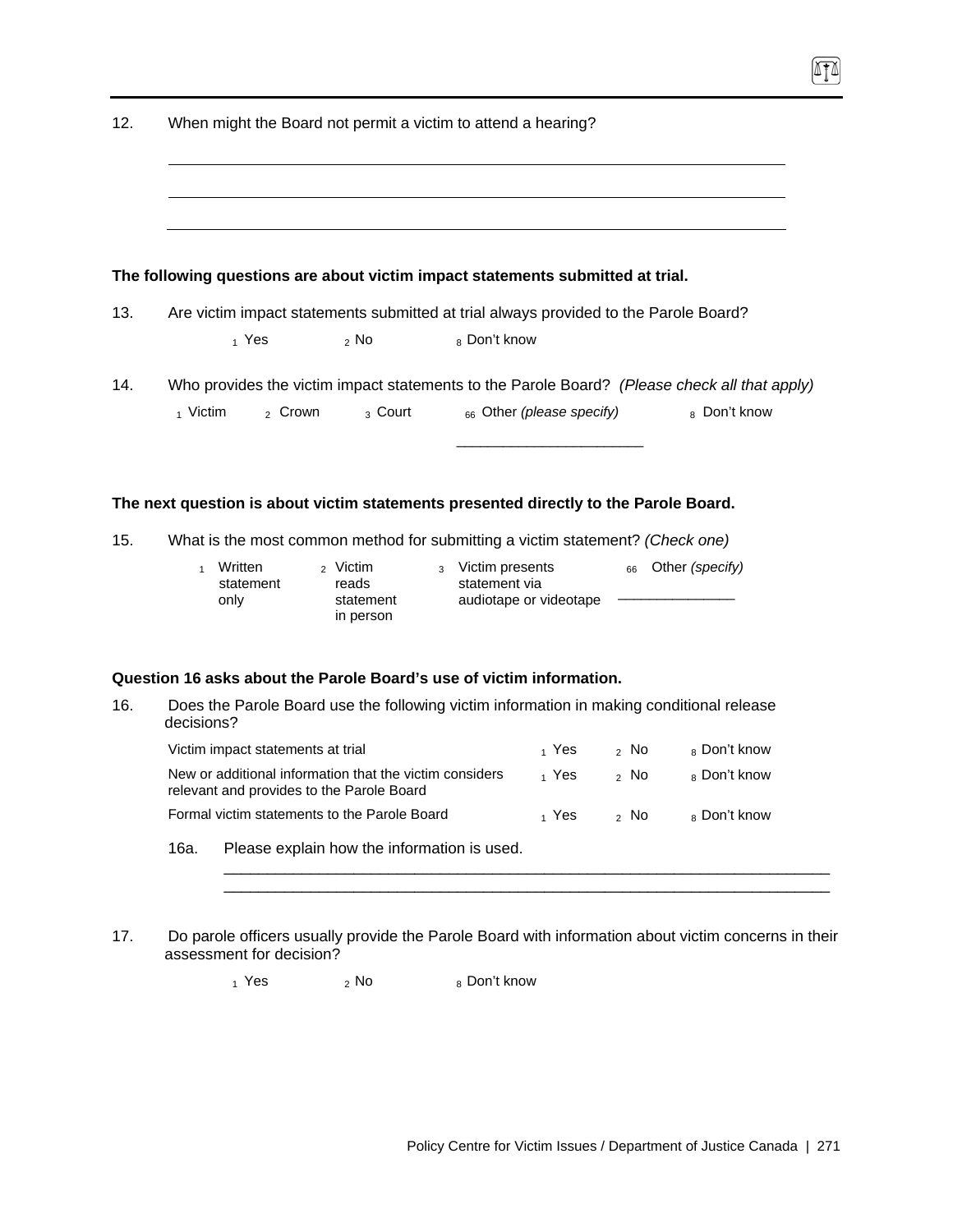#### 18. Does the Parole Board generally impose special conditions on the offender as part of the conditional release? *(Please check all that apply)*

| Yes, generally impose special         | Yes, usually impose      | ุ่ง No | ∝ Don't know |
|---------------------------------------|--------------------------|--------|--------------|
| conditions to protect specific victim | other special conditions |        |              |
| (e.g., no contact order)              |                          |        |              |

18a. If no, please explain. \_\_\_\_\_\_\_\_\_\_\_\_\_\_\_\_\_\_\_\_\_\_\_\_\_\_\_\_\_\_\_\_\_\_\_\_\_\_\_\_\_\_\_\_\_\_\_

19. Do you have any suggestions for additional services/service improvements that would assist victims and encourage their participation in the parole process?

20. Do you have any other comments?

Do you have responsibility for the following locations(s)? *(Check all that apply.)* 

 $1$  [SITE]

**Thank you for taking the time to complete this survey. Please return the questionnaire by faxing it back to us toll-free at:**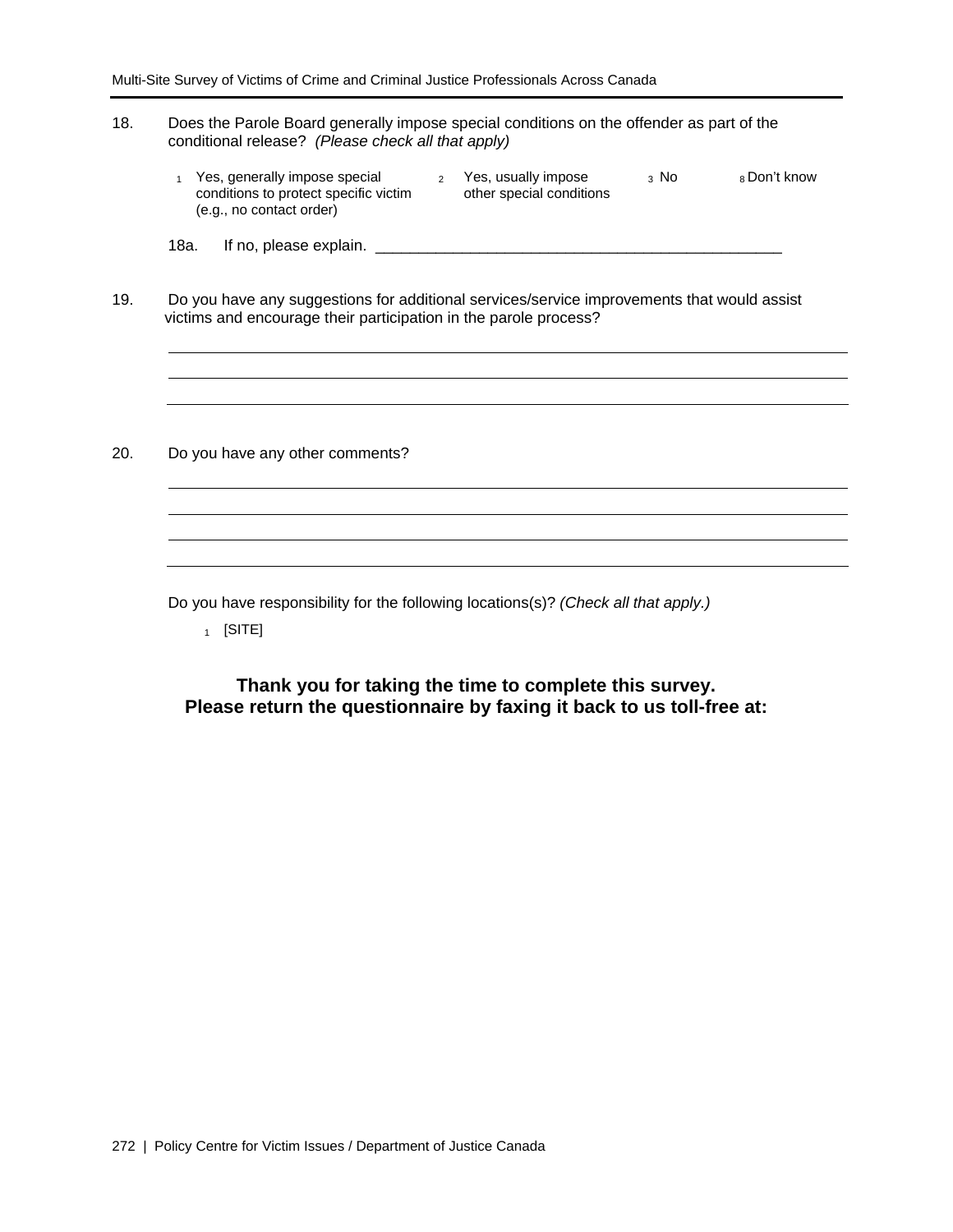# **Self-Administered Questionnaire for Survey of Provincial Parole Board Personnel**

- 1. Please identify your position.
	- 1 Parole Board member 66 Other *(specify)* \_\_\_\_\_\_\_\_\_\_\_\_\_\_\_\_\_\_\_\_\_\_\_\_\_\_\_\_\_\_\_\_\_\_\_\_\_\_\_\_\_\_\_\_\_\_\_\_

 $\sqrt{10}$ 

2. What role do you believe victims should have in conditional release decisions?

|                 | <b>Victim</b><br>should be |    |                 | <b>Victims</b><br>should not |
|-----------------|----------------------------|----|-----------------|------------------------------|
| <b>Informed</b> | <b>Consulted</b>           |    | Other (specify) | have any role                |
|                 |                            | 66 |                 | 00                           |

#### 3. Does the Parole Board generally provide the following information about the offender to victims who request it? **IF NO –**

|                                                              |              |                |               | IF NO –                                                               |
|--------------------------------------------------------------|--------------|----------------|---------------|-----------------------------------------------------------------------|
|                                                              | <b>Yes</b>   | <b>No</b>      | Don't<br>know | Who, if anyone, typically<br>provides this information<br>to victims? |
| Offender's eligibility for conditional<br>release            | $\mathbf{1}$ | $\overline{2}$ | 8             |                                                                       |
| Hearing dates for conditional release                        | 1            | $\overline{2}$ | 8             |                                                                       |
| Release dates                                                | 1            | $\overline{2}$ | 8             |                                                                       |
| Conditions imposed on release                                | $\mathbf{1}$ | $\overline{2}$ | 8             |                                                                       |
| Reasons for a release decision                               | 1            | $\overline{2}$ | 8             |                                                                       |
| Destination of offender on release                           | 1            | $\overline{2}$ | 8             |                                                                       |
| Suspension or revocation of release                          | $\mathbf 1$  | $\overline{2}$ | 8             |                                                                       |
| Whether the offender has appealed a<br>Parole Board decision | $\mathbf 1$  | $\overline{2}$ | 8             |                                                                       |
| Copy of decision by appeal division                          | 1            | $\overline{2}$ | 8             |                                                                       |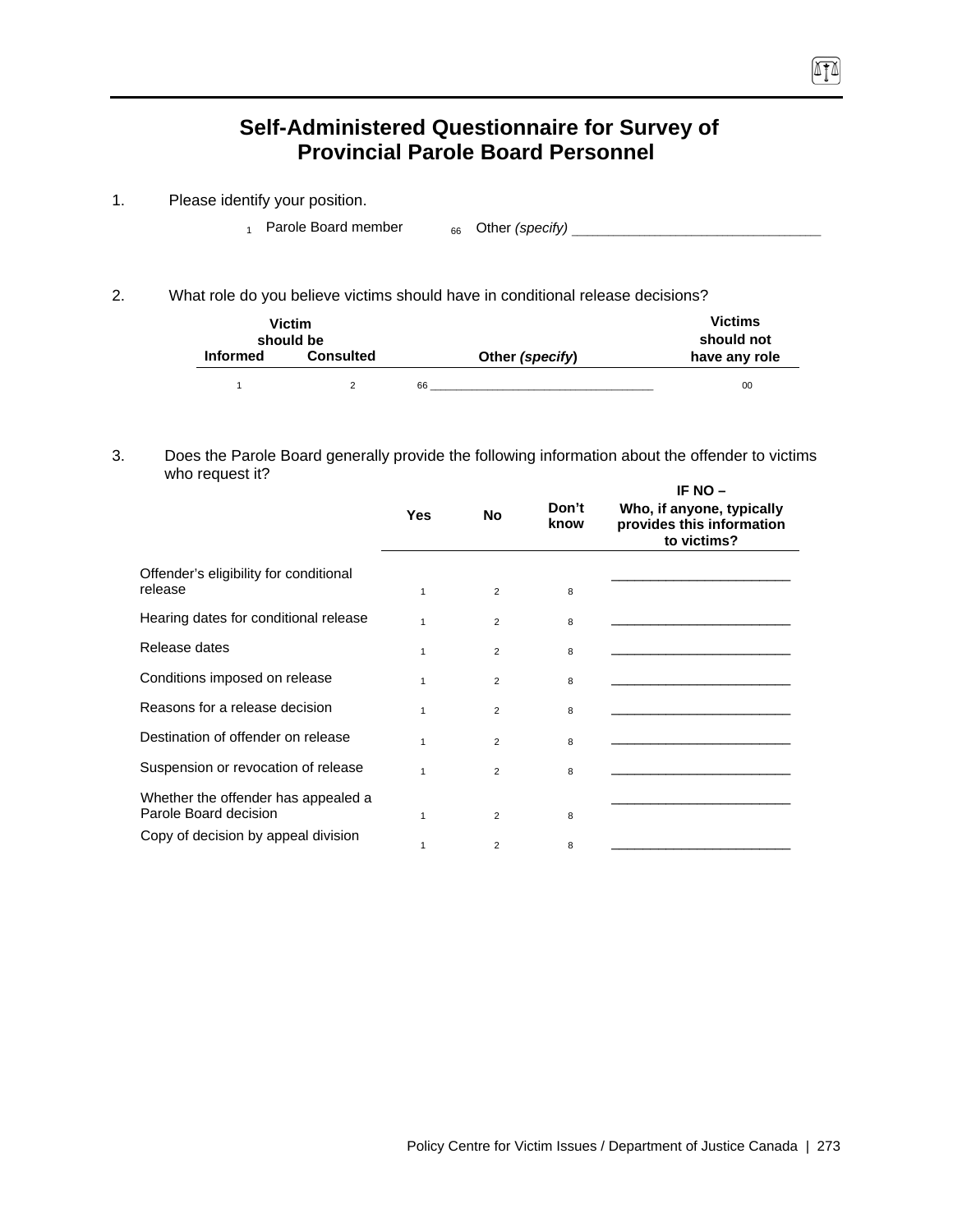#### 4. Does the Parole Board usually inform victims of the following? *(Please check one)*

|                                                                                                                                                           | Yes, inform<br>all victims | <b>Yes, inform victims</b><br>who have<br>contacted the<br><b>Parole Board</b> | No | Don't<br>know |
|-----------------------------------------------------------------------------------------------------------------------------------------------------------|----------------------------|--------------------------------------------------------------------------------|----|---------------|
| The right to request information about the<br>offender's parole eligibility and hearing                                                                   |                            | 2                                                                              | 3  | 8             |
| The ability to provide new or additional<br>information to the Parole Board that the victim<br>considers relevant                                         |                            | $\overline{2}$                                                                 | 3  | 8             |
| That any information they provide will be shared<br>with the offender                                                                                     |                            | $\overline{2}$                                                                 | 3  | 8             |
| The opportunity to attend Parole Board<br>hearings as observers (including the need to<br>make an application)                                            |                            | $\overline{2}$                                                                 | 3  | 8             |
| The opportunity to present a statement at the<br>parole hearing in person or via audiotape or<br>videotape (including the need to make an<br>application) |                            | $\overline{2}$                                                                 | 3  | 8             |

5. Do most victims of crime participate in the parole process by doing the following? *(Check one)*

|                                                                                                               | Yes, in most<br>cases | Yes, only in<br>serious cases | <b>No</b> | Don't<br>know |  |
|---------------------------------------------------------------------------------------------------------------|-----------------------|-------------------------------|-----------|---------------|--|
| Requesting information about the<br>offender's parole eligibility and hearing                                 | 1                     | 2                             | 3         | 8             |  |
| Providing new or additional information<br>for use in conditional release decisions                           |                       | 2                             | 3         | 8             |  |
| Attending Parole Board hearings as<br>observers                                                               |                       | $\overline{2}$                | 3         | 8             |  |
| Presenting a statement in person or via<br>audiotape or videotape for use in<br>conditional release decisions |                       | $\overline{2}$                | 3         | 8             |  |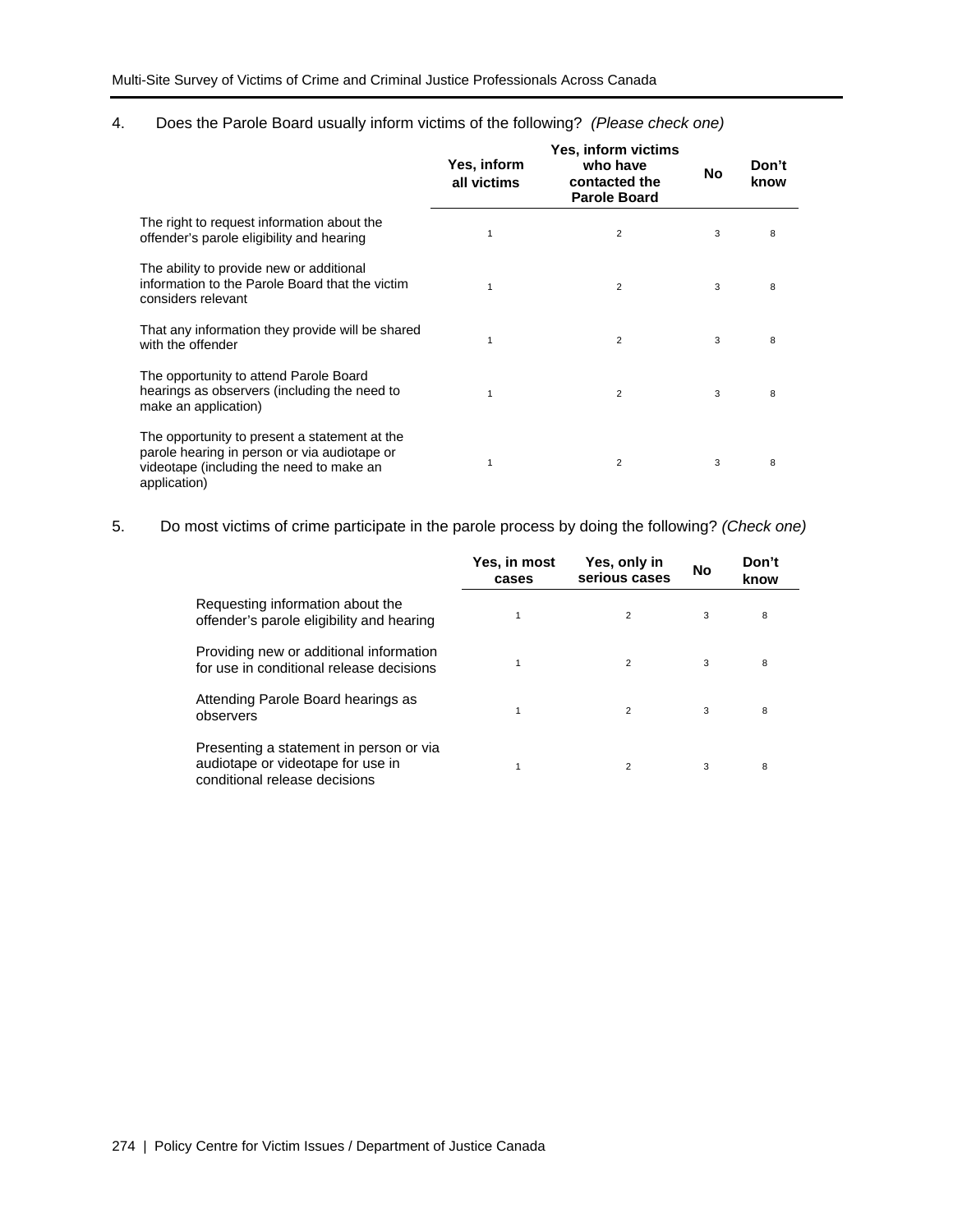6. Do you think that there are any obstacles to victims' participation in the parole process?

#### $_1$  Yes  $_2$  No  $_8$  Don't know

6a. If yes, what are the obstacles? *(Please check all that apply)* 

| Victims are not aware of the ways they can participate                                                          |
|-----------------------------------------------------------------------------------------------------------------|
| Victims do not know when an application is required (e.g., for attending hearings or<br>presenting a statement) |
| Support services for victims during the correctional or parole process are insufficient                         |
| Victims are unaware of support services available                                                               |
| There is a lack of funding to assist victims who want to attend parole hearings                                 |
| Other (please describe)                                                                                         |

## *7.* What services, if any, does the Parole Board provide for victims?

|                                                                                                                       | Yes          | No.            | Don't<br>know |
|-----------------------------------------------------------------------------------------------------------------------|--------------|----------------|---------------|
| Assistance with making requests for information (e.g., provide forms<br>and/or information on how to submit requests) | 1            | 2              | 8             |
| Victim notification once the victim has requested information                                                         |              | $\overline{2}$ | 8             |
| Providing information about victim statements                                                                         | 1            | 2              | 8             |
| Assistance in preparing victim statements                                                                             | 1            | $\overline{2}$ | 8             |
| Assistance with making requests to attend Parole Board hearings as<br>observers                                       |              | $\overline{2}$ | 8             |
| Accompaniment to parole hearings                                                                                      | $\mathbf{1}$ | 2              | 8             |
| Ensure that Parole Board members are aware of victims' concerns                                                       | 1            | $\overline{2}$ | 8             |
| Other (please specify)                                                                                                |              |                |               |
|                                                                                                                       | 1            | $\overline{2}$ | 8             |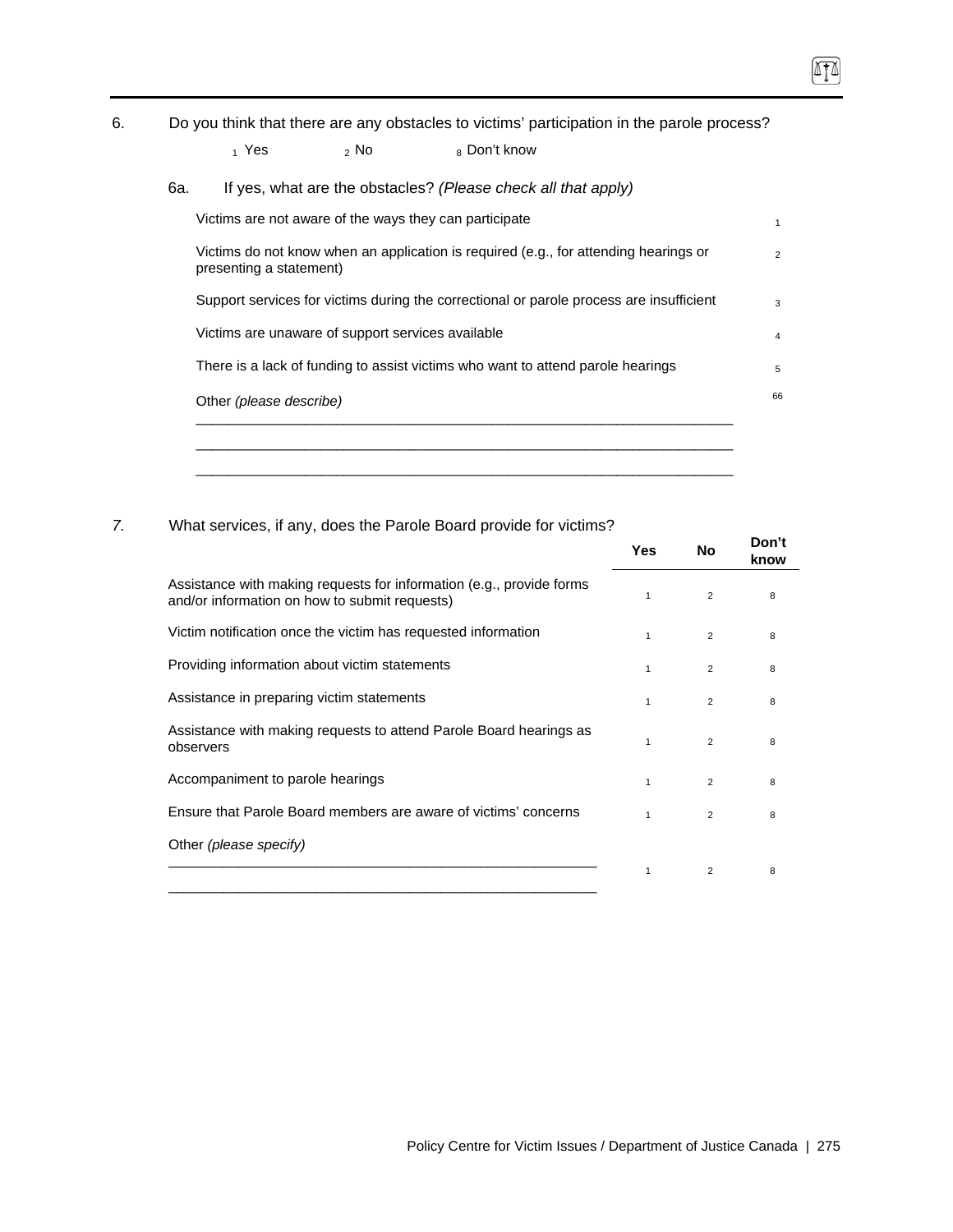8. Are you aware of other victim service organizations that assist victims with the parole process?

 $_1$  Yes  $_2$  No

8a. If yes, what services do these organizations provide?

|                                                                                                                       | Yes          | No             | Don't<br>know |
|-----------------------------------------------------------------------------------------------------------------------|--------------|----------------|---------------|
| Assistance with making requests for information (e.g., provide forms<br>and/or information on how to submit requests) | 1            | $\overline{2}$ | 8             |
| Victim notification once the victim has requested information                                                         | $\mathbf{1}$ | 2              | 8             |
| Providing information about victim statements                                                                         | 1            | $\overline{2}$ | 8             |
| Assistance in preparing victim statements                                                                             | 1            | 2              | 8             |
| Assistance with requests to attend Parole Board hearings as<br>observers                                              | 1            | $\overline{2}$ | 8             |
| Accompaniment to parole hearings                                                                                      | $\mathbf{1}$ | 2              | 8             |
| Ensure that Parole Board members are aware of victims' concerns                                                       | 1            | $\overline{2}$ | 8             |
|                                                                                                                       |              |                |               |
|                                                                                                                       |              | 2              | 8             |

9. Does the Parole Board refer victims to available victim services?

 $_1$  Yes  $_2$  No  $_8$  Don't know

10. After an offender is sentenced, do you think there is a service gap in connecting victims to services available in corrections/parole?

> \_\_\_\_\_\_\_\_\_\_\_\_\_\_\_\_\_\_\_\_\_\_\_\_\_\_\_\_\_\_\_\_\_\_\_\_\_\_\_\_\_\_\_\_\_\_\_\_\_\_\_\_\_\_\_\_\_\_\_\_\_\_\_\_\_\_\_\_\_\_\_\_\_\_\_ \_\_\_\_\_\_\_\_\_\_\_\_\_\_\_\_\_\_\_\_\_\_\_\_\_\_\_\_\_\_\_\_\_\_\_\_\_\_\_\_\_\_\_\_\_\_\_\_\_\_\_\_\_\_\_\_\_\_\_\_\_\_\_\_\_\_\_\_\_\_\_\_\_\_\_ \_\_\_\_\_\_\_\_\_\_\_\_\_\_\_\_\_\_\_\_\_\_\_\_\_\_\_\_\_\_\_\_\_\_\_\_\_\_\_\_\_\_\_\_\_\_\_\_\_\_\_\_\_\_\_\_\_\_\_\_\_\_\_\_\_\_\_\_\_\_\_\_\_\_\_\_

 $_1$  Yes  $_2$  No  $_8$  Don't know

10a. If yes, what can be done to improve the situation?

11. Does the Parole Board generally grant victim requests to attend hearings as observers?

| $_1$ Yes | $\frac{1}{2}$ No | 8 Don't know |
|----------|------------------|--------------|
|          |                  |              |

12. When might the Board not permit a victim to attend a hearing?

276 | Policy Centre for Victim Issues / Department of Justice Canada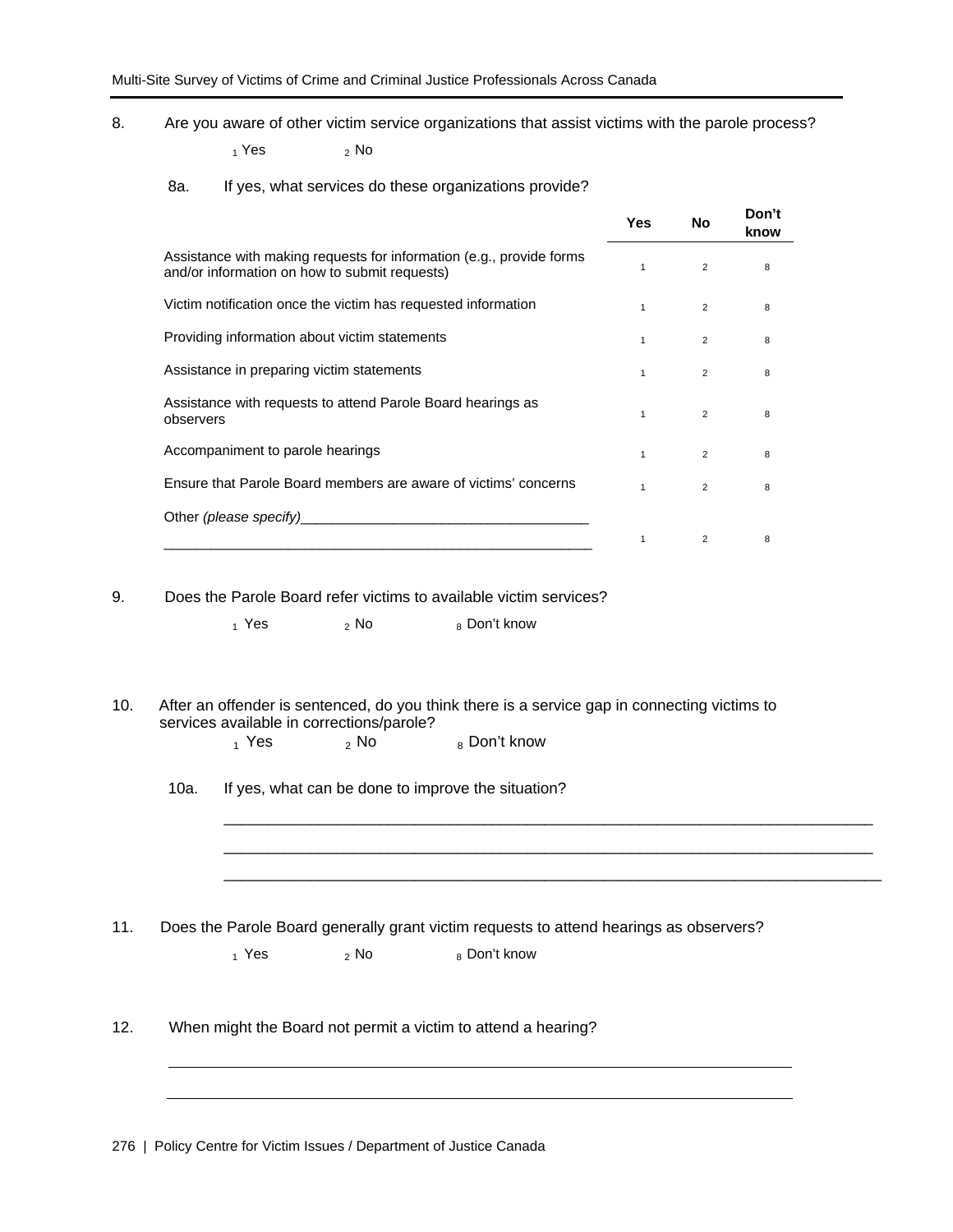**The following questions are about victim impact statements submitted at trial.**  13. Are victim impact statements submitted at trial always provided to the Parole Board?  $_1$  Yes  $_2$  No  $_8$  Don't know 14. Who provides the victim impact statements to the Parole Board? *(Please check all that apply)* 1 Victim 2 Crown 3 Court 66 Other *(please specify)* 8 Don't know

\_\_\_\_\_\_\_\_\_\_\_\_\_\_\_\_\_\_\_\_\_\_\_\_

#### **The next question is about victim statements presented directly to the Parole Board.**

15. What is the most common method for submitting a victim statement? *(Check one)*

| Written   | <sub>2</sub> Victim    | <sub>3</sub> Victim presents | $_{66}$ Other (specify) |
|-----------|------------------------|------------------------------|-------------------------|
| statement | reads                  | statement via                |                         |
| only      | statement<br>in person | audiotape or videotape       |                         |
|           |                        |                              |                         |

#### **Question 16 asks about the Parole Board's use of victim information.**

16. Does the Parole Board use the following victim information in making conditional release decisions?

| Victim impact statements at trial                                                                                          | 1 Yes | 2 No | 8 Don't know |
|----------------------------------------------------------------------------------------------------------------------------|-------|------|--------------|
| New or additional information that the victim considers<br>relevant and provides to the Parole Board                       | 1 Yes | ⇒ No | 8 Don't know |
| Formal victim statements to the Parole Board                                                                               | 1 Yes | ,No  | 8 Don't know |
| $\sim$<br>This can be a factor for a statistic contract of a statistic contract of the statistic contract of the statistic |       |      |              |

\_\_\_\_\_\_\_\_\_\_\_\_\_\_\_\_\_\_\_\_\_\_\_\_\_\_\_\_\_\_\_\_\_\_\_\_\_\_\_\_\_\_\_\_\_\_\_\_\_\_\_\_\_\_\_\_\_\_\_\_\_\_\_\_\_\_\_\_\_\_\_ \_\_\_\_\_\_\_\_\_\_\_\_\_\_\_\_\_\_\_\_\_\_\_\_\_\_\_\_\_\_\_\_\_\_\_\_\_\_\_\_\_\_\_\_\_\_\_\_\_\_\_\_\_\_\_\_\_\_\_\_\_\_\_\_\_\_\_\_\_\_\_ \_\_\_\_\_\_\_\_\_\_\_\_\_\_\_\_\_\_\_\_\_\_\_\_\_\_\_\_\_\_\_\_\_\_\_\_\_\_\_\_\_\_\_\_\_\_\_\_\_\_\_\_\_\_\_\_\_\_\_\_\_\_\_\_\_\_\_\_\_\_\_

16a. Please explain how the information is used.

17. Do parole officers usually provide the Parole Board with information about victim concern their assessment for decision?

 $_1$  Yes  $_2$  No  $_8$  Don't know

- 18. Does the Parole Board generally impose special conditions on the offender as part of the conditional release? *(Please check all that apply)* 
	- 1 Yes, generally impose special conditions to protect specific victim (e.g., no contact order)  $2$  Yes, usually impose other  $3$  No special conditions  $8$  Don't know

\_\_\_\_\_\_\_\_\_\_\_\_\_\_\_\_\_\_\_\_\_\_\_\_\_\_\_\_\_\_\_\_\_\_\_\_\_\_\_\_\_\_\_\_\_\_\_\_\_\_\_\_\_\_\_\_\_\_\_\_\_\_\_\_\_\_\_\_\_\_\_

18a. If no, please explain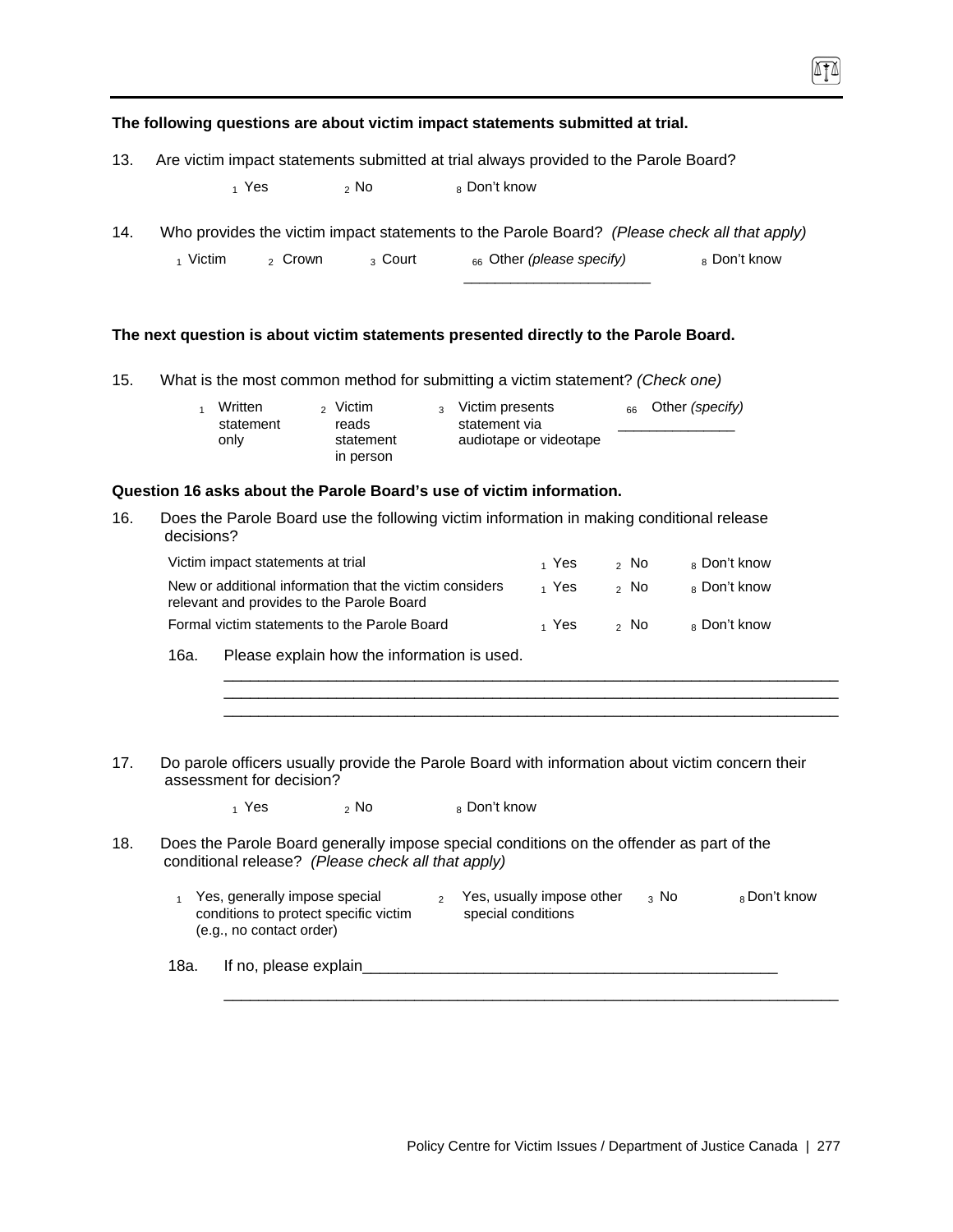| Do you have any other comments? |  |  |
|---------------------------------|--|--|
|                                 |  |  |
|                                 |  |  |
|                                 |  |  |

 $_1$  [SITE]

**Thank you for taking the time to complete this survey. Please return the questionnaire by faxing it back to us toll-free at:**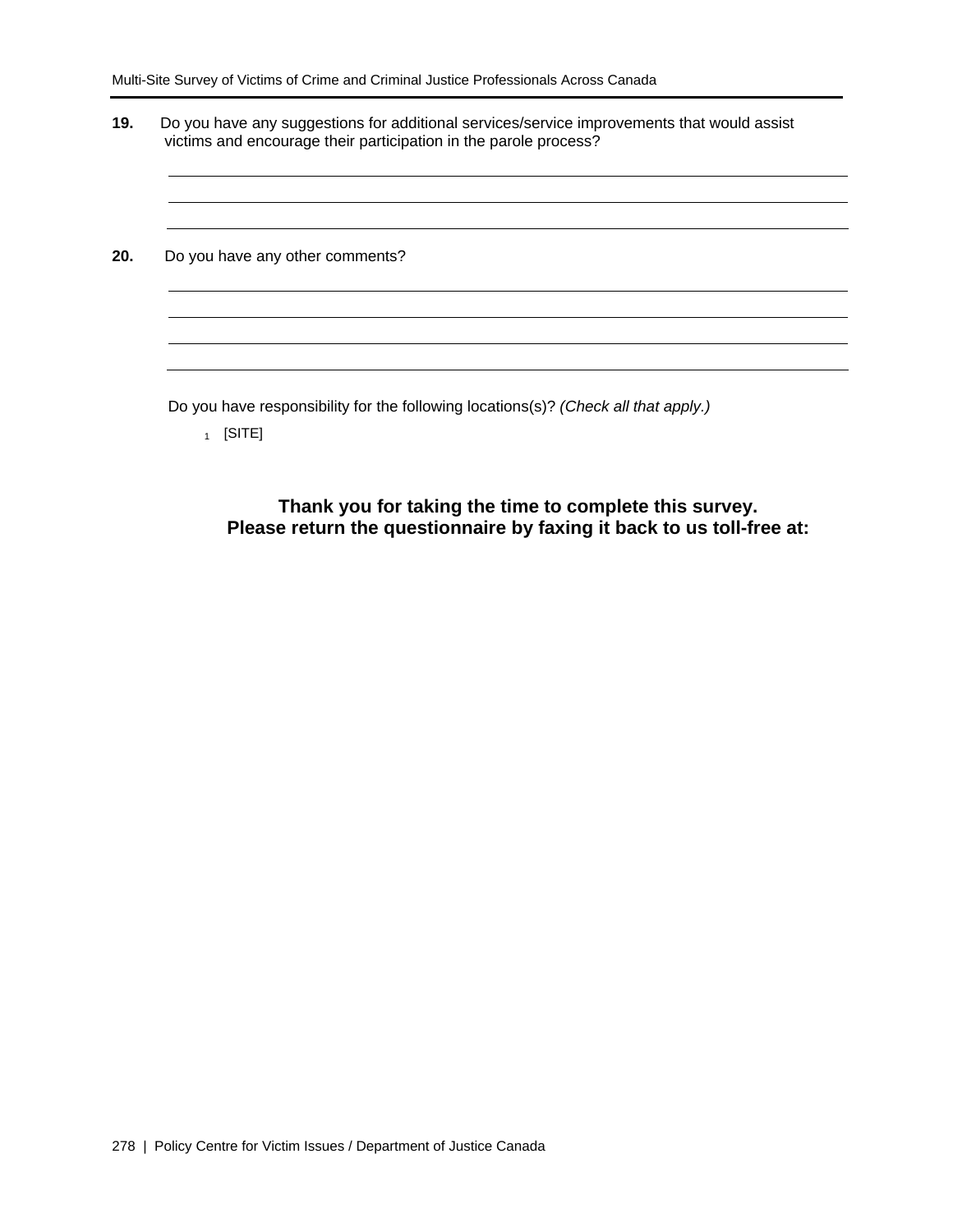Self-Administered Questionnaire for

# Survey of Correctional Service of Canada Personnel

硒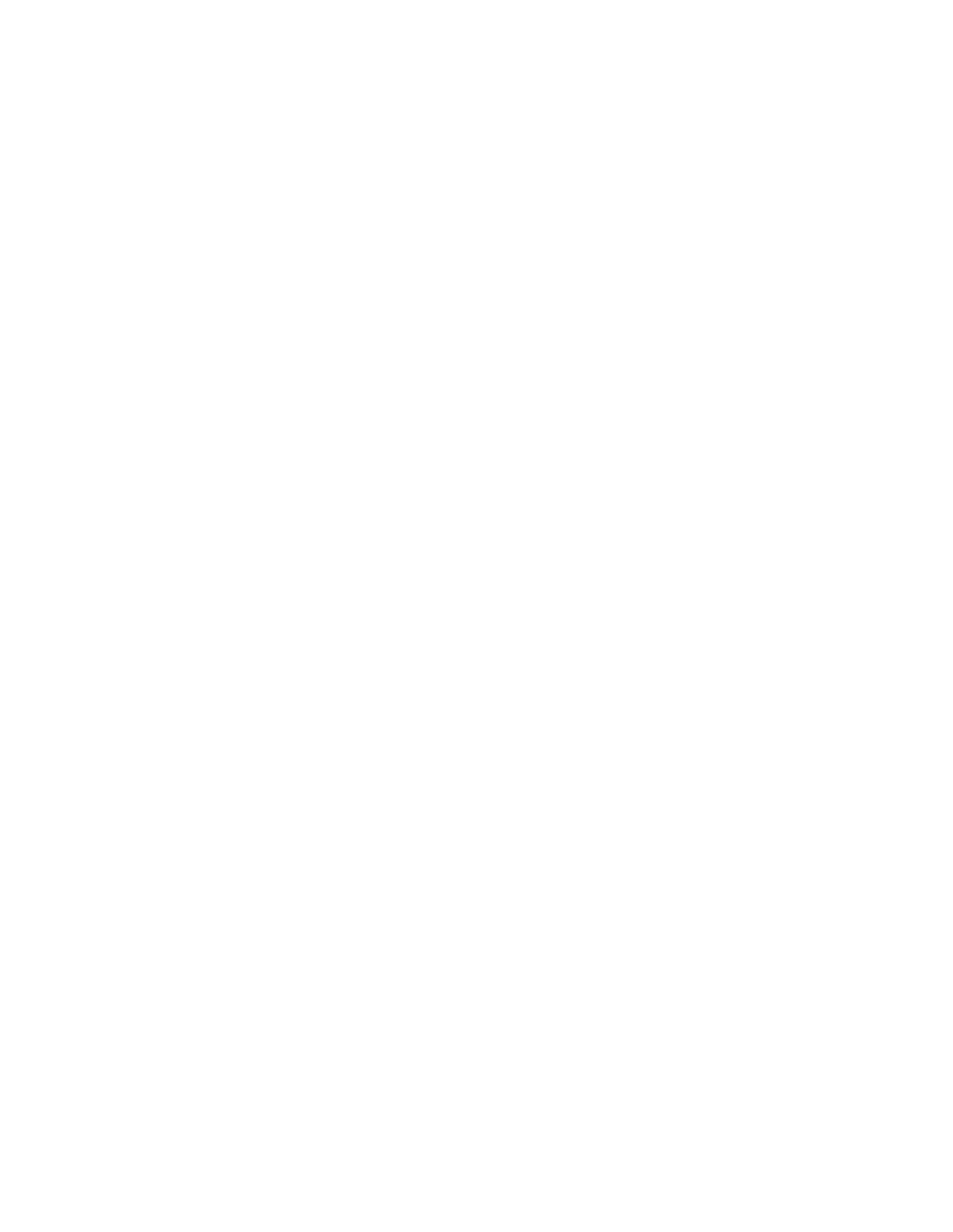## **Self-Administered Questionnaire for Survey of Correctional Service of Canada Personnel**

- 1. Please identify your position.
	- 1 Institutional victim liaison coordinator  $\qquad \qquad$  District parole office victim liaison coordinator
	- 3 Community correctional victim liaison coordinator
	- 66 Other *(specify)*

We understand that not all respondents will have experience in the areas covered by some of the questions. Please answer all questions that you can.

2. What role do you believe victims should have in the following stages of the criminal justice process?

|                                  | Please describe role | <b>Victims should not</b><br>have any role |
|----------------------------------|----------------------|--------------------------------------------|
| The offender's<br>incarceration  |                      | 00                                         |
| Conditional release<br>decisions |                      | 00                                         |

3. Do you generally provide the following information about the offender to victims when they request it? *(Please answer for your position within CSC)*

|                                                |              |                |               | IF NO -                                                               |
|------------------------------------------------|--------------|----------------|---------------|-----------------------------------------------------------------------|
|                                                | <b>Yes</b>   | No             | Don't<br>know | Who, if anyone, typically<br>provides this<br>information to victims? |
| Date when offender's sentence began            | $\mathbf{1}$ | 2              | 8             |                                                                       |
| Length of the sentence                         | 1            | $\overline{2}$ | 8             |                                                                       |
| Location where offender is incarcerated        | 1            | $\mathfrak{p}$ | 8             |                                                                       |
| Dates of temporary absences or work            |              |                |               |                                                                       |
| releases                                       | $\mathbf{1}$ | $\overline{2}$ | 8             |                                                                       |
| Location of offender during temporary          |              |                |               |                                                                       |
| absences or work releases                      | $\mathbf{1}$ | $\overline{2}$ | 8             |                                                                       |
| Offender's eligibility for conditional release | $\mathbf{1}$ | $\overline{2}$ | 8             |                                                                       |
| Hearing dates for conditional release          | $\mathbf{1}$ | $\overline{2}$ | 8             |                                                                       |
| Release dates                                  | 1            | 2              | 8             |                                                                       |
| Conditions imposed on release                  | 1            | 2              | 8             |                                                                       |
| Reasons for a release decision                 | 1            | 2              | 8             |                                                                       |
| Destination of offender on release             | 1            | $\mathfrak{p}$ | 8             |                                                                       |
| Whether the offender has appealed a Parole     |              |                |               |                                                                       |
| Board decision                                 | $\mathbf{1}$ | 2              | 8             |                                                                       |
| Copy of decision by appeal division            | 1            | 2              | 8             |                                                                       |
| Travel permits granted to offender             | 1            | $\overline{2}$ | 8             |                                                                       |
| Changes to offender's custodial status         |              |                |               |                                                                       |
| (including suspension or revocation of         | 1            | $\overline{2}$ | 8             |                                                                       |
| release)                                       |              |                |               |                                                                       |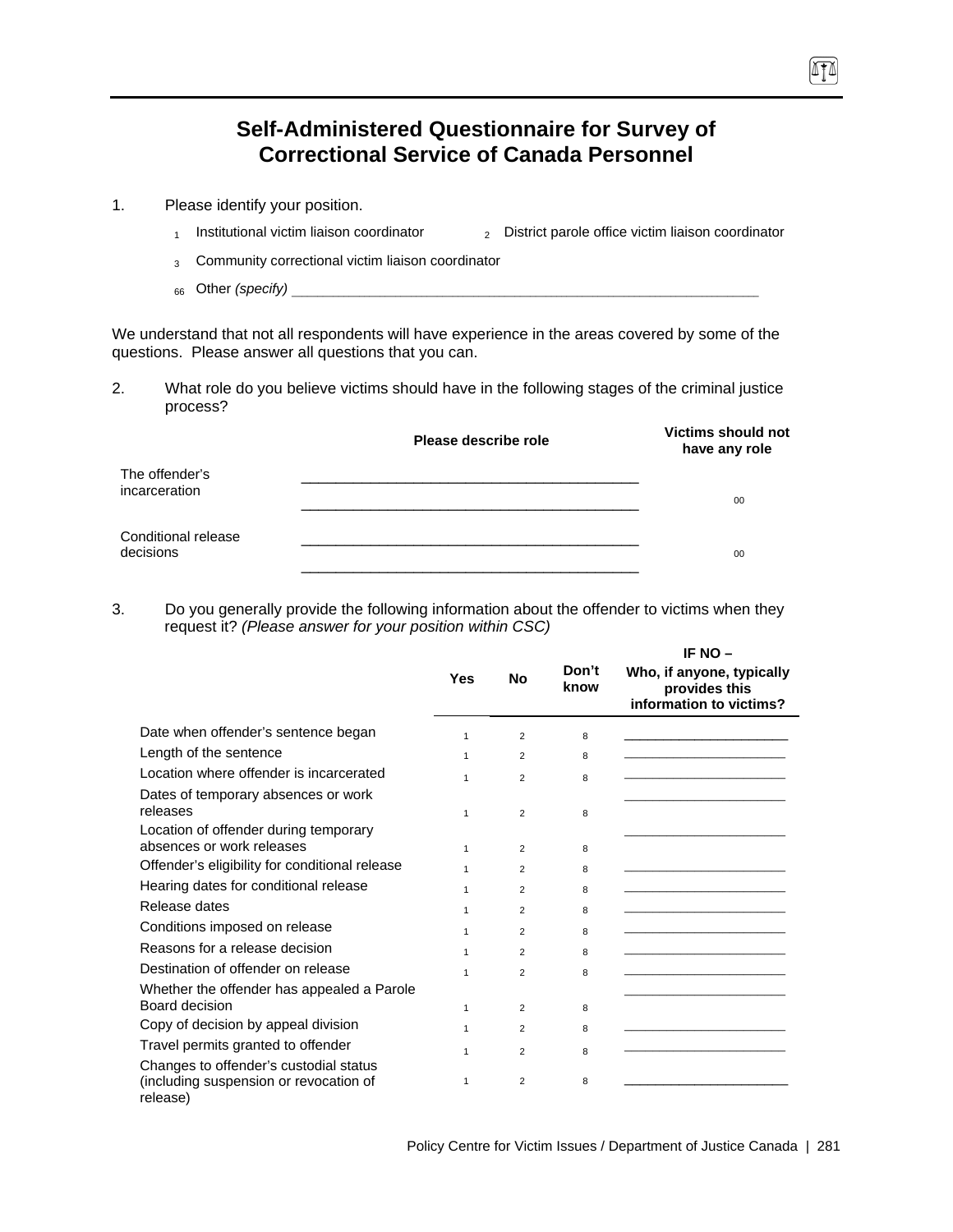4. Are there any difficulties with providing victims any of the information listed in Question 3?

 $_1$  Yes  $_2$  No  $_8$  Don't know

- 4a. If yes, please explain. \_\_\_\_\_\_\_\_\_\_\_\_\_\_\_\_\_\_\_\_\_\_\_\_\_\_\_\_\_\_\_\_\_\_\_\_\_\_\_\_\_\_\_\_\_\_
- 5. Do you usually inform victims of the following? *(Please check one and answer for your position within CSC)*

\_\_\_\_\_\_\_\_\_\_\_\_\_\_\_\_\_\_\_\_\_\_\_\_\_\_\_\_\_\_\_\_\_\_\_\_\_\_\_\_\_\_\_\_\_\_\_\_\_\_\_\_\_\_\_\_\_\_\_\_\_\_\_\_\_\_\_\_\_\_

|                                                                                                                                                           | Yes, inform<br>all victims | Yes, inform<br>victims who<br>have contacted<br><b>CSC</b> | No |
|-----------------------------------------------------------------------------------------------------------------------------------------------------------|----------------------------|------------------------------------------------------------|----|
| The right to request certain kinds of information<br>about the offender                                                                                   | $\mathbf{1}$               | 2                                                          | 3  |
| The ability to provide new or additional information<br>to the Parole Board that the victim considers<br>relevant                                         | 1                          | $\overline{2}$                                             | 3  |
| That any information they provide will be shared<br>with the offender                                                                                     | 1                          | $\overline{2}$                                             | 3  |
| The opportunity to attend Parole Board hearings<br>as observers (including the need to make an<br>application)                                            | $\mathbf{1}$               | $\overline{2}$                                             | 3  |
| The opportunity to present a statement at the<br>parole hearing in person or via audiotape or<br>videotape (including the need to make an<br>application) | 1                          | $\overline{2}$                                             | 3  |

6. Do most victims of crime participate in the correctional or parole process by doing the following? *(Check one)*

|                                                                                                               | Yes, in<br>most cases | Yes, only<br>in serious<br>cases | No | Don't<br>know |
|---------------------------------------------------------------------------------------------------------------|-----------------------|----------------------------------|----|---------------|
| Requesting information about the offender                                                                     |                       | $\overline{2}$                   | 3  | 8             |
| Providing new or additional information for use<br>in conditional release decisions                           |                       | $\overline{2}$                   | 3  | 8             |
| Attending Parole Board hearings as observers                                                                  |                       | $\overline{2}$                   | 3  | 8             |
| Presenting a statement in person or via<br>audiotape or videotape for use in conditional<br>release decisions |                       | 2                                | 3  | 8             |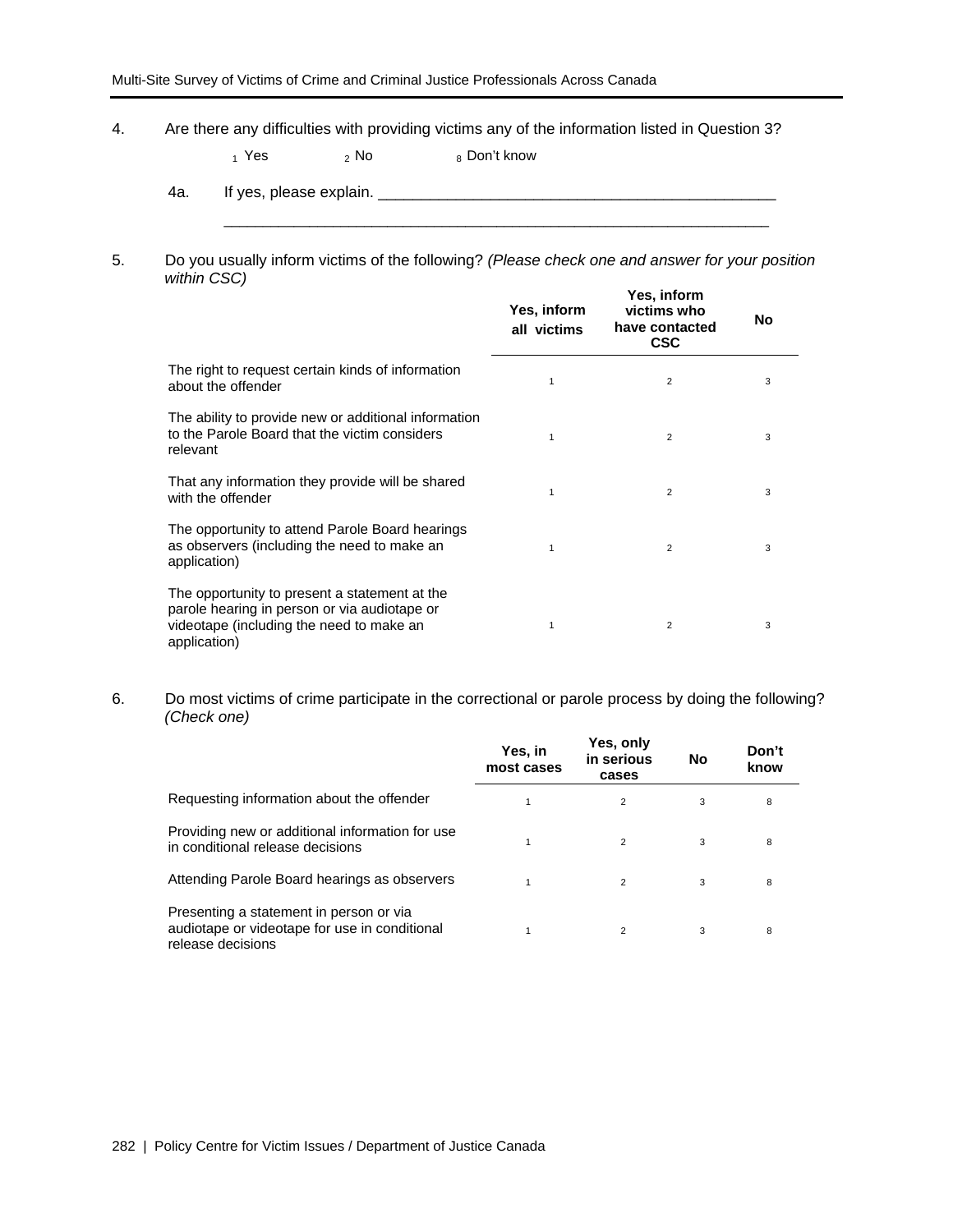7. Do you think that there are any obstacles to victims' participation in the correctional or parole process?

П

| 7а. |                         |                                                   | If yes, what are the obstacles? (Please check all that apply)                           |
|-----|-------------------------|---------------------------------------------------|-----------------------------------------------------------------------------------------|
|     |                         |                                                   | Victims are not aware of the ways they can participate                                  |
|     | presenting a statement) |                                                   | Victims do not know when an application is required (e.g., for attending hearings or    |
|     |                         |                                                   | Support services for victims during the correctional or parole process are insufficient |
|     |                         | Victims are unaware of support services available |                                                                                         |
|     |                         |                                                   | There is a lack of funding to assist victims who want to attend parole hearings         |
|     | Other (please describe) |                                                   |                                                                                         |

8. What services, if any, does CSC provide for victims? *(Please answer for your position within CSC)*

|                                                                                                                                                                                                                                | <b>Yes</b>   | No             | Don't<br>know |
|--------------------------------------------------------------------------------------------------------------------------------------------------------------------------------------------------------------------------------|--------------|----------------|---------------|
| Assistance with making requests for information about the<br>offender (e.g., provide forms and/or information on how to submit<br>requests)                                                                                    | $\mathbf{1}$ | $\overline{2}$ | 8             |
| Victim notification once the victim has requested information                                                                                                                                                                  | 1            | $\overline{2}$ | 8             |
| Information about victim statements                                                                                                                                                                                            | $\mathbf{1}$ | $\overline{2}$ | 8             |
| Assistance in preparing victim statements                                                                                                                                                                                      | $\mathbf{1}$ | $\overline{2}$ | 8             |
| Assistance with making requests to attend Parole Board hearings<br>as observers                                                                                                                                                | 1            | $\overline{2}$ | 8             |
| Accompaniment to parole hearings                                                                                                                                                                                               | $\mathbf{1}$ | 2              | 8             |
| Ensure that Parole Board members are aware of victims' concerns                                                                                                                                                                | $\mathbf{1}$ | $\overline{2}$ | 8             |
| Other (please specify) example and the contract of the contract of the contract of the contract of the contract of the contract of the contract of the contract of the contract of the contract of the contract of the contrac |              |                |               |
|                                                                                                                                                                                                                                | 1            | 2              | 8             |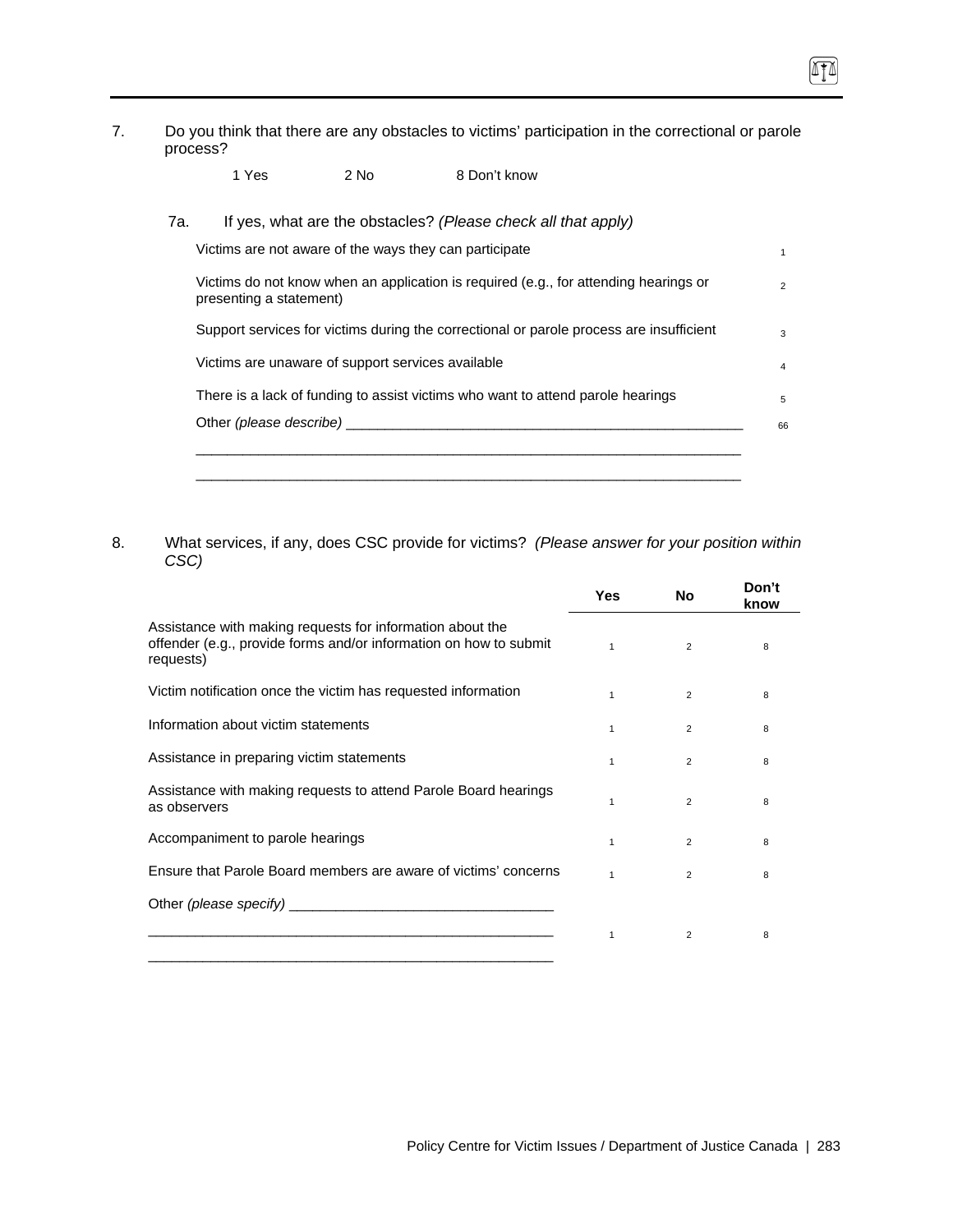9. Are you aware of other victim service organizations that assist victims once the offender has been sentenced?

 $_1$  Yes  $_2$  No

#### 9a. If yes, what services do these organizations provide?

|                                                                                                                                          | Yes          | No             | Don't<br>know |
|------------------------------------------------------------------------------------------------------------------------------------------|--------------|----------------|---------------|
| Assistance with making requests for information about the offender<br>(e.g., provide forms and/or information on how to submit requests) | 1            | $\overline{2}$ | 8             |
| Victim notification once the victim has requested information                                                                            | $\mathbf{1}$ | $\overline{2}$ | 8             |
| Information about victim statements                                                                                                      | $\mathbf{1}$ | 2              | 8             |
| Assistance in preparing victim statements                                                                                                | 1            | $\overline{2}$ | 8             |
| Assistance with making requests to attend Parole Board hearings as<br>observers                                                          | 1            | 2              | 8             |
| Accompaniment to parole hearings                                                                                                         | 1            | 2              | 8             |
| Ensure that Parole Board members are aware of victims' concerns                                                                          | $\mathbf{1}$ | $\overline{2}$ | 8             |
|                                                                                                                                          |              |                |               |
| <u> 1989 - Johann Stein, marwolaethau a bhann an t-Amhain ann an t-Amhain an t-Amhain an t-Amhain an t-Amhain an </u>                    | 1            | 2              | 8             |

#### 10. Do you refer victims to other available victim services?

| 1 Yes | $2$ No | <sub>8</sub> Don't know |
|-------|--------|-------------------------|
|       |        |                         |

#### 11. Do other organizations or agencies refer victims to you?

| 1 Yes | 2 No | <sub>8</sub> Don't know |
|-------|------|-------------------------|
|       |      |                         |

#### 11a. If yes, what organizations refer victims to you? *(Please check all that apply)*

| Police-based victim services    |  |
|---------------------------------|--|
| Crown-based victim services     |  |
| Community-based victim services |  |
| Crown                           |  |
| Police                          |  |
| Other (please describe) _______ |  |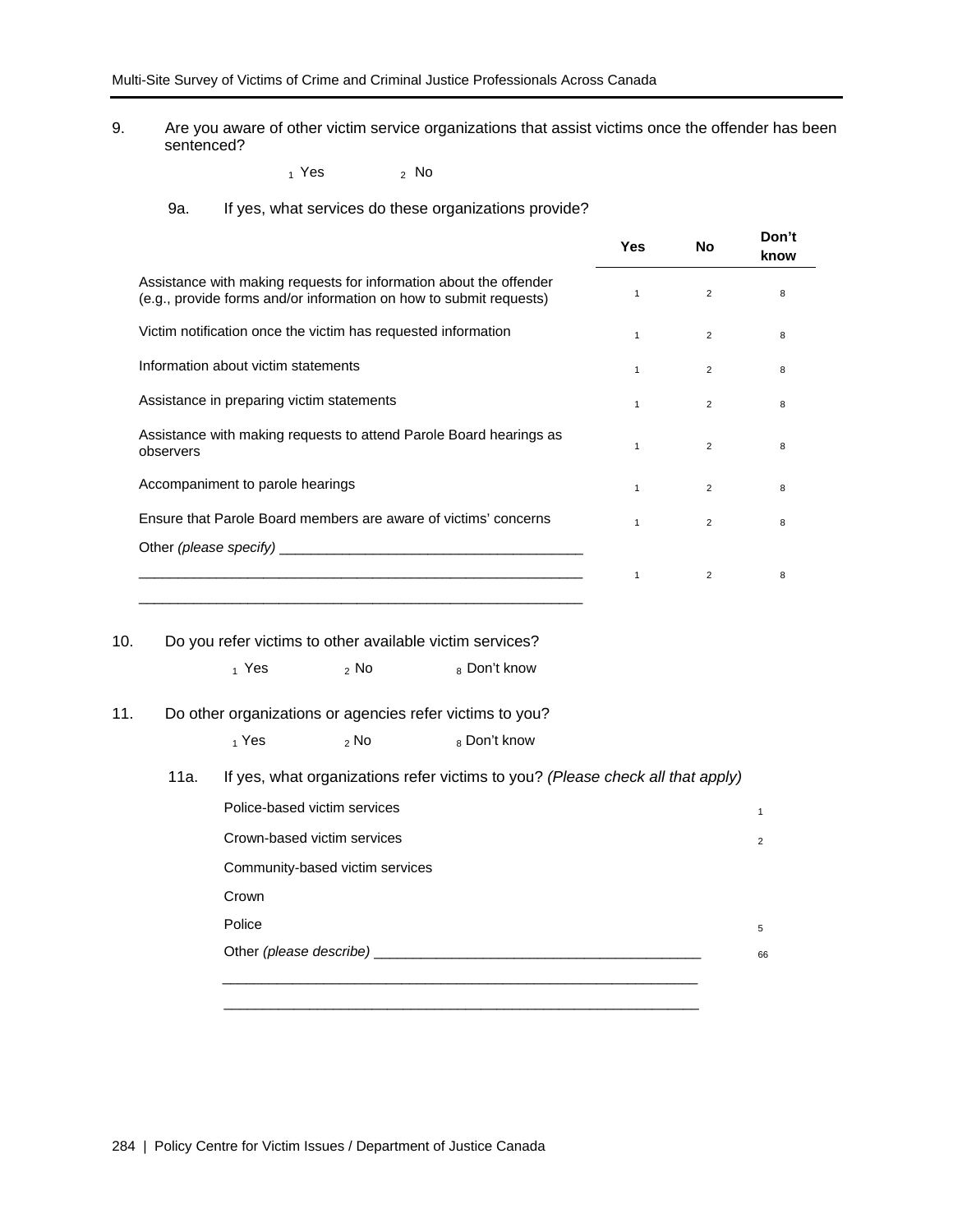|              | $_1$ Yes                                                                                                    | $2$ No                          | <sub>8</sub> Don't know                                       |                      |                                                                                                    |  |
|--------------|-------------------------------------------------------------------------------------------------------------|---------------------------------|---------------------------------------------------------------|----------------------|----------------------------------------------------------------------------------------------------|--|
| 12a.         |                                                                                                             |                                 | If yes, what can be done to improve the situation?            |                      |                                                                                                    |  |
|              |                                                                                                             |                                 |                                                               |                      |                                                                                                    |  |
|              | are included?                                                                                               |                                 |                                                               |                      | Do you review parole officers' reports to the Parole Board to ensure that relevant victim concerns |  |
|              | $_1$ Yes                                                                                                    | $2$ No                          | 8 Don't know                                                  |                      |                                                                                                    |  |
|              | (Please check all that apply)                                                                               |                                 | recommend that special conditions be imposed on the offender? |                      | In their reports to the Parole Board (assessments for decision), do parole officers generally      |  |
| $\mathbf{1}$ | Yes, generally<br>recommend special<br>conditions to protect<br>specific victim (e.g., no<br>contact order) |                                 | 2 Yes, usually recommend<br>other special conditions          | No<br>$\overline{3}$ | Don't know<br>$\mathbf{8}$                                                                         |  |
| 14a.         | If no, please explain.                                                                                      |                                 |                                                               |                      |                                                                                                    |  |
|              |                                                                                                             |                                 |                                                               |                      |                                                                                                    |  |
|              |                                                                                                             |                                 |                                                               |                      |                                                                                                    |  |
|              |                                                                                                             | Do you have any other comments? |                                                               |                      |                                                                                                    |  |
|              |                                                                                                             |                                 |                                                               |                      |                                                                                                    |  |
|              |                                                                                                             |                                 |                                                               |                      |                                                                                                    |  |
|              |                                                                                                             |                                 |                                                               |                      |                                                                                                    |  |
|              |                                                                                                             |                                 |                                                               |                      |                                                                                                    |  |
|              |                                                                                                             |                                 |                                                               |                      |                                                                                                    |  |

**Please return the questionnaire by faxing it back to us toll-free at:**

 $\boxed{1}$